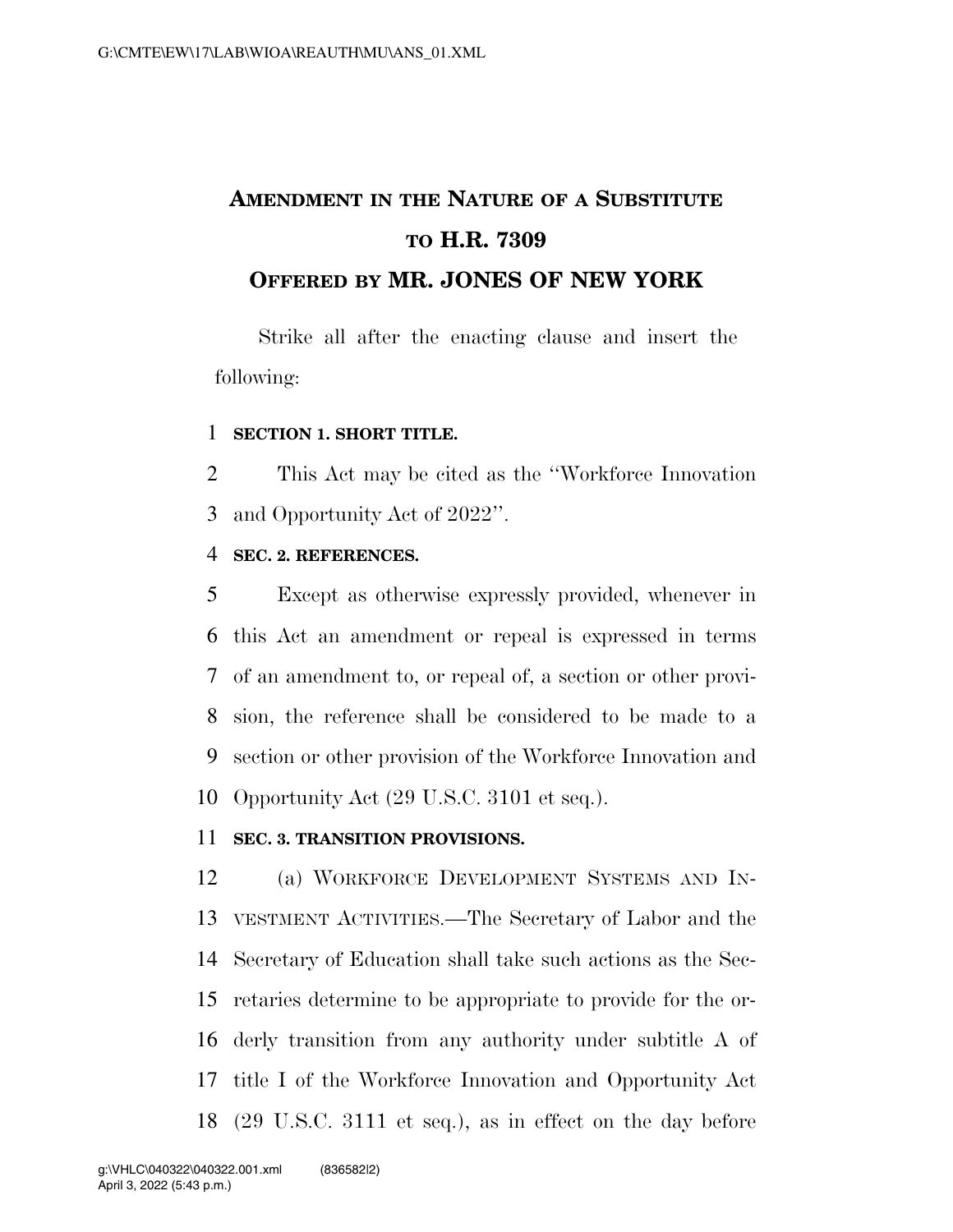$\mathfrak{D}$ 

 the date of enactment of this Act, to any authority under subtitle A of title I of such Act (29 U.S.C. 3111 et seq.), as amended by this Act. Such actions shall include the provision of guidance related to unified State planning, combined State planning, and the performance account-ability system described in such subtitle.

 (b) WORKFORCE INVESTMENT ACTIVITIES.—The Secretary of Labor shall take such actions as the Sec- retary determines to be appropriate to provide for the or- derly transition from any authority under the subtitles B through E of title I of the Workforce Innovation and Op- portunity Act (29 U.S.C. 3151 et seq.), as in effect on the day before the date of enactment of this Act, to any authority under subtitles B through E of title I of such Act, as amended by this Act.

 (c) ADULT EDUCATION AND LITERACY PROGRAMS.— The Secretary of Education shall take such actions as the Secretary determines to be appropriate to provide for the orderly transition from any authority under the Adult Education and Family Literacy Act (20 U.S.C. 9201 et seq.), as in effect on the day before the date of enactment of this Act, to any authority under the Adult Education and Family Literacy Act, as amended by this Act.

 (d) EMPLOYMENT SERVICES ACTIVITIES.—The Sec-retary of Labor shall take such actions as the Secretary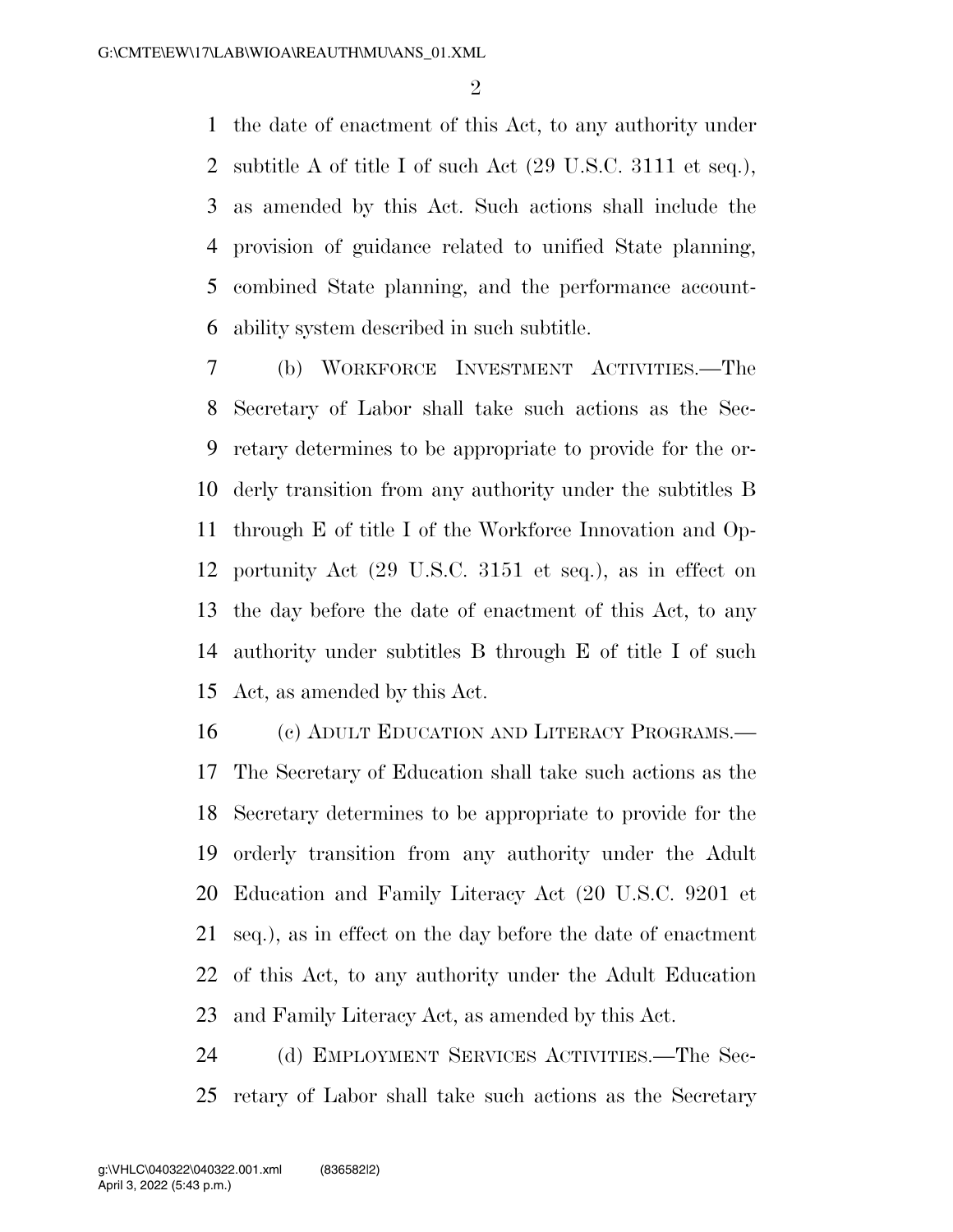determines to be appropriate to provide for the orderly transition from any authority under the Wagner-Peyser Act (29 U.S.C. 49 et seq.), as in effect on the day before the date of enactment of this Act, to any authority under the Wagner-Peyser Act, as amended by this Act.

(e) REGULATIONS.—

 (1) PROPOSED REGULATIONS.—Not later than 180 days after the date of enactment of this Act, the Secretary of Labor and the Secretary of Education, as appropriate, shall develop and publish in the Fed- eral Register proposed regulations relating to the transition to, and implementation of, the Workforce Innovation and Opportunity Act, as amended by this Act, and the Wagner-Peyser Act, as amended by this Act.

 (2) FINAL REGULATIONS.—Not later than 18 months after the date of enactment of this Act, the Secretaries described in paragraph (1), as appro- priate, shall develop and publish in the Federal Reg- ister final regulations relating to the transition to, and implementation of, the Workforce Innovation and Opportunity Act, as amended by this Act, and the Wagner-Peyser Act, as amended by this Act.

 (f) EXPENDITURE OF FUNDS DURING TRANSI-TION.—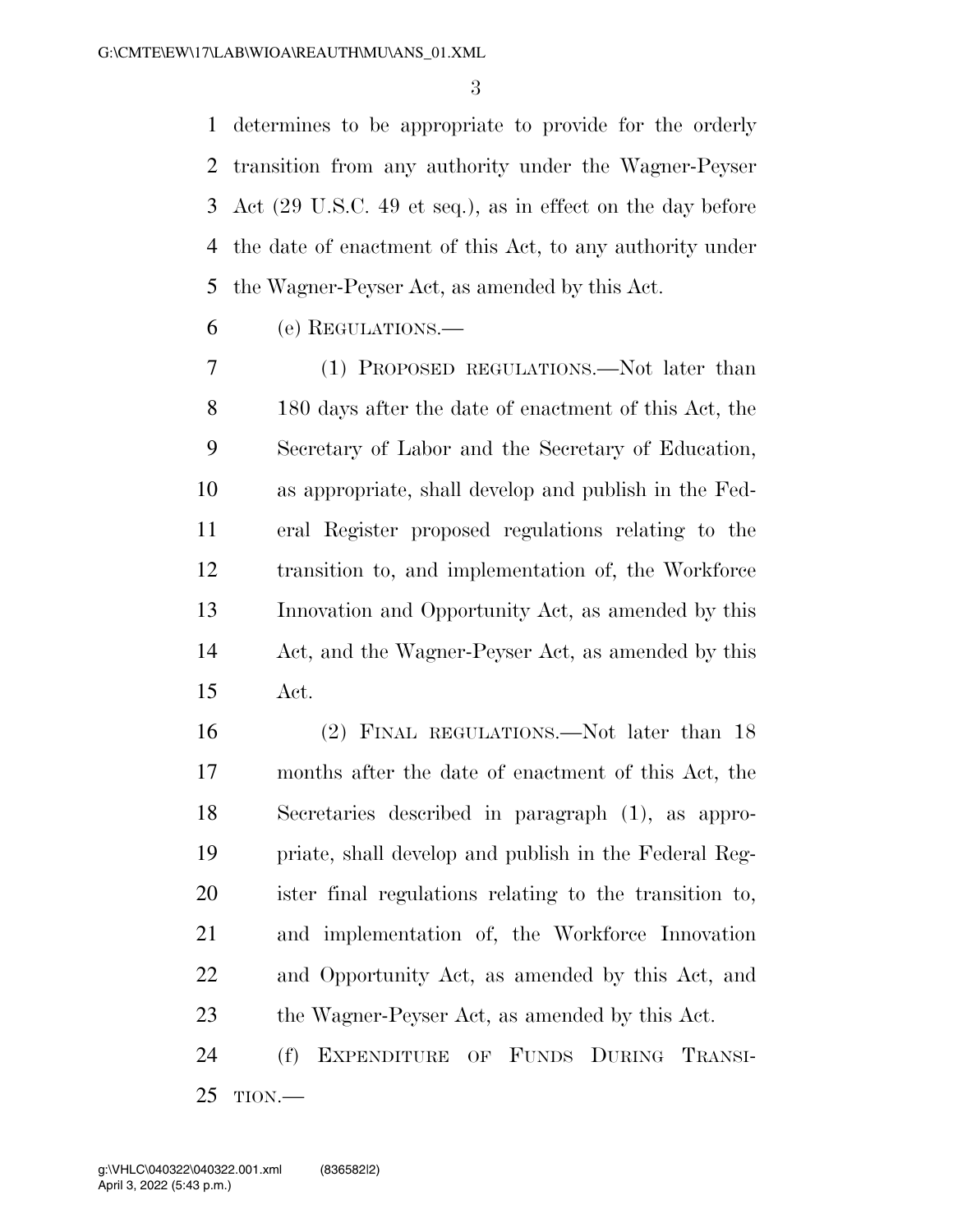(1) IN GENERAL.—Subject to paragraph (2) and in accordance with regulations developed under subsection (f), States, grant recipients, administra- tive entities, and other recipients of financial assist- ance under the Workforce Innovation and Oppor- tunity Act (29 U.S.C. 3101 et seq.), as in effect be- fore the date of enactment of this Act, may expend funds received under such Act in order to plan and implement programs and activities under the Work- force Innovation and Opportunity Act, as amended by this Act.

 (2) ADDITIONAL REQUIREMENTS.—Not more than 2 percent of any allotment to any State from amounts appropriated under the Workforce Innova- tion and Opportunity Act (29 U.S.C. 3101 et seq.), as in effect on the day before the date of enactment of this Act, for fiscal year 2022 may be made avail- able to carry out activities authorized under para- graph (1) and not less than 50 percent of any amount used to carry out activities authorized under paragraph (1) shall be made available to local enti- ties for the purposes of the activities described in such paragraph.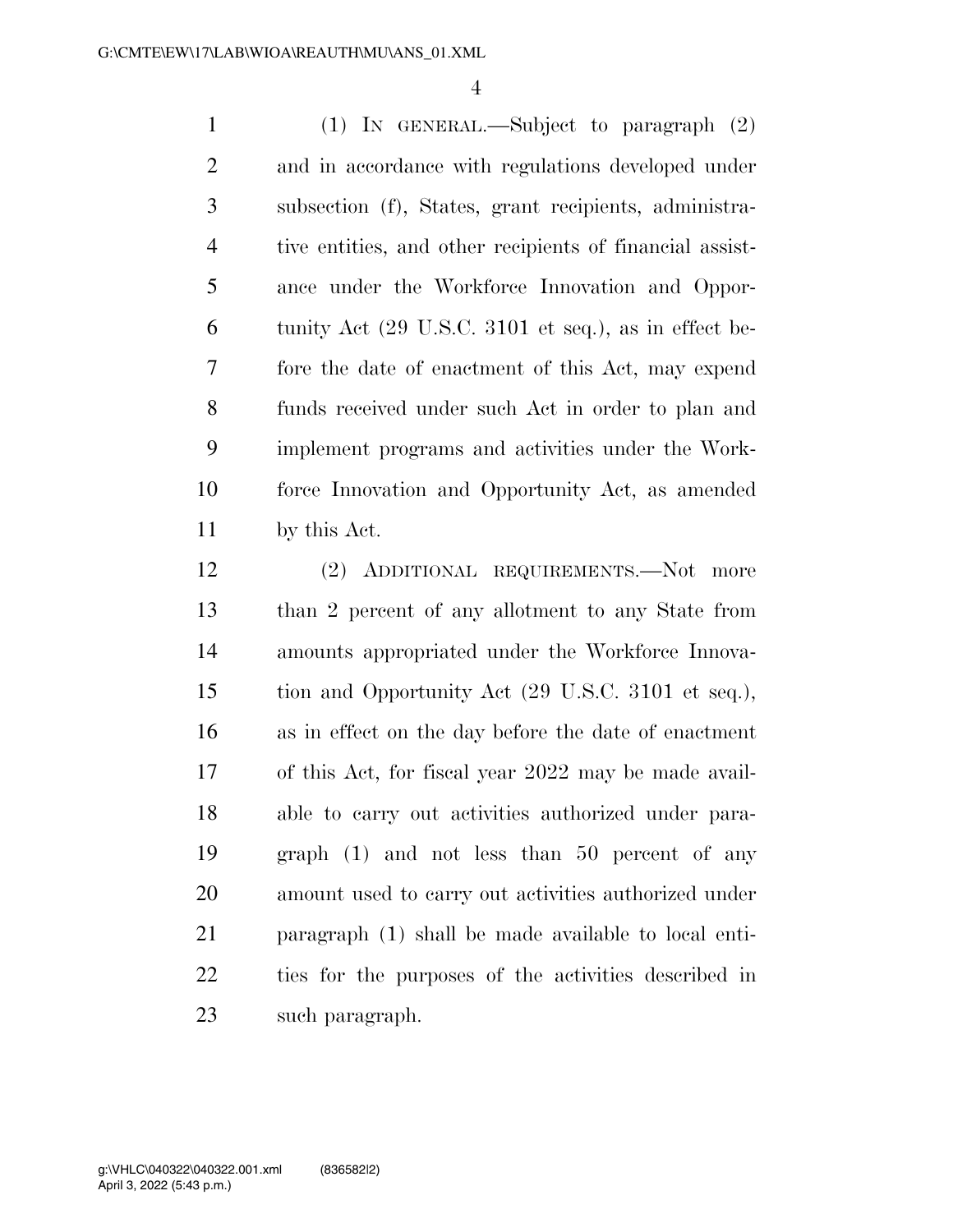# 1 **SEC. 4. EFFECTIVE DATE.**

 (a) IN GENERAL.—Except as otherwise provided in this Act, this Act, including the amendments made by this Act, shall take effect on the first day of the first full pro-gram year after the date of enactment of this Act.

 (b) EXCEPTIONS.—Sections 102, 103, and 108 of the Workforce Innovation and Opportunity Act, as amended by this Act, shall apply to plans for the second full pro- gram year after the date of enactment of this Act, includ- ing the development, submission, and approval of such plans during the first full program year after such date.

# 12 **SEC. 5. TABLE OF CONTENTS.**

13 The table of contents for this Act is as follows:

- Sec. 1. Short title.
- Sec. 2. References.
- Sec. 3. Transition provisions.
- Sec. 4. Effective date.
- Sec. 5. Table of contents.

#### TITLE I—DEFINITIONS AND OTHER GENERAL MATTERS

- Sec. 101. Definitions.
- Sec. 102. WIOA table of contents.

#### TITLE II—WORKFORCE DEVELOPMENT ACTIVITIES

#### Subtitle A—System Alignment

## CHAPTER 1—STATE PROVISIONS

- Sec. 201. State workforce development boards.
- Sec. 202. Unified State plan.
- Sec. 203. Combined State plan.

#### CHAPTER 2—LOCAL PROVISIONS

- Sec. 206. Workforce development areas.
- Sec. 207. Local workforce development boards.
- Sec. 208. Local plan.

CHAPTER 3—PERFORMANCE ACCOUNTABILITY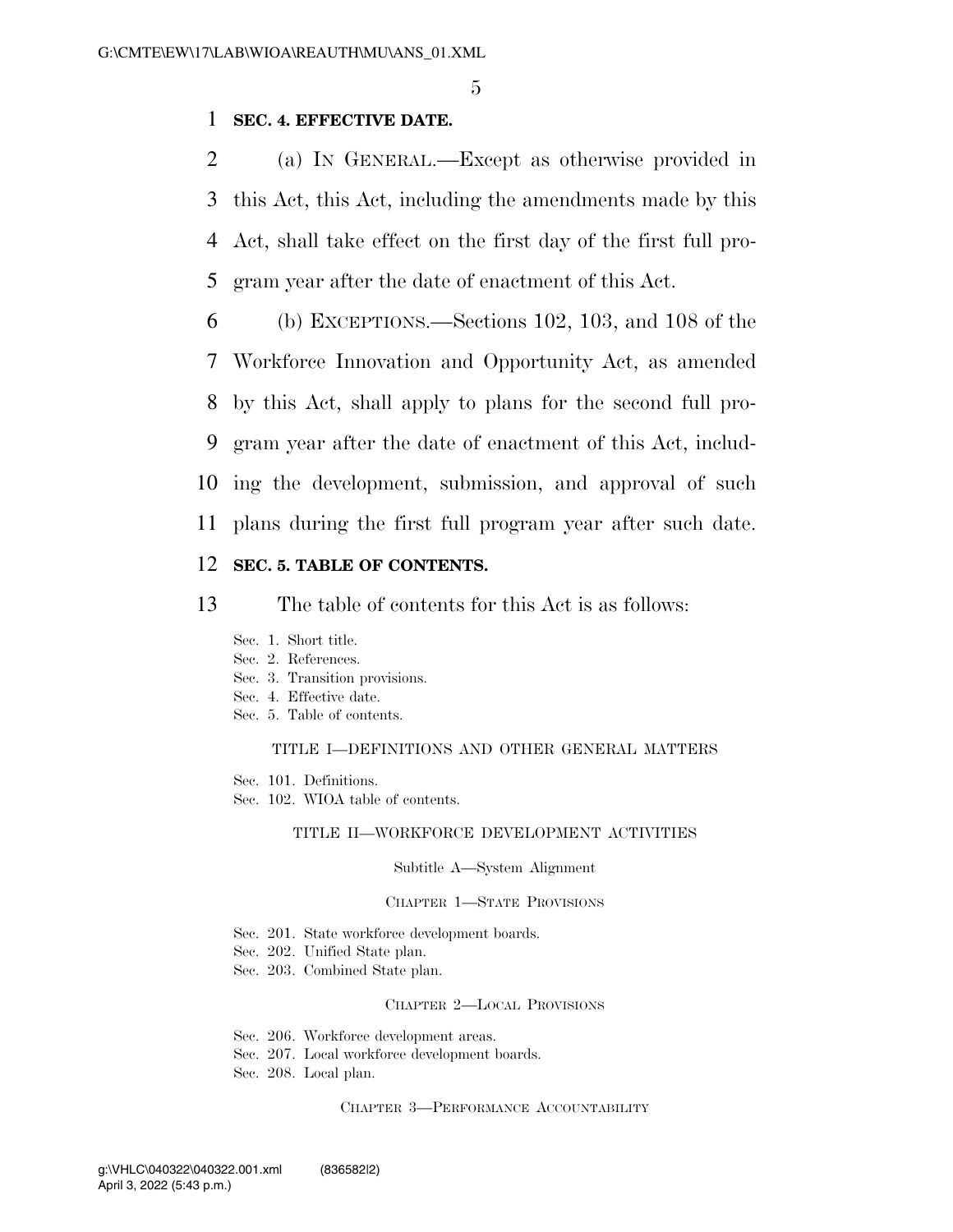Sec. 211. Performance accountability system.

Subtitle B—Workforce Investment Activities and Providers

CHAPTER 1—WORKFORCE INVESTMENT ACTIVITIES AND PROVIDERS

- Sec. 221. Establishment of one-stop delivery systems.
- Sec. 222. Identification of eligible providers of training services.

#### CHAPTER 2—YOUTH WORKFORCE INVESTMENT ACTIVITIES

- Sec. 231. State allotments.
- Sec. 232. Within State allocations.
- Sec. 233. Use of funds for youth workforce investment activities.
- Sec. 234. Summer and year-round employment for youth.

#### CHAPTER 3—ADULT AND DISLOCATED WORKER EMPLOYMENT AND TRAINING ACTIVITIES

- Sec. 241. Within State allocations.
- Sec. 242. Use of funds for employment and training activities.

CHAPTER 4—GENERAL WORKFORCE INVESTMENT PROVISIONS

Sec. 251. Authorization of appropriations.

#### Subtitle C—Job Corps

Sec. 261. Amendments relating to Job Corps.

#### Subtitle D—National Programs

- Sec. 271. Native American Programs.
- Sec. 272. Migrant and seasonal farmworker programs.
- Sec. 273. Technical assistance.
- Sec. 274. Evaluations and research.
- Sec. 275. National dislocated worker grants.
- Sec. 276. YouthBuild program.
- Sec. 277. Strengthening community colleges training grants program.
- Sec. 278. Reentry employment opportunities.
- Sec. 279. Sectoral employment through career training for occupational readiness (sector) program.
- Sec. 280. Workforce Data Quality Initiative Grants.
- Sec. 281. Authorization of appropriations.

### Subtitle E—Administration

- Sec. 291. Nondiscrimination.
- Sec. 292. Secretarial administrative authorities and responsibilities.
- Sec. 293. Guard rails for program integrity.

#### TITLE III—ADULT EDUCATION AND FAMILY LITERACY

- Sec. 301. Family literacy.
- Sec. 302. Purpose.
- Sec. 303. Definitions.
- Sec. 304. Authorization of appropriations.
- Sec. 305. Performance accountability system.
- Sec. 306. State distribution of funds; matching requirement.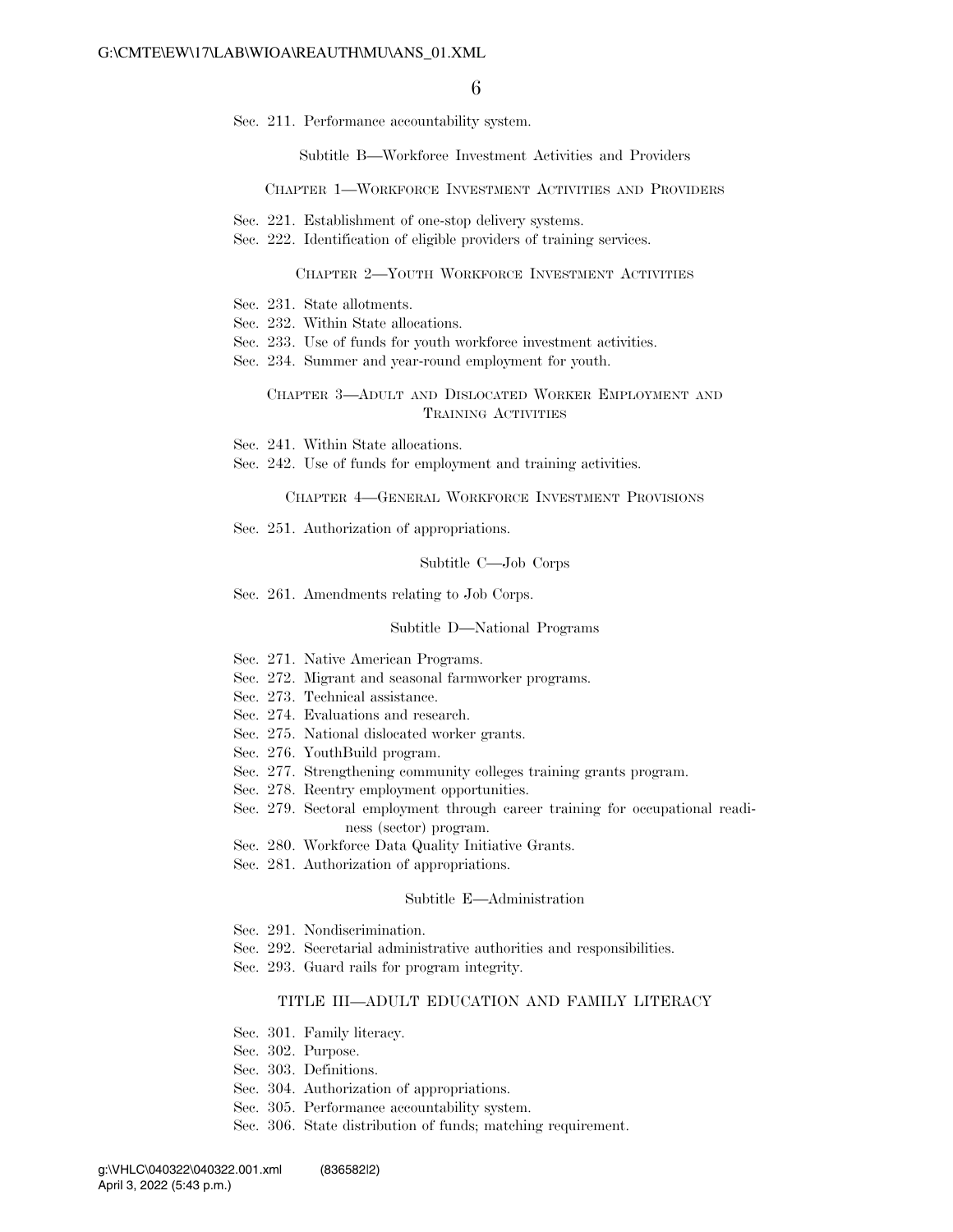- Sec. 307. State leadership activities.
- Sec. 308. Grants and contracts for eligible providers.
- Sec. 309. Local administrative cost limits.
- Sec. 310. National leadership activities.
- Sec. 311. Integrated English literacy and civics education.
- Sec. 312. Technical corrections to other laws.

## TITLE IV—GENERAL PROVISIONS

- Sec. 401. Prohibition of national database management.
- Sec. 402. Accessibility.

#### TITLE V—AMENDMENTS TO THE WAGNER-PEYSER ACT

- Sec. 501. Inclusion of Commonwealth of the Northern Mariana Islands and American Samoa.
- Sec. 502. Workforce and labor market information system.

### TITLE VI—AMENDMENTS TO THE REHABILITATION ACT OF 1973

Sec. 601. Authorization of appropriations.

# 1 **TITLE I—DEFINITIONS AND**  2 **OTHER GENERAL MATTERS**

## 3 **SEC. 101. DEFINITIONS.**

4 (a) FOUNDATIONAL SKILL NEEDS.—Paragraph (5) 5 of section 3 (29 U.S.C. 3102) is amended to read as fol-6 lows:

7 "(5) FOUNDATIONAL SKILL NEEDS.—The term 8 'foundational skill needs' means, with respect to an 9 individual—

 $\langle (A)$  who is a youth or adult, that the indi- vidual has English reading, writing, or com- puting skills at or below the 8th grade level on a generally accepted standardized test; or

14 ''(B) who is a youth or adult, that the in-15 dividual is unable to compute or solve problems, 16 or read, write, or speak English, or does not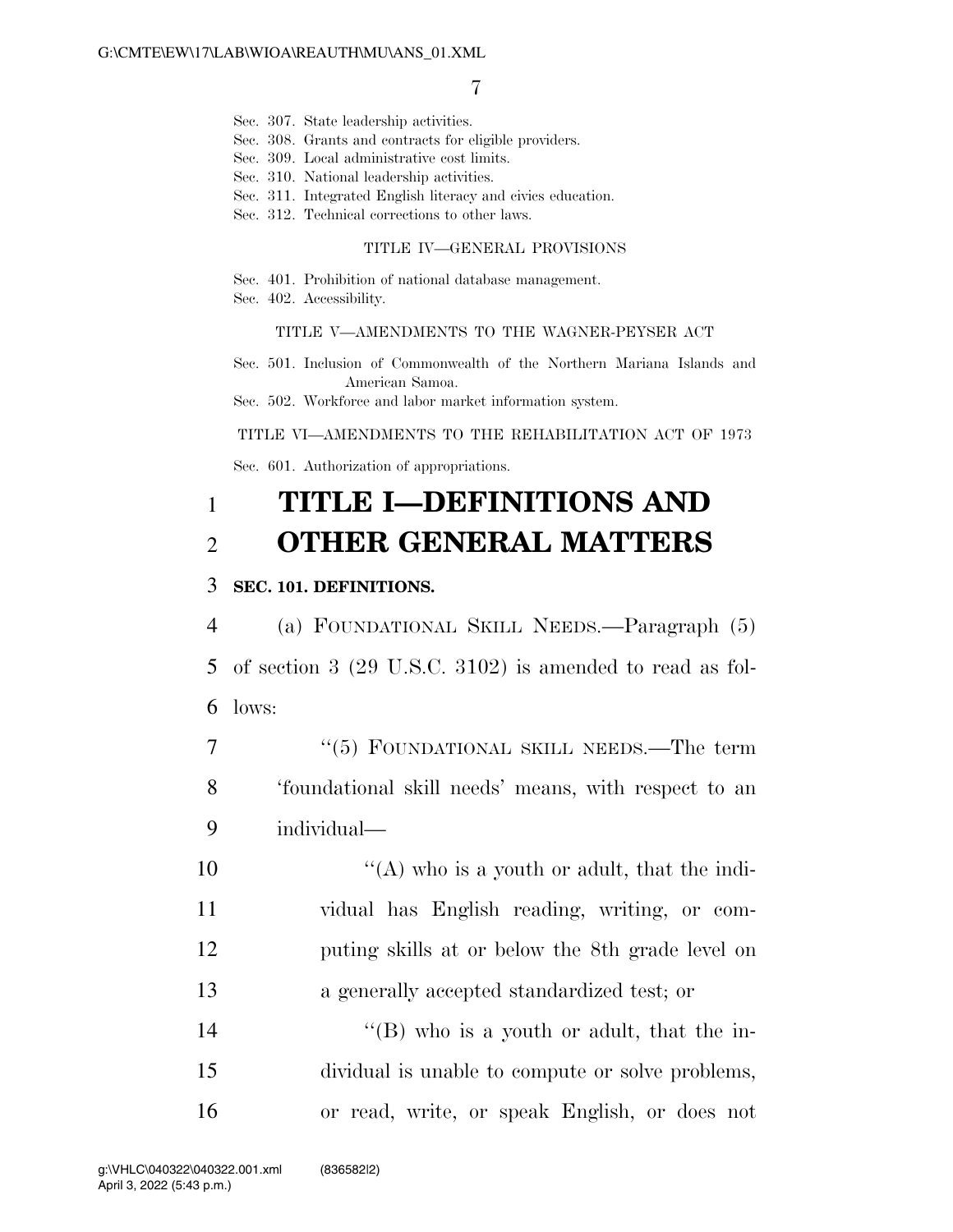| $\mathbf{1}$   | possess digital literacy, interpersonal commu-             |
|----------------|------------------------------------------------------------|
| $\mathbf{2}$   | nication, time management, critical thinking, or           |
| 3              | financial literacy skills at a level necessary to          |
| $\overline{4}$ | function on the job, in the individual's family,           |
| 5              | or in society.".                                           |
| 6              | (b) CAREER PATHWAY.—Paragraph (7) of section 3             |
| 7              | $(29 \text{ U.S.C. } 3102)$ is amended to read as follows: |
| 8              | "(7) CAREER PATHWAY.—The term 'career                      |
| 9              | pathway' means a combination of rigorous and high-         |
| 10             | quality education, training, and other services that—      |
| 11             | "(A) are designed to support progression                   |
| 12             | towards attainment of a recognized postsec-                |
| 13             | ondary credential;                                         |
| 14             | $\lq\lq$ (B) align with the skill needs of indus-          |
| 15             | tries in the economy of the State or regional              |
| 16             | economy involved;                                          |
| 17             | $\cdot$ (C) include multiple entry and exit points;        |
| 18             | $\lq\lq$ (D) prepare an individual to be successful        |
| 19             | in any of a full range of secondary or postsec-            |
| 20             | ondary education options, including apprentice-            |
| 21             | ship programs;                                             |
| 22             | "(E) provide career services, including                    |
| 23             | counseling to support an individual in achieving           |
| 24             | the individual's education and career goals, and           |
| 25             | helping the individual to identify and access a            |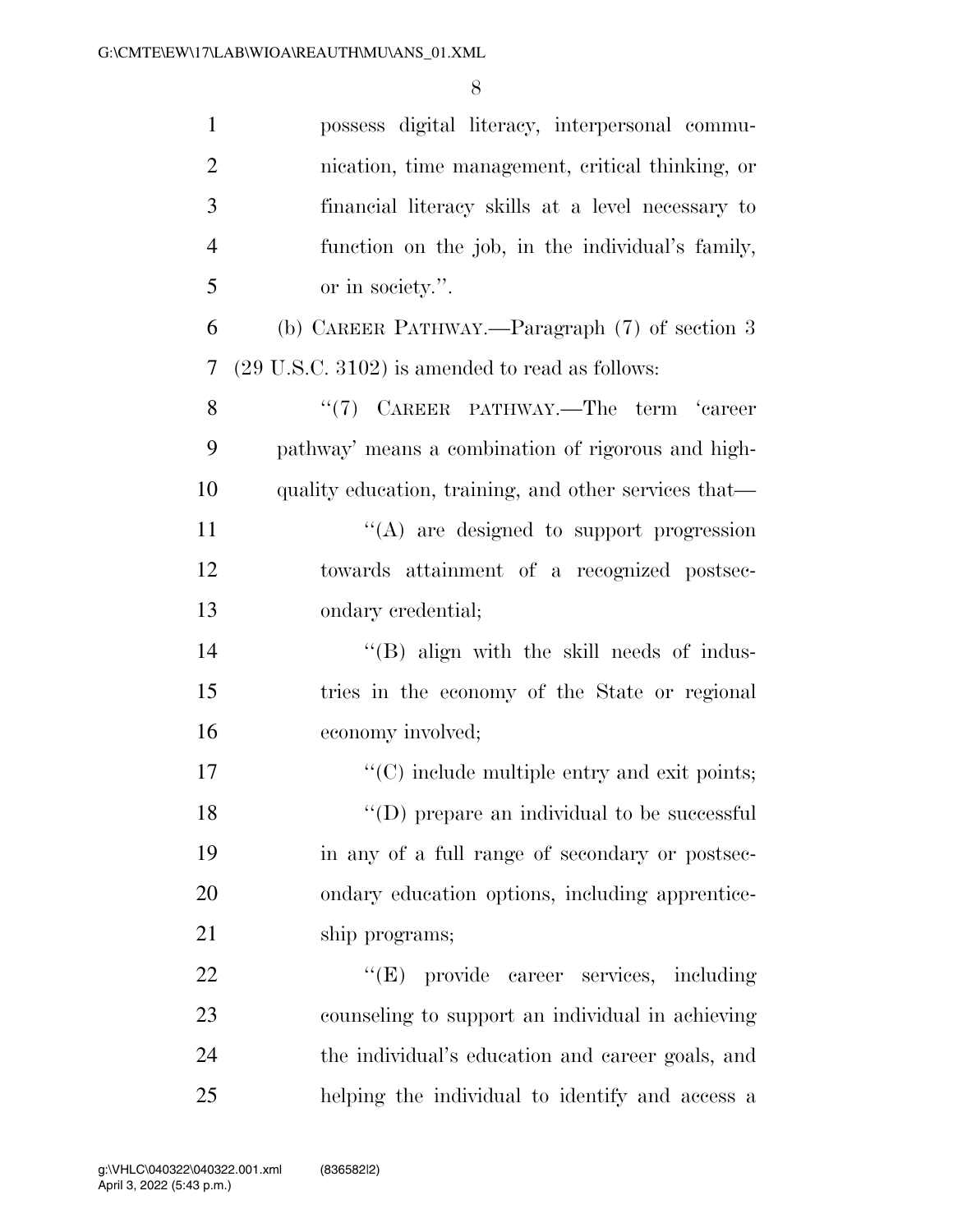path to skills and credentials that are needed for the educational and career advancement of the individual;

 $\langle f \rangle$  include supportive services or pro- vides assistance in applying for and accessing direct support services, means-tested Federal benefit programs, or similar State, tribal, or local benefit programs;

 $\langle G \rangle$  include, as appropriate, education of- fered concurrently with and in the same context as workforce preparation activities and training for a specific occupation or occupational cluster (such as through work-based learning opportu-nities);

 ''(H) organize education, training, and other services to meet the particular needs of an individual in a manner that accelerates the educational and career advancement of the indi-vidual to the extent practicable;

 $\cdot$  (I) enable an individual to attain a sec- ondary school diploma or its recognized equiva- lent as applicable, and at least 1 recognized postsecondary credential; and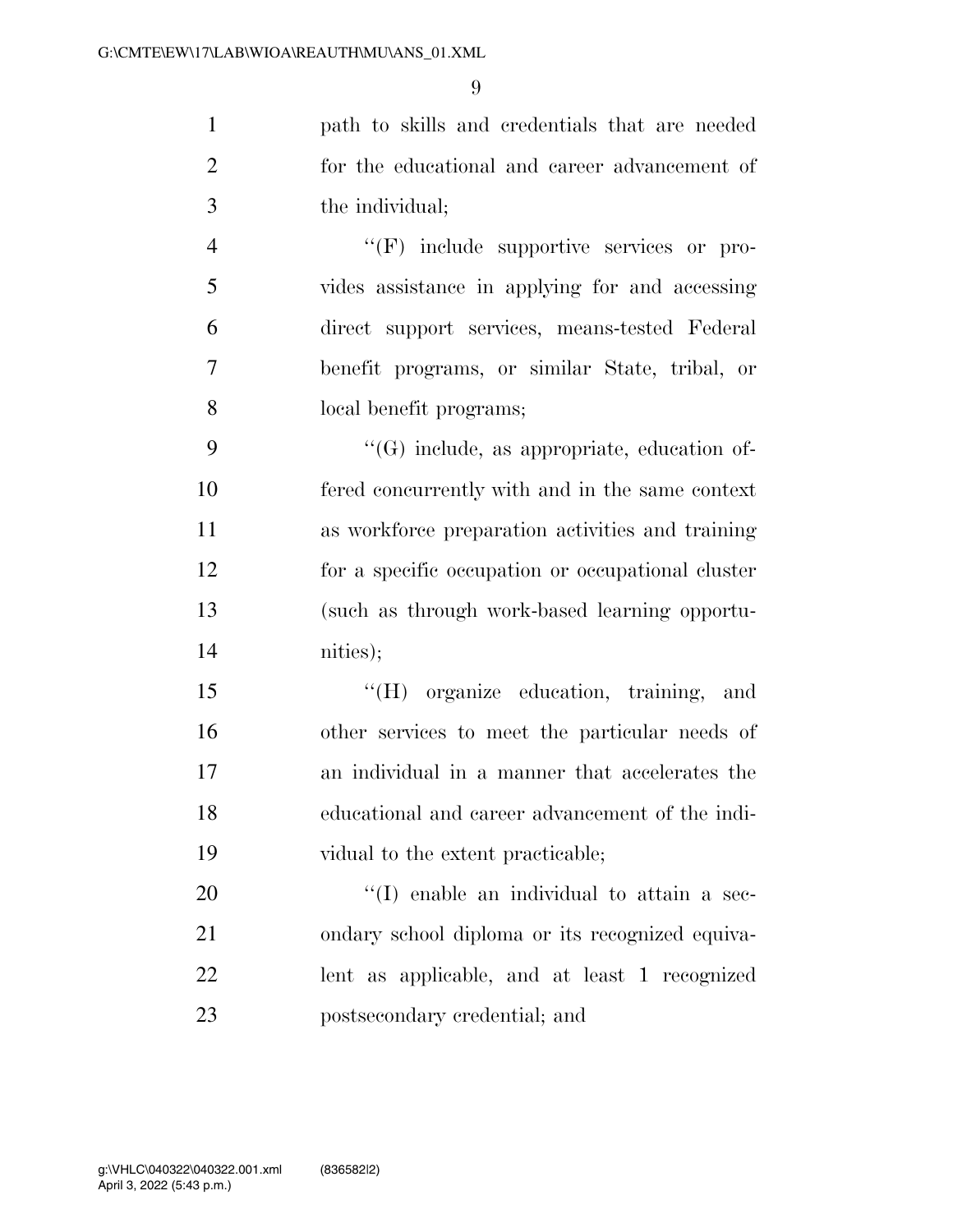| $\mathbf{1}$   | "(J) help an individual enter or advance                   |
|----------------|------------------------------------------------------------|
| $\overline{2}$ | within a specific occupation or occupational               |
| 3              | cluster.";                                                 |
| $\overline{4}$ | (c) DISLOCATED WORKER.—Paragraph $(15)$ of sec-            |
| 5              | tion 3 $(29 \text{ U.S.C. } 3102)$ is amended—             |
| 6              | $(1)$ in subparagraph $(A)$ —                              |
| 7              | $(A)$ in clause (i), by adding "and" at the                |
| 8              | end;                                                       |
| 9              | $(B)$ in clause $(ii)$ —                                   |
| 10             | (i) in subclause (I), by striking " $or$ "                 |
| 11             | at the end;                                                |
| 12             | $(ii)$ in subclause $(II)$ , by striking                   |
| 13             | "and" at the end and inserting "or"; and                   |
| 14             | (iii) by adding at the end the fol-                        |
| 15             | lowing:                                                    |
| 16             | "(III) has been an unemployed individual                   |
| 17             | for $27$ weeks or more;"; and                              |
| 18             | (C) by striking clause (iii);                              |
| 19             | $(2)$ by redesignating subparagraphs $(D)$ and             |
| 20             | $(E)$ as subparagraphs $(E)$ and $(F)$ , respectively; and |
| 21             | $(3)$ by adding at after subparagraph $(C)$ the fol-       |
| 22             | lowing:                                                    |
| 23             | $\lq\lq$ (D)(i) is currently underemployed and en-         |
| 24             | gaged in the occasional performance of services            |
| 25             | for remuneration; and                                      |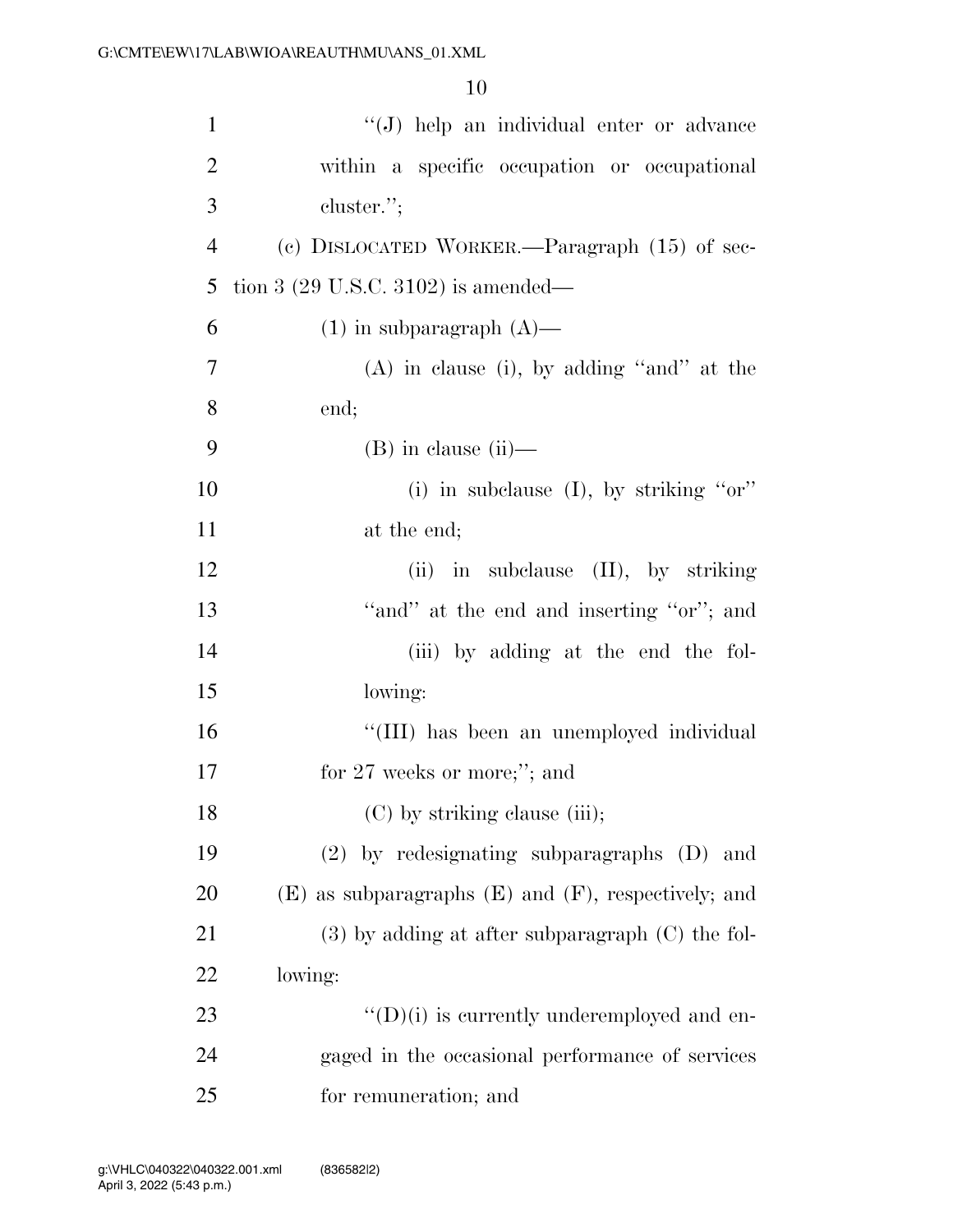| $\mathbf{1}$   | "(ii) is self-employed, is seeking part-time         |
|----------------|------------------------------------------------------|
| $\overline{c}$ | employment, and does not have sufficient work        |
| 3              | history to qualify, or otherwise would not qual-     |
| $\overline{4}$ | ify for regular unemployment or extended bene-       |
| 5              | fits under State or Federal law."; and               |
| 6              | $(4)$ in subparagraph $(E)$ , as so redesignated, by |
| 7              | striking "homemaker" and inserting "caregiver".      |
| 8              | (d) DISPLACED CAREGIVER.—Paragraph (16) of sec-      |
| 9              | tion 3 $(29 \text{ U.S.C. } 3102)$ is amended—       |
| 10             | (1) in the heading, by striking "HOMEMAKER"          |
| 11             | and inserting "CAREGIVER";                           |
| 12             | $(2)$ in the matter preceding subparagraph $(A)$ —   |
| 13             | (A) by striking "homemaker" and insert-              |
| 14             | ing "caregiver";                                     |
| 15             | (B) by striking "family members" and in-             |
| 16             | serting "a family member";                           |
| 17             | $(3)$ in subparagraph $(A)$ —                        |
| 18             | $(A)$ in clause (i), by striking "or" at the         |
| 19             | end;                                                 |
| 20             | (B) in clause (ii), by striking "and" at the         |
| 21             | end and inserting "or"; and                          |
| 22             | (C) by adding at the end the following:              |
| 23             | "(iii) has involuntarily left the labor mar-         |
| 24             | ket to provide care for a relative or dependent,     |
| 25             | which may be validated through self-attestation      |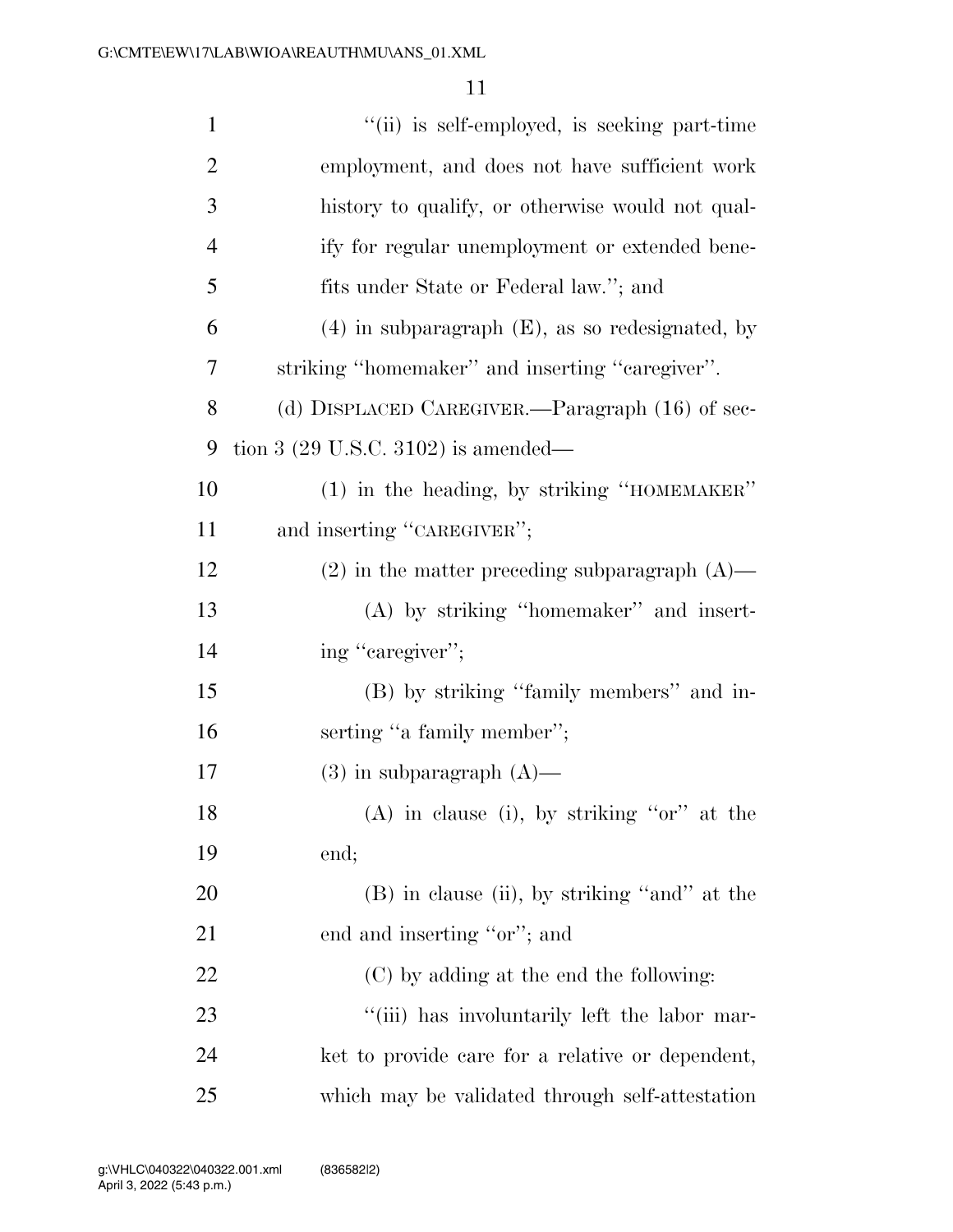| $\mathbf{1}$   | in a manner consistent with section $402A(e)$ of             |
|----------------|--------------------------------------------------------------|
| $\overline{2}$ | the Higher Education Act of 1965 (20 U.S.C.                  |
| 3              | $1070a-11(e)$ ; and".                                        |
| $\overline{4}$ | (e) ELIGIBLE YOUTH.—Paragraph (18) of section 3              |
| 5              | $(29 \text{ U.S.C. } 3102)$ is amended to read as follows:   |
| 6              | "(18) ELIGIBLE YOUTH.-Except as provided                     |
| 7              | in subtitles C and D of title I, the term 'eligible          |
| 8              | youth' means—                                                |
| 9              | $\lq\lq$ an opportunity youth; or                            |
| 10             | "(B) a youth who is not younger than $14$                    |
| 11             | years of age and not older than 24 years of age,             |
| 12             | who can self-attest, in a manner consistent with             |
| 13             | section $402A(e)$ of the Higher Education Act of             |
| 14             | $(20 \text{ U.S.C. } 1070a-11(e)), \text{ that the}$<br>1965 |
| 15             | youth—                                                       |
| 16             | "(i) is attending school (as defined by                      |
| 17             | State law);                                                  |
| 18             | "(ii) is a low-income individual; and                        |
| 19             | "(iii) is one or more of the following:                      |
| 20             | $\lq (I)$ An English learner.                                |
| 21             | "(II) An individual impacted by                              |
| 22             | the juvenile or adult justice system.                        |
| 23             | "(III) A homeless individual (as                             |
| 24             | defined in section $41403(6)$ of the Vi-                     |
| 25             | olence Against Women Act of 1994                             |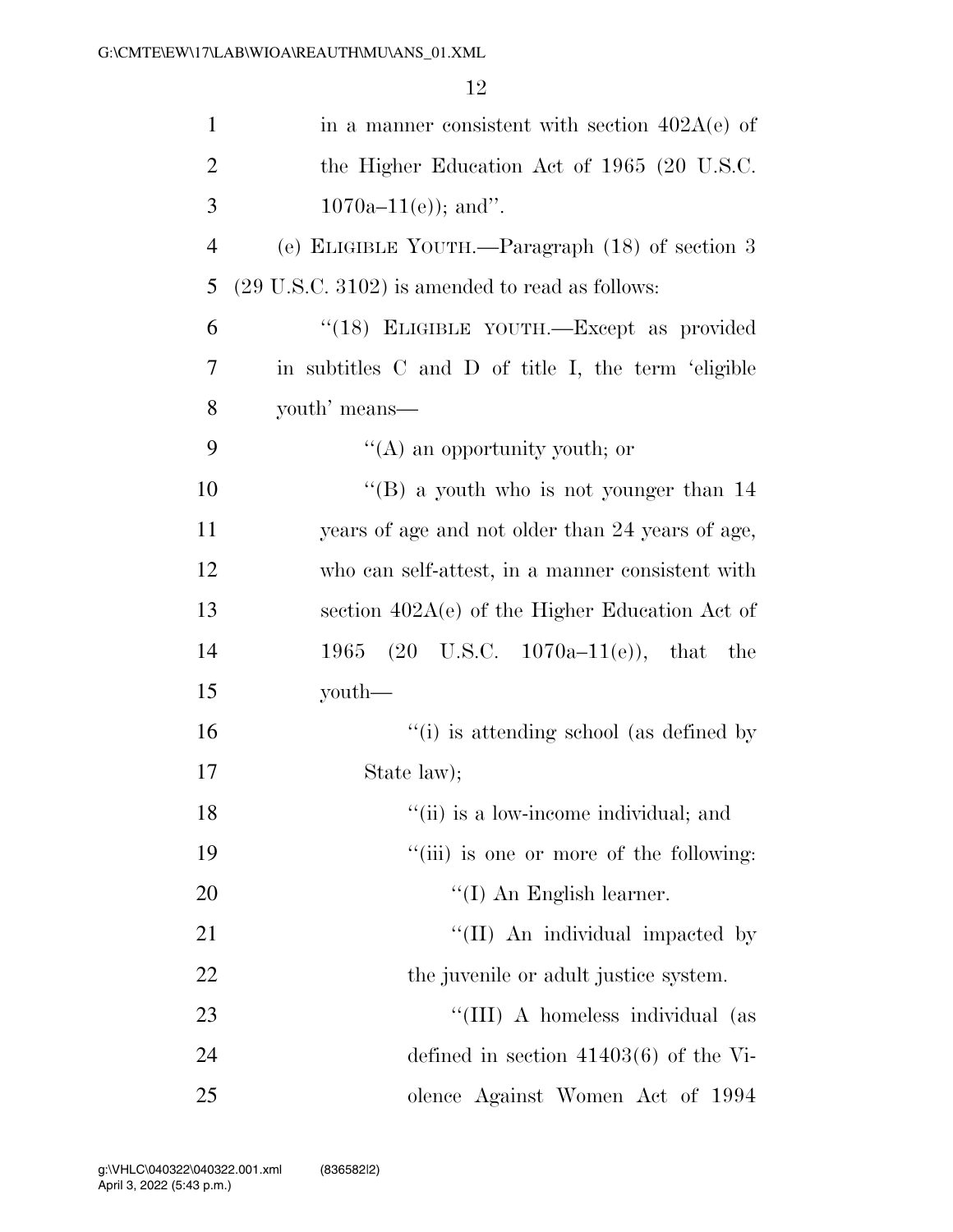| $\mathbf{1}$   | $(42 \text{ U.S.C. } 14043\text{e} - 2(6)))$ , a homeless |
|----------------|-----------------------------------------------------------|
| $\overline{2}$ | child or youth (as defined in section                     |
| 3              | $725(2)$ of the McKinney-Vento Home-                      |
| $\overline{4}$ | Assistance Act (42 U.S.C.<br>less                         |
| 5              | $11434a(2)$ ), a runaway, a child or                      |
| 6              | youth in foster care or who has aged                      |
| 7              | out of the foster care system, a child                    |
| 8              | or youth eligible for assistance under                    |
| 9              | section 477 of the Social Security Act                    |
| 10             | $(42 \text{ U.S.C. } 677)$ , or a child or youth          |
| 11             | in an out-of-home placement.                              |
| 12             | "(IV) An individual who is preg-                          |
| 13             | nant or parenting.                                        |
| 14             | $\lq\lq (V)$ An individual with a dis-                    |
| 15             | ability.".                                                |
| 16             | (f) ENGLISH LEARNER.—Paragraph $(21)$ of section          |
| 17             | $3(29 \text{ U.S.C. } 3102)$ is amended—                  |
| 18             | (1) in the heading, by striking "LANGUAGE";               |
| 19             | and                                                       |
| 20             | $(2)$ by striking "language".                             |
| 21             | (g) INDIVIDUAL WITH A BARRIER TO EMPLOY-                  |
| 22             | MENT.—Paragraph $(24)$ of section 3(29 U.S.C. 3102) is    |
| 23             | amended to read as follows:                               |
| 24             | "(24) INDIVIDUAL WITH A BARRIER TO EM-                    |
| 25             | PLOYMENT.—The term 'individual with a barrier to          |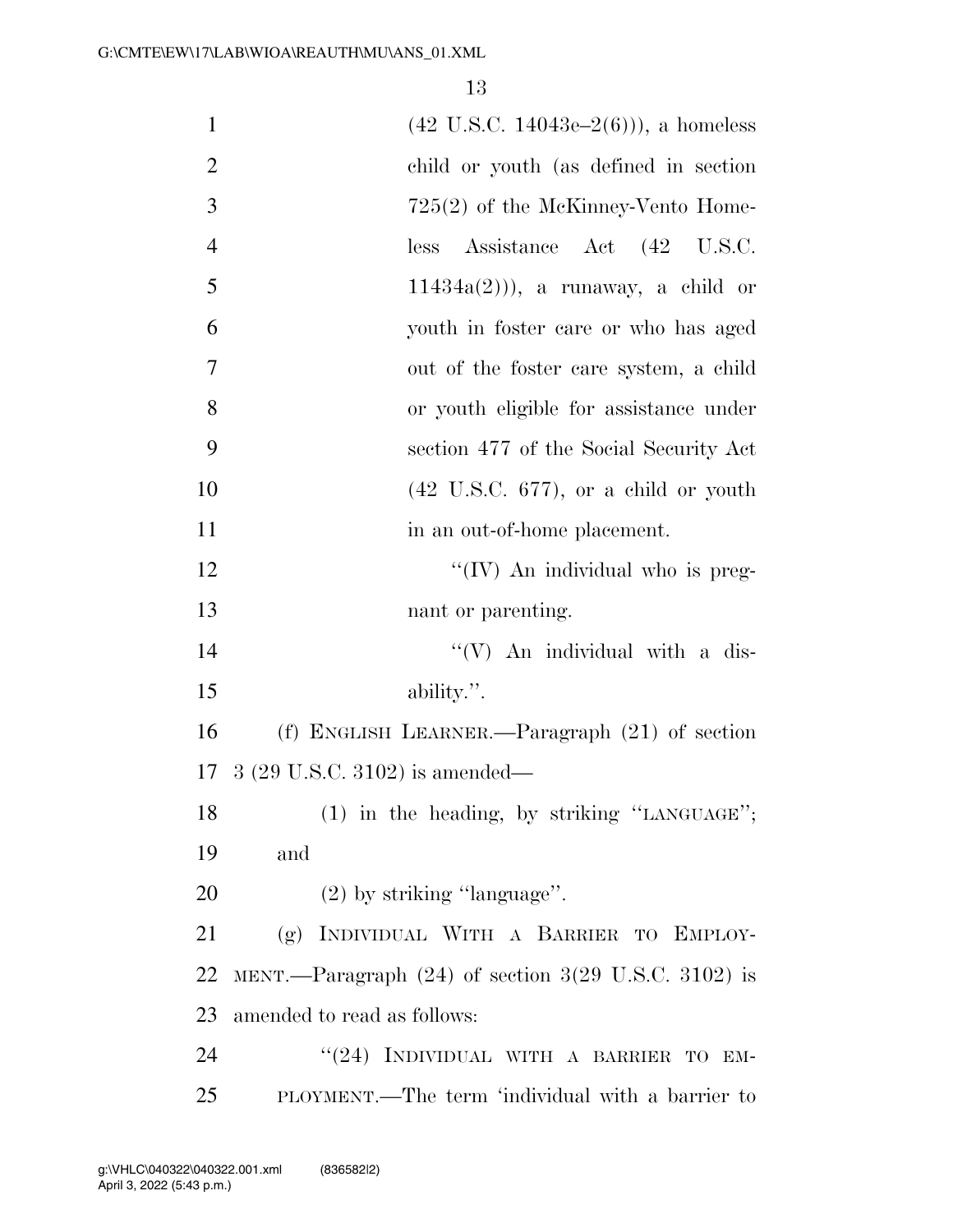| $\mathbf{1}$   | employment' means a member of 1 or more of the         |
|----------------|--------------------------------------------------------|
| $\overline{c}$ | following populations:                                 |
| 3              | $\lq\lq$ Displaced caregivers.                         |
| $\overline{4}$ | $\lq\lq$ (B) Low-income individuals.                   |
| 5              | "(C) Indians, Alaska Natives, and Native               |
| 6              | Hawaiians, as such terms are defined in section        |
| $\overline{7}$ | 166.                                                   |
| 8              | "(D) Individuals with disabilities, including          |
| 9              | youth who are individuals with disabilities.           |
| 10             | " $(E)$ Older individuals.                             |
| 11             | $\lq\lq(F)$ Justice-involved individuals.              |
| 12             | "(G) Homeless individuals (as defined in               |
| 13             | section $41403(6)$ of the Violence Against             |
| 14             | Women Act of 1994 (42 U.S.C. 14043e–2(6))),            |
| 15             | or homeless children and youths (as defined in         |
| 16             | section $725(2)$ of the McKinney-Vento Home-           |
| 17             | less Assistance Act $(42 \text{ U.S.C. } 11434a(2))$ . |
| 18             | "(H) Youth who are in or have aged out                 |
| 19             | of the foster care system.                             |
| 20             | "(I) Individuals who are English learners,             |
| 21             | individuals who have low levels of literacy in-        |
| 22             | cluding digital literacy, or individuals facing        |
| 23             | substantial cultural barriers.                         |
| 24             | "(J) Eligible migrant and seasonal farm-               |
| 25             | workers, as defined in section $167(i)$ .              |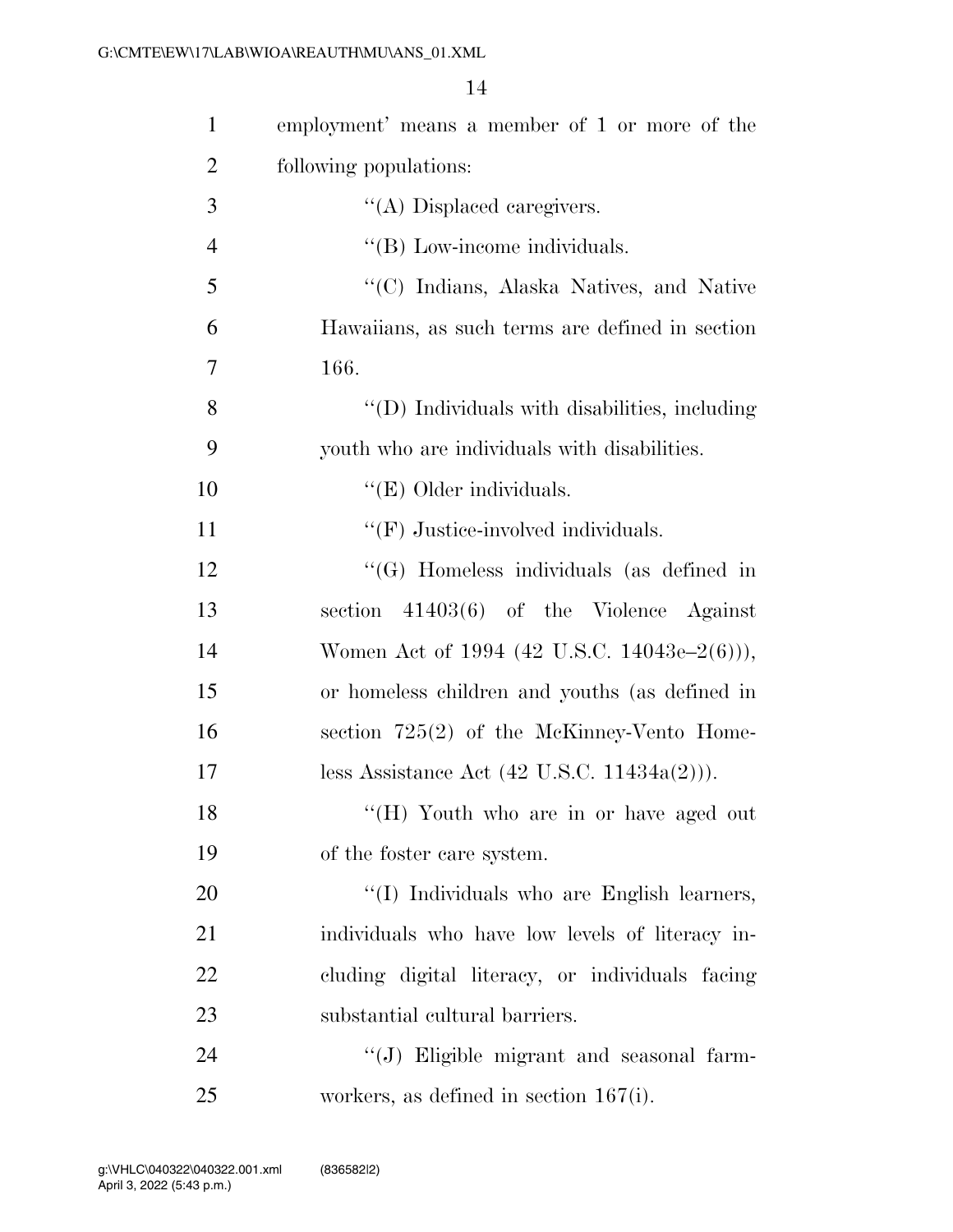| $\mathbf{1}$   | "(K) Individuals who exhausted lifetime                            |
|----------------|--------------------------------------------------------------------|
| $\overline{2}$ | eligibility under part $A$ of title IV of the Social               |
| 3              | Security Act (42 U.S.C. 601 et seq.).                              |
| $\overline{4}$ | "(L) Single parents (including single preg-                        |
| 5              | nant women).                                                       |
| 6              | "(M) Long-term unemployed individuals.                             |
| $\tau$         | "(N) The spouse of, or youth with a par-                           |
| 8              | ent who is—                                                        |
| 9              | $``(i)$ a member of the armed forces (as                           |
| 10             | such term is defined in section $101(a)(4)$                        |
| 11             | of title 10, United States Code);                                  |
| 12             | "(ii) on active duty (as such term is                              |
| 13             | defined in section $101(d)(1)$ of such title);                     |
| 14             | and                                                                |
| 15             | "(iii) deployed or recently transferred.                           |
| 16             | "(O) Individuals who have been historically                        |
| 17             | underserved and marginalized as a result of                        |
| 18             | race, color, national origin, sexual orientation,                  |
| 19             | or gender identity.                                                |
| 20             | $\lq\lq(P)$ Such other groups as the Governor                      |
| 21             | involved determines to have barriers to employ-                    |
| 22             | ment.".                                                            |
| 23             | (h) LABOR MARKET AREA.—Paragraph (30) of sec-                      |
| 24             | tion $3(29 \text{ U.S.C. } 3102)$ is amended by inserting "and the |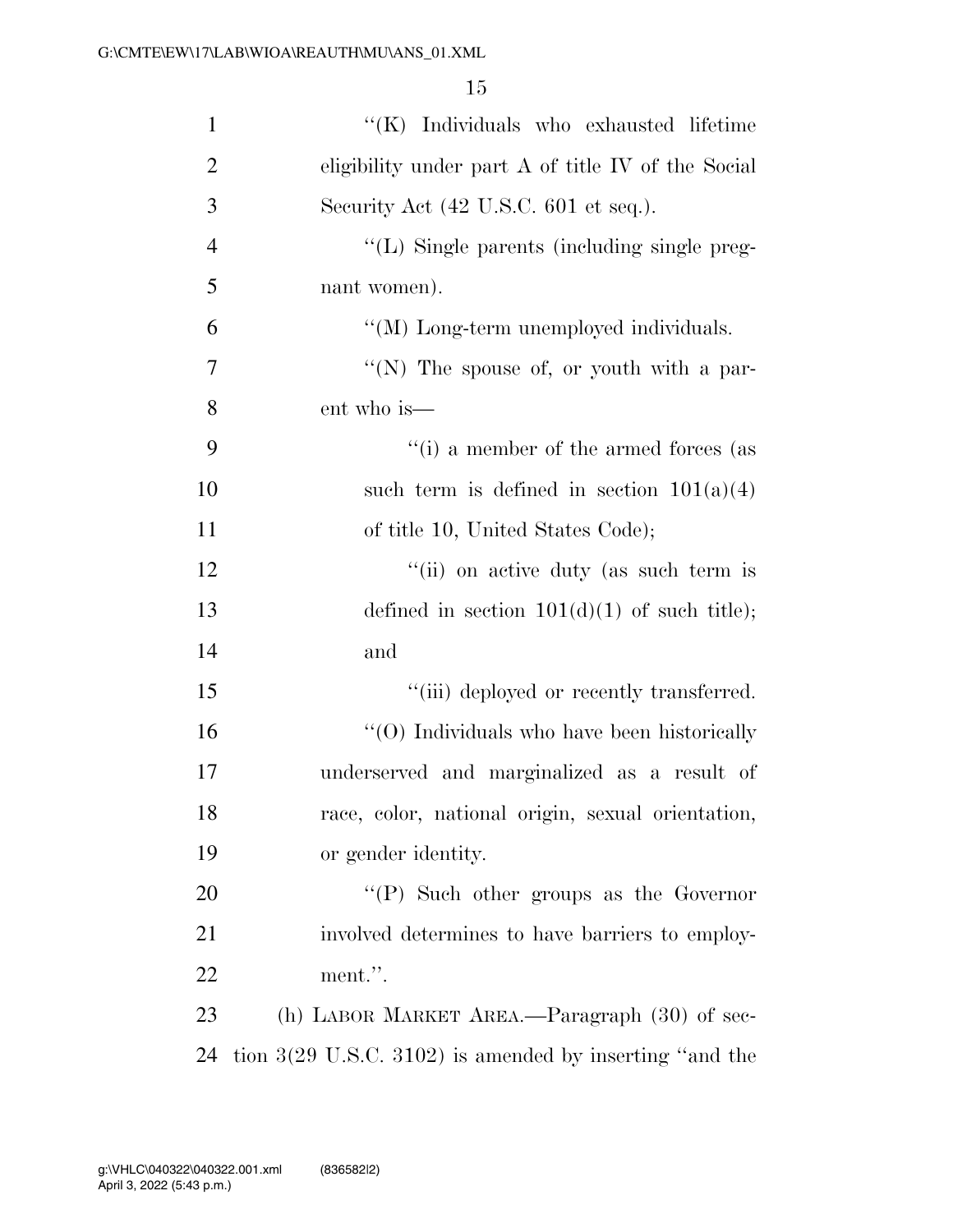| 1  | economic development agency" after "Department of |
|----|---------------------------------------------------|
| 2  | Labor".                                           |
| 3  | (i) LOW-INCOME INDIVIDUAL.—Paragraph (36) of      |
| 4  | section 3 $(29 \text{ U.S.C. } 3102)$ is amended— |
| 5  | $(1)$ in subparagraph $(A)$ —                     |
| 6  | $(A)$ by amending subclause $(I)$ of clause       |
| 7  | (ii) to read as follows:                          |
| 8  | $\lq(1)$ 150 percent of the poverty               |
| 9  | line (exclusive of unemployment com-              |
| 10 | pensation, child support payments,                |
| 11 | payments described in this subpara-               |
| 12 | graph, and old-age and survivors in-              |
| 13 | surance benefits received under sec-              |
| 14 | tion 202 of the Social Security Act               |
| 15 | $(42 \text{ U.S.C. } 402)$ ); or";                |
| 16 | $(B)$ in clause $(v)$ , by striking "or" at the   |
| 17 | end;                                              |
| 18 | $(C)$ in clause (vi), by striking the period at   |
| 19 | the end and inserting "; or"; and                 |
| 20 | (D) by adding at the end the following:           |
| 21 | "(vii) is an individual who is—                   |
| 22 | "(I) an eligible migrant or sea-                  |
| 23 | sonal farmworker, as defined in sec-              |
| 24 | tion $167(i)$ ; and                               |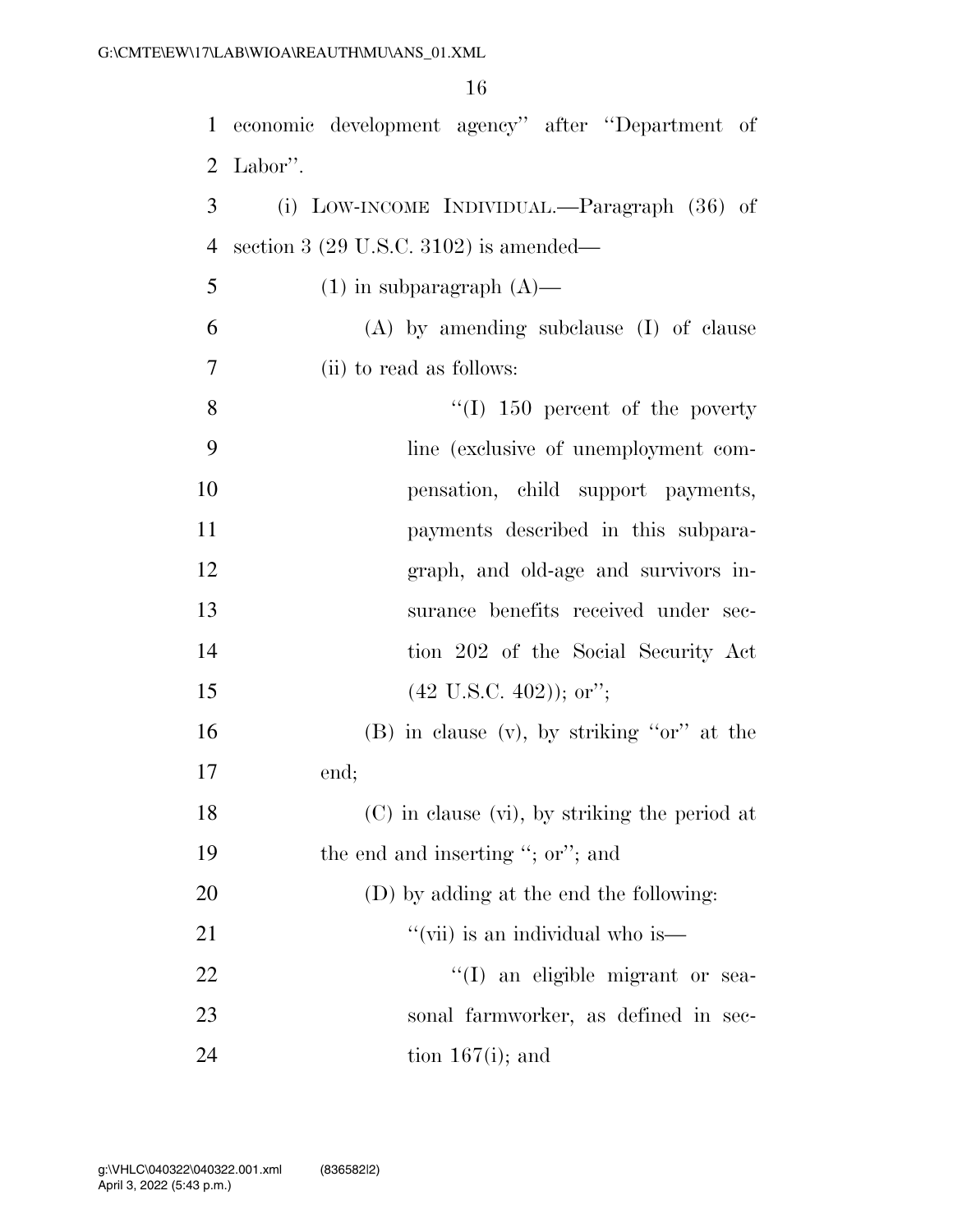| $\mathbf{1}$   | $\lq\lq$ (II) in a family with total family                        |
|----------------|--------------------------------------------------------------------|
| $\overline{2}$ | income that does not exceed 150 per-                               |
| 3              | cent of the poverty line."; and                                    |
| $\overline{4}$ | $(2)$ in subparagraph $(B)$ , by striking "based on                |
| 5              | the most recent lower living family budget issued by               |
| 6              | the Secretary".                                                    |
| 7              | NONTRADITIONAL EMPLOYMENT.—Paragraph<br>(j)                        |
| 8              | $(37)$ of section 3 $(29 \text{ U.S.C. } 3102)$ is amended to read |
| 9              | as follows:                                                        |
| 10             | "(37) NONTRADITIONAL EMPLOYMENT.—The                               |
| 11             | term 'nontraditional employment' refers to occupa-                 |
| 12             | tions or fields of work, for which a group of individ-             |
| 13             | uals (such as individuals from the same gender,                    |
| 14             | race, or ethnicity), the members of which—                         |
| 15             | "(A) comprise less than 25 percent of the                          |
| 16             | individuals employed in each such occupation or                    |
| 17             | field of work; or                                                  |
| 18             | "(B) comprise a percentage of individuals                          |
| 19             | employed in such occupation that is lower than                     |
| 20             | the percentage of the total population com-                        |
| 21             | prised by such members, based on the most re-                      |
| 22             | cent data from the Bureau of the Census.".                         |
| 23             | (k)<br>JUSTICE-INVOLVED INDIVIDUAL.—Paragraph                      |
| 24             | $(38)$ of section 3 (29 U.S.C. 3102) is amended—                   |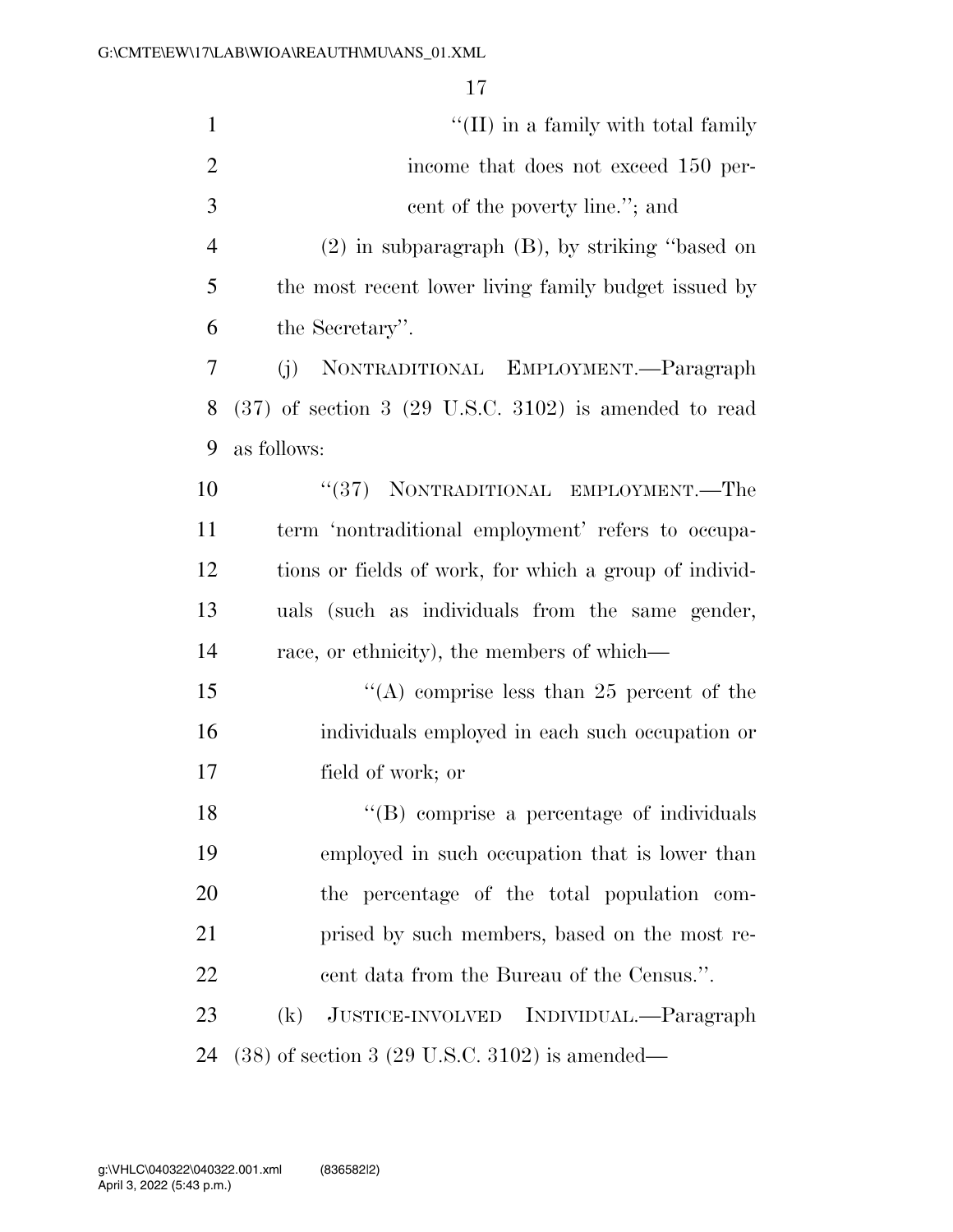| $\mathbf{1}$   | (1) in the heading, by striking "OFFENDER"                                 |
|----------------|----------------------------------------------------------------------------|
| $\overline{2}$ | and inserting "JUSTICE-INVOLVED INDIVIDUAL";                               |
| 3              | and                                                                        |
| $\overline{4}$ | $(2)$ by striking "offender" and inserting "jus-                           |
| 5              | tice-involved individual".                                                 |
| 6              | (l) OPPORTUNITY YOUTH.—Paragraph (46) of sec-                              |
| 7              | tion $3$ (29 U.S.C. 3102) is amended to read as follows:                   |
| 8              | "(46) OPPORTUNITY YOUTH.—The term 'op-                                     |
| 9              | portunity youth'—                                                          |
| 10             | $\lq\lq$ means an individual—                                              |
| 11             | "(i) who is not younger than $16$ years                                    |
| 12             | of age and not older than 24 years of age;                                 |
| 13             | and                                                                        |
| 14             | "(ii) who can self-attest to a one-stop                                    |
| 15             | operator or one-stop center, in a manner                                   |
| 16             | consistent with section $402A(e)$ of the                                   |
| 17             | Higher Education Act of 1965 (20 U.S.C.                                    |
| 18             | $1070a-11(e)$ that the individual is—                                      |
| 19             | $\lq\lq$ (I) not attending any school (as                                  |
| 20             | defined under State law); and                                              |
| 21             | $\lq\lq$ (II) not employed; and                                            |
| 22             | "(B) except in the case of an individual                                   |
| 23             | individual<br>low-income<br>who<br><i>is</i><br>$\mathbf{a}$<br>and<br>has |
| 24             | foundational skill needs, does not include any                             |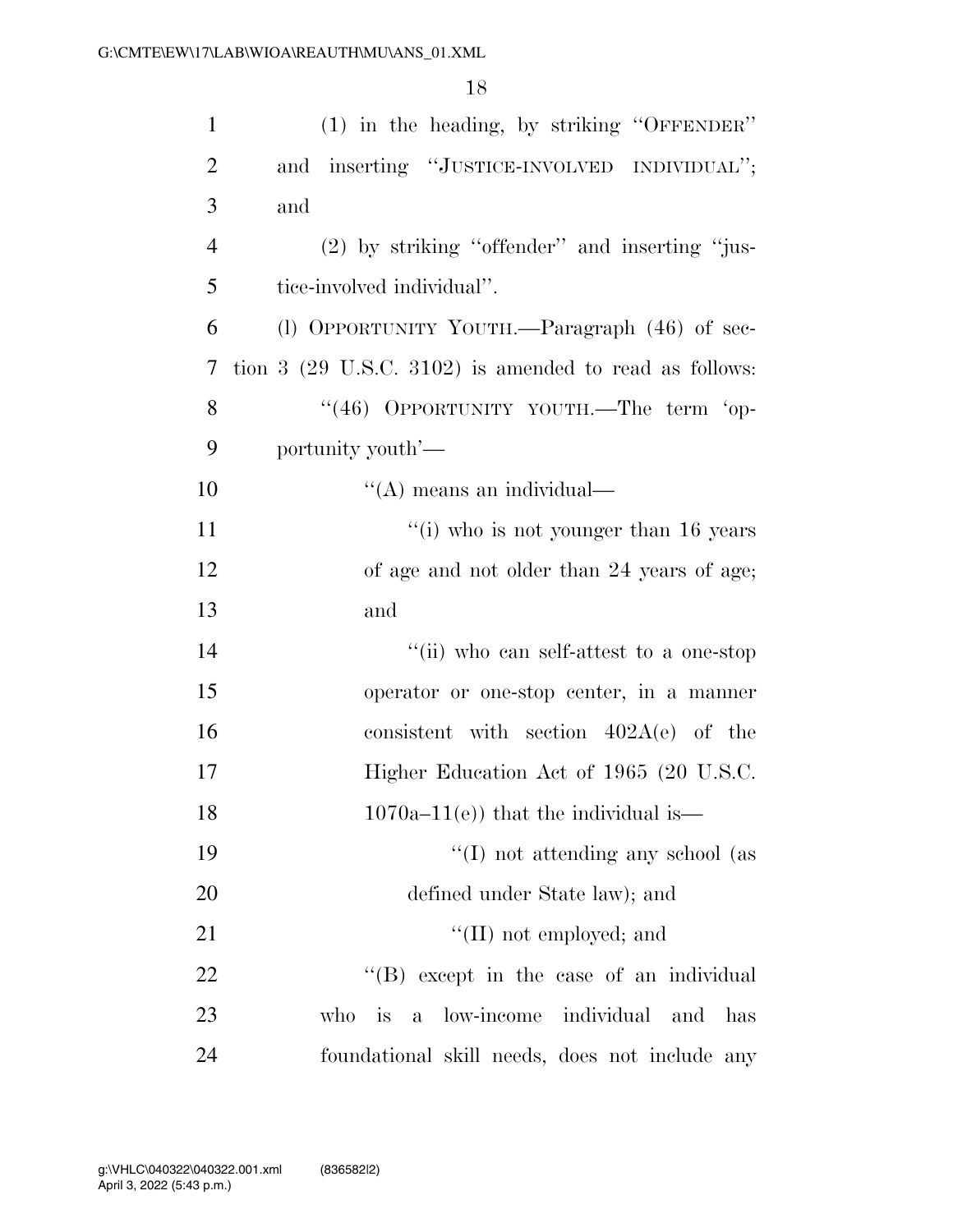individual who is a recipient of a secondary school diploma or its recognized equivalent.''.

 (m) RAPID RESPONSE ACTIVITY.—Paragraph (51) of section 3 (29 U.S.C. 3102) is amended by inserting ''in a job position of similar wages and benefits, to the great- est extent possible, or on the job training for a new occu-pation or industry,'' after ''reemployment''.

 (n) STATE.—Paragraph (56) of section 3 (29 U.S.C. 3102) is amended by striking ''the Commonwealth of''.

 (o) SUPPORTIVE SERVICES.—Paragraph (59) of sec- tion 3 (29 U.S.C. 3102) is amended to read as follows: 12 "(59) SUPPORTIVE SERVICES.—The term 'sup- portive services' means services such as transpor- tation, child care, dependent care, housing, food and nutrition services, mental health care supports, sub- stance use disorder treatment, access to broadband, affordable internet connection, or digital devices with connection to the internet, assistive technology, and needs-related payments, that are necessary to enable an individual to participate in workforce develop-ment activities.''.

 (p) ADDITIONAL DEFINITIONS.—Section 3 (29 U.S.C. 3102), as amended by this section, is further amended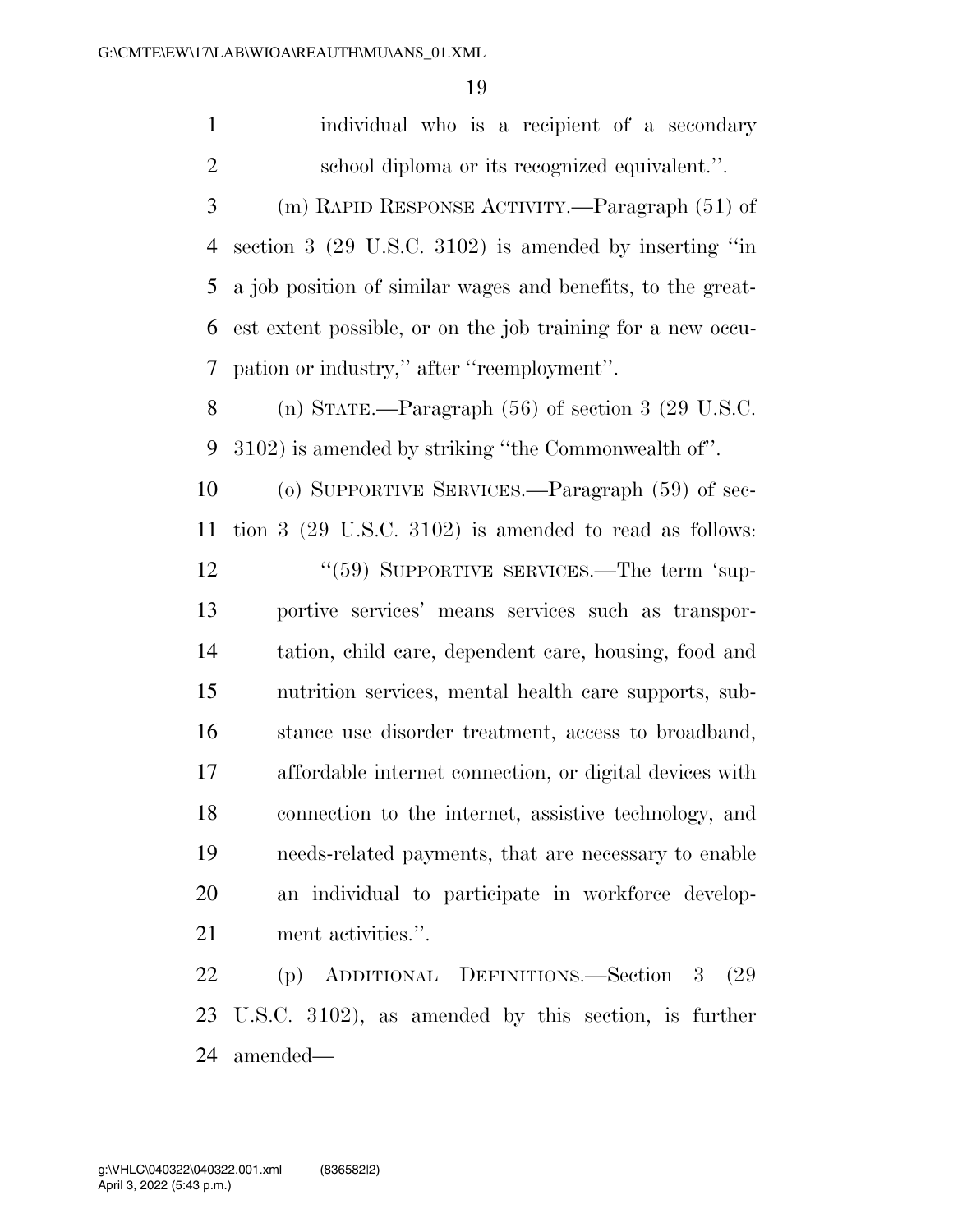(1) by adding at the end the following new paragraphs:

 ''(72) APPRENTICESHIP PROGRAM.—The term 'apprenticeship program' means a program reg- istered under the Act of August 16, 1937 (commonly known as the 'National Apprenticeship Act'; 50 Stat. 664, chapter 663; 29 U.S.C. 50 et seq.).

8 "(73) COENROLLMENT.—The term 'coenroll- ment' means simultaneous enrollment in more than one of the programs or activities carried out by a 11 one-stop partner in section  $121(b)(1)(B)$ .

12 ''(74) COMPETENCY.—The term 'competency' means the attainment of knowledge, skills, and abili- ties in a subject area, as specified by an occupa- tional skill standard and demonstrated by an appro- priate written, oral, hands-on, or other appropriate proficiency measurement.

18 "(75) DIGITAL LITERACY SKILLS.—The term 'digital literacy skills' has the meaning given the term in section 202(A) of the Museum and Library Services Act (20 U.S.C. 9101(2)).

22 "(76) EVIDENCE-BASED.—The term 'evidence- based', when used with respect to an activity, strat- egy, or intervention, means an activity, strategy or intervention that—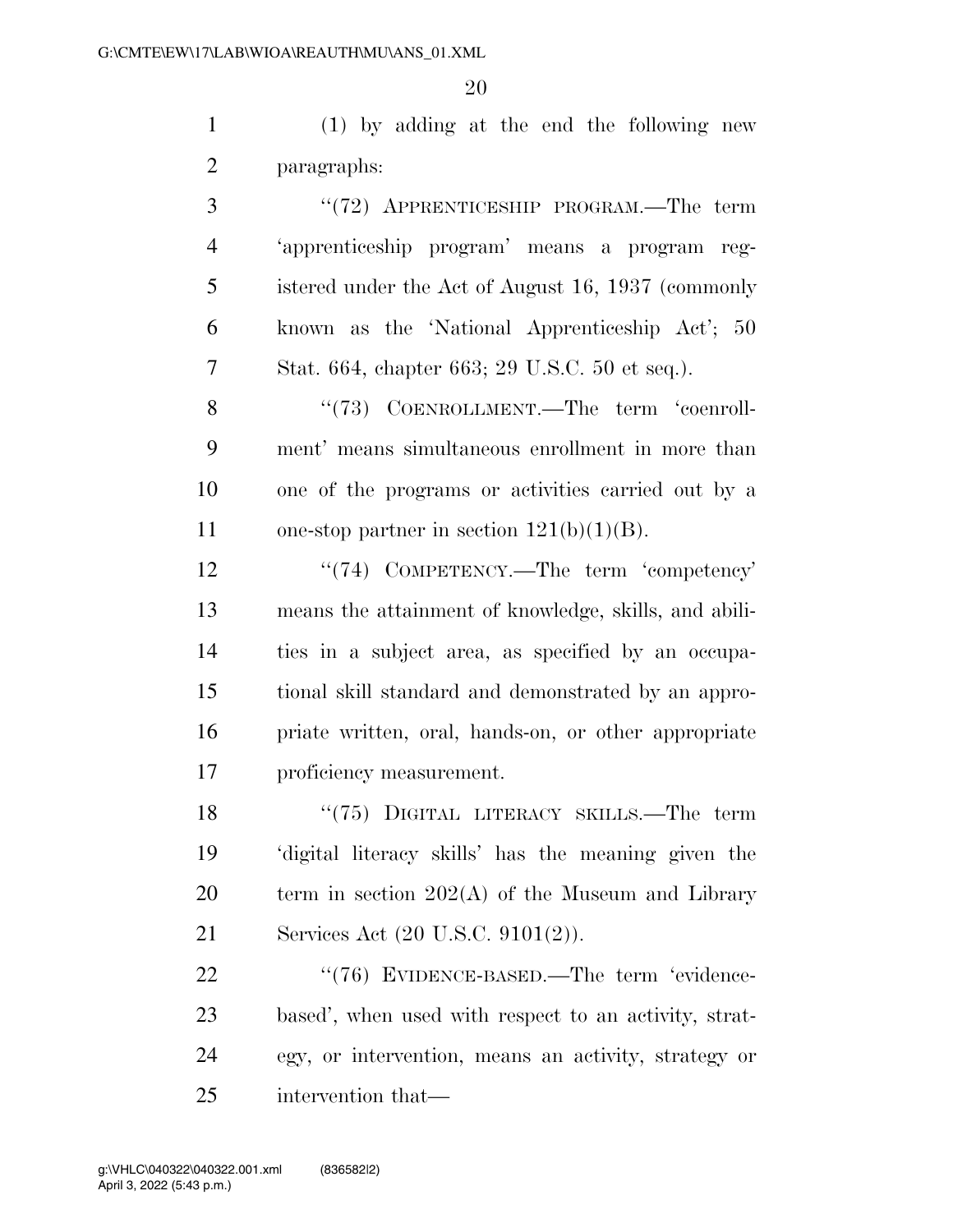| $\mathbf{1}$   | "(A) demonstrates a statistically signifi-             |
|----------------|--------------------------------------------------------|
| $\overline{2}$ | cant effect on improving participant outcomes          |
| 3              | or other relevant outcomes based on—                   |
| $\overline{4}$ | "(i) strong evidence from at least 1                   |
| 5              | well-designed and well-implemented experi-             |
| 6              | mental study;                                          |
| 7              | "(ii) moderate evidence from at least                  |
| 8              | well-designed and well-implemented<br>$\mathbf{1}$     |
| 9              | quasi-experimental study; or                           |
| 10             | "(iii) promising evidence from at least                |
| 11             | 1 well-designed and well-implemented cor-              |
| 12             | relational study with statistical controls for         |
| 13             | selection bias; or                                     |
| 14             | $\lq\lq(B)(i)$ demonstrates a rationale based on       |
| 15             | high-quality research findings or positive eval-       |
| 16             | uation that such activity, strategy, or interven-      |
| 17             | tion is likely to improve student outcomes or          |
| 18             | other relevant outcomes; and                           |
| 19             | "(ii) includes ongoing efforts to examine              |
| 20             | the effects of such activity, strategy, or inter-      |
| 21             | vention.                                               |
| 22             | "(77) LABOR ORGANIZATION.—The term 'labor              |
| 23             | organization' has the meaning given the term in sec-   |
| 24             | tion $2(5)$ of the National Labor Relations Act $(29)$ |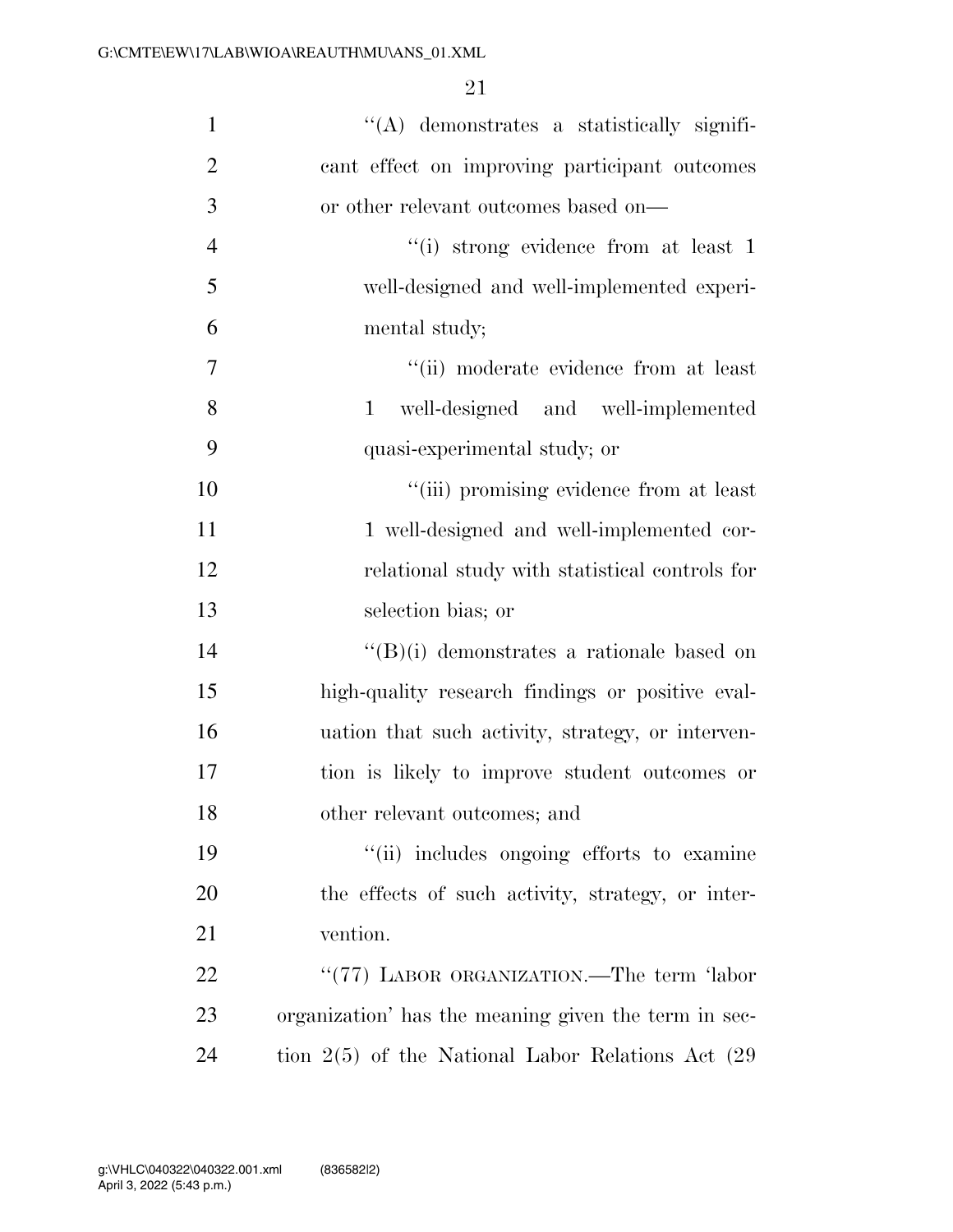| $\mathbf{1}$   | U.S.C. $152(5)$ , except that such term shall also in- |
|----------------|--------------------------------------------------------|
| $\overline{2}$ | clude—                                                 |
| 3              | "(A) any organization composed of labor                |
| $\overline{4}$ | organizations, such as a labor union federation        |
| 5              | or a State or municipal labor body; and                |
| 6              | "(B) any organization which would be in-               |
| 7              | cluded in the definition for such term under           |
| 8              | such section $2(5)$ but for the fact that the orga-    |
| 9              | nization represents—                                   |
| 10             | ``(i)<br>individuals employed by the                   |
| 11             | United States, any wholly owned Govern-                |
| 12             | ment corporation, any Federal Reserve                  |
| 13             | Bank, or any State or political subdivision            |
| 14             | thereof;                                               |
| 15             | "(ii) individuals employed by persons                  |
| 16             | subject to the Railway Labor Act (45 25                |
| 17             | U.S.C. $151$ et seq.); or                              |
| 18             | "(iii) individuals employed as agricul-                |
| 19             | tural laborers.                                        |
| 20             | " $(78)$ PERKINS-ELIGIBLE AGENCY.—The term             |
| 21             | 'Perkins-eligible agency' has the meaning given the    |
| 22             | term 'eligible agency' in section 3 of the Carl D.     |
| 23             | Perkins Career and Technical Education Act of          |
| 24             | 2006 (20 U.S.C. 2302).                                 |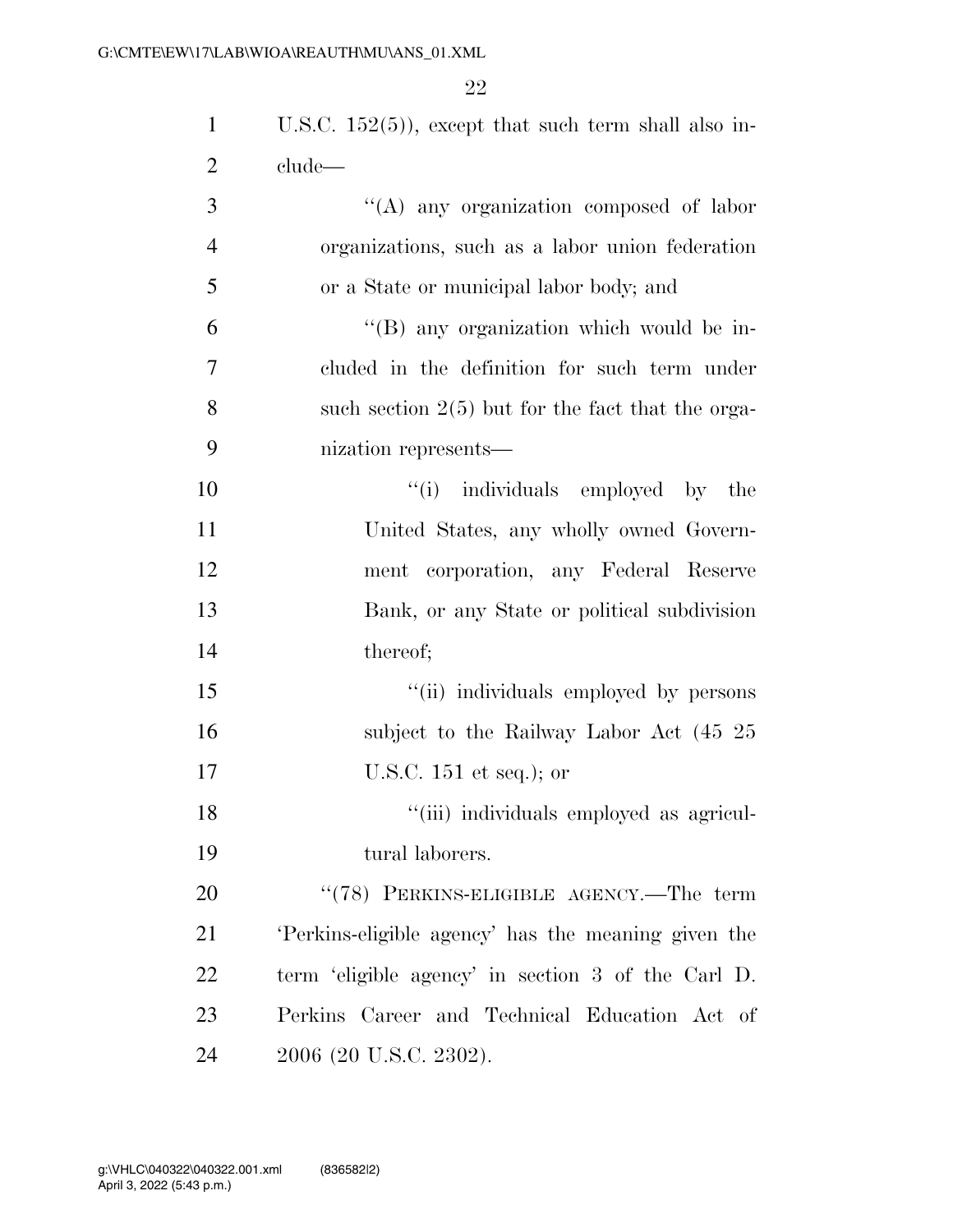| $\mathbf{1}$   | $``(79)$ PRE-APPRENTICESHIP PROGRAM.—The           |
|----------------|----------------------------------------------------|
| $\overline{2}$ | term 'pre-apprenticeship program' means a training |
| 3              | model or program that—                             |
| $\overline{4}$ | $\lq\lq$ is designed to prepare participants to    |
| 5              | enter an apprenticeship program;                   |
| 6              | $\lq\lq$ has a written agreement with 1 or         |
| 7              | more sponsors of apprenticeship programs that      |
| 8              | would enable participants who successfully com-    |
| 9              | plete the pre-apprenticeship program—              |
| 10             | "(i) to enter into the apprenticeship              |
| 11             | program if a place in the program is avail-        |
| 12             | able and if the participant meets the quali-       |
| 13             | fications of the apprenticeship program;           |
| 14             | and                                                |
| 15             | "(ii) to earn credits towards the ap-              |
| 16             | prenticeship program;                              |
| 17             | $\lq\lq$ includes skills development (including    |
| 18             | a curriculum for the skills development) aligned   |
| 19             | with industry standards related to an appren-      |
| 20             | ticeship program created in consultation with      |
| 21             | sponsors of the apprenticeship program that are    |
| 22             | parties to the written agreement under subpara-    |
| 23             | graph (B), and that will prepare participants by   |
| 24             | teaching the skills and competencies needed to     |
| 25             | enter 1 or more apprenticeship programs; and       |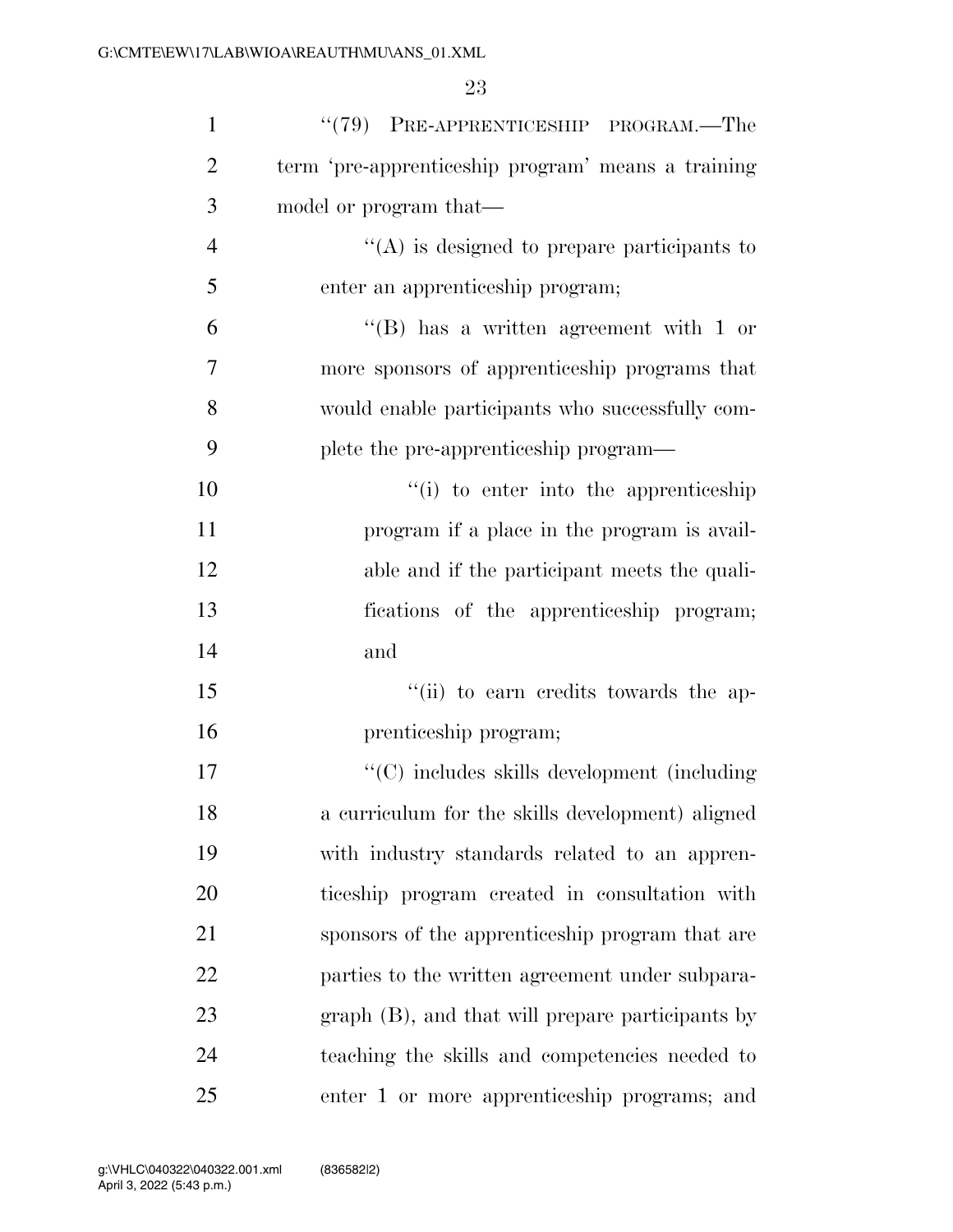| $\mathbf{1}$   | $\lq\lq$ (D) does not displace a paid employee.                                                                                                                                                |
|----------------|------------------------------------------------------------------------------------------------------------------------------------------------------------------------------------------------|
| $\overline{2}$ | "(80) WORK-BASED LEARNING.—The<br>term                                                                                                                                                         |
| 3              | 'work-based learning' has the meaning given the                                                                                                                                                |
| $\overline{4}$ | term in section 3 of the Carl D. Perkins Career and                                                                                                                                            |
| 5              | Technical Education Act of 2006 (20 U.S.C. 2302).                                                                                                                                              |
| 6              | "(81) WORKFORCE AGENCY.—The term 'work-                                                                                                                                                        |
| 7              | force agency' means the State agency or local agency                                                                                                                                           |
| 8              | responsible for administering workforce development                                                                                                                                            |
| 9              | activities or the workforce development system.";                                                                                                                                              |
| 10             | $(2)$ by striking paragraphs $(27)$ and $(54)$ ; and                                                                                                                                           |
| 11             | $(3)$ by reordering paragraphs $(1)$ through $(71)$ ,                                                                                                                                          |
| 12             | amended by this section, and the paragraphs<br>as                                                                                                                                              |
| 13             | added by paragraph (1) of this subsection in alpha-                                                                                                                                            |
| 14             | betical order, and renumbering such paragraphs as                                                                                                                                              |
| 15             | so reordered.                                                                                                                                                                                  |
| 16             | SEC. 102. WIOA TABLE OF CONTENTS.                                                                                                                                                              |
| 17             | The table of contents in section $1(b)$ of the Workforce                                                                                                                                       |
|                | 18 Innovation and Opportunity Act is amended—                                                                                                                                                  |
| 19             | $(1)$ by adding at the end of the item relating to                                                                                                                                             |
| 20             | chapter 2 of subtitle $B$ of title I the following:                                                                                                                                            |
|                | "Sec. 130. Summer and year-round employment for youth."; and                                                                                                                                   |
| 21             | $(2)$ by striking the item relating to section 172                                                                                                                                             |
| 22             | and inserting the following:                                                                                                                                                                   |
|                | "Sec. 172. Community college and industry partnership grants.<br>"Sec. 173. Reentry employment opportunities<br>"Sec. 174. Sectoral employment through career training for occupational readi- |
|                | ness (sector) program.                                                                                                                                                                         |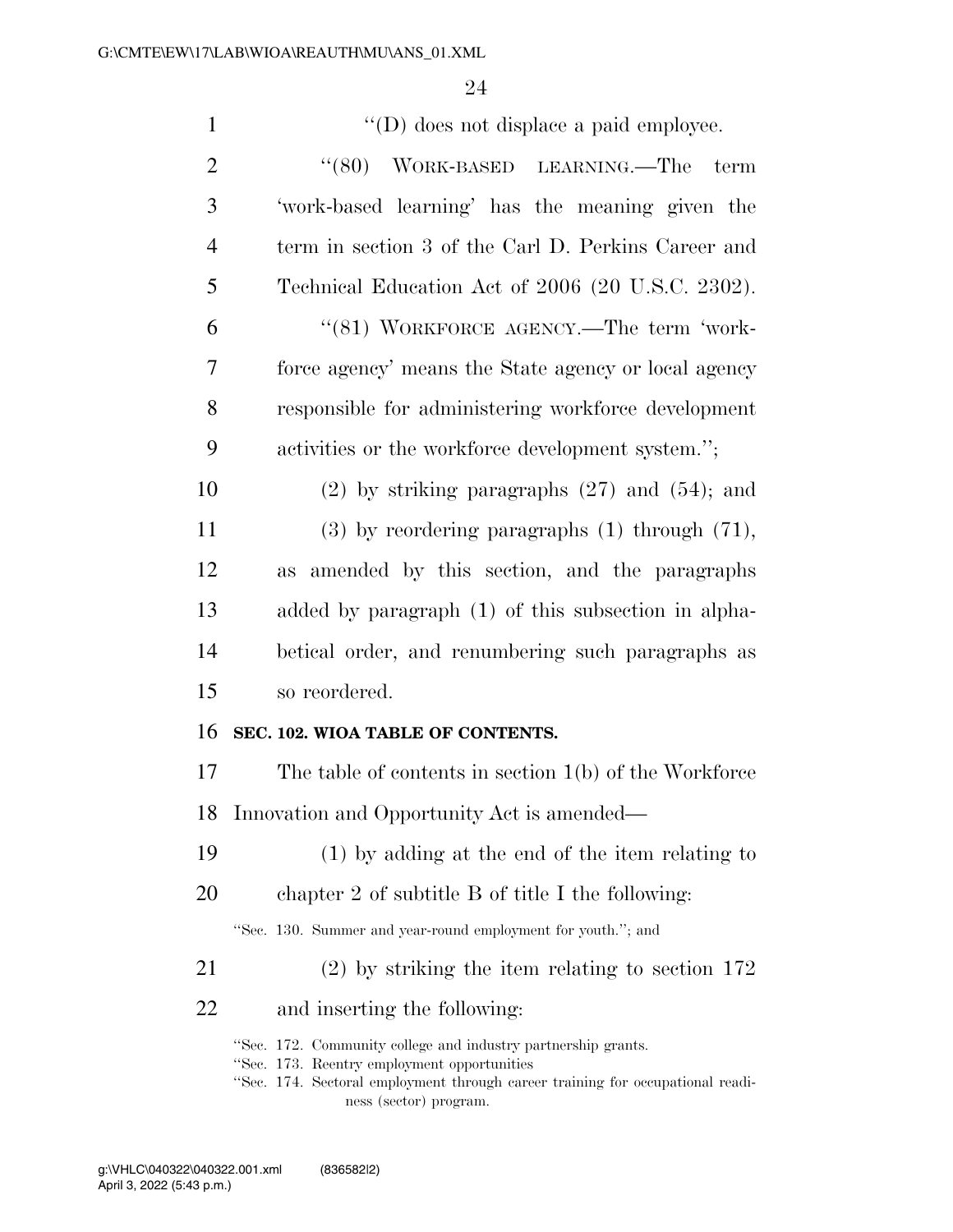''Sec. 175. Workforce data quality initiative grants. ''Sec. 176. Authorization of appropriations.''.

| $\mathbf{1}$   | <b>TITLE II-WORKFORCE</b>                           |
|----------------|-----------------------------------------------------|
| $\overline{2}$ | <b>DEVELOPMENT ACTIVITIES</b>                       |
| 3              | Subtitle A—System Alignment                         |
| $\overline{4}$ | <b>CHAPTER 1-STATE PROVISIONS</b>                   |
| 5              | SEC. 201. STATE WORKFORCE DEVELOPMENT BOARDS.       |
| 6              | (a) MEMBERSHIP.—Section $101(b)(1)(C)$ of the       |
| 7              | Workforce Innovation and Opportunity Act (29 U.S.C. |
| 8              | $3111(b)(1)(C)$ is amended—                         |
| 9              | $(1)$ in clause $(ii)$ —                            |
| 10             | $(A)$ in the matter preceding subclause $(I)$ ,     |
| 11             | by striking "20 percent" and inserting "30 per-     |
| 12             | cent";                                              |
| 13             | $(B)$ in subclause $(III)$ , by inserting ", jus-   |
| 14             | tice-involved individuals," after "veterans"; and   |
| 15             | $(C)$ in subclause $(IV)$ , by striking "out-of-    |
| 16             | school" and inserting "opportunity"; and            |
| 17             | $(2)$ in clause $(iii)$ —                           |
| 18             | (A) in subclause $(I)$ —                            |
| 19             | (i) by striking "and" at the end of                 |
| 20             | item (aa); and                                      |
| 21             | (ii) by adding at the end the fol-                  |
| 22             | lowing:                                             |
| 23             | "(cc) State agency officials                        |
| 24             | responsible for the daily adminis-                  |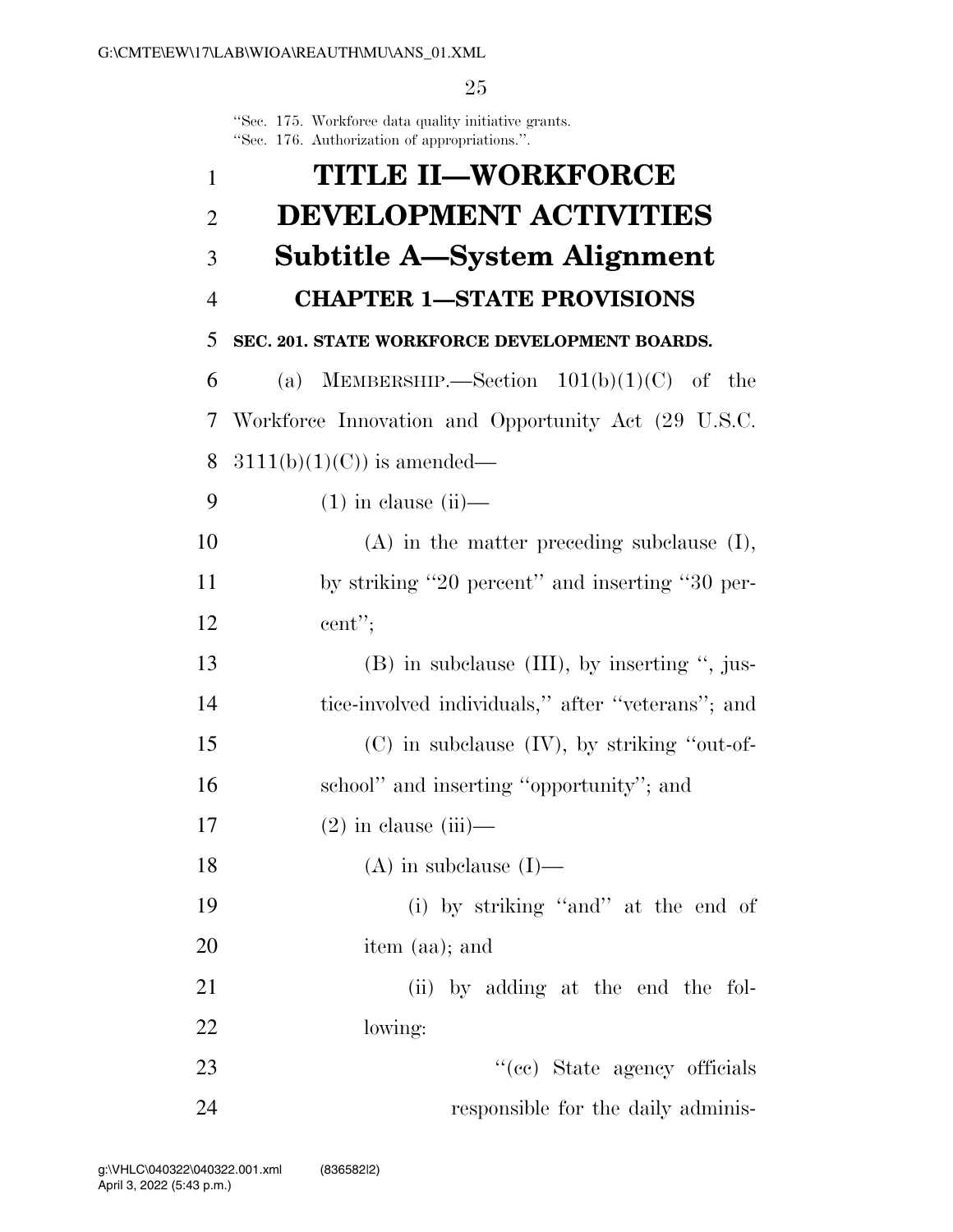| $\mathbf{1}$   | tration of education programs in     |
|----------------|--------------------------------------|
| $\overline{2}$ | the State, including secondary       |
| 3              | education and adult education        |
| $\overline{4}$ | programs, and chief executive of-    |
| 5              | ficers (or their representatives) of |
| 6              | community colleges and other in-     |
| 7              | stitutions of higher education;      |
| 8              | and"; and                            |
| 9              | $(B)$ in subclause $(II)$ —          |
| 10             | (i) by amending item (bb) to read as |
| 11             | follows:                             |
| 12             | "(bb) State agency officials         |
| 13             | responsible for adult or juvenile    |
| 14             | justice programs in the State;";     |
| 15             | (ii) by striking "and" at the end of |
| 16             | item (cc); and                       |
| 17             | (iii) by striking item (dd); and     |
| 18             | (iv) by adding at the end the fol-   |
| 19             | lowing:                              |
| 20             | "(dd) State agency officials         |
| 21             | responsible for vocational reha-     |
| 22             | bilitation; and                      |
| 23             | "(ee) State agency officials         |
| 24             | responsible for economic develop-    |
| 25             | ment.".                              |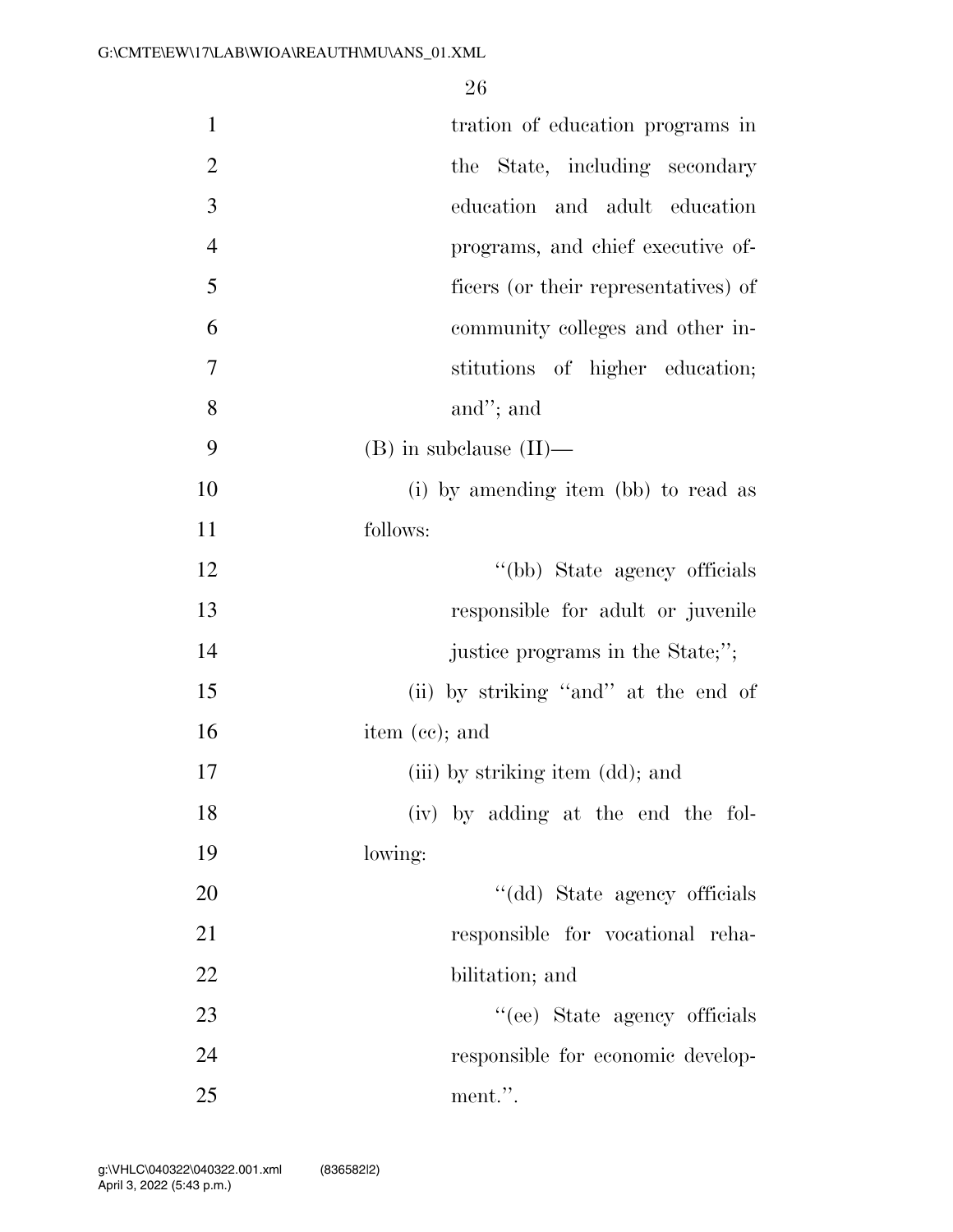| $\mathbf{1}$   | (3) DIVERSE AND DISTINCT REPRESENTA-                |
|----------------|-----------------------------------------------------|
| $\overline{2}$ | TION.—Section $101(b)(2)$ (29 U.S.C. 3111(b)(2)) is |
| 3              | amended by inserting before the period at the end   |
| $\overline{4}$ | the following: ", and diverse demographic popu-     |
| 5              | lations of the State".                              |
| 6              | (4) FUNCTIONS.—Section $101(d)$ (29 U.S.C.          |
| 7              | $3111(d)$ ) is amended—                             |
| 8              | $(A)$ in paragraph $(3)$ —                          |
| 9              | (i) in subparagraph $(A)$ , strike "and             |
| 10             | avoid duplication" and insert "avoid dupli-         |
| 11             | cation, and leverage resources and exper-           |
| 12             | tise";                                              |
| 13             | (ii) in subparagraph $(B)$ —                        |
| 14             | $(I)$ by inserting "and expand"                     |
| 15             | after "support"; and                                |
| 16             | (II) by striking "enter or retain                   |
| 17             | employment" and inserting "enter in,                |
| 18             | retain, or progress in employment";                 |
| 19             | (iii) in subparagraph $(C)$ —                       |
| 20             | (I) by inserting "and equitable"                    |
| 21             | after "effective"; and                              |
| 22             | $(II)$ by inserting ", including in-                |
| 23             | dividuals with barriers to employ-                  |
| 24             | ment" after "system";                               |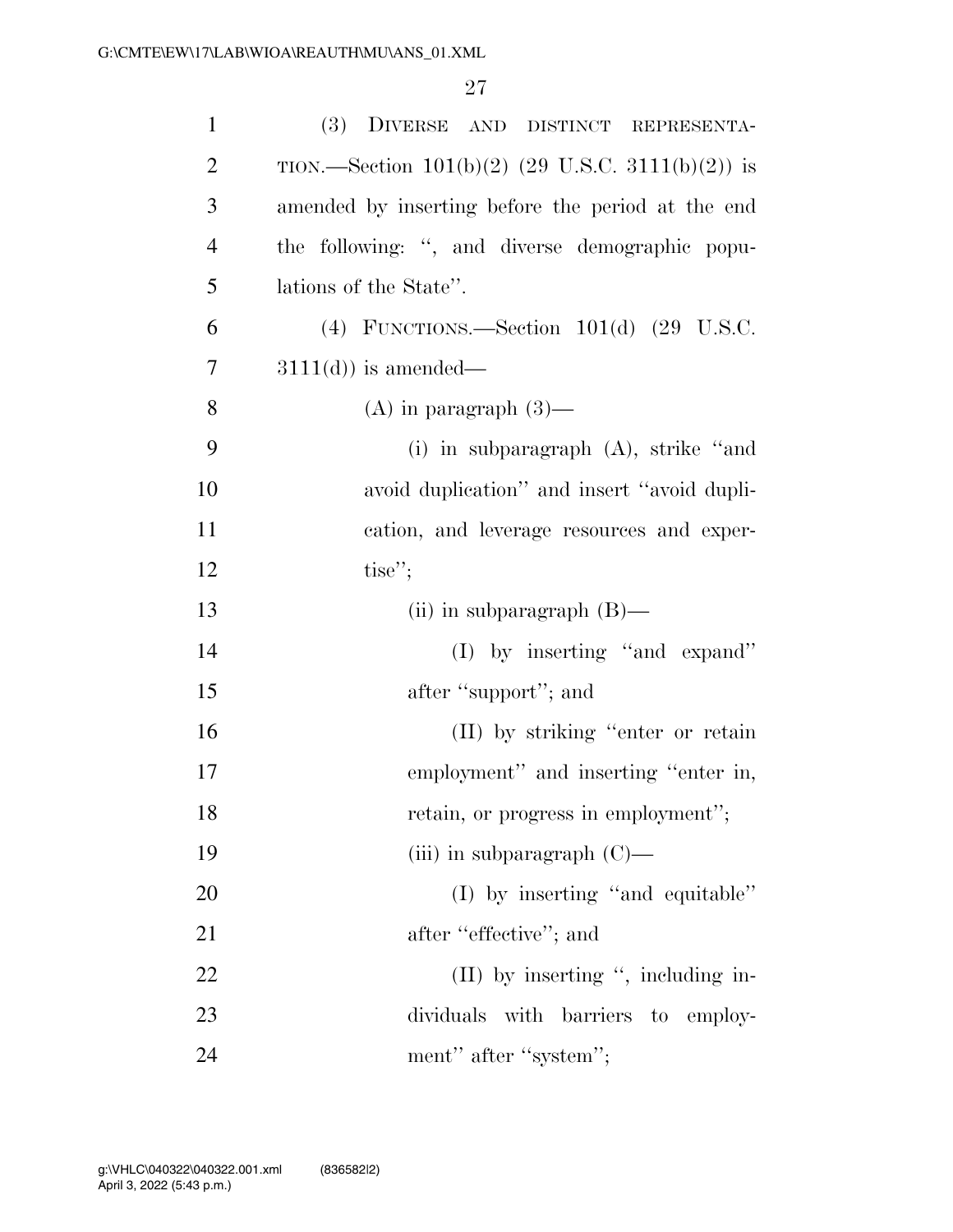| $\mathbf{1}$   | $(iv)$ in subparagraph $(E)$ , by striking    |
|----------------|-----------------------------------------------|
| $\overline{2}$ | "identification of" and inserting "contin-    |
| 3              | ued identification of and support for";       |
| $\overline{4}$ | (v) in subparagraph $(F)$ —                   |
| 5              | (I) by inserting "affiliated sites,"          |
| 6              | after "partners,"; and                        |
| $\overline{7}$ | (II) by striking "services and                |
| 8              | supportive" and inserting "services,          |
| 9              | career services, and supportive"; and         |
| 10             | $(vi)$ in subparagraph $(G)$ , by inserting   |
| 11             | "ongoing" after "support";                    |
| 12             | $(B)$ in paragraph $(5)$ —                    |
| 13             | (i) in subparagraph (A), by striking          |
| 14             | "centers, relating to the use of business     |
| 15             | outreach, partnerships, and service delivery  |
| 16             | strategies, including" and inserting "cen-    |
| 17             | ters, including the use of evidence-based     |
| 18             | strategies for such operations, the latest in |
| 19             | digital technology and tools, and the use of  |
| 20             | partnerships to expand and improve serv-      |
| 21             | ices to jobseekers and workers, including";   |
| 22             | (ii) by redesignating subparagraphs           |
| 23             | $(B)$ and $(C)$ as subparagraphs $(C)$ and    |
| 24             | (D), respectively;                            |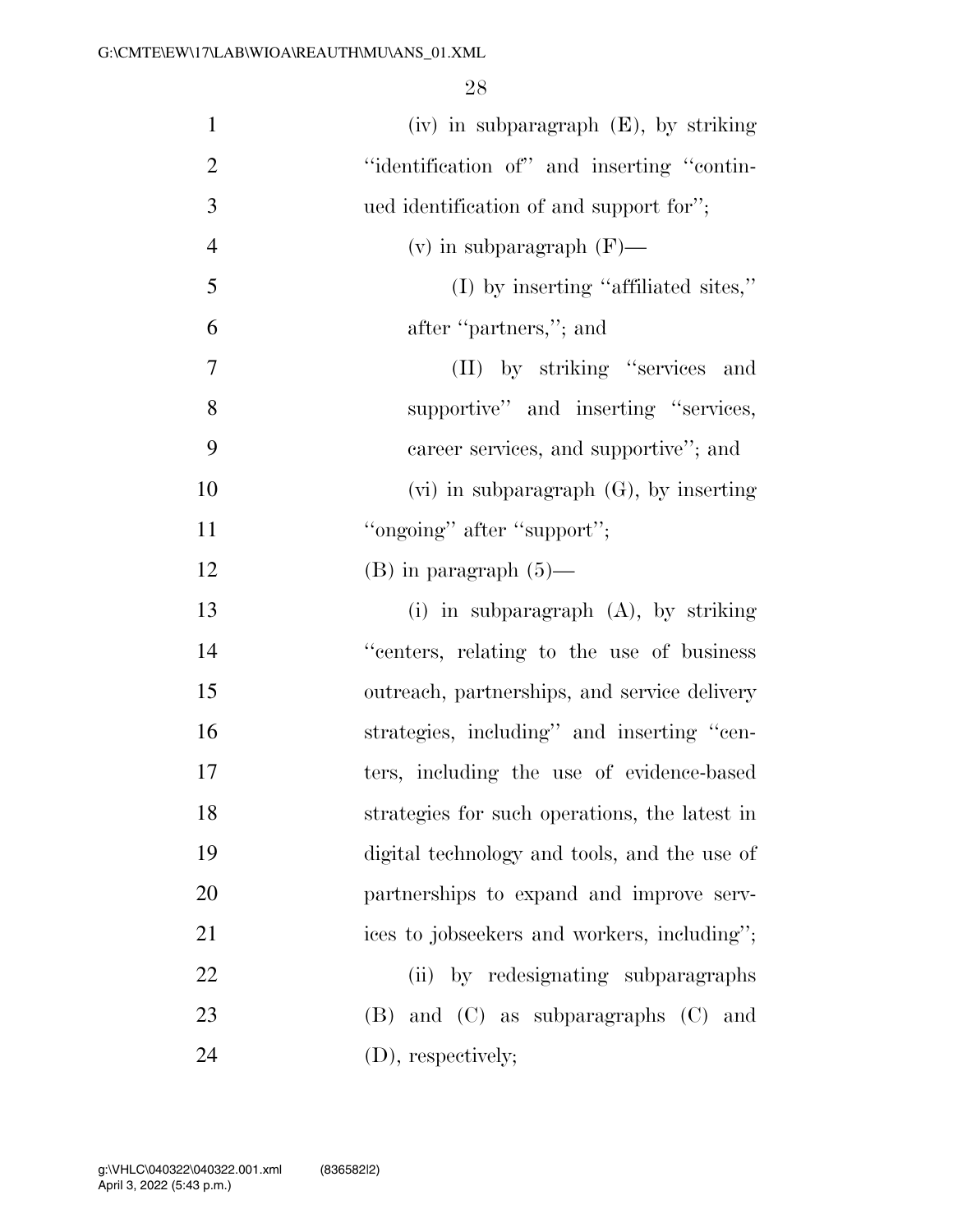(iii) by inserting after subparagraph 2 (A) the following:

 ''(B) local boards and one-stop centers on effective outreach and enhanced services to businesses, joint labor-management partner- ships, industry associations, and industry or sector partnerships, to provide employment and training activities reflective of regional economic priorities and the skill and competency needs of in-demand industry sectors and occupations;''; and

 (iv) in subparagraph (D), as so redes- ignated, by striking ''adaptability, to'' and inserting ''adaptablity to reduce the time required for attainment of a recognized postsecondary credential or reskilling, and''; and

18 (C) in paragraph  $(7)$ —

 (i) in the matter preceding subpara- graph (A), by striking ''technological im- provements to facilitate access'' and insert-22 ing "improvements in the use of digital technology to facilitate and expand ac-cess'';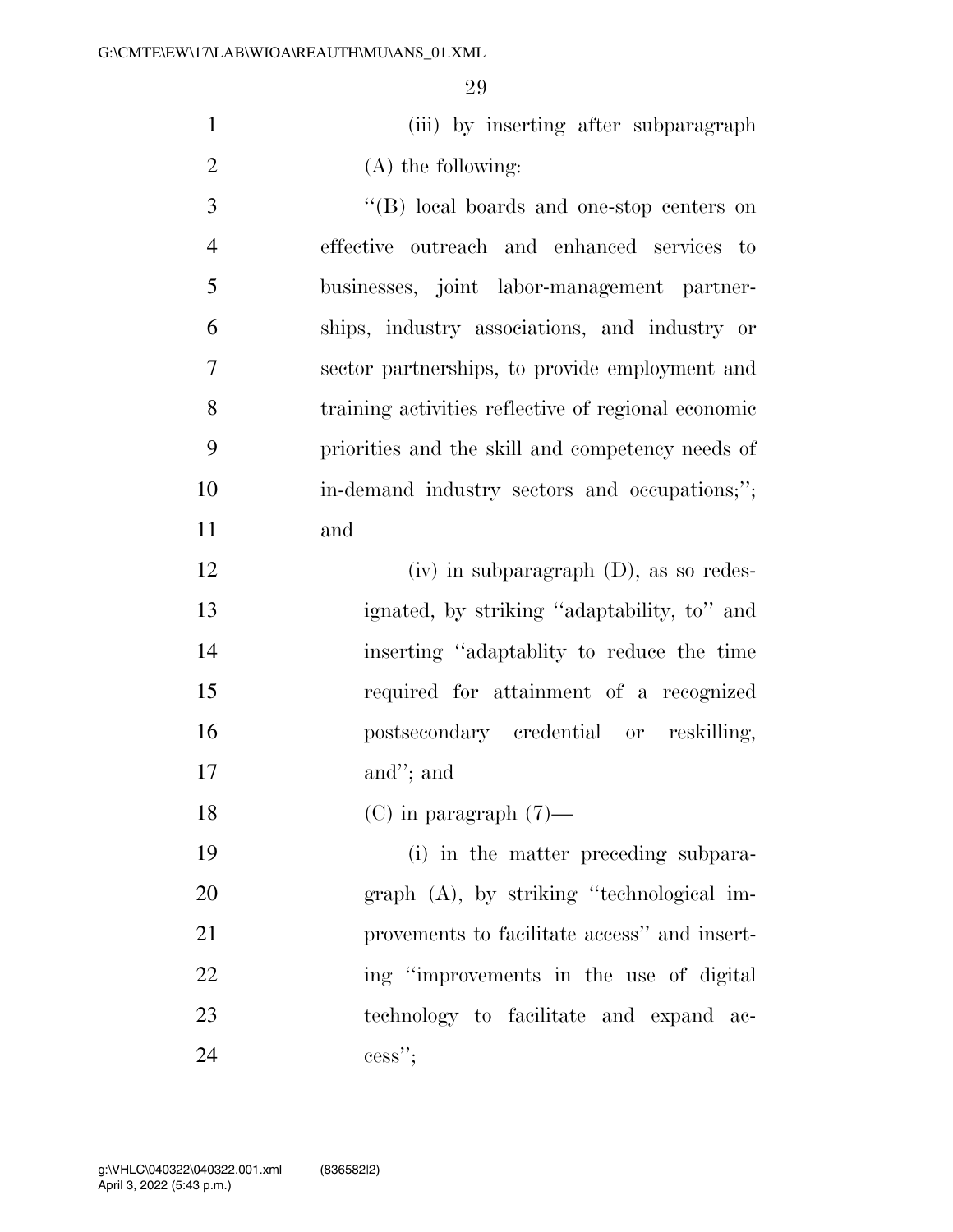| $\mathbf{1}$   | (ii) by amending subparagraphs (B)               |
|----------------|--------------------------------------------------|
| $\overline{2}$ | and $(C)$ to read as follows:                    |
| 3              | $\lq\lq (B)$ accelerate—                         |
| $\overline{4}$ | "(i) the acquisition of skills, com-             |
| 5              | petencies, and recognized postsecondary          |
| 6              | credentials by participants with respect to      |
| 7              | an in-demand industry sector or occupa-          |
| 8              | tion in a State or local area; and               |
| 9              | "(ii) the matching of participants to            |
| 10             | career pathways and employment opportu-          |
| 11             | nities based on the skills, competencies,        |
| 12             | and recognized postsecondary credentials         |
| 13             | attained by such participants;                   |
| 14             | $\lq\lq$ strengthen the professional develop-    |
| 15             | ment of providers and workforce professionals,   |
| 16             | ensuring professional development activities in- |
| 17             | clude-                                           |
| 18             | trauma-informed practices and<br>``(i)           |
| 19             | human-centered design that serve individ-        |
| 20             | uals with barriers to employment;                |
| 21             | "(ii) preparing providers and work-              |
| 22             | force professionals to use the latest tech-      |
| 23             | nology;                                          |
| 24             | "(iii) accessing and understanding               |
| 25             | labor market data; and                           |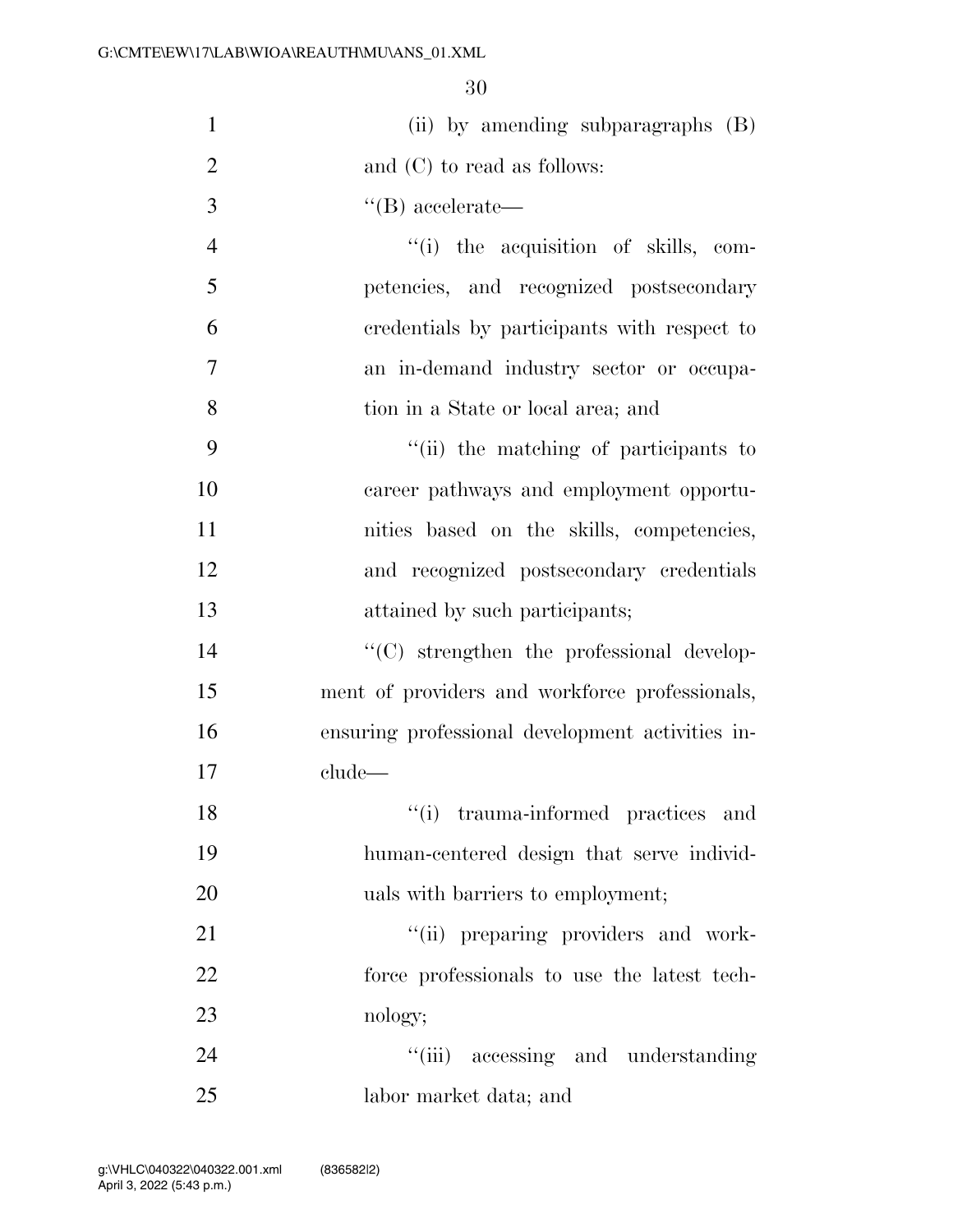| $\mathbf{1}$   | "(iv) ensuring equitable access and                 |
|----------------|-----------------------------------------------------|
| $\overline{2}$ | service delivery for individuals who have           |
| 3              | historically underserved,<br>been                   |
| $\overline{4}$ | marginalized, and adversely affected as a           |
| 5              | result of race, ethnicity, or gender, includ-       |
| 6              | ing training on customer-centered service           |
| $\overline{7}$ | delivery, racial bias, cultural competence,         |
| 8              | occupational stereotyping, and strategies           |
| 9              | for increasing participant and worker               |
| 10             | voices; and"; and                                   |
| 11             | (iii) in subparagraph $(D)$ , by striking           |
| 12             | "with disabilities and individuals" and in-         |
| 13             | serting "with barriers to employment, in-           |
| 14             | eluding individuals with disabilities, and to       |
| 15             | individuals".                                       |
| 16             | SEC. 202. UNIFIED STATE PLAN.                       |
| 17             | Section 102 (29 U.S.C. 3112) is amended—            |
| 18             | $(1)$ in subsection $(b)$ —                         |
| 19             | $(A)$ by amending paragraph $(1)$ to read as        |
| 20             | follows:                                            |
| 21             | "(1) STRATEGIC PLANNING ELEMENTS.—The               |
| 22             | unified State plan shall include strategic planning |
| 23             | elements consisting of a strategic vision and goals |
| 24             | for preparing an educated and skilled workforce,    |
| 25             | that include—                                       |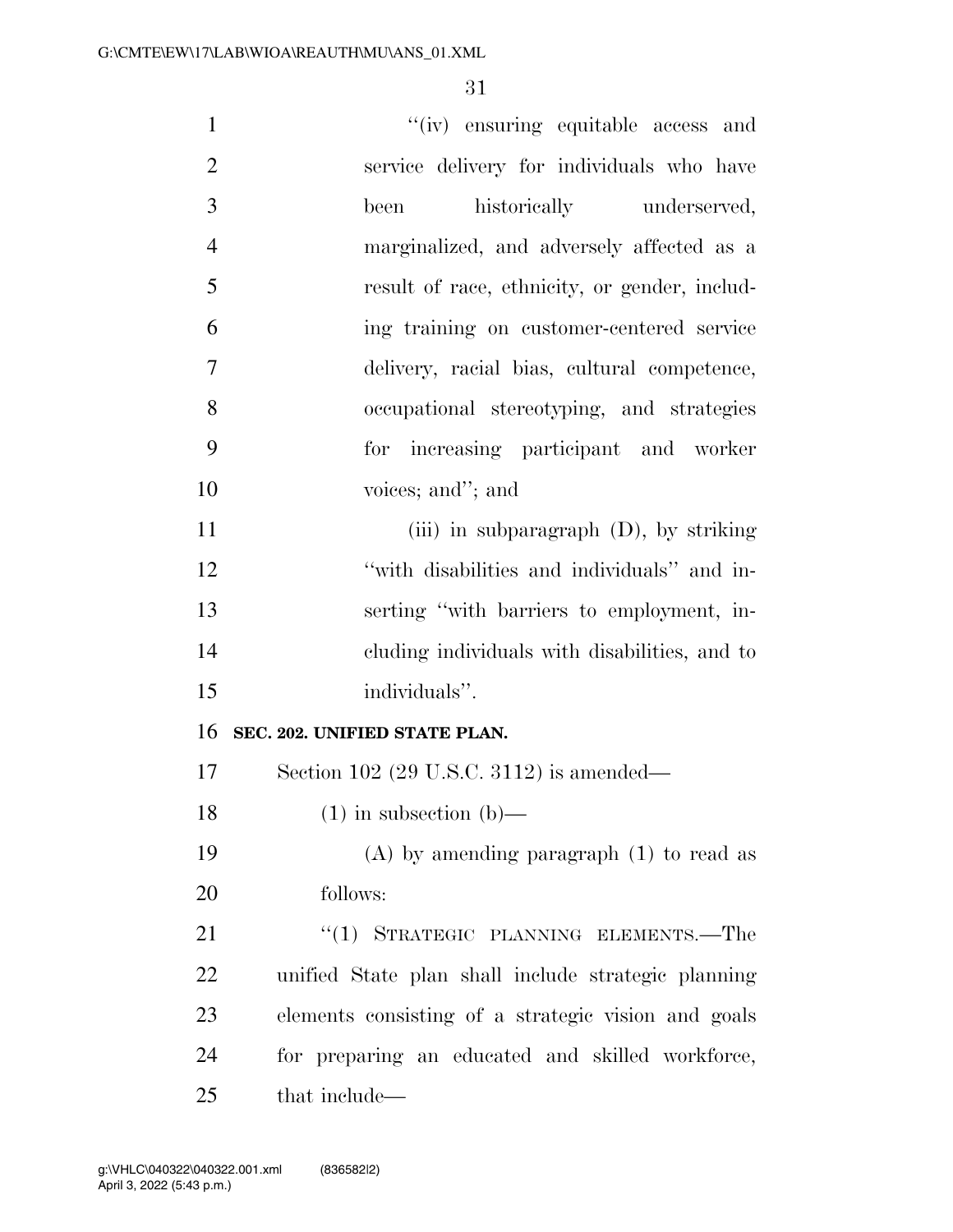| $\mathbf{1}$   | $\lq\lq$ (A) a summary and conclusions of anal-    |
|----------------|----------------------------------------------------|
| $\overline{2}$ | ysis conducted of the economic conditions in the   |
| 3              | State using labor market information, includ-      |
| $\overline{4}$ | $ing$ —                                            |
| 5              | "(i) existing and emerging in-demand               |
| 6              | industry sectors and occupations;                  |
| 7              | "(ii) the industry or sector partner-              |
| 8              | ships within the State and the opportuni-          |
| 9              | ties for expansion of such partnerships to         |
| 10             | support sector-specific initiatives;               |
| 11             | "(iii) projected industries or sectors             |
| 12             | within the State expected to decline or face       |
| 13             | significant changes in employment oppor-           |
| 14             | tunities; and                                      |
| 15             | "(iv) the employment needs of em-                  |
| 16             | ployers, including a description of the            |
| 17             | knowledge, skills, competencies, and abili-        |
| 18             | ties currently needed and projected to be          |
| 19             | needed, in those industries and occupa-            |
| 20             | tions;                                             |
| 21             | $\lq\lq (B)$ a summary and conclusions of anal-    |
| 22             | ysis conducted of the current workforce using      |
| 23             | labor market information, employment and un-       |
| 24             | employment data, labor market trends, and the      |
| 25             | educational and skill levels of the workforce, in- |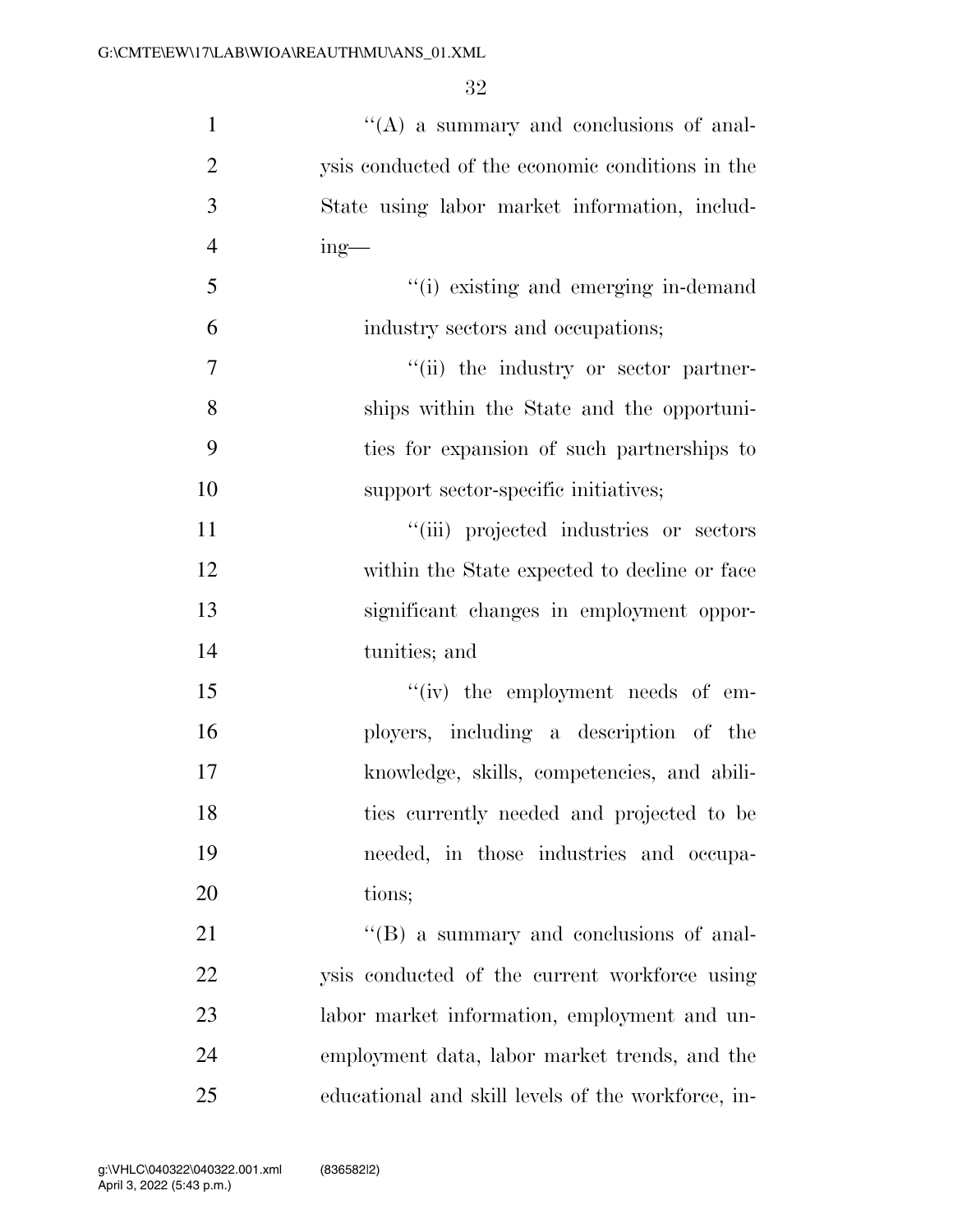cluding individuals with barriers to employment, in the State;

 $\cdot$  (C) an analysis of the workforce develop- ment activities (including supportive services, career services, education, and training) in the State, in coordination with the Perkins-eligible agency in the State, in order to address the identified education and skill needs of the work- force and the employment needs of employers in 10 the State, including—

11 ''(i) an analysis of the strengths and 12 weaknesses of such activities;

 ''(ii) the capacity of State entities to provide such activities that meet the spe- cific needs of youth, including opportunity youth, and individuals with barriers to em-ployment;

18 ''(iii) an analysis of educational, skill, and competency levels of individuals served by the workforce system as compared to 21 such levels required to address the employ-ment needs in the State; and

23 ''(iv) an analysis of the career path- ways offered within the State, including an analysis of how such pathways are aligned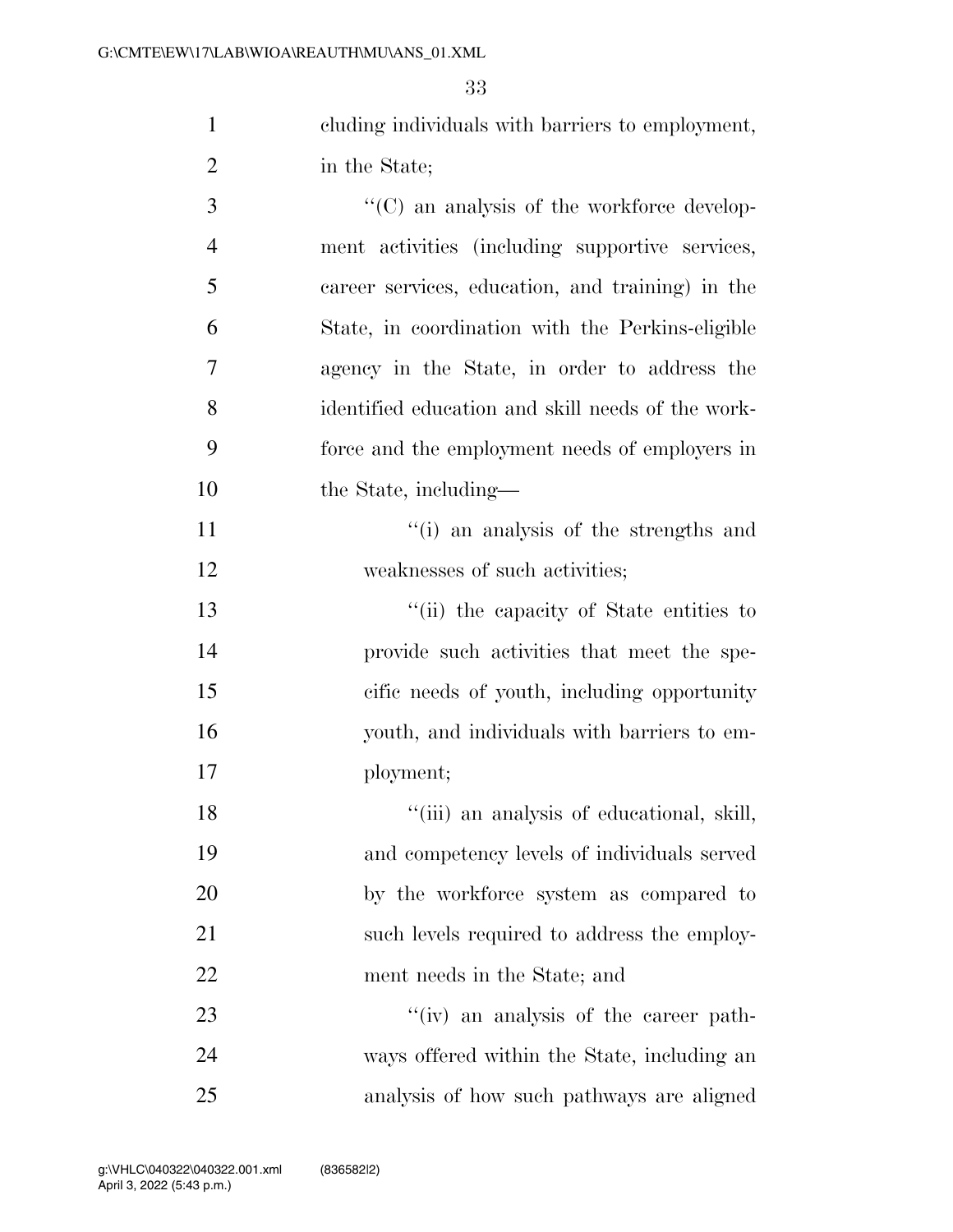| $\mathbf{1}$   | to the education and training needs of the    |
|----------------|-----------------------------------------------|
| $\overline{2}$ | current and future workforce within the       |
| 3              | State, and the development and expansion      |
| $\overline{4}$ | of career pathways to meet current and fu-    |
| 5              | ture workforce needs;                         |
| 6              | $\lq\lq$ (D) a description of —               |
| 7              | "(i) the State's strategic vision and         |
| 8              | goals for preparing an educated and skilled   |
| 9              | workforce, including preparing youth (in-     |
| 10             | cluding opportunity youth), and individuals   |
| 11             | with barriers to employment and for meet-     |
| 12             | ing the skilled workforce needs of employ-    |
| 13             | ers (including in existing and emerging in-   |
| 14             | demand industry sectors and occupations       |
| 15             | as identified by the State), and goals of     |
| 16             | the State relating to performance account-    |
| 17             | ability measures based on primary indica-     |
| 18             | tors of performance described in section      |
| 19             | $116(b)(2)(A)$ , in order to support economic |
| 20             | growth and economic self-sufficiency;         |
| 21             | "(ii) how the State will assess the           |
| 22             | overall effectiveness of the workforce in-    |
| 23             | vestment system in the State;                 |

24 ''(iii) the career pathways offered within the State, including an analysis of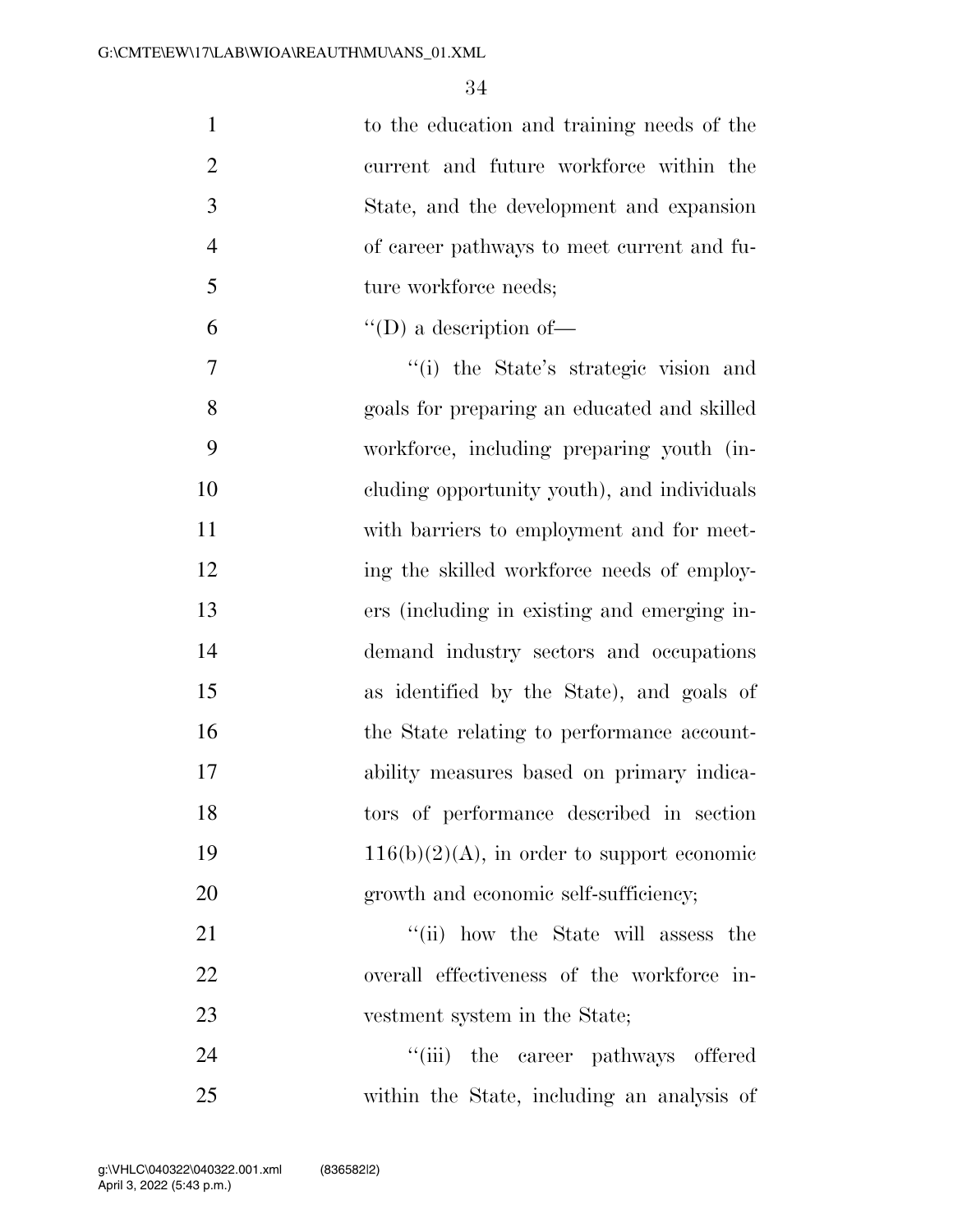| $\mathbf{1}$   | how such pathways are aligned to the edu-         |
|----------------|---------------------------------------------------|
| $\overline{2}$ | cation and training needs of the current          |
| 3              | and future workforce within the State, and        |
| $\overline{4}$ | the development and expansion of career           |
| 5              | pathways to meet current and future work-         |
| 6              | force needs; and                                  |
| 7              | "(iv) how the State will work with                |
| 8              | local areas to achieve equitable service de-      |
| 9              | livery and outcomes for individuals with          |
| 10             | barriers to employment, including employ-         |
| 11             | ment and earnings outcomes by applying            |
| 12             | the information provided in the State eq-         |
| 13             | uity report, for such State under section         |
| 14             | 116(f);                                           |
| 15             | $\lq\lq(E)$ a description of strategies the State |
| 16             | intends to adopt to achieve the vision and each   |
| 17             | goal described in subparagraph (D) through—       |
| 18             | "(i) joint planning, alignment, coordi-           |
| 19             | nation, and leveraging of funds between—          |
| 20             | ``(I)<br>core programs under this                 |
| 21             | Act; and                                          |
| 22             | "(II) other Federal programs, as                  |
| 23             | determined appropriate by the State,              |
| 24             | such as—                                          |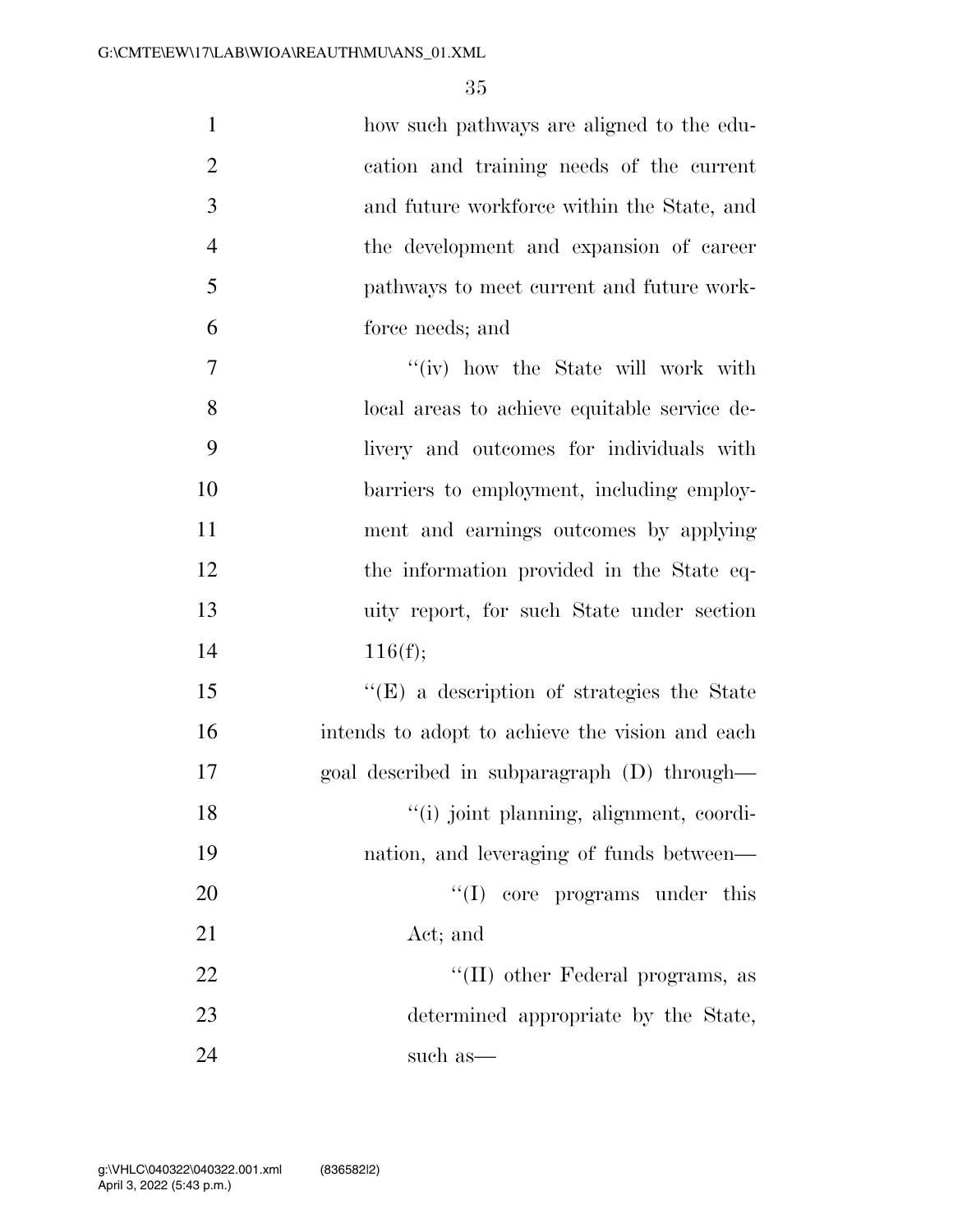| $\mathbf{1}$   | "(aa) programs and activi-                   |
|----------------|----------------------------------------------|
| $\overline{2}$ | ties under the Carl D. Perkins               |
| 3              | Career and Technical Education               |
| $\overline{4}$ | Act of 2006 (20 U.S.C. 2301 et               |
| 5              | $seq.$ ;                                     |
| 6              | "(bb) programs under the                     |
| $\overline{7}$ | Elementary and Secondary Edu-                |
| 8              | cation Act of 1965 (20 U.S.C.                |
| 9              | $6301$ et seq.);                             |
| 10             | $f'(ce)$ programs under the                  |
| 11             | Individuals with Disabilities Edu-           |
| 12             | cation Act (20 U.S.C. 1400 et                |
| 13             | $seq.$ ;                                     |
| 14             | "(dd) programs under the                     |
| 15             | Higher Education Act of 1965                 |
| 16             | $(20 \text{ U.S.C. } 1001 \text{ et seq.});$ |
| 17             | "(ee) apprenticeship pro-                    |
| 18             | grams; and                                   |
| 19             | "(ff) the Medicaid program                   |
| 20             | under title XIX of the Social Se-            |
| 21             | curity Act (42 U.S.C. 1396 et                |
| 22             | seq.); and                                   |
| 23             | "(ii) the provision of information           |
| 24             | about access to available State assistance   |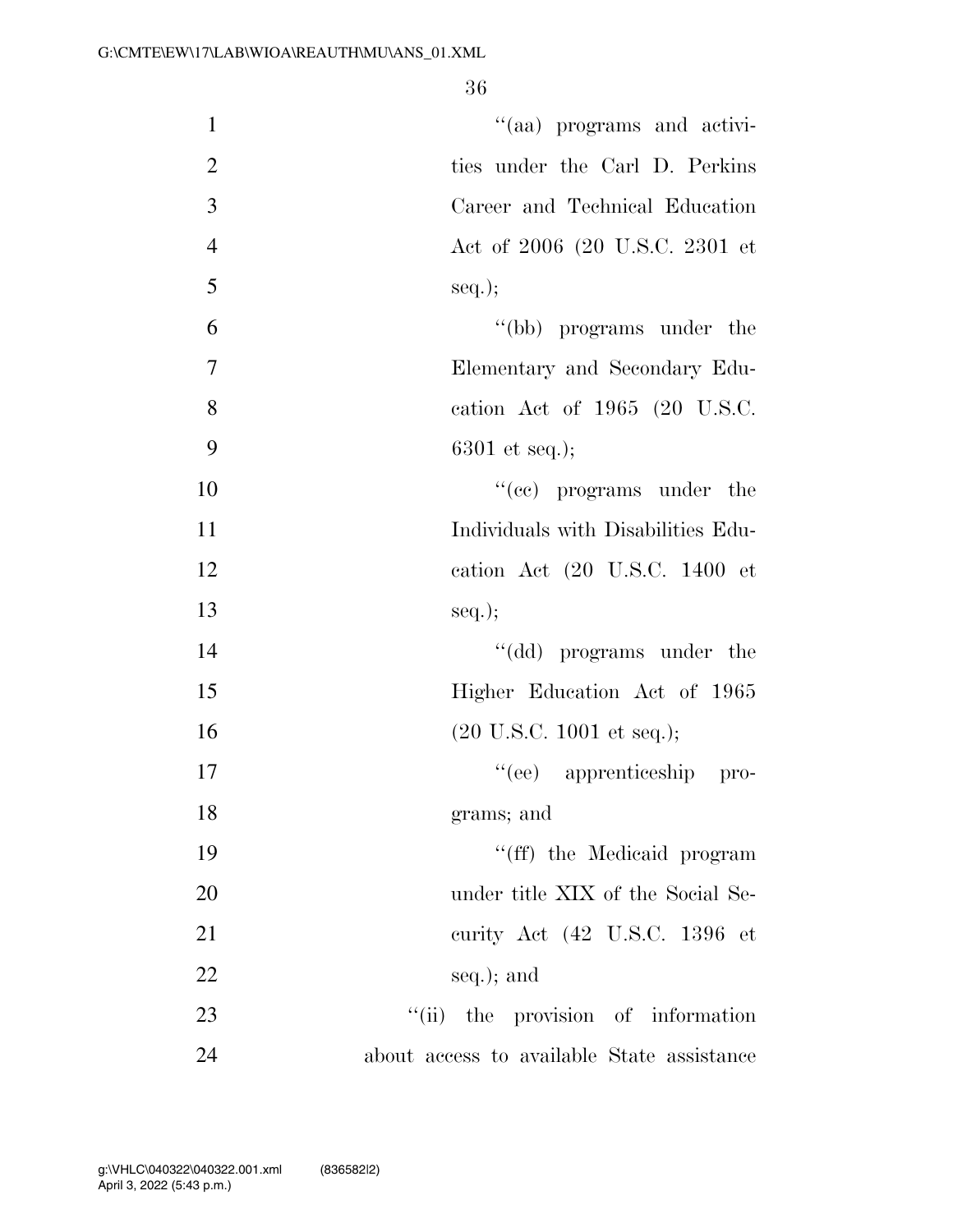| $\mathbf{1}$   | or assistance under related Federal pro-                |
|----------------|---------------------------------------------------------|
| $\overline{2}$ | grams, including such assistance under—                 |
| $\mathfrak{Z}$ | "(I) section $6(d)$ of the Food and                     |
| $\overline{4}$ | Nutrition Act of 2008 (7 U.S.C.                         |
| 5              | 2015(d));                                               |
| 6              | "(II) section $3672(e)(1)$ of title                     |
| $\overline{7}$ | 38, United States Code;                                 |
| 8              | "(III) section 231 of the Second                        |
| 9              | Chance Act of $2007$ $(34 \text{ U.S.C.})$              |
| 10             | $60541$ ; and                                           |
| 11             | "(IV) the State Temporary As-                           |
| 12             | sistance for Needy Families programs                    |
| 13             | under part A of title IV of the Social                  |
| 14             | Security Act.";                                         |
| 15             | (B) by redesignating paragraphs (2) and                 |
| 16             | $(3)$ as paragraphs $(3)$ and $(4)$ , respectively; and |
| 17             | $(C)$ by inserting after paragraph $(1)$ the            |
| 18             | following:                                              |
| 19             | $``(2)$ PLAN DEVELOPMENT.—                              |
| 20             | "(A) IN GENERAL.—The Governor and                       |
| 21             | State board shall—                                      |
| 22             | "(i) develop the unified State plan in                  |
| 23             | consultation with—                                      |
| 24             | $\lq\lq$ (I) representatives of local                   |
| 25             | boards and chief elected officials;                     |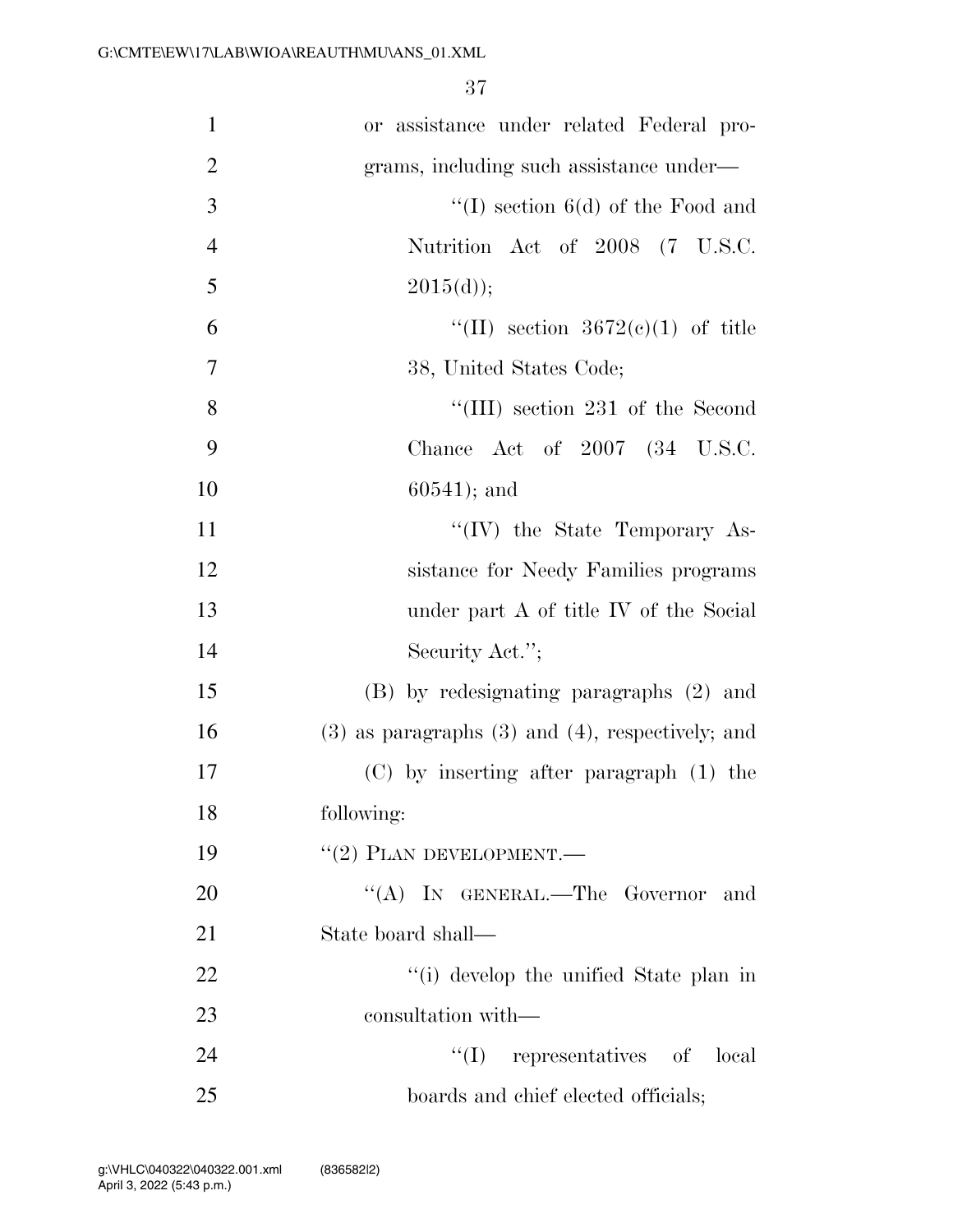1  $\text{``(II)}$  the community colleges in 2 the State;

 $\frac{1}{2}$  (III) eligible providers of train- ing services, including eligible pro- viders of nontraditional training serv- ices and eligible providers of appren- ticeship programs and pre-apprentice- ship programs, and eligible providers of on-the-job training, customized 10 training, incumbent worker training, 11 internships, paid or unpaid work expe- rience opportunities, or transitional jobs, secondary schools and institu- tions of higher education (including institutions offering career and tech- nical education programs, minority- serving institutions, and historically Black colleges and universities), and providers of supported employment services;  $\text{``(IV)}$  interested community rep-22 resentatives, including community-

23 based organizations;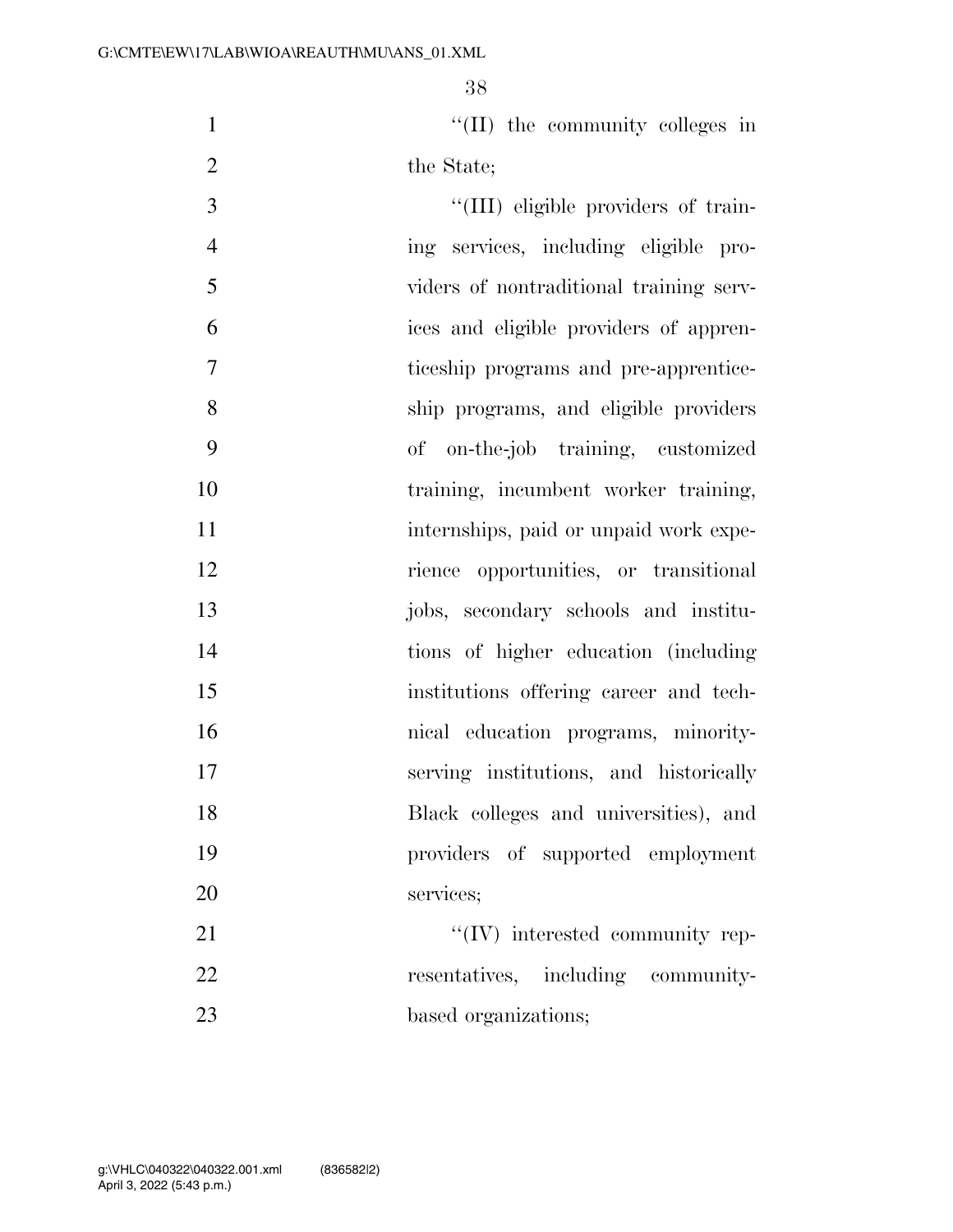| $\mathbf{1}$   | $\lq\lq(V)$ individuals with barriers to |
|----------------|------------------------------------------|
| $\overline{2}$ | employment or organizations rep-         |
| 3              | resenting such individuals;              |
| $\overline{4}$ | "(VI) representatives of business        |
| 5              | and industry, including representa-      |
| 6              | tives of small business and representa-  |
| $\tau$         | tives of industry and sector partner-    |
| 8              | ships in the State;                      |
| 9              | $``(VII)$ representatives of labor       |
| 10             | organizations and joint labor-manage-    |
| 11             | ment organizations in the State;         |
| 12             | "(VIII) representatives of agen-         |
| 13             | cies serving opportunity youth, and      |
| 14             | homeless children and youth, includ-     |
| 15             | ing the State Coordinator for Edu-       |
| 16             | cation of Homeless Children and          |
| 17             | Youths established or designated         |
| 18             | under section $722(d)(3)$ of the McKin-  |
| 19             | ney-Vento Homeless Assistance Act        |
| 20             | $(42 \text{ U.S.C. } 11432(d)(3));$      |
| 21             | " $(IX)$ representatives of Indian       |
| 22             | tribes and tribal organizations located  |
| 23             | in, or providing services in, the State; |
| 24             | $\lq\lq (X)$ representatives of the Per- |
| 25             | kins-eligible agency;                    |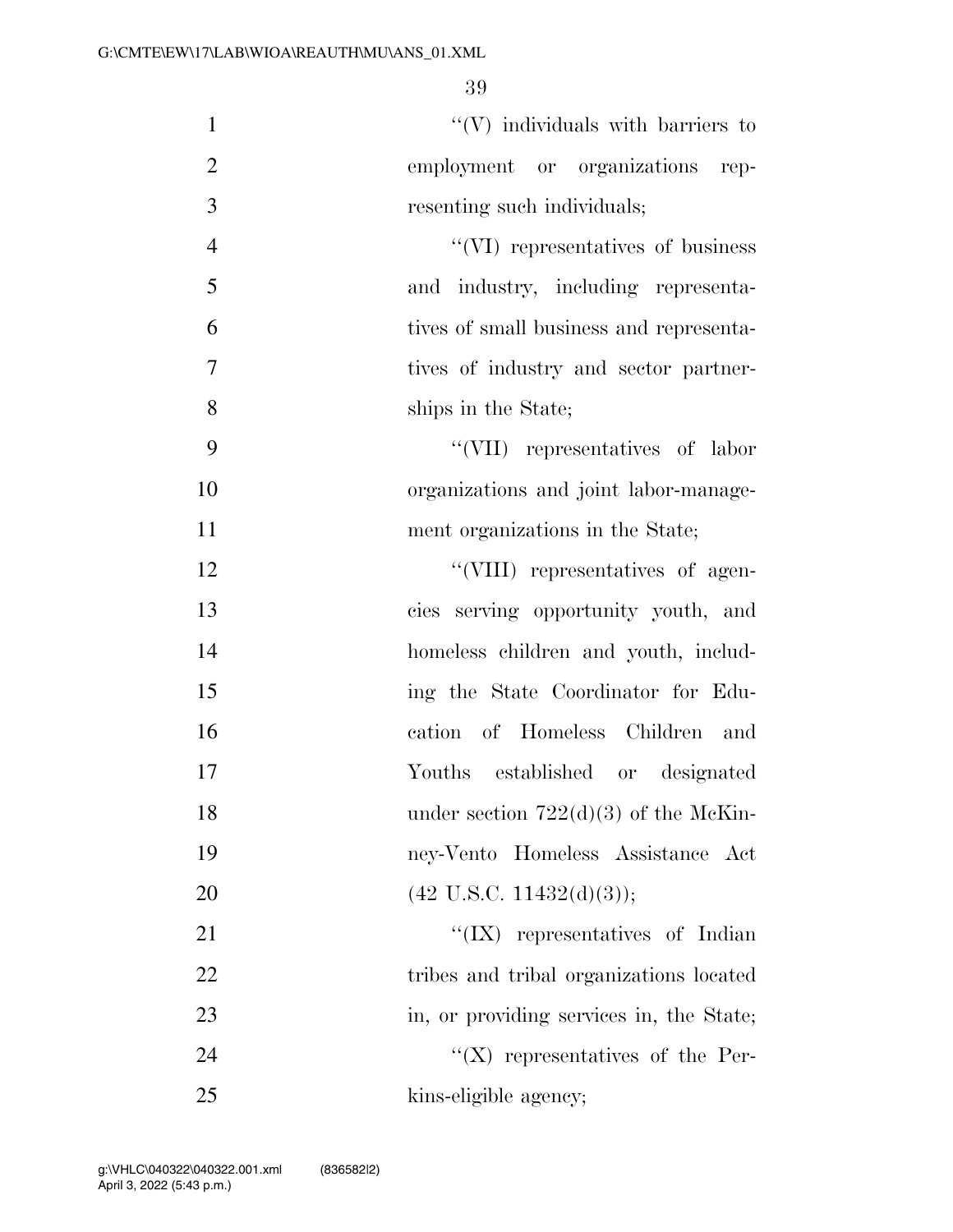| $\mathbf{1}$   | $\lq\lq$ (XI) representatives of the adult  |
|----------------|---------------------------------------------|
| $\overline{2}$ | education and literacy community;           |
| 3              | and                                         |
| $\overline{4}$ | "(XII) other primary stake-                 |
| 5              | holders; and                                |
| 6              | "(ii) consult the heads of other State      |
| 7              | agencies with respect to the development of |
| 8              | the unified State plan, including the State |
| 9              | designated unit under subparagraph (A) of   |
| 10             | section $101(a)(11)$ of the Rehabilitation  |
| 11             | Act of 1973.                                |
| 12             | "(B) PUBLIC COMMENT.—                       |
| 13             | "(i) WRITTEN COMMENTS.-Not less             |
| 14             | than 60 days prior to submission of the     |
| 15             | unified State plan, the Governor shall pro- |
| 16             | vide stakeholders described in subpara-     |
| 17             | graph $(A)(i)$ with the opportunity to pro- |
| 18             | vide written comments on the unified State  |
| 19             | plan that shall—                            |
| 20             | $\lq (I)$ be included in the final uni-     |
| 21             | fied State plan; and                        |
| 22             | ``(II)<br>include comments<br>on            |
| 23             | whether and how the unified State           |
| 24             | $plan$ —                                    |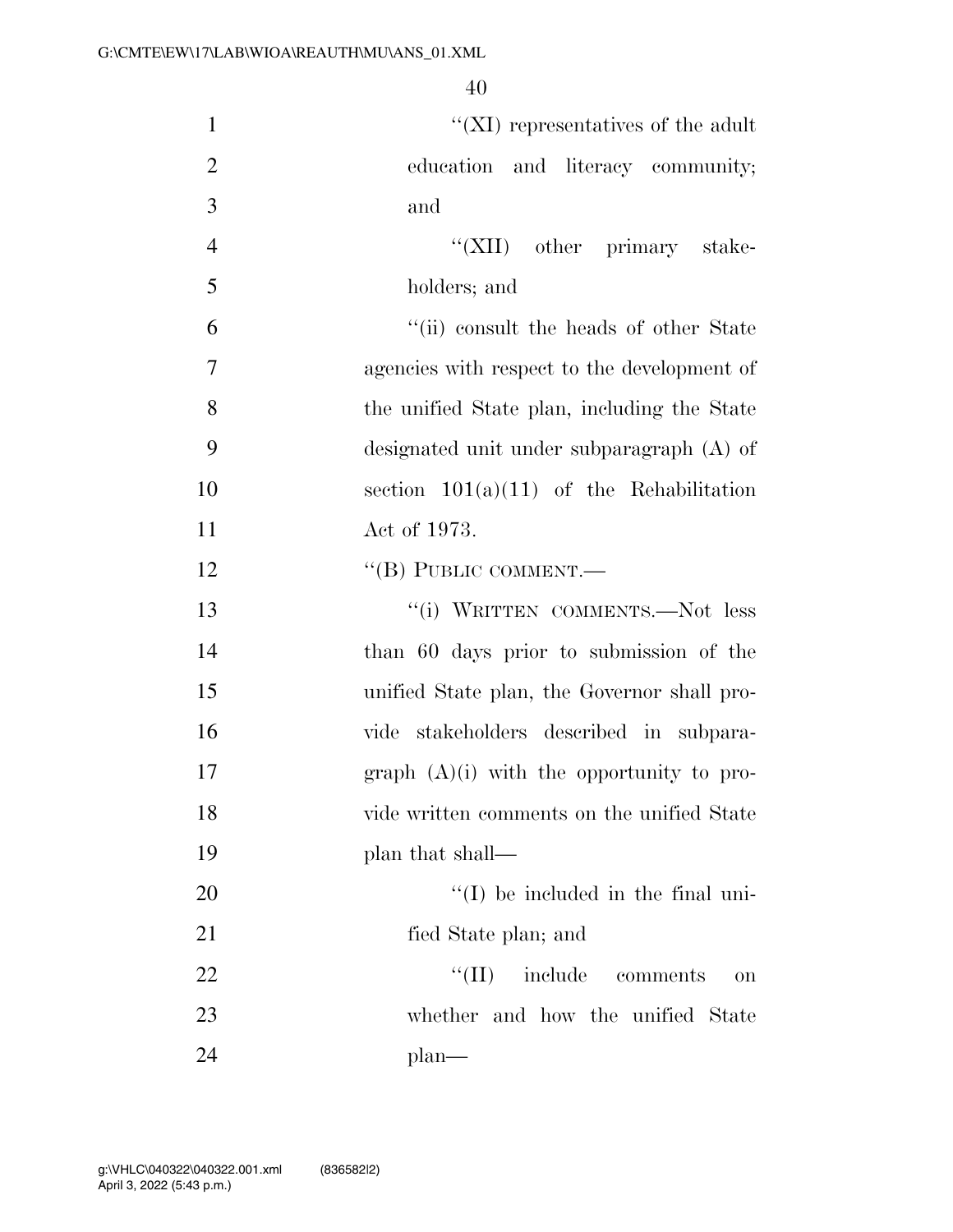| $\mathbf{1}$     | $\mathcal{L}(\text{aa})$ meets the require- |
|------------------|---------------------------------------------|
| $\overline{2}$   | ments of this Act;                          |
| $\mathfrak{Z}$   | "(bb) supports the improve-                 |
| $\overline{4}$   | ment of performance of individ-             |
| 5                | uals with barriers to employment;           |
| 6                | $\cdot$ (ce) supports the employ-           |
| $\boldsymbol{7}$ | ment needs of the State (includ-            |
| 8                | ing the business community,                 |
| 9                | labor organizations, education              |
| 10               | and training providers, and other           |
| 11               | relevant parties), including in the         |
| 12               | design and content of the train-            |
| 13               | ing, work experience, career ex-            |
| 14               | ploration, on-the-job training,             |
| 15               | and other career and training ac-           |
| 16               | tivities (including information re-         |
| 17               | lated to employment opportuni-              |
| 18               | ties, wage rates, benefits, career          |
| 19               | pathways, and in-demand indus-              |
| 20               | try sectors and occupations); and           |
| 21               | "(dd) takes into account col-               |
| 22               | lective<br>bargaining agreements            |
| 23               | that include training or sub-               |
| 24               | employment, including<br>sidized            |
| 25               | how the elements of such training           |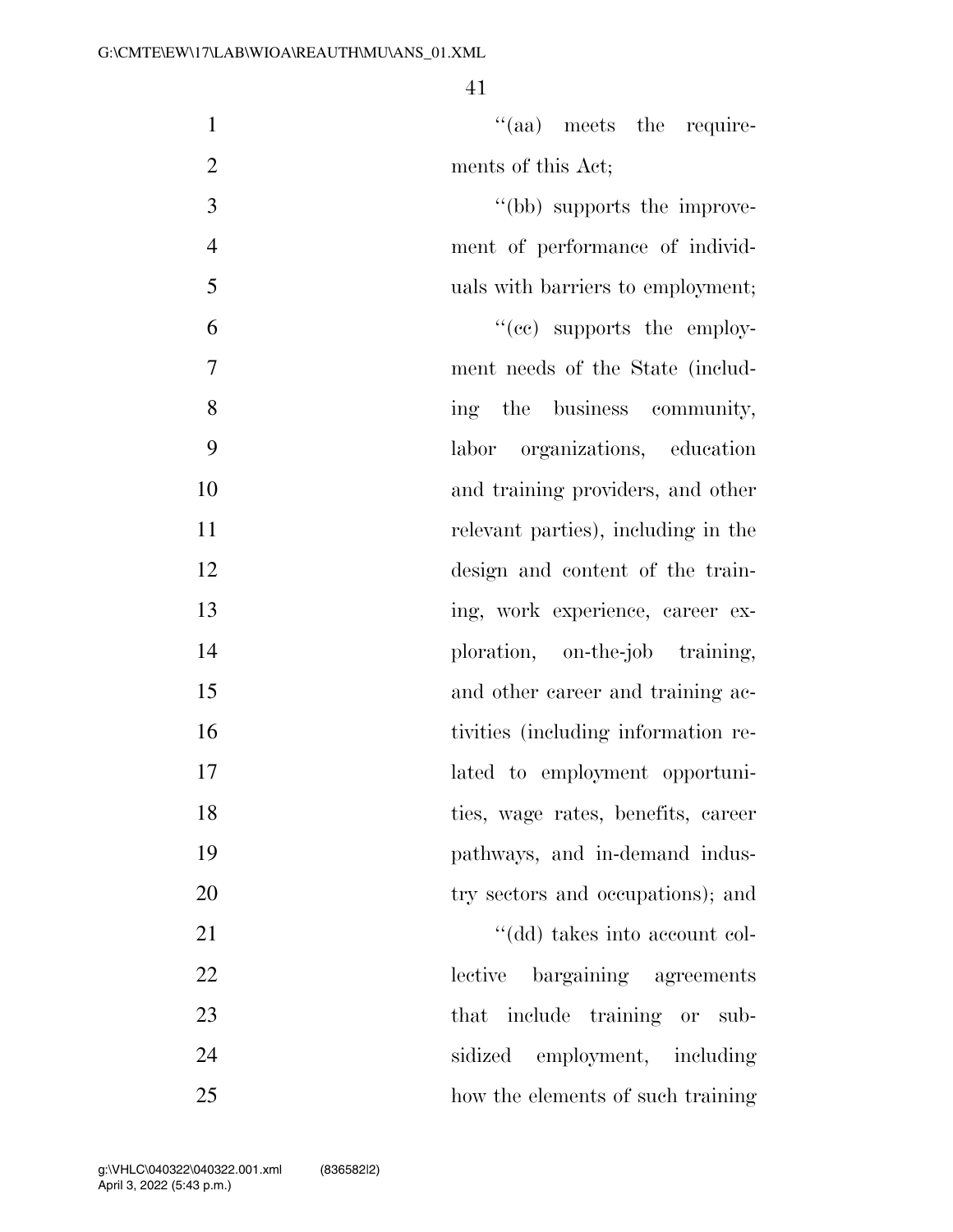| $\mathbf{1}$   | or employment may affect the                 |
|----------------|----------------------------------------------|
| $\overline{2}$ | bargaining agreement (such as                |
| 3              | wages, benefits, and other fac-              |
| $\overline{4}$ | tors).                                       |
| 5              | "(ii) STATE WORKFORCE AGENCY RE-             |
| 6              | sponse.—Each unified State plan shall in-    |
| 7              | clude a written response to the comments     |
| 8              | provided by stakeholders under clause        |
| 9              | $(i)$ .";                                    |
| 10             | (D) in paragraph $(3)$ , as so redesignated— |
| 11             | (i) in subparagraph $(B)$ —                  |
| 12             | $(I)$ in clause (iv), by striking            |
| 13             | "colleges and area career and tech-          |
| 14             | nical education schools" and inserting       |
| 15             | "colleges, secondary schools and area        |
| 16             | and technical education<br>career            |
| 17             | schools, and adult education providers       |
| 18             | under title $II$ ";                          |
| 19             | (II) in clause (v), by striking              |
| 20             | "and" at the end;                            |
| 21             | (III) by amending clause (vi) to             |
| 22             | read as follows:                             |
| 23             | "(vi) how the State's strategy will—         |
| 24             | $\lq\lq$ (I) improve access to activities    |
| 25             | leading to a recognized postsecondary        |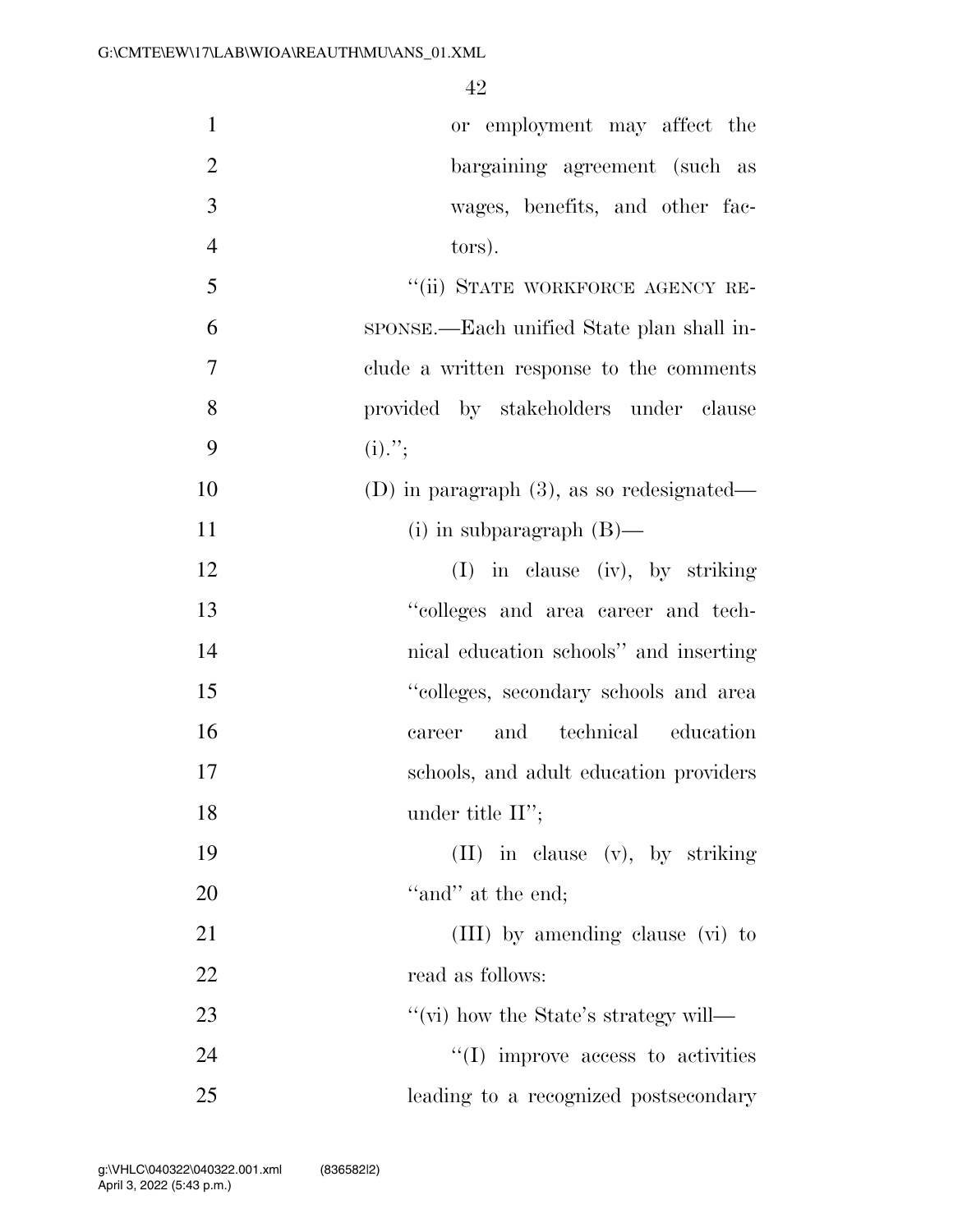| $\mathbf{1}$   | credential (including credentials that         |
|----------------|------------------------------------------------|
| $\overline{2}$ | are portable, stackable, and aligned to        |
| 3              | high-skill, high-wage, or in-demand in-        |
| $\overline{4}$ | dustry sectors and occupations); and           |
| 5              | $\lq\lq$ (II) assess and validate<br>the       |
| 6              | skills and competencies of such cre-           |
| 7              | dentials and alignment to new or ex-           |
| 8              | isting career pathways; and"; and              |
| 9              | (IV) by adding at the end the fol-             |
| 10             | lowing:                                        |
| 11             | "(viii) how the State will work with           |
| 12             | local areas to achieve equitable service de-   |
| 13             | livery and outcomes for individuals with       |
| 14             | barriers to employment by applying the in-     |
| 15             | formation provided in the State equity re-     |
| 16             | port for such State under section $116(f)$ ."; |
| 17             | (ii) in subparagraph $(D)$ —                   |
| 18             | $(I)$ in clause $(i)(II)$ , by striking        |
| 19             | "local boards and chief elected offi-          |
| 20             | cials in determining the planning re-          |
| 21             | gions" and inserting "the State eco-           |
| 22             | nomic development agency to support            |
| 23             | alignment to the extent practicable,           |
| 24             | local boards and chief elected officials       |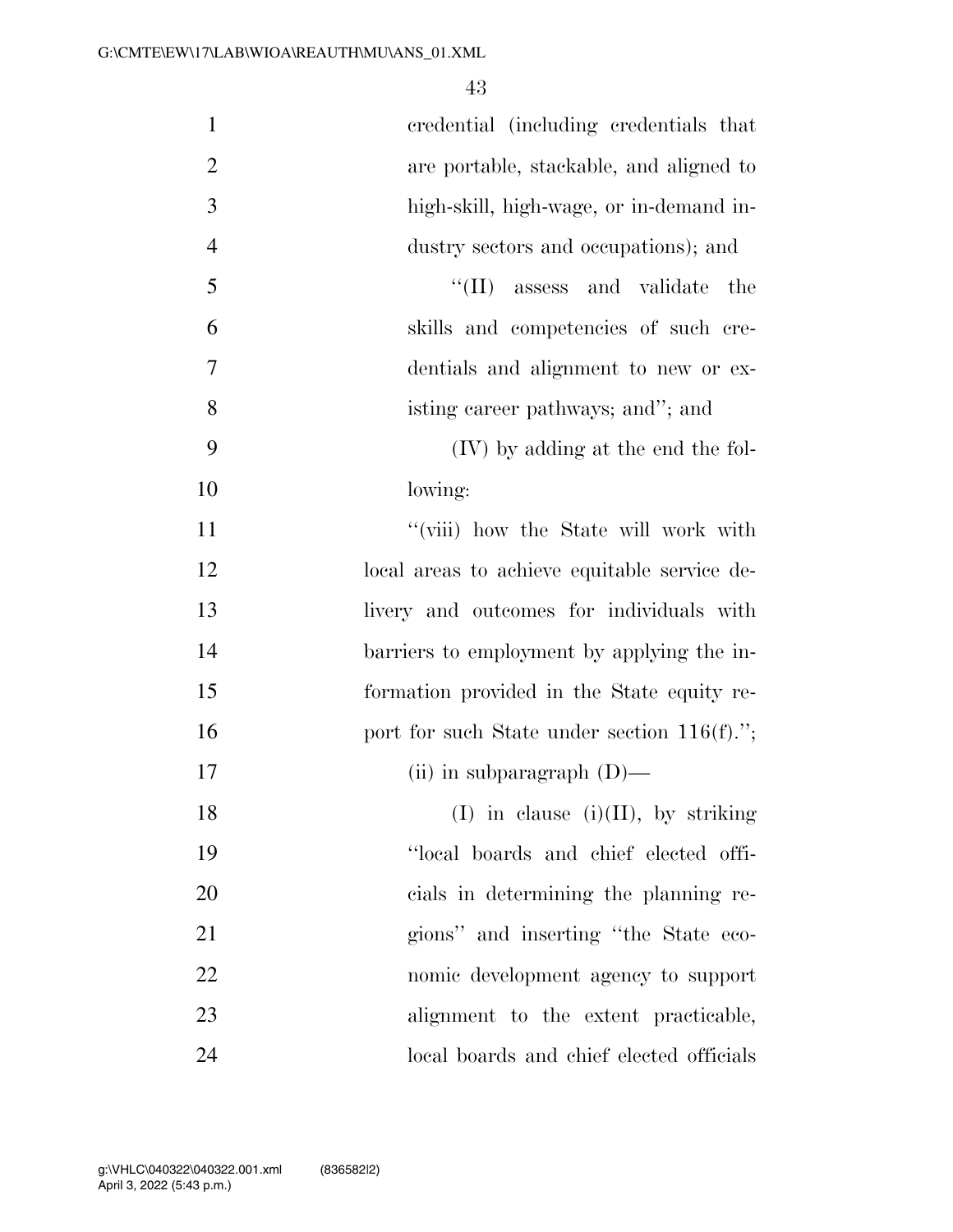| $\mathbf{1}$   | in determining the planning regions                    |
|----------------|--------------------------------------------------------|
| $\overline{2}$ | and work of such regions"; and                         |
| 3              | $(II)$ in clause $(ii)$ —                              |
| $\overline{4}$ | (aa) in subclause $(V)$ , by in-                       |
| 5              | serting "and" at the end; and                          |
| 6              | (bb) by adding at the end                              |
| 7              | the following:                                         |
| 8              | "(VI) how the eligible agency will                     |
| 9              | promote the professionalization of                     |
| 10             | adult education through the adoption                   |
| 11             | of full-time staffing models, including,               |
| 12             | at the eligible agency's discretion, how               |
| 13             | the eligible agency will give funding                  |
| 14             | priority to local providers that have                  |
| 15             | adopted such models;"; and                             |
| 16             | (iii) in subparagraph $(E)$ —                          |
| 17             | $(I)$ in clause $(iii)$ —                              |
| 18             | (aa) in subclause $(I)$ , by in-                       |
| 19             | serting ", ensuring that services                      |
| 20             | accessible<br>and<br>$\operatorname{resources}$<br>are |
| 21             | throughout the State and local                         |
| 22             | areas, including in urban, rural                       |
| 23             | and suburban areas" after "such                        |
| 24             | programs"; and                                         |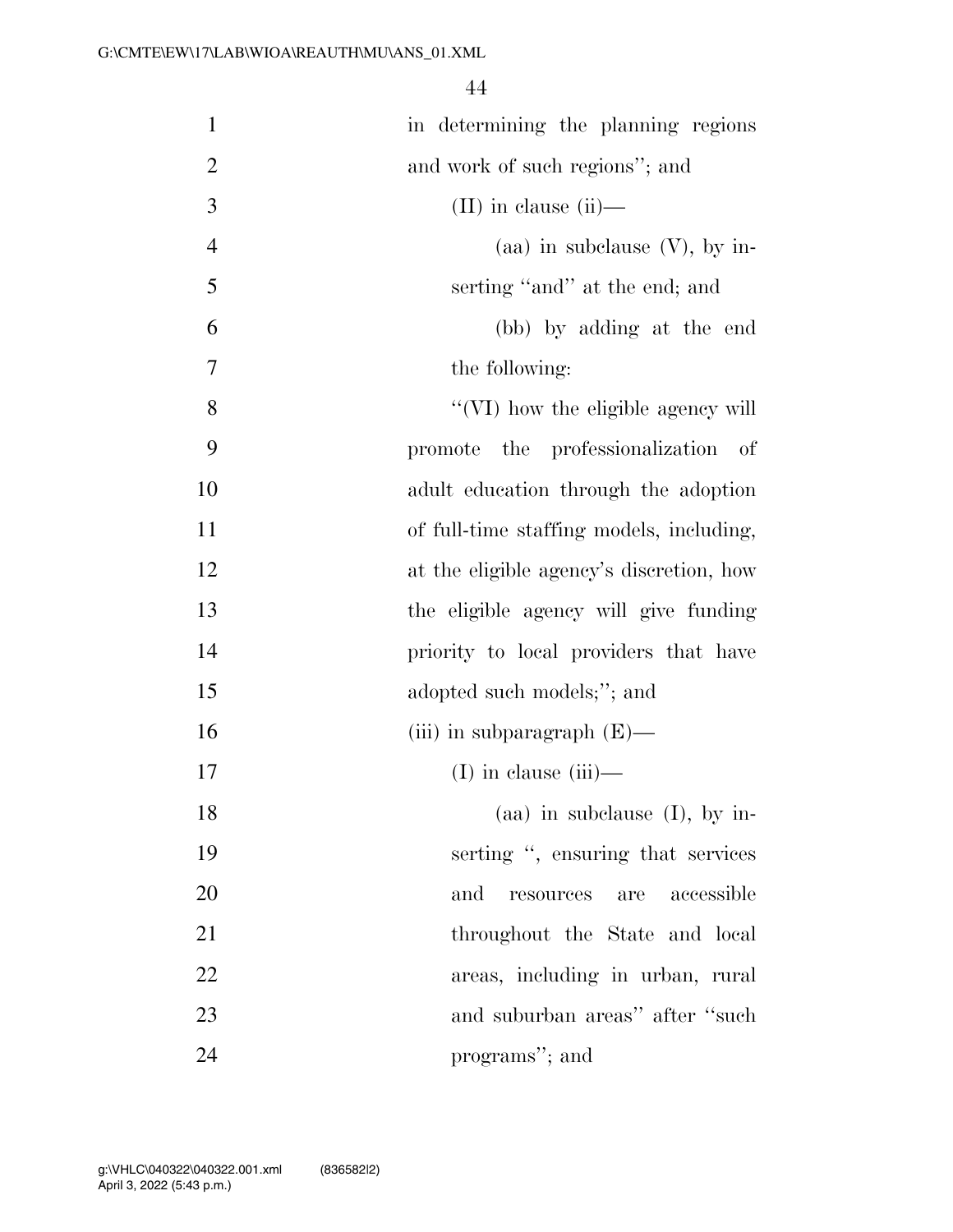| $\mathbf{1}$   | (bb) by amending subclause                   |
|----------------|----------------------------------------------|
| $\overline{2}$ | (II) to read as follows:                     |
| 3              | "(II) that the State obtained input          |
| $\overline{4}$ | into the development of the unified State    |
| 5              | plan and provided an opportunity for com-    |
| 6              | ment on the plan by the individuals listed   |
| 7              | in subsection $(b)(2)(A)(i)$ , and that the  |
| 8              | unified State plan is published on a pub-    |
| 9              | licly accessible website;"; and              |
| 10             | (II) by striking "and" at the end            |
| 11             | of clause $(ix);$                            |
| 12             | $(III)$ in clause $(x)$ , by striking the    |
| 13             | period at the end and inserting ";           |
| 14             | and"; and                                    |
| 15             | $(IV)$ by adding at the end the fol-         |
| 16             | lowing:                                      |
| 17             | "(ix) that the employment services au-       |
| 18             | thorized under sections 1 through 13 of      |
| 19             | the Wagner-Peyser Act (29 U.S.C. 49 et       |
| 20             | seq.) are performed by public employees      |
| 21             | under a merit system; and                    |
| 22             | " $(x)$ that the State will not prohibit     |
| 23             | self-attestation in a manner consistent with |
| 24             | section $402A(e)$ of the Higher Education    |
| 25             | Act of 1965 (20 U.S.C. 1070a–11(e)) as a     |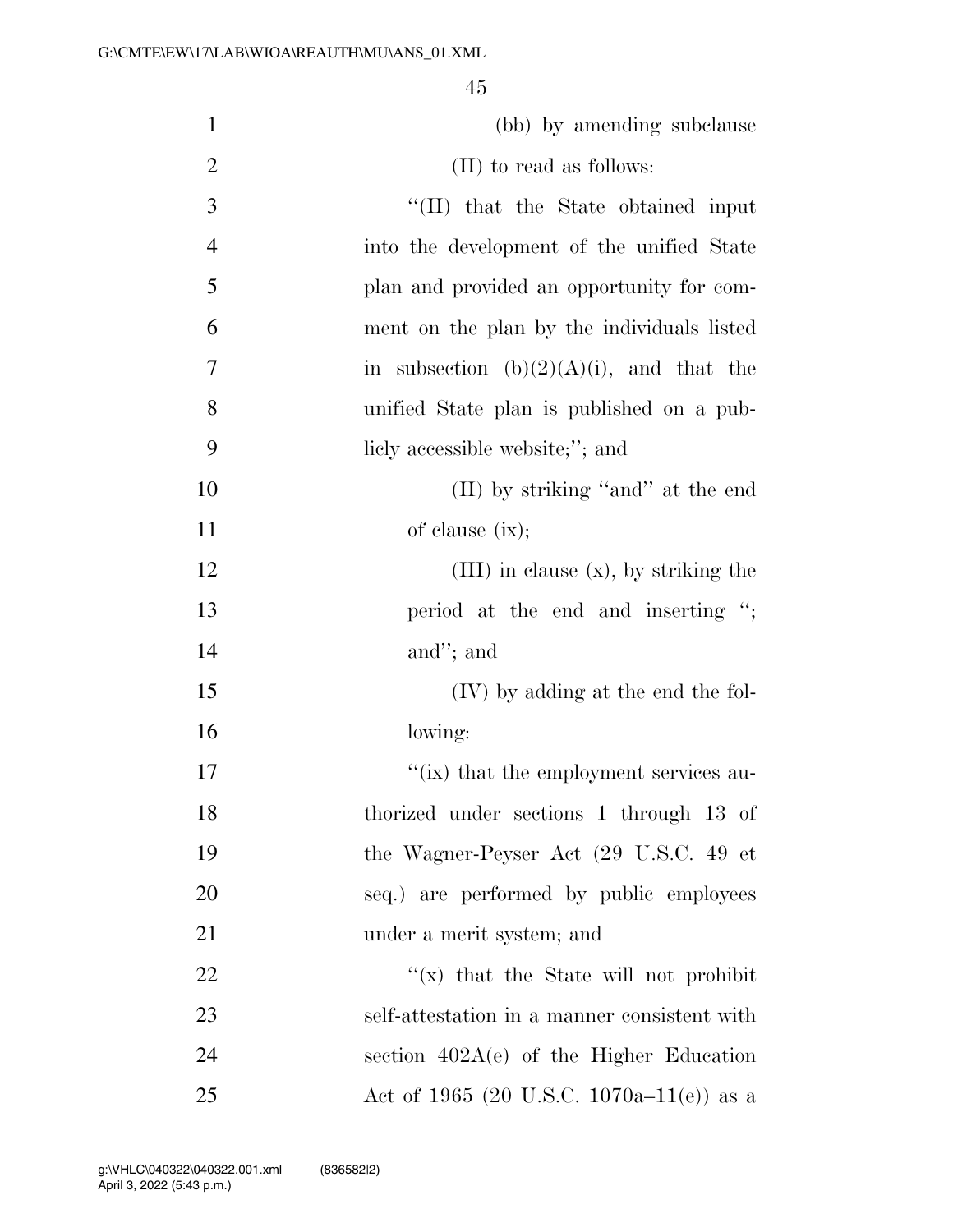| $\mathbf{1}$   | means for determining eligibility for a pro-          |
|----------------|-------------------------------------------------------|
| $\overline{2}$ | gram or service under this Act of any indi-           |
| 3              | vidual who is so self-attesting."; and                |
| $\overline{4}$ | $(2)$ in subsection $(e)$ —                           |
| 5              | (A) in paragraph $(1)(A)$ , by striking "the          |
| 6              | Workforce Innovation and Opportunity Act"             |
| 7              | and inserting "the Workforce Innovation and           |
| 8              | Opportunity Act of 2022"; and                         |
| 9              | $(B)$ by striking paragraph $(4)$                     |
| 10             | SEC. 203. COMBINED STATE PLAN.                        |
| 11             | Section $103(a)(2)$ (29 U.S.C. 3113(a)(2)) is amended |
| 12             | by adding at the end the following:                   |
| 13             | "(L) State Apprenticeship Agencies, as ap-            |
| 14             | plicable.".                                           |
| 15             | <b>CHAPTER 2-LOCAL PROVISIONS</b>                     |
| 16             | SEC. 206. WORKFORCE DEVELOPMENT AREAS.                |
| 17             | REGIONS.—Section $106(a)(1)$ (29<br>U.S.C.<br>(a)     |
| 18             | $3121(a)(1)$ is amended—                              |
| 19             | (1) by striking "this Act" and inserting "the         |
| 20             | Workforce Innovation and Opportunity Act of 2022"     |
| 21             | ; and                                                 |
| 22             | (2) by inserting ", the State economic develop-       |
| 23             | ment agency, the State apprenticeship agency, as      |
| 24             | applicable," after "local boards".                    |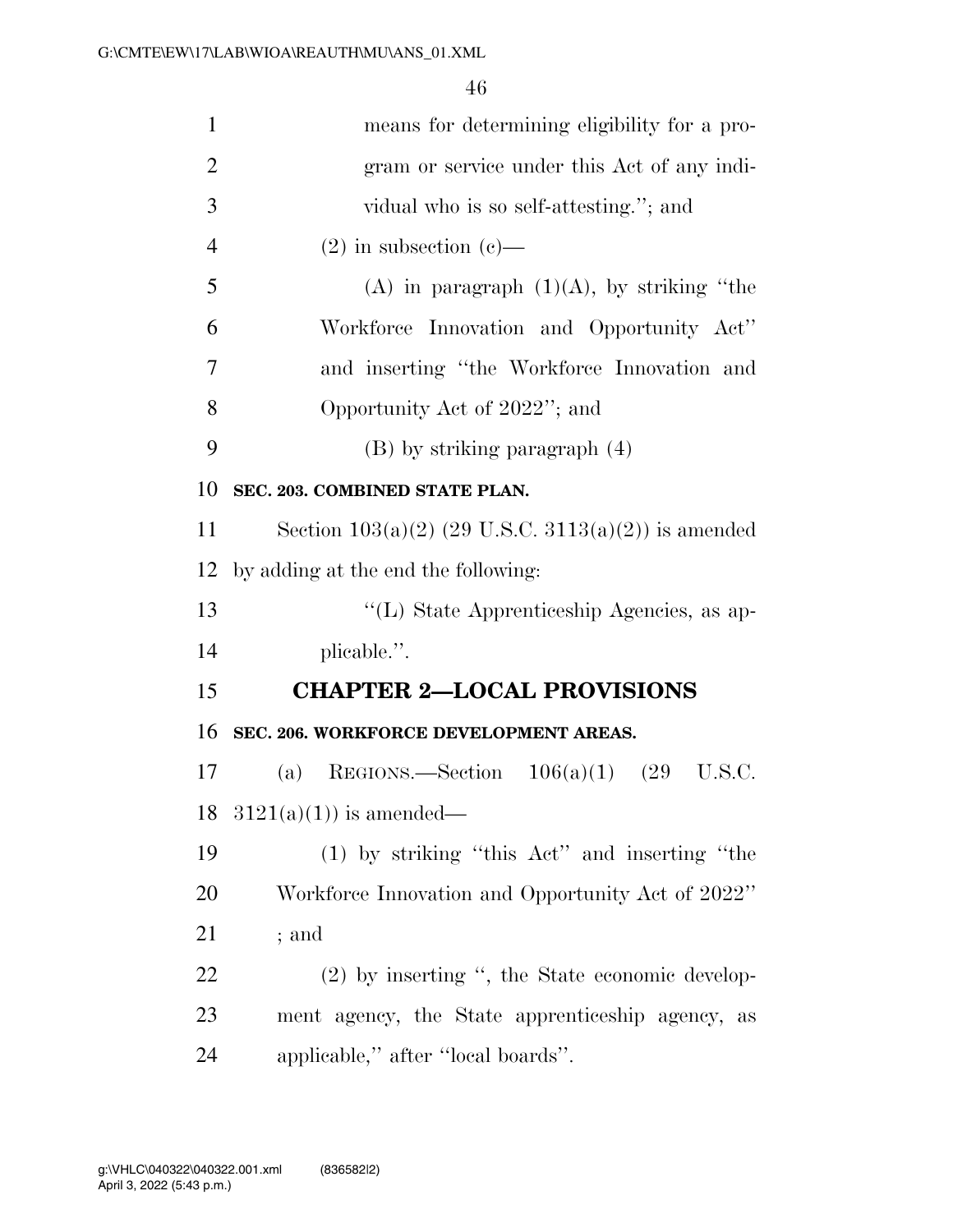| $\mathbf{1}$   | (b) LOCAL AREAS.—Section $106(b)$ (29 U.S.C.  |
|----------------|-----------------------------------------------|
| 2              | $3121(b)$ ) is amended—                       |
| 3              | $(1)$ in paragraph $(1)$ —                    |
| $\overline{4}$ | $(A)$ by amending subparagraph $(A)(ii)$ to   |
| 5              | read as follows:                              |
| 6              | "(ii) after consultation with the State       |
| $\overline{7}$ | economic development agency, chief elected    |
| 8              | officials, and local boards, and consider-    |
| 9              | ation of comments received through the        |
| 10             | public comment process as described in        |
| 11             | section $102(b)(2)(E)(iii)(II)$ .";           |
| 12             | $(B)$ in subparagraph $(B)$ —                 |
| 13             | $(i)$ in clause $(ii)$ , by striking "and" at |
| 14             | the end;                                      |
| 15             | $(ii)$ in clause $(iii)$ —                    |
| 16             | (I) by striking "higher education"            |
| 17             | and" and inserting "higher edu-               |
| 18             | cation,"; and                                 |
| 19             | (II) by striking the period at the            |
| 20             | end and inserting ", and apprentice-          |
| 21             | ship and pre-apprenticeship programs;         |
| 22             | and"; and                                     |
| 23             | (iii) by adding at the end the fol-           |
| 24             | lowing:                                       |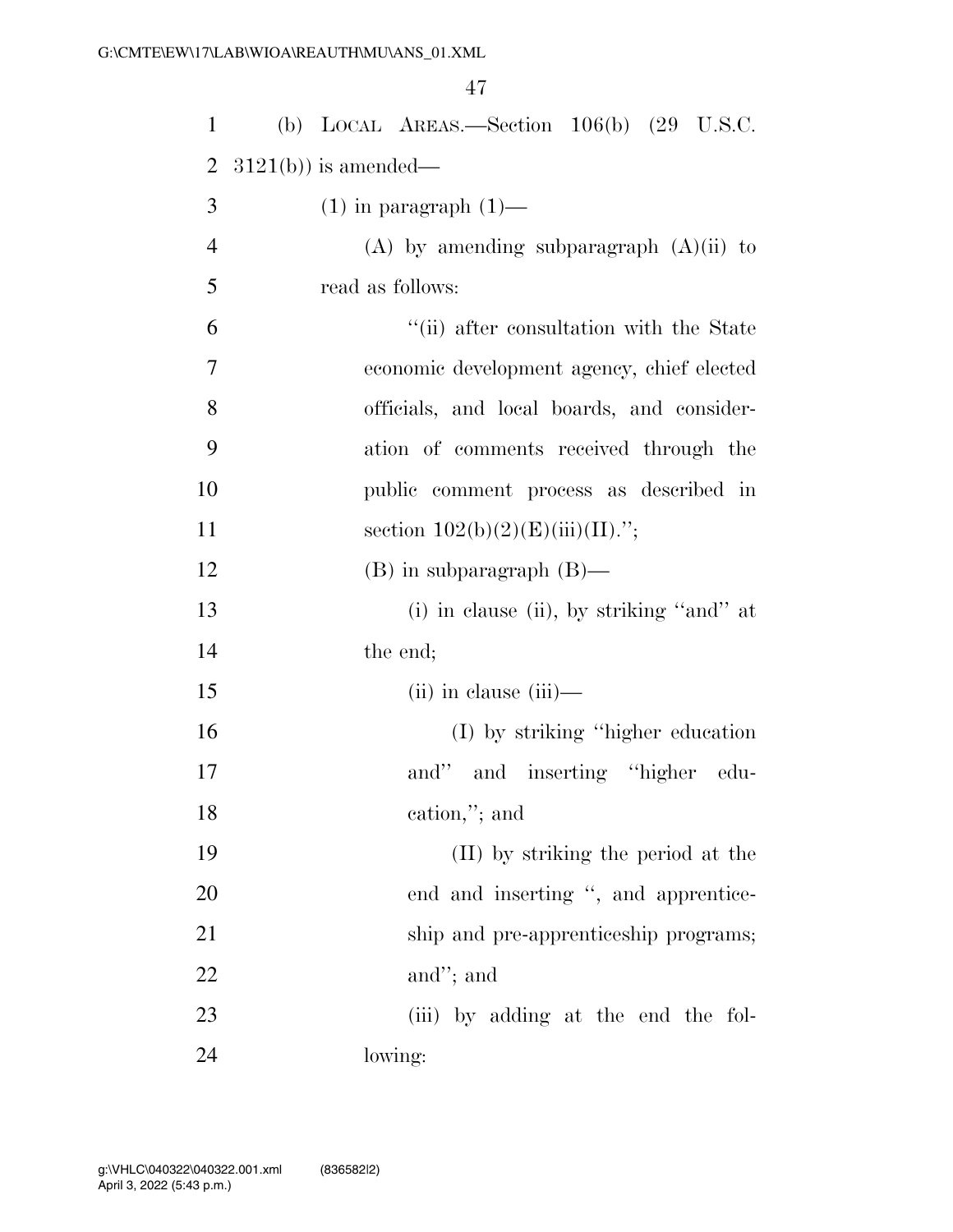| $\mathbf{1}$   | "(iv) improve service delivery and effi-             |
|----------------|------------------------------------------------------|
| $\overline{2}$ | ciency under the workforce development               |
| 3              | system, and provide for sufficient access to         |
| $\overline{4}$ | comprehensive one-stop centers and affili-           |
| 5              | ated sites."; and                                    |
| 6              | (C) by adding at the end the following:              |
| 7              | "(C) CONSULTATIONS.—The State eco-                   |
| 8              | nomic development agency, chief elected offi-        |
| 9              | cials, and local boards shall provide such con-      |
| 10             | sultations as requested by the Governor in a         |
| 11             | timely manner.";                                     |
| 12             | $(2)$ by amending paragraph $(2)$ to read as fol-    |
| 13             | lows:                                                |
| 14             | "(2) INITIAL DESIGNATION.—During the first $2$       |
| 15             | full program years following the date of enactment   |
| 16             | of the Workforce Innovation and Opportunity Act of   |
| 17             | 2022, the Governor shall approve a request for ini-  |
| 18             | tial designation as a local area from any area that- |
| 19             | "(A) was designated as a local area for              |
| 20             | purposes of this Act for the 2-year period pre-      |
| 21             | eeding the date of enactment of the Workforce        |
| 22             | Innovation and Opportunity Act of 2022;              |
| 23             | $\lq\lq$ (B) performed successfully; and             |
| 24             | $\lq\lq$ sustained fiscal integrity."; and           |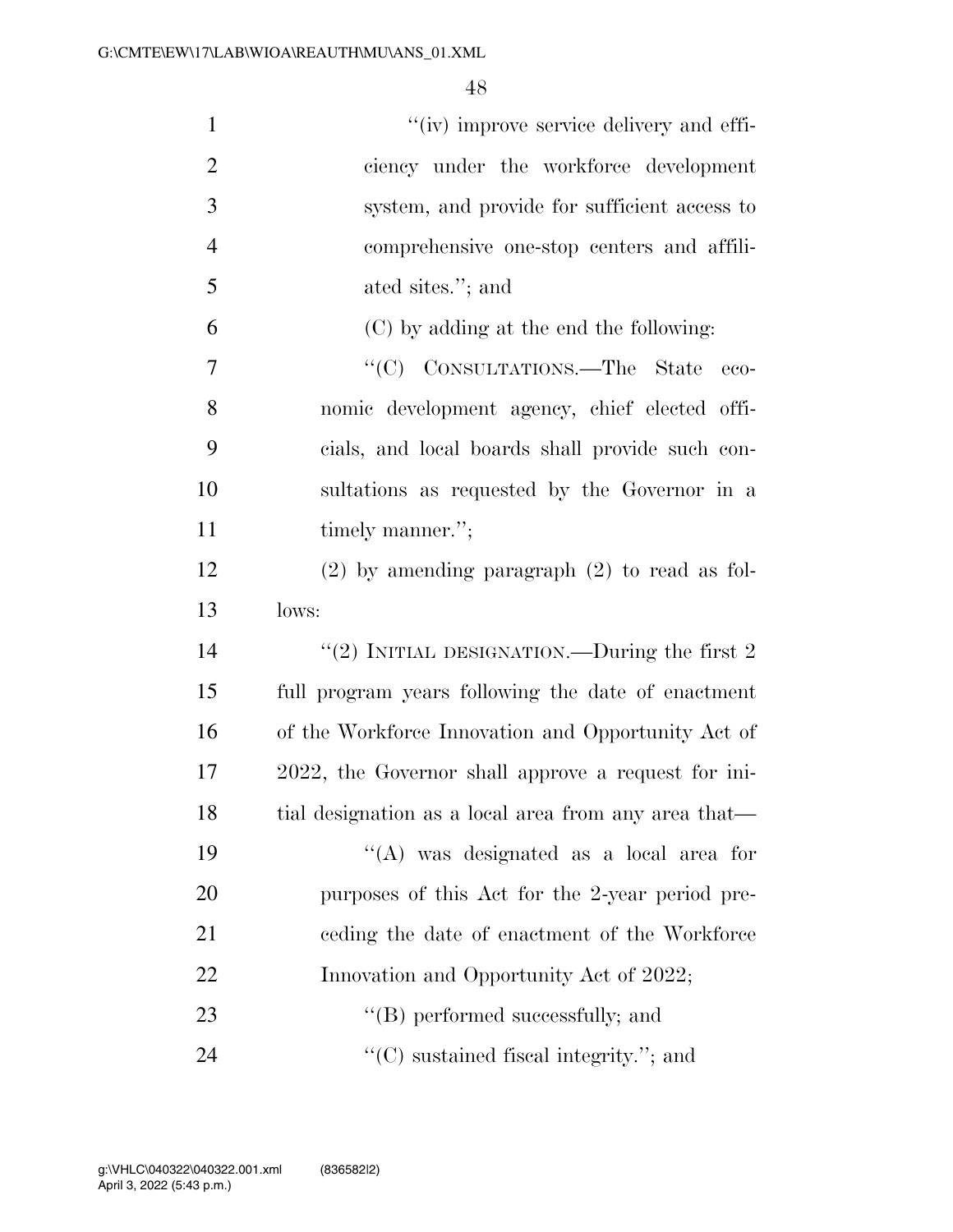| $\mathbf{1}$   | $(3)$ in paragraph $(4)$ , by adding at the end the      |
|----------------|----------------------------------------------------------|
| $\overline{2}$ | following: "Such designation may include the com-        |
| 3              | bining of areas that were designated as local areas      |
| $\overline{4}$ | under this subsection before the date of enactment       |
| 5              | of the Workforce Innovation and Opportunity Act of       |
| 6              | $2022$ within a region described in subsection (a), to   |
| 7              | form a new, redesignated local area under this sub-      |
| 8              | section, if all chief elected officials and local boards |
| 9              | in the affected areas agree to such a redesignation.".   |
| 10             | (c) REGIONAL COORDINATION. Section $106(c)(1)$           |
| 11             | $(29 \text{ U.S.C. } 3121(e)(1))$ is amended—            |
| 12             | $(1)$ in subparagraph $(F)$ , by inserting "and          |
| 13             | prioritizing such services for individuals with bar-     |
| 14             | riers to employment," after "services,";                 |
| 15             | $(2)$ in subparagraph $(G)$ , by striking "and" at       |
| 16             | the end;                                                 |
| $17\,$         | $(3)$ in subparagraph $(H)$ , by striking the period     |
| 18             | at the end and inserting "; and"; and                    |
| 19             | (4) by adding at the end the following:                  |
| 20             | $\lq\lq$ the analysis of in-demand skills and            |
| 21             | competencies within the region, and cor-                 |
| 22             | responding wages offered for jobs requiring              |
| 23             | such skills and competencies.".                          |
| 24             | (d)<br>DEFINITIONS.—Section 106(e) (29 U.S.C.            |
| 25             | $3121(e)$ ) is amended—                                  |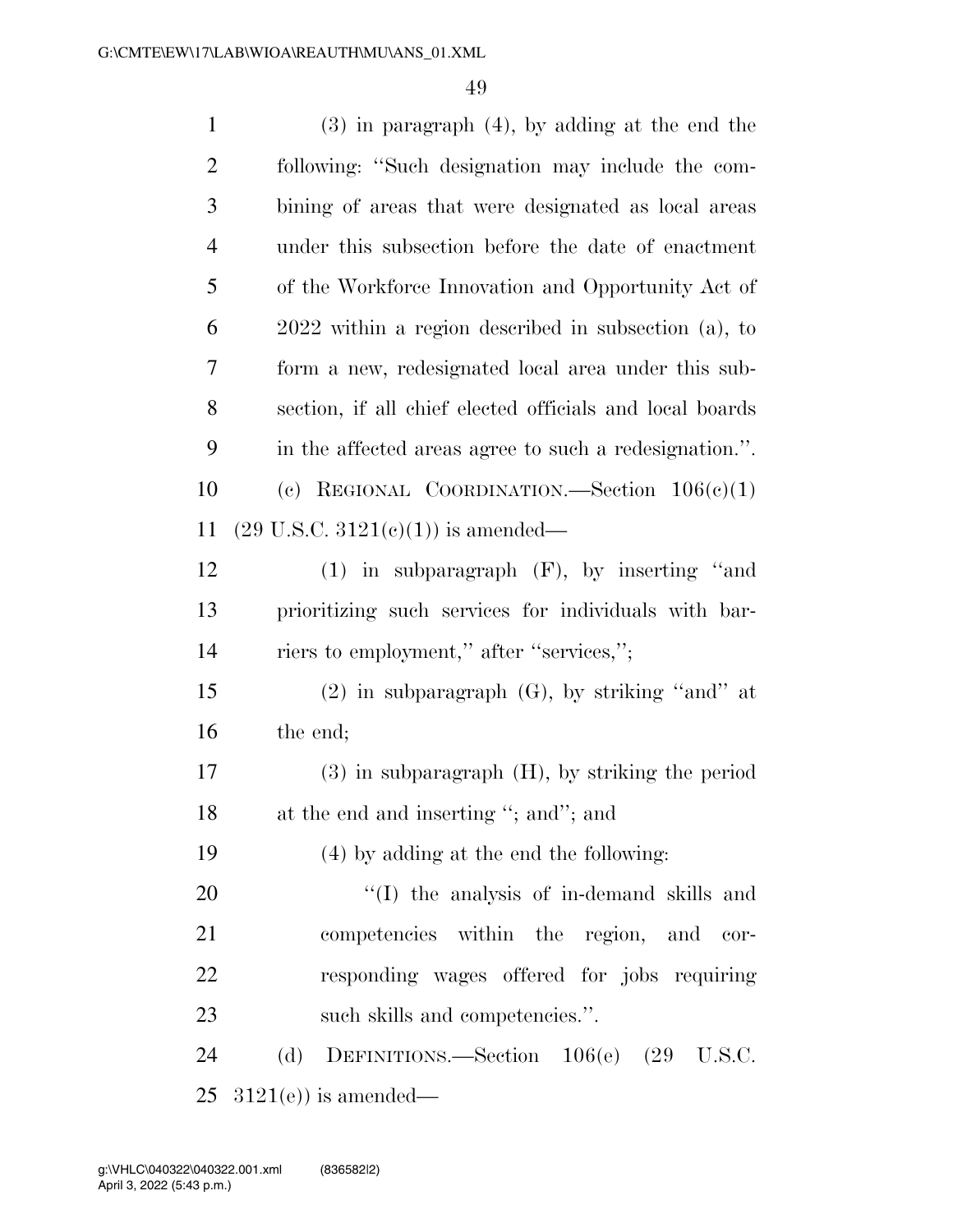| $\mathbf{1}$   | $(1)$ in paragraph $(1)$ , by striking " $($ or, if appli- |
|----------------|------------------------------------------------------------|
| $\overline{2}$ | cable, core indicators of performance described in         |
| 3              | section $136(b)(2)(A)$ of the Workforce Investment         |
| 4              | Act of 1998, as in effect the day before the date of       |
| 5              | enactment of this Act)"; and                               |
| 6              | $(2)$ in paragraph $(2)$ , by striking " $($ or, if appli- |
| 7              | cable, title I of the Workforce Investment Act of          |
| 8              | 1998 as in effect prior to the effective date of such      |
| 9              | subtitle $B$ )".                                           |
| 10             | SEC. 207. LOCAL WORKFORCE DEVELOPMENT BOARDS.              |
| 11             | MEMBERSHIP.—Section $107(b)$ (29<br>U.S.C.<br>(a)          |
| 12             | $3122(b)$ ) is amended—                                    |
| 13             | $(1)$ in paragraph $(2)$ —                                 |
| 14             | $(A)$ in subparagraph $(B)$ —                              |
| 15             | (i) in the matter preceding clause (i),                    |
| 16             | by striking "20" and inserting "30"; and                   |
| 17             | $(ii)$ in clause $(iv)$ —                                  |
| 18             | (I) by inserting "eligible youth                           |
| 19             | and" after "include"; and                                  |
| 20             | (II) by striking "out-of-school"                           |
| 21             | and inserting "opportunity"; and                           |
| 22             | $(B)$ in subparagraph $(C)(ii)$ , by striking              |
| 23             | the semicolon and inserting "; and";                       |
| 24             | (C) by striking "and" at the end of sub-                   |
| 25             | paragraph $(D)(v)$ ;                                       |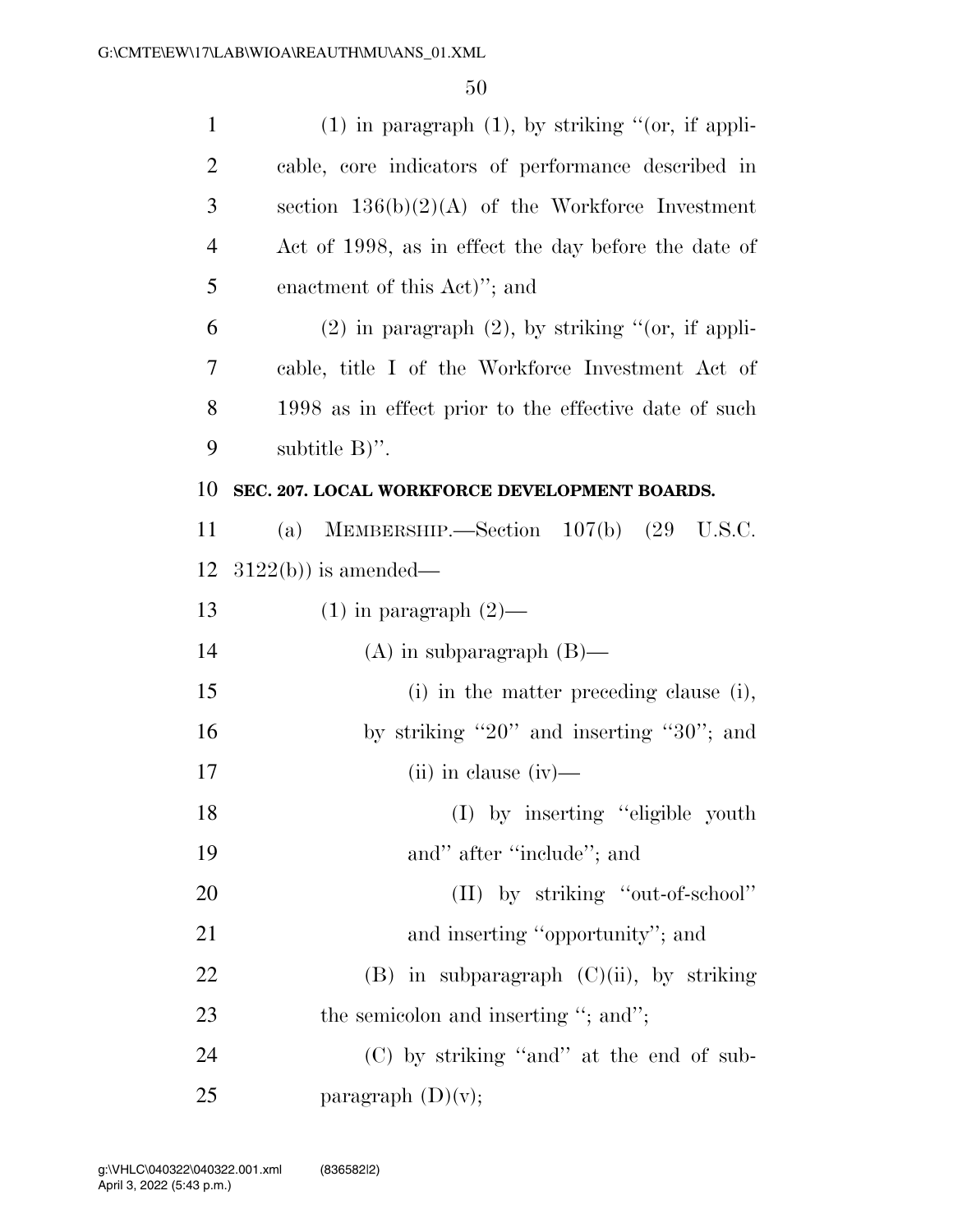(D) by striking the period at the end of subparagraph (E) and inserting a semicolon; and

 (E) by adding at the end the following: ''(F) DEMOGRAPHIC DIVERSITY.—The members of the local board shall represent di- verse demographic populations of the local area.'';

 (2) in paragraph (3), by adding at the end the following: ''Each chairperson shall ensure that each new board member is provided with information on the local area, employment opportunities (including youth employment opportunities), industry or sector partnerships, eligible providers or training services, and demographic information of participants served including individuals with barriers to employment.''; and

18 (3) in paragraph  $(4)(A)$ —

19 (A) in clause (ii), by inserting  $\lq$ , if applica- ble, YouthBuild operators, and'' after ''in-21 clude";

 (B) in clause (iii), by inserting before the period at the end the following: '', which include individuals with disabilities or representatives of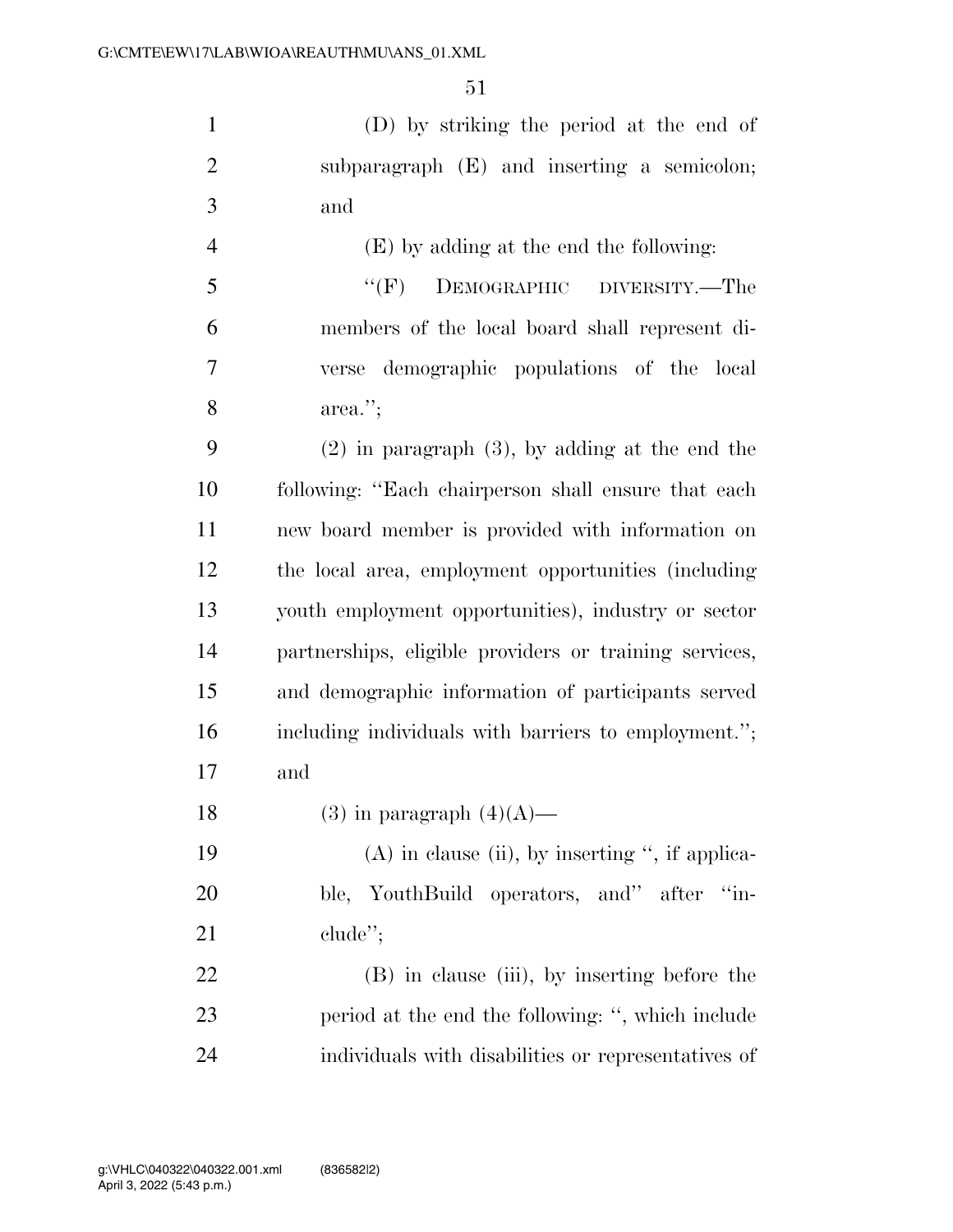| $\mathbf{1}$   | organizations serving individuals with disabil- |
|----------------|-------------------------------------------------|
| $\overline{2}$ | ities"; and                                     |
| 3              | (C) by adding at the end the following:         |
| $\overline{4}$ | "(iv) A standing committee to provide           |
| 5              | information to assist with planning, oper-      |
| 6              | ational, and other issues relating to the       |
| 7              | provision of adult education services, which    |
| 8              | shall include providers of adult education      |
| 9              | carried out under title II of this Act.         |
| 10             | $\lq\lq$ (v) A standing committee to provide    |
| 11             | information related to work-based learning      |
| 12             | opportunities, which shall include a rep-       |
| 13             | resentative from a provider of work-based       |
| 14             | learning, including a provider of related in-   |
| 15             | struction under an apprenticeship.              |
| 16             | $``(\text{vi})$ A standing committee, which     |
| 17             | shall include representatives of workers        |
| 18             | and their communities (including labor and      |
| 19             | community-based organizations), to provide      |
| 20             | information to assist with responding to        |
| 21             | rapid changes in the economy such as—           |
| 22             | $\lq\lq$ (I) mass layoffs;                      |
| 23             | "(II) unexpected increases in un-               |
| 24             | employment; and                                 |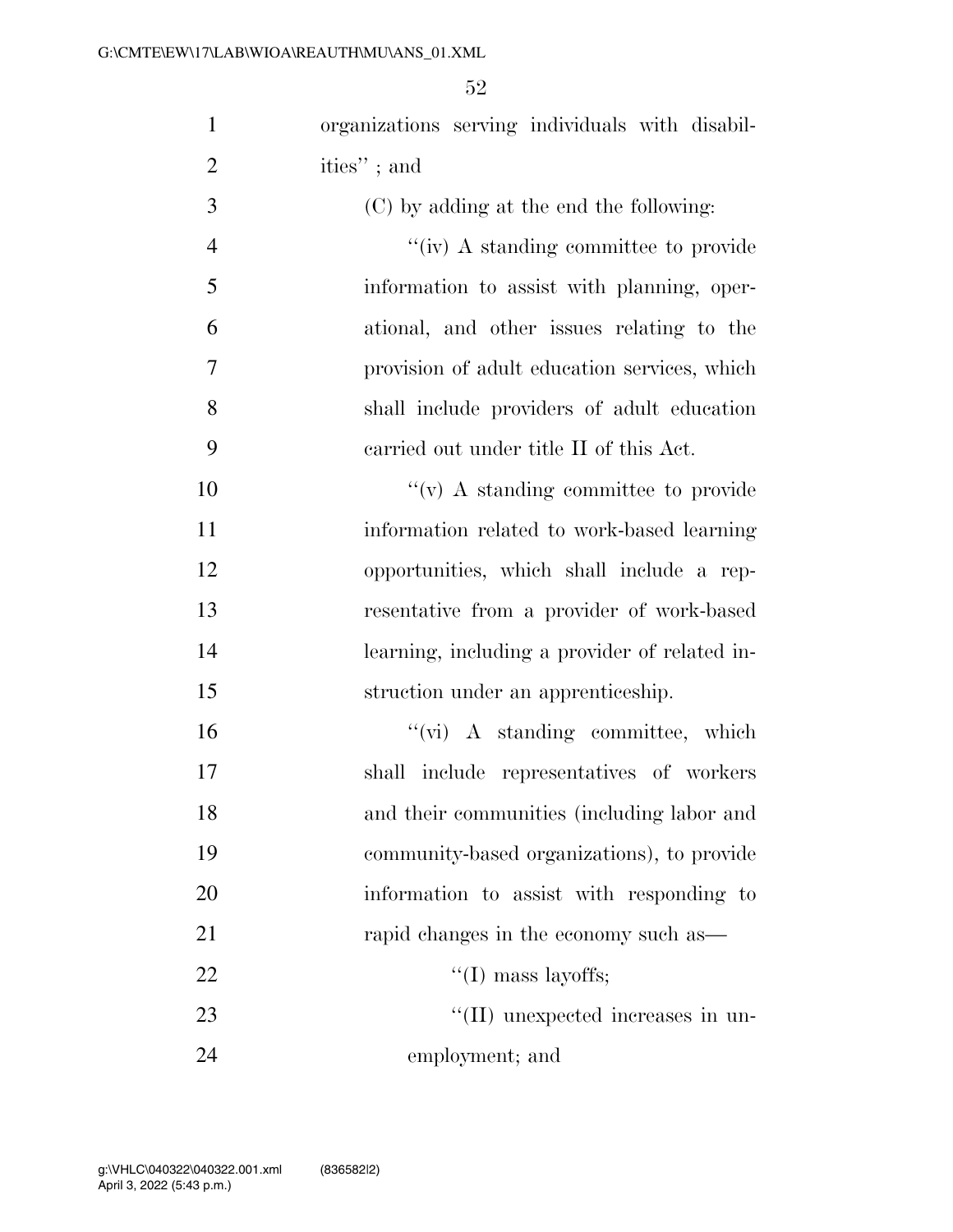| $\mathbf{1}$   | "(III) introduction of new em-                        |
|----------------|-------------------------------------------------------|
| $\overline{2}$ | ployment opportunities, including the                 |
| 3              | assessment of the in-demand skills                    |
| $\overline{4}$ | and competencies of the local area.".                 |
| 5              | (b)<br>CERTIFICATION<br>APPOINTMENT AND<br>OF         |
| 6              | BOARD.—Section $107(e)$ (29 U.S.C. 3122(c)) is amend- |
| 7              | $ed$ —                                                |
| 8              | $(1)$ in paragraph $(1)$ , by adding at the end the   |
| 9              | following:                                            |
| 10             | "(D) PUBLICATION.—The chief elected of-               |
| 11             | ficial or officials appointing the board for a        |
| 12             | local area shall make publicly available the          |
| 13             | membership of the board (including information        |
| 14             | identifying how the membership composition re-        |
| 15             | quirements of subsection (b) have been met            |
| 16             | (other than the requirements of paragraph             |
| 17             | $(2)(F)$ of such subsection)), including by post-     |
| 18             | ing that information on the website of the ap-        |
| 19             | propriate unit of local government included in        |
| 20             | the local area."; and                                 |
| 21             | (2) in paragraph $(4)(A)$ , by striking "and $(2)$ "  |
| 22             | and inserting ", $(2)$ , and $(3)$ ".                 |
| 23             | (c) FUNCTIONS OF LOCAL BOARD.—Section $107(d)$        |
| 24             | $(29 \text{ U.S.C. } 3122(d))$ is amended—            |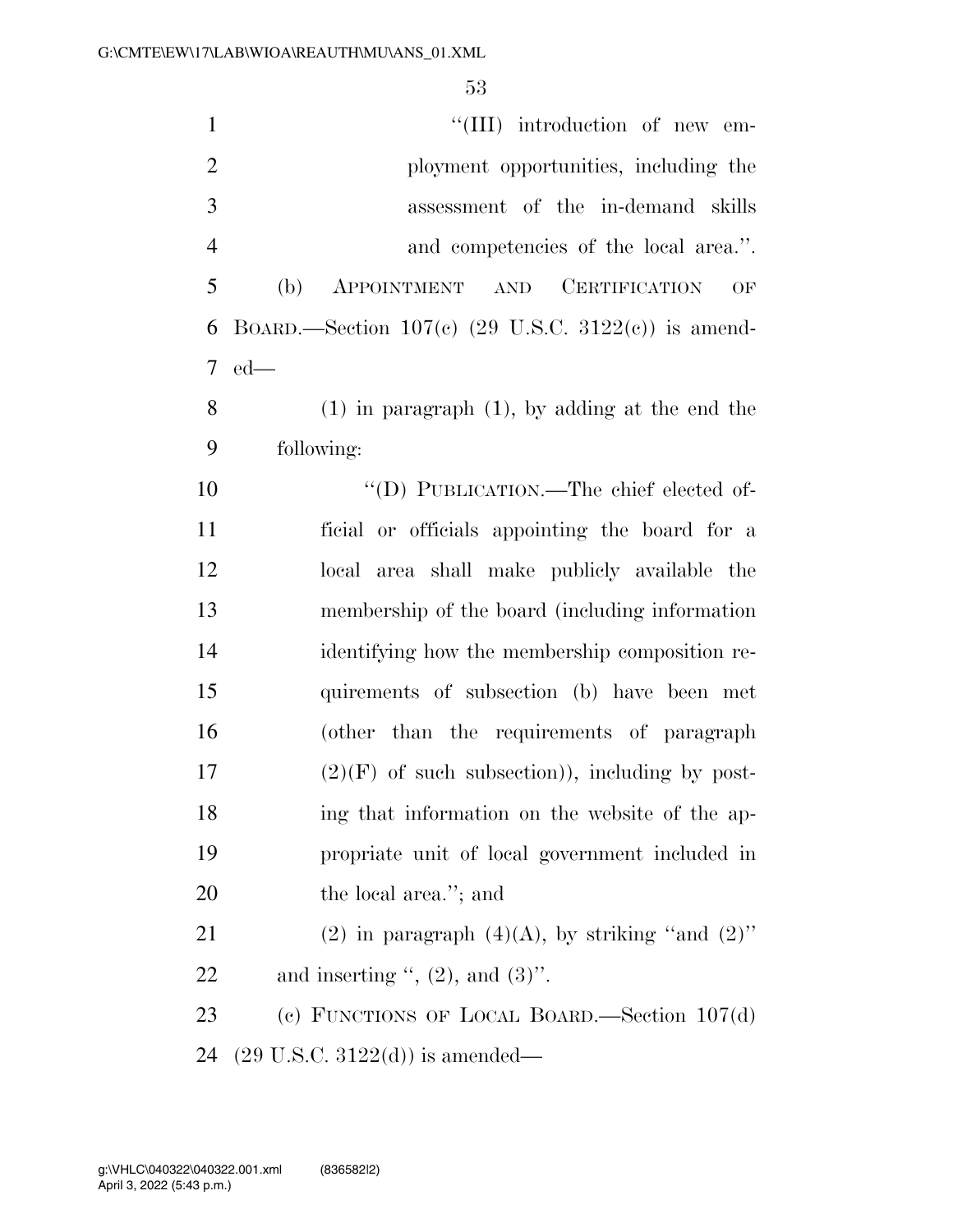| $\mathbf{1}$   | (1) in paragraph $(2)(A)$ , by striking "skills"      |
|----------------|-------------------------------------------------------|
| $\overline{2}$ | and inserting ", skills, and competencies";           |
| 3              | $(2)$ in paragraph $(3)$ , in the first sentence, by  |
| $\overline{4}$ | inserting ", including supportive services offered by |
| 5              | community-based organizations," after "resources";    |
| 6              | $(3)$ in paragraph $(4)$ —                            |
| 7              | $(A)$ in subparagraph $(B)$ , by inserting            |
| 8              | "and" after the semicolon;                            |
| 9              | $(B)$ by amending subparagraph $(C)$ to read          |
| 10             | as follows:                                           |
| 11             | $\lq\lq$ (C) to ensure that workforce investment      |
| 12             | activities meet the skilled workforce needs of        |
| 13             | employers and support economic growth in the          |
| 14             | region by enhancing communication, coordina-          |
| 15             | tion, and collaboration among employers, eco-         |
| 16             | nomic development entities, and service pro-          |
| 17             | viders, including by developing and imple-            |
| 18             | menting proven or promising strategies for-           |
| 19             | "(i) meeting the employment, skill,                   |
| 20             | and competency needs of workers and em-               |
| 21             | ployers (including the establishment of in-           |
| 22             | dustry and sector partnerships) and sup-              |
| 23             | porting skill and competency-based hiring;            |
| 24             | "(ii) improving access to jobs in high-               |
| 25             | skill, high-wage, or in-demand industry               |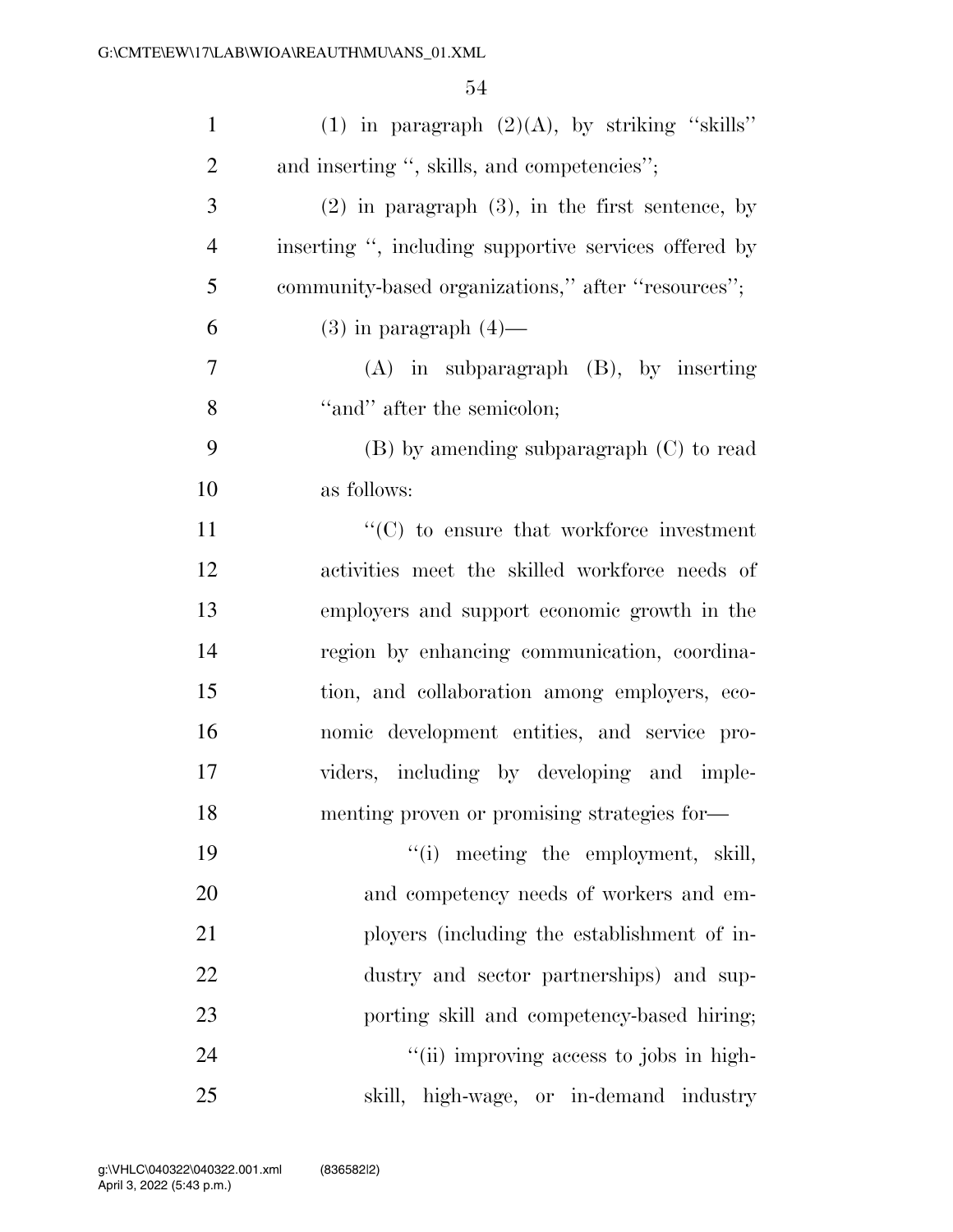| $\mathbf{1}$   | sectors and occupations, to expand employ-      |
|----------------|-------------------------------------------------|
| $\overline{2}$ | ment and career advancement opportuni-          |
| 3              | ties for workforce development system par-      |
| $\overline{4}$ | ticipants in in-demand industry sectors or      |
| 5              | occupations; and                                |
| 6              | "(iii) recruiting a more diverse work-          |
| 7              | force."; and                                    |
| 8              |                                                 |
|                | (C) by striking subparagraph (D);               |
| 9              | $(4)$ in paragraph $(5)$ —                      |
| 10             | (A) by striking "and postsecondary" and         |
| 11             | inserting ", postsecondary, and adult";         |
| 12             | (B) by inserting ", systems, and pro-           |
| 13             | grams" after "pathways"; and                    |
| 14             | (C) by inserting "and opportunity youth"        |
| 15             | after "to employment";                          |
| 16             | $(5)$ by amending subparagraph $(A)$ of para-   |
| 17             | $graph(6)$ to read as follows:                  |
| 18             | "(A) identify and promote strategies and        |
| 19             | initiatives to the one-stop delivery system for |
| 20             | meeting the needs of employers, workers, and    |
| 21             | jobseekers (including individuals with barriers |
| 22             | to employment) in the local workforce develop-  |
| 23             | ment system, including—                         |
| 24             | "(i) providing physical and pro-                |
| 25             | grammatic accessibility, in accordance with     |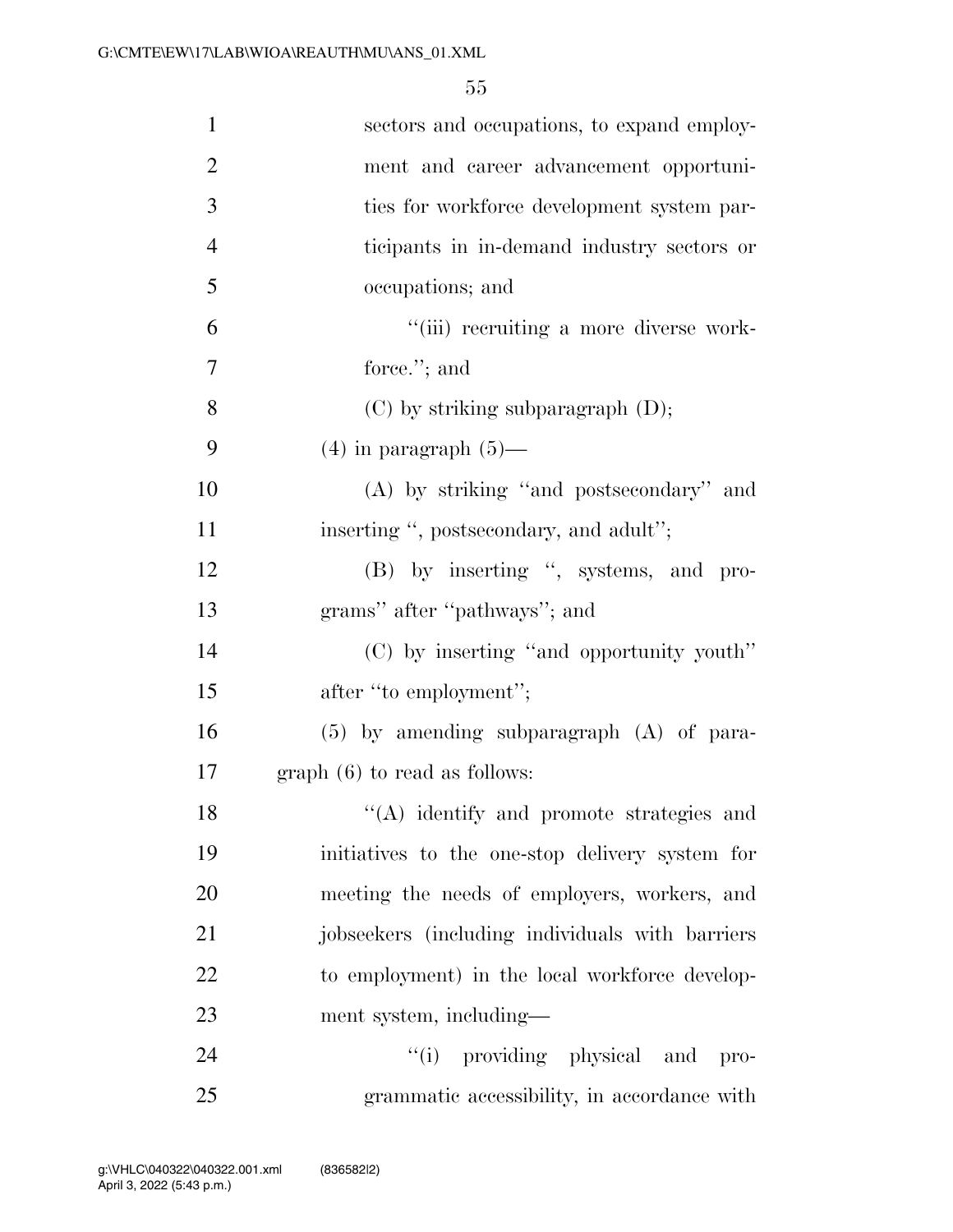| $\mathbf{1}$   | section 188, if applicable, and applicable             |
|----------------|--------------------------------------------------------|
| $\overline{2}$ | provisions of the Americans with Disabil-              |
| 3              | ities Act of 1990 (42 U.S.C. 12101 et                  |
| $\overline{4}$ | seq.); and                                             |
| 5              | "(ii) identifying and implementing                     |
| 6              | strategies to assure service delivery is ac-           |
| $\tau$         | cessible to all eligible individuals, including        |
| 8              | individuals with barriers to employment;               |
| 9              | and";                                                  |
| 10             | $(1)$ by amending paragraph $(7)$ to read as fol-      |
| 11             | lows:                                                  |
| 12             | "(7) TECHNOLOGY.—The local board shall de-             |
| 13             | velop strategies for using technology to maximize the  |
| 14             | accessibility and effectiveness of the local workforce |
| 15             | development system, including in remote areas, for     |
| 16             | employers, workers, and jobseekers, by-                |
| $17\,$         | "(A) identifying and integrating new dig-              |
| 18             | ital technologies into business services, career       |
| 19             | navigation, and employment and training activi-        |
| 20             | ties, and working with the State to offer serv-        |
| 21             | ices virtually or through in-person service deliv-     |
| 22             | ery strategies that are augmented through the          |
| 23             | use of technology;                                     |
| 24             | $\lq\lq$ facilitating connections among the in-        |
| 25             | take and case management information systems           |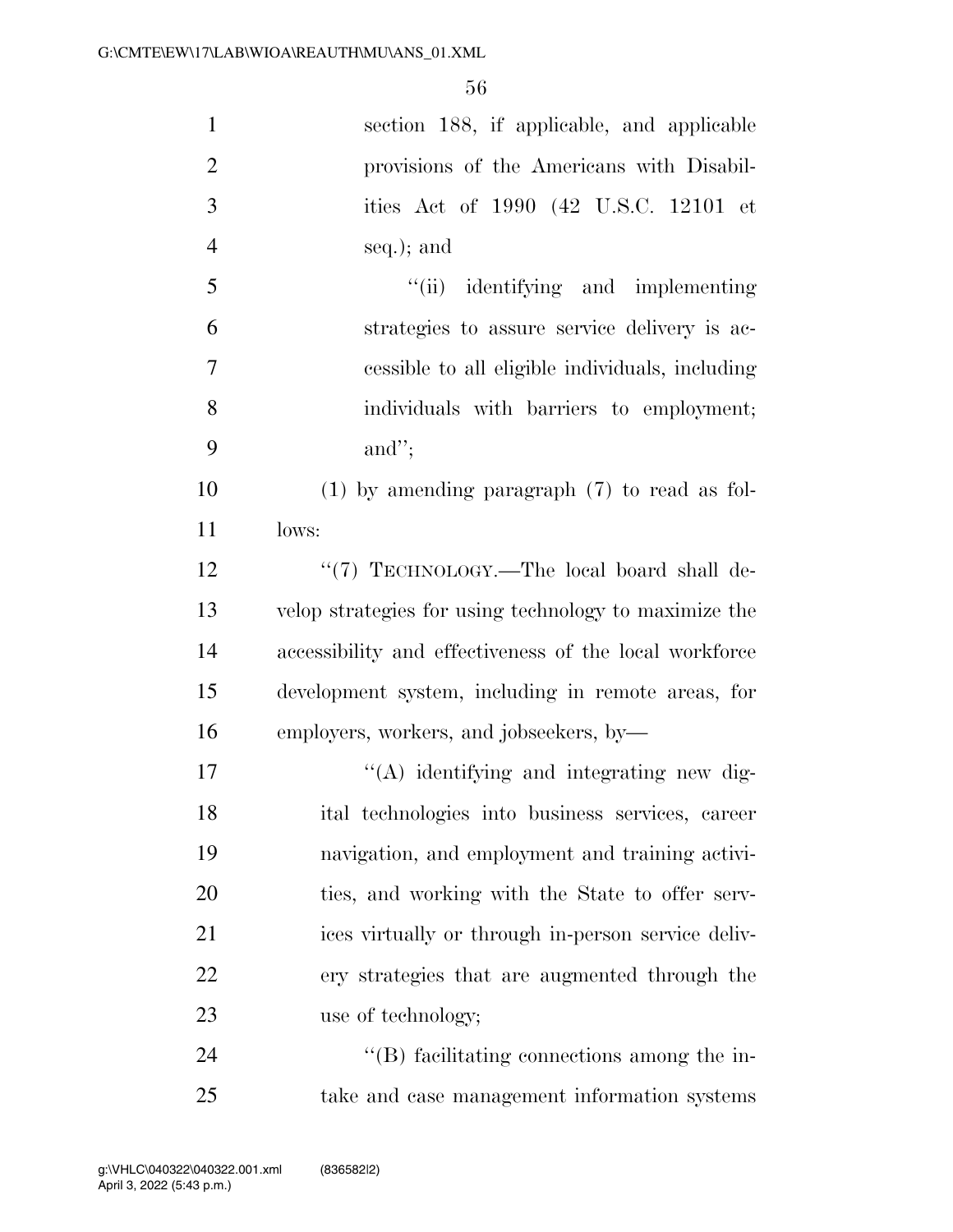of the one-stop partner programs to support a comprehensive workforce development system in the local area, including through coordination and collaboration with one-stop partner pro- grams to support coenrollment of programs, as applicable;

 ''(C) identifying strategies for better meet- ing the needs of individuals with barriers to em- ployment, including strategies that augment traditional service delivery, and increase access to services and programs of the one-stop deliv- ery system, such as improving digital literacy skills, assessments of skills and competencies, and prior learning assessments assisted through the use of technology; and

 ''(D) leveraging resources and capacity within the local workforce development system, including resources and capacity for services for individuals with barriers to employment.'';

20  $(2)$  in paragraph  $(10)$ —

21 (A) in subparagraph  $(B)(ii)$ , by inserting 22 "as described in section 122" after "providers"; (B) in subparagraph (C), by inserting 24 "and make information about such providers"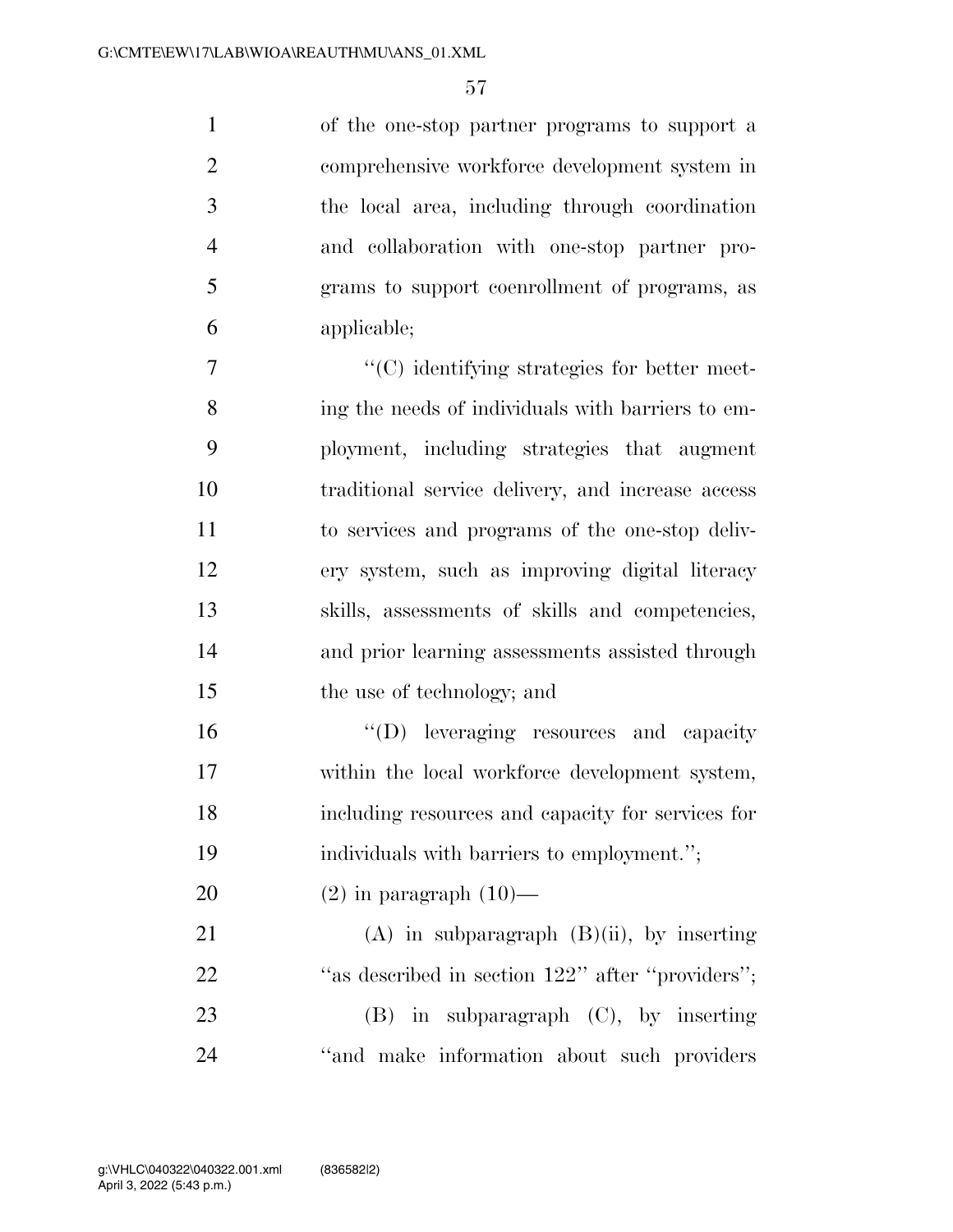| $\mathbf{1}$   | publicly available, including to community-based              |
|----------------|---------------------------------------------------------------|
| $\overline{2}$ | organizations" after "local area"; and                        |
| 3              | $(C)$ in subparagraph $(D)$ , by inserting                    |
| $\overline{4}$ | "and make information about such providers"                   |
| 5              | publicly available, including to community-based              |
| 6              | organizations" after "contracts";                             |
| 7              | $(3)$ in paragraph $(11)(A)$ , by inserting ", local          |
| 8              | educational agencies, institutions of higher education        |
| 9              | located in the local area, including minority-serving         |
| 10             | institutions, historically Black colleges and univer-         |
| 11             | sities, and Tribally controlled colleges or universities,     |
| 12             | as appropriate," after "2302))"; and                          |
| 13             | $(4)$ in paragraph $(12)(A)$ , by striking "for the"          |
| 14             | and inserting "for all funds not otherwise reserved           |
| 15             | by the State allocated to local areas under section           |
| 16             | $128(b)$ and section $133(b)$ , for local youth workforce     |
| 17             | activities authorized under section $129(c)$ , and for        |
| 18             | local employment and training activities authorized           |
| 19             | under subsection (b) of section 134, and".                    |
| 20             | SUNSHINE PROVISION.—Section $107(e)$<br>(d)<br>(29            |
| 21             | U.S.C. $3122(e)$ ) is amended by inserting "that conforms"    |
| 22             | at a minimum, to Level AA of the Web Content Accessi-         |
| 23             | bility Guidelines 2.0 of the Web Accessibility Initiative (or |
| 24             | any successor guidelines)" after "means".                     |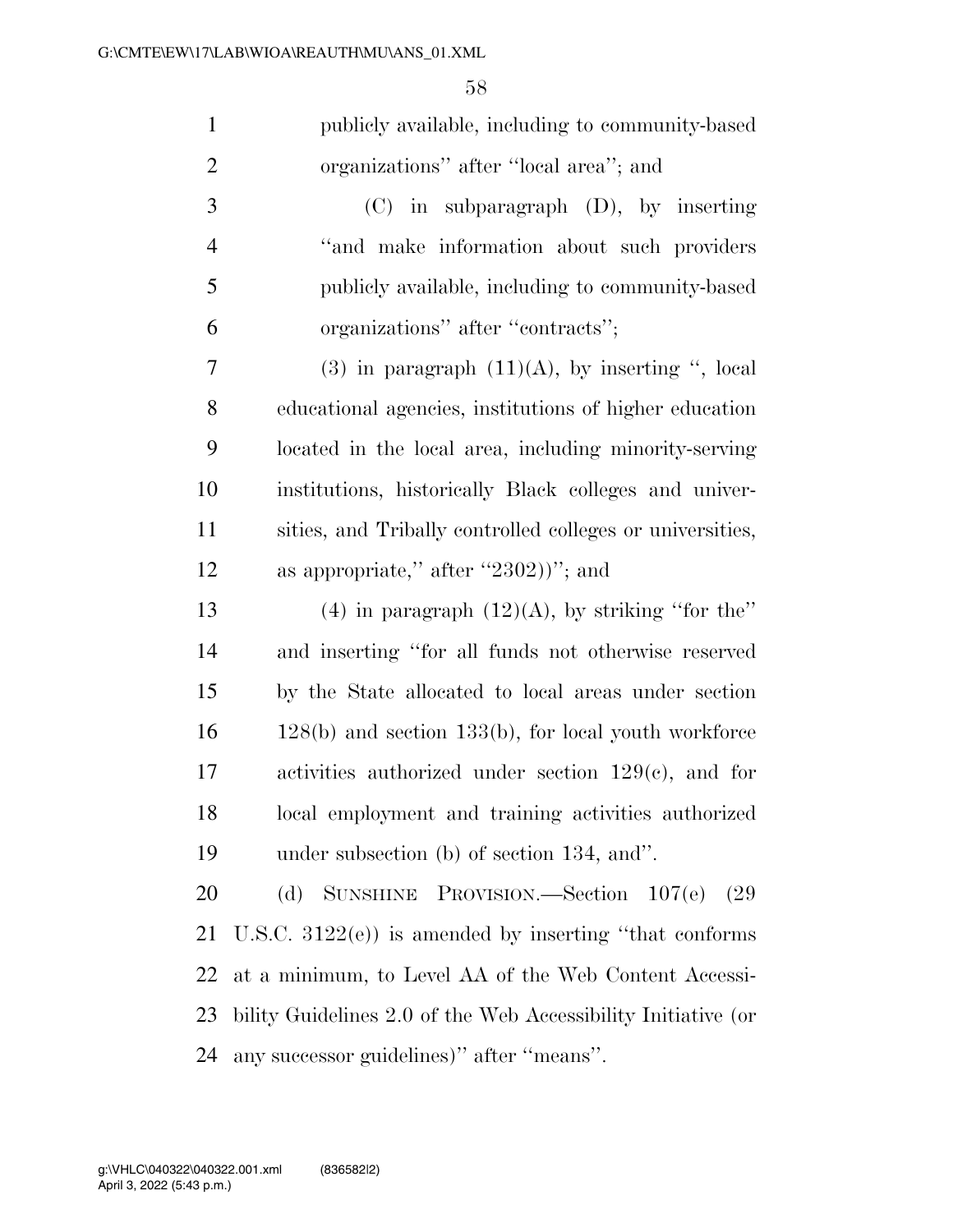(e) STAFF.—Section 107(f) (29 U.S.C. 3122(f)) is amended—

 (1) by amending paragraph (2) to read as fol-lows:

 ''(2) QUALIFICATIONS.—The local board shall establish and apply a set of qualifications for the po- sition of director that ensures that the individual se- lected has the requisite knowledge, skills, and abili- ties, to meet identified benchmarks and effectively carry out the functions of the local board.''; and

(2) by adding at the end the following:

12 ''(4) PROFESSIONAL DEVELOPMENT.—The local board shall ensure the provision of training to local board and one-stop delivery system staff on—

15 "(A) the expanded use of digital tech- nology and tools for augmenting and improving the delivery of services to participants and em-ployers;

19 ''(B) the implementation of evidence-based strategies, such as career pathways and sector initiatives, and trauma-informed and gender-re- sponsive counseling for meeting the needs of in-dividuals with barriers to employment; and

24  $\cdot$  (C) how to improve and ensure equitable service delivery and outcomes for individuals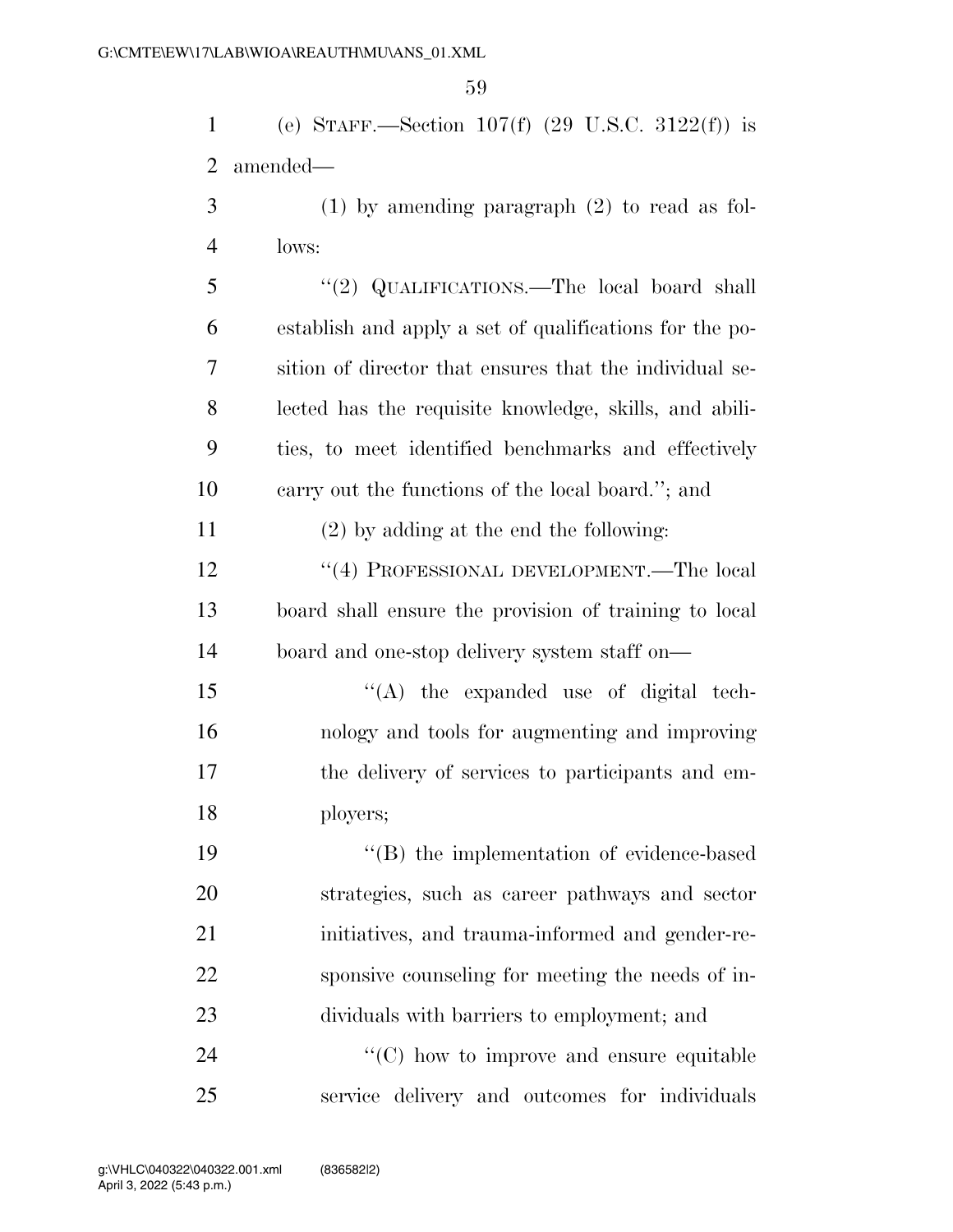| $\mathbf{1}$   | been historically underserved,<br>who<br>have             |
|----------------|-----------------------------------------------------------|
| $\overline{2}$ | marginalized, and adversely affected as a result          |
| 3              | of race, ethnicity, or gender, including training         |
| $\overline{4}$ | on customer-centered service delivery, gender             |
| 5              | and racial bias, cultural competence, occupa-             |
| 6              | tional stereotyping, and strategies for increas-          |
| 7              | ing participant and worker voice.".                       |
| 8              | SEC. 208. LOCAL PLAN.                                     |
| 9              | Section 108(b) $(29 \text{ U.S.C. } 3123(b))$ is amended— |
| 10             | $(1)$ in paragraph $(1)$ —                                |
| 11             | $(A)$ in subparagraph $(A)$ —                             |
| 12             | (i) in clause (i), by striking "and" at                   |
| 13             | the end;                                                  |
| 14             | (ii) in clause (ii), by inserting "and"                   |
| 15             | at the end; and                                           |
| 16             | (iii) by adding at the end the fol-                       |
| 17             | lowing:                                                   |
| 18             | "(iii) projected industries or sectors                    |
| 19             | within the local area expected to decline or              |
| 20             | face significant changes in employment op-                |
| 21             | portunities;";                                            |
| 22             | (B) in subparagraph (B), by striking "and                 |
| 23             | skills" and inserting ", skills, and com-                 |
| 24             | petencies"; and                                           |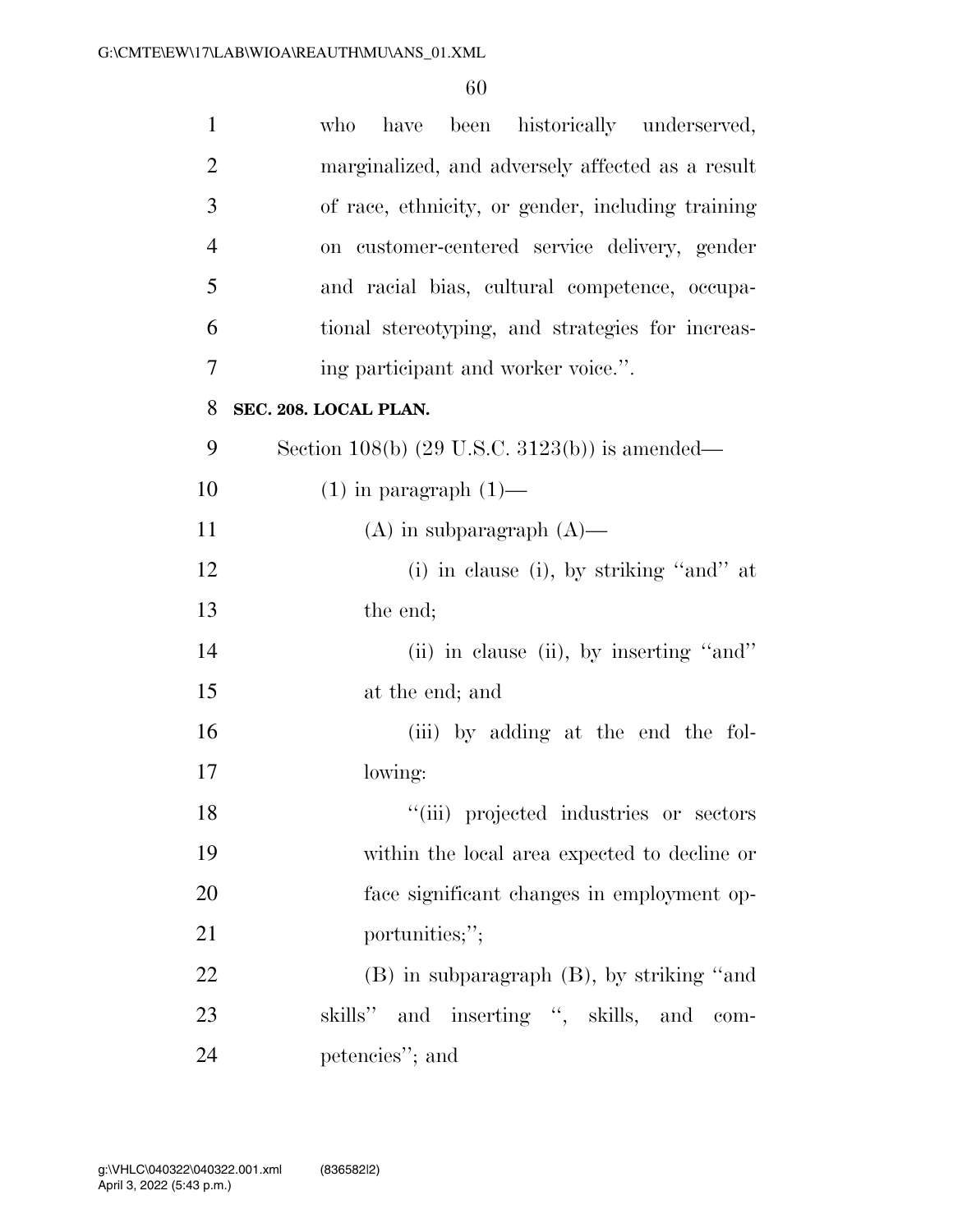| $\mathbf{1}$   | (C) in subparagraph (C), by striking "(and            |
|----------------|-------------------------------------------------------|
| $\overline{2}$ | unemployment)" and inserting "(unemploy-              |
| 3              | ment, and underemployment)";                          |
| 4              | $(2)$ by amending paragraph $(2)$ to read as fol-     |
| 5              | lows:                                                 |
| 6              | $(3)$ in paragraph $(2)$ —                            |
| 7              | $\lq(2)$ a description and assessment of the work-    |
| 8              | force development system in the local area that iden- |
| 9              | tifies the programs that are included in that system  |
| 10             | and how the local board will work with the entities   |
| 11             | carrying out core programs and other workforce de-    |
| 12             | velopment programs to support alignment of serv-      |
| 13             | ices, including—                                      |
| 14             | "(A) services provided under programs                 |
| 15             | that support the strategies identified in the         |
| 16             | State plan under section $102(b)(1)(E)$ , includ-     |
| 17             | $ing$ —                                               |
| 18             | "(i) programs of study authorized                     |
| 19             | under the Carl D. Perkins Career and                  |
| 20             | Technical Education Act of 2006 (20                   |
| 21             | U.S.C. 2301 et seq.);                                 |
| 22             | "(ii) title II (relating to adult edu-                |
| 23             | cation and family literacy activities), in-           |
| 24             | cluding a description of how the local                |
| 25             | board will carry out, consistent with sub-            |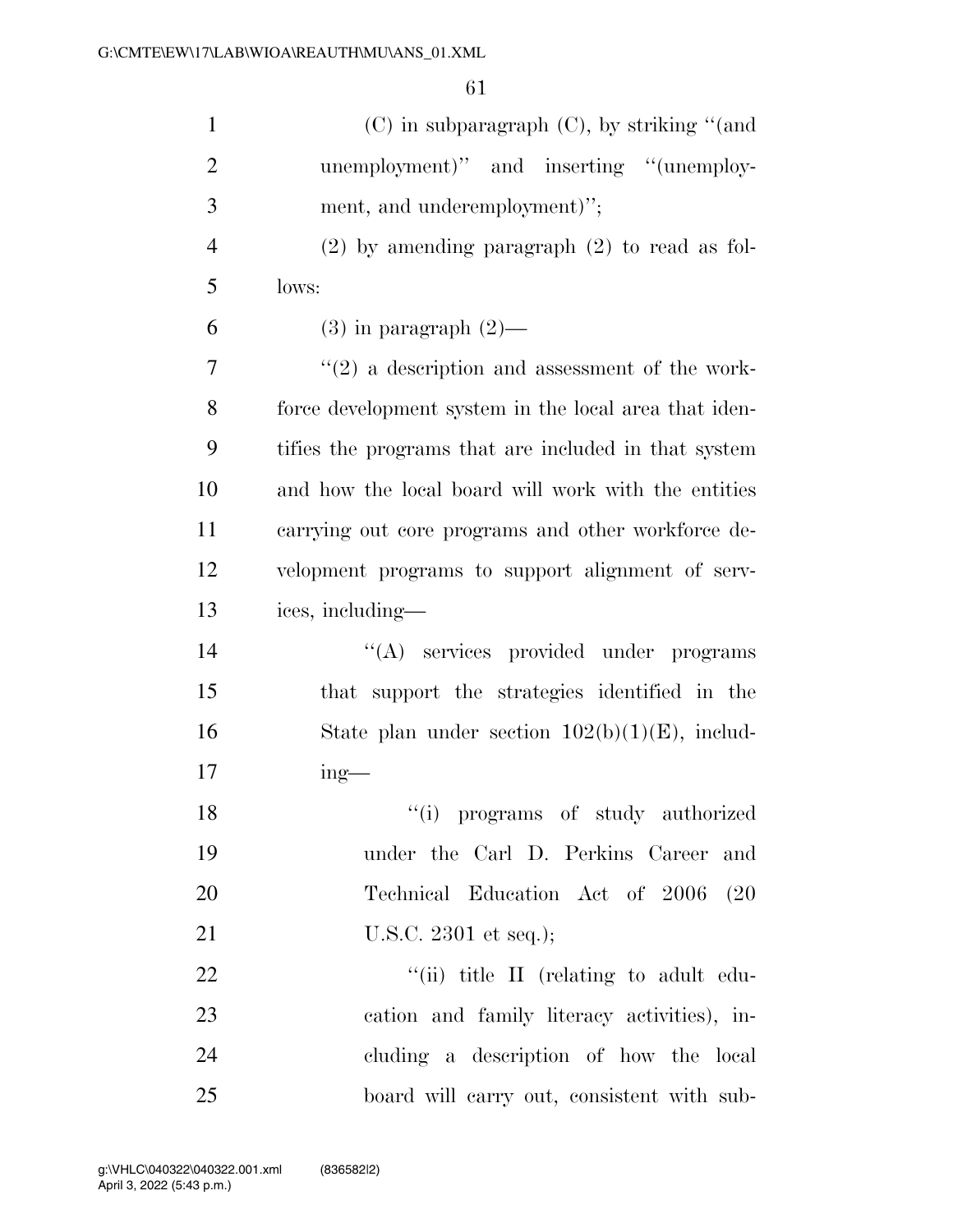| $\mathbf{1}$   | paragraphs $(A)$ and $(B)(i)$ of section            |
|----------------|-----------------------------------------------------|
| $\overline{2}$ | $107(d)(11)$ and section 232, the review of         |
| 3              | local applications submitted under title II;        |
| $\overline{4}$ | "(iii) title I of the Rehabilitation Act            |
| 5              | of 1973 (29 U.S.C. 720 et seq.); and                |
| 6              | "(iv) apprenticeship programs; and                  |
| 7              | $\lq\lq$ the statewide rapid response activities    |
| 8              | under section $134(a)(2)(A);$ ";                    |
| 9              | $(4)$ in paragraph $(3)$ , by inserting "and expan- |
| 10             | sion" after "development";                          |
| 11             | $(5)$ in paragraph $(4)$ —                          |
| 12             | $(A)$ in subparagraph $(A)$ —                       |
| 13             | $(i)$ in clause $(i)$ , by striking ", includ-      |
| 14             | ing small employers and employers in in-            |
| 15             | demand industry sectors and occupations,            |
| 16             | in workforce development programs" and              |
| 17             | inserting "in workforce development pro-            |
| 18             | grams, including small employers, employ-           |
| 19             | ers in high-skill, high-wage, or in-demand          |
| 20             | industry sectors and occupations, and em-           |
| 21             | ployers in industry or sector partnerships";        |
| 22             | (ii) in clause (iii), by striking "and"             |
| 23             | at the end;                                         |
| 24             | (iii) in clause (iv), by inserting $\cdot$ , and    |
| 25             | benefits, such as food and housing secu-            |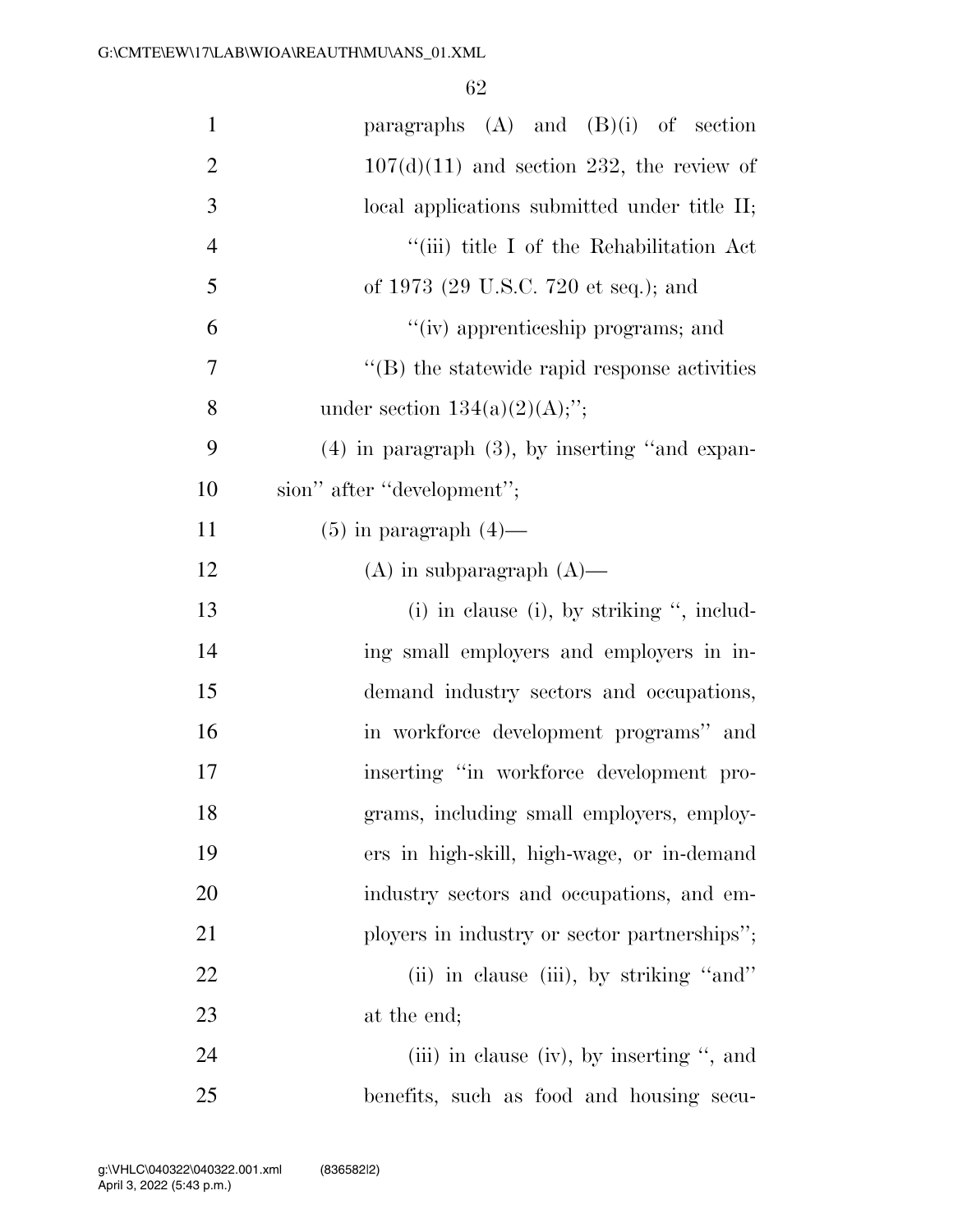| $\mathbf{1}$   | rity" after "unemployment insurance pro-          |
|----------------|---------------------------------------------------|
| $\overline{2}$ | grams"; and                                       |
| 3              | (iv) by adding at the end the fol-                |
| $\overline{4}$ | lowing:                                           |
| 5              | $f'(v)$ improve the ability of individuals        |
| 6              | to make informed decisions about career           |
| 7              | pathways and training services, employ-           |
| 8              | ment opportunities and job quality, and           |
| 9              | workplace rights and responsibilities; and";      |
| 10             | and                                               |
| 11             | (B) in subparagraph (B), by inserting             |
| 12             | "and individuals" after "employers";              |
| 13             | $(6)$ in paragraph $(6)$ —                        |
| 14             | $(A)$ in subparagraph $(B)$ , by inserting ",     |
| 15             | including digital technology," after "tech-       |
| 16             | $nology$ ";                                       |
| 17             | in subparagraph (C), by striking<br>(B)           |
| 18             | "and" at the end; and                             |
| 19             | (C) by adding at the end the following:           |
| 20             | $\lq\lq(E)$ a description of how the one-stop de- |
| 21             | livery system, including one-stop operators and   |
| 22             | one-stop partners, will work with employers to    |
| 23             | support the hiring of individuals with barriers   |
| 24             | to employment to ensure equitable service deliv-  |
| 25             | ery and participant outcomes; and                 |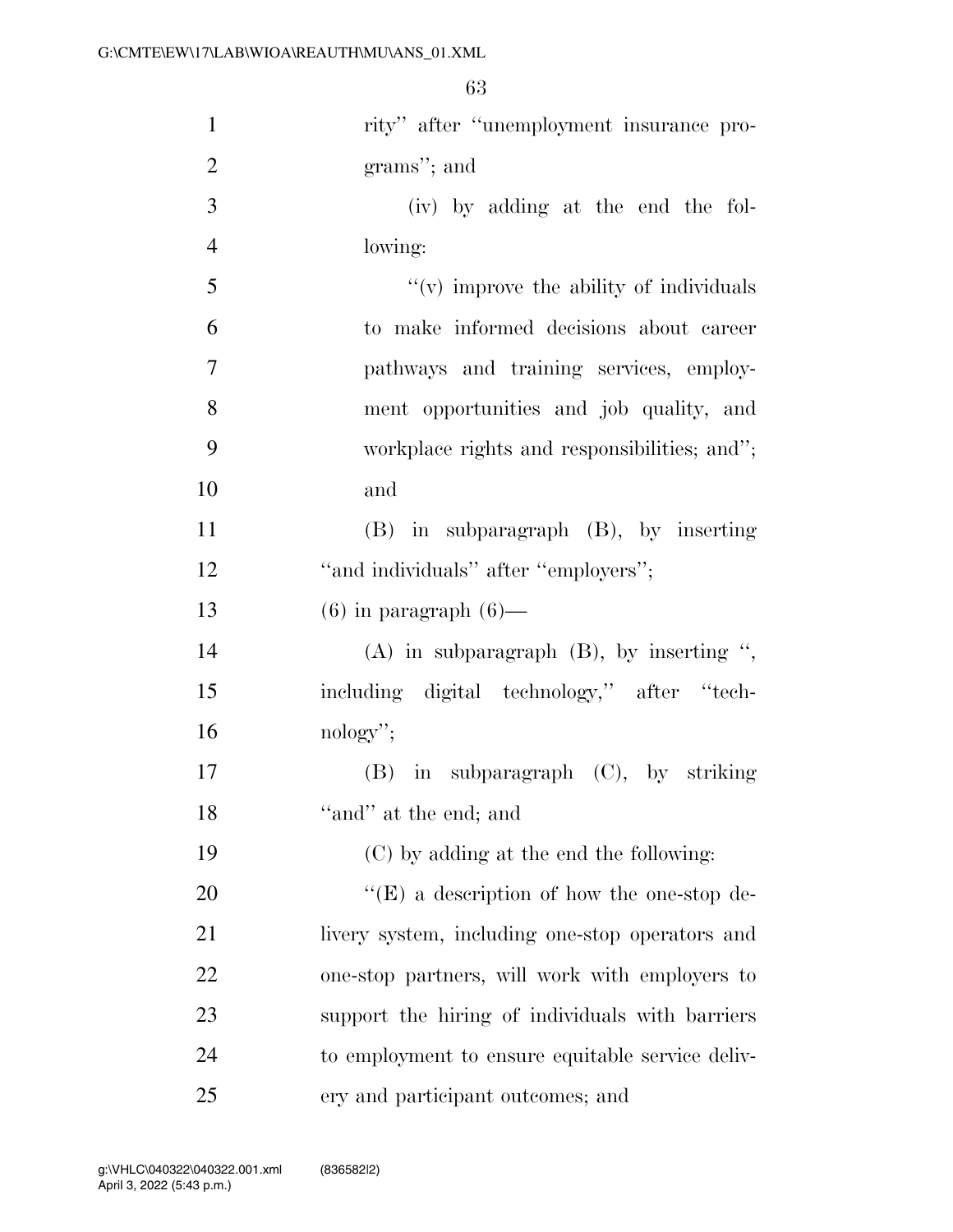| $\mathbf{1}$   | $\lq\lq(F)$ a description of how one-stop centers          |
|----------------|------------------------------------------------------------|
| $\mathbf{2}$   | are implementing and transitioning to an inte-             |
| 3              | grated, technology-enabled intake and<br>case              |
| $\overline{4}$ | management information system for programs                 |
| 5              | carried out under this Act and programs car-               |
| 6              | ried out by one-stop partners;";                           |
| 7              | $(7)$ by striking paragraphs $(7)$ and $(8)$ ;             |
| 8              | $(8)$ by redesignating paragraphs $(9)$ through            |
| 9              | $(12)$ as paragraphs $(7)$ through $(10)$ , respectively;  |
| 10             | $(9)$ in paragraph $(7)$ , as so redesignated, by          |
| 11             | striking "assessment of" and inserting "comprehen-         |
| 12             | sive local needs assessment, as described in section       |
|                |                                                            |
| 13             | $129(a)(2)$ of";                                           |
| 14             | $(10)$ by striking paragraph $(13)$ ;                      |
| 15             | $(11)$ by redesignating paragraphs $(14)$ through          |
| 16             | $(20)$ as paragraphs $(11)$ through $(17)$ , respectively; |
| 17             | $(12)$ by inserting after paragraph $(17)$ , as so         |
| 18             | redesignated, the following:                               |
| 19             | $\cdot$ (18) that the local area will not prohibit self-   |
| 20             | attestation in a manner consistent with section            |
| 21             | $402A(e)$ of the Higher Education Act of 1965 (20          |
| 22             | U.S.C. $1070a-11(e)$ as a means for determining eli-       |
| 23             | gibility for a program or service under this Act of        |
| 24             | any individual who is so self-attesting; and";             |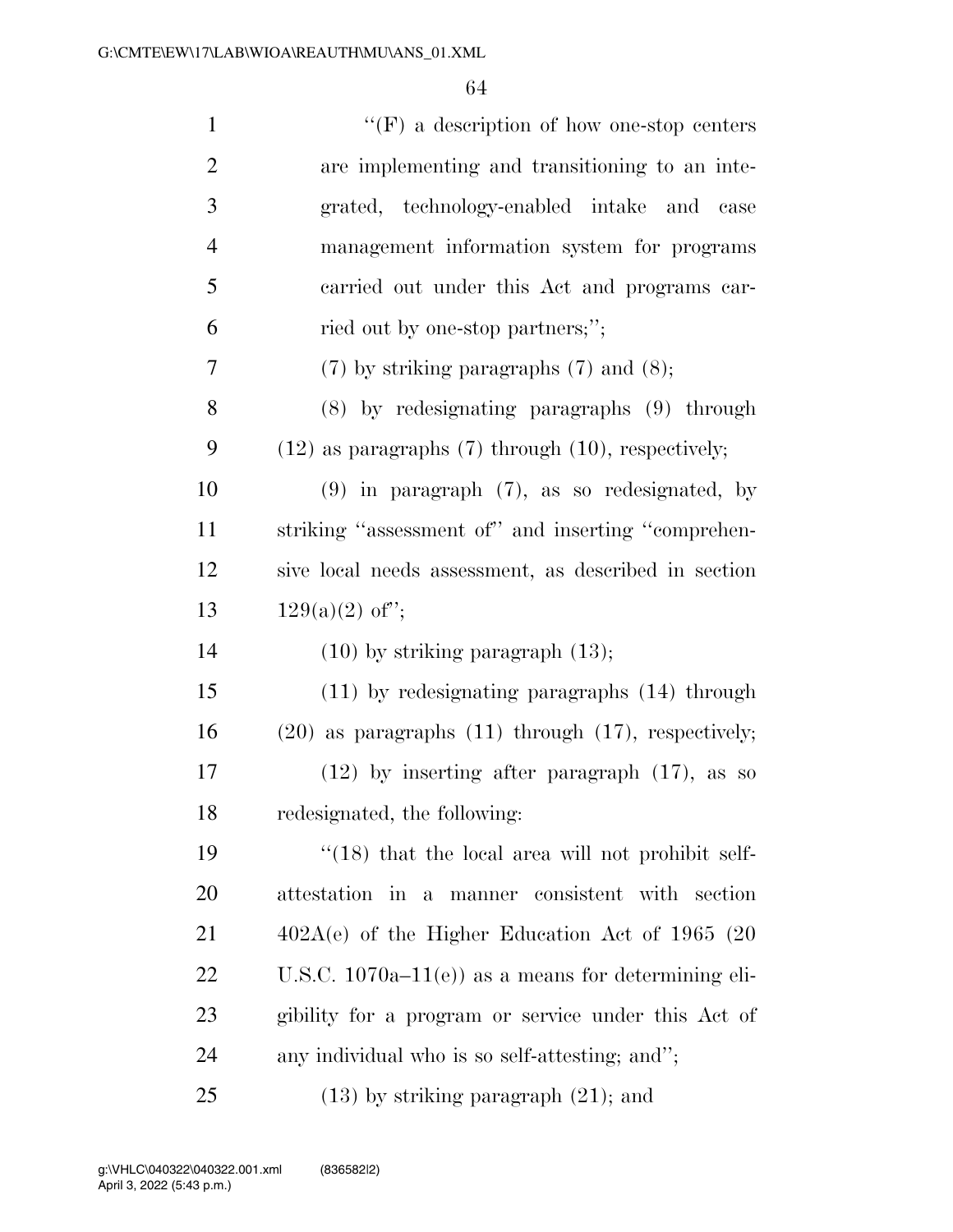| $\mathbf{1}$   | $(14)$ by redesignating paragraph $(22)$ as para-         |
|----------------|-----------------------------------------------------------|
| 2              | $graph(19)$ .                                             |
| 3              | <b>CHAPTER 3-PERFORMANCE</b>                              |
| $\overline{4}$ | <b>ACCOUNTABILITY</b>                                     |
| 5              | SEC. 211. PERFORMANCE ACCOUNTABILITY SYSTEM.              |
| 6              | Section 116 of the Workforce Innovation and Oppor-        |
| 7              | tunity Act $(29 \text{ U.S.C. } 3141)$ is amended—        |
| 8              | $(1)$ in subsection $(b)$ —                               |
| 9              | (A) in paragraph $(2)$ —                                  |
| 10             | (i) in subparagraph $(A)$ —                               |
| 11             | $(I)$ by amending clause $(i)$ to                         |
| 12             | read as follows:                                          |
| 13             | "(i) IN GENERAL.—The State primary                        |
| 14             | indicators of performance for activities                  |
| 15             | provided under the adult and dislocated                   |
| 16             | worker programs authorized under chapter                  |
| 17             | 3 of subtitle B, the program of adult edu-                |
| 18             | cation and family literacy activities author-             |
| 19             | ized under title II, the employment services              |
| 20             | authorized under<br>sections<br>$\overline{1}$<br>program |
| 21             | through 13 of the Wagner-Peyser Act (29)                  |
| 22             | U.S.C. 49 et seq.) (except that subclauses                |
| 23             | (V) and (VI) shall not apply to such pro-                 |
| 24             | gram), and the program authorized under                   |
| 25             | title I of the Rehabilitation Act of 1973                 |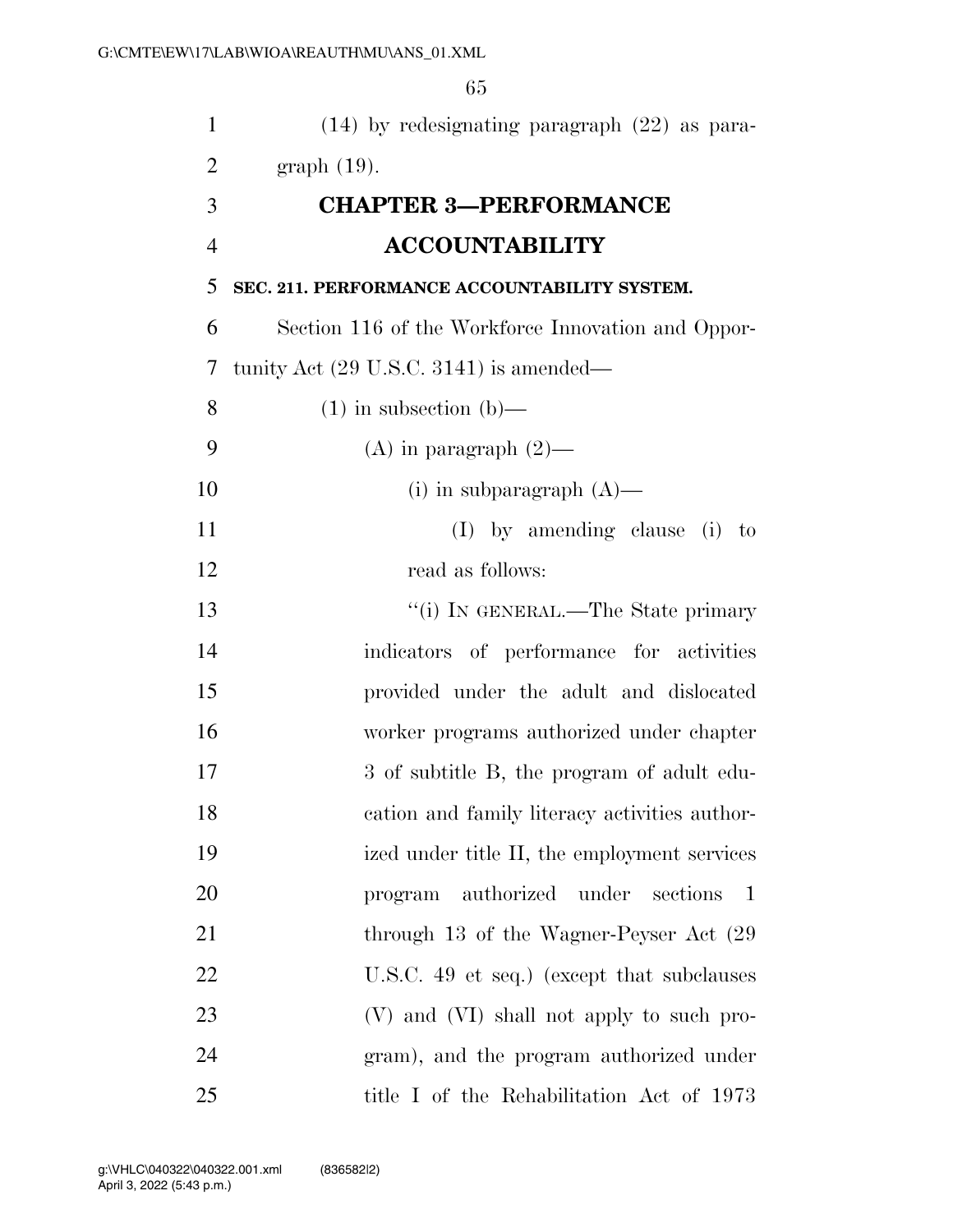| $\mathbf{1}$   | $(29 \text{ U.S.C. } 720 \text{ et seq.})$ (other than section |
|----------------|----------------------------------------------------------------|
| $\overline{2}$ | 112 or part C of that title $(29 \text{ U.S.C. } 732,$         |
| 3              | $(741)$ , shall consist of —                                   |
| $\overline{4}$ | "(I) the percentage of program                                 |
| 5              | participants who are in unsubsidized                           |
| 6              | employment during the second quarter                           |
| $\overline{7}$ | after exit from the program;                                   |
| 8              | $\lq\lq$ (II) the percentage of program                        |
| 9              | participants who are in unsubsidized                           |
| 10             | employment during the fourth quarter                           |
| 11             | after exit from the program;                                   |
| 12             | "(III) the median earnings of                                  |
| 13             | program participants who are in un-                            |
| 14             | subsidized employment during the sec-                          |
| 15             | ond quarter after exit from the pro-                           |
| 16             | gram;                                                          |
| 17             | $\lq\lq$ (IV) the median earnings of                           |
| 18             | program participants who are in un-                            |
| 19             | subsidized employment during the                               |
| 20             | fourth quarter after exit from the pro-                        |
| 21             | gram;                                                          |
| 22             | $\lq\lq(V)$ the percentage of program                          |
| 23             | participants who obtain a recognized                           |
| 24             | postsecondary credential, or a sec-                            |
| 25             | ondary school diploma or its recog-                            |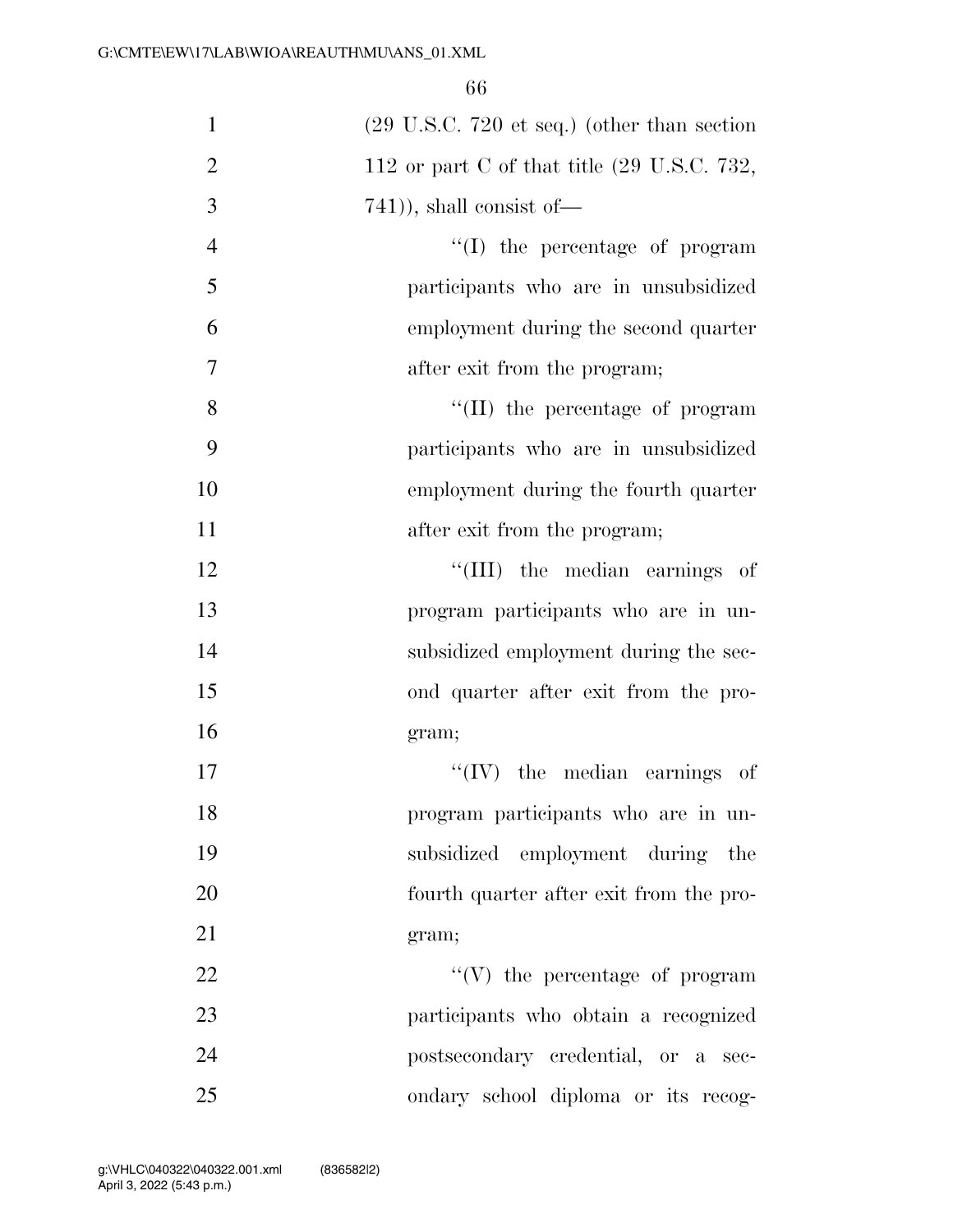| $\mathbf{1}$   | nized equivalent (subject to clause          |
|----------------|----------------------------------------------|
| $\overline{2}$ | (iii)), during participation in or within    |
| 3              | 1 year after exit from the program;          |
| $\overline{4}$ | and                                          |
| 5              | "(VI) the percentage of program              |
| 6              | participants who are in an education         |
| 7              | or training program that leads to a          |
| 8              | recognized postsecondary credential or       |
| 9              | employment, and who are achieving            |
| 10             | measurable skill gains toward such a         |
| 11             | credential or employment.";                  |
| 12             | $(II)$ in clause $(iii)$ , by inserting      |
| 13             | before the period at the end the fol-        |
| 14             | lowing: ", unless such participants are      |
| 15             | enrolled in services under title II."        |
| 16             | (III) by striking clause (iv);               |
| 17             | (ii) by amending subparagraph (B) to         |
| 18             | read as follows:                             |
| 19             | "(B) ADDITIONAL INDICATORS.—                 |
| 20             | "(i) STATE IDENTIFIED.—A State               |
| 21             | may identify in the State plan additional    |
| 22             | performance accountability indicators.       |
| 23             | "(ii) SECRETARY IDENTIFIED.—The              |
| 24             | Secretary may identify additional indica-    |
| 25             | tors related to the quality of participants' |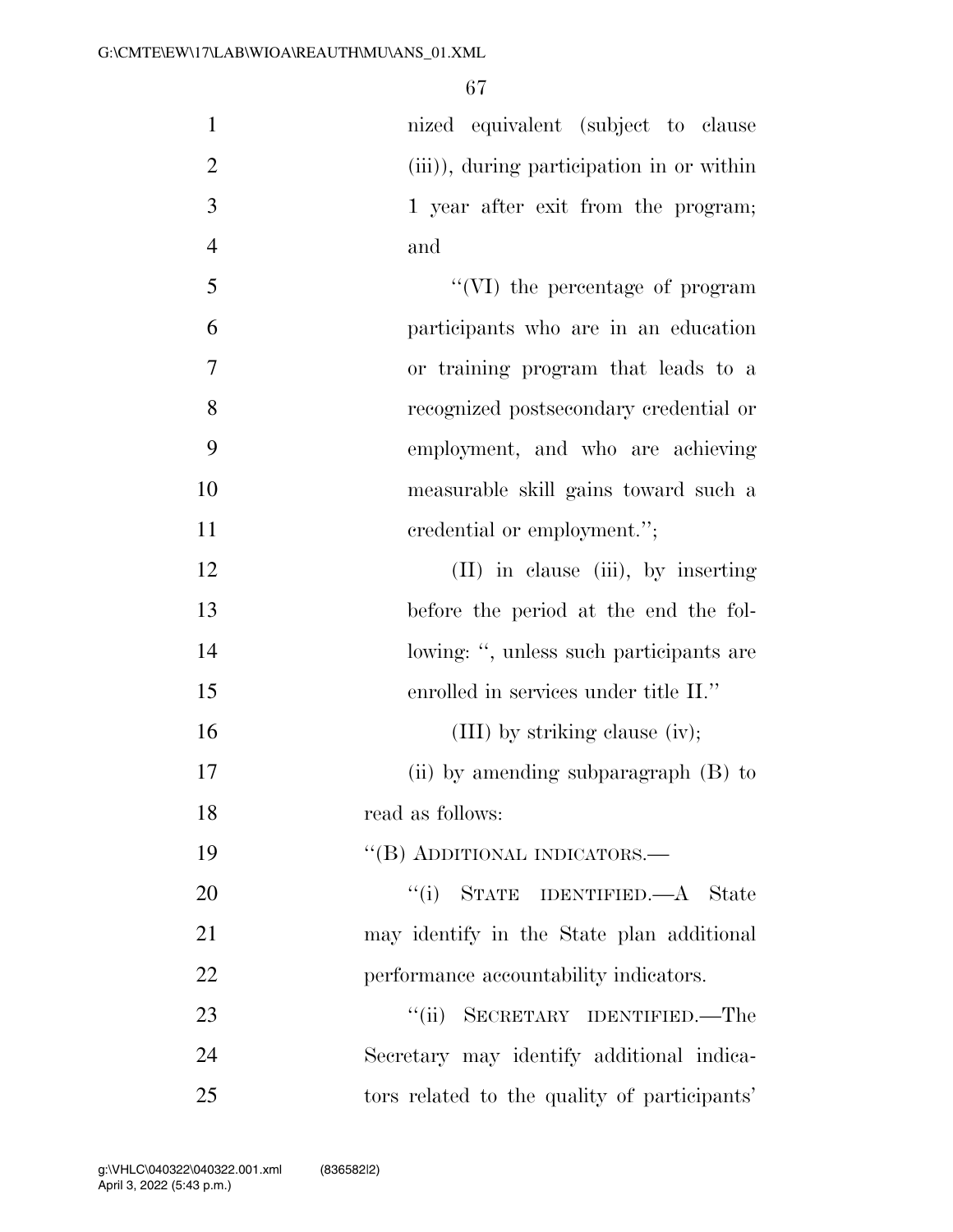| $\mathbf{1}$   | unsubsidized employment after exit from a     |
|----------------|-----------------------------------------------|
| $\overline{2}$ | program, including factors such as avail-     |
| 3              | ability of paid time off, health, and retire- |
| $\overline{4}$ | ment benefits, workplace safety and non-      |
| 5              | discrimination standards, predictable and     |
| 6              | stable work schedule, stackable credentials,  |
| $\tau$         | and advancement opportunities."; and          |
| 8              | (B) in paragraph $(3)(A)$ —                   |
| 9              | (i) by amending clause (iii) to read as       |
| 10             | follows:                                      |
| 11             | "(iii) IDENTIFICATION IN<br>STATE             |
| 12             | PLAN.—The Secretary of Labor in con-          |
| 13             | junction with the Secretary of Education      |
| 14             | shall—                                        |
| 15             | "(I) propose expected levels of               |
| 16             | performance for each of the cor-              |
| 17             | responding primary indicators of per-         |
| 18             | formance for each of the programs de-         |
| 19             | scribed in clause (ii) for each State         |
| 20             | for the first 2 program years covered         |
| 21             | by the State plan, and for the third          |
| 22             | and fourth program years covered by           |
| 23             | the State plan, which shall be con-           |
| 24             | sistent with the factors listed under         |
| 25             | clause $(v)$ ; and                            |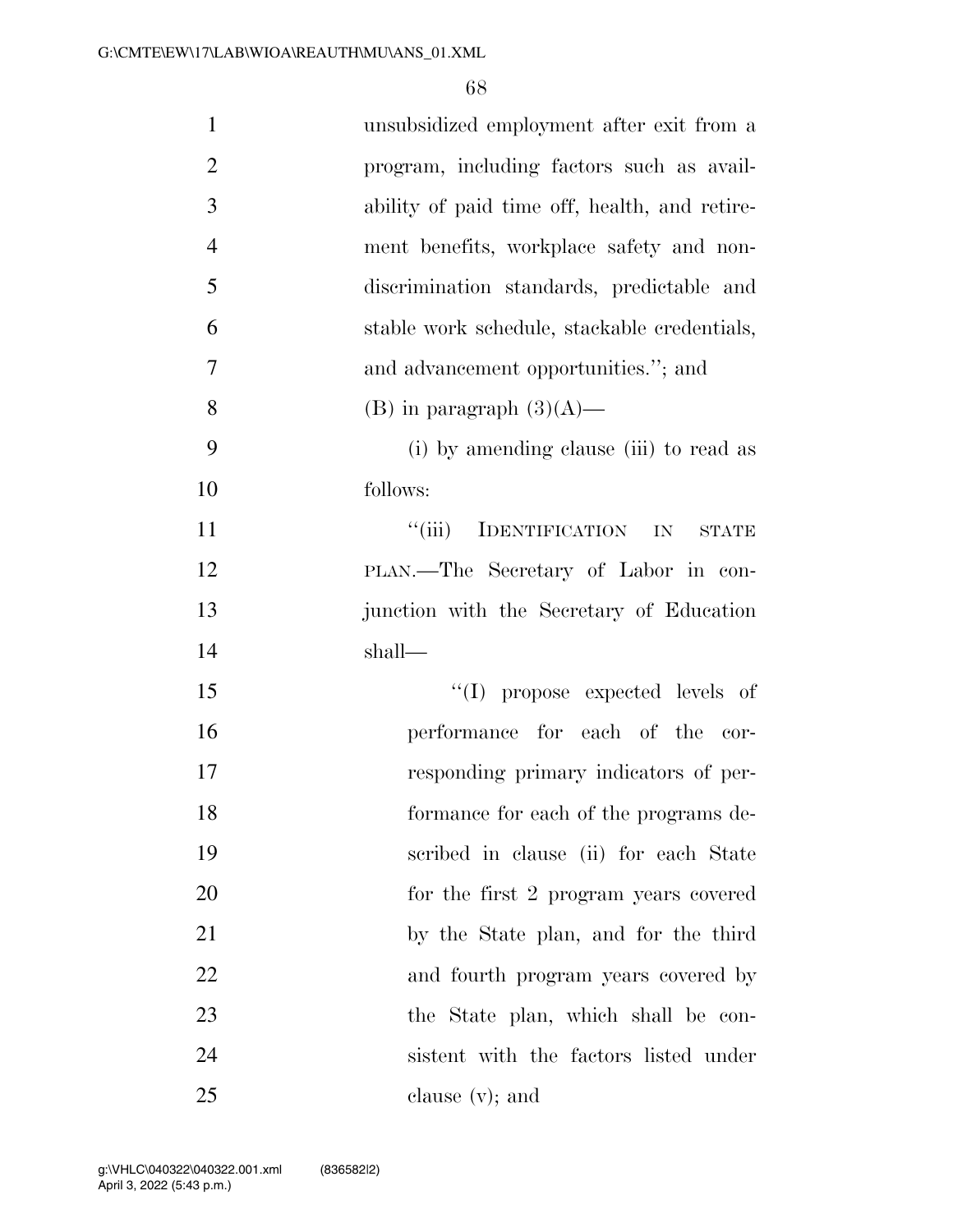| $\mathbf{1}$   | $\lq\lq$ (II) publish on a publicly acces- |
|----------------|--------------------------------------------|
| $\overline{2}$ | sible website—                             |
| $\mathfrak{Z}$ | "(aa) the statistical model                |
| $\overline{4}$ | developed under clause (viii), and         |
| 5              | the methodology used to develop            |
| 6              | each such proposed expected level          |
| 7              | of performance; and                        |
| 8              | "(bb) each such proposal.";                |
| 9              | $(ii)$ in clause $(v)$ —                   |
| 10             | (I) in subclause $(II)(bb)$ —              |
| 11             | (aa) by striking "ex-offender"             |
| 12             | status, and welfare dependency"            |
| 13             | and inserting "justice involve-            |
| 14             | ment, and receipt of public as-            |
| 15             | sistance"; and                             |
| 16             | (bb) by inserting before the               |
| 17             | semicolon at the end "; and other          |
| 18             | factors the Secretary determines           |
| 19             | relevant";                                 |
| 20             | (II) by amending subclause (III)           |
| 21             | to read as follows:                        |
| 22             | $\lq\lq$ (III) take into account the ex-   |
| 23             | tent to which the levels involved pro-     |
| 24             | mote continuous improvement, which         |
| 25             | may reflect an increase in the level of    |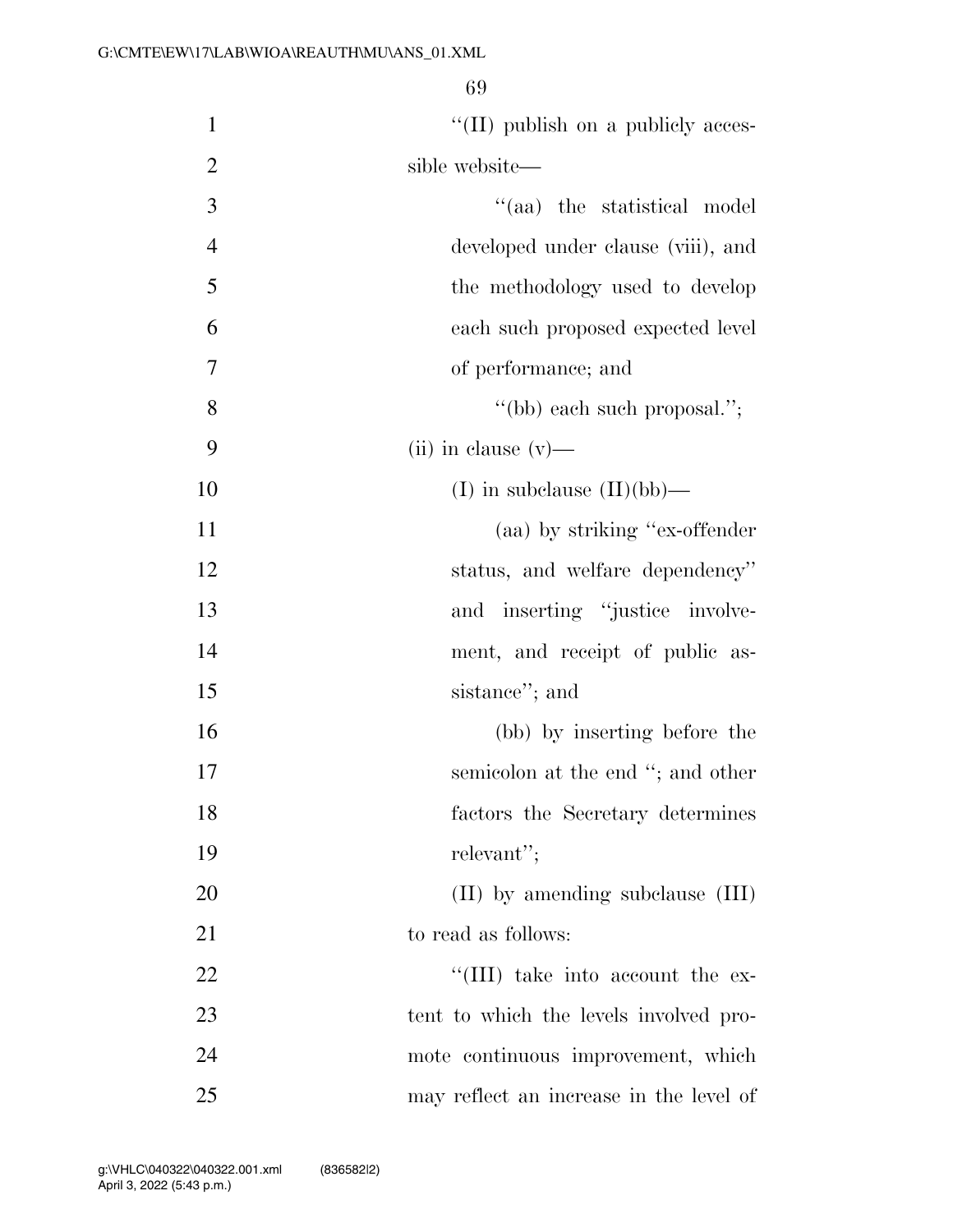| $\mathbf{1}$   | performance accountability measures,        |
|----------------|---------------------------------------------|
| $\overline{2}$ | a change in service strategy and deliv-     |
| 3              | ery, or a change in the participants        |
| $\overline{4}$ | served by such State and ensure opti-       |
| 5              | mal return on the investment of Fed-        |
| 6              | eral funds; and"; and                       |
| 7              | (iii) by amending clause (viii) to read     |
| 8              | as follows:                                 |
| 9              | "(viii) STATISTICAL ADJUSTMENT              |
| 10             | MODEL.—The Secretary of Labor and the       |
| 11             | Secretary of Education, after consultation  |
| 12             | with the representatives described in para- |
| 13             | graph $(4)(B)$ , shall—                     |
| 14             | "(I) develop and disseminate an             |
| 15             | objective statistical model that will be    |
| 16             | used to make the adjustments in the         |
| 17             | State adjusted levels of performance        |
| 18             | for<br>actual economic conditions<br>and    |
| 19             | characteristics of participants under       |
| 20             | clauses $(v)$ and $(vii)$ ; and             |
| 21             | $\lq\lq$ (II) publicly disclose the factors |
| 22             | included in the statistical adjustment      |
| 23             | model in a report describing the model      |
| 24             | used to determine the adjusted levels       |
| 25             | of performance.";                           |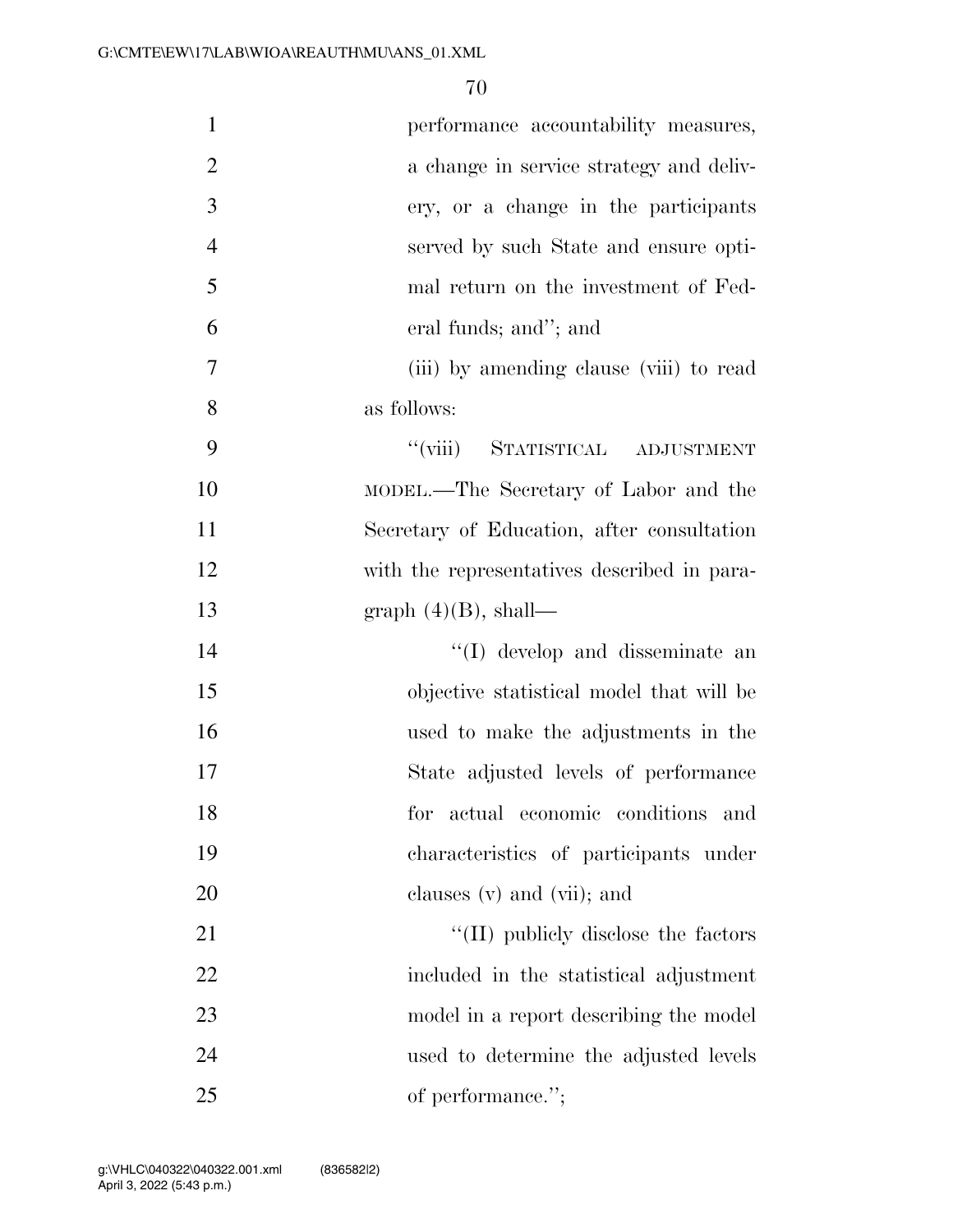| $\mathbf{1}$   | $(2)$ in subsection $(d)$ —                     |
|----------------|-------------------------------------------------|
| $\overline{2}$ | $(A)$ in paragraph $(2)$ —                      |
| 3              | (i) in subparagraph $(F)$ , by inserting        |
| $\overline{4}$ | ", supportive," after "career";                 |
| 5              | (ii) in subparagraph $(H)$ , by inserting       |
| 6              | "and percentage" after "number"; and            |
| 7              | (iii) by redesignating subparagraph             |
| 8              | $(L)$ as subparagraph $(M)$ ; and               |
| 9              | (iv) by inserting after subparagraph            |
| 10             | $(K)$ the following:                            |
| 11             | "(L) information on earnings of partici-        |
| 12             | pants 4 quarters prior to receiving career and  |
| 13             | training services and, to the extent data is    |
| 14             | available, in years 2 and 3 after exit from ca- |
| 15             | reer and training services;";                   |
| 16             | $(B)$ in paragraph $(6)$ —                      |
| 17             | (i) by amending subparagraph $(A)$ to           |
| 18             | read as follows:                                |
| 19             | "(A) STATE PERFORMANCE REPORTS.-                |
| 20             | The Secretary of Labor and the Secretary of     |
| 21             | Education shall annually make available the     |
| 22             | performance reports for States containing the   |
| 23             | information described in paragraph (2), which   |
| 24             | shall include making such reports available-    |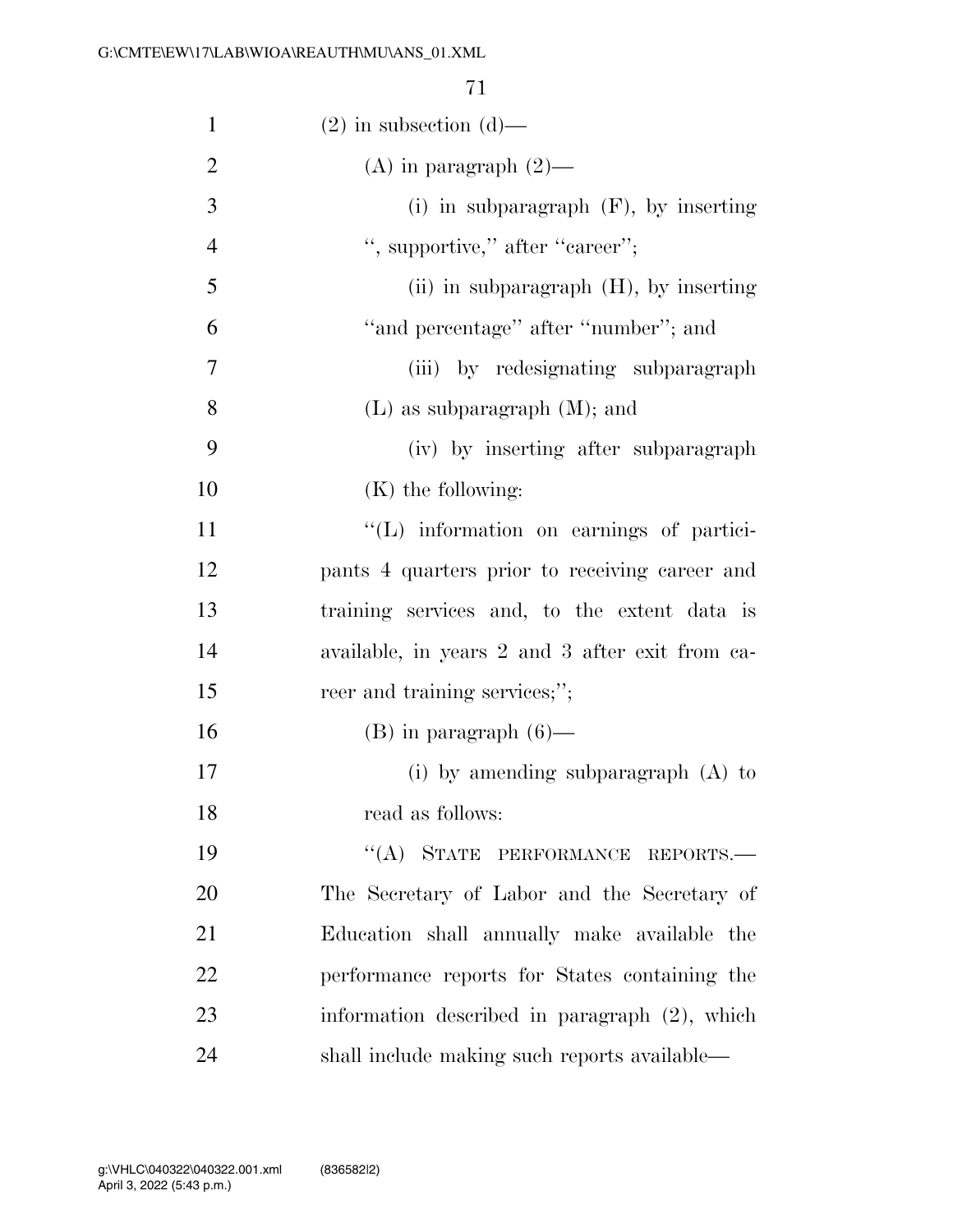| $\mathbf{1}$   | "(i) digitally using transparent,                 |
|----------------|---------------------------------------------------|
| $\overline{2}$ | linked, open, and interoperable data for-         |
| 3              | mats that are human readable and ma-              |
| $\overline{4}$ | chine actionable such that the data from          |
| 5              | these reports can be easily included in web-      |
| 6              | based tools and services supporting search,       |
| 7              | discovery, comparison, analysis, navigation,      |
| 8              | and guidance;                                     |
| 9              | "(ii) electronically in easily under-             |
| 10             | standable formats; and                            |
| 11             | "(iii) in paper-based formats, as nec-            |
| 12             | $\sum$ essary.";                                  |
| 13             | (ii) by amending subparagraph $(B)$ to            |
| 14             | read as follows:                                  |
| 15             | "(B) LOCAL AREA AND ELIGIBLE TRAIN-               |
| 16             | ING PROVIDER PERFORMANCE REPORTS.-The             |
| 17             | State shall, on an annual basis, make available   |
| 18             | the performance reports for the local areas con-  |
| 19             | taining the information described in paragraph    |
| 20             | (3) and the performance reports for eligible      |
| 21             | providers of training services containing the in- |
| 22             | formation described in paragraph (4), which       |
| 23             | shall include making such reports available in    |
| 24             | each of the formats described in clauses (i)      |
| 25             | through (iii) of subparagraph $(A)$ ."; and       |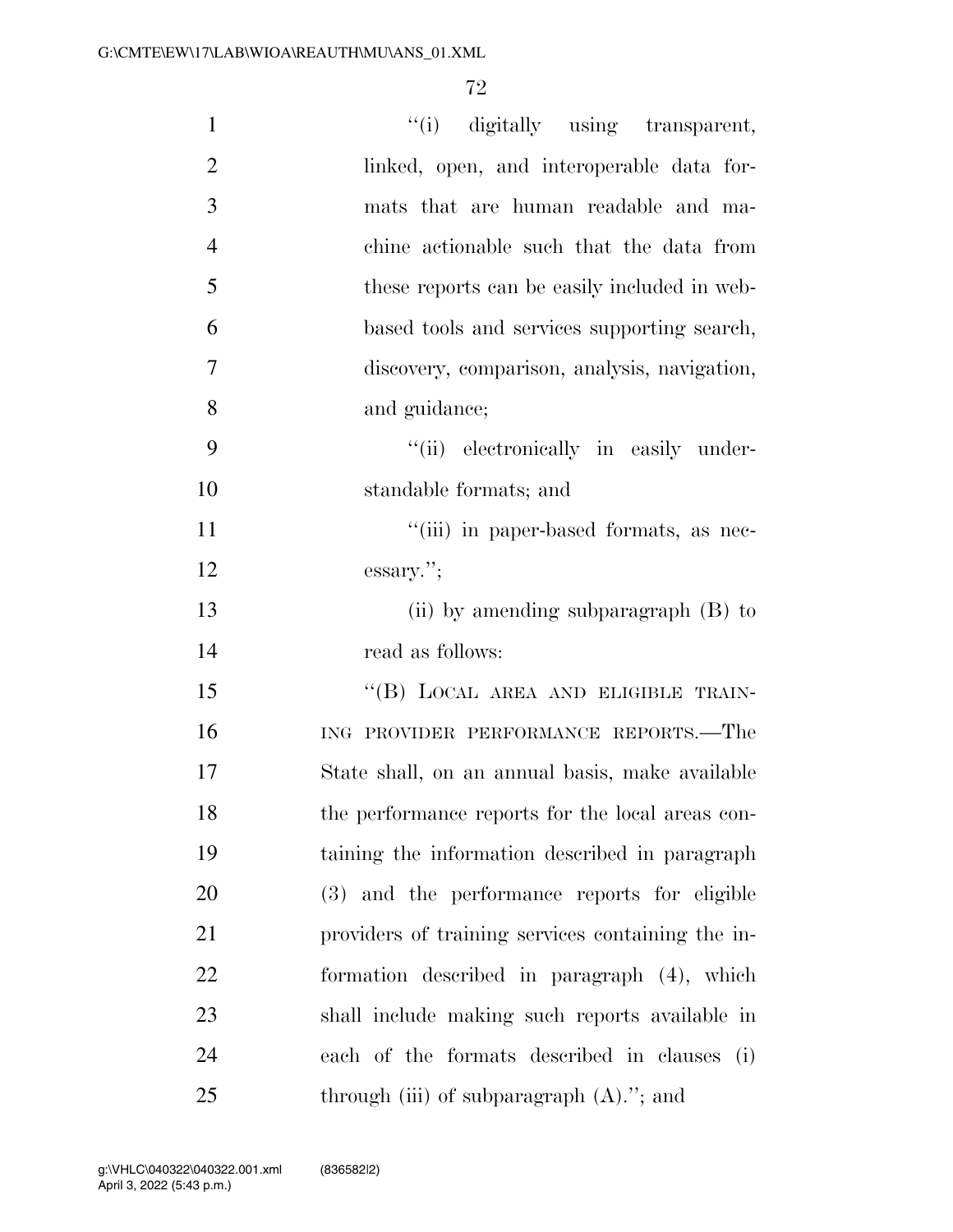| $\mathbf{1}$   | (iii) in subparagraph $(D)$ , by striking                          |
|----------------|--------------------------------------------------------------------|
| $\overline{2}$ | "the Workforce" and inserting "Labor";                             |
| 3              | $(3)$ by redesignating subsections $(f)$ , $(g)$ , $(h)$ ,         |
| $\overline{4}$ | and (i) as subsections $(g)$ , $(h)$ , $(i)$ , and $(j)$ , respec- |
| 5              | tively;                                                            |
| 6              | (4) by inserting the following after subsection                    |
| 7              | $(e)$ :                                                            |
| 8              | "(f) STATE EQUITY REPORTS.—                                        |
| 9              | " $(1)$ IN GENERAL.—Using funds authorized                         |
| 10             | under a core program and made available to carry                   |
| 11             | out this section, the State, in coordination with local            |
| 12             | boards in the State and the State agencies respon-                 |
| 13             | sible for the administration of the core programs,                 |
| 14             | shall annually prepare and submit to the Secretary                 |
| 15             | a report on the progress of the State in achieving                 |
| 16             | equitable outcomes in the State levels of perform-                 |
| 17             | ance relating to indicators described in subsection                |
| 18             | $(b)(2)(A)$ for a program for any program year,                    |
| 19             | which shall—                                                       |
| 20             | "(A) identify and quantify any disparities                         |
| 21             | or gaps in performance on such levels of per-                      |
| 22             | formance for each such indicator between—                          |
| 23             | "(i) individuals with barriers to em-                              |
| 24             | ployment; and                                                      |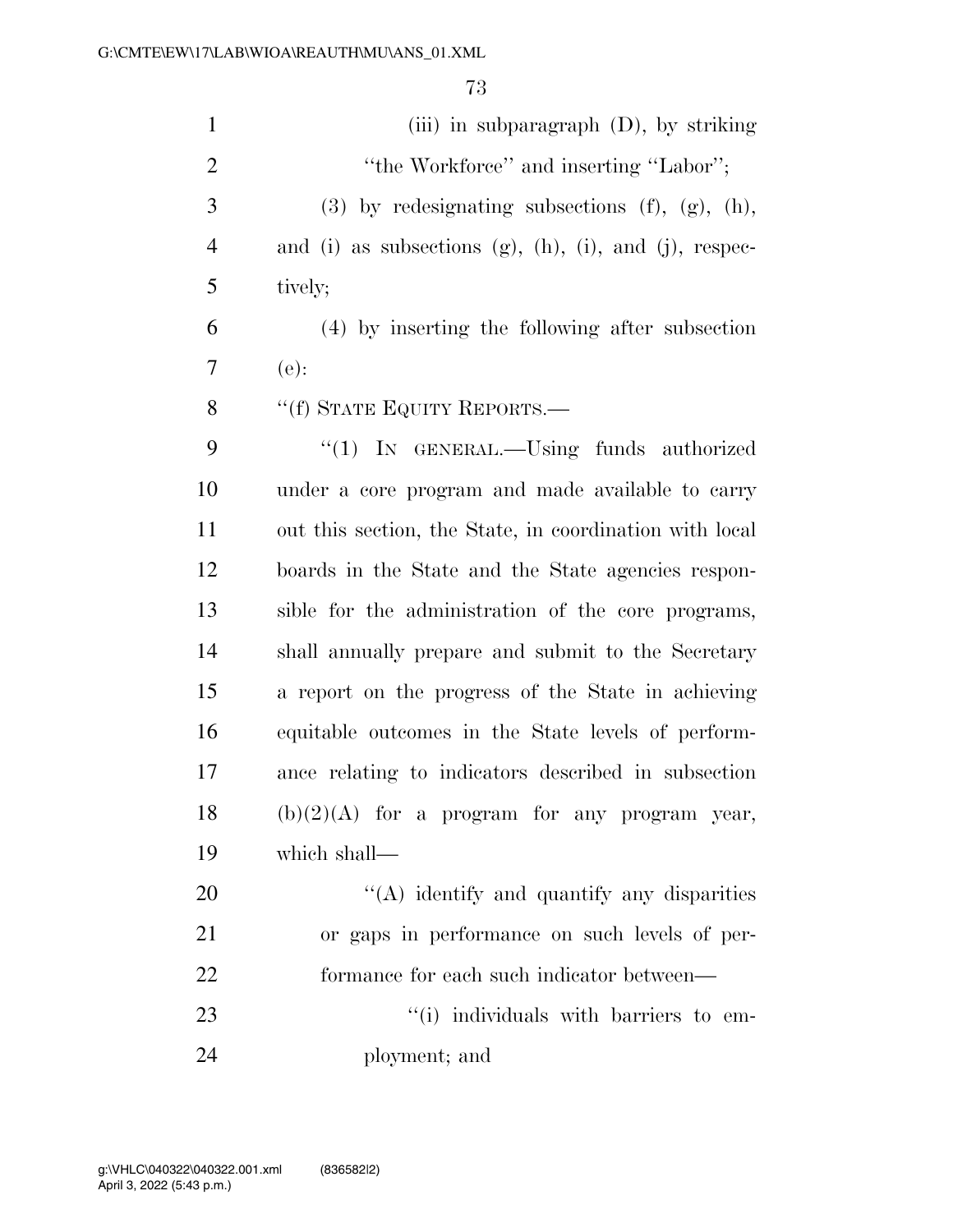| $\mathbf{1}$   | "(ii) individuals without such barriers                |
|----------------|--------------------------------------------------------|
| $\overline{2}$ | to employment; and                                     |
| 3              | "(B) include a quantifiable description of             |
| $\overline{4}$ | the progress that individuals with barriers to         |
| 5              | employment have made in meeting such levels            |
| 6              | of performance.                                        |
| $\overline{7}$ | "(2) INFORMATION DISAGGREGATION.—The in-               |
| 8              | formation provided in subparagraphs $(A)$ and $(B)$ of |
| 9              | paragraph (1) shall be disaggregated—                  |
| 10             | $\lq\lq$ by industry sector; and                       |
| 11             | "(B) by each subpopulation of individuals              |
| 12             | with barriers to employment (as defined in sec-        |
| 13             | tion $3$ ).                                            |
| 14             | "(3) INFORMATION DISSEMINATION.—The Sec-               |
| 15             | retary shall make the information contained in such    |
| 16             | reports available to the general public in a manner    |
| 17             | consistent with the requirements described in sub-     |
| 18             | section $(d)(6)(A)$ .".                                |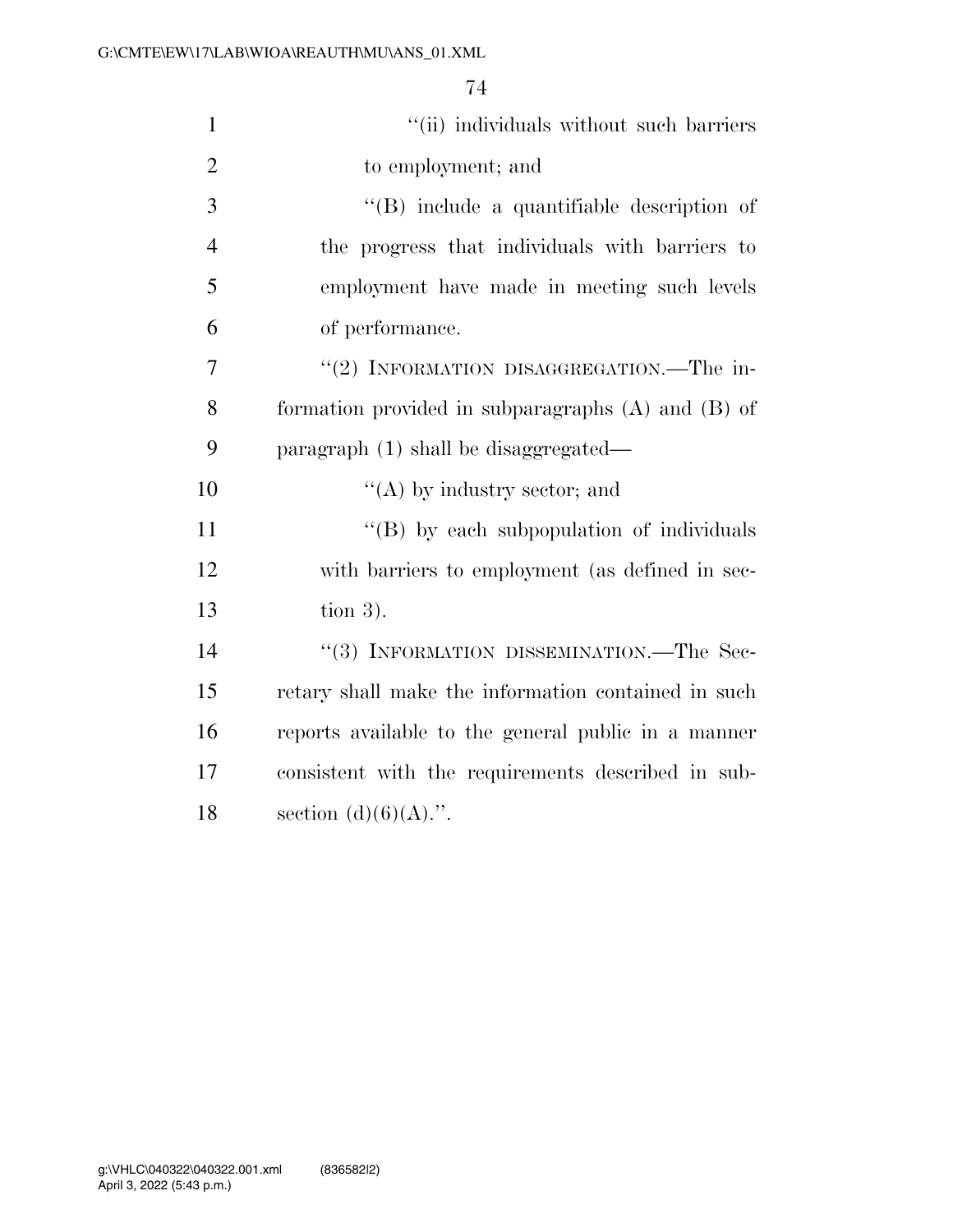| $\mathbf{1}$   | <b>Subtitle B-Workforce Investment</b>              |
|----------------|-----------------------------------------------------|
| $\overline{2}$ | <b>Activities and Providers</b>                     |
| 3              | <b>CHAPTER 1-WORKFORCE INVESTMENT</b>               |
| $\overline{4}$ | <b>ACTIVITIES AND PROVIDERS</b>                     |
| 5              | SEC. 221. ESTABLISHMENT OF ONE-STOP DELIVERY SYS-   |
| 6              | TEMS.                                               |
| 7              | (a) ONE-STOP PARTNERS.—Section 121(b) of the        |
| 8              | Workforce Innovation and Opportunity Act (29 U.S.C. |
| 9              | $3151(b)$ is amended—                               |
| 10             | $(1)$ in paragraph $(1)$ —                          |
| 11             | (A) in subparagraph $(A)(ii)$ , by striking ",      |
| 12             | including payment of the infrastructure costs of    |
| 13             | one-stop centers in accordance with subsection      |
| 14             | (h)" and inserting "(other than payment of the      |
| 15             | physical and virtual infrastructure costs of one-   |
| 16             | stop centers in accordance with subsection (h),     |
| 17             | provided under subsection<br>except<br>as           |
| 18             | $(e)(2)(A)(ii)(II)$ in the memorandum of under-     |
| 19             | standing)";                                         |
| 20             | $(B)$ in subparagraph $(B)$ —                       |
| 21             | (i) by inserting "and" at the end of                |
| 22             | clause $(x_i)$ ;                                    |
| 23             | (ii) by striking clause (xii); and                  |
| 24             | (iii) by redesignating clause (xiii) as             |
| 25             | clause (xii); and                                   |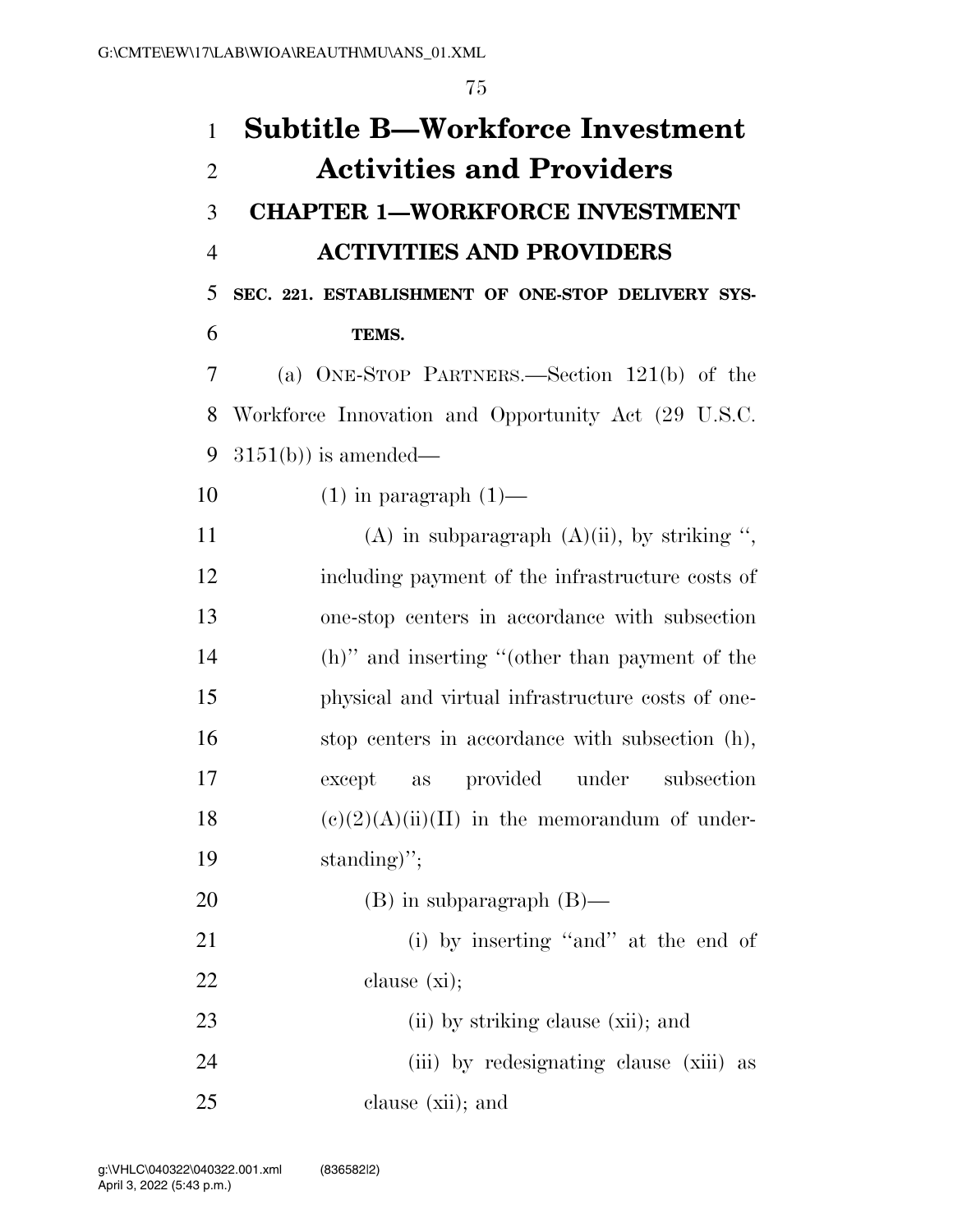| $\mathbf{1}$   | $(C)$ in subparagraph $(C)(ii)(II)$ , by striking                  |
|----------------|--------------------------------------------------------------------|
| $\overline{2}$ | "and the Secretary of Health and Human Serv-                       |
| 3              | ices" and inserting ", the Secretary of Edu-                       |
| $\overline{4}$ | cation, and the Secretary of Health and Human                      |
| 5              | Services"; and                                                     |
| 6              | $(2)$ in paragraph $(2)(B)$ —                                      |
| 7              | (A) by redesignating clause (vii) as clause                        |
| 8              | (viii);                                                            |
| 9              | $(B)$ in clause $(vi)$ , by striking "and" after                   |
| 10             | the semicolon; and                                                 |
| 11             | (C) by inserting after clause (vii) the fol-                       |
| 12             | lowing:                                                            |
| 13             | "(vii) employment and training pro-                                |
| 14             | grams carried out by the Economic Devel-                           |
| 15             | opment Administration; and".                                       |
| 16             | (b) MEMORANDUM OF UNDERSTANDING.—Section                           |
| 17             | $121(e)(2)(A)$ of the Workforce Innovation and Oppor-              |
| 18             | tunity Act $(29 \text{ U.S.C. } 3151(c)(2)(\text{A}))$ is amended— |
| 19             | $(1)$ in clause $(ii)$ —                                           |
| 20             | $(A)$ in subclause $(I)$ by striking "and"                         |
| 21             | after the semicolon;                                               |
| 22             | (B) by amending subclause (II) to read as                          |
| 23             | follows:                                                           |
| 24             | "(II) funding of physical and vir-                                 |
| 25             | tual infrastructure costs of one-stop                              |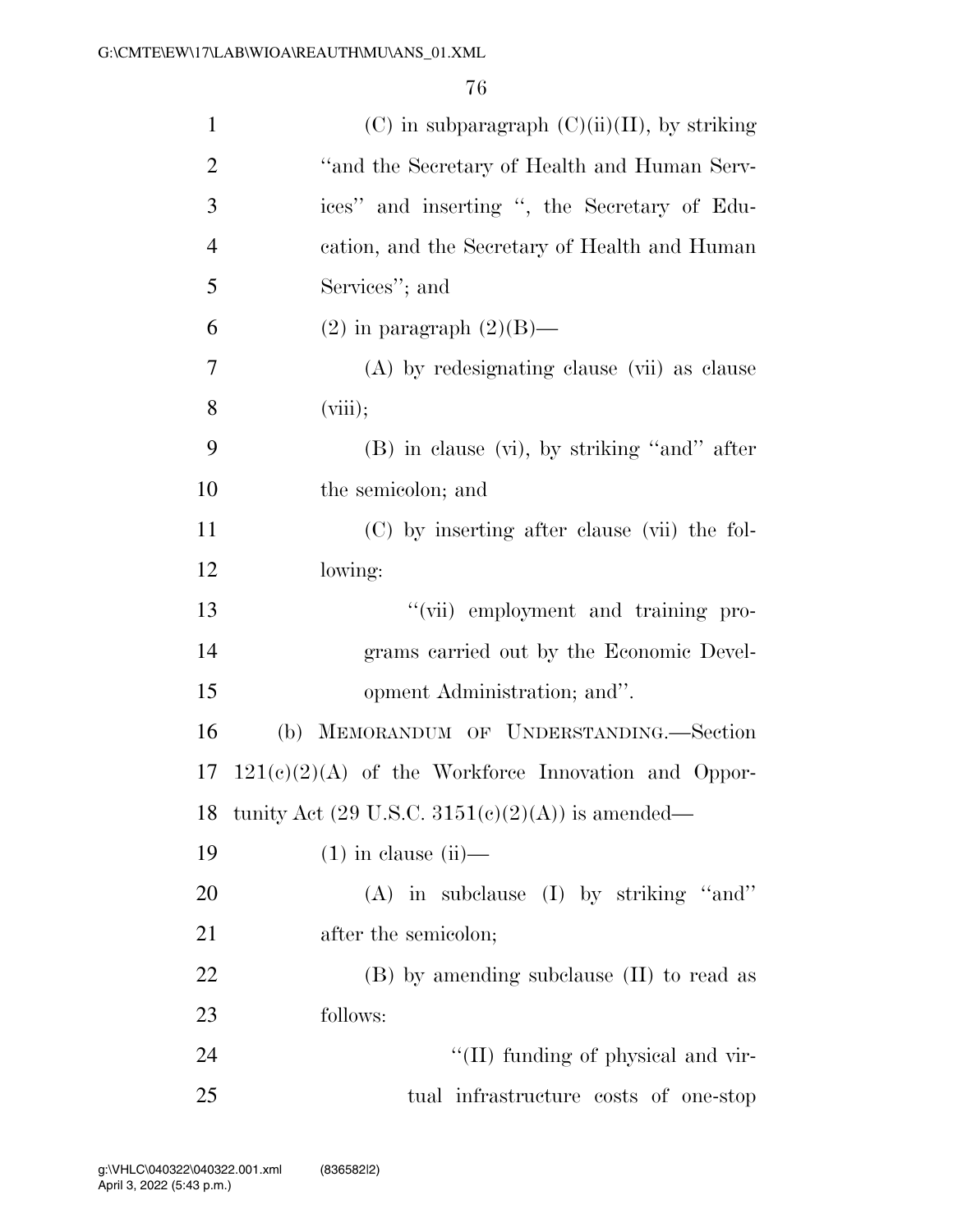| $\mathbf{1}$   | centers in accordance with subsection               |
|----------------|-----------------------------------------------------|
| $\overline{2}$ | $(h)(3)$ , if funding received by the local         |
| 3              | area under subsection $(h)(2)$ is insuf-            |
| $\overline{4}$ | ficient to cover such costs;"; and                  |
| 5              | $(2)$ by amending clause (iv) to read as follows:   |
| 6              | "(iv) methods to provide appropriate                |
| 7              | access of services (including access to tech-       |
| 8              | nology and materials) to workers, youth,            |
| 9              | and individuals with barriers to employ-            |
| 10             | ment through the one-stop delivery system           |
| 11             | to address the needs of such workers and            |
| 12             | youth, and to increase access, particularly         |
| 13             | in underserved and rural communities.".             |
| 14             | (c) ONE-STOP OPERATORS.—Section $121(d)$ of the     |
| 15             | Workforce Innovation and Opportunity Act (29 U.S.C. |
| 16             | $3151(d)$ is amended—                               |
| 17             | $(1)$ in paragraph $(2)$ —                          |
| 18             | (A)<br>in subparagraph (A), by striking             |
| 19             | "process; and" and inserting "process, except       |
| 20             | as authorized by paragraph $(4)$ ; and"; and        |
| 21             | $(B)$ in subparagraph $(B)$ —                       |
| 22             | (i) by amending clause (i) to read as               |
| 23             | follows:                                            |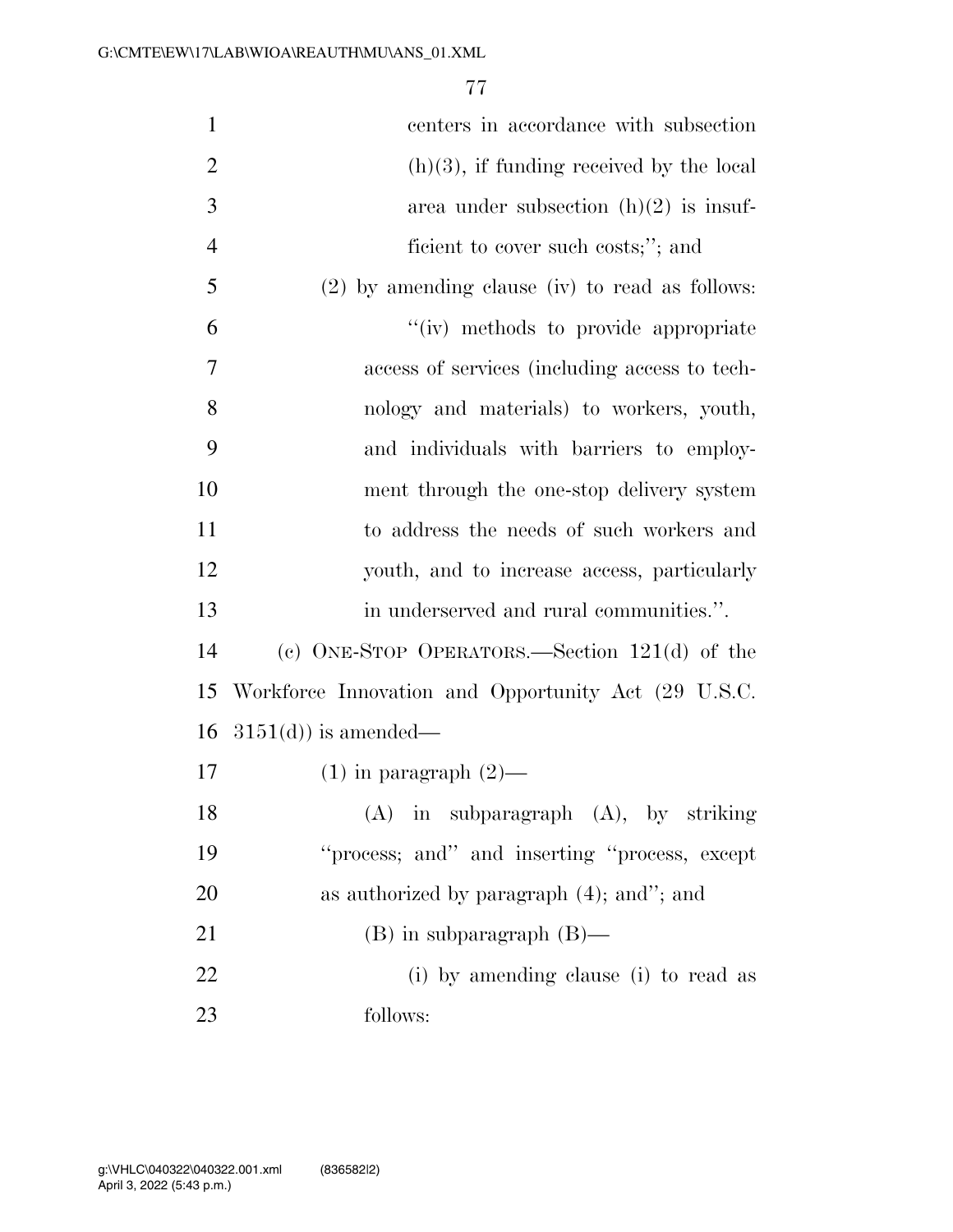| $\mathbf{1}$   | "(i) a secondary school, an area ca-                 |
|----------------|------------------------------------------------------|
| $\overline{2}$ | reer and technical education school, or an           |
| 3              | institution of higher education;";                   |
| $\overline{4}$ | (ii) in clause (v), by striking "and"                |
| 5              | after the semicolon;                                 |
| 6              | (iii) by redesignating clause (vi) as                |
| $\overline{7}$ | clause (vii);                                        |
| 8              | (iv) by inserting after clause (v) the               |
| 9              | following:                                           |
| 10             | "(vi) a public library; and"; and                    |
| 11             | (v) in clause (vii), as so redesignated,             |
| 12             | by inserting "or joint labor-management"             |
| 13             | after "a labor";                                     |
| 14             | $(2)$ by redesignating paragraphs $(3)$ and $(4)$ as |
| 15             | paragraphs $(5)$ and $(6)$ ;                         |
| 16             | $(3)$ by inserting after paragraph $(2)$ the fol-    |
| 17             | lowing:                                              |
| 18             | "(3) RESPONSIBILITIES.—The responsibilities          |
| 19             | of the one-stop operator—                            |
| 20             | $\lq\lq$ shall include managing the physical         |
| 21             | and virtual infrastructure and operations of the     |
| 22             | one-stop system in the local area, and facili-       |
| 23             | tating coordination among the partners in the        |
| 24             | one-stop system; and                                 |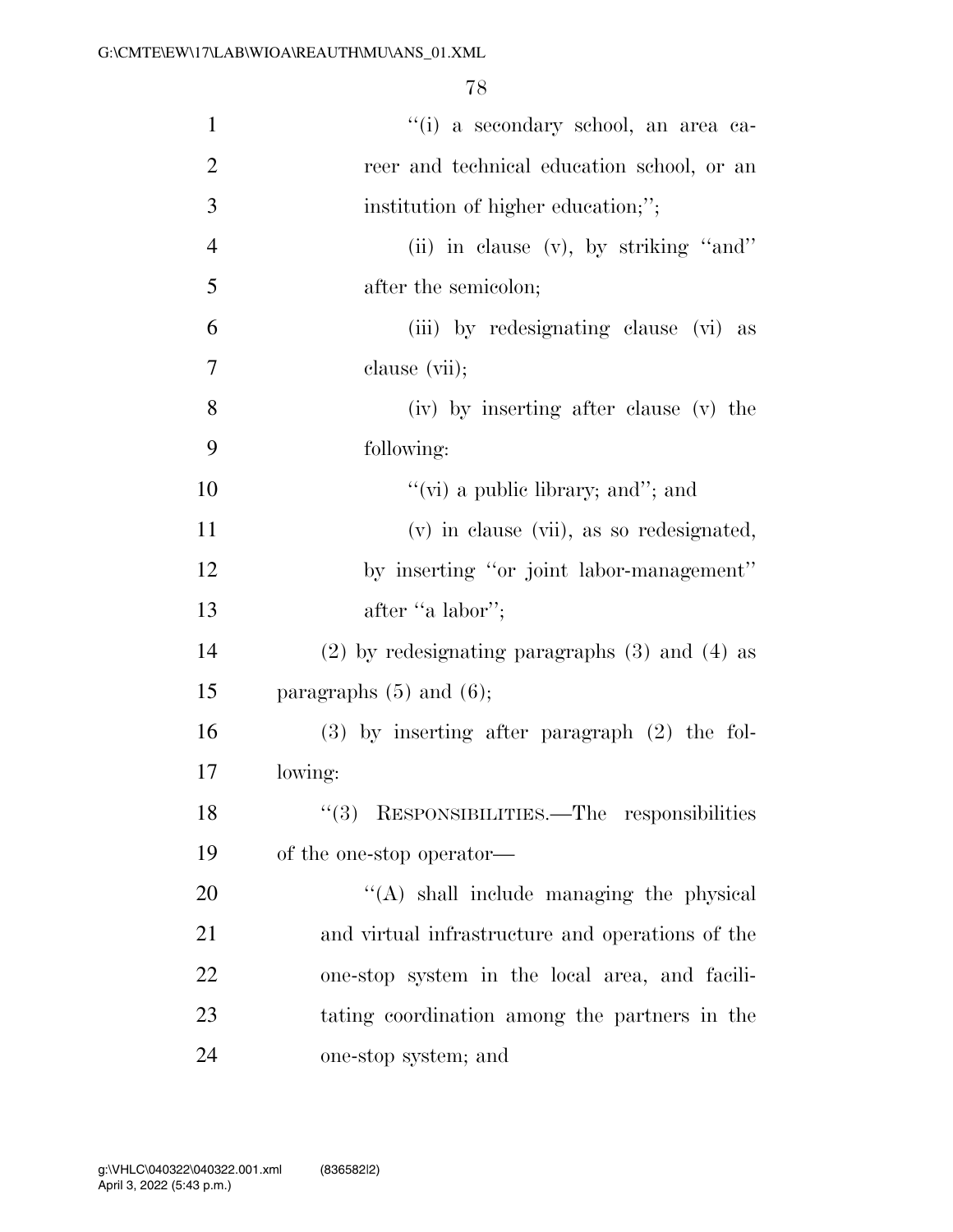| $\mathbf{1}$   | $\lq\lq (B)$ may include the provision of direct              |
|----------------|---------------------------------------------------------------|
| $\overline{2}$ | services to job seekers and employers.                        |
| 3              | $``(4)$ LOCAL BOARD AS ONE-STOP OPERATOR.                     |
| 4              | Subject to approval from the Governor and in ac-              |
| 5              | cordance with any other eligibility criteria estab-           |
| 6              | lished by the State, a local board may serve as a             |
| $\overline{7}$ | one-stop operator consistent with the requirements            |
| 8              | of this subsection."; and                                     |
| 9              | $(4)$ in paragraph $(5)$ , as so redesignated, by             |
| 10             | striking "and secondary schools".                             |
| 11             | (d) ESTABLISHMENT OF ONE-STOP DELIVERY SYS-                   |
| 12             | TEM.—Section $121(e)(2)$ of the Workforce Innovation and      |
| 13             | Opportunity Act $(29 \text{ U.S.C. } 3151(e)(2))$ is amended— |
| 14             | $(1)$ in subparagraph $(A)$ —                                 |
| 15             | (A) by inserting "in person or virtually"                     |
| 16             | after "accessible"; and                                       |
| 17             | (B) by inserting "and virtually in a man-                     |
| 18             | ner that improves efficiency, coordination, and               |
| 19             | quality in the delivery of one-stop partner serv-             |
| 20             | ices" after "State";                                          |
| 21             | $(2)$ in subparagraph $(B)$ —                                 |
| 22             | $(A)$ in clause (i), by inserting "(such as a                 |
| 23             | community college campus, a secondary school,                 |
| 24             | an area career and technical education school,                |
| 25             | or a public library) and through community-                   |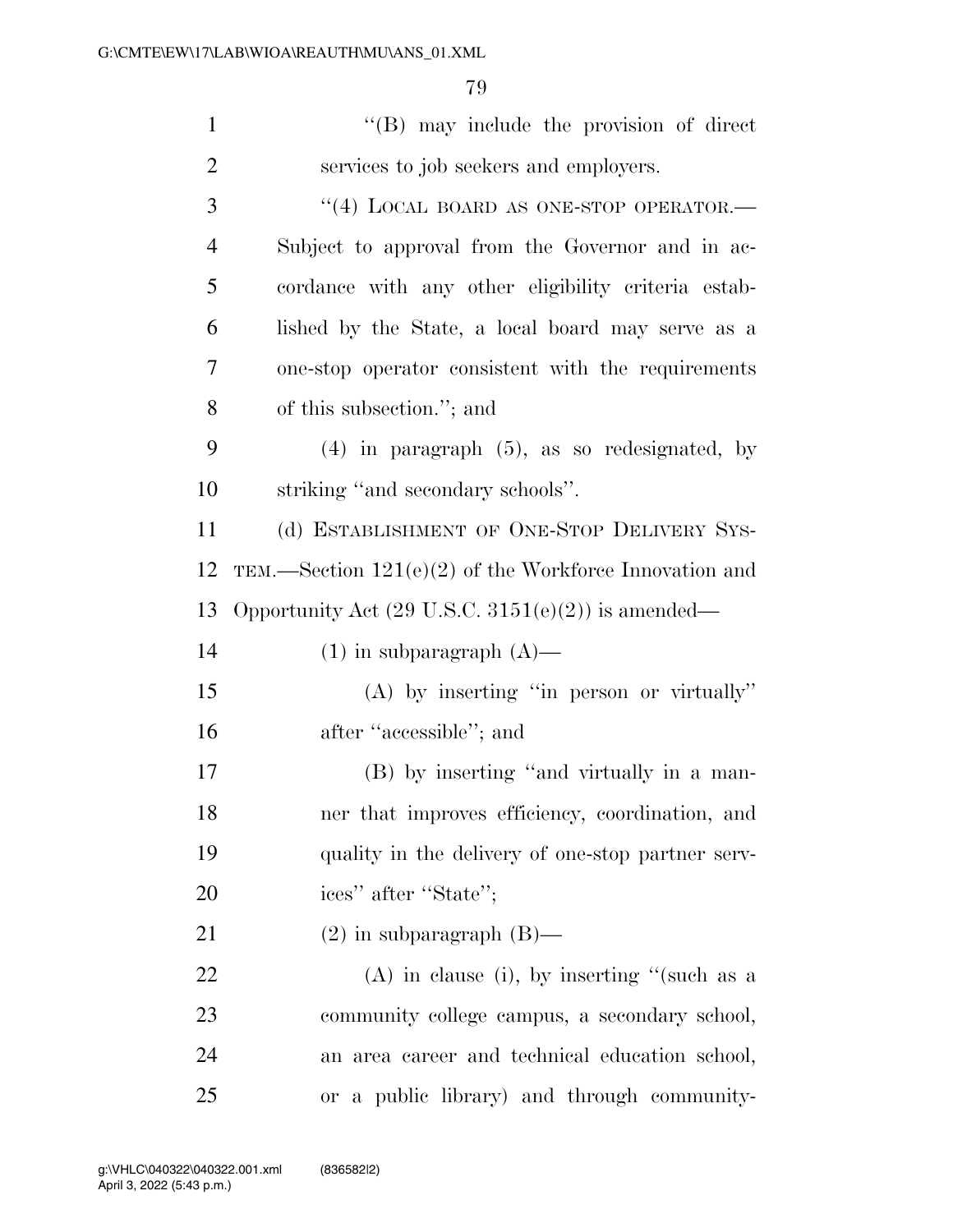| $\mathbf{1}$   | based organizations" after "affiliated sites";                    |
|----------------|-------------------------------------------------------------------|
| $\overline{2}$ | and                                                               |
| 3              | $(B)$ in clause $(ii)(II)$ by adding "and" after                  |
| $\overline{4}$ | the semicolon;                                                    |
| 5              | $(3)$ in subparagraph $(C)$ —                                     |
| 6              | $(A)$ by inserting "virtual or physical" after                    |
| 7              | "may have"; and                                                   |
| 8              | (B) by striking "; and" and inserting a pe-                       |
| 9              | riod; and                                                         |
| 10             | $(4)$ by striking subparagraph $(D)$ .                            |
| 11             | (e) CERTIFICATION AND CONTINUOUS IMPROVEMENT                      |
| 12             | OF ONE-STOP CENTERS.—Section $121(g)(2)(A)$ of the                |
| 13             | Workforce Innovation and Opportunity Act (29 U.S.C.               |
| 14             | $3151(g)(2)(A)$ is amended by striking "subsections"              |
| 15             | $(h)(1)$ " and inserting "subsection $(h)(3)$ ".                  |
| 16             | (f) FUNDING OF ONE-STOP INFRASTRUCTURE.-Sec-                      |
| 17             | tion 121(h) of the Workforce Innovation and Opportunity           |
| 18             | Act $(29 \text{ U.S.C. } 3151(h))$ is amended to read as follows: |
| 19             | "(h) FUNDING OF ONE-STOP INFRASTRUCTURE.-                         |
| 20             | "(1) IN GENERAL.—For any program year, not                        |
| 21             | more than 10 percent of the funds allotted under                  |
| 22             | sections $127, 132,$ and $211,$ and section 6 of the              |
| 23             | Wagner-Peyser Act (29 U.S.C. 49e) shall be used to                |
| 24             | fund the costs of infrastructure of one-stop centers              |
| 25             | in local areas.                                                   |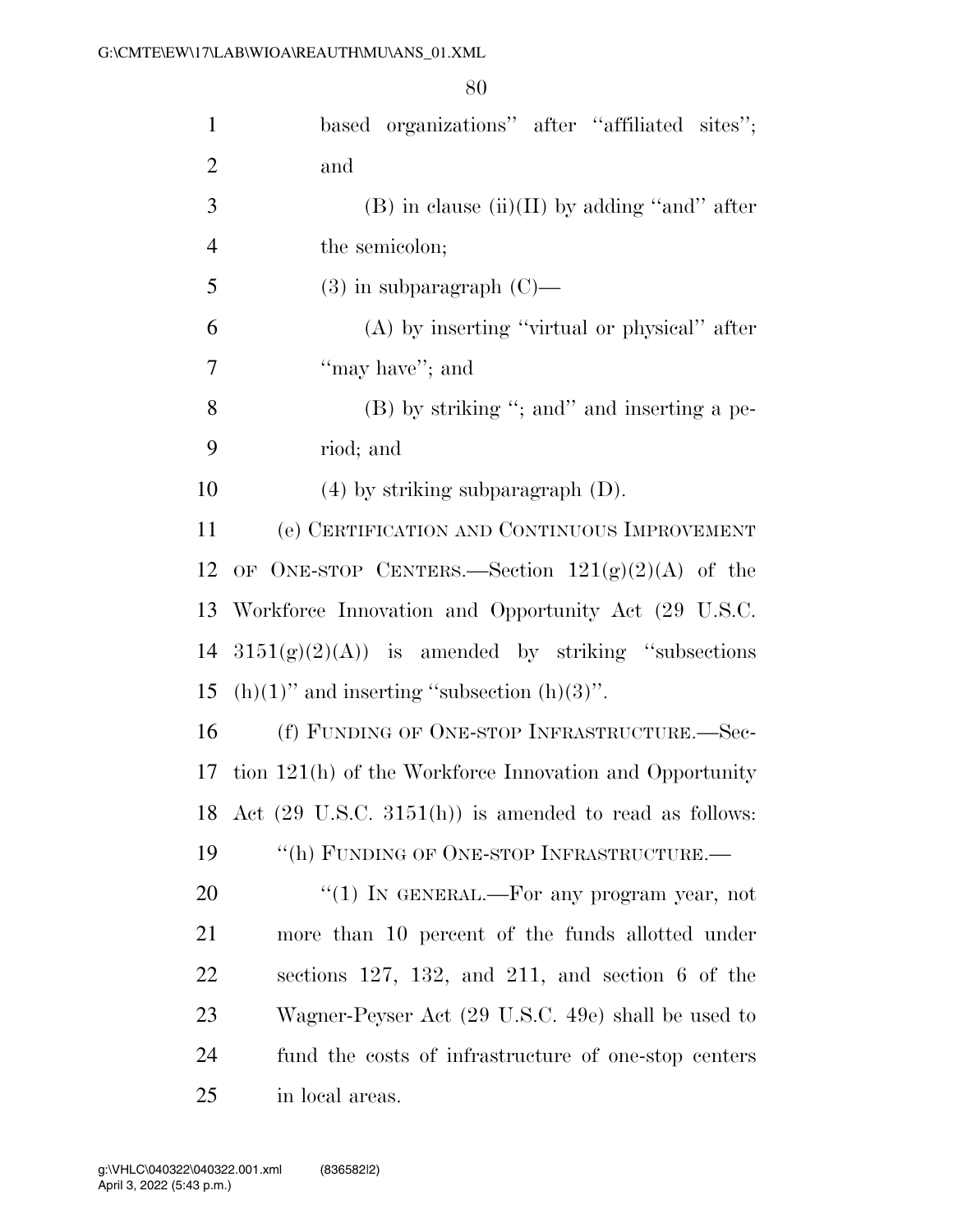### 1  $\frac{1}{2}$  ALLOCATION BY GOVERNOR.

 $\langle (A) \rangle$  In GENERAL.—From the funds pro- vided under paragraph (1), the Governor shall allocate the funds to local areas in accordance with the formula established under subpara- graph (B) for the purposes of paying the costs of infrastructure of one-stop centers.

8 "(B) ALLOCATION FORMULA.—The State board shall develop a formula to be used by the Governor to allocate the funds provided under paragraph (1) to local areas. The formula shall be based on factors including the number of one-stop centers in a local area, the intensity of services provided by such centers, the popu- lation served by such centers, the services pro-16 vided by such centers, and other factors relat- ing to the performance of such centers that the State board determines are appropriate.

19 "'(C) COSTS OF INFRASTRUCTURE.—In 20 this subsection, the term "costs of infrastruc-21 ture", used with respect to a one-stop center, means the nonpersonnel costs that are nec- essary for the general operation of the one-stop center (whether for in-person or virtual service delivery), including the rental costs of the facili-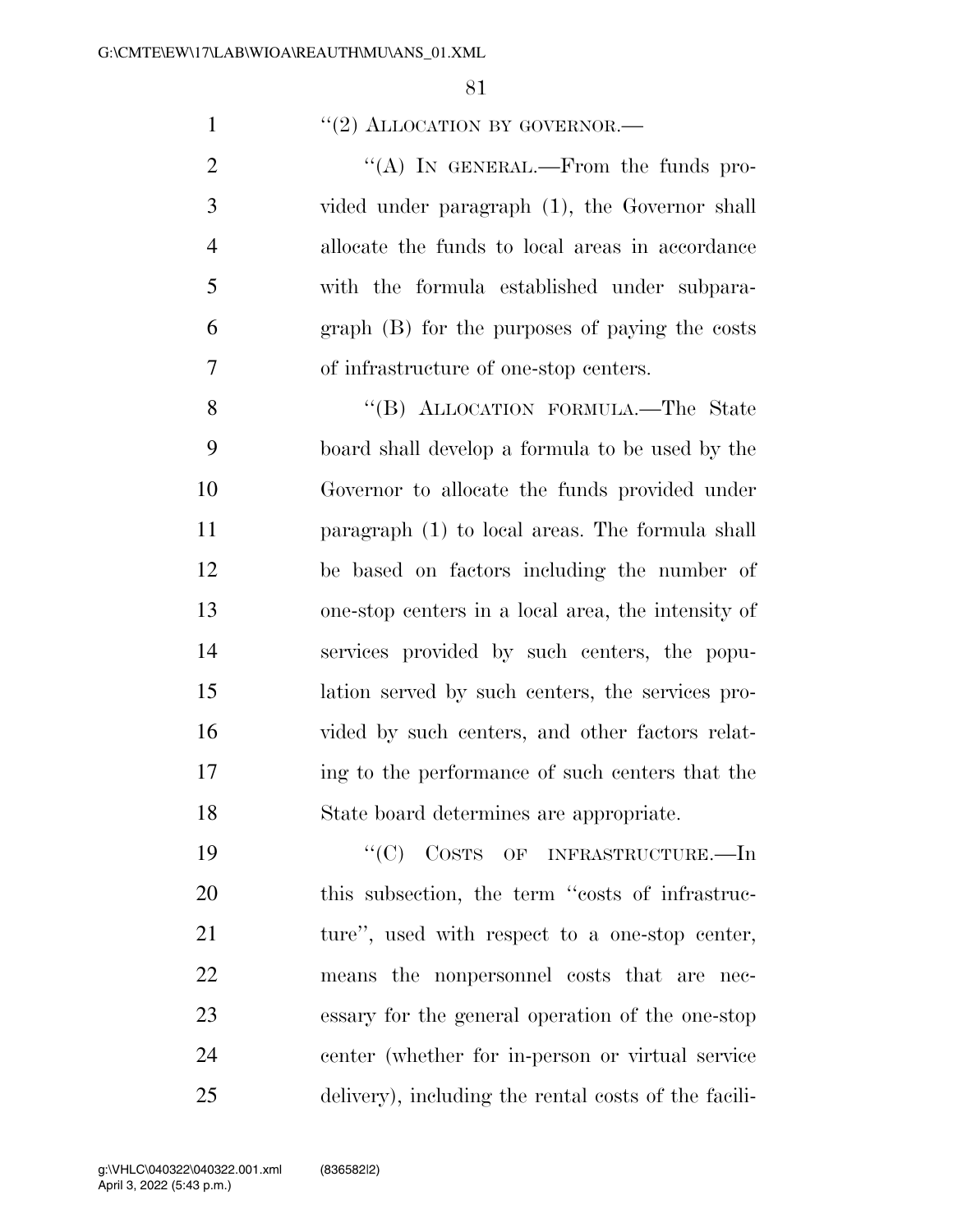ties, the costs of utilities and maintenance, equipment (including assessment-related prod- ucts and assistive technology for individuals with disabilities), and technology to facilitate access to the one-stop center, including the cen-ter's planning and outreach activities.

7  $''(3)$  ADDITIONAL FUNDING.—

8 "(A) In GENERAL.—In the case of a local area for which funds allocated under paragraph (2) are insufficient to cover the total costs of infrastructure of one-stop centers in such local area, the local board, chief elected officials, and one-stop partners described in subsection (b)(1) in such local area may fund such costs through methods agreed on by the local board, chief elected officials, and one-stop partners (and de- scribed in the memorandum of understanding described in subsection (c)).

19 "(B) GUIDANCE FOR INFRASTRUCTURE FUNDING.—The Governor, after consultation with chief elected officials, local boards, and the State board, and consistent with the guidance and policies provided by the State board under 24 subparagraphs  $(B)$  and  $(C)(i)$  of section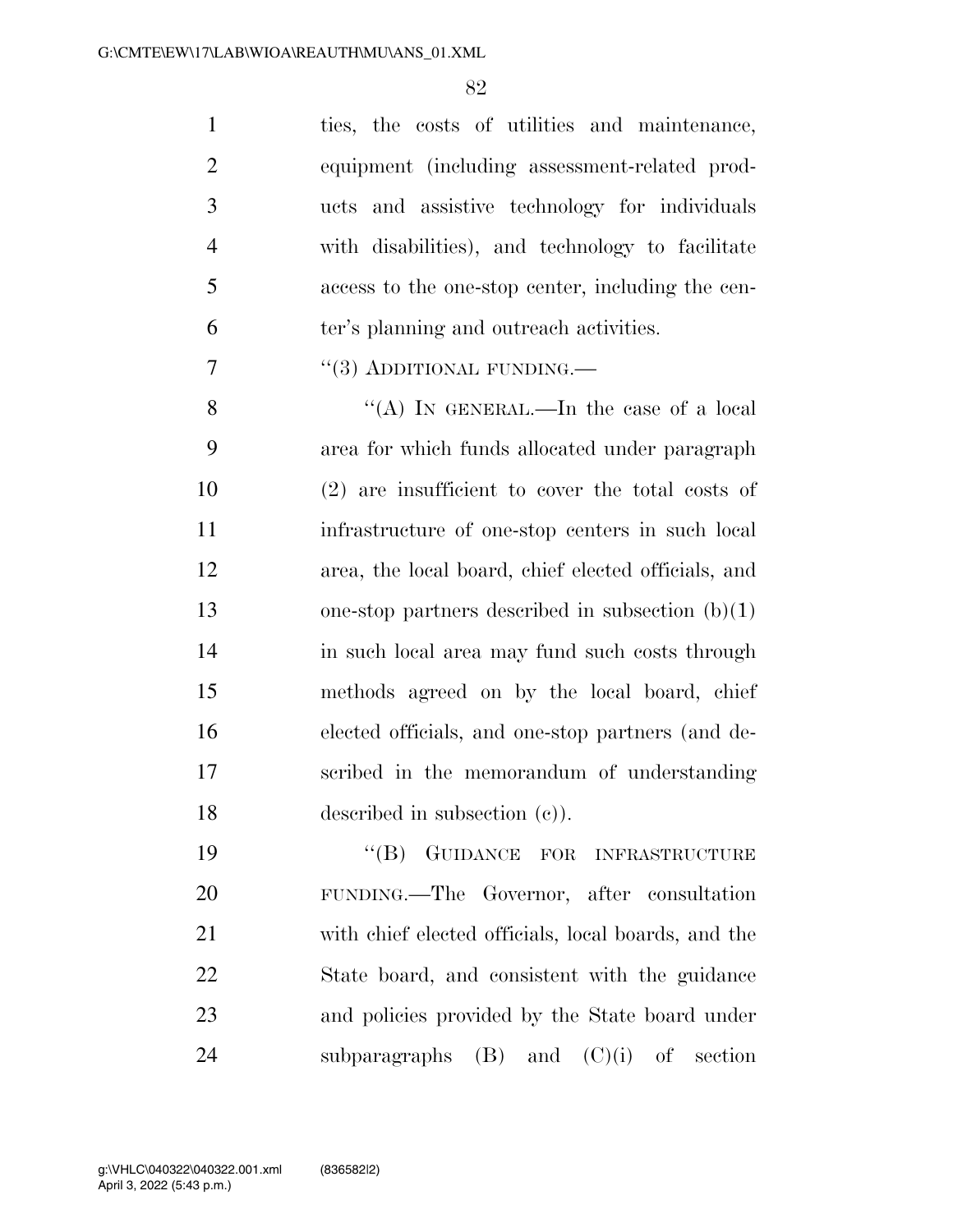$101(d)(7)$ , shall provide, for the use of local areas under subparagraph (A)—

 ''(i) guidelines for State-administered one-stop partner programs, for deter- mining such programs' contributions to a one-stop delivery system, based on such programs' proportionate use of such sys-8 tem consistent with chapter II of title 2, Code of Federal Regulations (or any cor- responding similar regulation or ruling), including determining funding for the costs of infrastructure, which contributions shall be negotiated pursuant to the memo- randum of understanding under subsection 15 (e); and

 ''(ii) guidance to assist local boards, chief elected officials, and one-stop part- ners in local areas in determining equitable and stable methods of funding the costs of infrastructure of one-stop centers in such 21 areas.".

 (g) OTHER FUNDS.—Section 121(i) (29 U.S.C. 3151(i)) is amended by striking ''basic skills'' and insert-ing ''foundational skill needs''.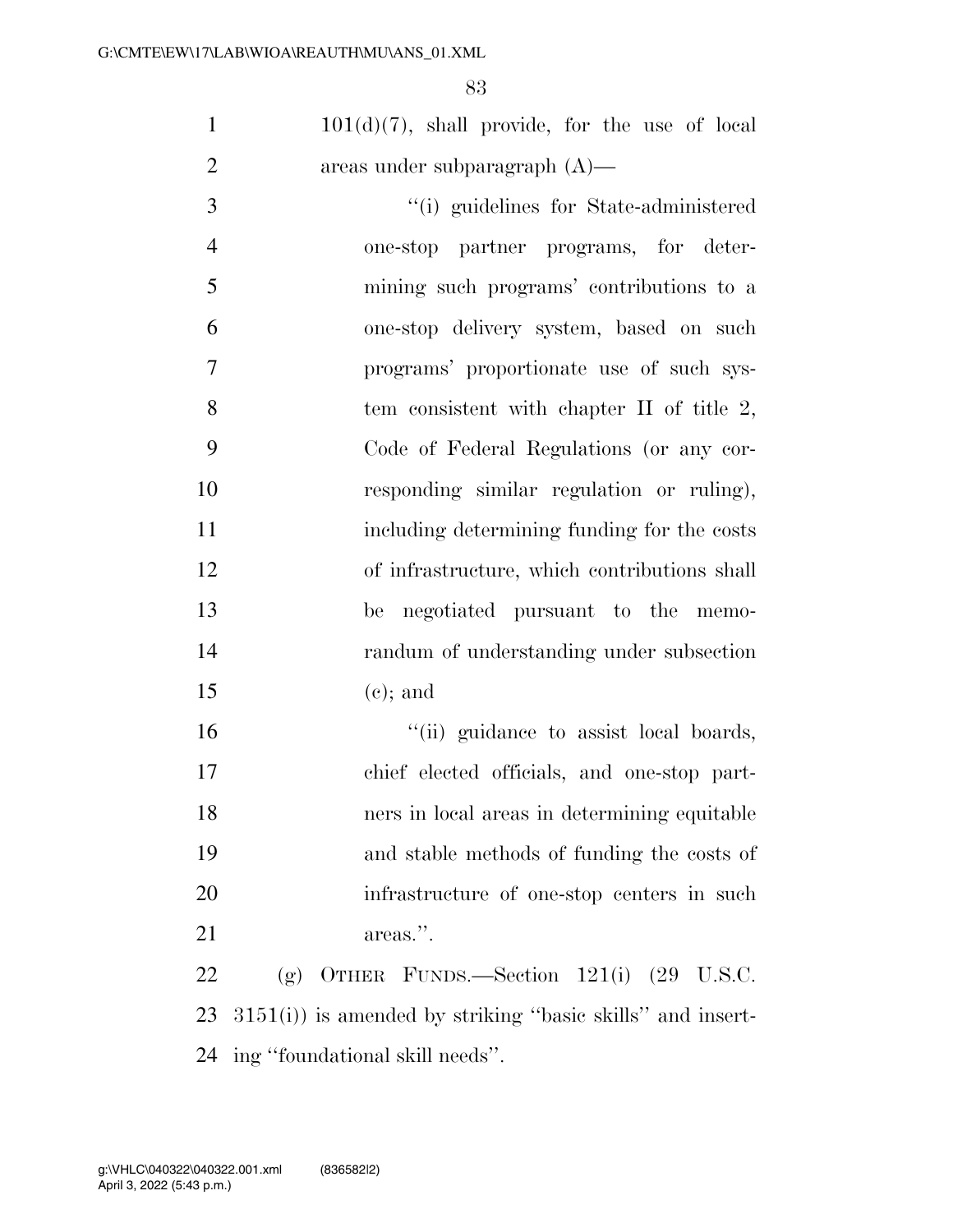**SEC. 222. IDENTIFICATION OF ELIGIBLE PROVIDERS OF TRAINING SERVICES.**  (a) ELIGIBILITY.—Section 122(a) (29 U.S.C.  $3152(a)$  is amended by adding at the end the following: ''(4) CONSUMER CHOICE.—In establishing cri- teria, information requirements, and procedures under this subsection, the Governor shall not limit the provision of consumer choice under section  $134(e)(3)(F)$ .". (b) CRITERIA AND INFORMATION REQUIREMENTS.— Section 122(b) (29 U.S.C. 3152(b)) is amended—  $(1)$  in paragraph  $(1)$ — (A) by amending the matter preceding sub- paragraph (A) to read as follows: ''The criteria established pursuant to subsection (a) shall in-16 clude criteria on each of the following:"; and 17 (B) in subparagraph  $(A)(i)$ , striking "per- formance accountability measures'' and insert- ing ''the levels of performance achieved on the 20 indicators described in section 116"; (C) in subparagraph (B)— (i) by striking ''The need to ensure'' 23 and inserting "Ensuring"; and (ii) by inserting ''and online learning 25 platforms'' after "technology";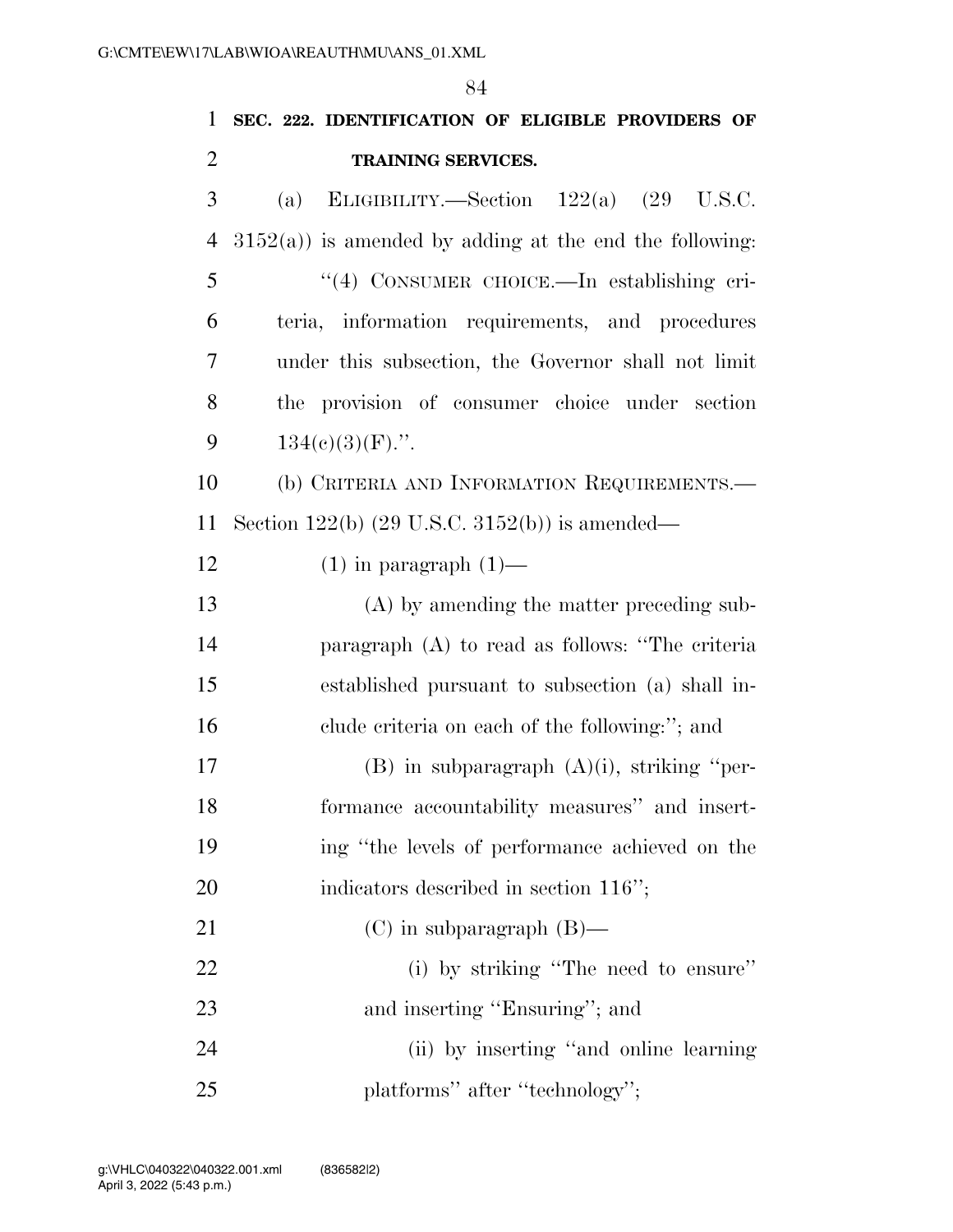| $\mathbf{1}$   | $(D)$ by amending subparagraph $(D)$ to            |
|----------------|----------------------------------------------------|
| $\overline{2}$ | read as follows:                                   |
| 3              | $\lq\lq$ (D)(i) With respect to each training pro- |
| $\overline{4}$ | gram of each such provider—                        |
| 5              | $``(I)$ the degree to which the training           |
| 6              | $program-$                                         |
| $\overline{7}$ | "(aa) relates to in-demand indus-                  |
| 8              | try sectors and occupations in the                 |
| 9              | State or local areas within the State,             |
| 10             | based on analysis of labor market                  |
| 11             | data and direct engagement with local              |
| 12             | employers; and                                     |
| 13             | "(bb) satisfies any applicable                     |
| 14             | educational requirements for profes-               |
| 15             | sional licensure or certification, in-             |
| 16             | cluding licensure or certification ex-             |
| 17             | aminations needed to practice or find              |
| 18             | employment in the sectors or occupa-               |
| 19             | tions for which the program prepares               |
| 20             | the individual in the State; and                   |
| 21             | $\lq\lq$ (II) the expected—                        |
| 22             | "(aa) recognized postsecondary                     |
| 23             | credentials earned as part of such                 |
| 24             | program;                                           |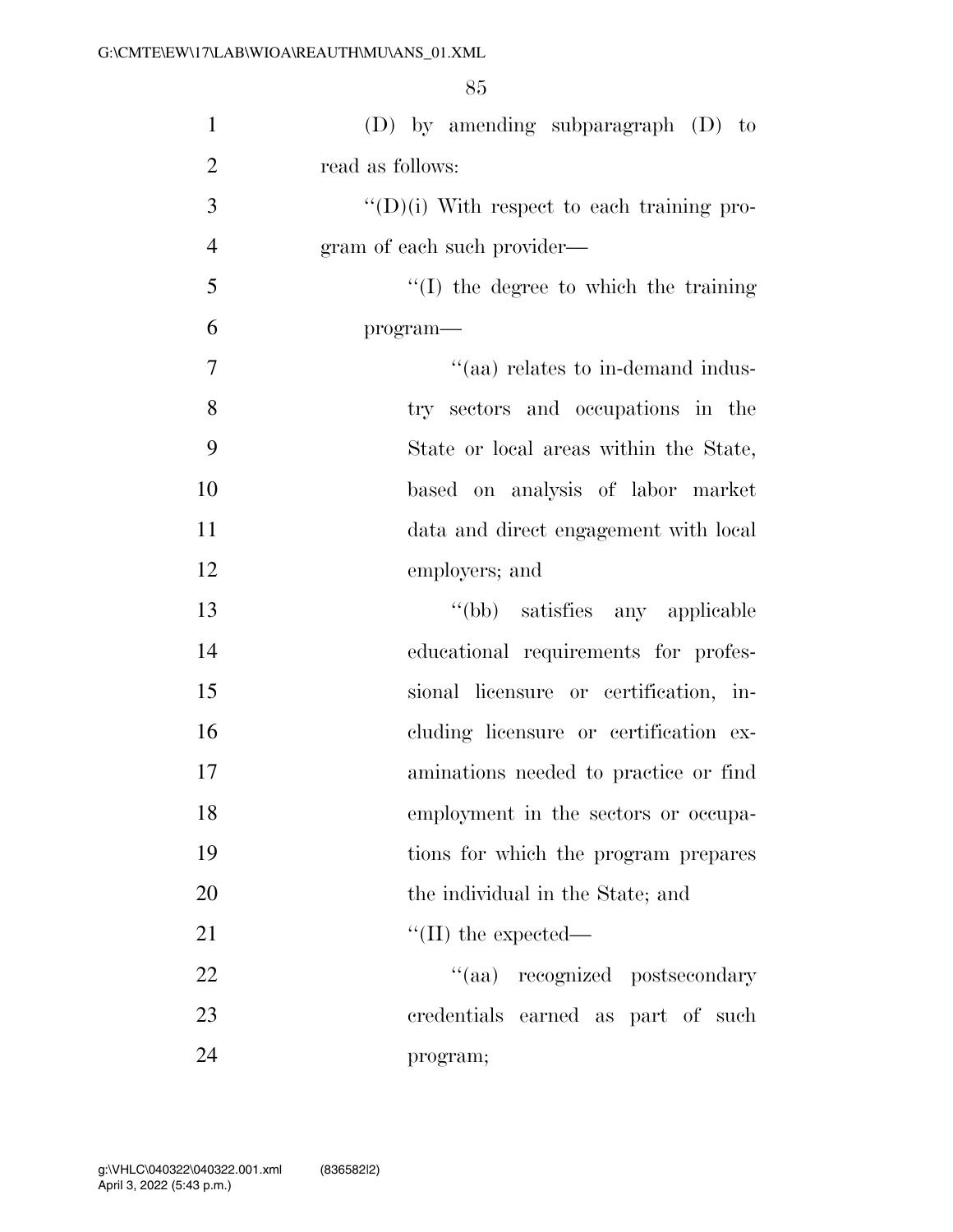1 ''(bb) employment opportunities upon program completion;  $\frac{1}{2}$   $\frac{1}{2}$   $\frac{1}{2}$   $\frac{1}{2}$   $\frac{1}{2}$   $\frac{1}{2}$   $\frac{1}{2}$   $\frac{1}{2}$   $\frac{1}{2}$   $\frac{1}{2}$   $\frac{1}{2}$   $\frac{1}{2}$   $\frac{1}{2}$   $\frac{1}{2}$   $\frac{1}{2}$   $\frac{1}{2}$   $\frac{1}{2}$   $\frac{1}{2}$   $\frac{1}{2}$   $\frac{1}{2}$   $\frac{1}{2}$   $\frac{1}{2}$  uals during the fourth quarter after exit from the program, as compared to median earnings of occupations for which the program prepares the indi- vidual in the State and local area; 9 ''(dd) program cost of such pro-10 gram; 11 ''(ee) competencies taught as

12 **part of such program that align to ex-**13 pected job opportunities; 14 ''(ff) time to completion of such

15 program; and

16 ''(gg) alignment of such program 17 to career pathways; and

 $"(*ii*)(I)$  Subject to subclauses  $(II)$  and (III), the information described in clause (i) shall be validated in accordance with guidance issued by the Secretary with respect to each 22 training program of each such provider, which may include validation, by at least one of the 24 following entities:

25  $\frac{1}{2}$  aa) 3 or more employers.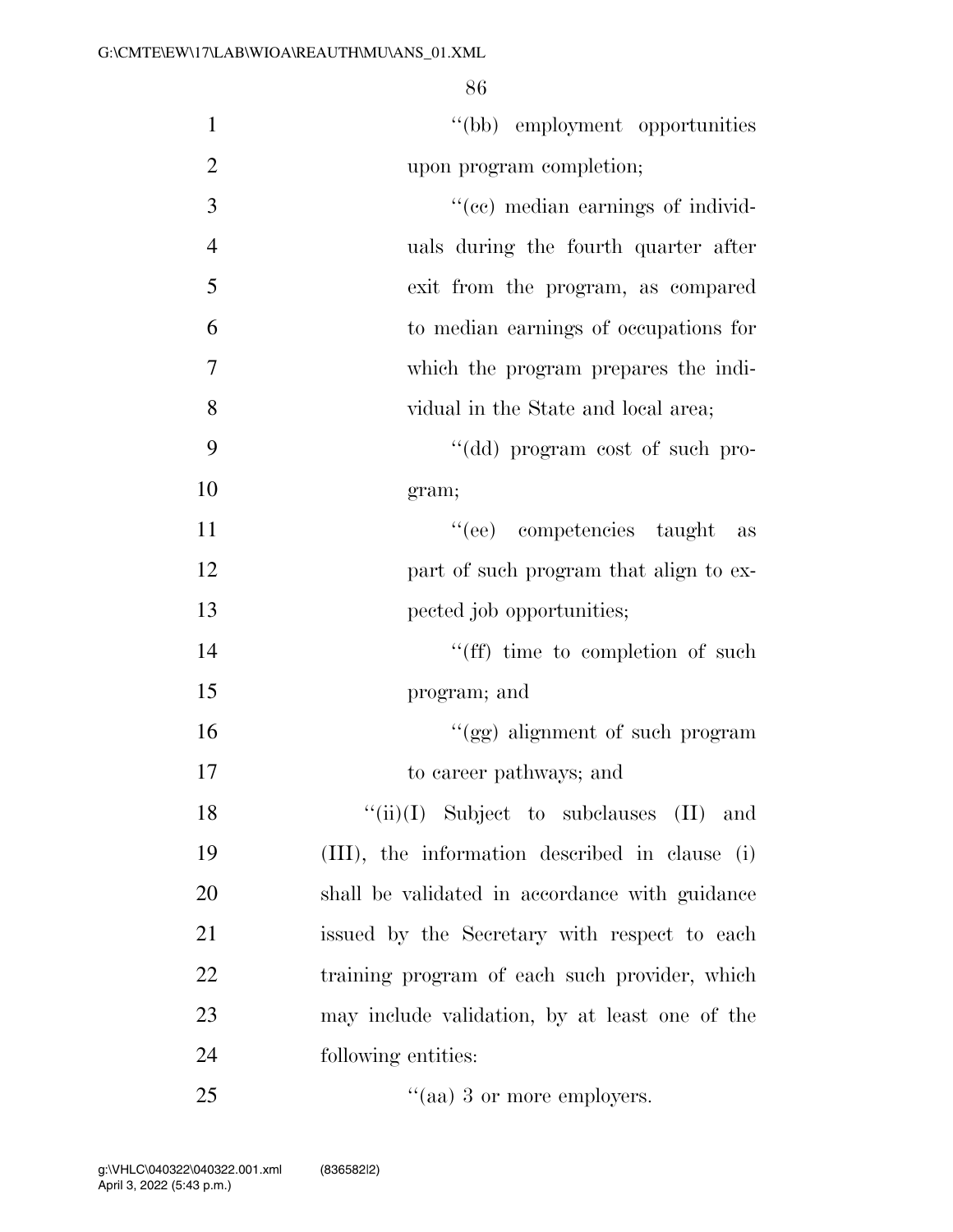| $\mathbf{1}$   | "(bb) An industry association.                       |
|----------------|------------------------------------------------------|
| $\overline{2}$ | "(ee) A labor organization or joint                  |
| 3              | labor-management organization, or an in-             |
| $\overline{4}$ | dustry or sector partnership.                        |
| 5              | "(II) The requirements of subclause $(I)$            |
| 6              | shall not apply to any program that is—              |
| 7              | "(aa) offered by a public institution of             |
| 8              | higher education; or                                 |
| 9              | "(bb) accredited by a programmatic                   |
| 10             | accrediting agency (as defined in section            |
| 11             | 602.3 of title 34, Code of Federal Regula-           |
| 12             | tions (or successor regulations)).                   |
| 13             | "(III) An entity listed in item $(aa), (bb),$        |
| 14             | or (ee) of subclause (I) that is providing valida-   |
| 15             | tion under this clause with respect to a training    |
| 16             | program may not be the provider of such train-       |
| 17             | ing program.";                                       |
| 18             | $(E)$ by striking subparagraphs $(E)$ , $(F)$ ,      |
| 19             | $(G)$ , and $(H)$ ;                                  |
| 20             | (F) by redesignating subparagraphs<br>(I)            |
| 21             | and $(J)$ as subparagraphs $(E)$ and $(F)$ , respec- |
| 22             | tively; and                                          |
| 23             | $(G)$ in subparagraph $(F)$ , as so redesig-         |
| 24             | nated—                                               |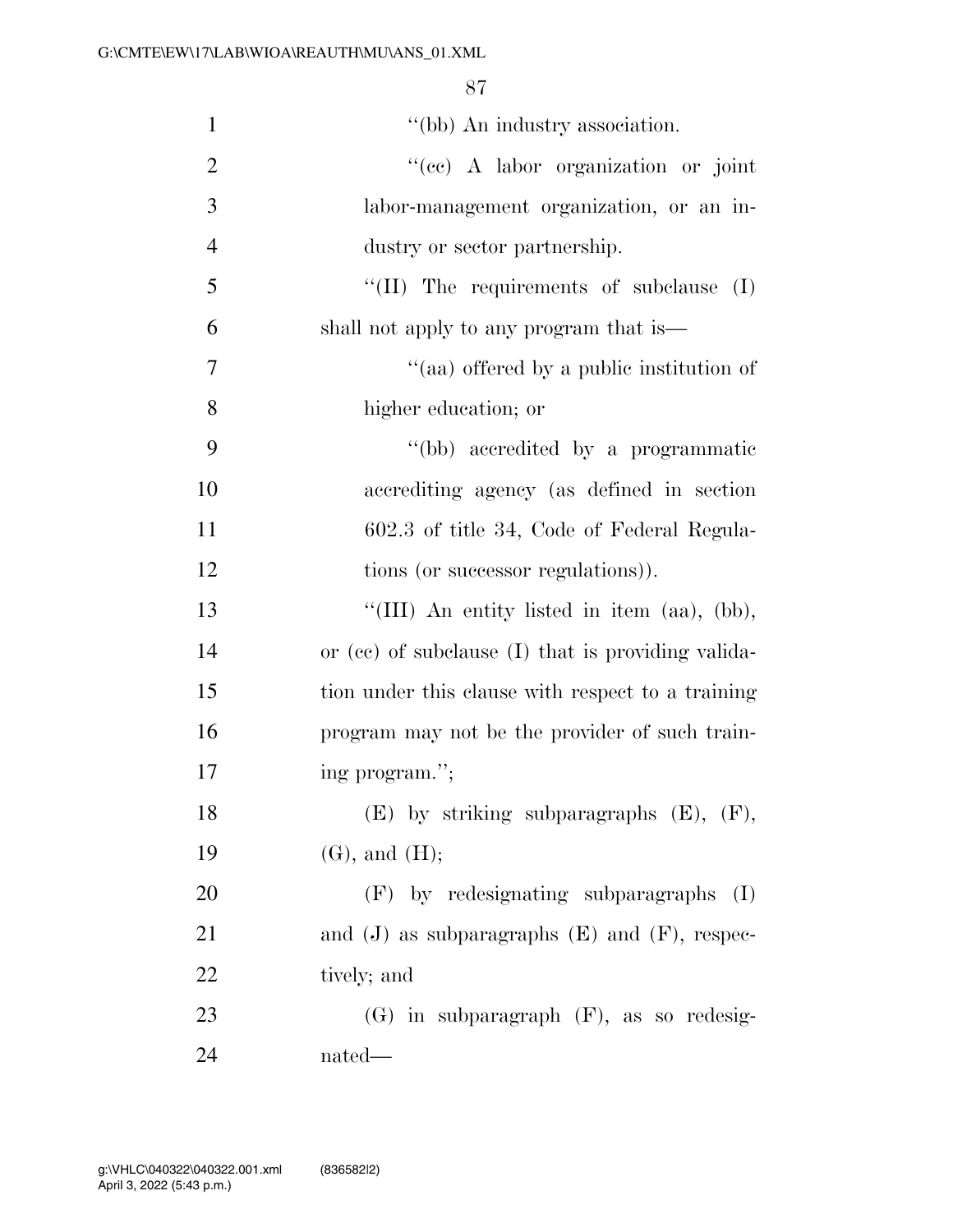(i) by amending clause (i) to read as follows:

| 3              | "(i) the accountability of the pro-           |
|----------------|-----------------------------------------------|
| $\overline{4}$ | viders, including in the case of a training   |
| 5              | program that is offered by an institution of  |
| 6              | higher education, that such institution has   |
| $\tau$         | not been subject, during the 5 years pre-     |
| 8              | ceding the date of the determination of       |
| 9              | whether such a provider meets such cri-       |
| 10             | teria, to-                                    |
| 11             | "(I) any suspension, emergency                |
| 12             | action, or termination of programs            |
| 13             | under title IV of the Higher Edu-             |
| 14             | cation Act of 1965;                           |
| 15             | $\lq\lq$ (II) any adverse action by the       |
| 16             | accrediting agency or association of          |
| 17             | the institution of higher education; or       |
| 18             | "(III) any action by the State to             |
| 19             | revoke a license or other authority to        |
| 20             | operate;"; and                                |
| 21             | (ii) in clause (ii), by striking "one-        |
| 22             | stop centers" and inserting "local boards";   |
| 23             | $(2)$ in paragraph amending paragraph $(2)$ — |
| 24             | $(A)$ by striking "The information" and in-   |
|                |                                               |

serting the following: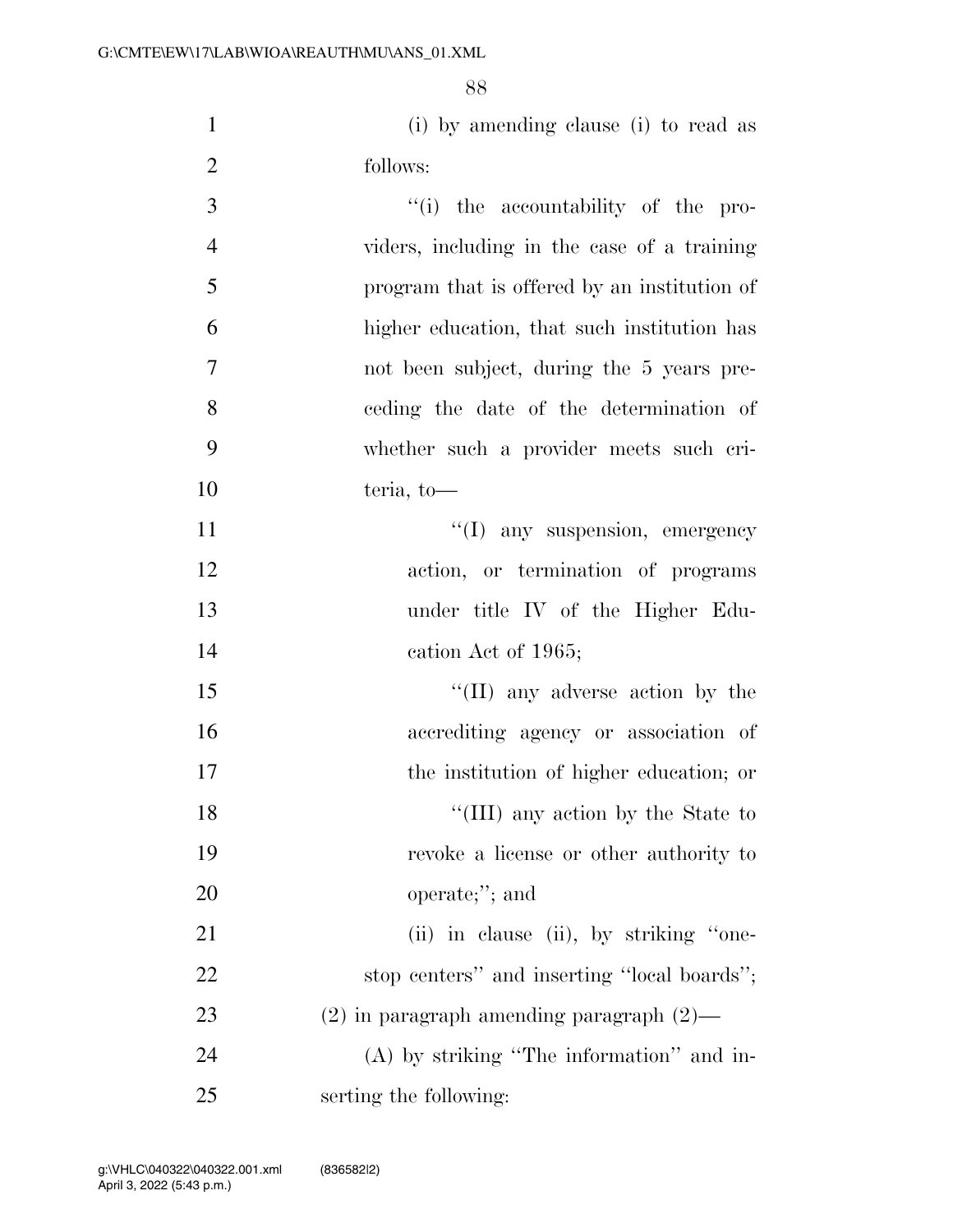| $\mathbf{1}$   | "(A) PROVIDERS OF TRAINING<br>SERV-                  |
|----------------|------------------------------------------------------|
| $\overline{2}$ | ICES.—The information"                               |
| 3              | (B) by redesignating subparagraphs (A)               |
| $\overline{4}$ | through $(E)$ as clauses (i) through $(v)$ , respec- |
| 5              | tively: and                                          |
| 6              | (C) by adding at the end the following:              |
| $\overline{7}$ | "(B) STATES.—The State shall make                    |
| 8              | available on a publicly accessible website and in    |
| 9              | a manner that does not reveal personally identi-     |
| 10             | fiable information—                                  |
| 11             | "(i) the criteria, information require-              |
| 12             | ments, and procedures regarding the eligi-           |
| 13             | bility of providers of training services es-         |
| 14             | tablished pursuant to subsection (a); and            |
| 15             | "(ii) the appropriate, accurate, and                 |
| 16             | timely information each provider of train-           |
| 17             | ing services submits to the State in accord-         |
| 18             | ance with subparagraph (A) of this para-             |
| 19             | $graph$ .";                                          |
| 20             | $(3)$ in paragraph $(4)$ —                           |
| 21             | $(A)$ in subparagraph $(B)$ —                        |
| 22             | (i) by striking "section $122$ of the                |
| 23             | Workforce Investment Act of 1998, as in              |
| 24             | effect on the day before the date of enact-          |
| 25             | ment of this Act" and inserting "section"            |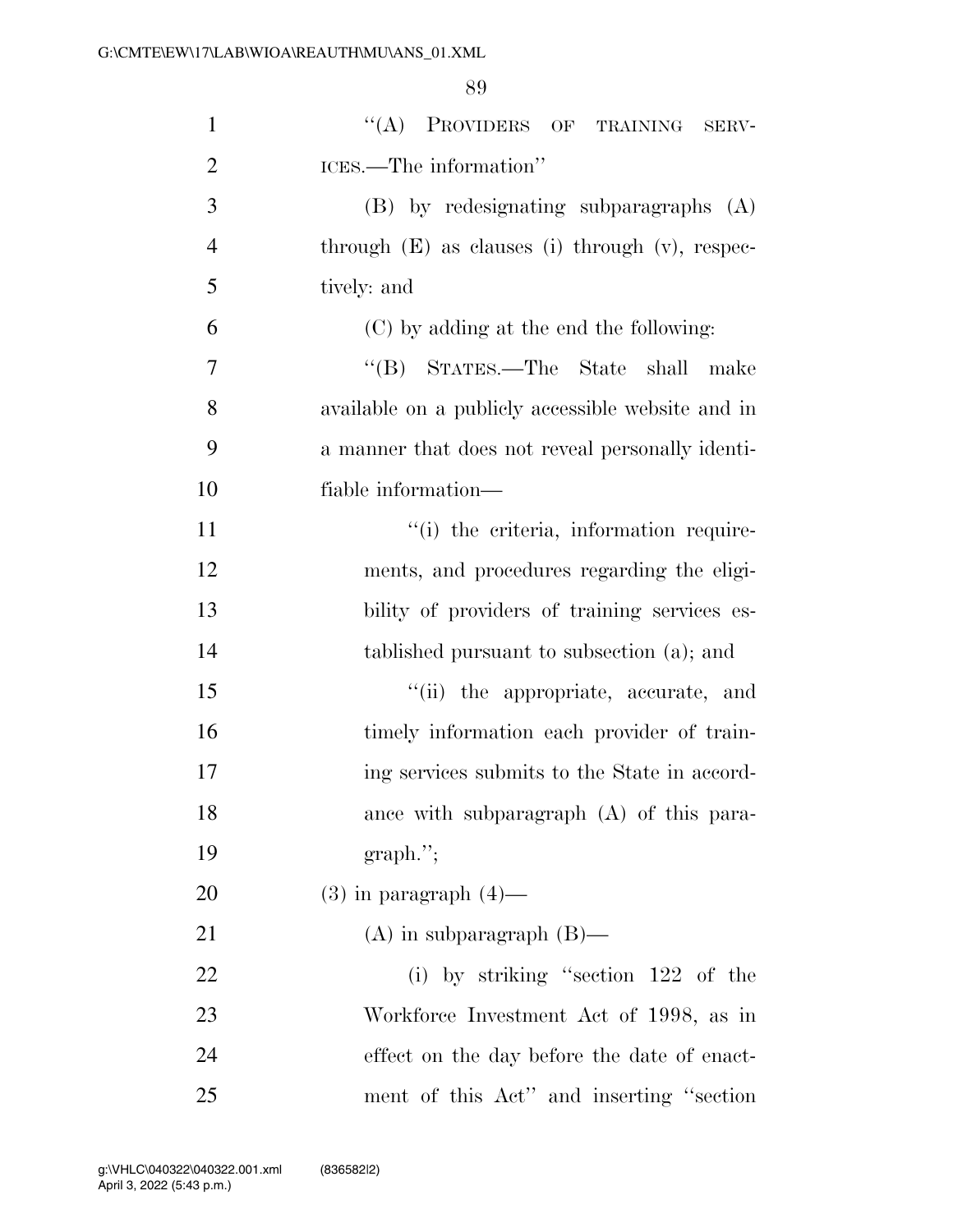| $\mathbf{1}$   | 122, as in effect on the date before the         |
|----------------|--------------------------------------------------|
| $\overline{2}$ | date of enactment of the Workforce Inno-         |
| 3              | vation and Opportunity Act of 2022"; and         |
| $\overline{4}$ | (ii) by inserting at the end the fol-            |
| 5              | lowing: "A Governor shall make an eligi-         |
| 6              | bility determination under this paragraph        |
| $\overline{7}$ | with respect to a provider not later than        |
| 8              | 60 days after receipt of an application for      |
| 9              | such a determination from such provider.";       |
| 10             | $(B)$ in subparagraph $(C)$ by inserting ", in-  |
| 11             | cluding to the extent practicable for the 2-year |
| 12             | period preceding the date of the provider's ap-  |
| 13             | plication under this paragraph" after "sub-      |
| 14             | title"; and                                      |
| 15             | $(C)$ in subparagraph $(D)$ —                    |
| 16             | (i) in clause (i), by striking "a factor"        |
| 17             | and inserting "the levels of performance         |
| 18             | achieved";                                       |
| 19             | (ii) in clause (iii), by striking "and"          |
| <b>20</b>      | at the end;                                      |
| 21             | (iii) in clause (iv), by striking the pe-        |
| 22             | riod at the end and inserting "; and"; and       |
| 23             | (iv) by adding at the end the fol-               |
| 24             | lowing:                                          |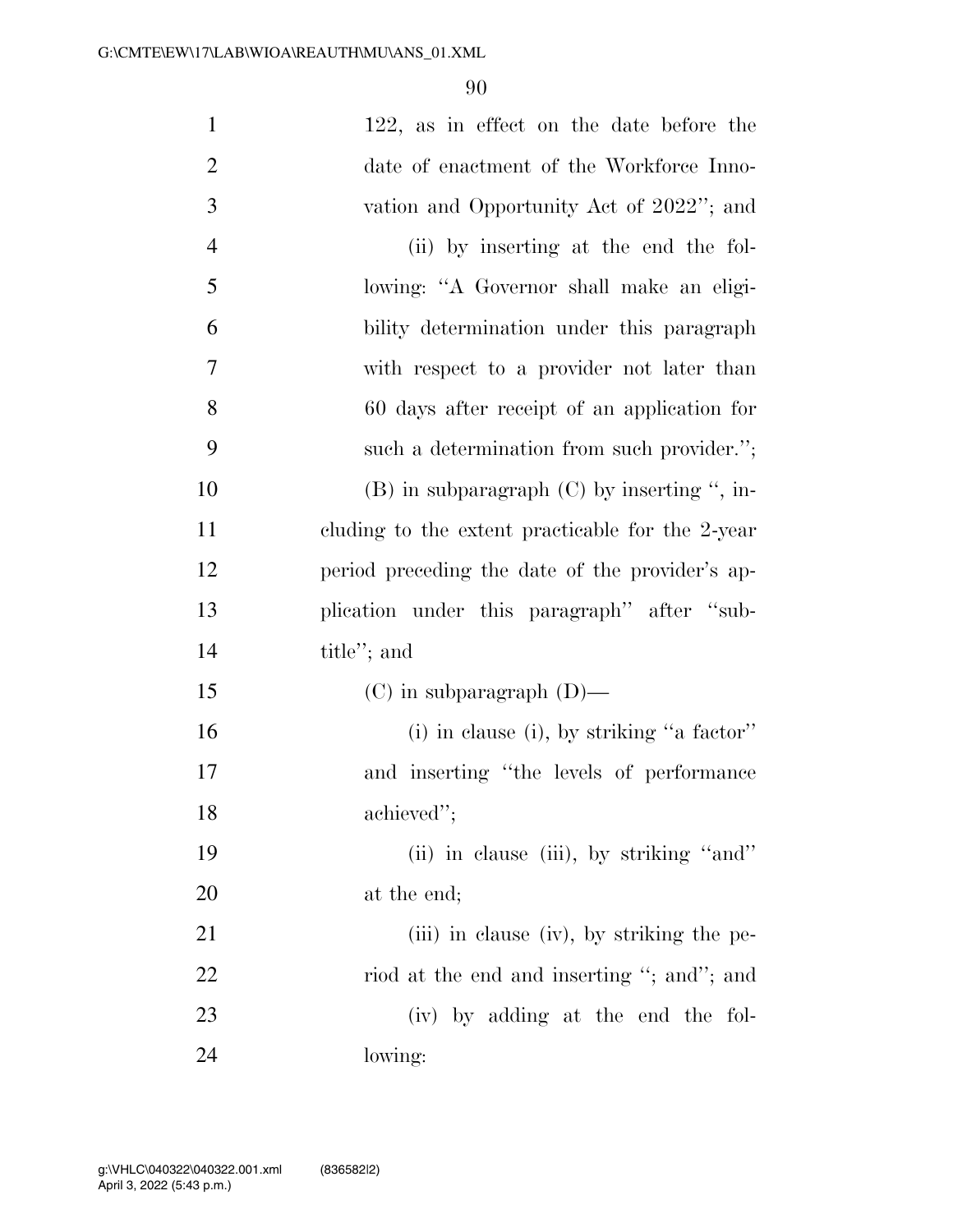1  $''(v)$  a factor related to serving indi-viduals with barriers to employment.''.

3 (c) PROCEDURES.—Section  $122(e)(2)$  (29 U.S.C. 4  $3152(c)(2)$ , by striking "biennial" and inserting "an-nual''.

 (d) LIST AND INFORMATION TO ASSIST PARTICI- PANTS IN CHOOSING PROVIDERS.—Section 122(d)(3) (29 8 U.S.C.  $3152(d)(3)$ , by inserting "on a publicly accessible website that is consumer-tested and is searchable and comparable, through the use of common, linked, open-data description language'' after ''individual participant''.

 (e) ENFORCEMENT.—Section 122(f)(1) (29 U.S.C. 13  $3152(f)(1)$  is amended to read as follows:

14  $\frac{1}{2}$  (1) In GENERAL.—The procedures established under this section shall provide the following:

16 "(A) FAILURE TO MEET PROGRAM RE- QUIREMENTS.—In addition to the violations de- scribed in subparagraph (B), any provider of training services eligible to receive funds under chapter 3—

 $\frac{1}{1}$  shall have such eligibility termi- nated for a period of 1 year upon a deter- mination by an individual or entity speci- fied in the procedures, that such pro-vider—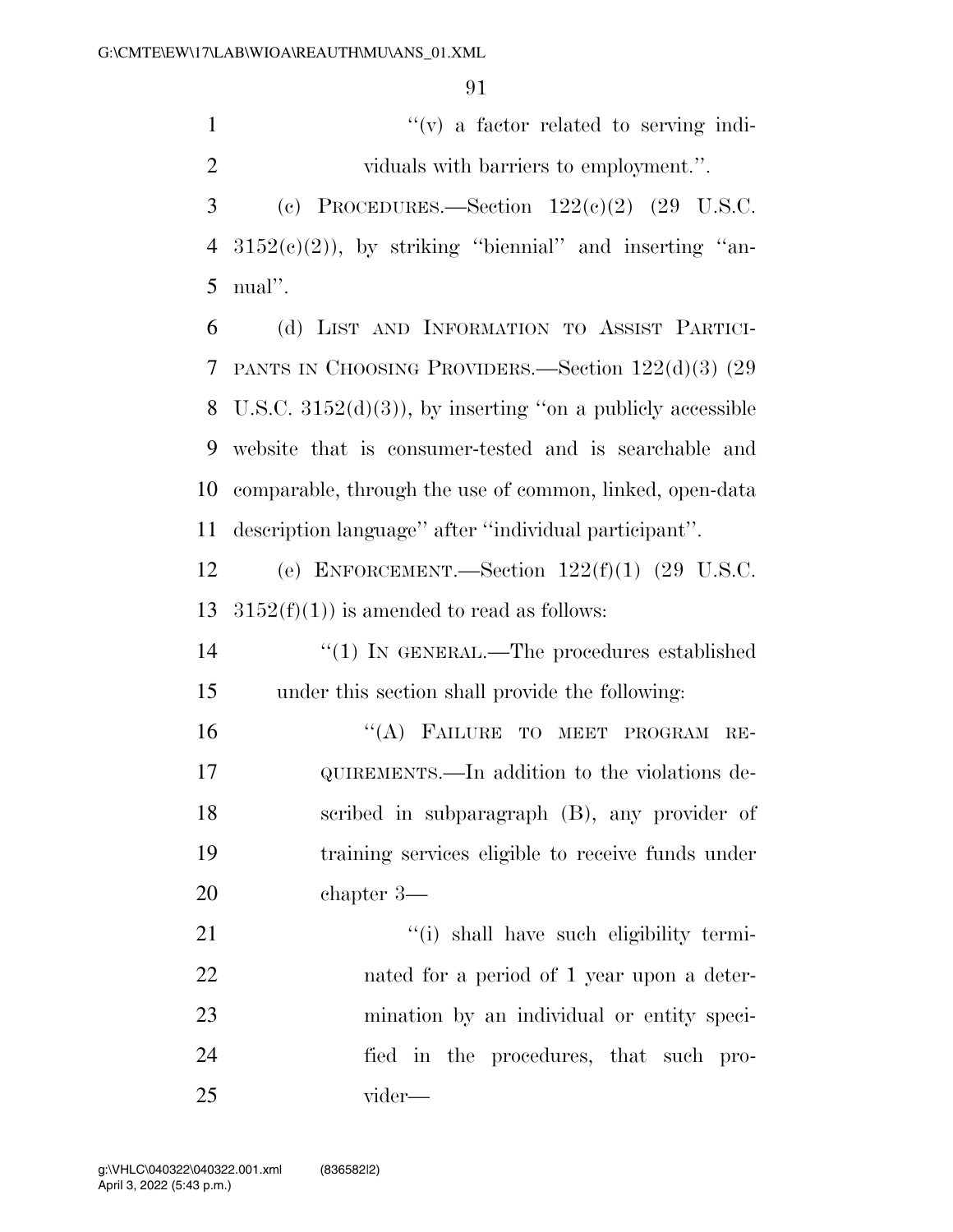$''(I)$  in a case in which the pro- vider receives initial eligibility under subsection (b)(4), failed to report in- formation as required under sub-5 section (b)(4)(C);

 ''(II) failed to inform the State board or local board that the training program of such provider has changed, and as a result of such change the information with respect 11 to such training program under sub-12 section (b)(1) used by the Governor to determine the provider's eligibility to receive such funds no longer accu- rately describes such training pro- gram; or  $\frac{17}{111}$  failed to meet the expected

18 performance as described in sub-19 section (b)(4)(D); or

20  $\frac{1}{20}$   $\frac{1}{20}$  may have such eligibility termi-21 nated as a result of offering a program for 22 a period of less than 2 years—

23 ''(I) that is no longer aligned to 24 in-demand industry sectors or occupa-25 tions; or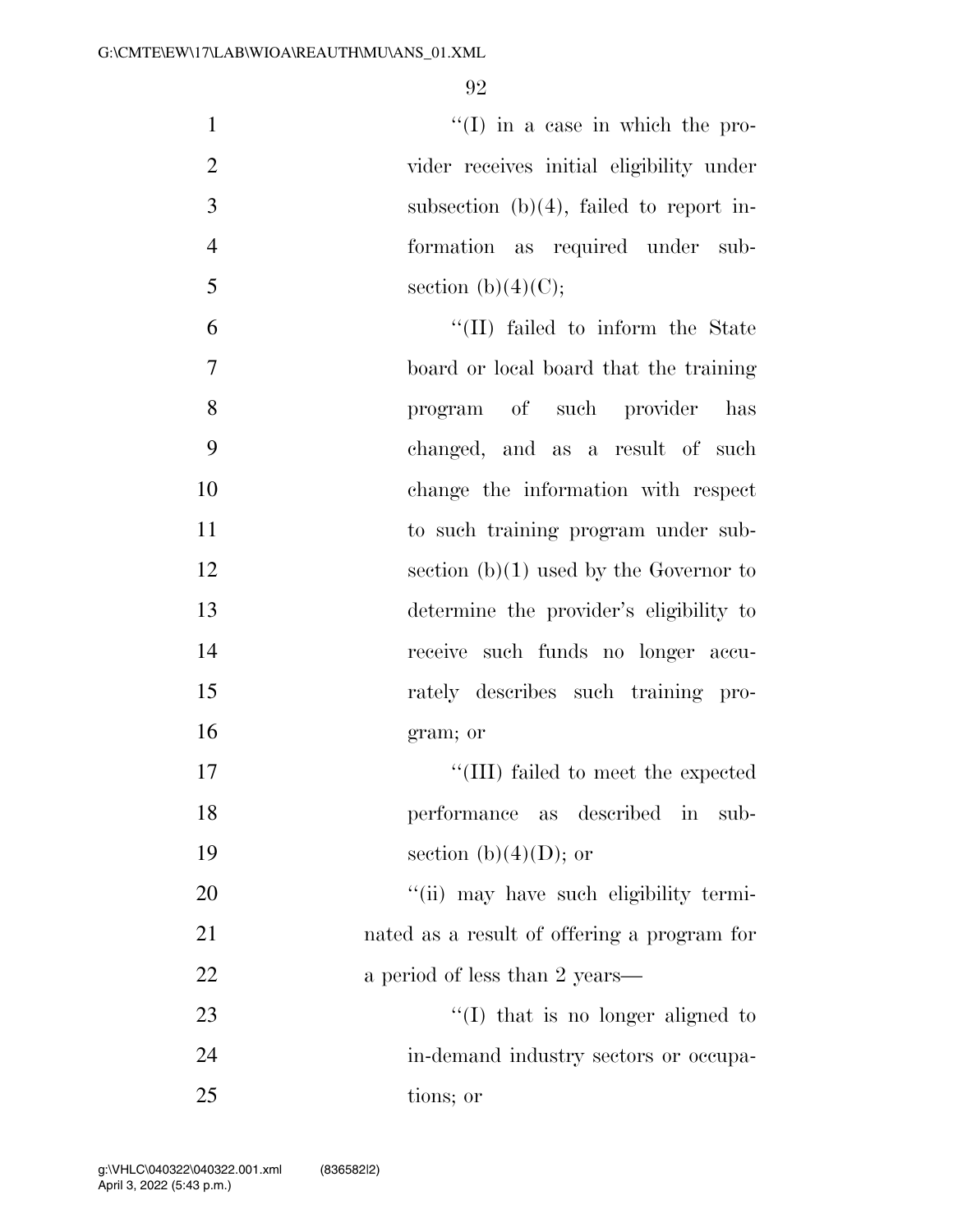| $\mathbf{1}$   | $\lq\lq$ (II) that results in employment                    |
|----------------|-------------------------------------------------------------|
| $\overline{2}$ | with wages below the median earnings                        |
| 3              | for the occupation in the State or                          |
| $\overline{4}$ | local area due to the insufficient qual-                    |
| 5              | ity of training provided under the pro-                     |
| 6              | gram.                                                       |
| $\tau$         | "(B) SUBSTANTIAL VIOLATIONS.—Upon a                         |
| 8              | determination, by an individual or entity speci-            |
| 9              | fied in the procedures, that a provider of train-           |
| 10             | ing services substantially violated any require-            |
| 11             | ment under this title, or that an individual pro-           |
| 12             | viding information on behalf of the provider in-            |
| 13             | tentionally supplied inaccurate information                 |
| 14             | under this section, the eligibility of such pro-            |
| 15             | vider to receive funds under chapter 3 for the              |
| 16             | program involved shall be terminated for a pe-              |
| 17             | riod of not less than 2 years.                              |
| 18             | $\lq\lq$ <sup>"</sup> (C) REPAYMENT.—A provider of training |
| 19             | services whose eligibility is terminated under              |
| 20             | subparagraph $(A)$ or $(B)$ of this paragraph               |
| 21             | shall be liable for the repayment of funds re-              |
| 22             | ceived under chapter 3 during a period of viola-            |
| 23             | tion described in such subparagraph.".                      |
| 24             | (f)<br>TRANSITION PERIOD.—Section 122(i) ((29)              |
|                |                                                             |

U.S.C. 3152(i)) is amended to read as follows: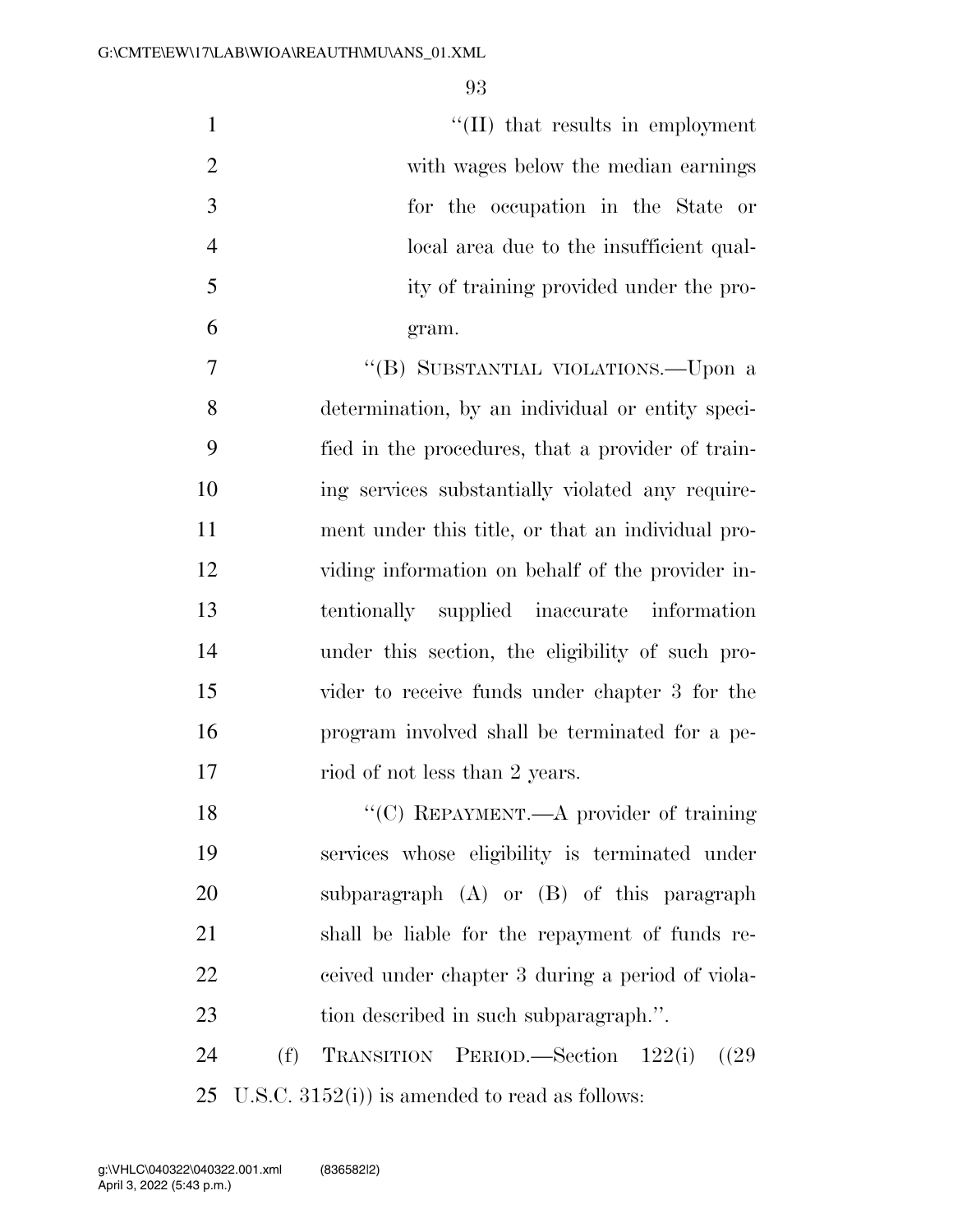1 <sup>"</sup>(i) TRANSITION PERIOD FOR IMPLEMENTATION.— The Governor and local boards shall implement the re- quirements of this section, as amended by the Workforce Innovation and Opportunity Act of 2022, not later than 12 months after the date of enactment of such Act, except that the criteria established under items (ff) and (gg) of 7 subsection  $(b)(1)(D)(i)(II)$  may not be used until the date that is 3 years after the date of enactment of such Act.''.

## **CHAPTER 2—YOUTH WORKFORCE**

# **INVESTMENT ACTIVITIES**

### **SEC. 231. STATE ALLOTMENTS.**

 Section 127 of the Workforce Innovation and Oppor-tunity Act (29 U.S.C. 3162) is amended—

14 (1) by amending subsection  $(a)(1)$  to read as follows:

 $\frac{16}{2}$  (1) reserve  $1\frac{1}{2}$  percent of funds appropriated under section 136(a), for each fiscal year for which funds are appropriated under such section, to pro- vide youth workforce investment activities under sec- tion 167 (relating to migrant and seasonal farm-workers); and''; and

## 22 (2) in subsection  $(b)(1)$ —

 (A) in subparagraph (A), by striking ''not 24 more than  $1\frac{1}{2}$  and inserting "2"; and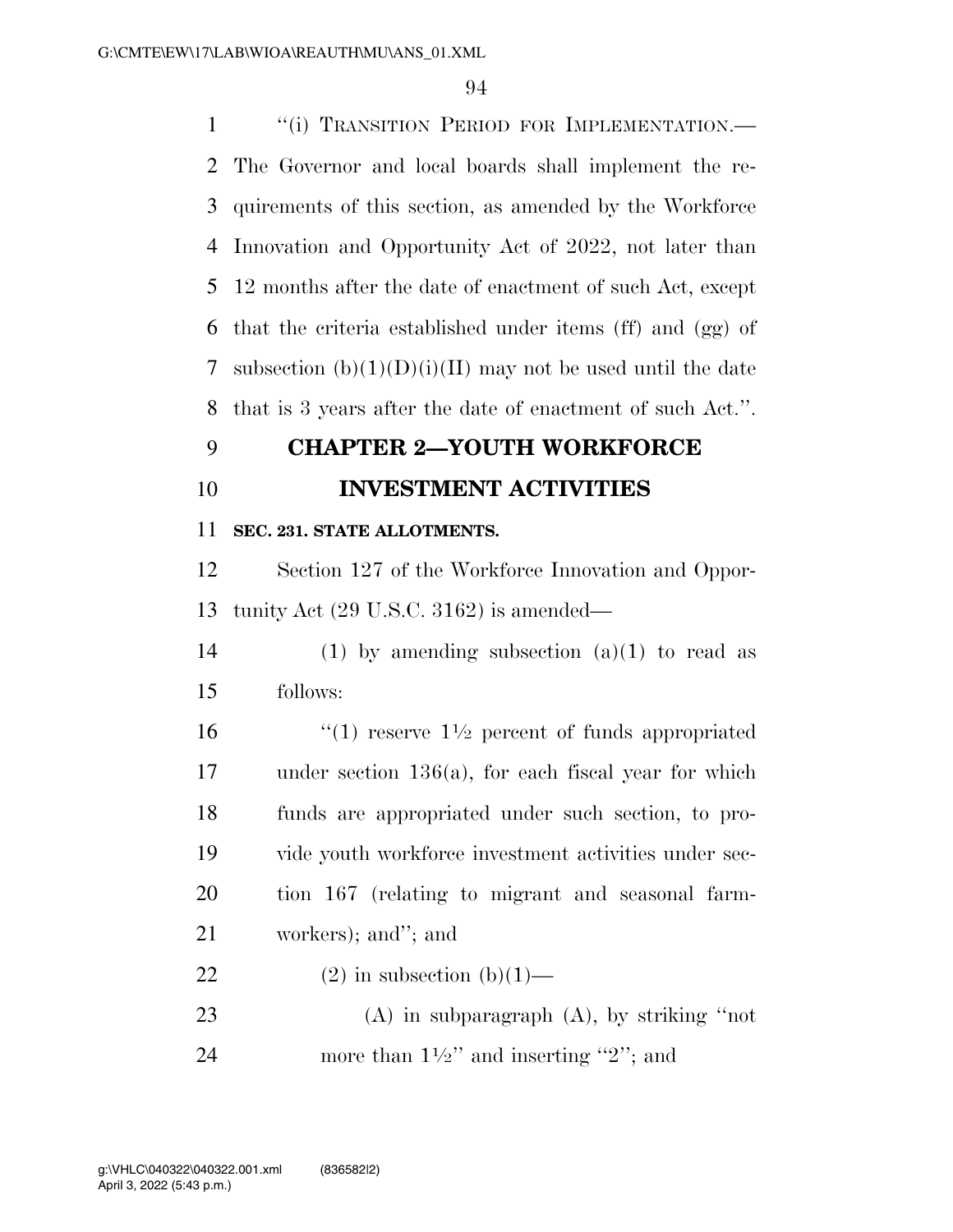(B) in subparagraph (B)(i), by striking 2  $\frac{1}{4}$  of".

#### **SEC. 232. WITHIN STATE ALLOCATIONS.**

 Section 128(b) of the Workforce Innovation and Op- portunity Act (29 U.S.C. 3163(b)) is amended by adding at the end the following:

 ''(4) TRANSFER AUTHORITY.—A local board may transfer, if such a transfer is approved by the Governor, up to and including 100 percent of the funds allocated to the local area under section  $11 \t 130(a)(2)$ , and up to and including 100 percent of the funds allocated to the local area under this sub-section for a fiscal year between—

''(A) activities under section 129(c); and

15  $\text{``(B) activities under section 130."}$ 

**SEC. 233. USE OF FUNDS FOR YOUTH WORKFORCE INVEST-**

**MENT ACTIVITIES.** 

 (a) COMPREHENSIVE LOCAL NEEDS ASSESSMENT.— Section 129(a) of the Workforce Innovation and Oppor- tunity Act (29 U.S.C. 3164(a)) is amended to read as fol-lows:

 ''(a) COMPREHENSIVE LOCAL NEEDS ASSESS-MENT.—

24 "(1) In GENERAL.—In order to determine which subpopulation of eligible youth a local area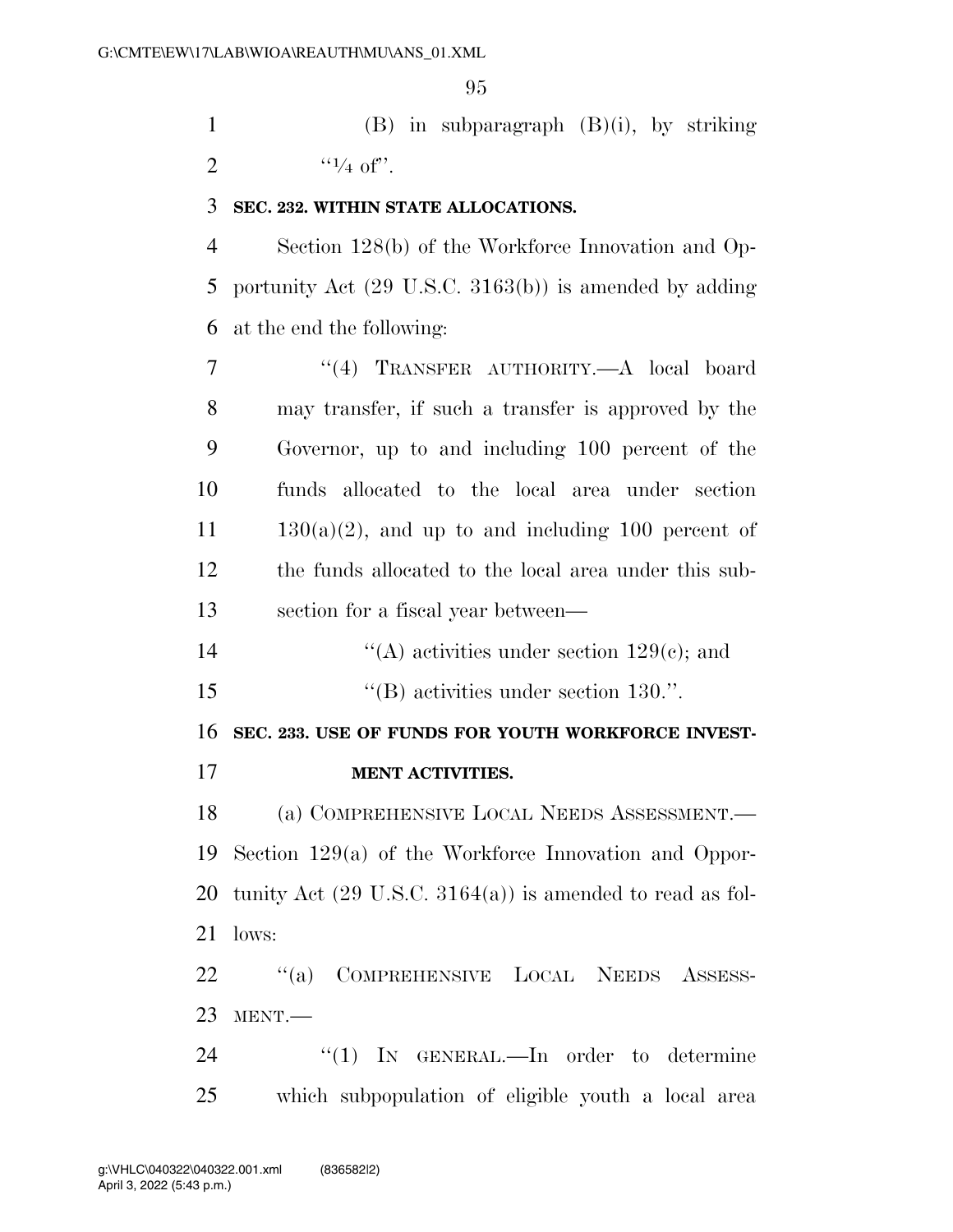| $\mathbf{1}$   | can best serve, a local board shall ensure that the    |
|----------------|--------------------------------------------------------|
| $\overline{2}$ | comprehensive needs assessment related to youth        |
| 3              | workforce investment activities under section          |
| $\overline{4}$ | $108(b)(9)$ of the local plan shall meet the require-  |
| 5              | ments of this subsection, and shall be updated at      |
| 6              | least once every 4 years.                              |
| 7              | "(2) REQUIREMENTS.—A comprehensive local               |
| 8              | needs assessment described in paragraph (1) with       |
| 9              | respect to a local area shall include each of the fol- |
| 10             | lowing:                                                |
| 11             | "(A) An evaluation of the performance of               |
| 12             | the eligible youth served by the local area with       |
| 13             | respect to State determined and local levels of        |
| 14             | performance established pursuant to section            |
| 15             | 116.                                                   |
| 16             | $\lq\lq (B)$ A description of how youth workforce      |
| 17             | investment activities offered by the local area        |
| 18             | $are$ —                                                |
| 19             | "(i) sufficient in size, scope, and qual-              |
| 20             | ity to meet the needs of eligible youth in             |
| 21             | the local area;                                        |
| 22             | "(ii) aligned to State, regional, Tribal,              |
| 23             | or local in-demand industry sectors or oc-             |
| 24             | (including career<br>cupations<br>pathways),           |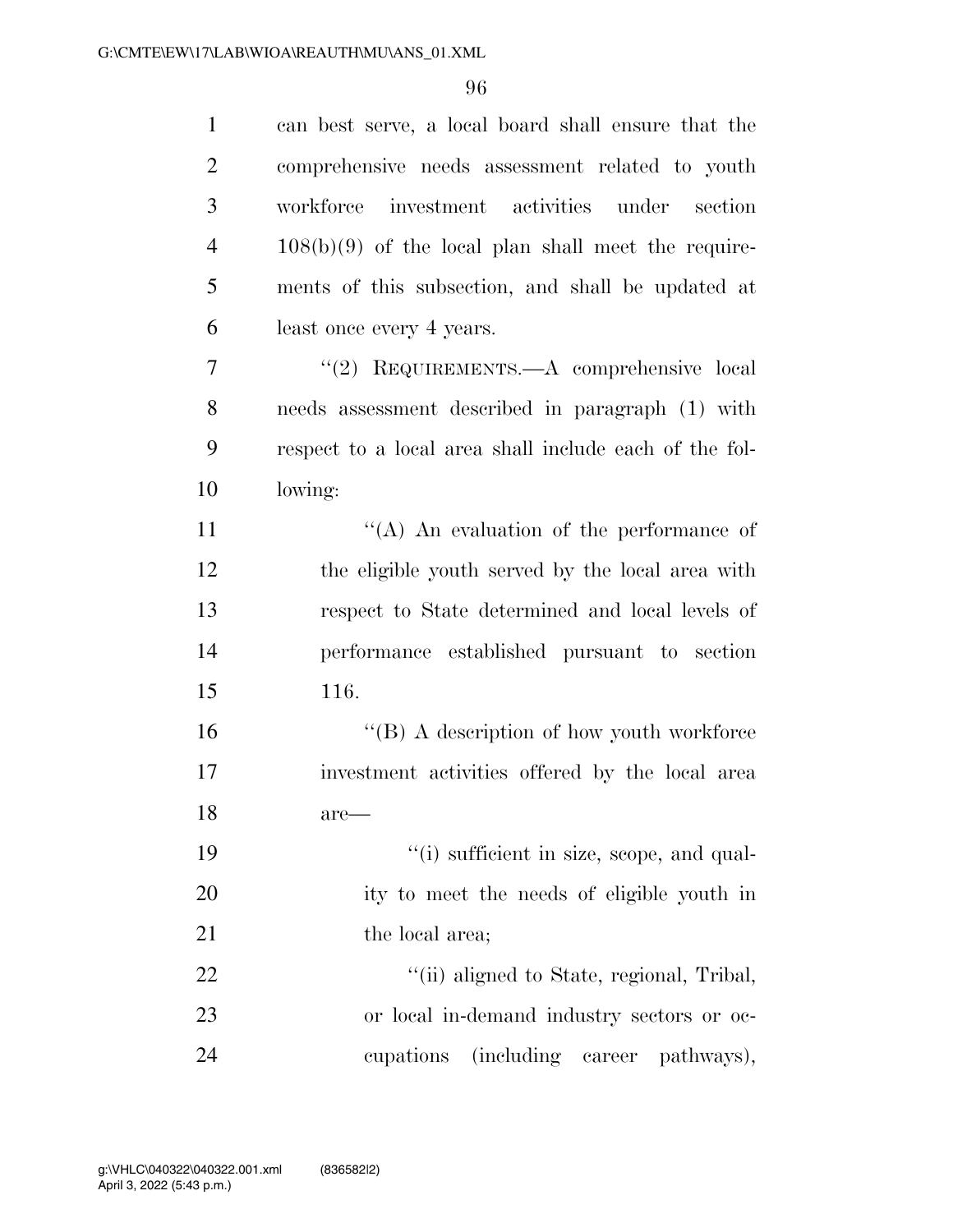| $\mathbf{1}$   | identified by the State board or local             |
|----------------|----------------------------------------------------|
| $\overline{2}$ | board; and                                         |
| 3              | "(iii) developed in partnership with el-           |
| $\overline{4}$ | igible youth in the local area and aligned         |
| 5              | with their needs, including program ele-           |
| 6              | ments and offerings.                               |
| $\overline{7}$ | $\cdot$ (C) An identification of successful models |
| 8              | of youth workforce investment activities.          |
| 9              | "(D) A description of the progress during          |
| 10             | the most recent 2 program years covered by the     |
| 11             | local plan of the local area toward implementa-    |
| 12             | tion of equal access to high-quality youth work-   |
| 13             | force investment activities, including-            |
| 14             | "(i) strategies to provide eligible                |
| 15             | youth access to paid work experience op-           |
| 16             | portunities and career pathways;                   |
| 17             | "(ii) strategies to overcome barriers              |
| 18             | that result in lower rates of access to, or        |
| 19             | performance gaps in, youth workforce in-           |
| 20             | vestment activities for eligible youth;            |
| 21             | "(iii) providing programs and activi-              |
| 22             | ties that are designed to enable eligible          |
| 23             | youth to attain a secondary school diploma         |
| 24             | or its equivalent, or recognized postsec-          |
| 25             | ondary credentials;                                |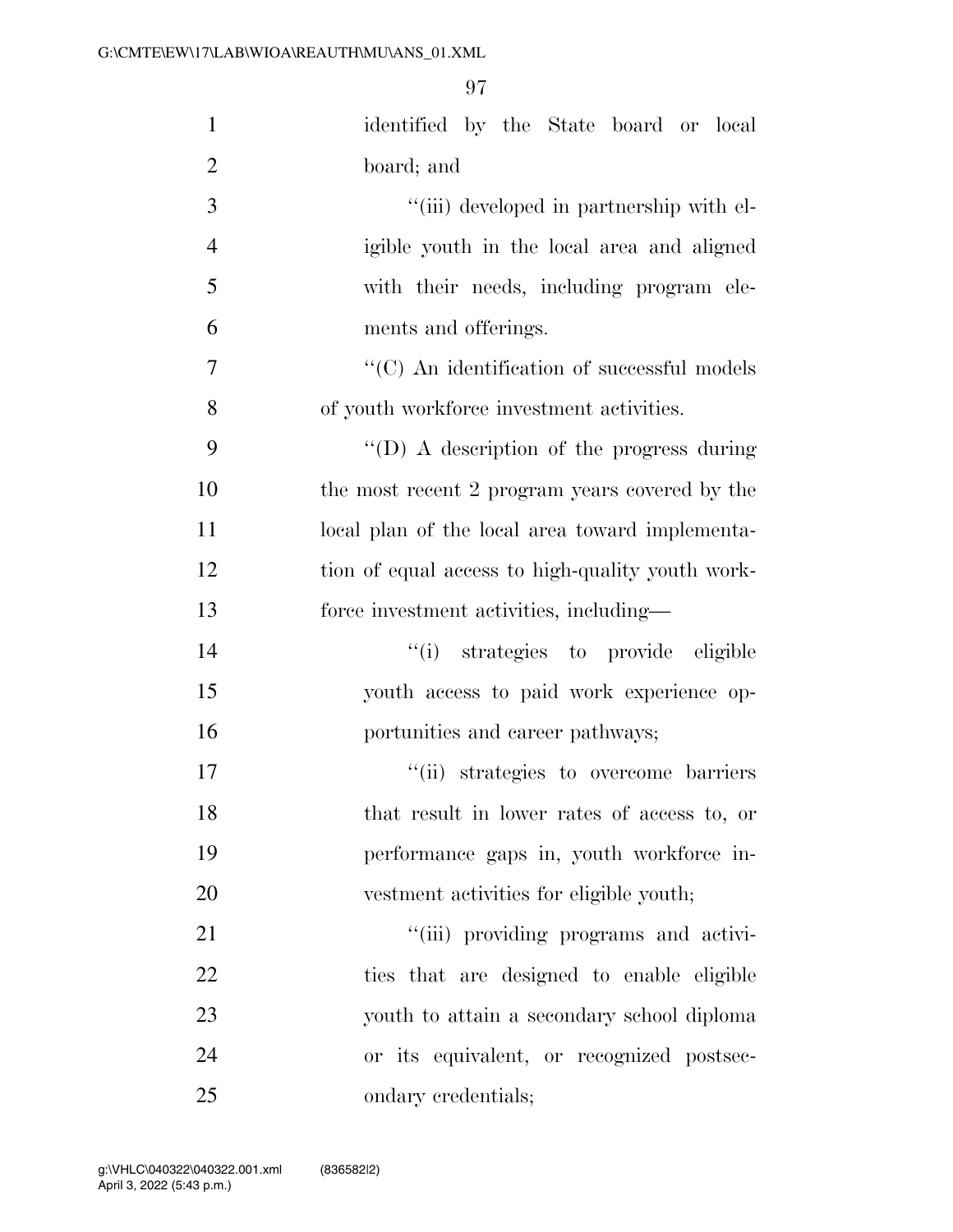| $\mathbf{1}$   | "(iv) providing programs and activi-                      |
|----------------|-----------------------------------------------------------|
| $\overline{2}$ | ties to prepare eligible youth for high-skill,            |
| 3              | high-wage, or in-demand industry sectors                  |
| $\overline{4}$ | or occupations that will lead to self-suffi-              |
| 5              | ciency; and                                               |
| 6              | $f'(v)$ strategies to identify the local                  |
| $\overline{7}$ | area needs of the subpopulations of eligible              |
| 8              | youth described in section $128(b)(4)(A)(i)$ .            |
| 9              | "(3) CONSULTATION.—In conducting the com-                 |
| 10             | prehensive needs assessment under paragraph               |
| 11             | $(1)(A)$ , the local area shall involve a diverse body of |
| 12             | stakeholders, including, at a minimum-                    |
| 13             | "(A) representatives of local educational                 |
| 14             | agencies, including representatives of career             |
| 15             | and technical education programs;                         |
| 16             | "(B) eligible providers of training services,             |
| 17             | including eligible providers of apprenticeship            |
| 18             | programs and pre-apprenticeship programs, and             |
| 19             | providers of internships, paid or unpaid work             |
| 20             | experience opportunities, or transitional jobs;           |
| 21             | $\lq\lq$ representatives of business and indus-           |
| 22             | try (including representatives of small busi-             |
| 23             | ness), which shall include representatives of in-         |
| 24             | dustry and sector partnerships in the State;              |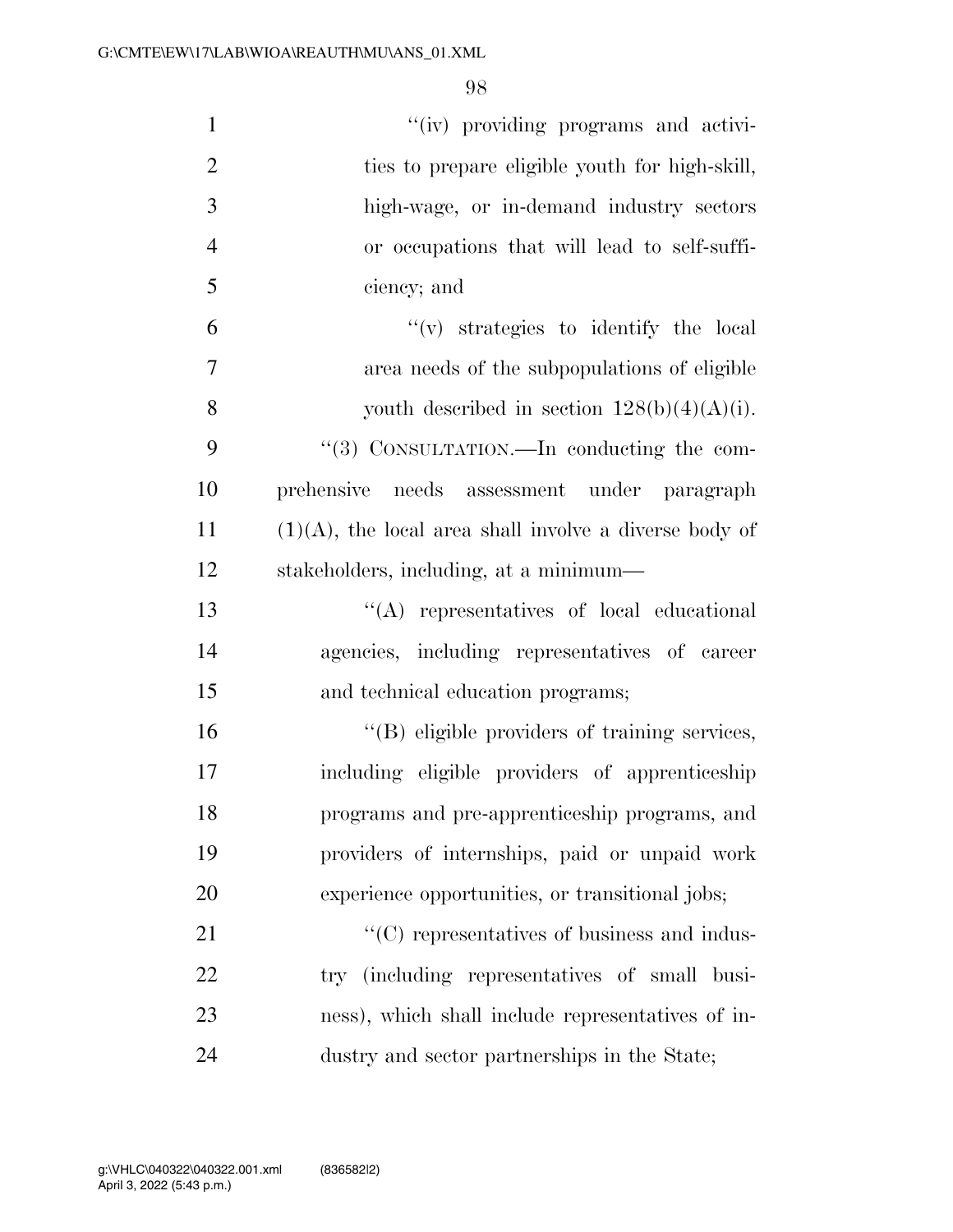| $\mathbf{1}$   | $\lq\lq$ ) interested community representatives,       |
|----------------|--------------------------------------------------------|
| $\overline{2}$ | including community-based organizations;               |
| 3              | "(E) representatives of eligible youth, in-            |
| $\overline{4}$ | cluding representatives of regional or local           |
| 5              | agencies serving eligible youth;                       |
| 6              | $\lq\lq(F)$ representatives of Indian Tribes and       |
| 7              | Tribal organizations in the State, where appli-        |
| 8              | cable; and                                             |
| 9              | $\lq\lq(G)$ any other stakeholders that the State      |
| 10             | may require the local area to consult.                 |
| 11             | "(4) CONTINUED CONSULTATION.—Each local                |
| 12             | area receiving financial assistance under this chapter |
| 13             | shall consult with stakeholders described in para-     |
| 14             | $graph(3)$ on an ongoing basis, as determined by the   |
| 15             | Governor. This may include consultation in order       |
| 16             | $to$ —                                                 |
| 17             | "(A) provide input on quadrennial updates              |
| 18             | to the comprehensive needs assessment required         |
| 19             | under paragraph $(1)(A);$                              |
| 20             | "(B) ensure youth workforce investment                 |
| 21             | activities—                                            |
| 22             | "(i) are responsive to local area em-                  |
| 23             | ployment needs;                                        |
| 24             | "(ii) are responsive to local<br>area                  |
| 25             | youth's career interests and goals;                    |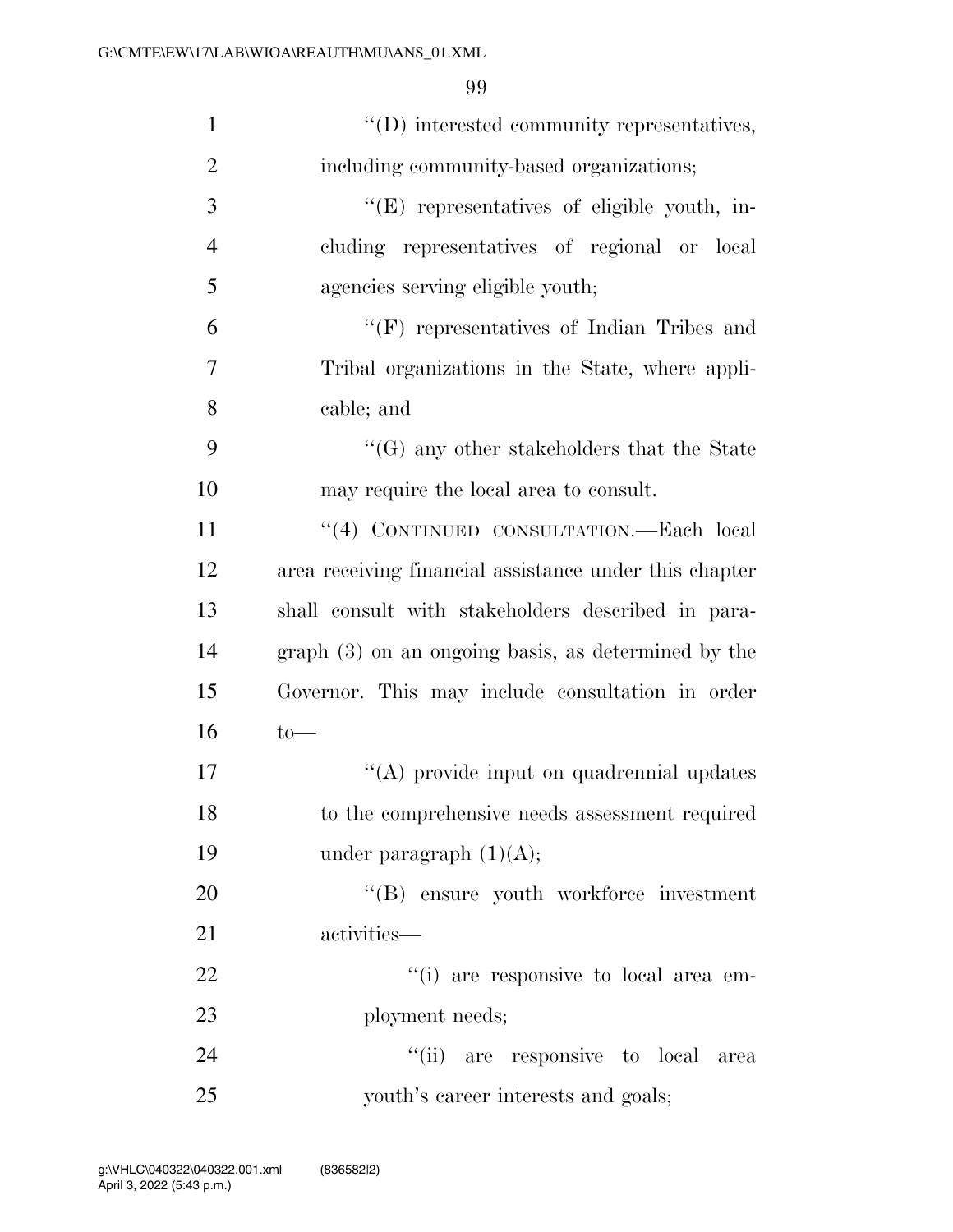| $\mathbf{1}$   | "(iii) are aligned with employment                |
|----------------|---------------------------------------------------|
| $\overline{2}$ | priorities in the State, regional, tribal, or     |
| $\mathfrak{Z}$ | local economy identified by employers and         |
| $\overline{4}$ | the entities described in paragraph $(3)$ ,       |
| 5              | which may include high-skill, high-wage, or       |
| 6              | in-demand industry sectors or occupations         |
| $\overline{7}$ | identified by the local board;                    |
| 8              | "(iv) are informed by labor market in-            |
| 9              | formation, including information provided         |
| 10             | under section $15(e)(2)(C)$ of the Wagner-        |
| 11             | Peyser Act $(29 \text{ U.S.C. } 491-2(e)(2)(C));$ |
| 12             | $f'(v)$ are designed to meet current, in-         |
| 13             | termediate, or long-term labor market pro-        |
| 14             | jections; and                                     |
| 15             | "(vi) allow employer input, including             |
| 16             | input from industry or sector partnerships        |
| 17             | in the local area, where applicable, into the     |
| 18             | development and implementation of youth           |
| 19             | workforce investment activities to ensure         |
| 20             | such activities align with skills and com-        |
| 21             | petencies required by local employment op-        |
| 22             | portunities, including activities such as the     |
| 23             | identification of relevant<br>skills,<br>$com-$   |
| 24             | petencies, recognized postsecondary creden-       |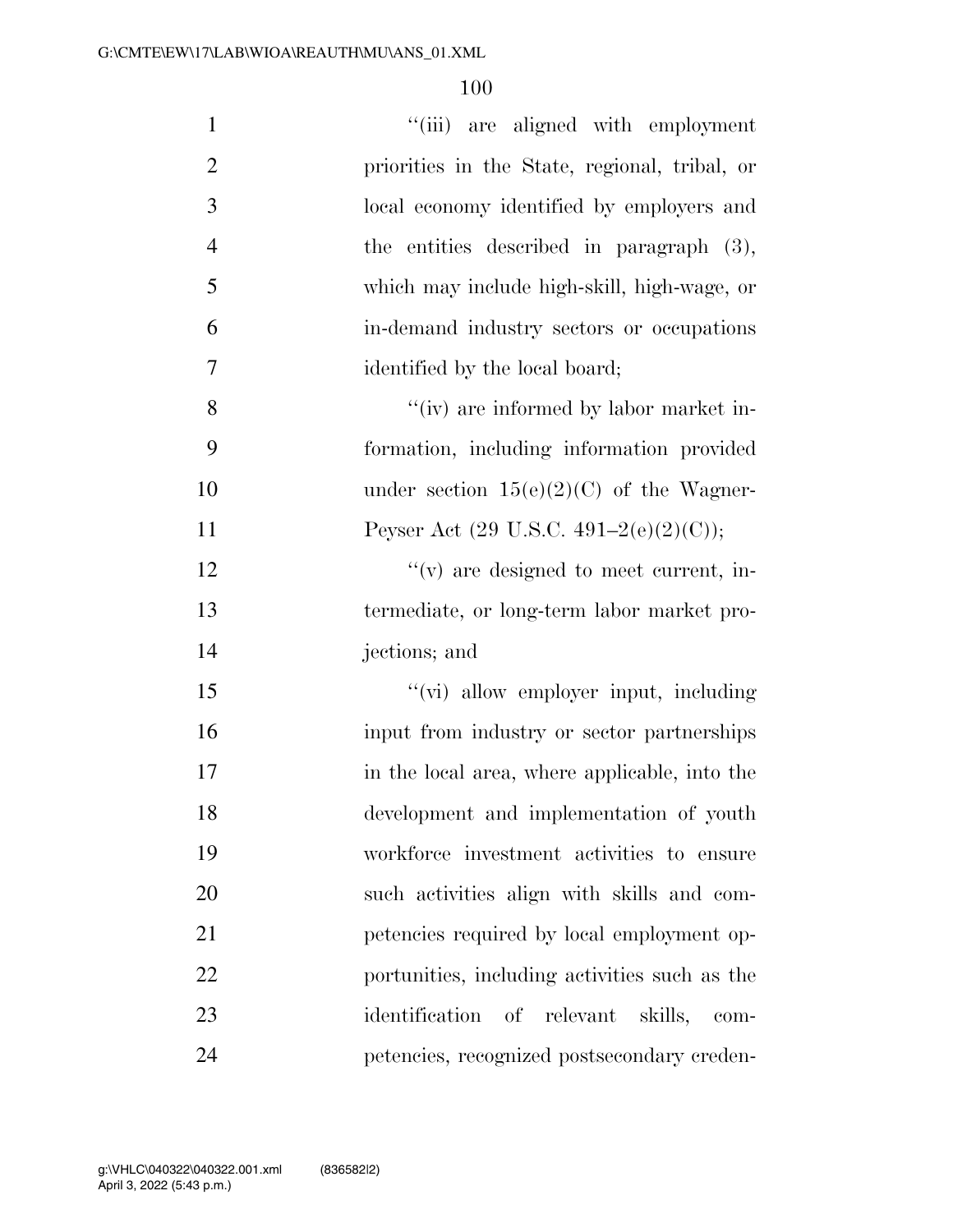| $\mathbf{1}$   | tials, and current technology and equip-            |
|----------------|-----------------------------------------------------|
| $\overline{2}$ | ment;                                               |
| 3              | $\cdot$ (C) identify and encourage opportunities    |
| $\overline{4}$ | for work-based learning; and                        |
| 5              | $\lq\lq$ (D) ensure funding under this part is      |
| 6              | used in a coordinated manner with other local       |
| 7              | resources.".                                        |
| 8              | (b) STATEWIDE ACTIVITIES.—Section $129(b)$ of the   |
| 9              | Workforce Innovation and Opportunity Act (29 U.S.C. |
| 10             | $3164(b)$ ) is amended—                             |
| 11             | (1) by amending paragraph $(1)(B)$ to read as       |
| 12             | follows:                                            |
| 13             | "(B) disseminating the list of eligible pro-        |
| 14             | viders of youth workforce investment activities,    |
| 15             | as determined under section 123, including in       |
| 16             | transparent, linked, open, and interoperable        |
| 17             | data formats;"; and                                 |
| 18             | $(2)$ in paragraph $(2)$ —                          |
| 19             | $(A)$ in subparagraph $(C)$ , by striking "de-      |
| 20             | scribed in section $134(e)(2)$ " and inserting ",   |
| 21             | including individualized career services,";         |
| 22             | (B) in subparagraph $(D)(v)$ , by striking          |
| 23             | "and" at the end;                                   |
| 24             | $(C)$ in subparagraph $(E)$ , by striking the       |
| 25             | period at the end and inserting " and"; and         |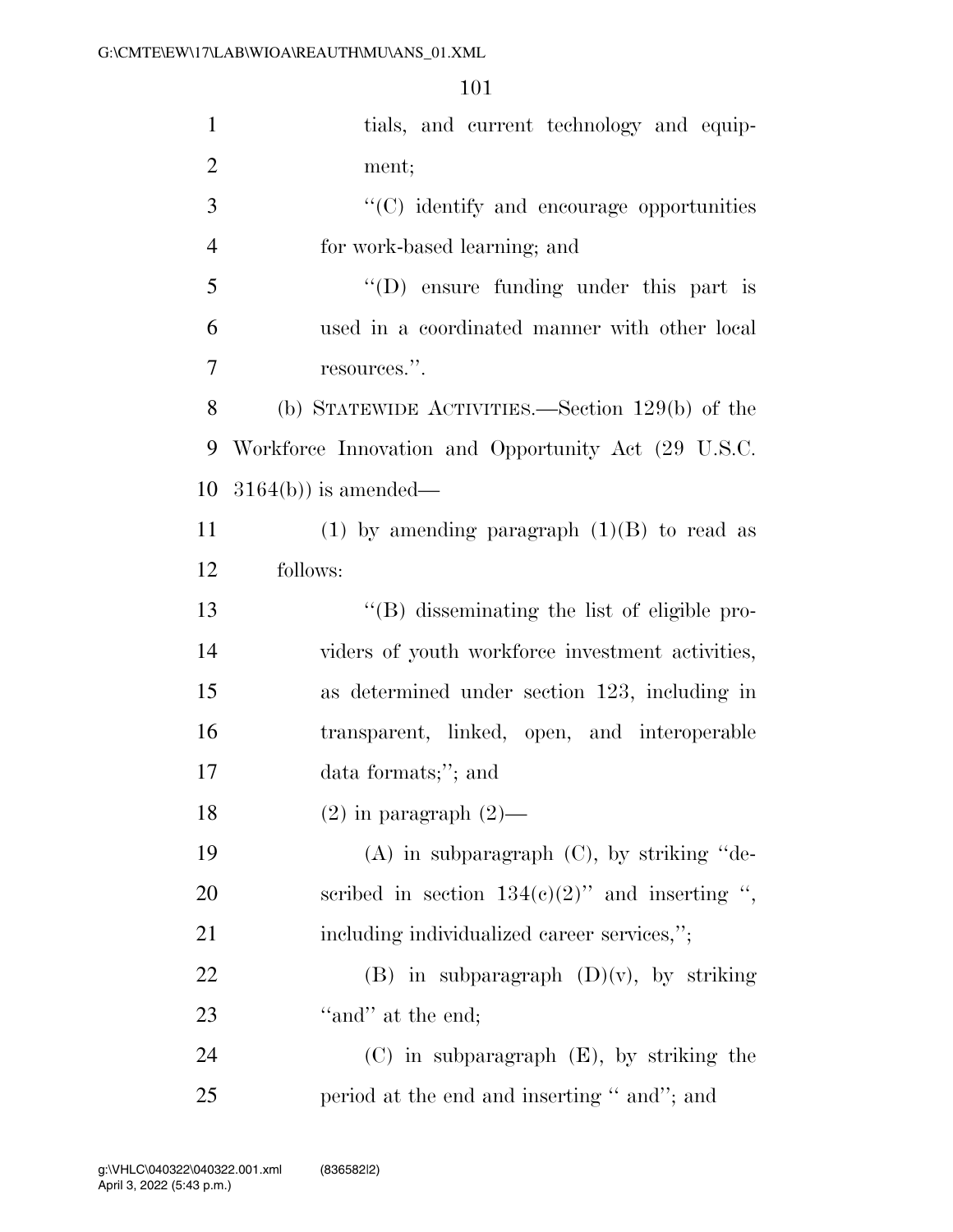| $\mathbf{1}$   | (D) by adding at the end the following:                     |
|----------------|-------------------------------------------------------------|
| $\overline{2}$ | $\lq\lq(F)$ establishing, supporting, and expand-           |
| 3              | ing work-based learning opportunities, including            |
| $\overline{4}$ | transitional jobs, that are aligned with career             |
| 5              | pathways.".                                                 |
| 6              | (c) LOCAL ELEMENTS AND REQUIREMENTS.—                       |
| 7              | (1) PROGRAM DESIGN.—Section $129(e)(1)$ of                  |
| 8              | the Workforce Innovation and Opportunity Act (29)           |
| 9              | U.S.C. $3164(e)(1)$ is amended—                             |
| 10             | $(A)$ in subparagraph $(C)$ —                               |
| 11             | (i) in clause (iv), by striking "in ap-                     |
| 12             | propriate cases" and inserting "including                   |
| 13             | paid work-based learning opportunities";                    |
| 14             | and                                                         |
| 15             | (ii) in clause $(v)$ , by inserting "high-                  |
| 16             | skill, high-wage, or" before "in-demand";                   |
| 17             | and                                                         |
| 18             | $(B)$ in subparagraph $(D)$ , by striking "10               |
| 19             | percent" and inserting "15 percent".                        |
| 20             | (2) PROGRAM ELEMENTS.—Section $129(e)(2)$                   |
| 21             | of the Workforce Innovation and Opportunity Act             |
| 22             | $(29 \text{ U.S.C. } 3164(e)(2)$ is amended to read as fol- |
| 23             | lows:                                                       |
| 24             | "(2) PROGRAM ELEMENTS. - In order to sup-                   |
| 25             | port the attainment of a secondary school diploma or        |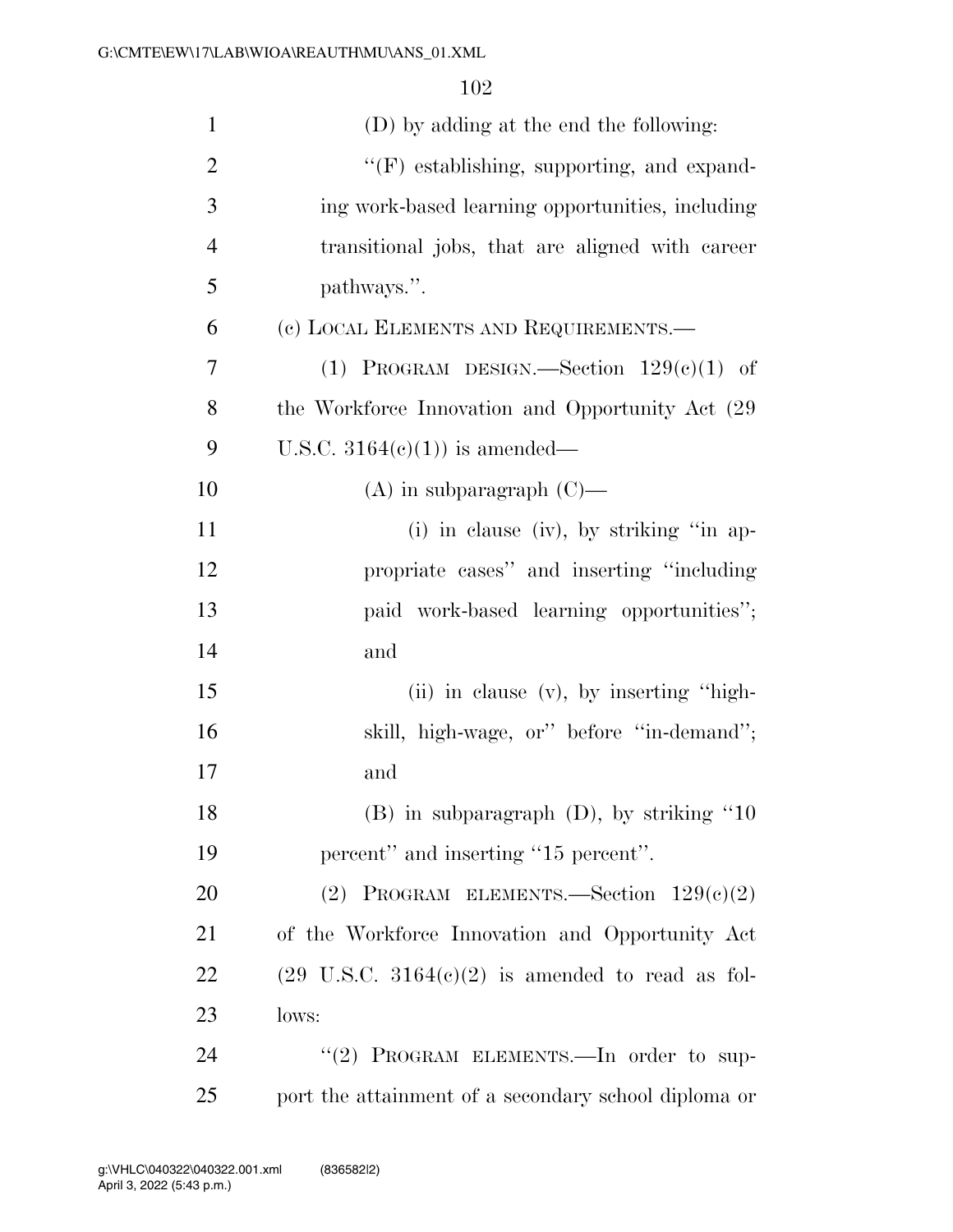| $\mathbf{1}$   | its recognized equivalent, entry into postsecondary    |
|----------------|--------------------------------------------------------|
| $\overline{2}$ | education, and career readiness for participants,      |
| 3              | local areas shall ensure that each of following ele-   |
| $\overline{4}$ | ments are provided under the programs described in     |
| 5              | paragraph $(1)$ , as appropriate, to meet the needs of |
| 6              | eligible youth in the local area.                      |
| 7              | "(A) Tutoring, study skills training, in-              |
| 8              | struction, and dropout prevention and recovery         |
| 9              | strategies that lead to completion of the re-          |
| 10             | quirements for a secondary school diploma or           |
| 11             | its recognized equivalent (including a recognized      |
| 12             | certificate of attendance or similar document          |
| 13             | for individuals with disabilities) or for a recog-     |
| 14             | nized postsecondary credential.                        |
| 15             | "(B) Alternative secondary school services,            |
| 16             | or dropout recovery services, as appropriate.          |
| 17             | "(C) Work-based learning experiences,                  |
| 18             | which—                                                 |
| 19             | "(i) may include summer and year-                      |
| 20             | round employment opportunities that meet               |
| 21             | the requirements of section 130; and                   |
| 22             | "(ii) may include, to the extent prac-                 |
| 23             | ticable—                                               |
| 24             | $\lq\lq$ pre-apprenticeship or<br>-ap-                 |
| 25             | prenticeship programs;                                 |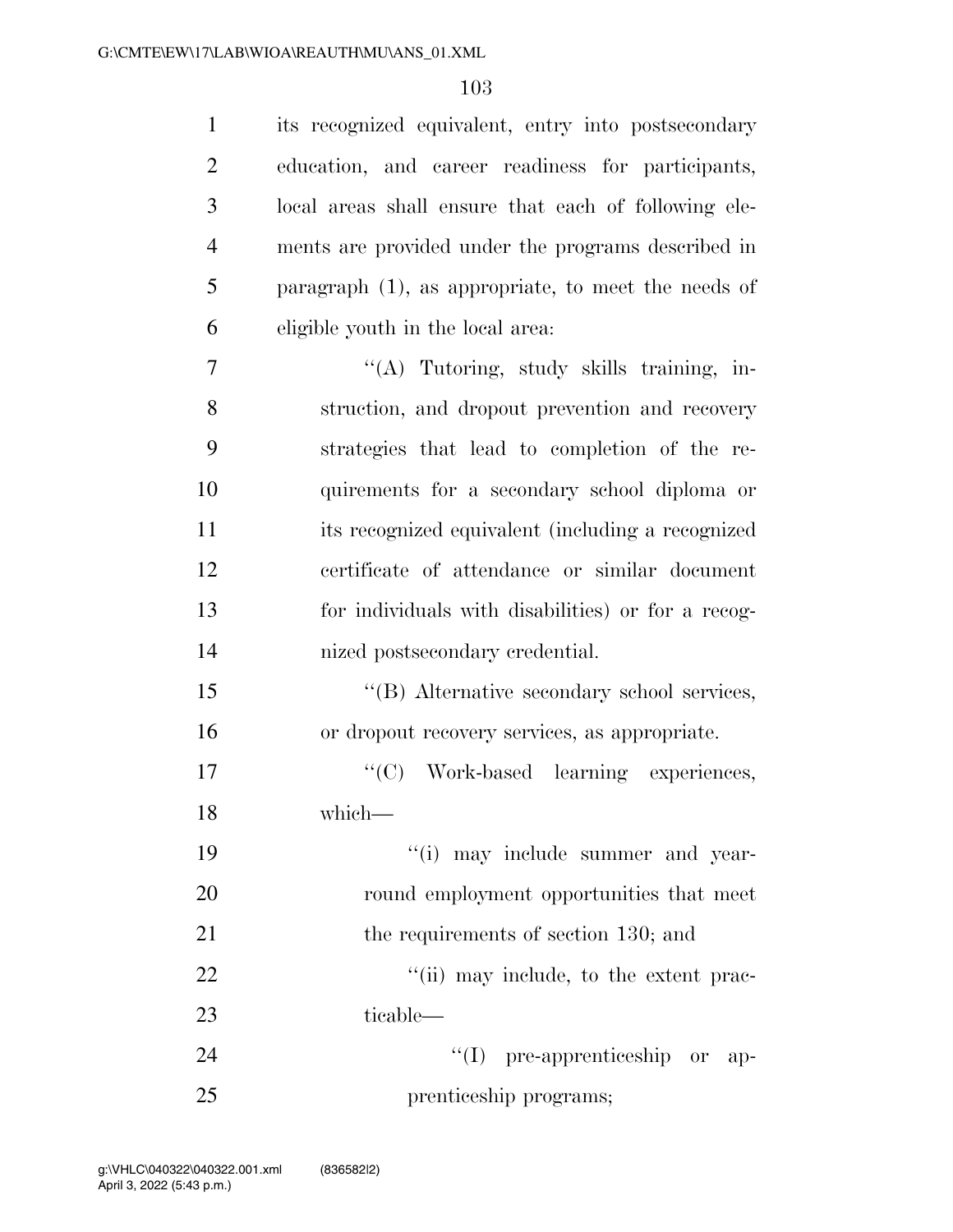1 ''(II) internships and job shad- owing; and  $\frac{1}{\text{III}}$  on-the-job training oppor- tunities. ''(D) Occupational skill training, which shall include priority consideration for training programs that lead to recognized postsecondary credentials that are aligned with high-skill, high-wage, or in-demand industry sectors or oc- cupations in the local area involved, if the local board determines that the programs meet the quality criteria described in section 123. ''(E) Education offered concurrently with and in the same context as workforce prepara- tion activities and training for a specific occu-**pation** or occupational cluster. ''(F) Leadership development opportuni- ties, which may include community service and peer-centered activities encouraging responsi-

- iors, as appropriate.
- 22  $\bullet$  ''(G) Supportive services.

23 "'(H) Adult mentoring for the period of participation and a subsequent period, for a 25 total of not less than 12 months;

bility and other positive social and civic behav-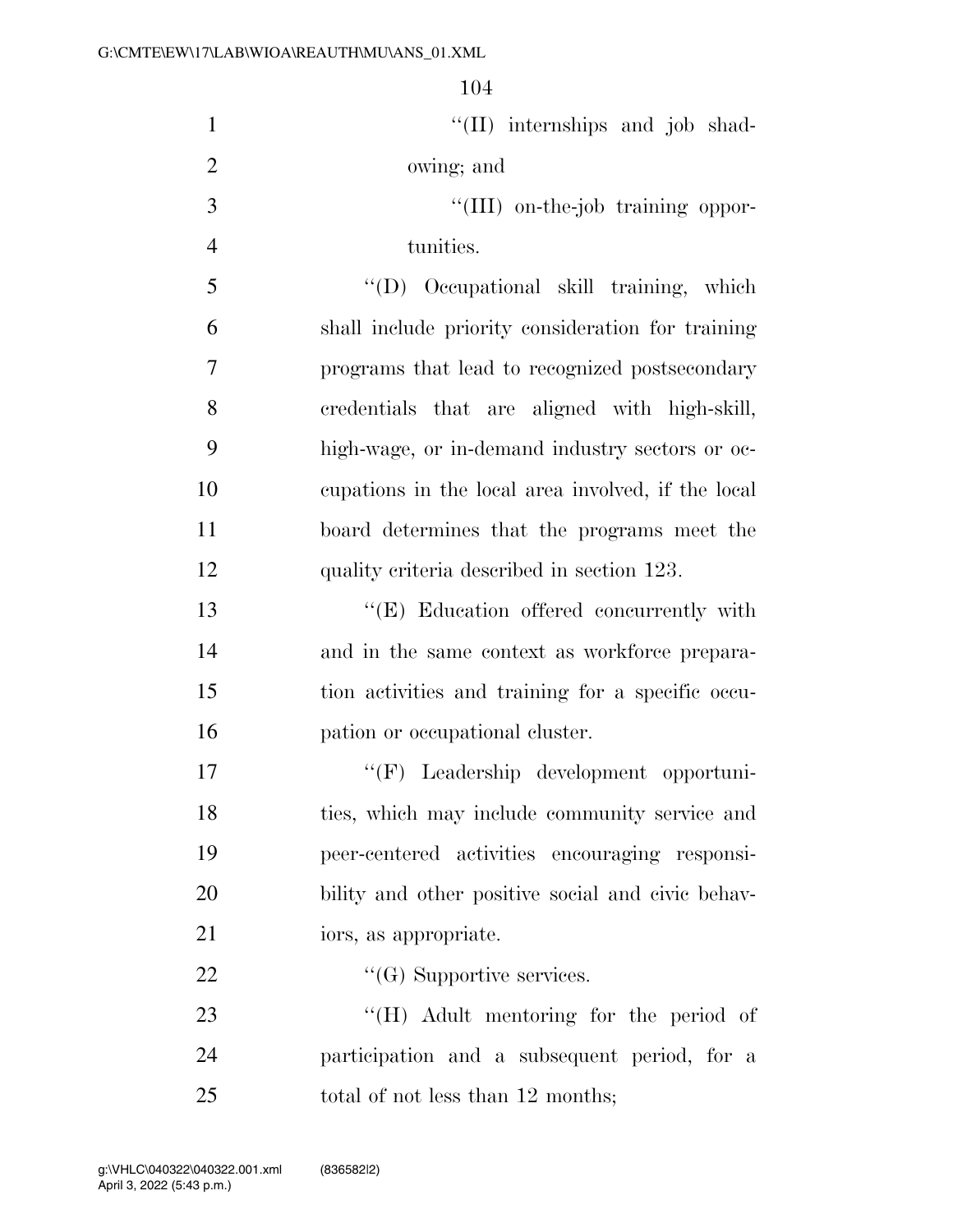| $\mathbf{1}$   | "(I) Follow-up services for the longer of $36$     |
|----------------|----------------------------------------------------|
| $\overline{2}$ | months or the completion of any postsecondary      |
| 3              | education or training to which participants are    |
| $\overline{4}$ | referred after completion of such program.         |
| 5              | "(J) Comprehensive guidance and coun-              |
| 6              | seling, including trauma-informed approaches.      |
| 7              | $\lq\lq$ (K) Financial literacy education.         |
| 8              | "(L) Entrepreneurial skills training.              |
| 9              | "(M) Services that provide labor market            |
| 10             | and employment information about high-skill,       |
| 11             | high-wage, or in-demand industry sectors or oc-    |
| 12             | equations available in the local area, such as ea- |
| 13             | reer awareness, career counseling, and career      |
| 14             | exploration services, which may include pro-       |
| 15             | viding such services to elementary and sec-        |
| 16             | ondary schools (as defined in section 8101 of      |
| 17             | the Elementary and Secondary Education Act         |
| 18             | of 1965 (20 U.S.C. 7801).                          |
| 19             | "(N) Activities that help youth prepare for        |
| 20             | and transition to postsecondary education and      |
| 21             | training.                                          |
| 22             | "(O) Digital skills training, including ac-        |
| 23             | cess to training that supports basic digital lit-  |
| 24             | eracy.".                                           |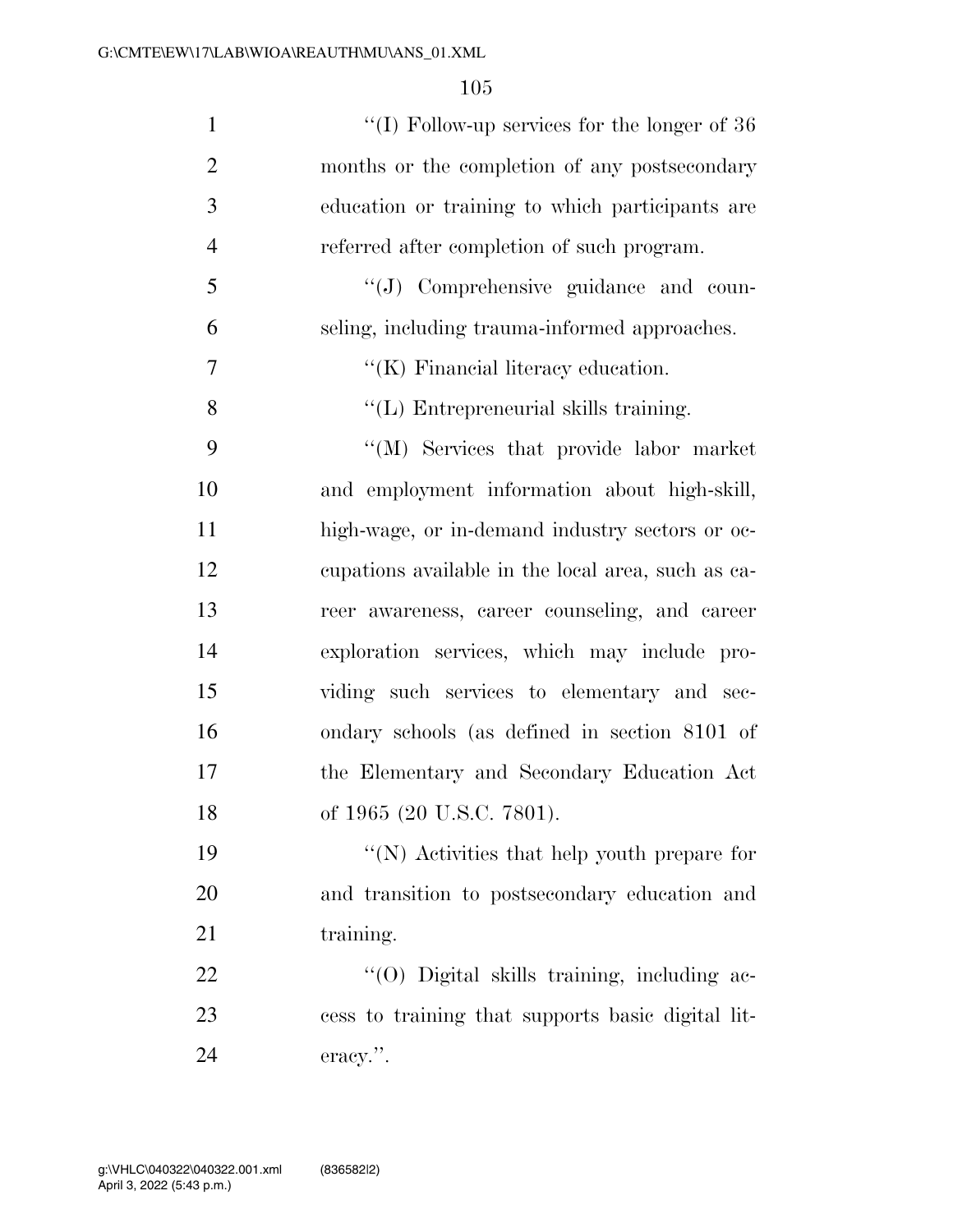| $\mathbf{1}$   | (3) CONSISTENCY WITH COMPULSORY SCHOOL                   |
|----------------|----------------------------------------------------------|
| $\overline{2}$ | ATTENDANCE LAWS.—Section $129(e)(4)$ (29 U.S.C.          |
| 3              | $3164(c)(4)$ is amended to read as follows:              |
| $\overline{4}$ | "(4) CONSISTENCY WITH COMPULSORY SCHOOL                  |
| 5              | ATTENDANCE LAWS.—In providing assistance under           |
| 6              | this section to an individual who is required to at-     |
| 7              | tend school under applicable State compulsory school     |
| 8              | attendance laws, the priority in providing such as-      |
| 9              | sistance shall be for the individual to attend school    |
| 10             | regularly.".                                             |
| 11             | SEC. 234. SUMMER AND YEAR-ROUND EMPLOYMENT FOR           |
| 12             | YOUTH.                                                   |
|                |                                                          |
| 13             | Chapter 2 of subtitle B of title I of the Workforce      |
| 14             | Innovation and Opportunity Act (29 U.S.C. 3111 et seq.), |
| 15             | as amended by the preceding sections, is further amended |
| 16             | by adding at the end the following:                      |
| 17             | "SEC. 130. SUMMER AND YEAR-ROUND EMPLOYMENT FOR          |
| 18             | YOUTH.                                                   |
| 19             | "(a) FUNDING.—                                           |
| 20             | "(1) STATE ALLOTMENT.—From the amount                    |
| 21             | appropriated under section $136(b)$ for a fiscal year,   |
| 22             | the Secretary shall allot funds to each State on the     |
| 23             | basis of the relative allotment the State received       |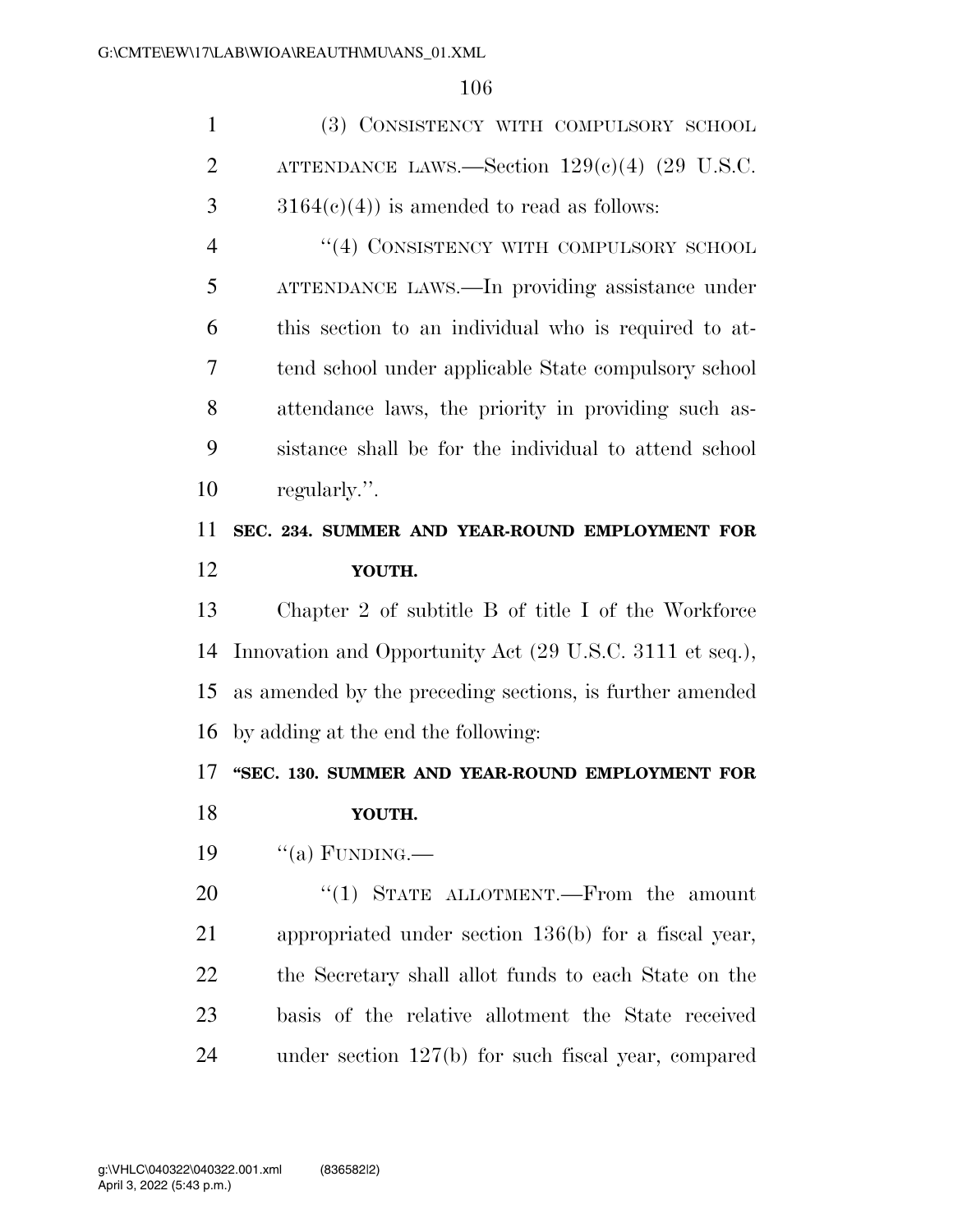| to the total amount allotted to all States under sec- |
|-------------------------------------------------------|
| tion $127(b)$ for such fiscal year.                   |

3 "(2) LOCAL AREA ALLOCATION.—A State shall use the funds allotted under paragraph (1) for a fis- cal year to allocate funds to each local area of the State on the basis of the relative allocation the local area received under section 128(b) for such fiscal year, compared to the total amount allocated to all local areas in the State under section 128(b) for such fiscal year.

 ''(b) ACTIVITIES.—The local board of a local area covered by the local plan submitted under section 108— 13 ''(1) shall use the funds received under this sec-tion to—

15 "(A) plan, develop, and carry out a sum- mer employment program or a year-round em-17 ployment program described in subsection (c);

18 ''(B) increase the number of summer or year-round employment opportunities offered through such program, including unsubsidized or partly subsidized opportunities, and opportu-nities in the private sector;

23  $\cdot$  (C) engage or establish industry or sector partnerships to determine local employment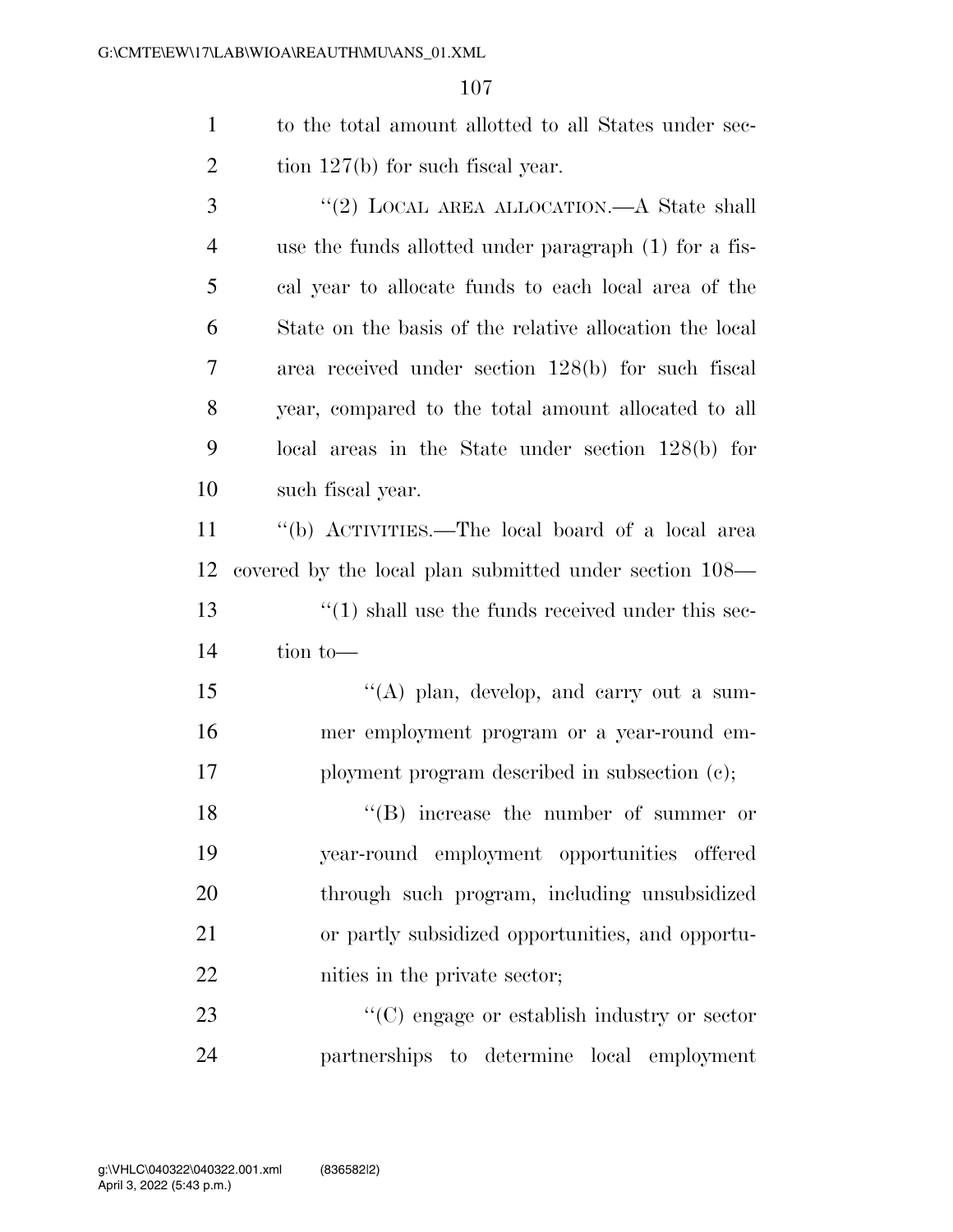| $\mathbf{1}$   | needs to inform the establishment of such a         |
|----------------|-----------------------------------------------------|
| $\overline{2}$ | program; and                                        |
| 3              | "(D) conduct outreach to eligible youth             |
| $\overline{4}$ | and employers; and                                  |
| 5              | $(2)$ may—                                          |
| 6              | $\lq\lq$ use the funds received under this sec-     |
| $\overline{7}$ | tion to develop technology infrastructure, in-      |
| 8              | cluding data and management systems, to sup-        |
| 9              | port such a program;                                |
| 10             | $\lq\lq$ (B) use such funds to enhance the pro-     |
| 11             | gram elements required under subsection $(c)(1)$ ;  |
| 12             | and                                                 |
| 13             | "(C) use not more than 25 percent of such           |
| 14             | funds to subsidize not more than 65 percent of      |
| 15             | the wages of each eligible youth participating in   |
| 16             | such a program.                                     |
| 17             | "(c) SUMMER AND YEAR-ROUND EMPLOYMENT PRO-          |
| 18             | GRAM REQUIREMENTS.                                  |
| 19             | "(1) PROGRAM ELEMENTS.—A summer employ-             |
| 20             | ment program or a year-round employment program     |
| 21             | described in this subsection shall include the fol- |
| 22             | lowing program elements:                            |
| 23             | "(A) Work-readiness training (including)            |
| 24             | soft skills) and educational programs aligned to    |
| 25             | career pathways for eligible youth to enhance       |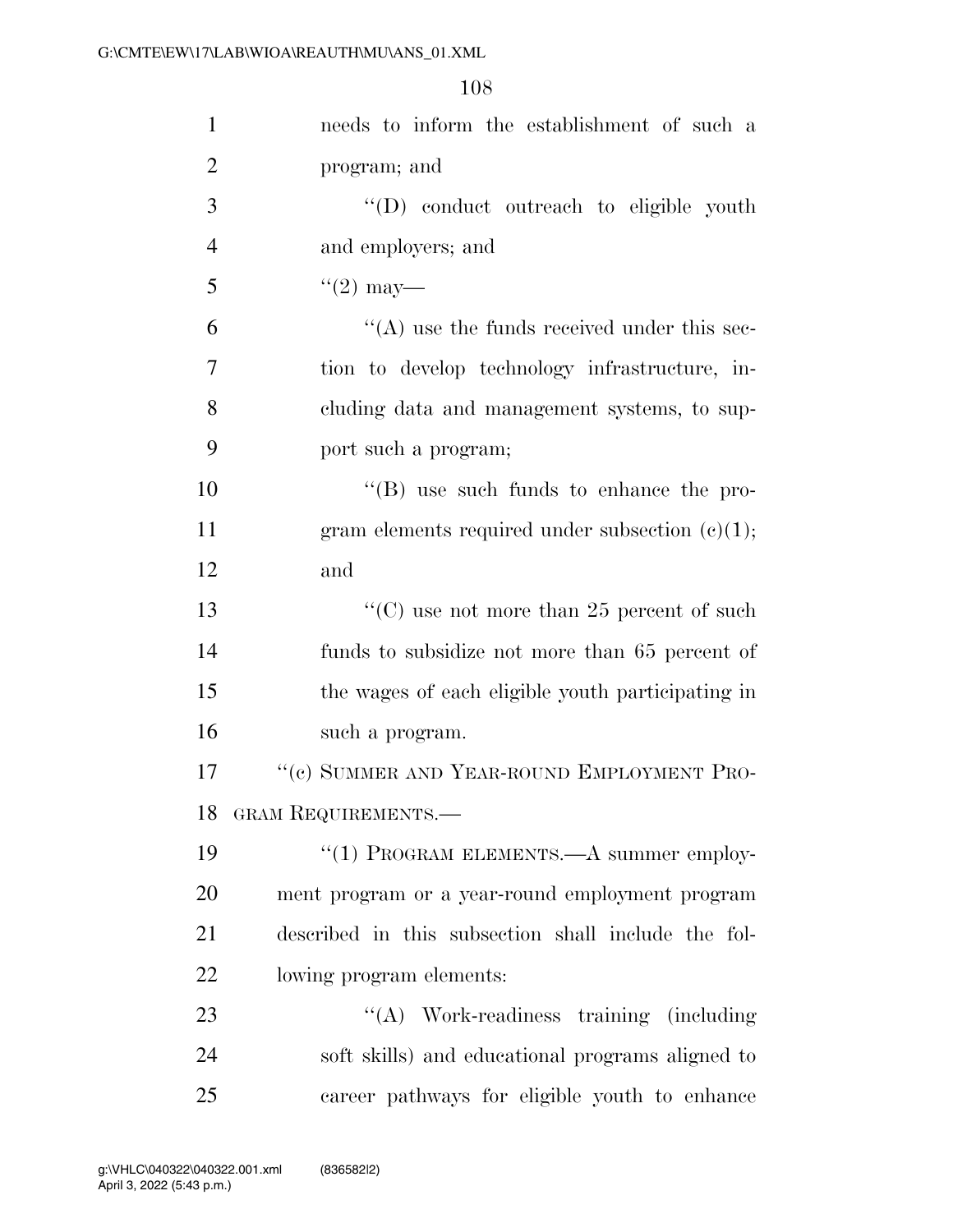| $\mathbf{1}$   | their year-round employment opportunities, in-      |
|----------------|-----------------------------------------------------|
| $\overline{2}$ | cluding digital literacy and online work-readi-     |
| 3              | ness opportunities, as appropriate, and support     |
| $\overline{4}$ | obtaining documentation needed for employ-          |
| 5              | ment, such as identification or licenses.           |
| 6              | "(B) Coaching and mentoring services for            |
| $\overline{7}$ | eligible youth participating in the program to      |
| 8              | enhance their summer or year-round employ-          |
| 9              | ment opportunities and encourage completion of      |
| 10             | such opportunities through the program.             |
| 11             | "(C) Coaching and mentoring services for            |
| 12             | employers on how to successfully employ each        |
| 13             | eligible youth participating in the program in      |
| 14             | meaningful work, including providing a safe         |
| 15             | work and training environment for all partici-      |
| 16             | pants, regardless of race, color, disability, age,  |
| 17             | religion, national origin, sexual orientation, or   |
| 18             | gender identity.                                    |
| 19             | "(D) Career exploration, career counseling,         |
| 20             | career planning, and college planning services      |
| 21             | for eligible youth participating in the program.    |
| 22             | "(E) High-quality financial literacy edu-           |
| 23             | cation as described in section $129(b)(2)(D)$ , for |
| 24             | eligible youth participating in the program, in-    |
| 25             | cluding education on the use of credit and fi-      |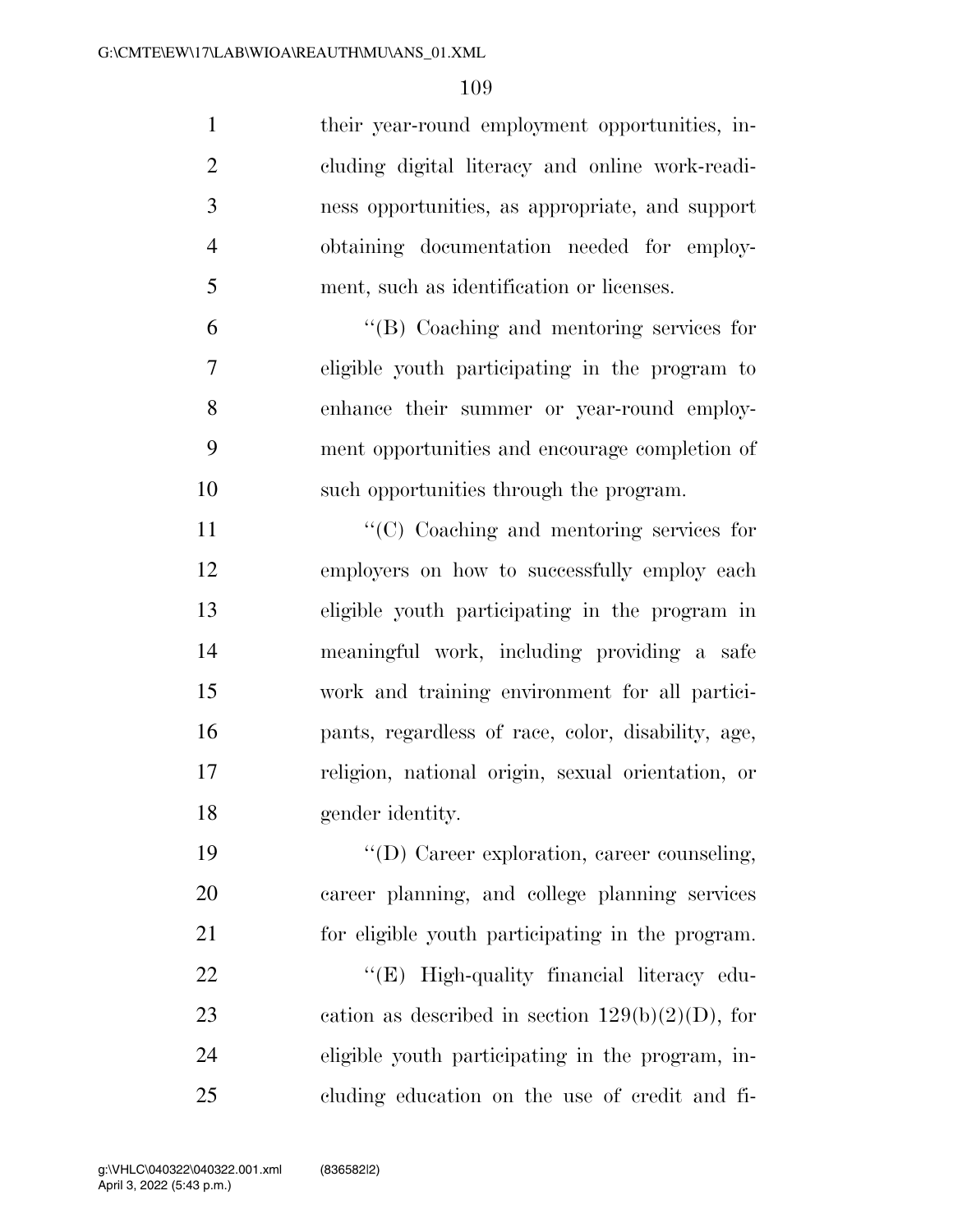nancing higher education, and access to safe and affordable banking.

 ''(F) Providing supportive services to eligi- ble youth, or connecting such youth to sup- portive services provided by another entity, to enable participation in the program, which may include food and nutrition services, and health and mental health care supports.

 ''(G) Follow-up services for not less than 12 months after the completion of participation, as appropriate.

12 "(H) Integration of services provided by the program with youth development programs, secondary school programs, career and technical education programs, youth workforce invest- ment activities under this chapter, and skills training programs funded by the State or Fed-eral Government, as applicable.

 ''(I) Connecting youth participating in the program to providers of youth services, adult employment and training services, vocational re- habilitation services, adult education and family 23 literacy services under title II, career pathways, postsecondary education, or skills training pro-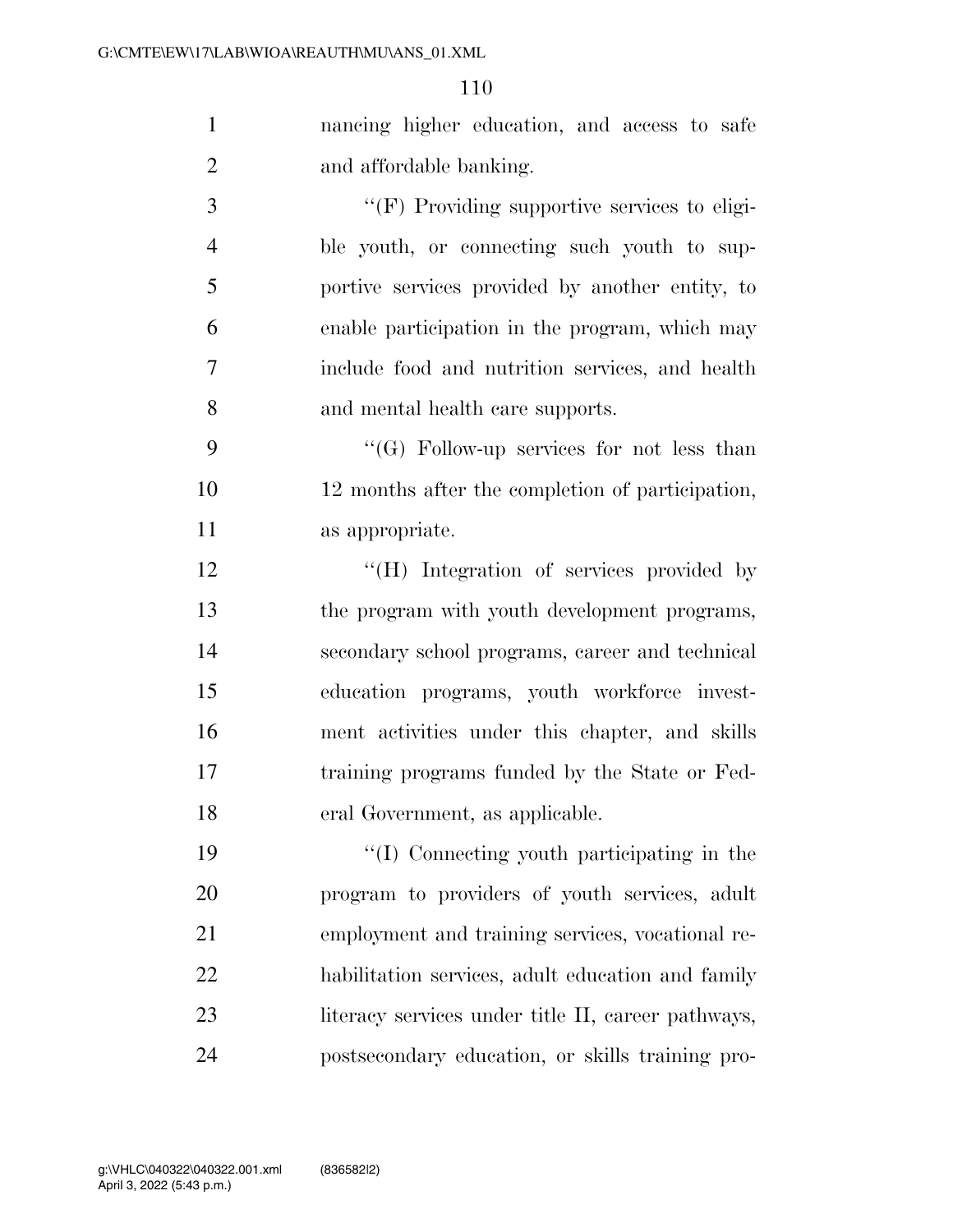grams funded by the State or Federal Govern-ment, as applicable.

3  $\cdot$  (J) Commitment and support from may- ors or county executives to support the execu-tion of the program.

 $^{(4)}$ (2) PROGRAM DESIGN.—

7 "(A) SUMMER EMPLOYMENT PROGRAM.— In addition to the program elements described in paragraph (1), a summer employment pro- gram described in this subsection shall be a program that matches eligible youth partici- pating in such program with an appropriate employer (based on factors including the needs of the employer and the age, skill, and aspira- tions of the eligible youth) for high-quality sum-mer employment, which—

17 ''(i) may not be less than 4 weeks; and

19 ''(ii) may not pay less than the great- er of the applicable Federal, State, or local minimum wage.

22 "(B) YEAR-ROUND EMPLOYMENT PRO- GRAM.—In addition to the program elements described in paragraph (1), a year-round em-ployment program described in this subsection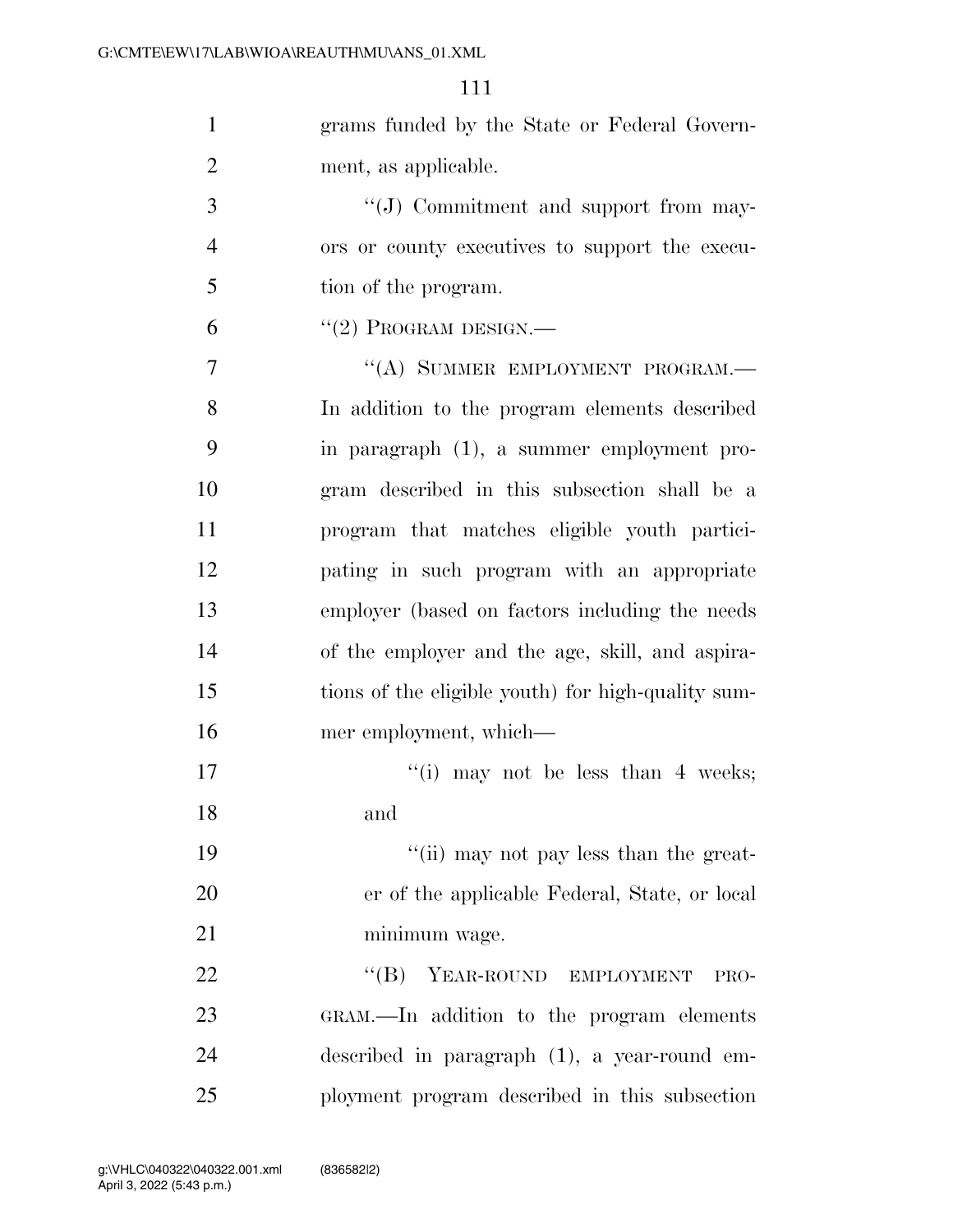| $\mathbf{1}$   | shall be a program that matches each eligible           |
|----------------|---------------------------------------------------------|
| $\overline{2}$ | youth participating in the program with an ap-          |
| 3              | propriate employer, based on factors (including         |
| $\overline{4}$ | the needs of the employer and the age, skill,           |
| 5              | and informed aspirations of the participant) for        |
| 6              | high-quality, year-round employment, which—             |
| $\overline{7}$ | "(i) may not be less than 180 days                      |
| 8              | and more than 1 year;                                   |
| 9              | "(ii) may not pay less than the great-                  |
| 10             | er of the applicable Federal, State, or local           |
| 11             | minimum wage; and                                       |
| 12             | "(iii) may not employ the eligible                      |
| 13             | youth for less than 20 hours per week.                  |
| 14             | "(3) PRIORITY.—In carrying out a summer em-             |
| 15             | ployment program or a year-round employment pro-        |
| 16             | gram receiving assistance under this section, a local   |
| 17             | area shall give priority to year-round employment       |
| 18             | opportunities offered under such program-               |
| 19             | "(A) in existing or emerging high-skill,                |
| 20             | high-wage, or in-demand industry sectors or oc-         |
| 21             | cupations; or                                           |
| 22             | $\lq\lq$ that meet community needs in the               |
| 23             | public, private, or nonprofit sector.                   |
| 24             | "(d) PERFORMANCE ACCOUNTABILITY.-For each               |
| 25             | local board carrying out a summer or year-round employ- |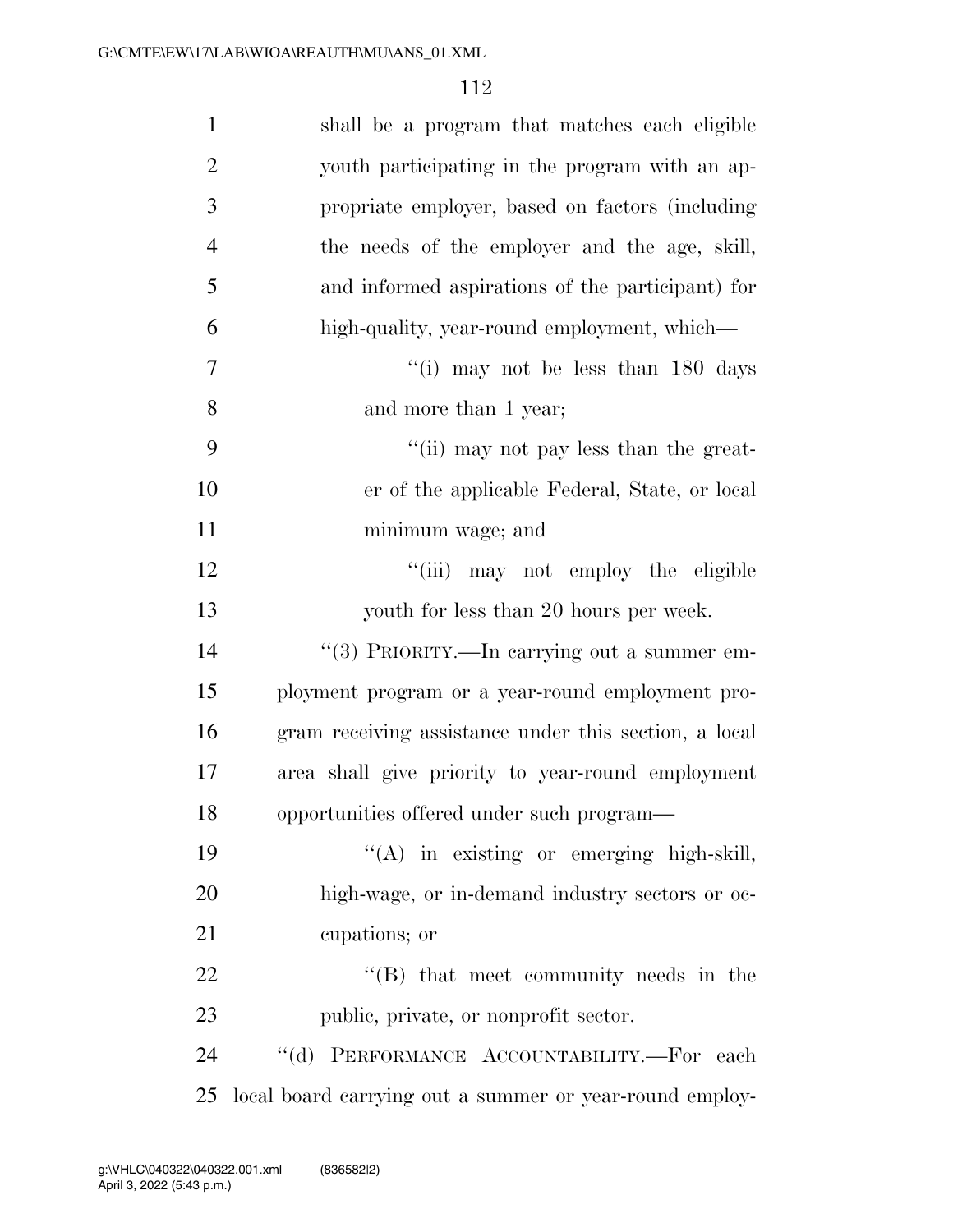| $\mathbf{1}$   | ment program receiving assistance under this section, the |
|----------------|-----------------------------------------------------------|
| 2              | primary indicators of performance, with respect to each   |
| 3              | such program, shall include—                              |
| $\overline{4}$ | $\lq(1)$ the performance metrics described in             |
| 5              | clause (i)(VI), and subparagraphs (I) and (II) of         |
| 6              | clause (ii), of section $116(b)(2)(A);$                   |
| 7              | $\lq(2)$ the percentage of eligible youth completing      |
| 8              | the summer or year-round program, as applicable;          |
| 9              | and                                                       |
| 10             | "(3) the percentage of youth having partici-              |
| 11             | pated in work-based learning.                             |
| 12             | $``$ (e) REPORTS.—                                        |
| 13             | $\lq(1)$ In GENERAL.—In addition to information           |
| 14             | required as part of the State performance report de-      |
| 15             | scribed in section $116(d)(2)$ , each State shall include |
| 16             | for each summer and year round employment pro-            |
| 17             | gram receiving assistance under this section—             |
| 18             | $\lq($ A) the number of eligible youth partici-           |
| 19             | pating in the program who complete a summer               |
| 20             | employment opportunity or a year-round em-                |
| 21             | ployment opportunity through the program;                 |
| 22             | $\lq\lq$ the average cost per participant to              |
| 23             | develop or expand such program, and the activi-           |
| 24             | ties and services, and supportive services pro-           |
| 25             | vided under such program;                                 |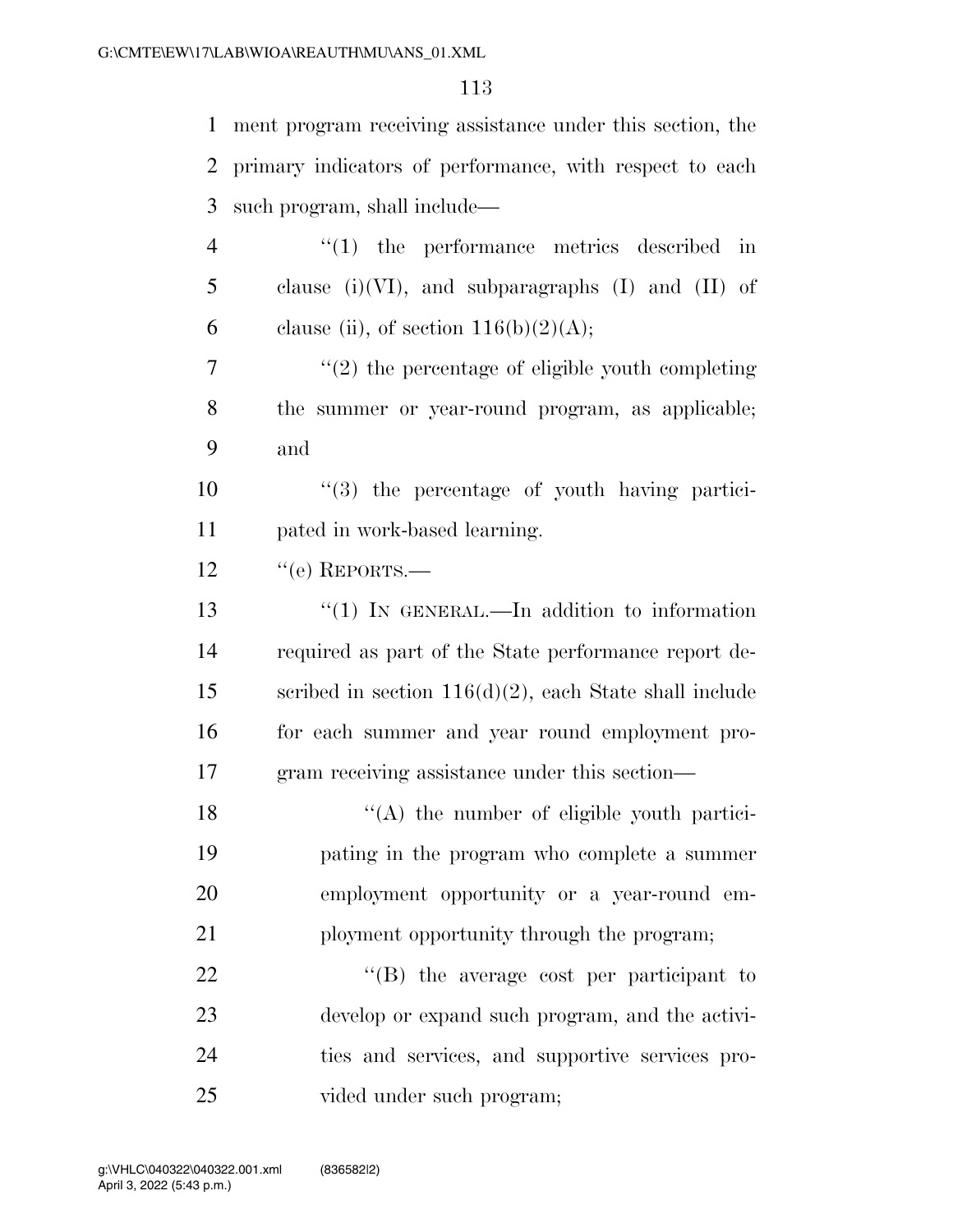| $\mathbf{1}$   | "(C) the number of eligible youth partici-         |
|----------------|----------------------------------------------------|
| $\overline{2}$ | pating in such program and accessing services      |
| 3              | as described in subparagraph $(B)$ ;               |
| $\overline{4}$ | "(D) the number of youth participants re-          |
| 5              | ceiving a subsidized wage, and the total amount    |
| 6              | and source of each such subsidy, including the     |
| 7              | average amount of the subsidy covered by funds     |
| 8              | received under this section;                       |
| 9              | $\lq\lq(E)$ the average number of hours and        |
| 10             | weeks worked and the average amount of wages       |
| 11             | earned by eligible youth participating in the      |
| 12             | program;                                           |
| 13             | $``(F)$ the average number of hours spent          |
| 14             | $on$ —                                             |
| 15             | "(i) recruitment and retention strate-             |
| 16             | gies; and                                          |
| 17             | "(ii) support for participating youth,             |
| 18             | such as time management, career planning,          |
| 19             | and financial literacy training;                   |
| 20             | $\lq\lq(G)$ the percent of eligible youth partici- |
| 21             | pating in the program that are placed in—          |
| 22             | "(i) an employment opportunity in the              |
| 23             | nonprofit sector;                                  |
| 24             | "(ii) an employment opportunity in                 |
| 25             | the public sector; and                             |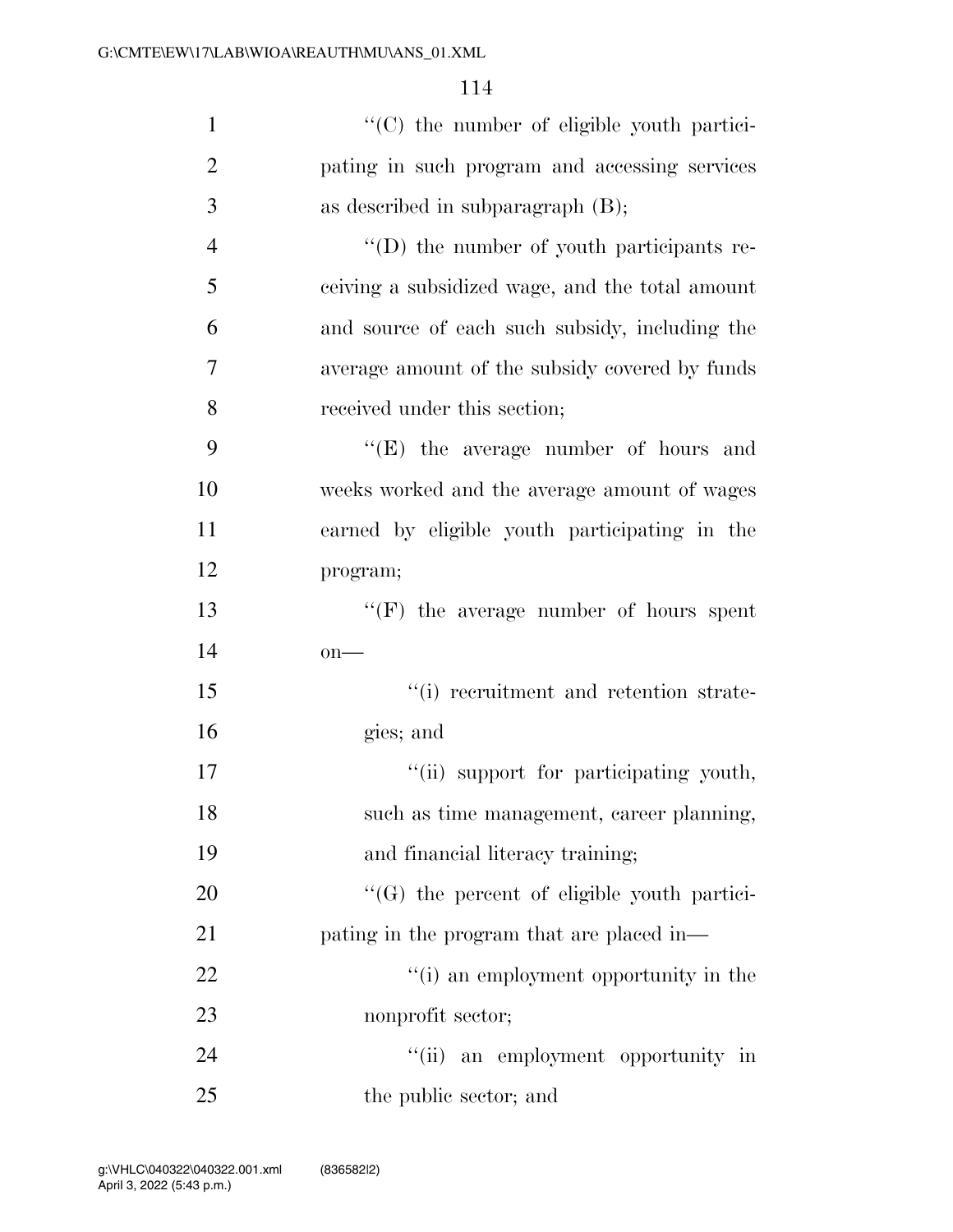| $\mathbf{1}$   | "(iii) an employment opportunity in                       |
|----------------|-----------------------------------------------------------|
| $\overline{2}$ | the for-profit sector; and                                |
| 3              | $\rm{``(H)}$ any other information that the Sec-          |
| $\overline{4}$ | retary of Labor determines necessary to mon-              |
| 5              | itor the effectiveness of the summer or year-             |
| 6              | round employment program.                                 |
| 7              | "(2) DISAGGREGATION.—The information re-                  |
| 8              | quired to be reported under subparagraphs $(A)$ , $(B)$ , |
| 9              | and $(G)$ of paragraphs $(1)$ shall be disaggregated by   |
| 10             | race, ethnicity, sex, age, and the subpopulations of      |
| 11             | eligible youth (as defined in section 3).".               |
| 12             | CHAPTER 3-ADULT AND DISLOCATED                            |
|                |                                                           |
| 13             | WORKER EMPLOYMENT AND TRAIN-                              |
| 14             | <b>ING ACTIVITIES</b>                                     |
| 15             | SEC. 241. WITHIN STATE ALLOCATIONS.                       |
| 16             | Section $133(b)(2)$ (29 U.S.C. $3173(b)(2)$ ) is amend-   |
|                | $17$ ed—                                                  |
| 18             | $(1)$ in subparagraph $(A)(iii)$ , by striking "The       |
| 19             | term, used with respect to fiscal year $2013$ or $2014$ , |
| 20             | means a percentage of the amount allocated to local       |
| 21             | areas under paragraphs $(2)(A)$ and $(3)$ of section      |
| 22             | 133(b) of the Workforce Investment Act of 1998 (as        |
| 23             | in effect on the day before the date of enactment of      |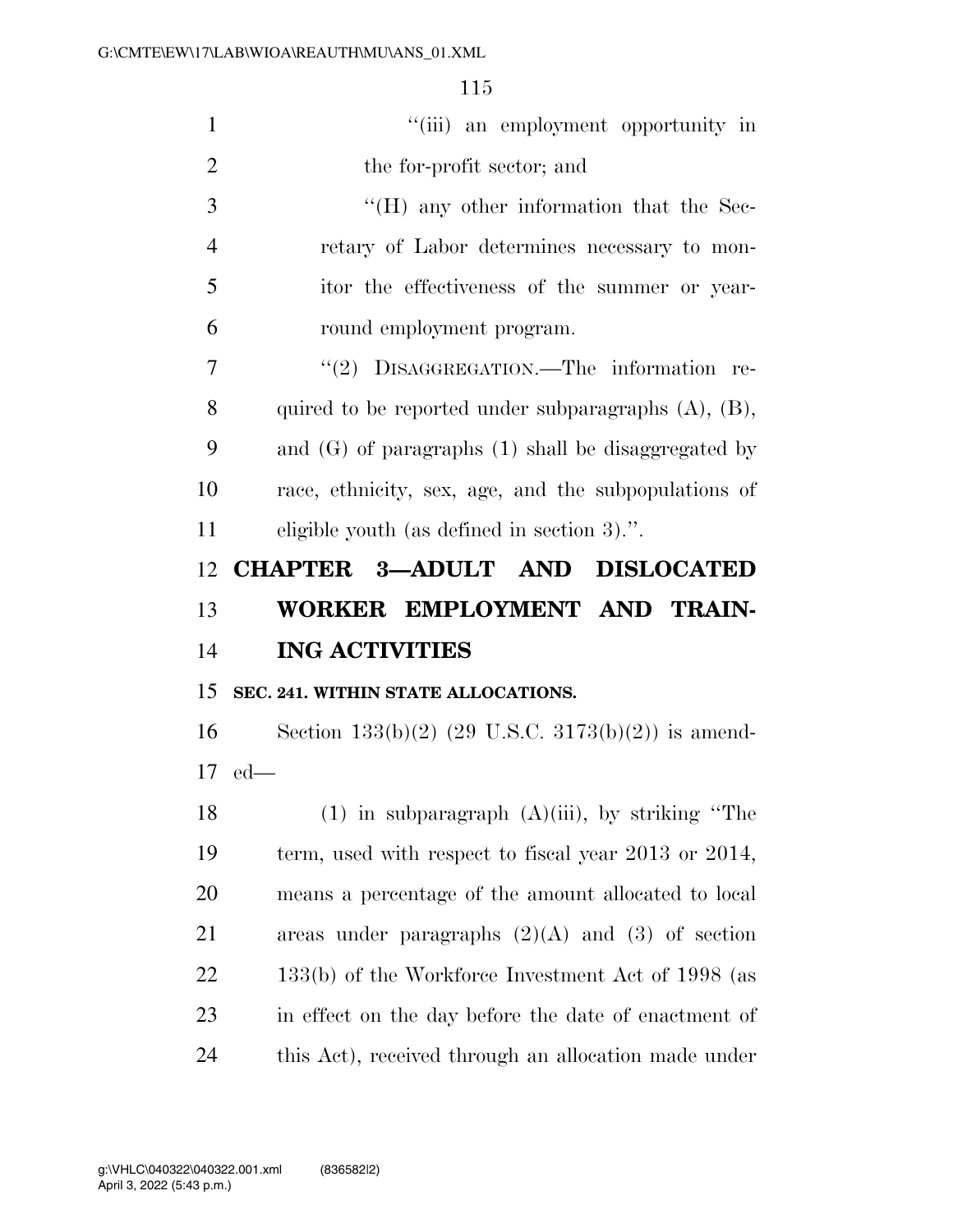1 paragraph  $(2)(A)$  or  $(3)$  of that section for fiscal year 2013 or 2014, respectively.''; and

3 (2) in subparagraph  $(B)(iv)$ , by striking "The term, used with respect to fiscal year 2014, means a percentage of the amount allocated to local areas 6 under section  $133(b)(2)(B)$  of the Workforce Invest- ment Act of 1998 (as in effect on the day before the date of enactment of this Act), received through an allocation made under that section for fiscal year  $10 \t2014."$ 

## **SEC. 242. USE OF FUNDS FOR EMPLOYMENT AND TRAINING ACTIVITIES.**

 (a) REQUIRED STATEWIDE EMPLOYMENT AND TRAINING ACTIVITIES.—

 (1) STATEWIDE RAPID RESPONSE ACTIVI- TIES.—Section 134(a)(2)(A)(ii) (29 U.S.C.  $17 \qquad 3174(a)(2)(A)(ii)$  is amended by striking ", and section 133(a)(2) of the Workforce Investment Act of 1998 (as in effect on the day before the date of enactment of this Act)''.

 (2) STATEWIDE EMPLOYMENT AND TRAINING 22 ACTIVITIES.—Section  $134(a)(2)(B)(i)$  (29 U.S.C.  $23 \qquad \frac{3174(a)(2)(B)}{3174(a)(2)(B)}$  is amended by striking subclauses (III) and (IV) and inserting the following: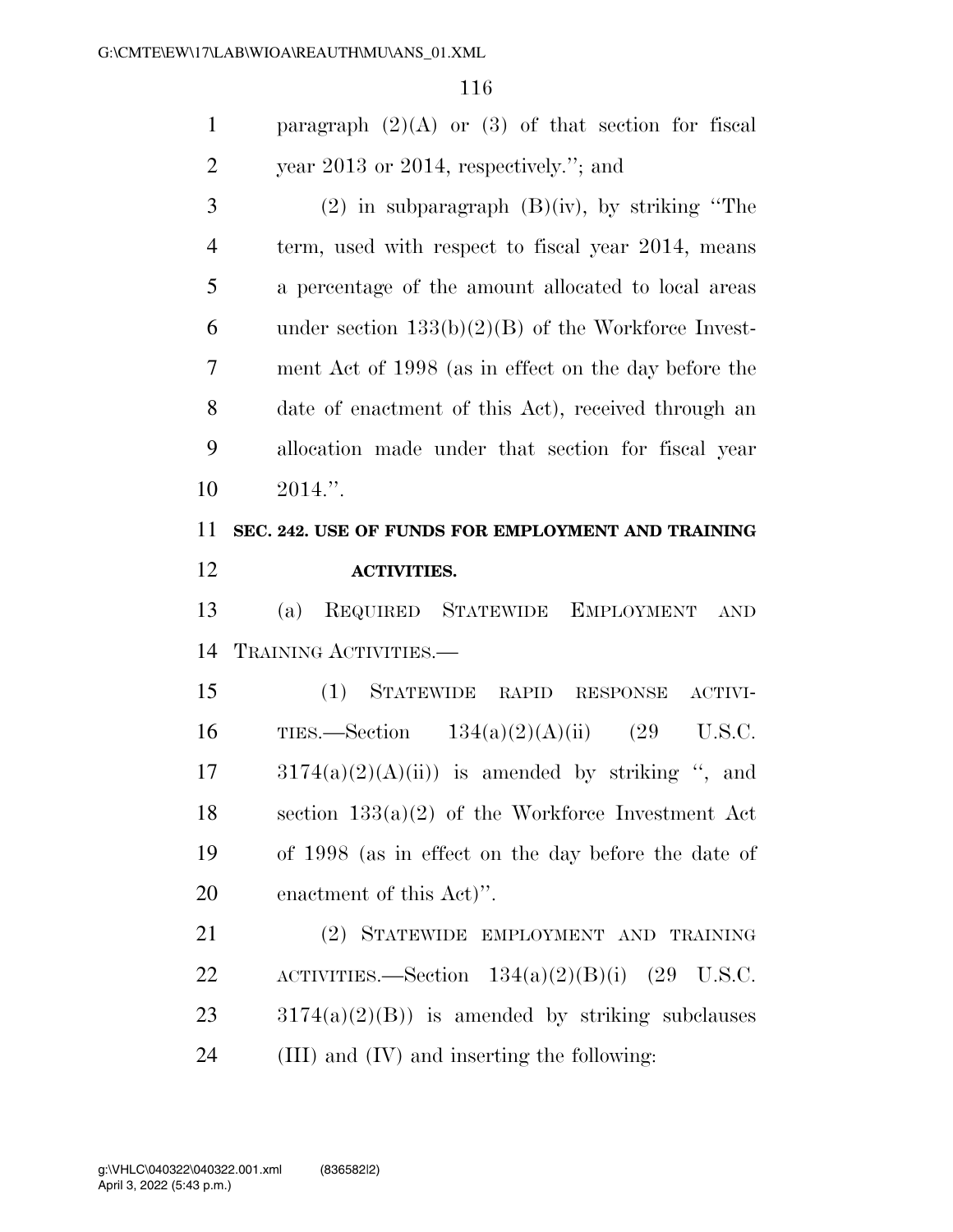| $\mathbf{1}$   | "(III) local areas by providing in-                  |
|----------------|------------------------------------------------------|
| $\overline{2}$ | formation on and support for the ef-                 |
| 3              | fective development, convening, and                  |
| $\overline{4}$ | implementation of industry or sector                 |
| 5              | partnerships described in subsection                 |
| 6              | (c)(5);                                              |
| $\overline{7}$ | $\lq\lq ( \mathrm{IV})$ local areas for carrying out |
| 8              | career pathway development efforts,                  |
| 9              | which may include alignment and co-                  |
| 10             | ordination efforts with career and                   |
| 11             | technical education programs of                      |
| 12             | study; and                                           |
| 13             | "(V) local areas, one-stop opera-                    |
| 14             | tors, one-stop partners, and eligible                |
| 15             | providers, including for—                            |
| 16             | "(aa) the continuous devel-                          |
| 17             | opment and training of staff on                      |
| 18             | strategies for preparing individ-                    |
| 19             | uals with barriers to employment                     |
| 20             | to enter in-demand industry sec-                     |
| 21             | tors or occupations and nontradi-                    |
| 22             | tional occupations;                                  |
| 23             | "(bb) the development of ex-                         |
| 24             | emplary program activities; and                      |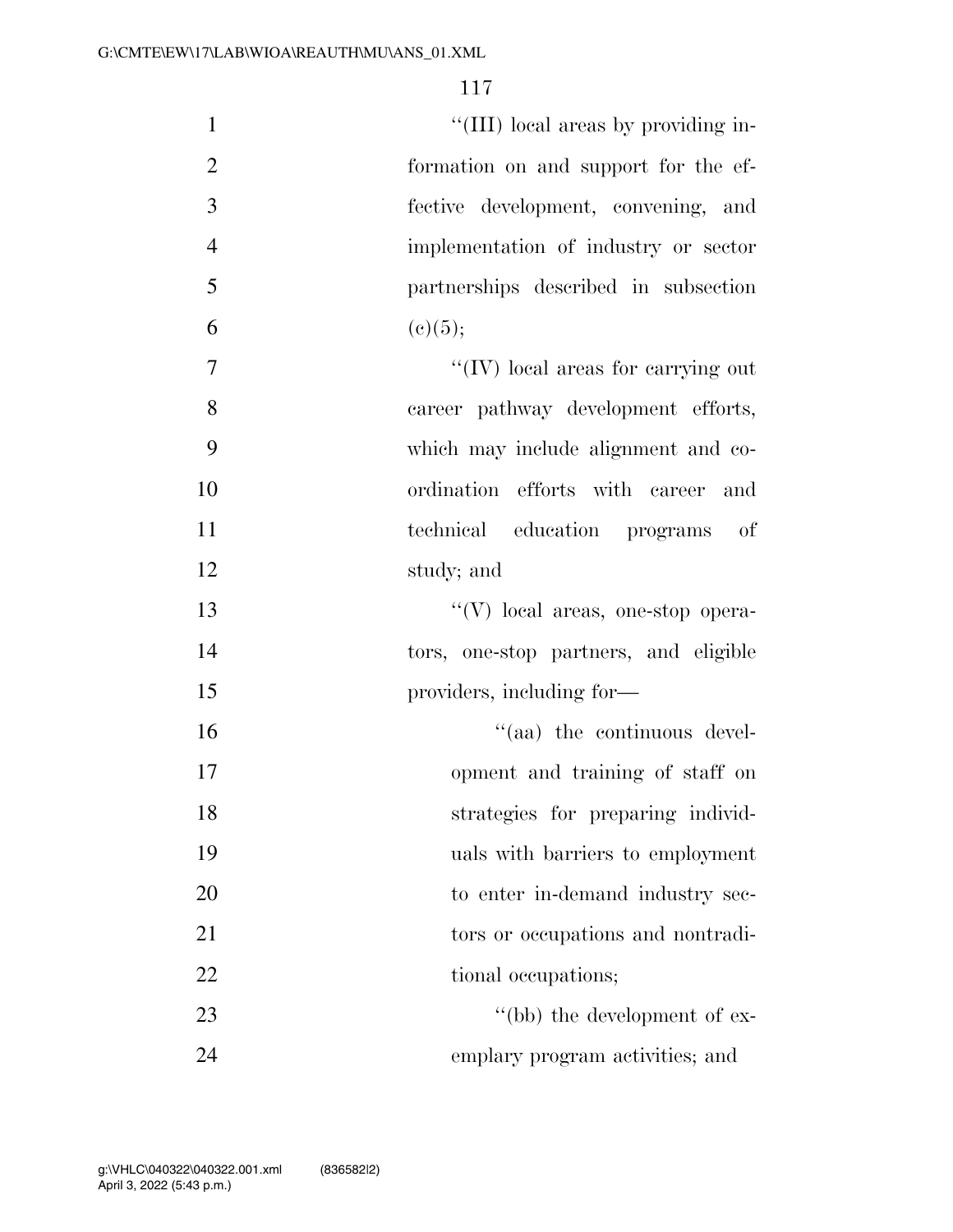| $\mathbf{1}$   | "(cc) the provision of tech-                           |
|----------------|--------------------------------------------------------|
| $\overline{2}$ | nical assistance to local areas                        |
| 3              | that fail to meet local perform-                       |
| $\overline{4}$ | ance accountability measures de-                       |
| 5              | scribed in section $116(e)$ ;".                        |
| 6              | (b) ALLOWABLE STATEWIDE EMPLOYMENT<br>AND              |
| 7              | TRAINING ACTIVITIES.—Section $134(a)(3)(A)$ (29 U.S.C. |
| 8              | $3174(a)(3)(A)$ is amended—                            |
| 9              | (1) in clause (ii), by inserting "or bringing evi-     |
| 10             | denced-based programs to scale" after "strategies";    |
| 11             | $(2)$ by amending clause (iii) to read as follows:     |
| 12             | "(iii) the development or identification               |
| 13             | of, and sharing of information (in trans-              |
| 14             | parent, linked, open, and interoperable                |
| 15             | data formats) about, education and train-              |
| 16             | ing programs that—                                     |
| 17             | $\lq\lq$ respond to real-time labor                    |
| 18             | market analysis;                                       |
| 19             | $\lq\lq$ (II) utilize direct assessment                |
| 20             | prior learning assessment<br>and<br>$-$ to             |
| 21             | measure and provide credit for prior                   |
| 22             | knowledge, skills, competencies, and                   |
| 23             | experiences;                                           |
| 24             | "(III) evaluate such skills and                        |
| 25             | competencies for adaptability, ensure                  |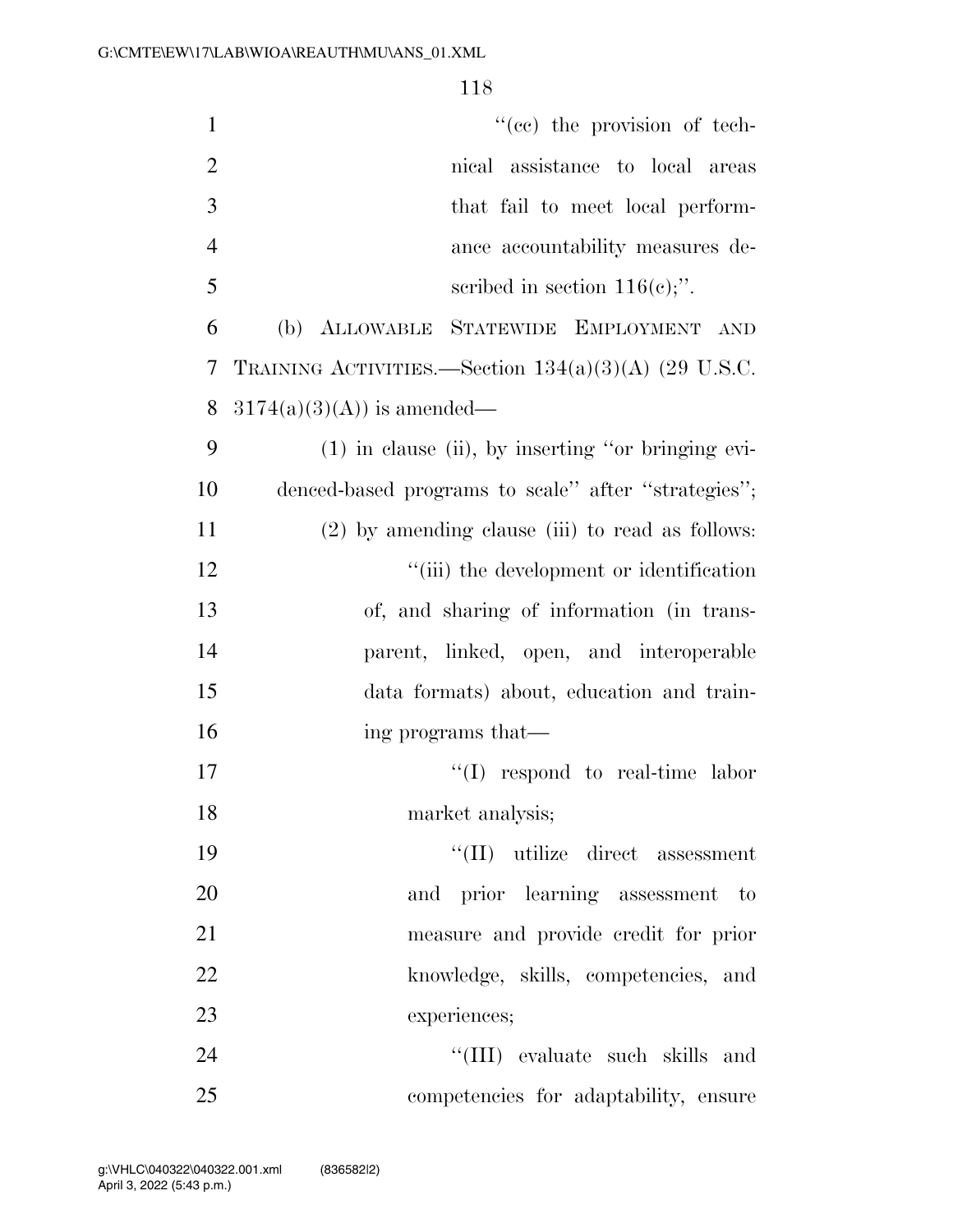| $\mathbf{1}$   | credits are portable and stackable for             |
|----------------|----------------------------------------------------|
| $\overline{2}$ | more skilled employment; and                       |
| 3              | $\lq\lq (IV)$ accelerate course or cre-            |
| $\overline{4}$ | dential completion, and facilitate the             |
| 5              | sharing of information about such                  |
| 6              | programs in transparent, linked, open,             |
| 7              | and interoperable data formats;";                  |
| 8              | $(3)$ by amending clause $(v)$ to read as follows: |
| 9              | $\lq\lq$ supporting the development of al-         |
| 10             | ternative programs and other activities            |
| 11             | that enhance the choices available to older        |
| 12             | individuals (including options for self-em-        |
| 13             | ployment and other wage-earning activities         |
| 14             | that lead to economic self-sufficiency), and       |
| 15             | enhance skills (such as digital literacy) in       |
| 16             | older individuals;";                               |
| 17             | $(4)$ in clause (viii)(II)—                        |
| 18             | $(A)$ by amending item $(dd)$ to read as fol-      |
| 19             | lows:                                              |
| 20             | "(dd) adult education, lit-                        |
| 21             | eracy, and digital literacy activi-                |
| 22             | ties, including those provided by                  |
| 23             | public libraries;";                                |
| 24             | (B) in item (ee), by striking "ex-offenders"       |
| 25             | and inserting "justice-involved individuals";      |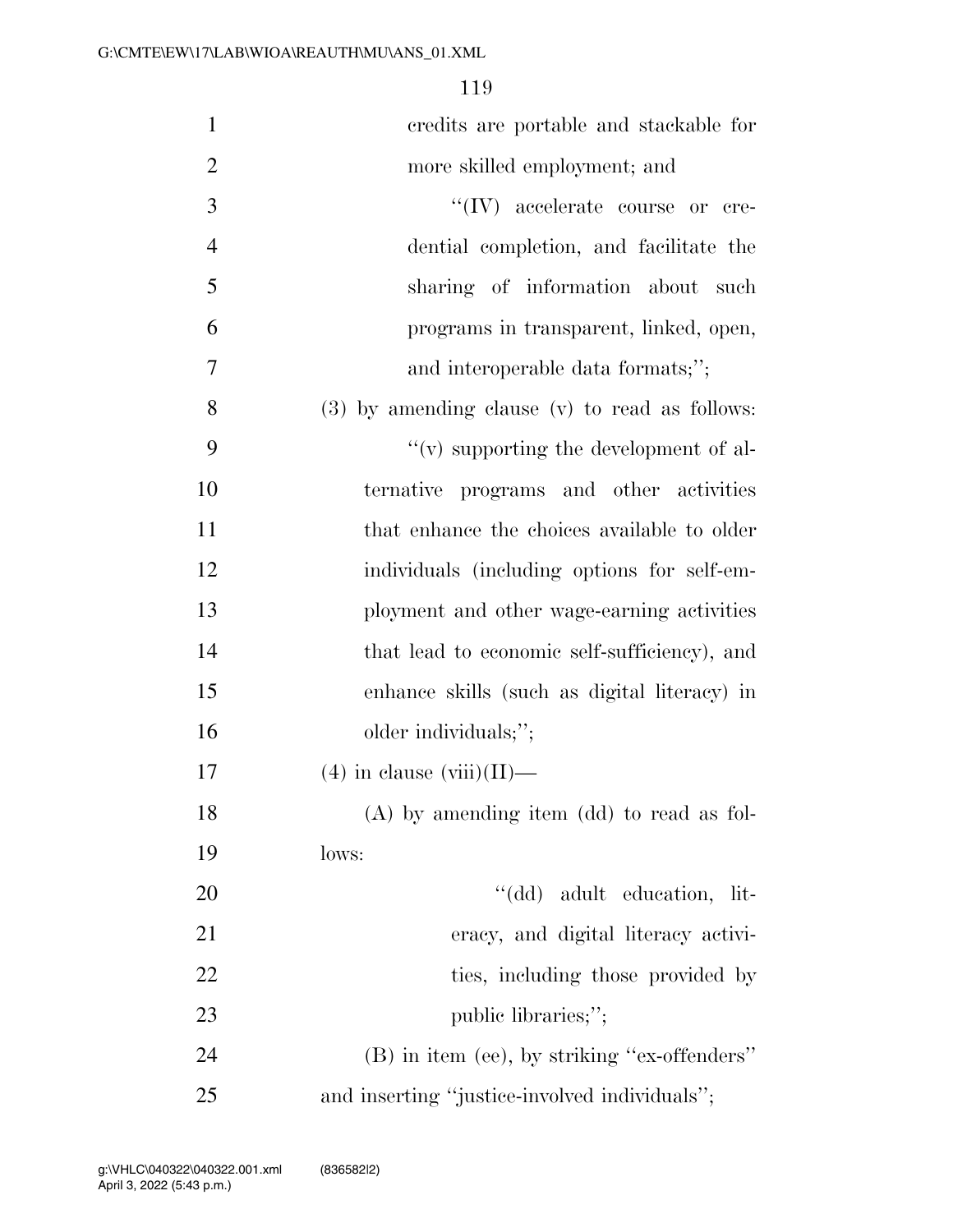| $\mathbf{1}$   | (C) by striking "and" at the end of item          |
|----------------|---------------------------------------------------|
| $\overline{2}$ | $(f\!f);$ and                                     |
| 3              | (D) by adding at the end the following:".         |
| $\overline{4}$ | " $(gg)$ programs under the                       |
| 5              | Older Americans Act of 1965 (42)                  |
| 6              | U.S.C. 3001 et seq.) that support                 |
| 7              | employment and economic secu-                     |
| 8              | rity; and                                         |
| 9              | "(hh) State domestic vio-                         |
| 10             | lence coalitions (as defined in                   |
| 11             | section 302 of the Family Vio-                    |
| 12             | lence Prevention and Services                     |
| 13             | Act $(42 \text{ U.S.C. } 10402)$ and tribal       |
| 14             | coalitions (as defined in section                 |
| 15             | $40002(a)$ of the Violence Against                |
| 16             | Women Act of 1994 (34 U.S.C.                      |
| 17             | $12291(a)$ .".                                    |
| 18             | (c) REQUIRED LOCAL EMPLOYMENT AND TRAINING        |
| 19             | ACTIVITIES.—                                      |
| 20             | (1) IN GENERAL.—Section $134(e)(1)(A)$ (29        |
| 21             | U.S.C. $3174(e)(1)(A)$ is amended by striking     |
| 22             | clauses (iv) and (v) and inserting the following: |
| 23             | "(iv) to provide supportive services de-          |
| 24             | scribed in paragraph (4) to adults and dis-       |
| 25             | located workers, respectively, through the        |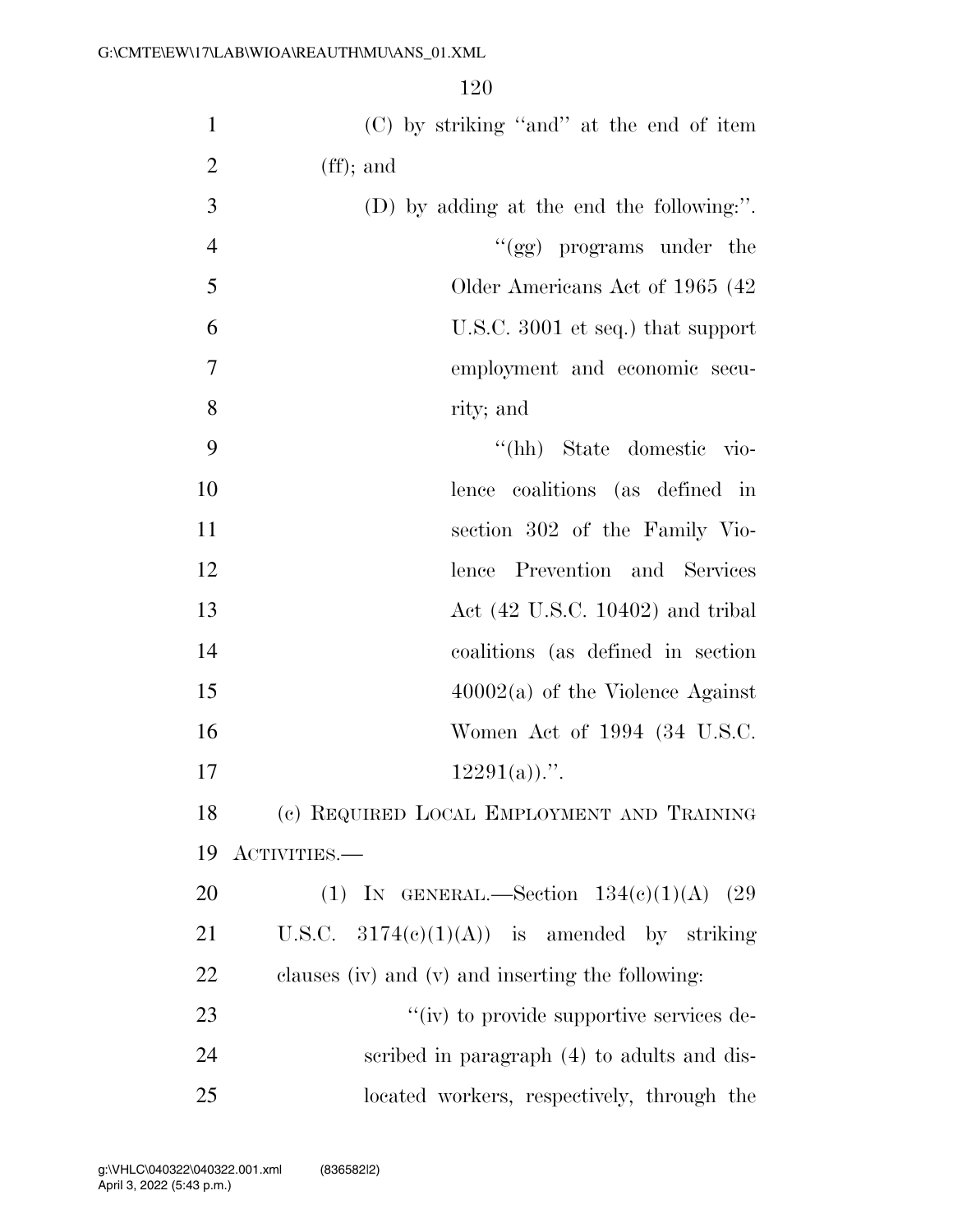| $\mathbf{1}$   | one-stop delivery system in accordance       |
|----------------|----------------------------------------------|
| $\overline{2}$ | with such paragraph;                         |
| 3              | $f'(v)$ to establish and develop relation-   |
| $\overline{4}$ | ships and networks with large and small      |
| 5              | employers and their intermediaries; and      |
| 6              | "(vi) to develop, convene, or imple-         |
| $\overline{7}$ | ment industry or sector partnerships de-     |
| 8              | scribed in paragraph $(5)$ .".               |
| 9              | (2) CAREER SERVICES.-                        |
| 10             | (A) SERVICES PROVIDED.—Section               |
| 11             | $134(c)(2)(A)$ (29 U.S.C. 3174(c)(2)(A)) is  |
| 12             | amended—                                     |
| 13             | (i) by amending clause (iii) to read as      |
| 14             | follows:                                     |
| 15             | "(iii) initial assessment of skill levels    |
| 16             | (including literacy, digital literacy,       |
| 17             | numeracy, and English language pro-          |
| 18             | ficiency), competencies, abilities, current  |
| 19             | applicable foreign academic and profes-      |
| 20             | sional credentials, guidance and services on |
| 21             | transferring high-skilled foreign certifi-   |
| 22             | cations, and supportive service needs,       |
| 23             | which may include diagnostic testing and     |
| 24             | use of other assessment tools;";             |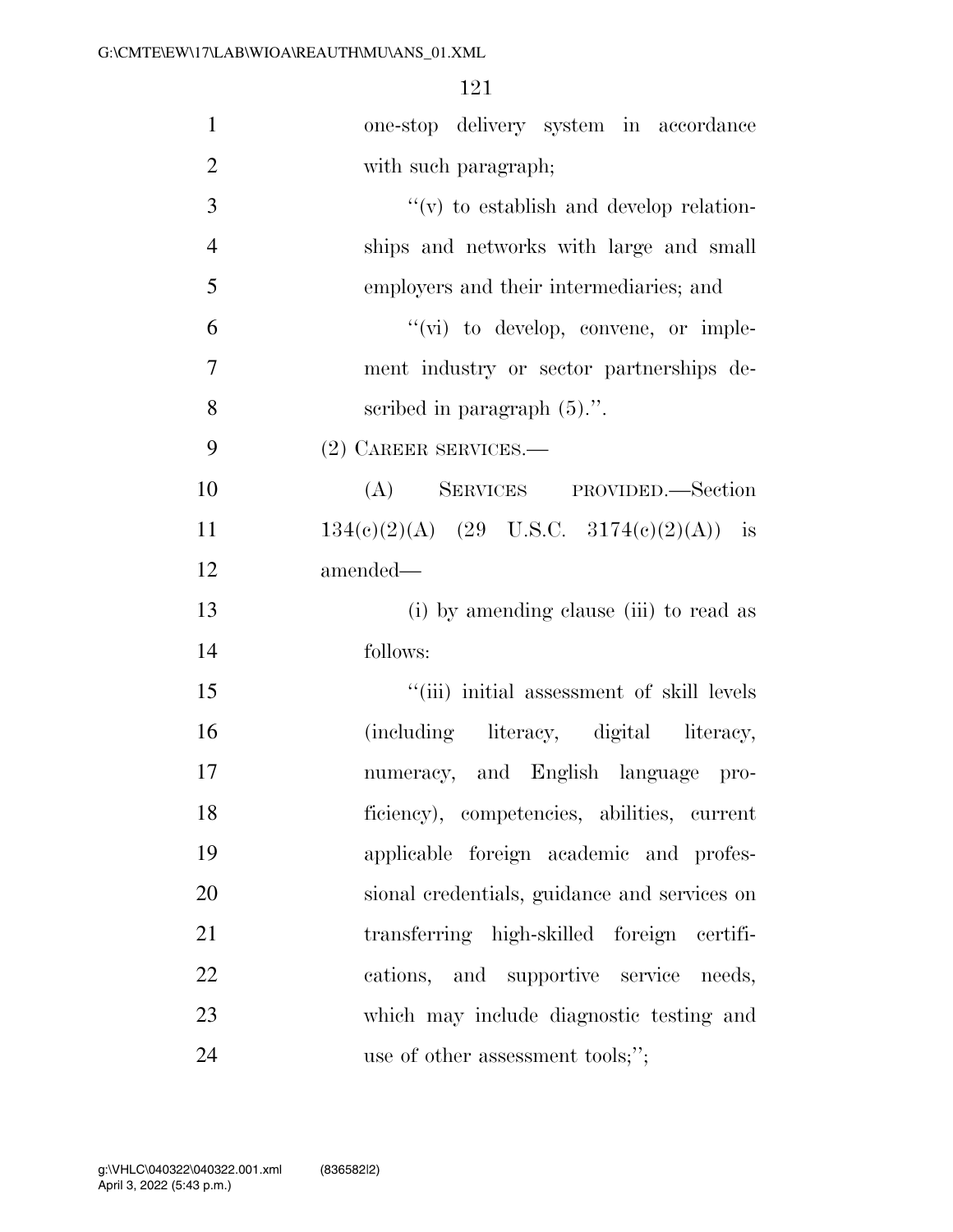| $\mathbf{1}$   | (ii) by amending clause (vi) to read as     |
|----------------|---------------------------------------------|
| $\overline{c}$ | follows:                                    |
| 3              | "(vi) provision of workforce and labor      |
| $\overline{4}$ | market employment statistics information    |
| 5              | and related skills development information, |
| 6              | including the provision of accurate infor-  |
| 7              | mation relating to local, regional, and na- |
| 8              | tional labor market areas, including—       |
| 9              | "(I) job vacancy listings in such           |
| 10             | labor market areas;                         |
| 11             | "(II) information on job skills             |
| 12             | and credentials necessary to obtain         |
| 13             | the jobs described in subclause $(I);$      |
| 14             | and                                         |
| 15             | "(III) information on education             |
| 16             | and skills development programs that        |
| 17             | available for attaining needed<br>are       |
| 18             | skills and credentials for the jobs de-     |
| 19             | scribed in subclause $(I)$ , including in-  |

21 ''(aa) on the pathways to such skills and credentials (in- cluding information on career pathway programs in the local area);

formation—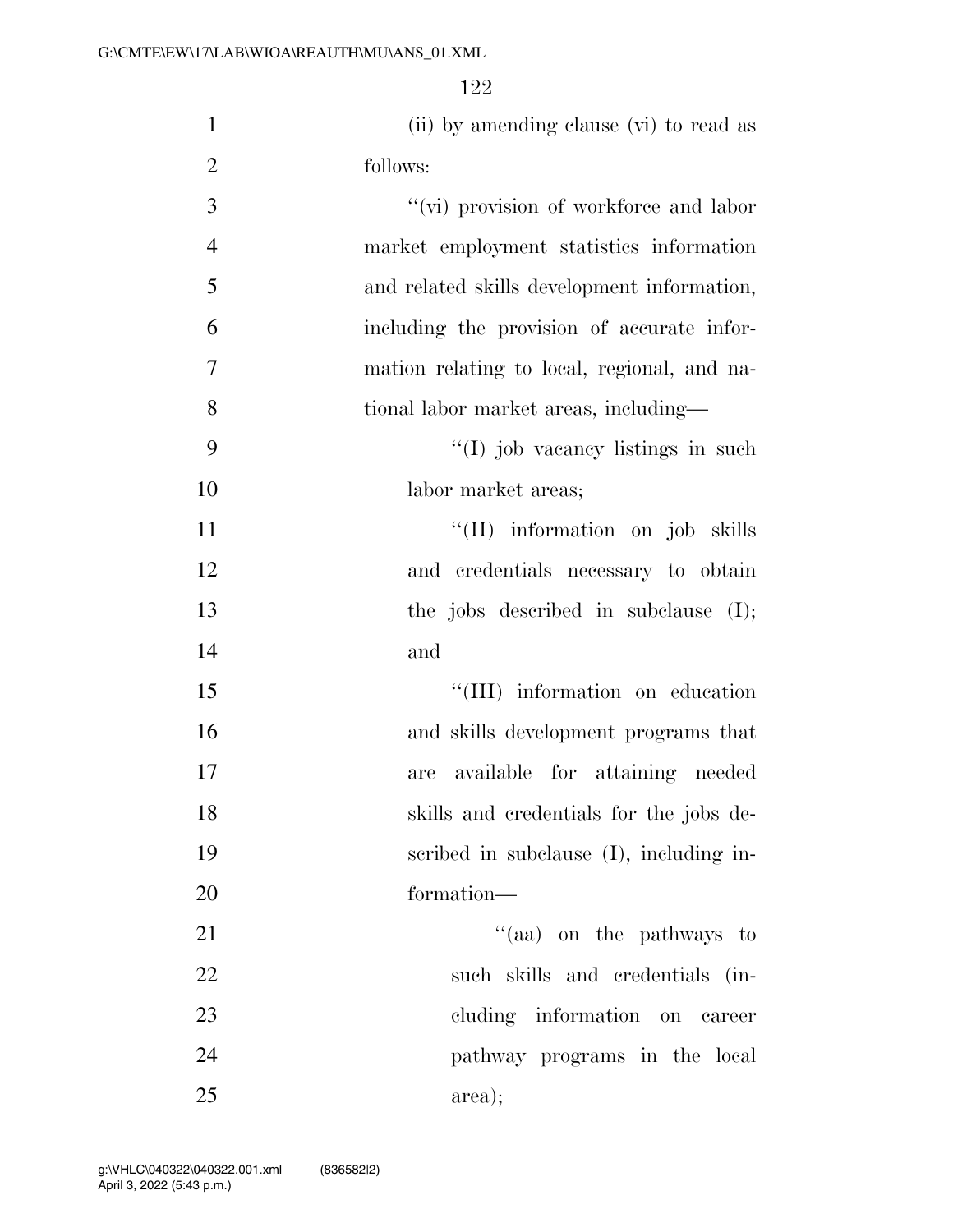| $\mathbf{1}$   | "(bb) on the quality of such                  |
|----------------|-----------------------------------------------|
| $\overline{2}$ | education and training programs,              |
| 3              | consistent with the performance               |
| $\overline{4}$ | information provided under                    |
| 5              | clause (vii); and                             |
| 6              | $f''(ce)$ on the comparability of             |
| 7              | current foreign academic<br>and               |
| 8              | professional certifications<br>to             |
| 9              | needed skills and credentials; and            |
| 10             | $\lq\lq (IV)$ information relating to         |
| 11             | local occupations in demand and the           |
| 12             | earnings, skill requirements, and op-         |
| 13             | portunities for advancement for such          |
| 14             | occupations; and";                            |
| 15             | (iii) by amending clause (xi) to read         |
| 16             | as follows:                                   |
| 17             | "(xi) assistance in identifying and es-       |
| 18             | tablishing eligibility for programs of finan- |
| 19             | cial aid assistance for training and edu-     |
| 20             | cation programs that are not funded under     |
| 21             | this Act, including Federal financial aid     |
| 22             | under title IV of the Higher Education Act    |
| 23             | of 1965 (20 U.S.C. 1070 et seq.) and          |
| 24             | through State-funded education and train-     |
| 25             | ing programs;";                               |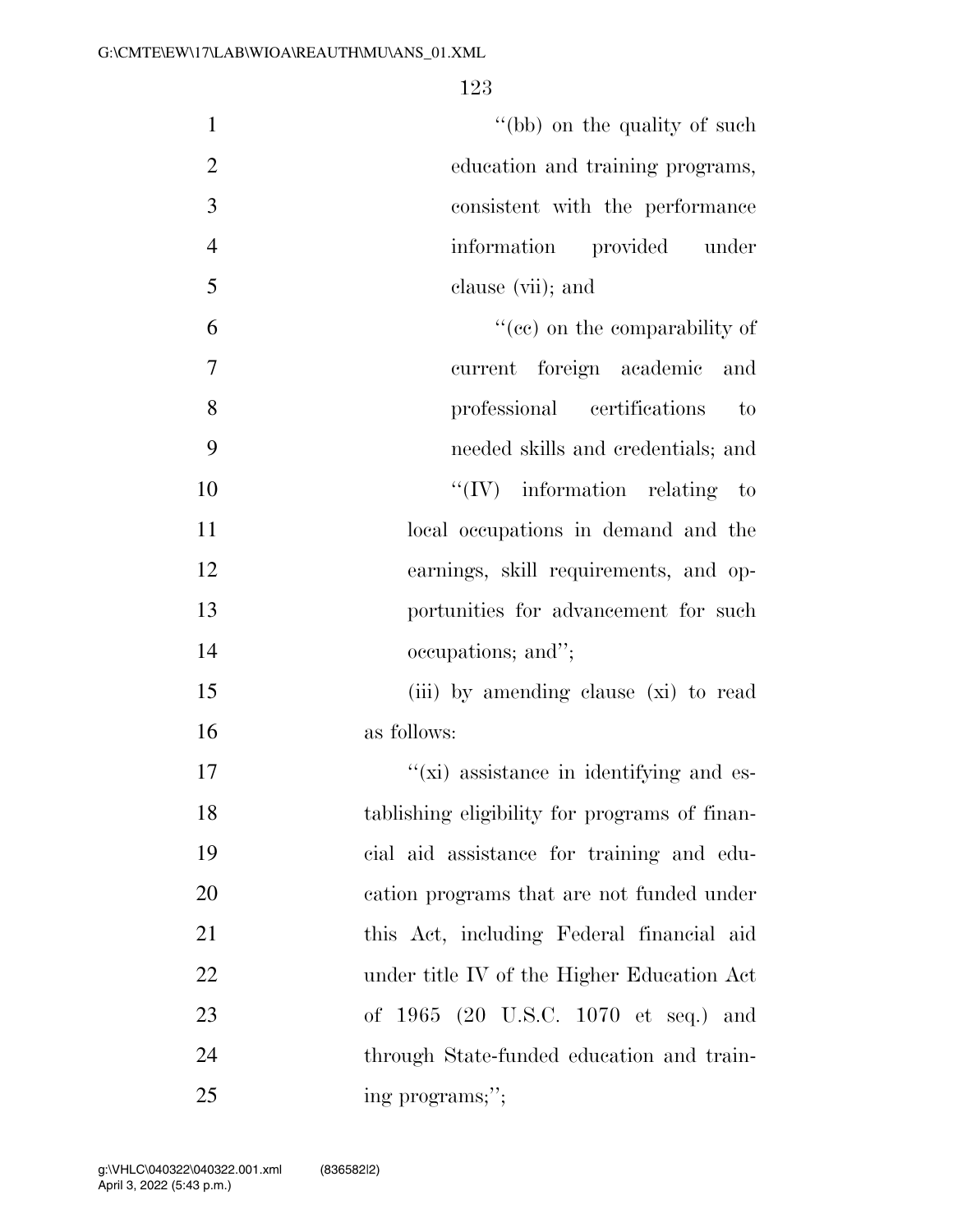| $\mathbf{1}$   | $(iv)$ in clause $(xii)$ —                  |
|----------------|---------------------------------------------|
| $\overline{2}$ | $(I)$ by striking subclauses $(IV)$         |
| 3              | through (XI) and inserting the fol-         |
| $\overline{4}$ | lowing:                                     |
| 5              | "(IV) individual counseling, in-            |
| 6              | cluding career counseling;                  |
| 7              | $\lq\lq(V)$ career planning;                |
| 8              | "(VI) assessment and develop-               |
| 9              | ment of employability skills, including     |
| 10             | development of learning skills, com-        |
| 11             | munication skills, interviewing skills,     |
| 12             | punctuality, and professional conduct,      |
| 13             | prepare individuals for unsub-<br>$\rm{to}$ |
| 14             | sidized employment or training;             |
| 15             | "(VII) financial literacy services,         |
| 16             | such as the activities described in sec-    |
| 17             | tion $129(b)(2)(D);$                        |
| 18             | "(VIII) out-of-area job search as-          |
| 19             | sistance and relocation assistance; or      |
| 20             | "(IX) English language acquisi-             |
| 21             | and integrated education<br>tion<br>and     |
| 22             | training programs; and"; and                |
| 23             | (v) in clause (xiii), by inserting "and     |
| 24             | options for further skill upgrading and ca- |
| 25             | reer advancement" after "the workplace".    |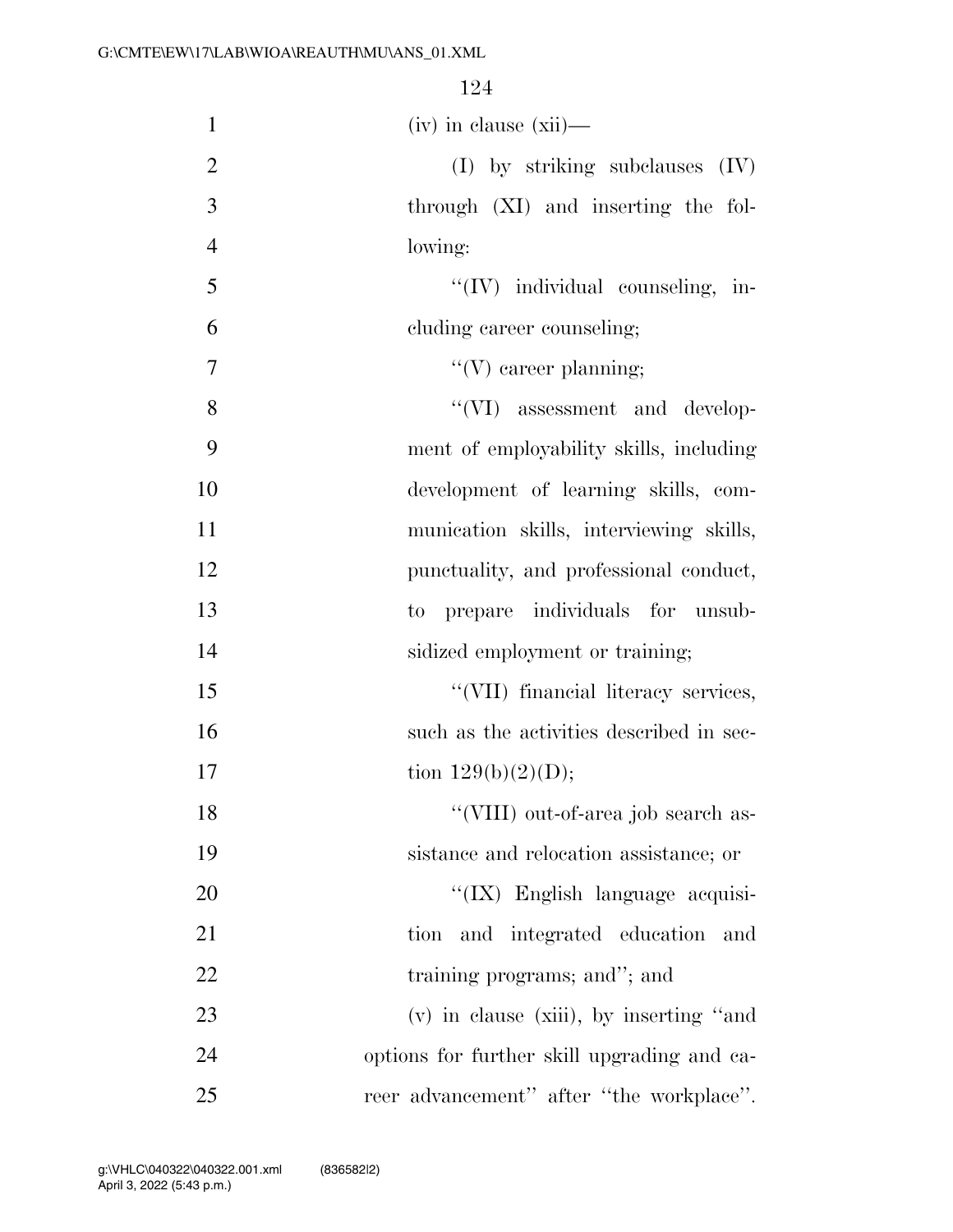| $\mathbf{1}$   | (B) USE OF PREVIOUS ASSESSMENTS.-                |
|----------------|--------------------------------------------------|
| $\overline{2}$ | Subparagraph (B) of section $134(c)(2)$ (29      |
| 3              | U.S.C. $3174(c)(2)$ is amended to read as fol-   |
| $\overline{4}$ | lows:                                            |
| 5              | "(B) USE OF PREVIOUS ASSESSMENTS. $-A$           |
| 6              | one-stop operator or one-stop partner shall not  |
| 7              | be required to conduct a new interview, evalua-  |
| 8              | tion, or assessment of a participant under sub-  |
| 9              | paragraph $(A)(xii)$ if the one-stop operator or |
| 10             | one-stop partner determines that it is—          |
| 11             | "(i) appropriate to use a recent inter-          |
| 12             | view, evaluation, or assessment of the par-      |
| 13             | ticipant conducted for another education or      |
| 14             | training program; and                            |
| 15             | "(ii) using such recent interview, eval-         |
| 16             | uation, or assessment may accelerate eligi-      |
| 17             | bility determination or facilitate enrollment    |
| 18             | in a training program for which such par-        |
| 19             | ticipant has been selected.".                    |
| 20             | (C) DELIVERY OF SERVICES.-Subpara-               |
| 21             | graph (C) of section $134(e)(2)$ (29 U.S.C.      |
| 22             | $3174(e)(2)$ is amended by inserting "or com-    |
| 23             | munity-based organizations to serve individuals  |
| 24             | with barriers to employment," after "nonprofit   |
| 25             | service providers,".                             |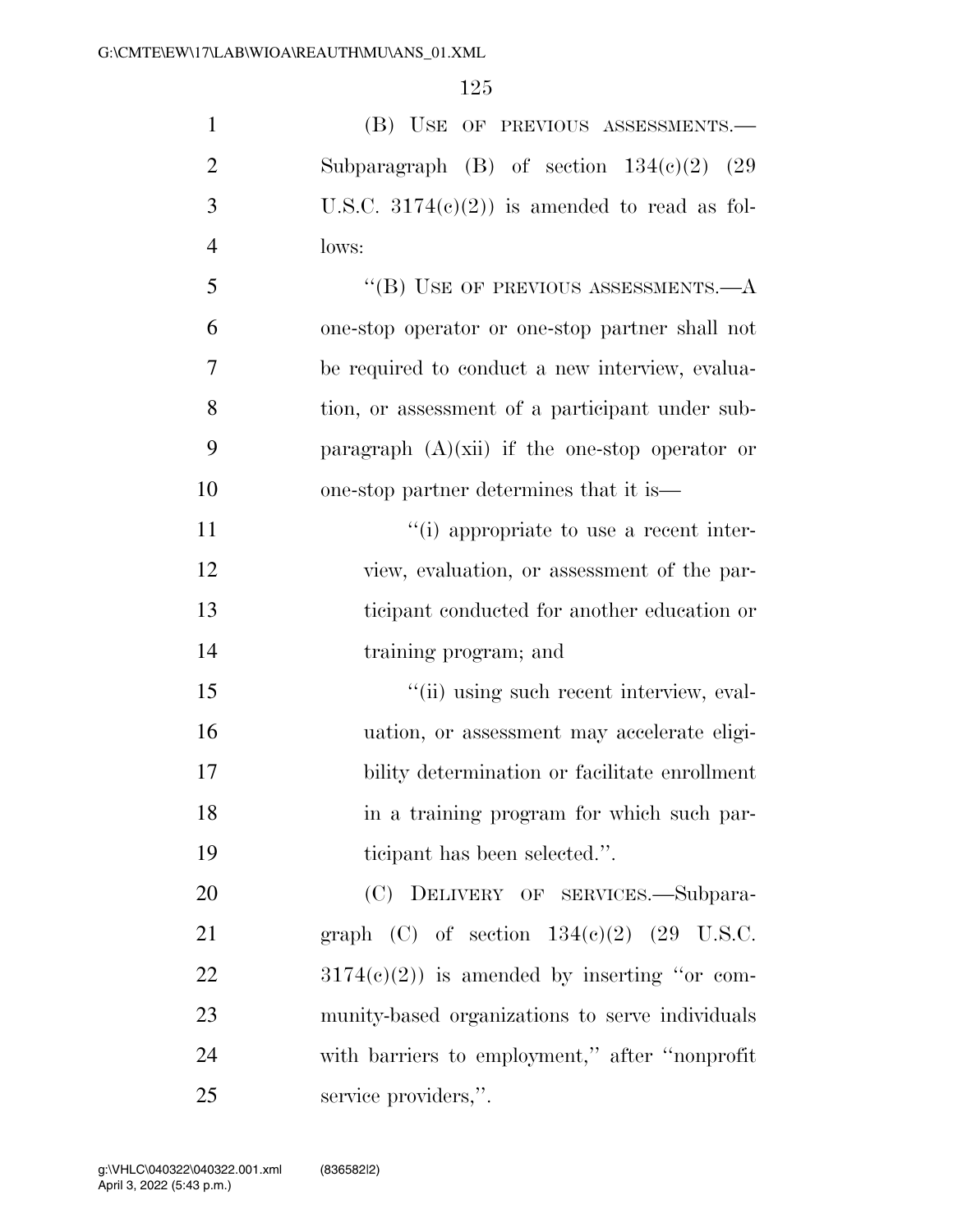| $\mathbf{1}$   | (3) TRAINING SERVICES.—                             |
|----------------|-----------------------------------------------------|
| $\overline{2}$ | (A) IN GENERAL.—Section $134(c)(3)(A)(i)$           |
| 3              | $(29 \text{ U.S.C. } 3174(c)(3)(A)(i))$ is amended— |
| $\overline{4}$ | (i) in clause (i)(II), by inserting be-             |
| 5              | fore the semicolon at the end the following:        |
| 6              | ", or to jobs that may be performed re-             |
| $\tau$         | motely"; and                                        |
| 8              | (ii) by adding at the end the fol-                  |
| 9              | lowing:                                             |
| 10             | "(iv) ADULT EDUCATION AND FAMILY                    |
| 11             | LITERACY ACTIVITIES.—In the case of an              |
| 12             | individual who is determined to not have            |
| 13             | the skills and qualifications to successfully       |
| 14             | participate in the selected program of              |
| 15             | training services under clause $(i)(I)(ce)$ ,       |
| 16             | the one-stop operator or one-stop partner           |
| 17             | shall make available, or refer such indi-           |
| 18             | vidual to, adult education and family lit-          |
| 19             | eracy activities under title II.".                  |
| 20             | (B)<br>QUALIFICATION.—Section                       |
| 21             | $134(e)(3)(B)$ (29 U.S.C. 3174(e)(3)(B)) is         |
| 22             | amended by adding at the end the following:         |
| 23             | "(iv) PARTICIPATION DURING PEND-                    |
| 24             | ING APPLICATION. An individual<br>who               |
| 25             | meets the eligibility requirements under            |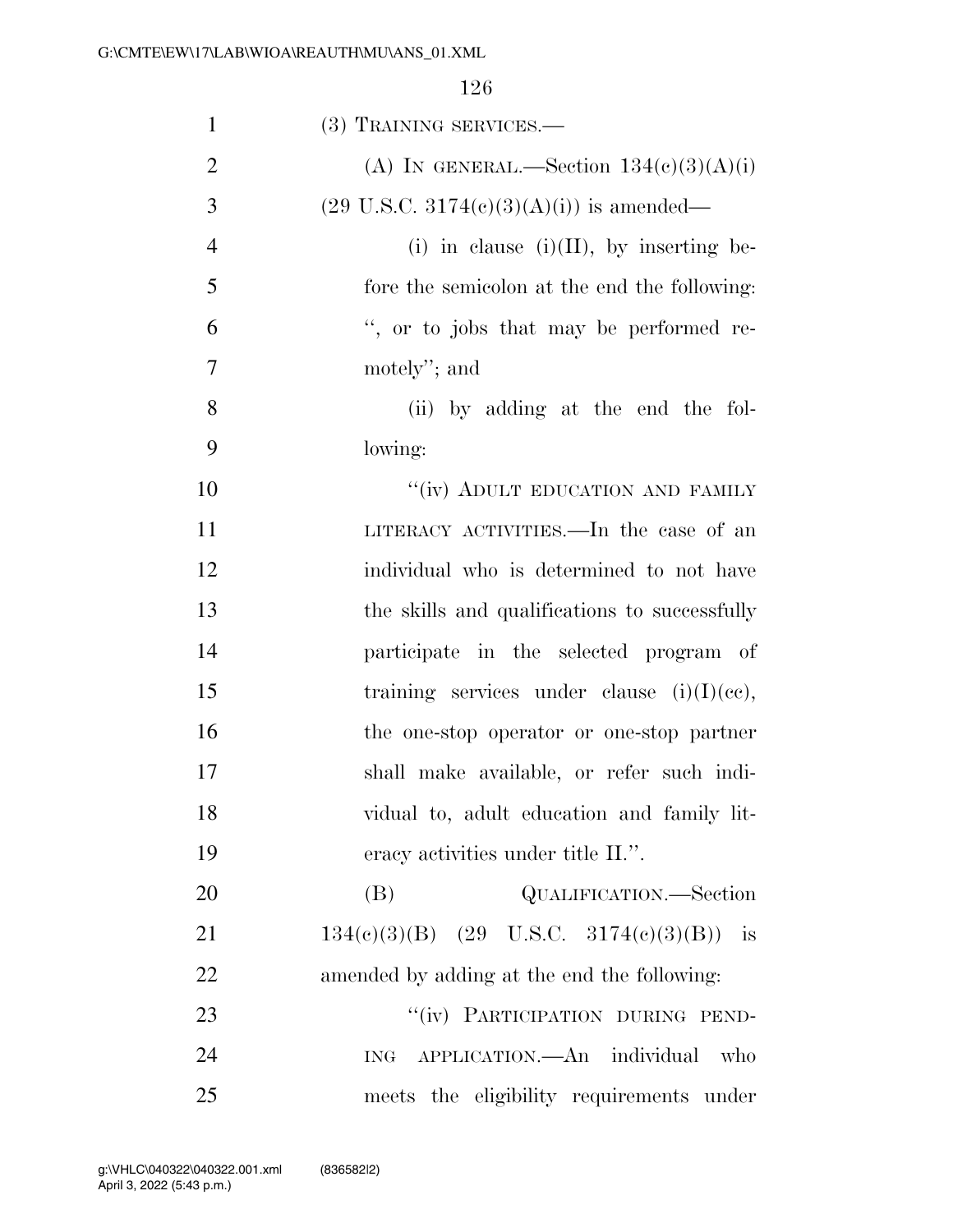| $\mathbf{1}$   | subparagraph $(A)(i)$ to participate in a         |
|----------------|---------------------------------------------------|
| $\overline{2}$ | program of training services may partici-         |
| 3              | pate in such a program during the period          |
| $\overline{4}$ | in which such individual's enrollment in          |
| 5              | such program is being reviewed under this         |
| 6              | section, except that the provider of such         |
| 7              | program shall only receive reimbursement          |
| 8              | under this Act for the individual's partici-      |
| 9              | pation during such period if such individ-        |
| 10             | ual's enrollment is approved under this           |
| 11             | section.".                                        |
| 12             | (C) TRAINING SERVICES.—Section                    |
| 13             | $134(c)(3)(D)$ (29 U.S.C. 3174(c)(3)(D)) is       |
| 14             | amended by amending the matter preceding          |
| 15             | clause (i) to read as follows: "Training services |
| 16             | may be delivered in-person or virtually, and      |
| 17             | may include—".                                    |
| 18             | (D) PRIORITY.—Section $134(c)(3)(E)$ (29          |
| 19             | U.S.C. $3174(e)(3)(E)$ is amended to read as      |
| 20             | follows:                                          |
| 21             | " $(E)$ PRIORITY.—                                |
| 22             | "(i) In GENERAL.—With respect to                  |
| 23             | funds allocated to a local area for adult         |
| 24             | employment and training activities under          |
| 25             | paragraph $(2)(A)$ or $(3)$ of section 133(b),    |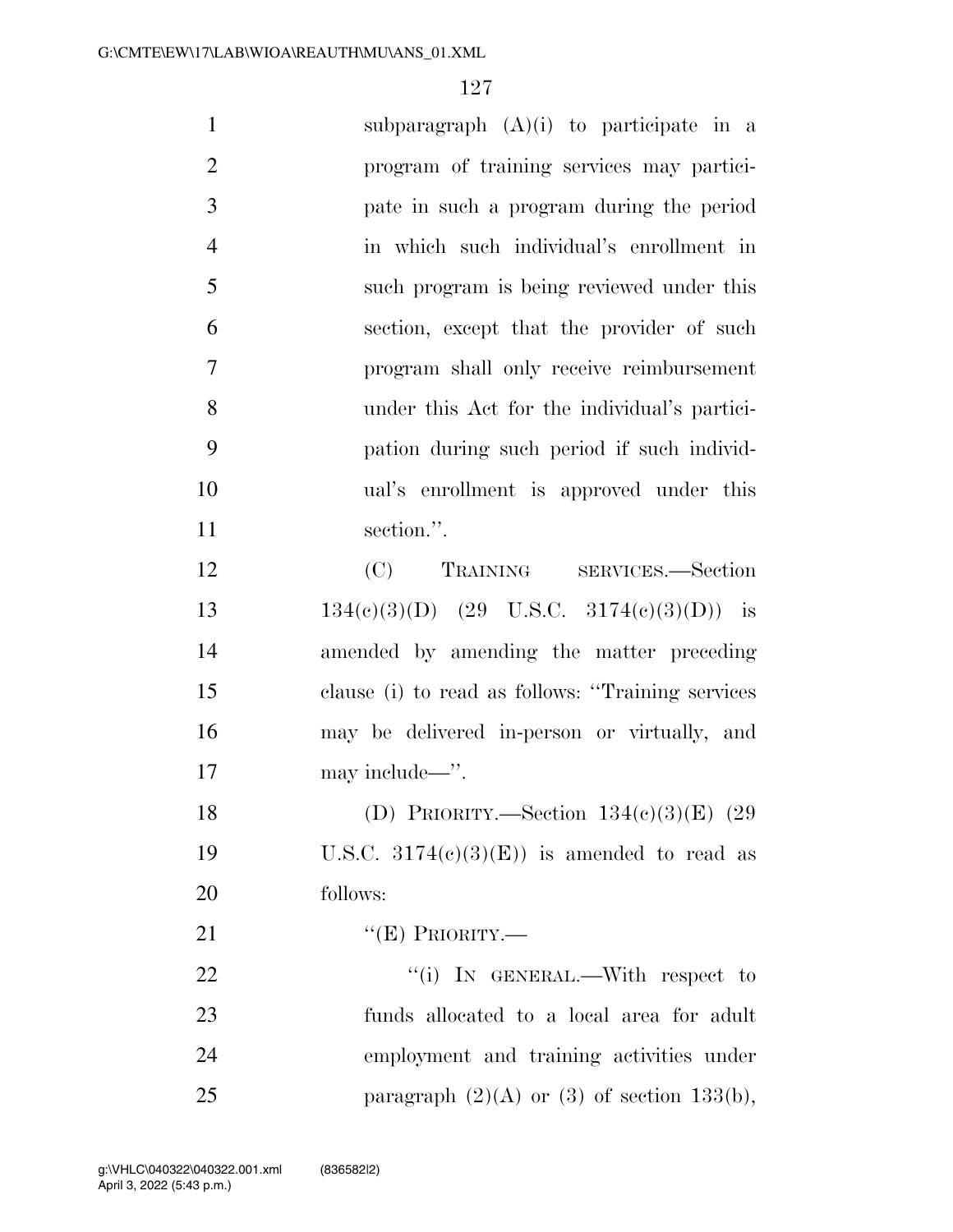| $\mathbf{1}$   | not less than 75 percent of such funds,        |
|----------------|------------------------------------------------|
| $\overline{2}$ | used to provide career services described in   |
| 3              | paragraph $(2)(A)(xii)$ , training services,   |
| $\overline{4}$ | and supportive services, shall be used to      |
| 5              | provide such services to—                      |
| 6              | $\lq\lq$ recipients of public assist-          |
| $\tau$         | ance;                                          |
| 8              | "(II) other low-income individ-                |
| 9              | uals;                                          |
| 10             | "(III) individuals who<br>have                 |
| 11             | foundational skill needs; and                  |
| 12             | $\lq\lq$ (IV) individuals with barriers to     |
| 13             | employment who are not described in            |
| 14             | subclauses $(I)$ through $(III)$ .             |
| 15             | ``(ii)<br>DETERMINATIONS<br>OF<br>PRI-         |
| 16             | ORITY.—The appropriate local board and         |
| 17             | the Governor shall direct the one-stop op-     |
| 18             | erators in the local area with regard to       |
| 19             | making determinations on how to prioritize     |
| 20             | the populations listed in subclauses<br>(I)    |
| 21             | through $(IV)$ of clause $(i)$ for purposes of |
| 22             | clause $(i)$ .";                               |
| 23             | (E) USE OF INDIVIDUAL TRAINING AC-             |
| 24             | COUNTS.—Section $134(c)(3)(G)$ (29 U.S.C.      |
| 25             | $3174(c)(3)(G)$ is amended—                    |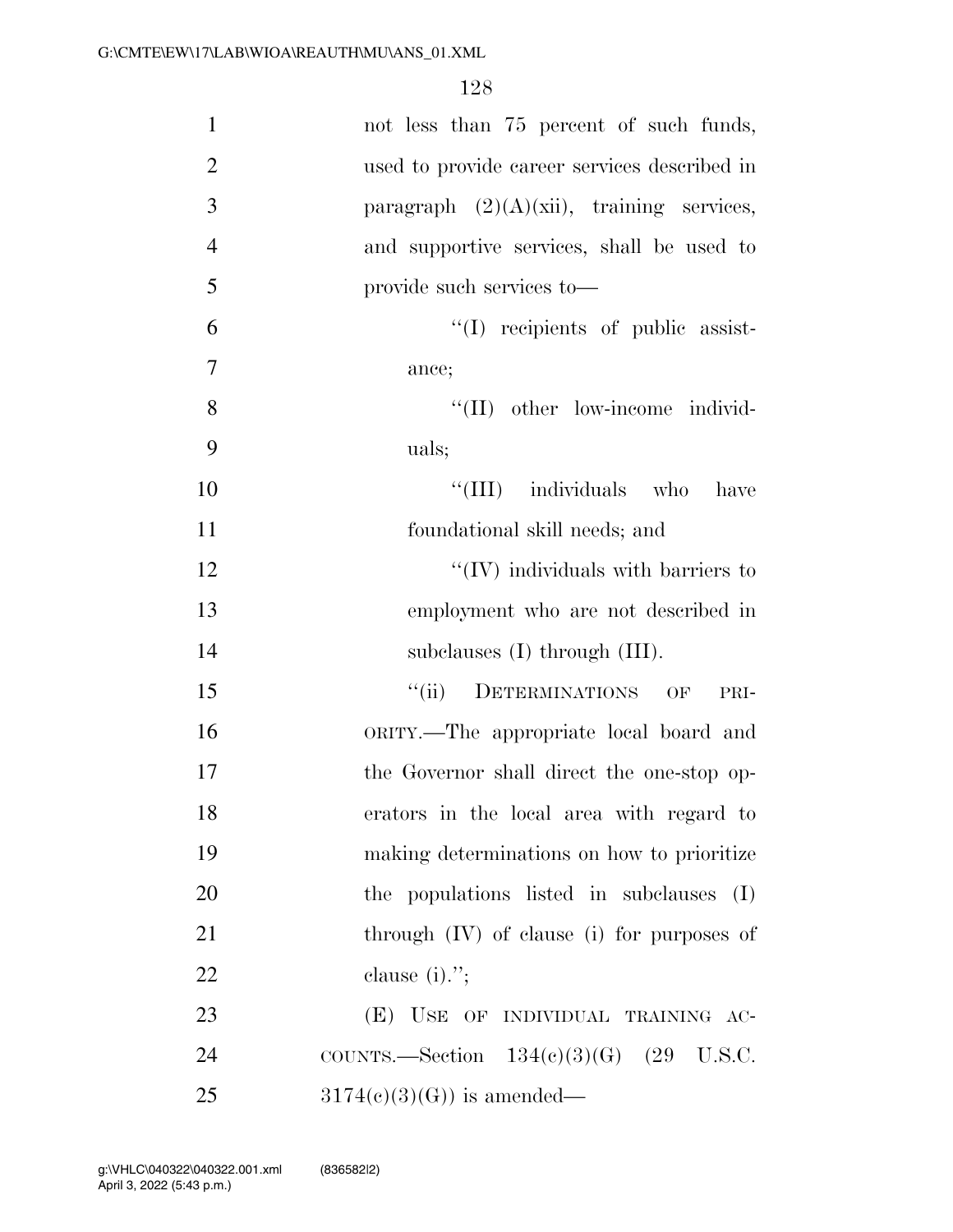| $\mathbf{1}$   | (i) by amending clause (i) to read as     |
|----------------|-------------------------------------------|
| $\overline{2}$ | follows:                                  |
| 3              | $``(i)$ In GENERAL.—                      |
| $\overline{4}$ | "(I) TRAINING SERVICES.-Ex-               |
| 5              | cept as provided in clause (ii), train-   |
| 6              | ing services provided under this para-    |
| 7              | graph shall be provided through the       |
| 8              | use of individual training accounts in    |
| 9              | accordance with this paragraph, and       |
| 10             | shall be provided to eligible individuals |
| 11             | through the one-stop delivery system.     |
| 12             | "(II) AUTHORIZED COSTS.—An                |
| 13             | individual training account may pro-      |
| 14             | vide any costs with respect to such       |
| 15             | training services, as determined by the   |
| 16             | local board, including—                   |
| 17             | "(aa) the costs of course                 |
| 18             | materials, supplies, uniforms,            |
| 19             | technology, and other required            |
| 20             | fees for graduation, licensure, or        |
| 21             | certification; and                        |
| 22             | "(bb) in the case of a pro-               |
| 23             | vider that charges tuition and            |
| 24             | fees for a training program, the          |

25 cost of such tuition and fees.";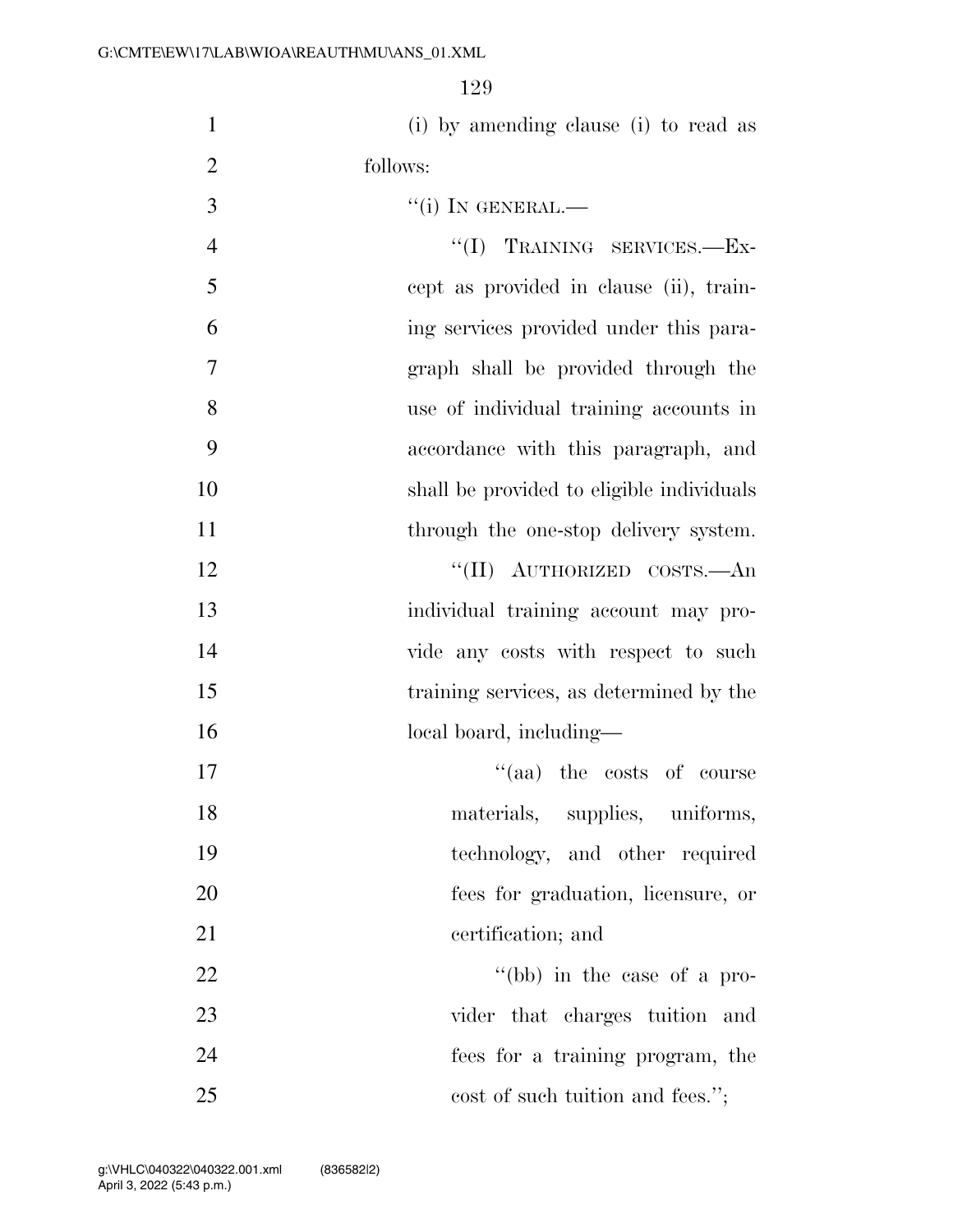| $\mathbf{1}$     | (ii) in clause (ii), by amending sub-    |
|------------------|------------------------------------------|
| $\overline{2}$   | clause $(IV)$ to read as follows:        |
| 3                | $\lq\lq (IV)$ the local board determines |
| $\overline{4}$   | that there is a training program dem-    |
| 5                | onstrating effectiveness (including      |
| 6                | cost effectiveness), and that can be of- |
| $\boldsymbol{7}$ | fered in the local area by a commu-      |
| 8                | nity-based organization or another       |
| 9                | private, nonprofit organization to       |
| 10               | serve individuals with barriers to em-   |
| 11               | ployment;"; and                          |
| 12               | (iii) by striking clauses (iii) and (iv) |
| 13               | and inserting the following:             |
| 14               | "(iii) LINKAGE TO OCCUPATIONS IN         |
| 15               | DEMAND.                                  |
| 16               | "(I) IN GENERAL.—Subject to              |
| 17               | subclause (II), training services pro-   |
| 18               | vided under this paragraph shall be      |
| 19               | directly linked to an in-demand indus-   |
| 20               | try sector or occupation in the local    |
| 21               | area or the planning region, or in an-   |
| 22               | other area to which an adult or dis-     |
| 23               | located worker receiving such services   |
| 24               | is willing to relocate or that may be    |
| 25               | performed remotely.                      |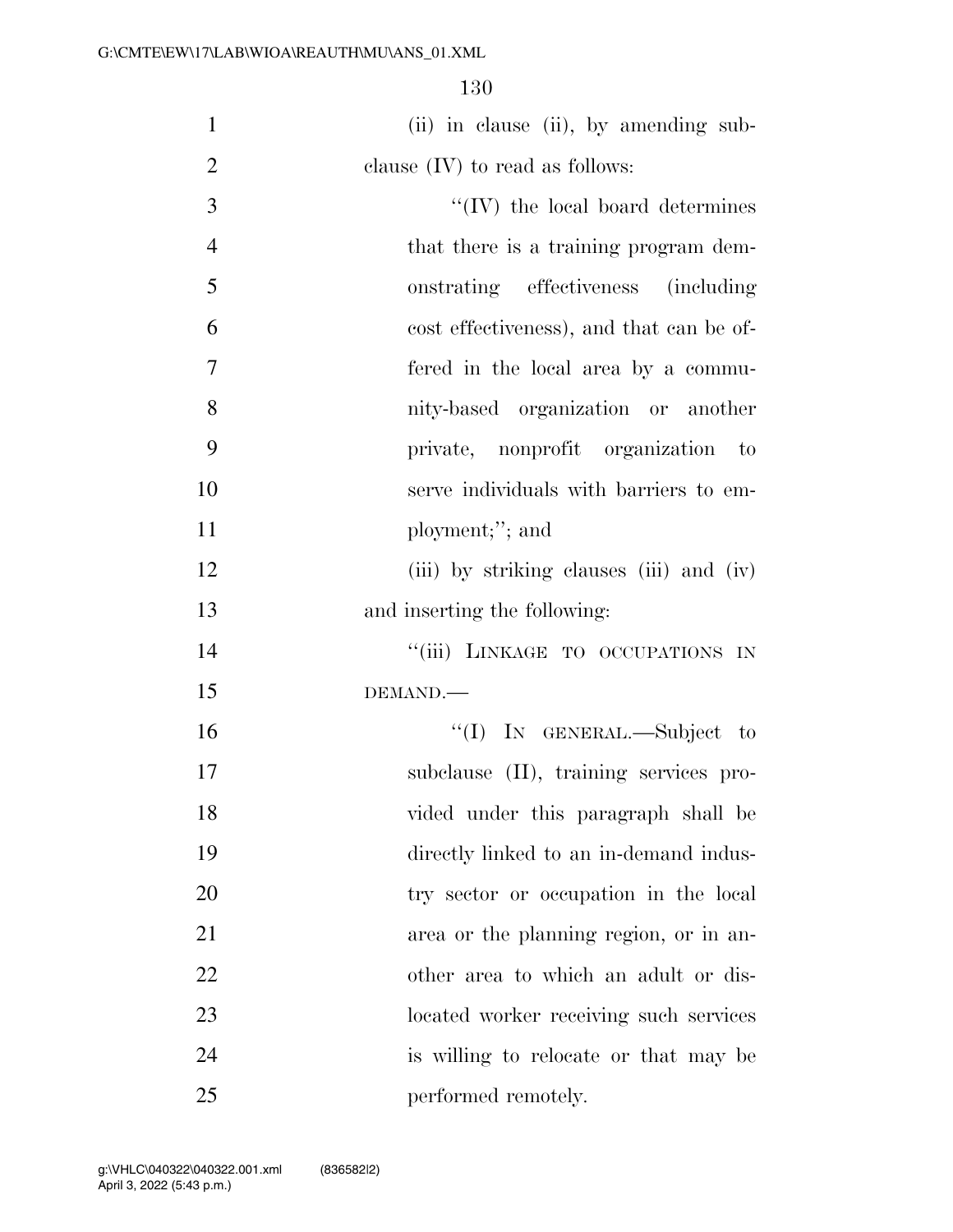| $\mathbf{1}$   | "(II) EXCEPTION.— A local                      |
|----------------|------------------------------------------------|
| $\overline{2}$ | board may approve training services            |
| 3              | for occupations determined by the              |
| $\overline{4}$ | local board to be in sectors of the            |
| 5              | economy that have a high potential             |
| 6              | for sustained demand or growth in the          |
| $\overline{7}$ | local area.                                    |
| 8              | "(iv) CREDENTIAL IN DEMAND.—To                 |
| 9              | the extent practicable, training services      |
| 10             | provided under this paragraph shall result     |
| 11             | in the attainment of skills and credentials    |
| 12             | that are portable and stackable.               |
| 13             | $``(v)$ RULE OF CONSTRUCTION.—                 |
| 14             | Nothing in this paragraph shall be con-        |
| 15             | strued to preclude the combined use of in-     |
| 16             | dividual training accounts and contracts in    |
| 17             | the provision of training services, including  |
| 18             | arrangements that allow individuals receiv-    |
| 19             | ing individual training accounts to obtain     |
| 20             | training services that are contracted for      |
| 21             | under clause (ii).".                           |
| 22             | (F)<br>REIMBURSEMENT FOR ON-THE-JOB            |
| 23             | TRAINING. Section $134(c)(3)(H)$ (29 U.S.C.    |
| 24             | $3174(c)(3)(H)$ is amended to read as follows: |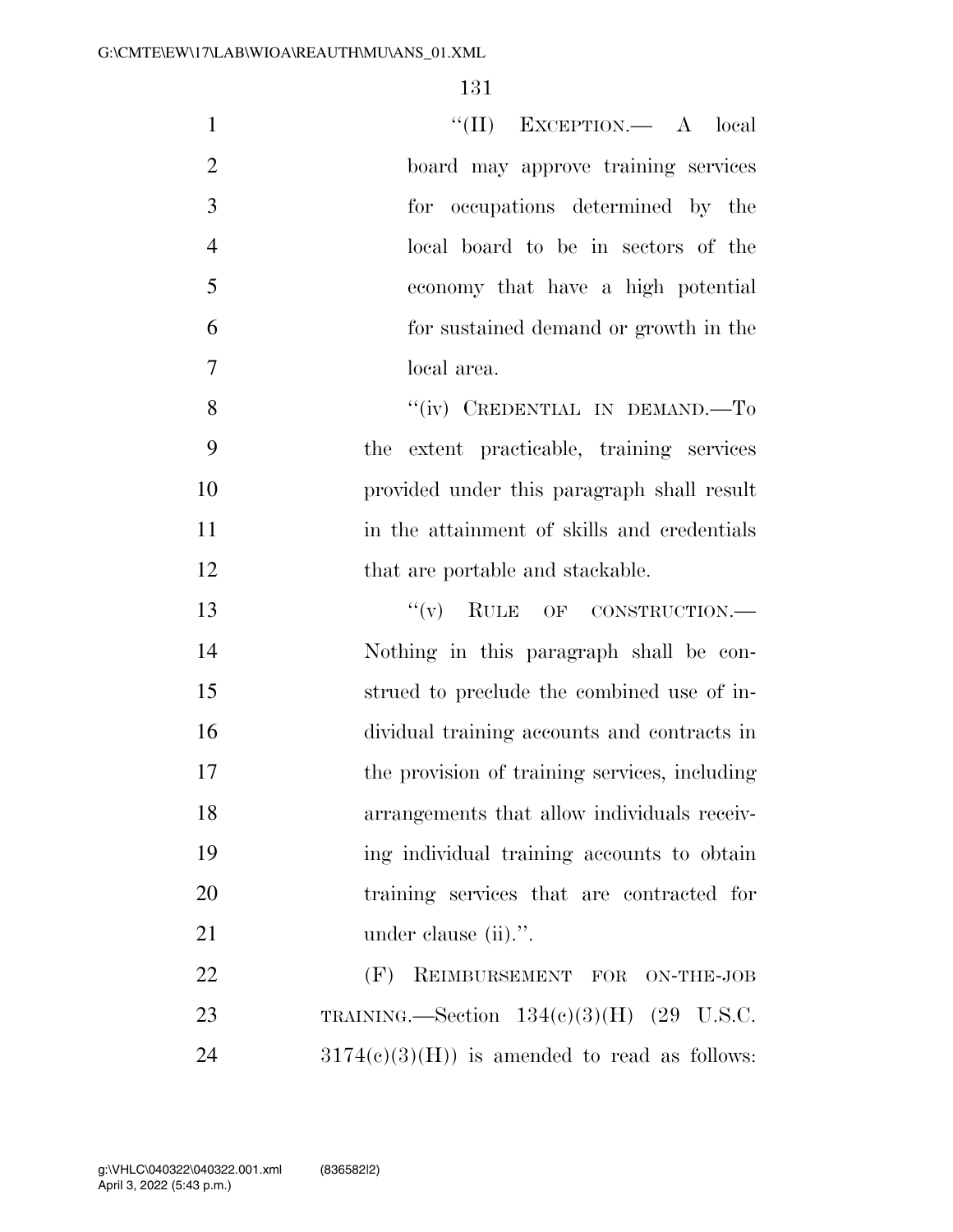- 1 "(H) REIMBURSEMENT FOR ON-THE-JOB TRAINING.—
- 3 "(i) REIMBURSEMENT LEVELS.—For purposes of the provision of on-the-job training under this paragraph, the Gov- ernor or local board involved may increase the amount of the reimbursement to an amount of up to 90 percent of the wage rate of a participant for a program carried 10 out under chapter 2 or this chapter, if— 11  $\text{``(I)}$  the Governor approves the increase with respect to a program carried out with funds reserved by the State under such chapter, taking into account the factors described in clause
- 17  $\text{``(II)}$  the local board approves the increase with respect to a program carried out with funds allocated to a local area under such chapter, taking into account the factors described in clause (iii).

(iii); or

23 "(ii) VERIFICATION BY ONE-STOP OP- ERATOR.—The one-stop operator within a local area shall—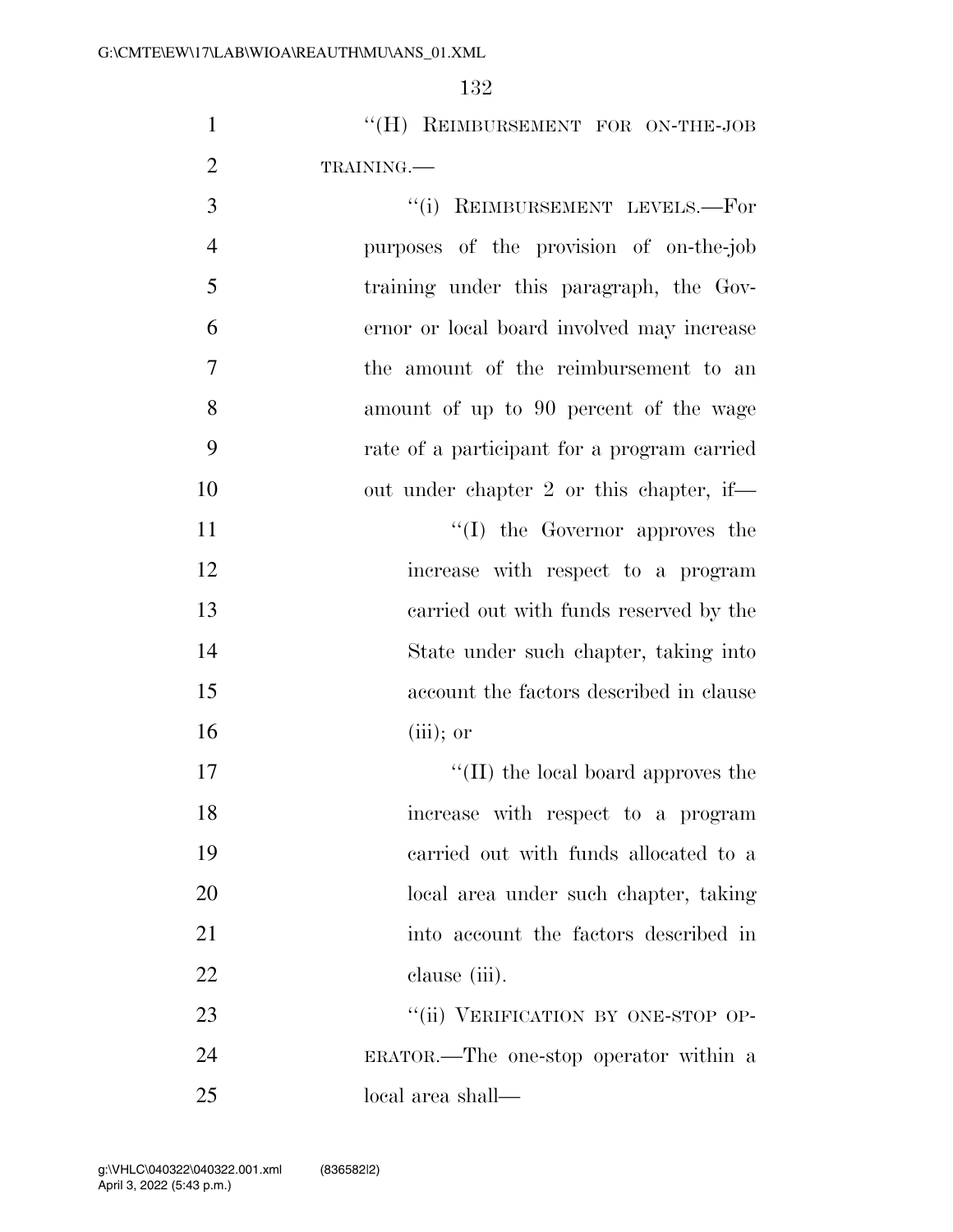| $\mathbf{1}$   | $\lq\lq$ (I) at least once during the on-   |
|----------------|---------------------------------------------|
| $\overline{2}$ | the-job training program, verify that       |
| 3              | the employer meets the conditions           |
| $\overline{4}$ | that—                                       |
| 5              | "(aa) were certified by the                 |
| 6              | employer in the contract for such           |
| 7              | program; and                                |
| 8              | $``(bb)$ are consistent with the            |
| 9              | factors described in clause (iii),          |
| 10             | according to a methodology de-              |
| 11             | termined by the local board with            |
| 12             | consent from the Governor; and              |
| 13             | $\lq\lq$ (II) terminate the employer's      |
| 14             | contract for such program if the em-        |
| 15             | ployer is not meeting such conditions.      |
| 16             | "(iii) FACTORS.—For purposes of this        |
| 17             | subparagraph, the Governor or local board,  |
| 18             | respectively, may take into account factors |
| 19             | consisting of—                              |
| 20             | "(I) basic indicators of job qual-          |
| 21             | ity, including—                             |
| 22             | "(aa) wage level upon com-                  |
| 23             | pletion of a training program;              |
| 24             | "(bb) availability of benefits,             |
| 25             | such as paid time off, health in-           |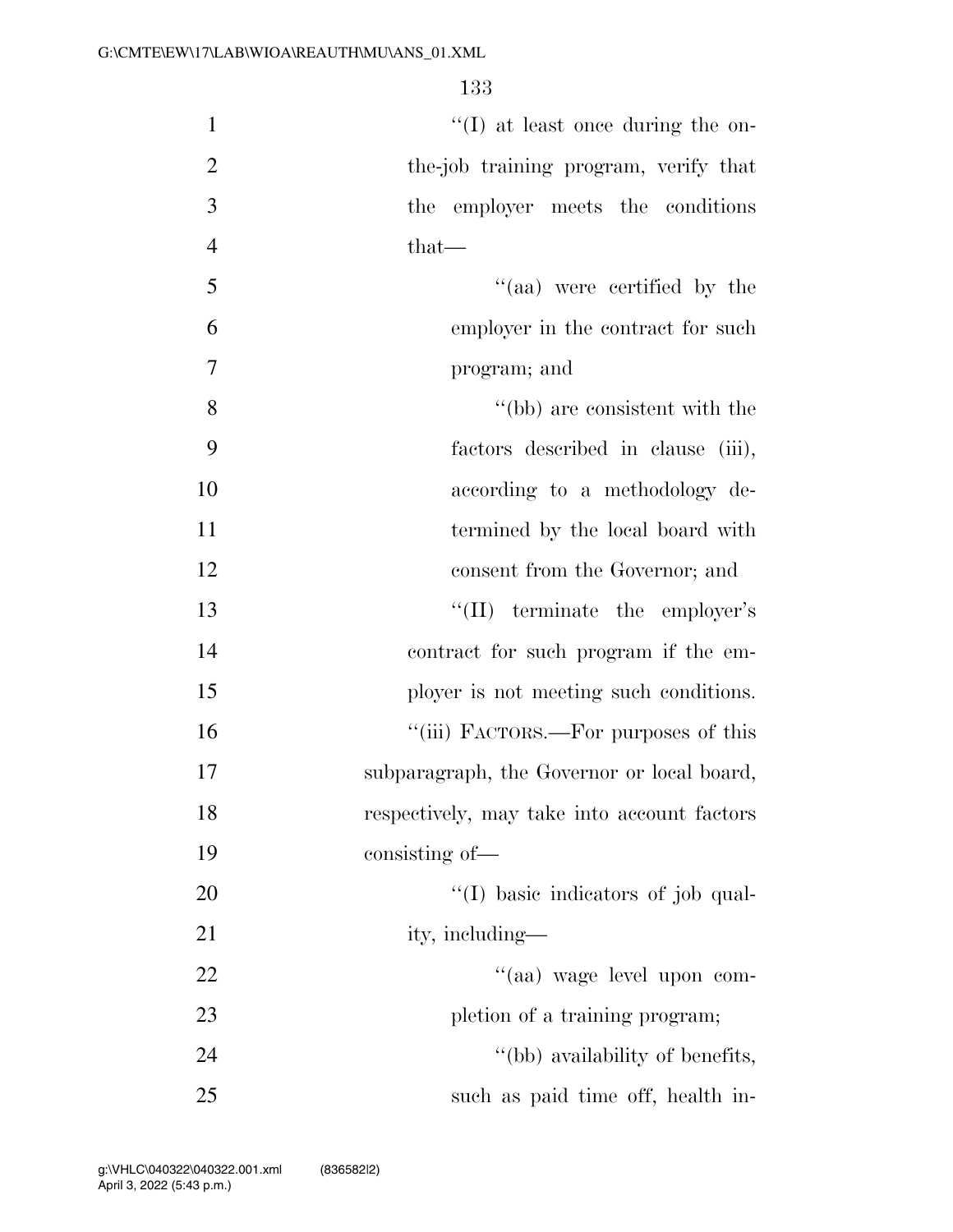| $\mathbf{1}$   | surance, and retirement savings          |
|----------------|------------------------------------------|
| $\overline{2}$ | plan; and                                |
| 3              | "(cc) a safe workplace, such             |
| $\overline{4}$ | as a record of compliance with           |
| 5              | safety regulations consistent with       |
| 6              | or better than the industry aver-        |
| $\overline{7}$ | age and adoption of an independ-         |
| 8              | ently certified injury and illness       |
| 9              | prevention program;                      |
| 10             | "(II) the characteristics of the         |
| 11             | participants;                            |
| 12             | $\lq\lq$ (III) the size of the employer; |
| 13             | $\lq\lq (IV)$ the quality of employer-   |
| 14             | provided training and advancement        |
| 15             | opportunities; and                       |
| 16             | $``(V)$ such other factors as the        |
| 17             | Governor or local board, respectively,   |
| 18             | may determine to be appropriate,         |
| 19             | which may include the number of em-      |
| 20             | ployees participating in the training,   |
| 21             | opportunities for promotions, predict-   |
| 22             | able and stable work schedule, and re-   |
| 23             | lation of the training to the competi-   |
| 24             | tiveness of a participant.".             |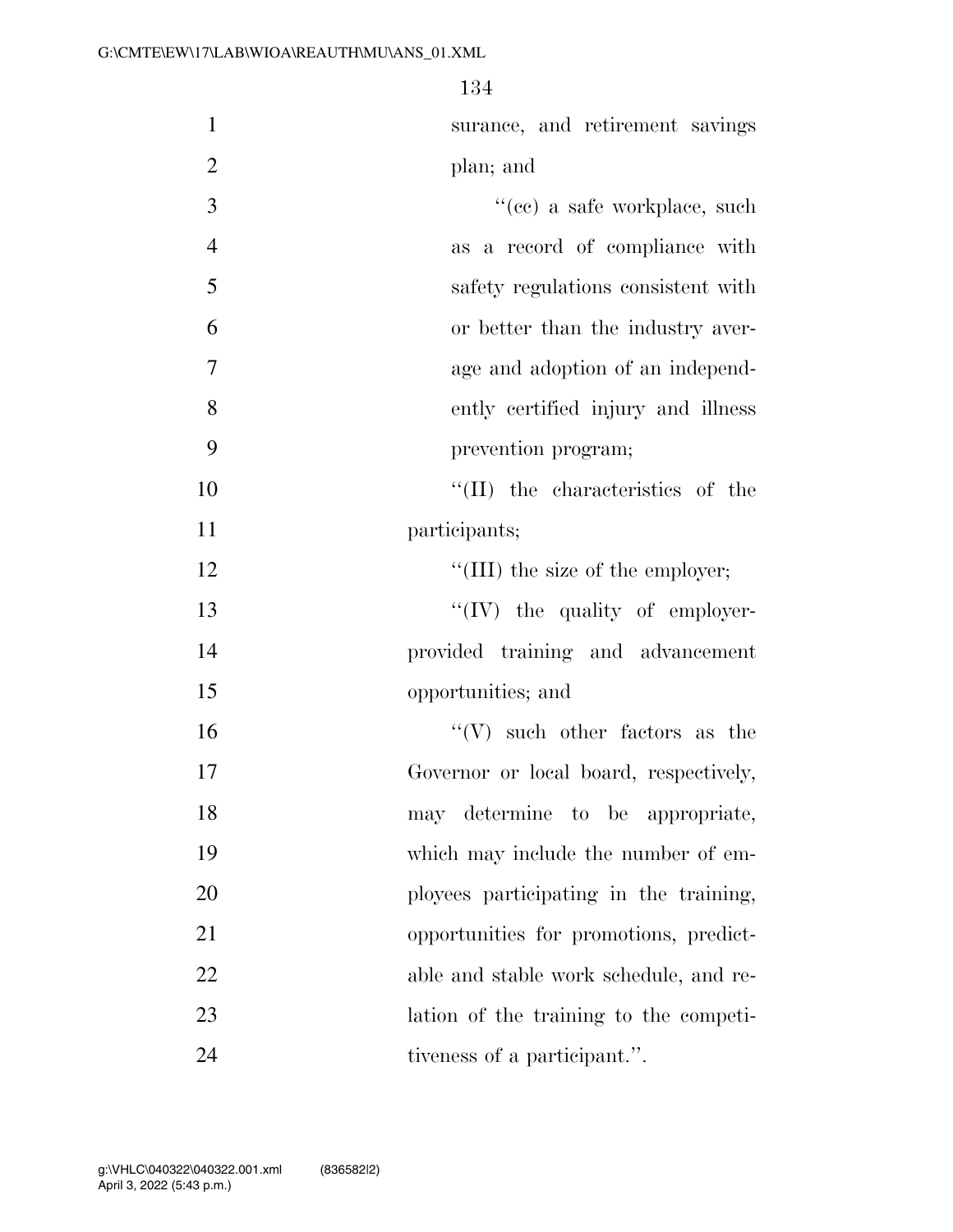| $\mathbf{1}$   | (4) SUPPORTIVE SERVICES. Section $134(e)$                   |
|----------------|-------------------------------------------------------------|
| $\overline{2}$ | $(29 \text{ U.S.C. } 3174)$ is further amended by adding at |
| 3              | the end the following:                                      |
| 4              | $``(4)$ SUPPORTIVE SERVICES.—                               |
| 5              | "(A) IN GENERAL.—A portion of the funds                     |
| 6              | allocated to a local area for adults under para-            |
| $\overline{7}$ | graph $(2)(A)$ or $(3)$ , as appropriate, of section        |
| 8              | $133(b)$ , and a portion of the funds allocated to          |
| 9              | the local area for dislocated workers under sec-            |
| 10             | tion $133(b)(2)(B)$ —                                       |
| 11             | "(i) shall be used to provide sup-                          |
| 12             | portive services (that are not needs-related)               |
| 13             | payments) to adults and dislocated work-                    |
| 14             | ers, respectively—                                          |
| 15             | "(I) who are participating in pro-                          |
| 16             | grams with activities authorized in                         |
| 17             | paragraph $(2)$ or $(3)$ of subsection $(e)$ ,              |
| 18             | or who entered unsubsidized employ-                         |
| 19             | ment after participating in such pro-                       |
| 20             | grams, for up to 12 months following                        |
| 21             | the date of first employment; and                           |
| 22             | "(II) who are unable to obtain                              |
| 23             | such supportive services through other                      |
| 24             | programs providing such services; and                       |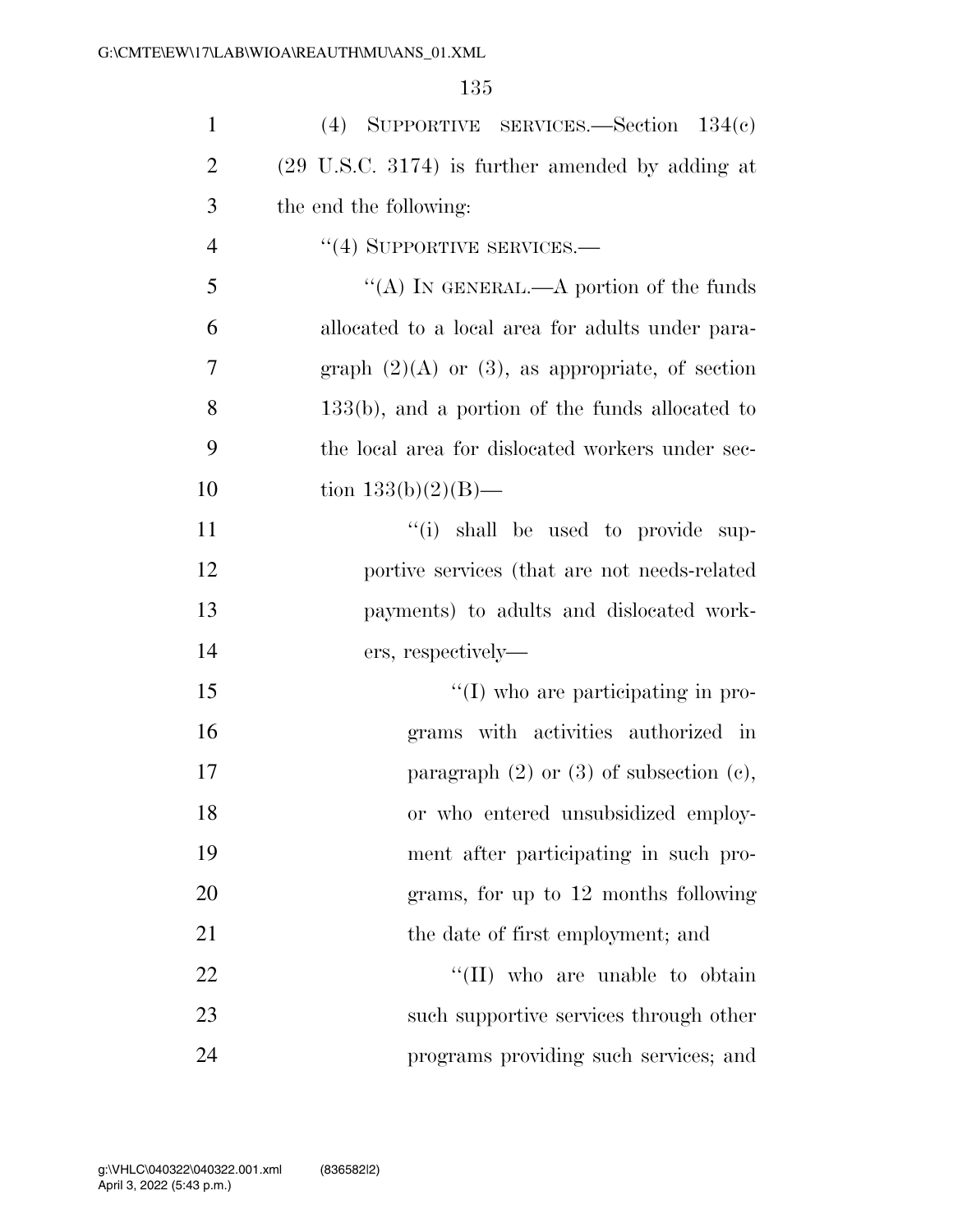$''(ii)$  may be used to provide needs-re- lated payments to adults and dislocated workers, respectively, who are unemployed and do not qualify for (or have ceased to qualify for) unemployment compensation for the purpose of enabling such individ- uals to participate in programs of training 8 services under subsection (c)(3). ''(B) ADDITIONAL ELIGIBILITY REQUIRE- MENTS FOR NEEDS-RELATED PAYMENTS.—In addition to the requirements contained in sub-12 paragraph  $(A)(ii)$ , a dislocated worker who has ceased to qualify for unemployment compensa- tion may be eligible to receive needs-related payments under this paragraph only if such

17 ""(C) LEVEL OF PAYMENTS.—The level of a needs-related payment made to a dislocated worker under this paragraph shall not exceed 20 the greater of —

worker is enrolled in training services.

21  $\frac{1}{2}$   $\frac{1}{2}$  the applicable level of unemploy-ment compensation; or

23 ''(ii) if such worker did not qualify for unemployment compensation, an amount equal to 150 percent of the poverty line,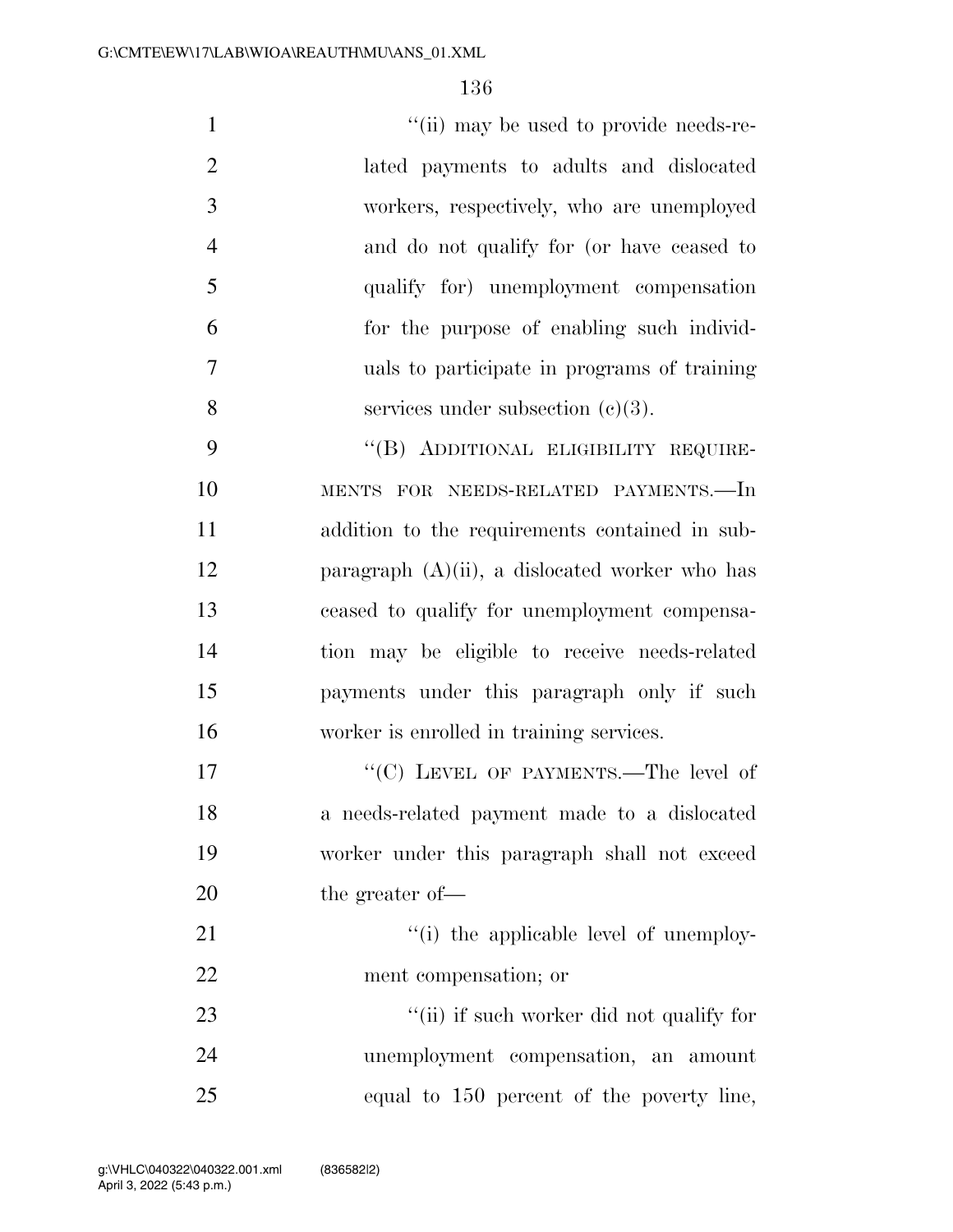| $\mathbf{1}$   | for an equivalent period, which amount          |
|----------------|-------------------------------------------------|
| $\overline{2}$ | shall be adjusted to reflect changes in total   |
| 3              | family income.".                                |
| $\overline{4}$ | (d) PERMISSIBLE LOCAL EMPLOYMENT AND TRAIN-     |
| 5              | ING ACTIVITIES.-                                |
| 6              | (1) IN GENERAL.—Section $134(d)(1)(A)$ (29      |
| $\overline{7}$ | U.S.C. $3174(d)(1)(A)$ is amended—              |
| 8              | $(A)$ in clause $(vii)$ —                       |
| 9              | (i) by inserting "and" at the end of            |
| 10             | subclause (III); and                            |
| 11             | (ii) by adding at the end the fol-              |
| 12             | lowing:                                         |
| 13             | $``(IV)$ to strengthen, through pro-            |
| 14             | fessional development activities, the           |
| 15             | knowledge and capacity of staff to use          |
| 16             | the latest digital technologies, tools          |
| 17             | and strategies to equitably deliver             |
| 18             | high quality services and outcomes for          |
| 19             | jobseekers, workers, and employers;";           |
| 20             | (B) in clause (viii), strike "displaced home-   |
| 21             | makers" and insert "displaced caregivers"; and  |
| 22             | (C) in clause $(ix)(II)(bb)$ , by inserting ",  |
| 23             | technical assistance in support of job quality, |
| 24             | adoption of skills-based and equitable hiring   |
| 25             | practices," after "apprenticeship".             |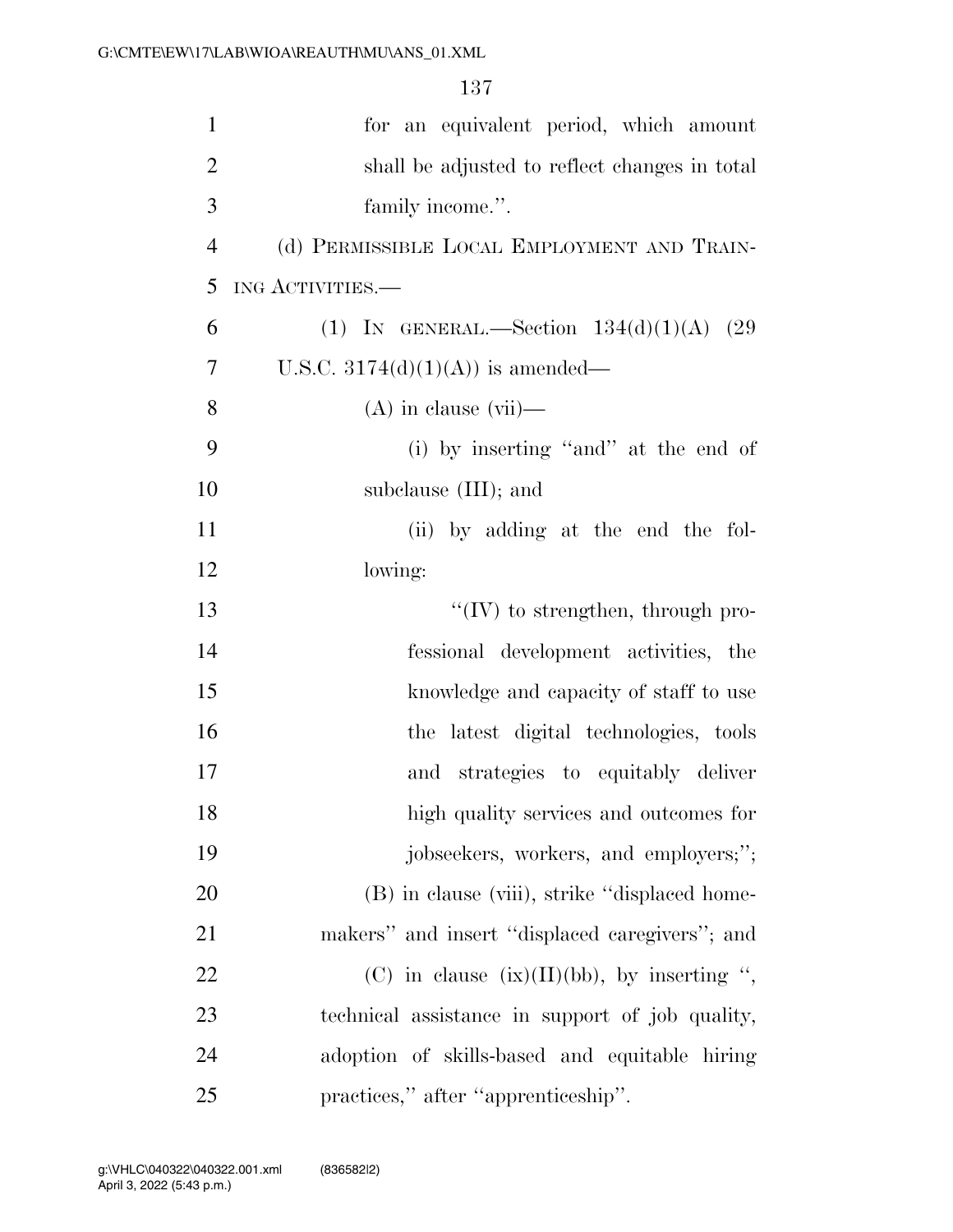| $\mathbf{1}$   | (2) INCUMBENT WORKER TRAINING PROGRAMS;              |
|----------------|------------------------------------------------------|
| $\overline{2}$ | TRANSITIONAL JOBS.—Section 134(d) (29 U.S.C.         |
| 3              | $3174(d)$ , as amended by this section, is further   |
| $\overline{4}$ | amended by striking paragraphs $(2)$ through $(5)$ , |
| 5              | and inserting the following:                         |
| 6              | "(2) INCUMBENT WORKER TRAINING<br>PRO-               |
| $\overline{7}$ | GRAMS.-                                              |
| 8              | $\lq\lq (A)$ In GENERAL.—                            |
| 9              | "(i) STANDARD RESERVATION<br>OF                      |
| 10             | FUNDS.—The local board may reserve and               |
| 11             | use not more than 25 percent of the funds            |
| 12             | allocated to the local area involved under           |
| 13             | section 133(b) to pay for the Federal share          |
| 14             | of the cost of providing training through a          |
| 15             | training program for incumbent workers,              |
| 16             | carried out in accordance with this para-            |
| 17             | graph.                                               |
| 18             | "(ii) INCREASE IN RESERVATION OF                     |
| 19             | FUNDS.—The local board may increase                  |
| 20             | such reservation of funds for a program              |
| 21             | year if the Governor determines that the             |
| 22             | training from such funds from the prior              |
| 23             | program year resulted in career<br>pro-              |
| 24             | motions for workers receiving such training          |
| 25             | and created new job vacancies. For a pro-            |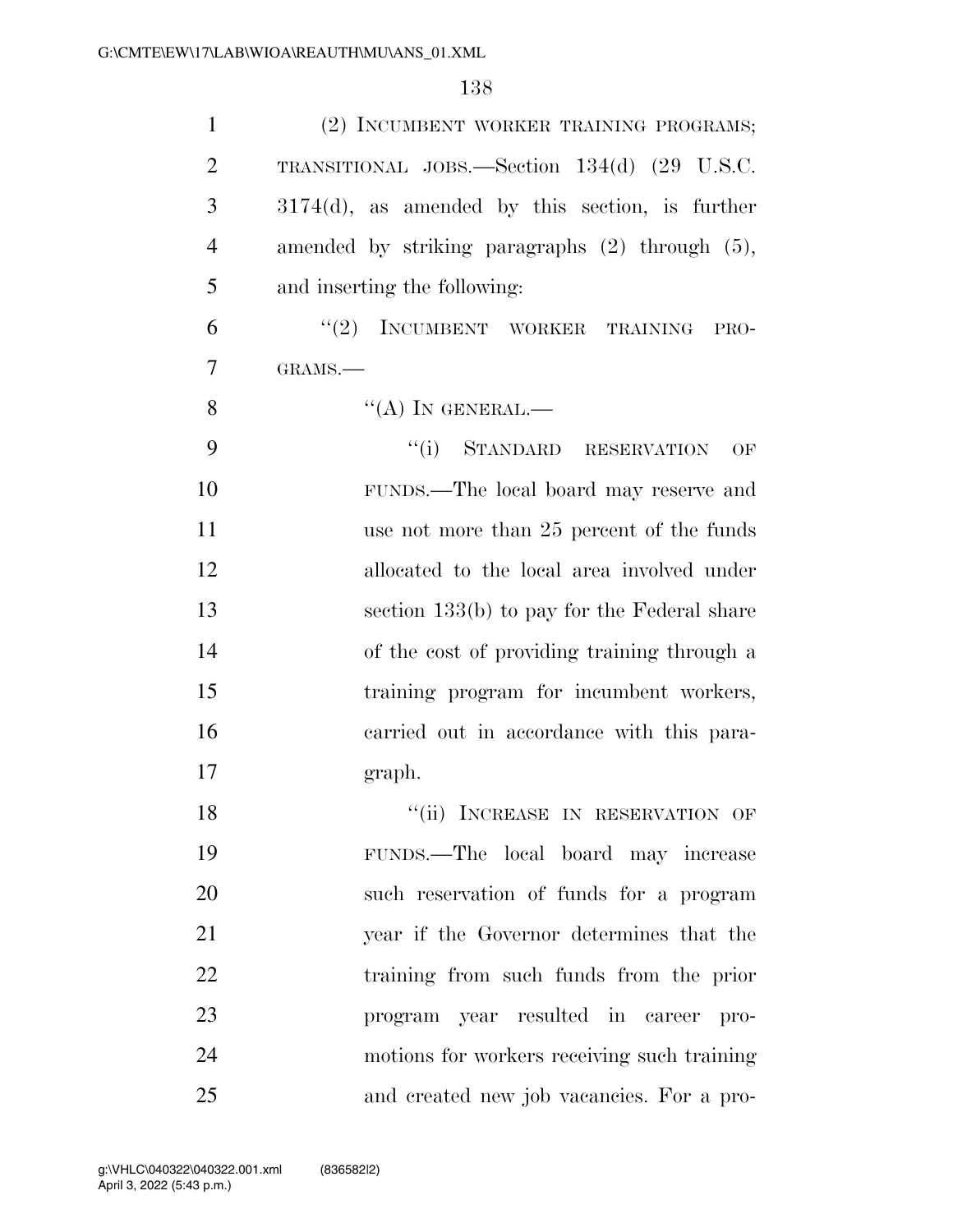| $\mathbf{1}$   | gram year for which the reservation of         |
|----------------|------------------------------------------------|
| $\overline{2}$ | funds is so increased, clause (i) shall be     |
| 3              | applied by substituting $30$ percent' for $25$ |
| $\overline{4}$ | percent'.                                      |
| 5              | "(iii) DETERMINATION OF ELIGI-                 |
| 6              | BILITY.—In order for a local board to de-      |
| $\tau$         | termine that an employer is eligible to re-    |
| 8              | ceive funding under clause (i), the local      |
| 9              | board shall take into account factors con-     |
| 10             | sisting of-                                    |
| 11             | "(I) the basic indicators of job               |
| 12             | quality described in subsection                |
| 13             | (e)(3)(H)(iii)(I);                             |
| 14             | $\lq\lq$ (II) the characteristics of the       |
| 15             | participants in the program;                   |
| 16             | "(III) the relationship of the                 |
| 17             | training to the competitiveness of a           |
| 18             | participant and the employer; and              |
| 19             | "(IV) such other factors as the                |
| 20             | local board may determine to be ap-            |
| 21             | propriate, which may include<br>the            |
| 22             | number of employees participating in           |
| 23             | the training, and the existence<br>of          |
| 24             | other training and advancement op-             |
| 25             | portunities provided by the employer.          |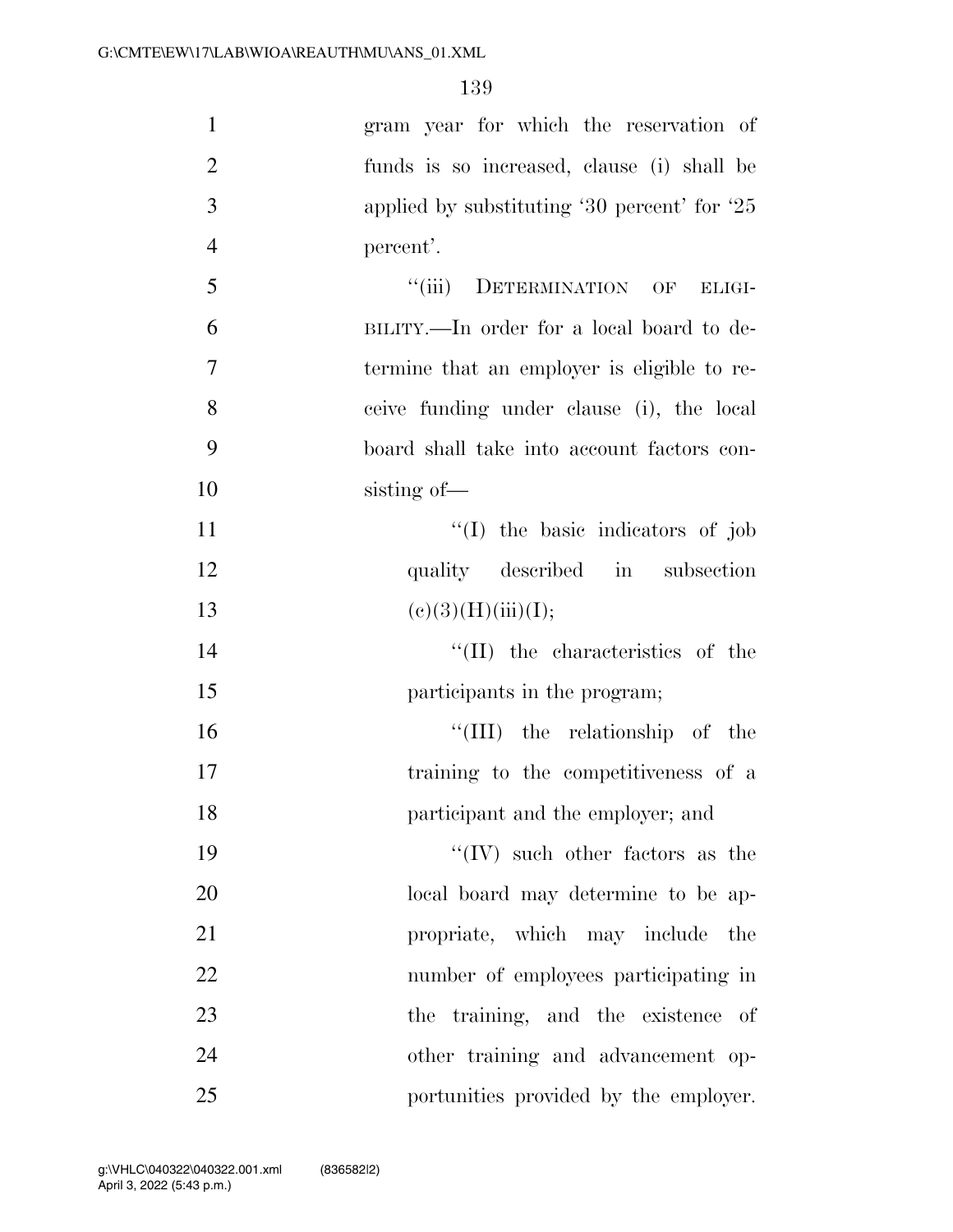1 ''(iv) STATEWIDE IMPACT.—The Gov- ernor or State board involved may make recommendations to the local board for providing incumbent worker training that has statewide impact.

 ''(B) TRAINING ACTIVITIES.—The training program for incumbent workers carried out under this paragraph shall be carried out by the local board in conjunction with the employers or groups of employers of such workers (which may include employers in partnership with other entities for the purposes of delivering training) for the purpose of assisting such workers in obtaining the skills necessary to re-15 tain employment or avert layoffs.

16 "(C) EMPLOYER PAYMENT OF NON-FED- ERAL SHARE.—Employers participating in the program carried out under this paragraph shall be required to pay for the non-Federal share of the cost of providing the training to incumbent workers of the employers.

23  $\frac{1}{1}$  FACTORS.—Subject to clauses (ii) and (iii), the local board shall establish the non-Federal share of the cost of providing

22 "(D) NON-FEDERAL SHARE.—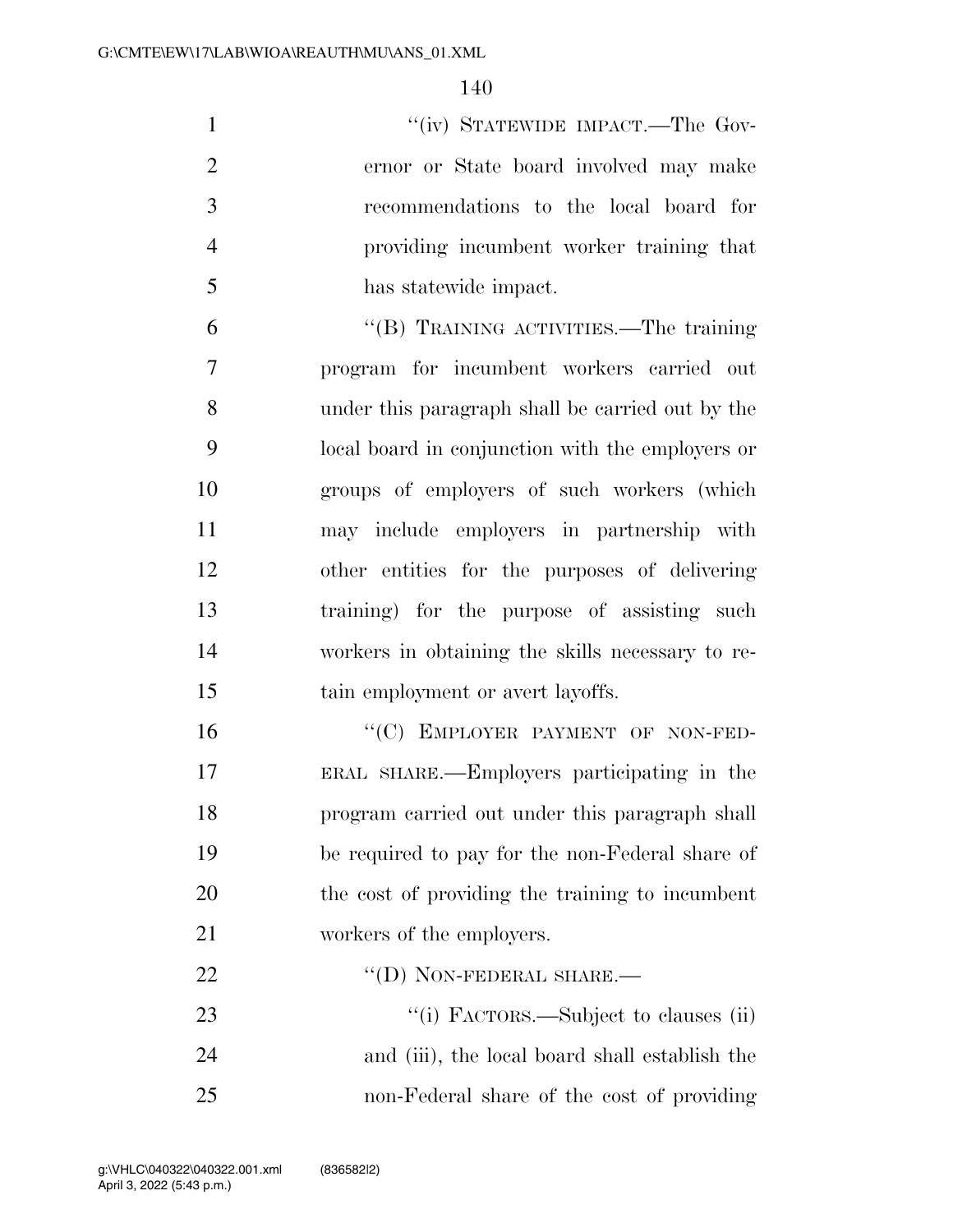| $\mathbf{1}$   | training through a training program for in- |
|----------------|---------------------------------------------|
| $\overline{2}$ | cumbent workers, by considering the indi-   |
| 3              | described<br>$\sin$<br>subsection<br>cators |
| $\overline{4}$ | $(e)(3)(H)(iii)$ and how many of such indi- |
| 5              | cators the employer certifies will be met   |
| 6              | with respect to the employment of incum-    |
| $\overline{7}$ | bent workers upon completion of training    |
| 8              | funded under this section.                  |
| 9              | "(ii) LIMITS.—The non-Federal share         |
| 10             | shall not be less than—                     |
| 11             | $\lq(1)$ 10 percent of the cost, for        |
| 12             | employers with not more than 50 em-         |
| 13             | ployees;                                    |
| 14             | "(II) 25 percent of the cost, for           |
| 15             | employers with more than 50 employ-         |
| 16             | ees but not more than 100 employees;        |
| 17             | and                                         |
| 18             | "(III) 50 percent of the cost, for          |
| 19             | employers with more than 100 em-            |
| 20             | ployees.                                    |
| 21             | "(iii) CALCULATION OF EMPLOYER              |
| 22             | SHARE.—The non-Federal share provided       |
| 23             | by an employer participating in the pro-    |
| 24             | gram may include the amount of the wages    |
| 25             | paid by the employer to a worker while the  |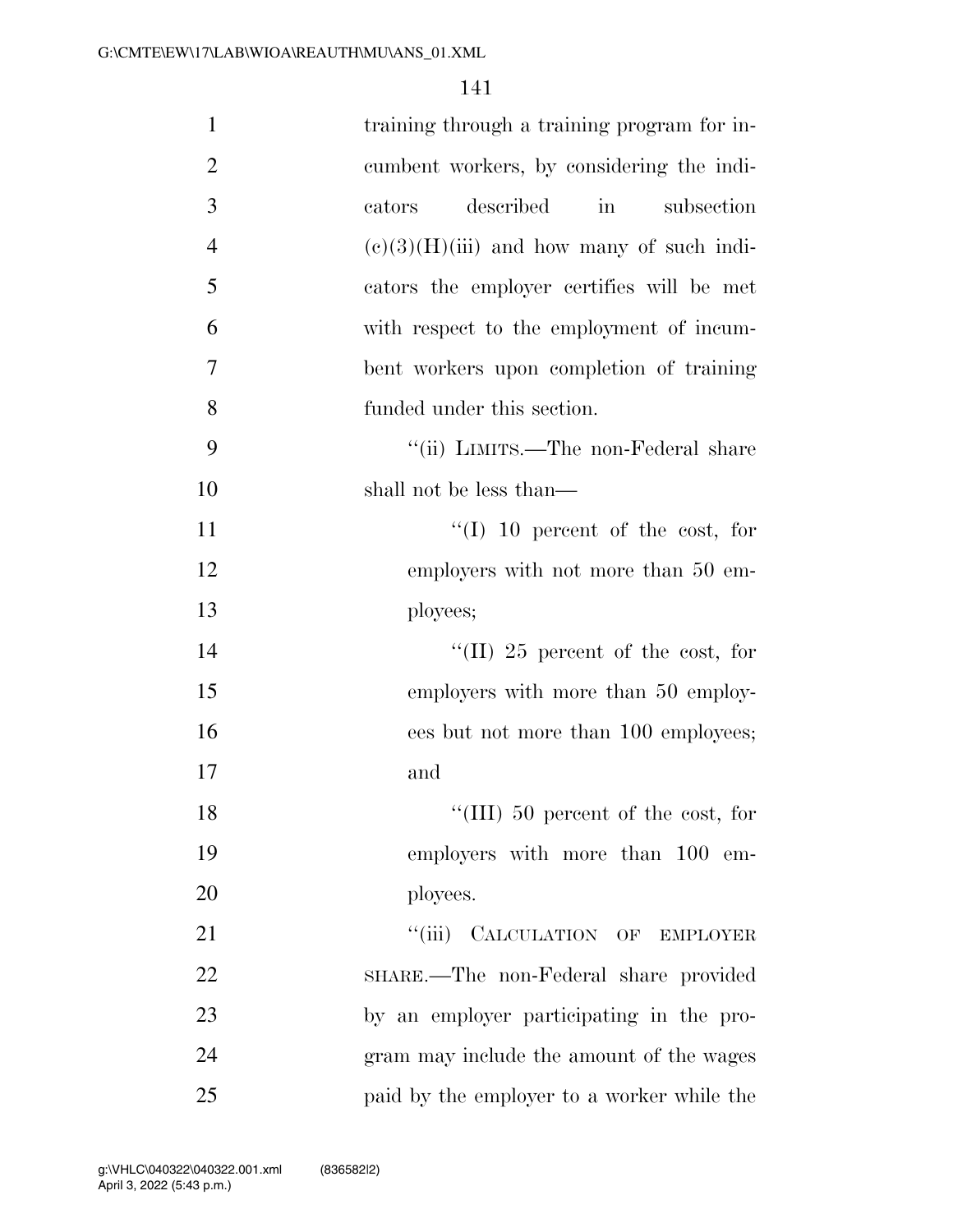worker is attending a training program under this paragraph. The employer may provide the share in cash or in kind, fairly evaluated.

 ''(E) VERIFICATION BY ONE-STOP OPER- ATOR.—Upon completion of the incumbent worker training program funded under this sec- tion, the one-stop operator within a local area shall verify that the employer met the condi- tions that were certified to prior to receiving the Federal share of the training program's costs, consistent with this paragraph, according to a methodology determined by the Governor or local board. If such conditions were not met, the one-stop operator shall prohibit the em- ployer from receiving funds for incumbent worker training under this section for a period of 5 years.

 ''(3) TRANSITIONAL JOBS.—The local board may use not more than 40 percent of the funds allo- cated to the local area involved under section 133(b) 22 to provide transitional jobs under subsection  $(c)(3)$ that—

24 "(A) are time-limited work experiences that are subsidized and are in the public, pri-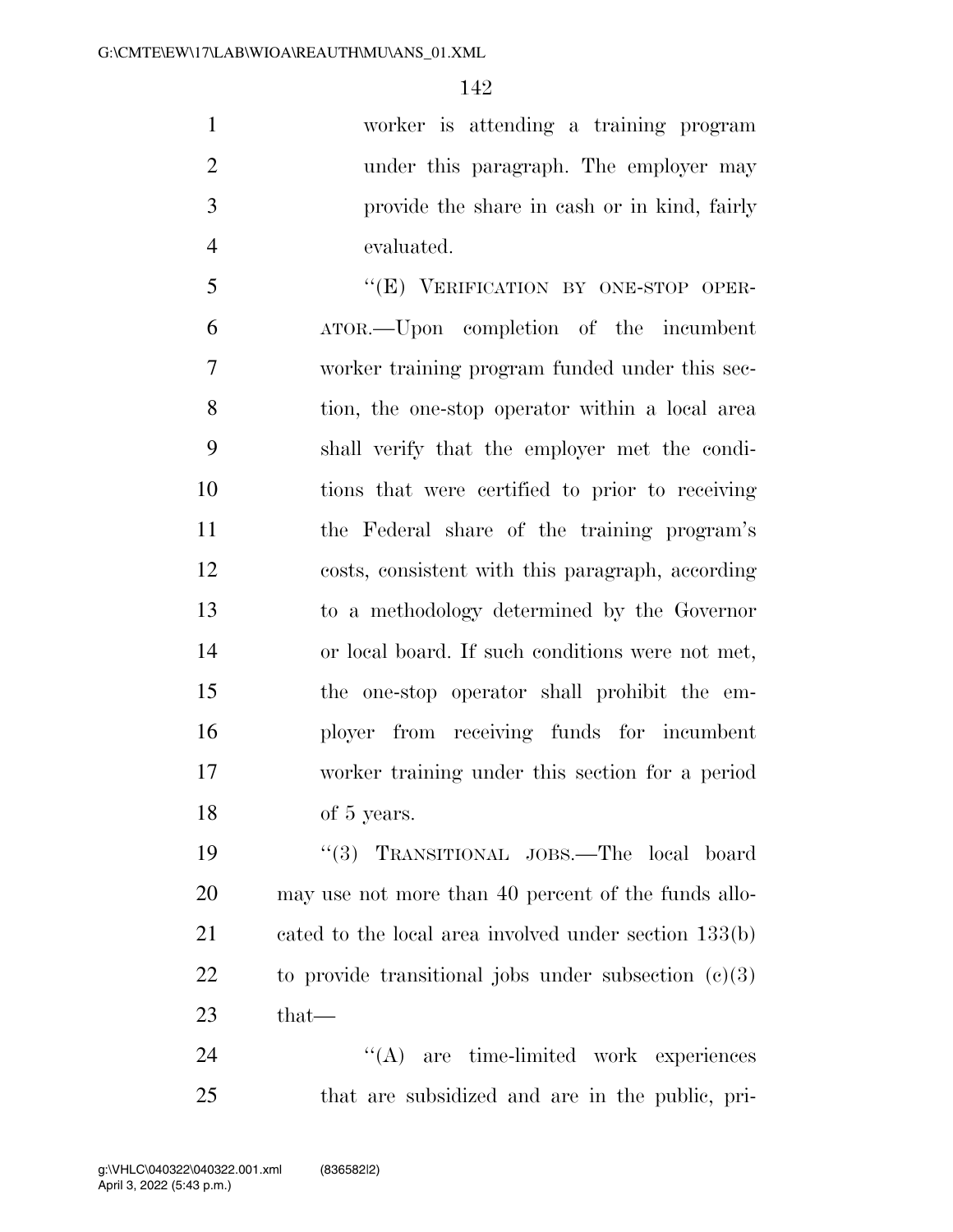| $\mathbf{1}$                                 | vate, employment social enterprise, or nonprofit              |
|----------------------------------------------|---------------------------------------------------------------|
| $\overline{2}$                               | sectors for individuals with barriers to employ-              |
| 3                                            | ment who are chronically unemployed or have                   |
| $\overline{4}$                               | an inconsistent work history;                                 |
| 5                                            | $\lq\lq (B)$ are combined with comprehensive em-              |
| 6                                            | ployment and supportive services; and                         |
| 7                                            | "(C) are designed to assist the individuals                   |
| 8                                            | described in subparagraph $(A)$ to establish a                |
| 9                                            | work history, demonstrate success in the work-                |
| 10                                           | place, and develop skills that lead to entry into             |
| 11                                           | and retention in unsubsidized employment.".                   |
| 12                                           | <b>CHAPTER 4-GENERAL WORKFORCE</b>                            |
|                                              |                                                               |
|                                              | <b>INVESTMENT PROVISIONS</b>                                  |
|                                              | SEC. 251. AUTHORIZATION OF APPROPRIATIONS.                    |
|                                              | Section 136 (29 U.S.C. 3181) is amended to read as            |
|                                              | follows:                                                      |
|                                              | "SEC. 136. AUTHORIZATION OF APPROPRIATIONS.                   |
|                                              | "(a) YOUTH WORKFORCE INVESTMENT ACTIVI-                       |
|                                              | TIES.—There are authorized to be appropriated to carry        |
| 13<br>14<br>15<br>16<br>17<br>18<br>19<br>20 | the activities described in<br>section<br>out<br>$127(a)$ ,   |
| 21                                           | $$1,026,450,000$ for fiscal year 2023, \$1,129,100,000 for    |
| 22                                           | fiscal year $2024$ , \$1,242,000,000 for fiscal year $2025$ , |
| 23                                           | $$1,366,200,000$ for fiscal year 2026, \$1,502,800,000 for    |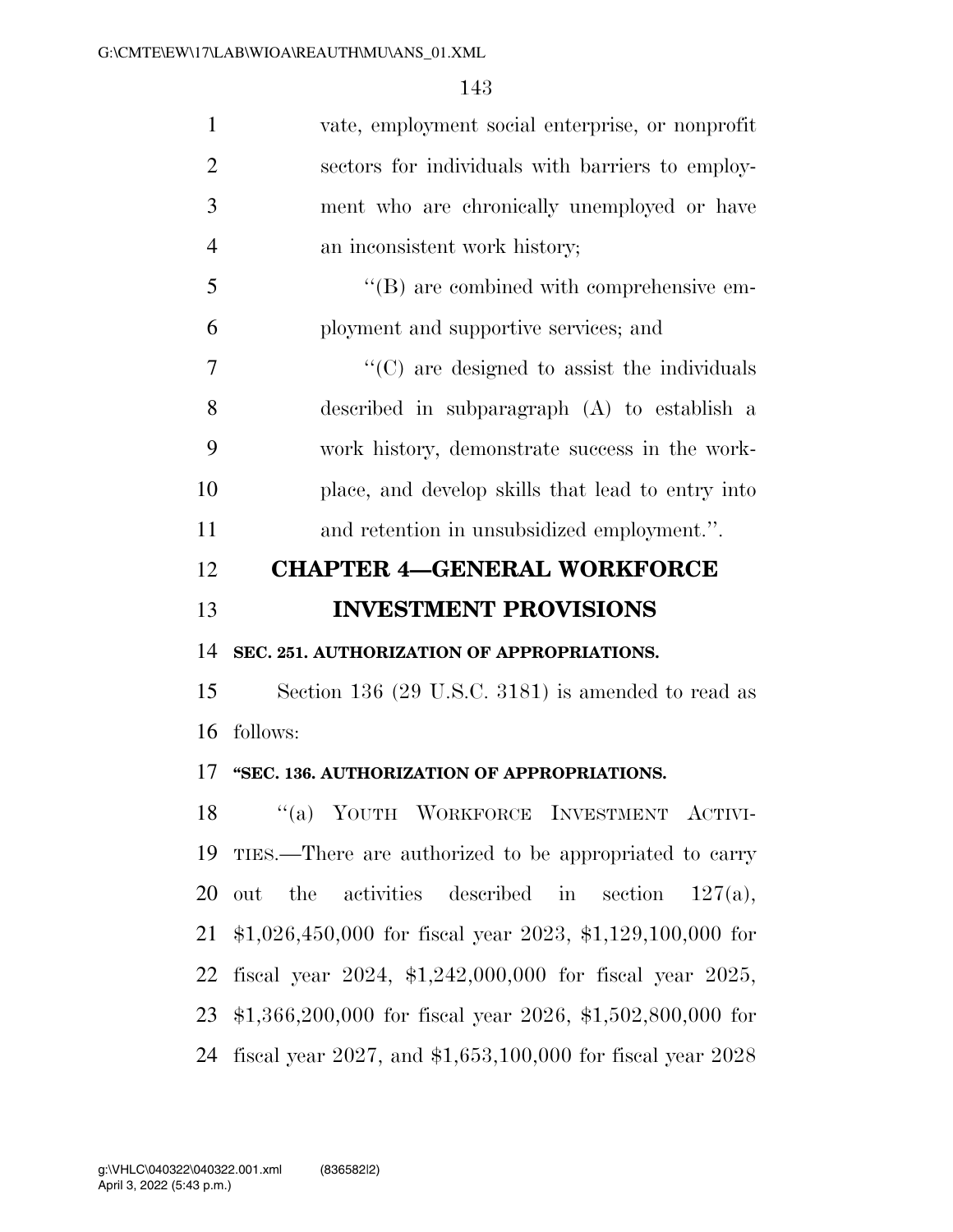''(b) SUMMER AND YEAR-ROUND EMPLOYMENT AC- TIVITIES..—There are authorized to be appropriated to section 130, \$926,650,000 for fiscal year 2023, \$1,019,300,000 for fiscal year 2024, \$1,121,250,000 for fiscal year 2025, \$1,233,400,000 for fiscal year 2026, \$1,356,750,000 for fiscal year 2027, and \$1,492,450,000 for fiscal year 2028.

8 "(c) ADULT EMPLOYMENT AND TRAINING ACTIVI- TIES.—There are authorized to be appropriated to carry 10 out the activities described in section  $132(a)(1)$ , \$1,555,600,000 for fiscal year 2023, \$1,711,200,000 for fiscal year 2024, \$1,882,300,000 for fiscal year 2025, \$2,070,500,000 for fiscal year 2026, \$2,277,600,000 for fiscal year 2027, and \$2,505,400,000 for fiscal year 2028. ''(d) DISLOCATED WORKER EMPLOYMENT AND TRAINING ACTIVITIES.—There are authorized to be ap- propriated to carry out the activities described in section 132(a)(2), \$2,486,300,000 for fiscal year 2023, \$2,734,900,000 for fiscal year 2024, \$3,008,400,000 for fiscal year 2025, \$3,309,200,000 for fiscal year 2026, \$3,640,100,000 for fiscal year 2027, and \$4,004,100,000 for fiscal year 2028.''.

## **Subtitle C—Job Corps**

**SEC. 261. AMENDMENTS RELATING TO JOB CORPS.** 

(a) DEFINITIONS.—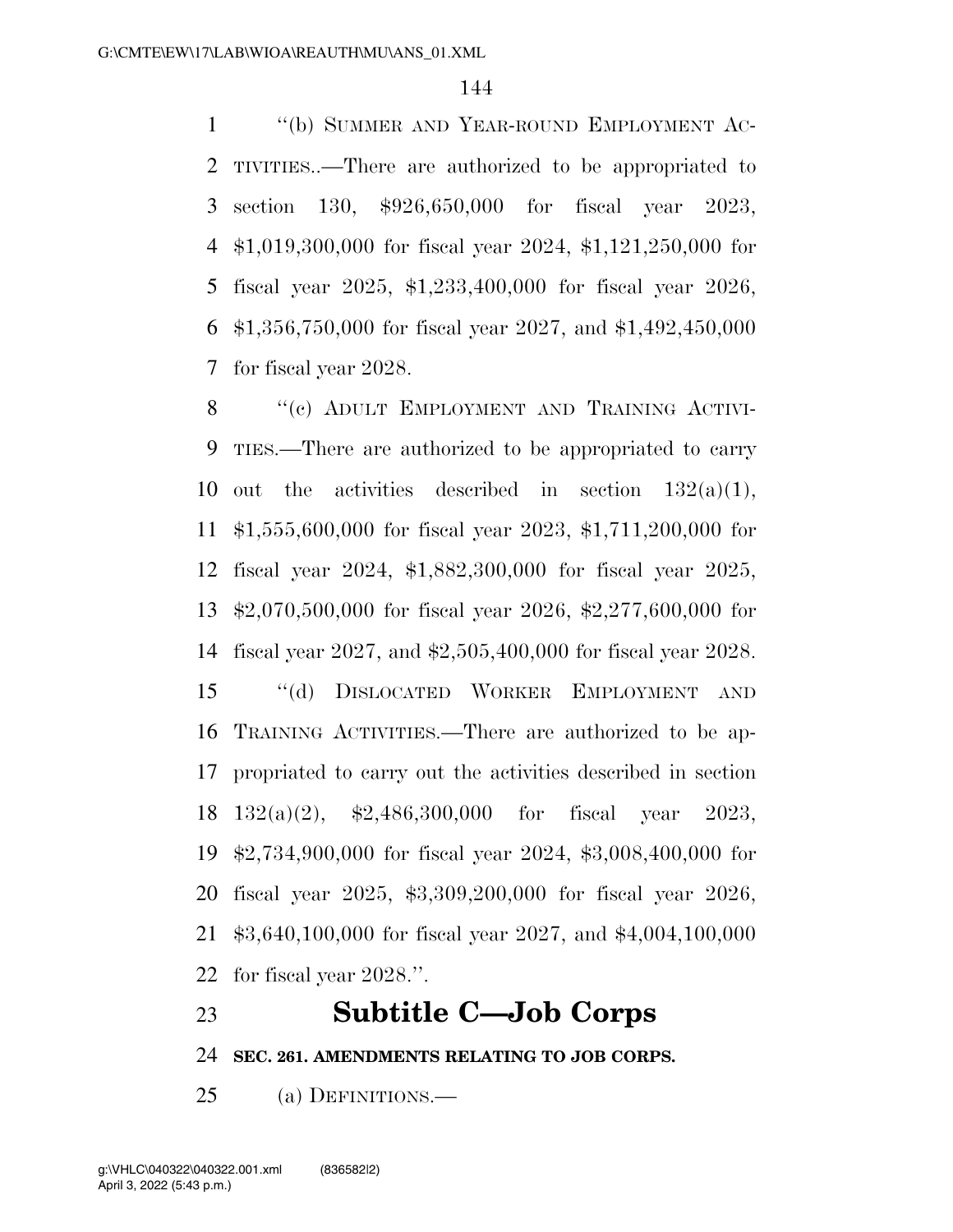| $\mathbf{1}$   | $(1)$ IN GENERAL.—Section 142 $(29 \text{ U.S.C.})$   |
|----------------|-------------------------------------------------------|
| $\overline{2}$ | $3192$ ) is amended—                                  |
| 3              | $(A)$ by amending paragraph $(7)$ to read as          |
| $\overline{4}$ | follows:                                              |
| 5              | " $(7)$ JOB CORPS CAMPUS.—The term 'Job               |
| 6              | Corps campus' means a campus run by an operator       |
| 7              | selected by the Secretary pursuant to section 147,    |
| 8              | carrying out Job Corps activities."; and              |
| 9              | (B) by adding at the end the following:               |
| 10             | "(11) STATE.—The term 'State' has the mean-           |
| 11             | ing given the term in section 3, except that such     |
| 12             | term also includes outlying areas (as defined in sec- |
| 13             | tion $3)$ .".                                         |
| 14             | (2) CONFORMING AMENDMENTS.—Subtitle C of              |
| 15             | title I (29 U.S.C. 3191 et seq.) is amended—          |
| 16             | (A) by striking "Job Corps center" each               |
| 17             | place such term appears and inserting "Job            |
| 18             | Corps campus"; and                                    |
| 19             | (B) by striking "Job Corps centers" each              |
| 20             | place such term appears and inserting "Job            |
| 21             | Corps campuses".                                      |
| 22             | (b) INDIVIDUALS ELIGIBLE FOR THE JOB CORPS.—          |
| 23             | Section 144 (29 U.S.C. 3194) is amended—              |
| 24             | $(1)$ in subsection $(a)$ —                           |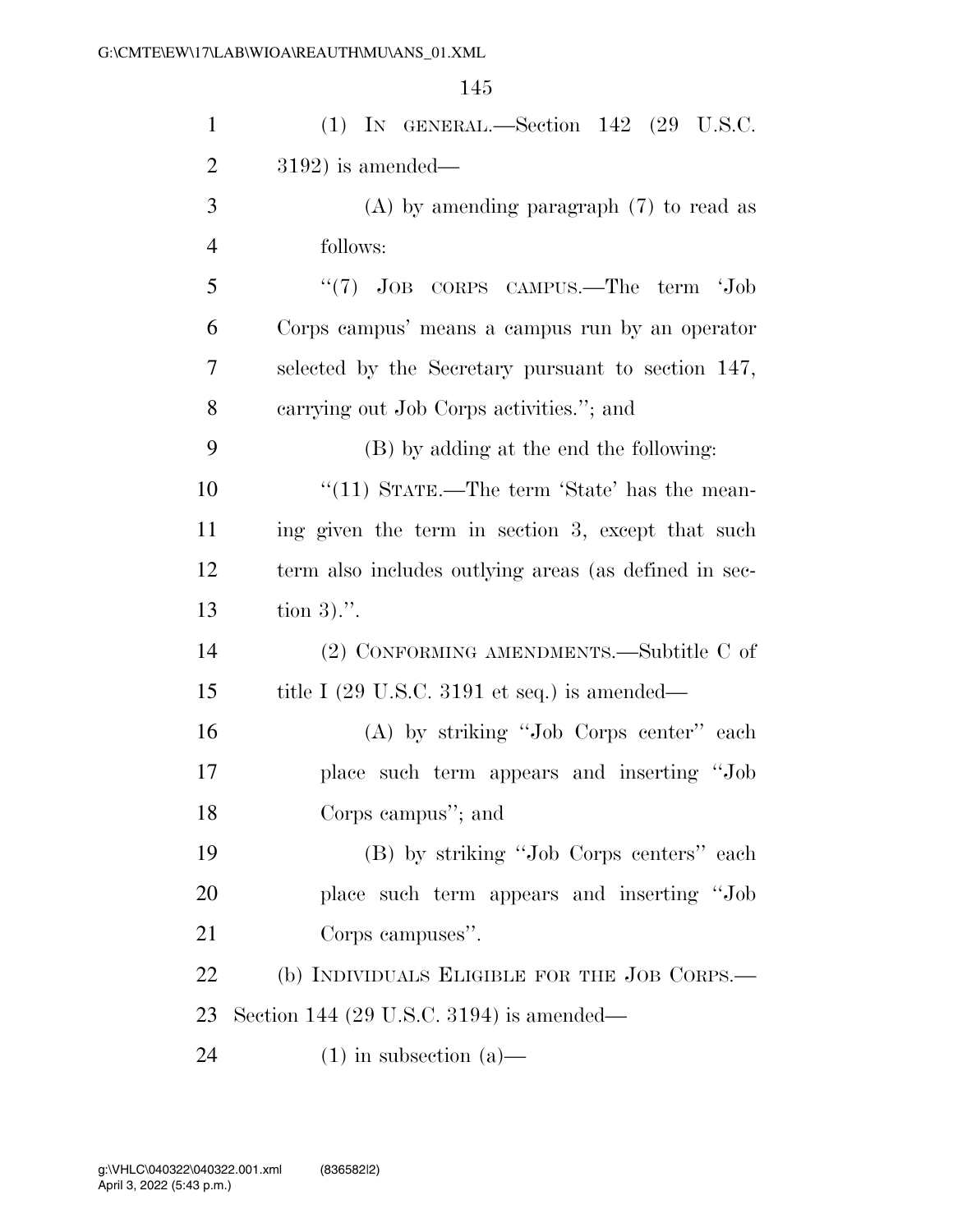| $\mathbf{1}$   | $(A)$ by amending paragraph $(1)$ to read as       |
|----------------|----------------------------------------------------|
| $\overline{2}$ | follows:                                           |
| 3              | $(1)$ not less than age 16 and not more than       |
| $\overline{4}$ | age $24$ on the date of enrollment; and";          |
| 5              | $(B)$ by amending paragraph $(2)$ to read as       |
| 6              | follows:                                           |
| 7              | $\lq(2)$ an individual who is—                     |
| 8              | "(A) a low-income individual as defined in         |
| 9              | subsection $(h)(4)$ of section 402A of the Higher  |
| 10             | Education Act of 1965 (20 U.S.C. 1070a-11)         |
| 11             | as determined using procedures similar to those    |
| 12             | in subsection (e) of such section; or              |
| 13             | $\lq\lq (B)$ a resident of a qualified opportunity |
| 14             | zone as defined in section $1400Z-1(a)$ of the     |
| 15             | Internal Revenue Code of 1986;"; and               |
| 16             | $(C)$ in paragraph $(3)$ —                         |
| 17             | (i) in subparagraph $(A)$ , by striking            |
| 18             | "Basic skills deficient" and inserting "An         |
| 19             | individual with foundational skill needs";         |
| 20             | (ii) in subparagraph $(B)$ , by striking           |
| 21             | "A school dropout" and inserting "An op-           |
| 22             | portunity youth"; and                              |
| 23             | (iii) in subparagraph $(D)$ , by inserting         |
| 24             | "or an individual who is pregnant" before          |
| 25             | the period; and                                    |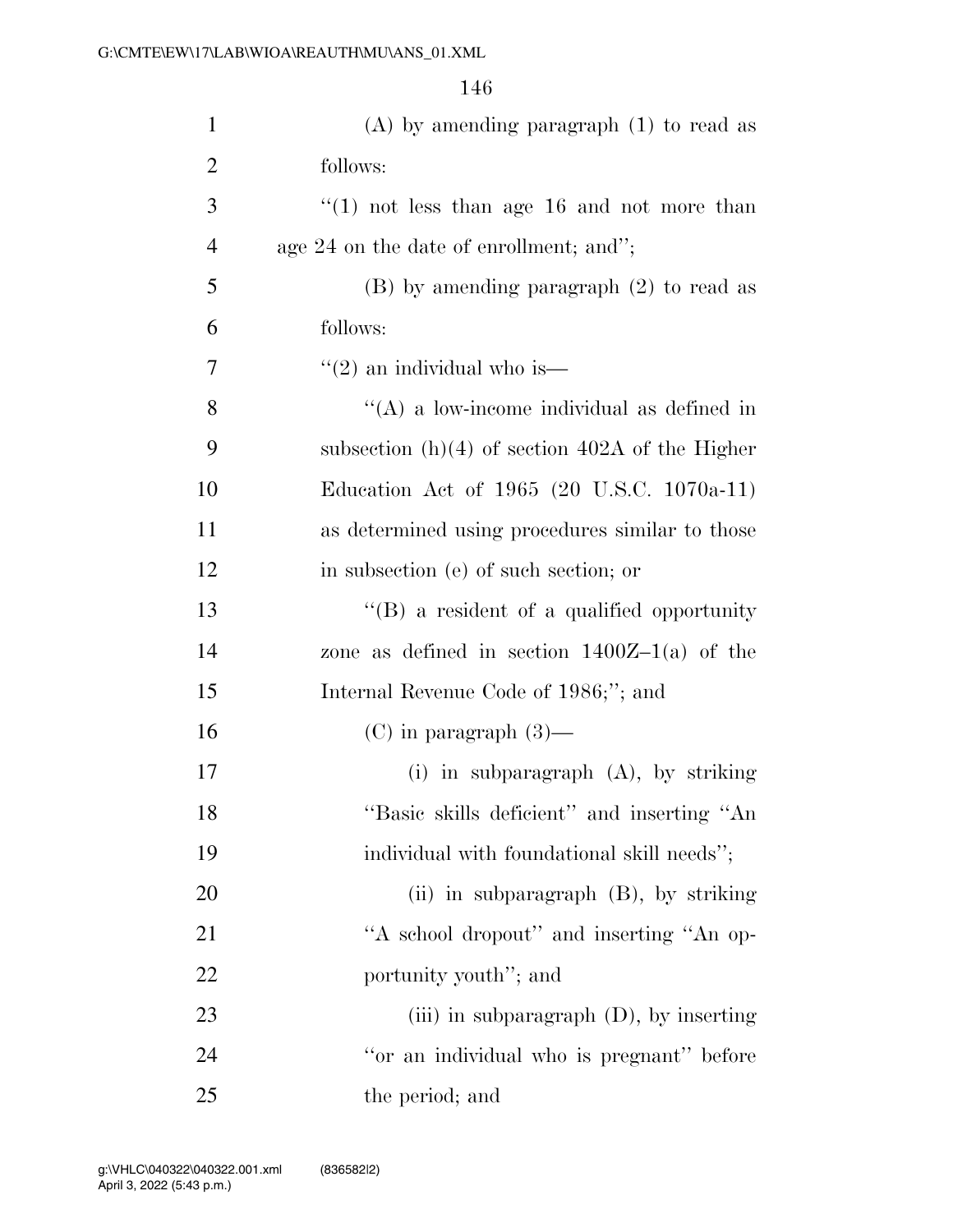(2) by amending subsection (b) to read as fol- lows: ''(b) SPECIAL RULE FOR VETERANS.—A veteran shall be eligible to become an enrollee if the veteran meets 5 the requirements of subsection  $(a)(1)$ .". (c) RECRUITMENT, SCREENING, SELECTION, AND ASSIGNMENT OF ENROLLEES.—Section 145(a) (29 U.S.C. 3195(a)) is amended— 9 (1) in paragraph  $(2)$ — (A) in subparagraph (D), by striking  $"and"$  at the end; (B) in subparagraph (E), by striking the 13 period at the end and inserting "; and"; and (C) by adding at the end the following: 15 "'(F) assist one-stop centers and other en- tities identified in paragraph (3) in developing 17 ioint applications for Job Corps, YouthBuild, and youth workforce investment activities under which an applicant may submit a single applica-20 tion for all such programs."; and

 (2) in paragraph (5), by striking the last sen-tence.

 (d) JOB CORPS CAMPUSES.—Section 147 (29 U.S.C. 3197) is amended—

25 (1) in subsection  $(a)$ —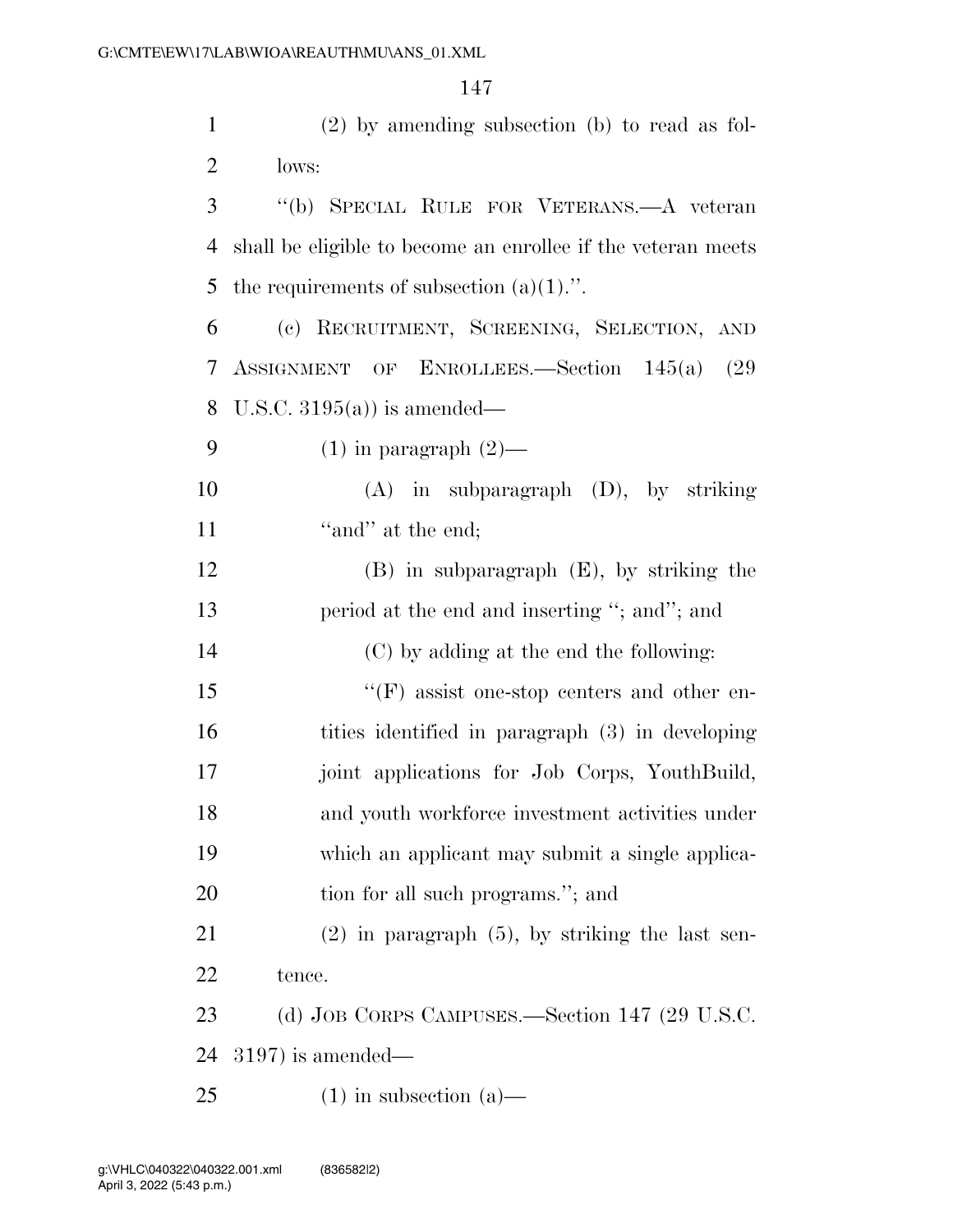| $\mathbf{1}$   | $(A)$ in paragraph $(2)$ —                  |
|----------------|---------------------------------------------|
| $\overline{2}$ | (i) in subparagraph $(A)$ , by inserting    |
| 3              | at the end the following: "Such award shall |
| $\overline{4}$ | be based upon best value and fair and rea-  |
| 5              | sonable pricing."; and                      |
| 6              | (ii) by amending subparagraph $(B)$ to      |
| 7              | read as follows:                            |
| 8              | $``$ (B) CONSIDERATIONS.—                   |
| 9              | "(i) STUDENT OUTCOMES.-In select-           |
| 10             | ing an entity to operate a Job Corps cam-   |
| 11             | pus, the Secretary shall consider a numeric |
| 12             | metric of recent past effectiveness of the  |
| 13             | entity in assisting opportunity youth to    |
| 14             | connect to the workforce, to be calculated  |
| 15             | based on data regarding—                    |
| 16             | "(I) the percentage of students             |
| 17             | served by the entity who were in edu-       |
| 18             | cation or training activities, or in un-    |
| 19             | subsidized employment, during the           |
| 20             | second quarter after exit from the rel-     |
| 21             | evant program;                              |
| 22             | $\lq\lq$ (II) the percentage of students    |
| 23             | served by the entity who were in edu-       |
| 24             | cation or training activities, or in un-    |
| 25             | subsidized employment, during<br>the        |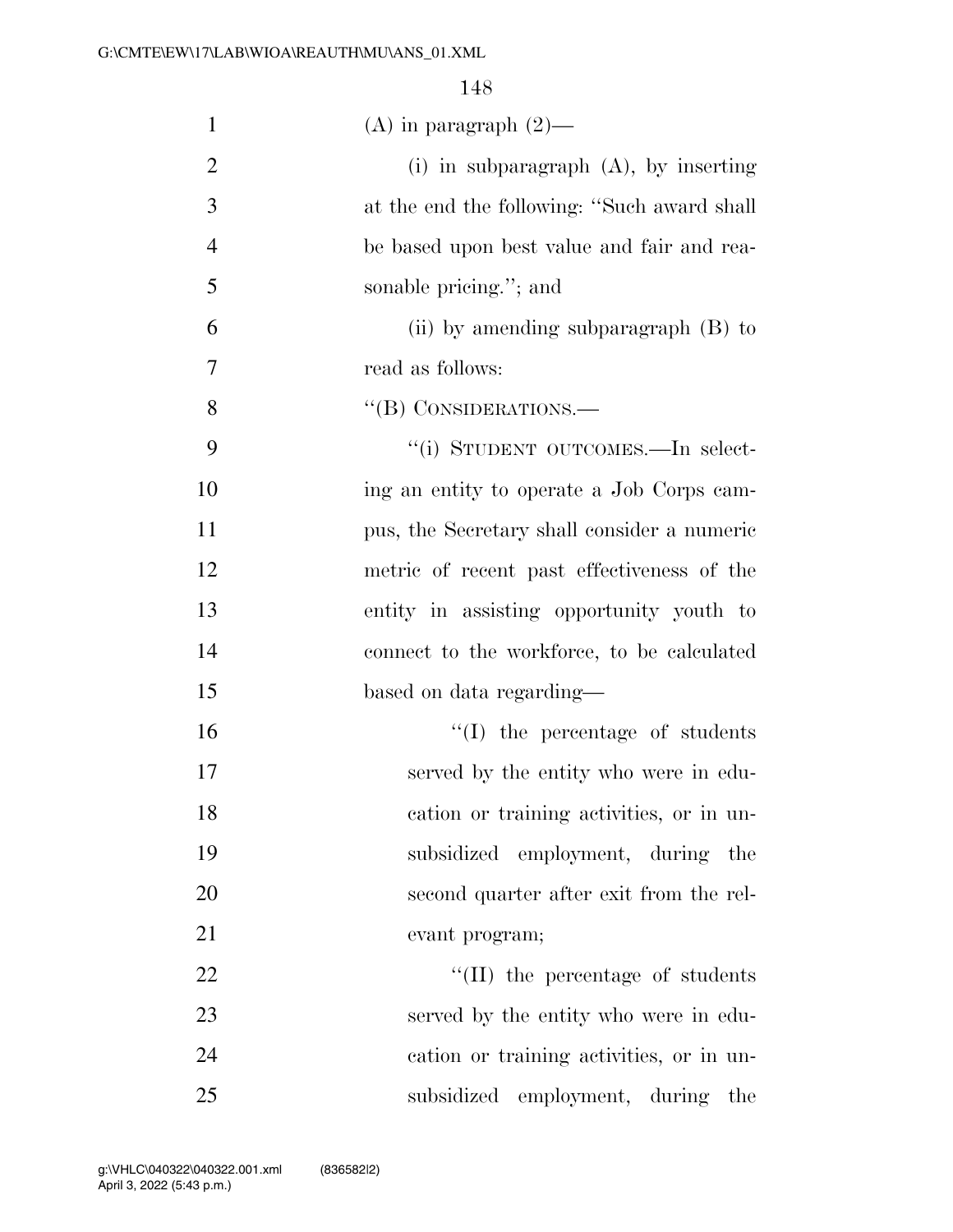fourth quarter after exit from the rel-evant program;

 ''(III) the median earnings of students served by the entity who were in unsubsidized employment dur- ing the second quarter after exit from 7 the relevant program;

8 ''(IV) the percentage of students served by the entity who obtained a recognized postsecondary credential, or a secondary school diploma or its recognized equivalent, during partici- pation in or within 1 year after exit 14 from the relevant program;

 $\langle V \rangle$  expected levels of perform- ance established under section  $17 \t 159(c)(2)$  or similar metrics for re- cruitment of eligible youth for rel-evant contracts or grants.

20  $"$ (ii) MARKET DEVELOPMENT.

 ''(I) MENTOR-PROTE´GE´ PRO- GRAM.—The Secretary shall carry out 23 a mentor-protégé program in accord-24 ance with section 45 of the Small Business Act (15 U.S.C. 657r) with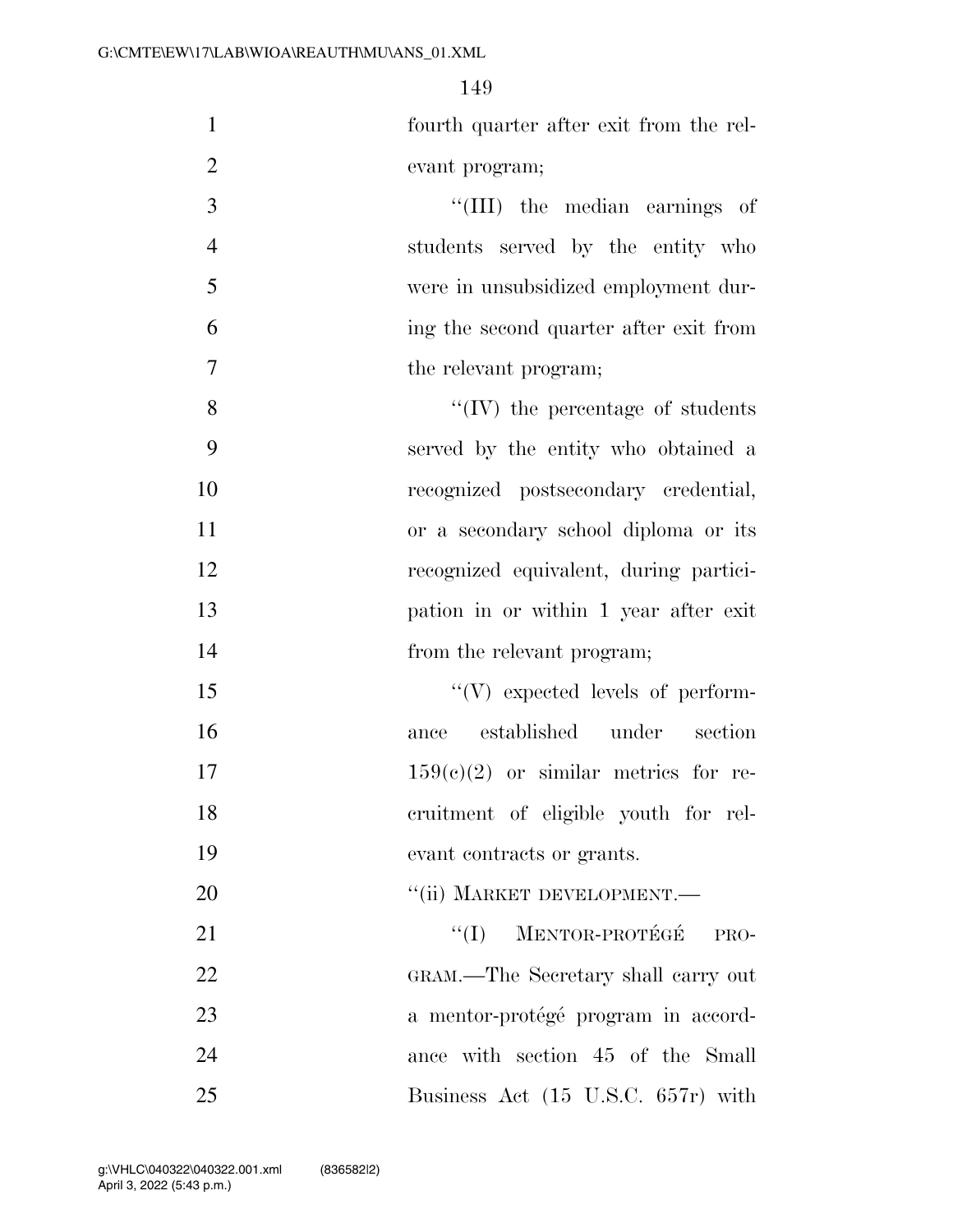respect to Job Corps campus oper- ations.  $\text{``(II)}$  PAST-PERFORMANCE.—The Secretary shall publish comparable al- ternative metrics for entities without previous experience in Job Corps cam-

 pus operations to demonstrate their past effectiveness in accordance with the requirements of clause (i).''; and

10 (B) in paragraph  $(3)$ —

11 (i) in subparagraph (A), by inserting ''high-skill, high-wage, or'' before ''in-de-mand'';

 (ii) in subparagraph (C), by striking ''Workforce Investment Act of 1998'' and inserting ''Workforce Innovation and Op-17 portunity Act'';

18 (iii) by redesignating subparagraph 19  $(K)$  as subparagraph  $(L)$ ; and

 (iv) by inserting after subparagraph 21 (J) the following:

 $\langle K \rangle$  A description of the entity's ability to demonstrate a record of successfully operating a safe learning and residential environment for opportunity youth.'';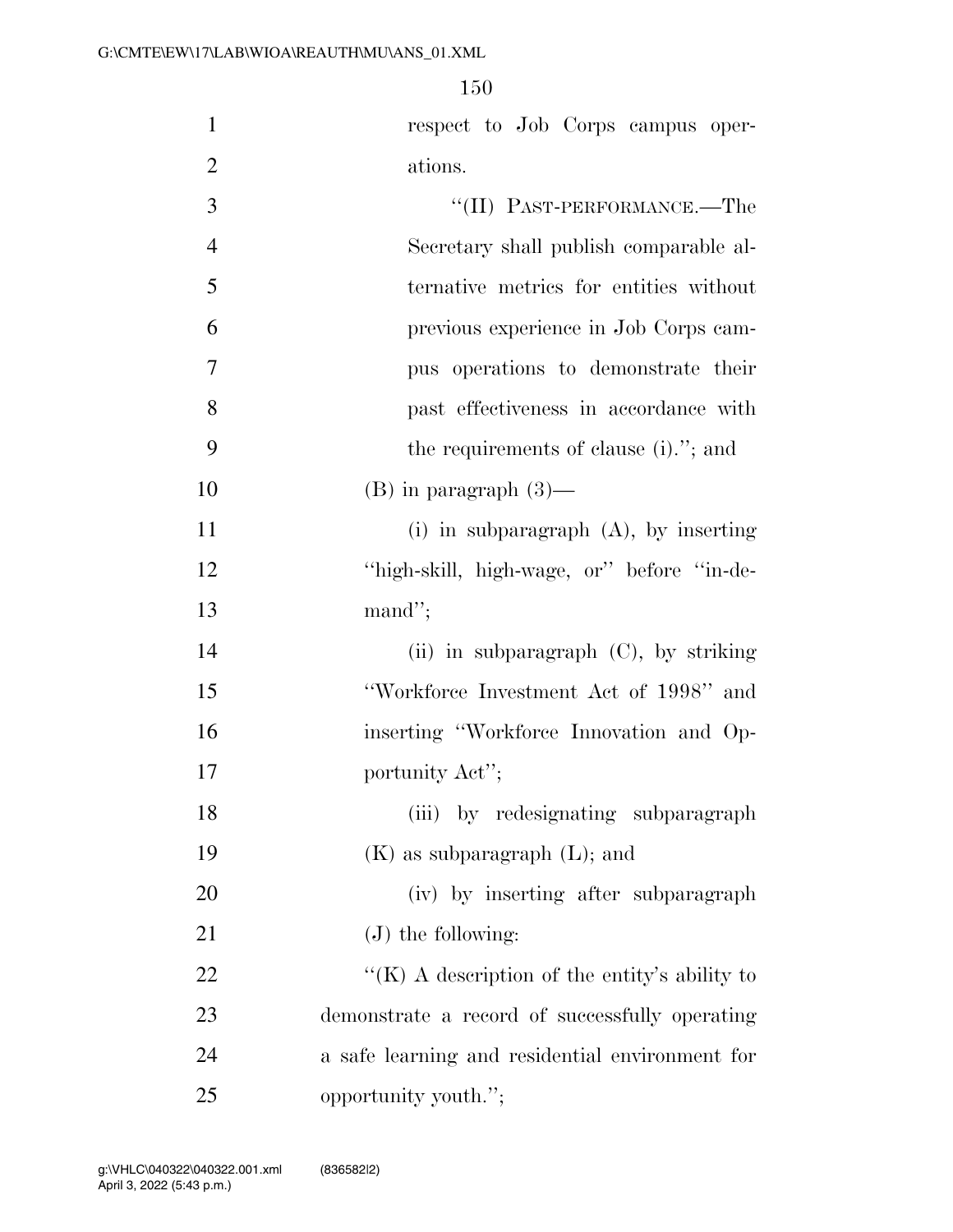(2) in subsection (b), by striking paragraphs (2) and (3) and inserting the following:

3 "(2) HIGH PERFORMANCE.—An entity shall be considered to be an operator of a high-performing campus if the Job Corps campus operated by the en- tity was ranked among the top 25 percent of Job Corps campuses, excluding Civilian Conservation Centers described in subsection (d), for the two most recent preceding program years.'';

 (3) in subsection (d), by adding at the end the following:

12 ''(4) DIRECT HIRE AUTHORITY.—The Secretary of Agriculture may appoint, without regard to the provisions of subchapter I of chapter 33 of title 5, United States Code (other than sections 3303 and 3328 of such title), a graduate of a Civilian Con- servation Center who successfully completed a train- ing program focused on forestry, wildland fire- fighting, or another topic relating to the mission of the Forest Service directly to a position with the De- partment of Agriculture, Forest Service, for which the candidate meets Office of Personnel Manage-ment qualification standards.'';

 (4) in subsection (f), by striking ''2-year'' and inserting ''4-year''; and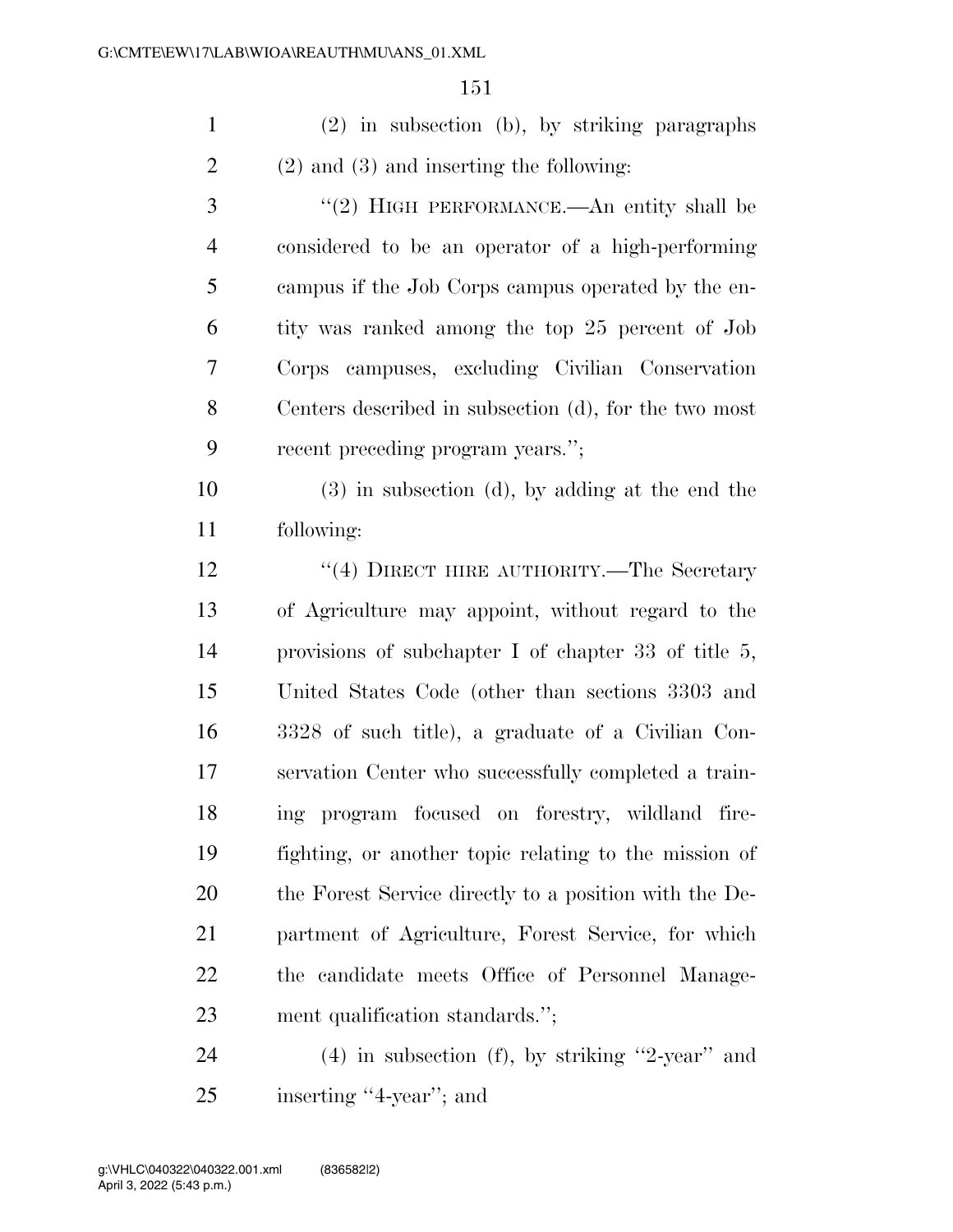1 (5) in subsection (g)(1), ", for both of the 2 most recent preceding program years'' and all that follows through the end and inserting ''the agree- ment has been in place for at least 3 years and for both of the 2 most recent preceding program years for which information is available at the time the de- termination is made, such campus has been ranked in the lowest 10 percent of Job Corps campuses.''. (e) PROGRAM ACTIVITIES.—Section 148(a) (29 U.S.C. 3198(a)) is amended, in the subsection heading, by inserting ''Academic'' before ''Activities''. (f) SUPPORT.—Section 150 (29 U.S.C. 3200) is amended— (1) in subsection (c), by striking ''3 months'' 15 and inserting "12 months"; and (2) by adding at the end the following: ''(d) PERIOD OF TRANSITION.—Notwithstanding the requirements of section 146(b), Job Corps graduates may remain enrolled and a resident of a Job Corps campus for not more than 1 month after graduation, subject to approval by the director of the Job Corps Campus, in order to facilitate their transition into independent living and employment.''. (g) OPERATIONS.—Section 151 (29 U.S.C. 3201) is amended to read as follows: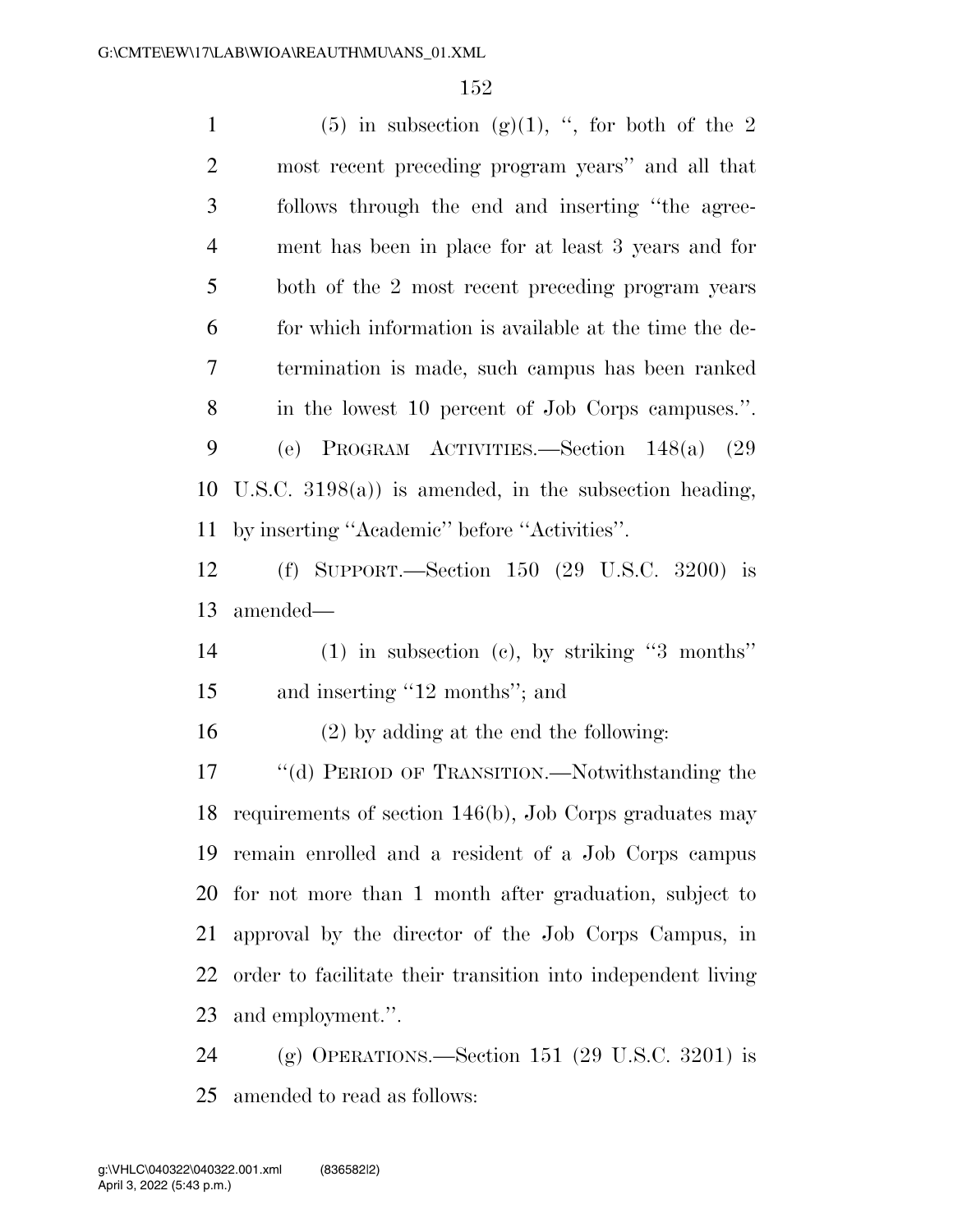### **''SEC. 151. OPERATIONS.**

2 "(a) OPERATING PLAN.—

3 "(1) In GENERAL.—The provisions of the con- tract between the Secretary and an entity selected to operate a Job Corps campus shall, including any subsequent modifications to such contract, serve as an operating plan for the Job Corps campus.

8 "(2) FEDERAL CHANGES TO OPERATING PLAN.—The Secretary may require the operator to submit additional information, as the Secretary deems necessary for compliance with any relevant regulations, which shall be considered part of the op-erating plan.

14 ''(3) AVAILABILITY.—The Secretary shall make the operating plan described in paragraphs (1) and (2), excluding any proprietary information, available on a publicly accessible website.

 ''(b) LOCAL AUTHORITIES.—Subject to the limita- tions of their approved budgets, the operators of Job Corps campuses shall have the authority, without prior ap-proval from the Secretary, to—

22  $\frac{1}{2}$  (1) hire staff and invest in staff professional development;

24  $\frac{1}{2}$  (2) enter into agreements with local partners, such as secondary and postsecondary schools or em-ployers; and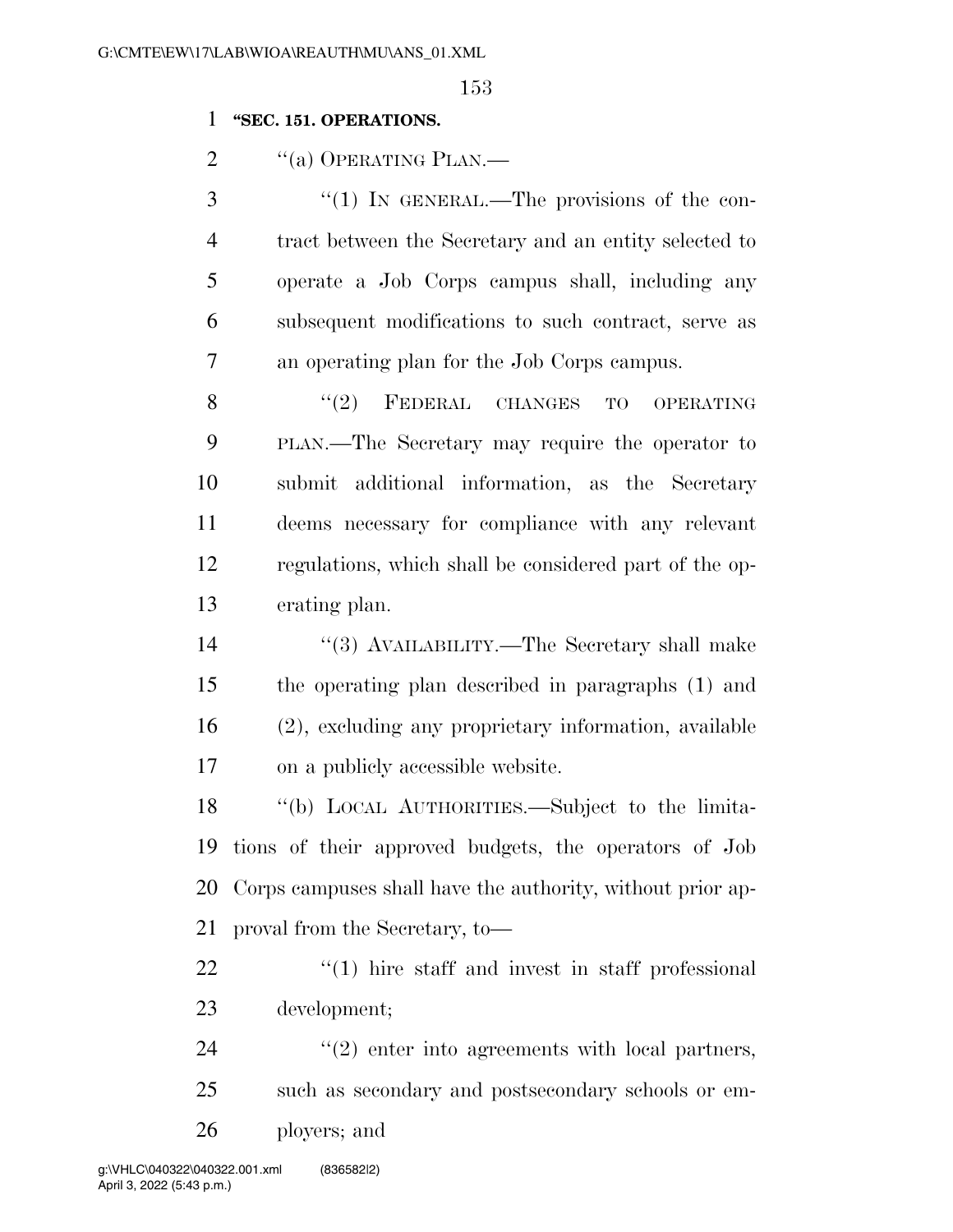| $\mathbf{1}$   | "(3) engage with and educate stakeholders               |
|----------------|---------------------------------------------------------|
| $\overline{2}$ | about Job Corps operations and activities.".            |
| 3              | (h) STANDARDS OF CONDUCT.—Section 152 (29)              |
| $\overline{4}$ | U.S.C. $3202$ ) is amended—                             |
| 5              | $(1)$ in subsection $(a)$ , by striking the second      |
| 6              | sentence;                                               |
| 7              | $(2)$ by amending subsection (b) to read as fol-        |
| 8              | lows:                                                   |
| 9              | "(b) BEHAVIORAL MANAGEMENT PLAN.—                       |
| 10             | "(1) IN GENERAL.—As part of the operating               |
| 11             | plan defined in section $151(a)$ , the director of each |
| 12             | Job Corps campus shall develop and implement a be-      |
| 13             | havioral management plan, subject to the approval       |
| 14             | of the Secretary. Such plan shall include student       |
| 15             | standards of conduct, positive behavioral interven-     |
| 16             | tions and supports, and multi-tier systems of sup-      |
| 17             | ports.                                                  |
| 18             | "(2) DISCIPLINARY MEASURES AND DRUG                     |
| 19             | TESTING.                                                |
| 20             | "(A) DISCIPLINARY MEASURES.—To pro-                     |
| 21             | mote the proper behavioral standards in the             |
| 22             | Job Corps, the director of each Job Corps cam-          |
| 23             | pus shall, consistent with the applicable behav-        |
| 24             | ioral management plan described in paragraph            |
| 25             | (1), have the authority to take appropriate dis-        |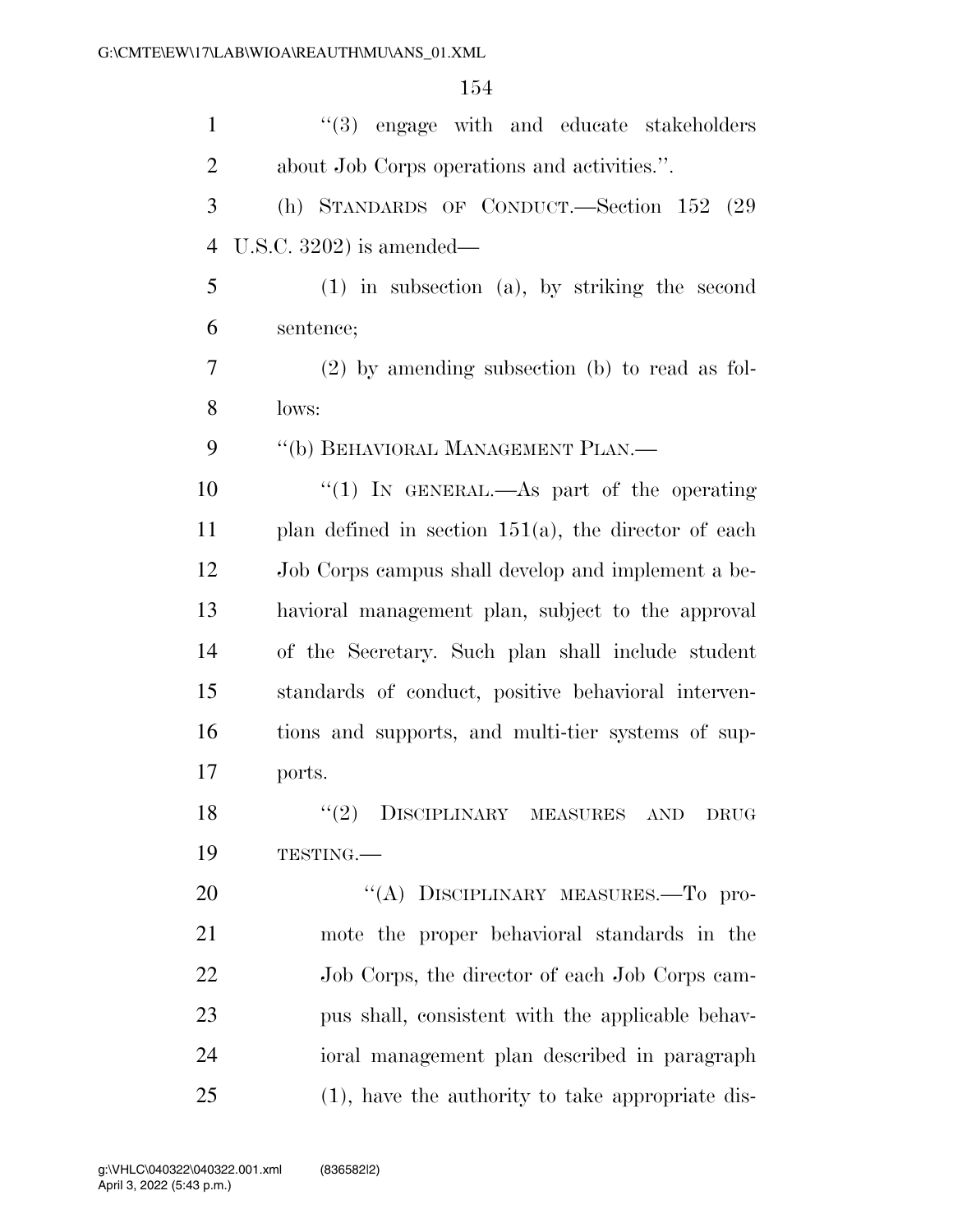| $\mathbf{1}$   | ciplinary measures against enrollees if such di-    |
|----------------|-----------------------------------------------------|
| $\overline{2}$ | rector determines that an enrollee has com-         |
| 3              | mitted a violation of the standards of conduct.     |
| $\overline{4}$ | The director shall adopt a zero tolerance policy    |
| 5              | for an act of violence or a credible threat of vio- |
| 6              | lence that seriously endangers the safety of stu-   |
| 7              | dents, staff, or the local community and for ille-  |
| 8              | gal activity on the campus.                         |
| 9              | "(B) DRUG TESTING.—The Secretary shall              |
| 10             | require drug testing of all enrollees for con-      |
| 11             | trolled substances, as set forth in section 102 of  |
| 12             | the Controlled Substances Act (21 U.S.C. 802),      |
| 13             | in accordance with procedures prescribed by the     |
| 14             | Secretary under section $145(a)$ .                  |
| 15             | "(C) DEFINITIONS.—In this paragraph:                |
| 16             | "(i) CONTROLLED SUBSTANCE.—The                      |
| 17             | term 'controlled substance' has the mean-           |
| 18             | ing given the term in section 102 of the            |
| 19             | Controlled Substances Act (21 U.S.C.                |
| 20             | 802).                                               |
| 21             | "(ii) ZERO TOLERANCE POLICY.—The                    |
| 22             | term 'zero tolerance policy' means a policy         |
| 23             | under which an enrollee shall be automati-          |
| 24             | cally dismissed from the Job Corps after a          |
| 25             | determination by the director that the en-          |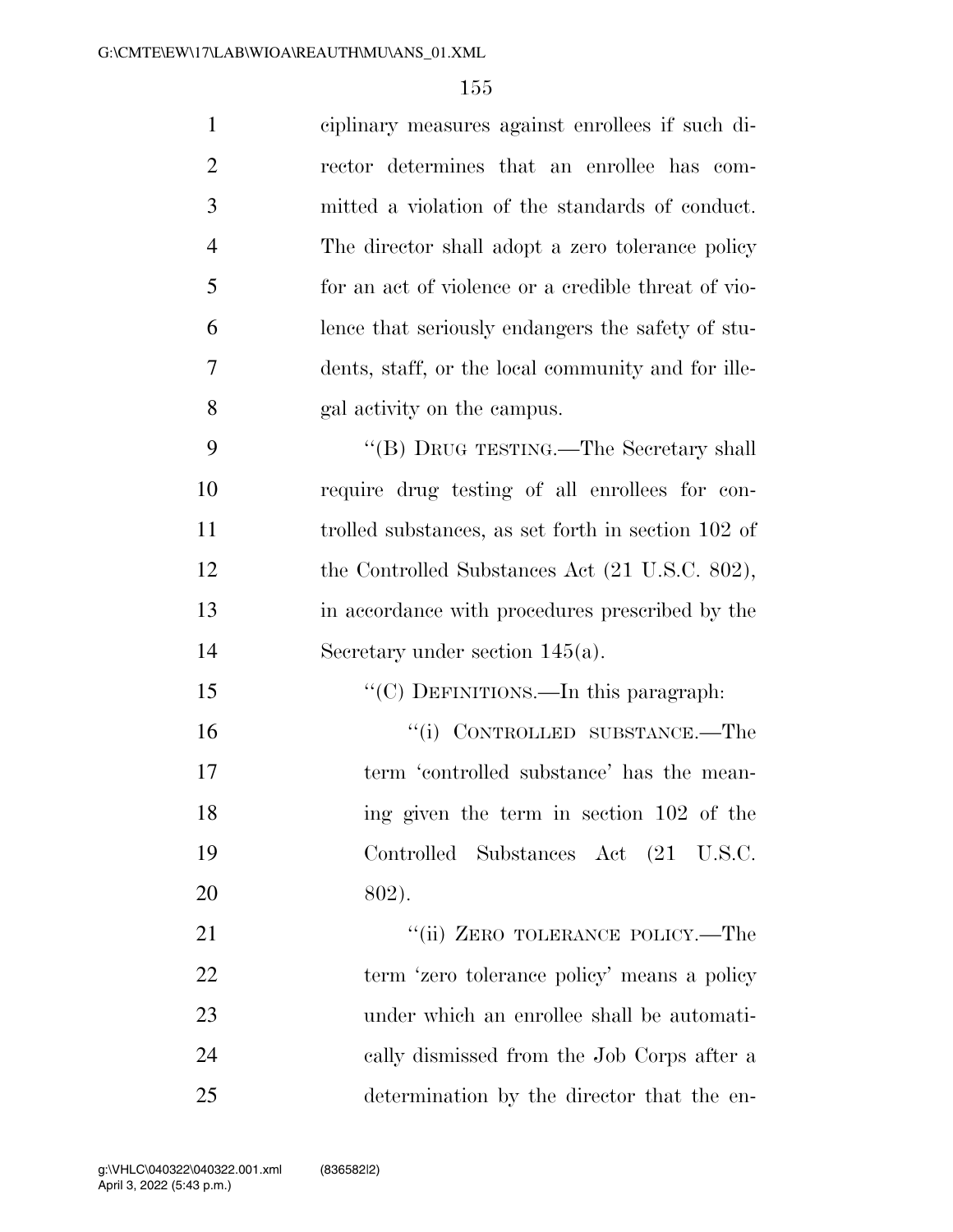| $\mathbf{1}$   | rollee has carried out an act of violence               |
|----------------|---------------------------------------------------------|
| $\overline{2}$ | that seriously endangers the safety of stu-             |
| 3              | dents, staff, or the local community or en-             |
| $\overline{4}$ | gaged in an illegal activity on the campus.             |
| 5              | "(3) ADVISORY GROUP.—The Secretary shall                |
| 6              | periodically convene an advisory group of Job Corps     |
| 7              | operators and service providers and subject matter      |
| 8              | experts to review the reporting data collected under    |
| 9              | paragraph (5) and provide recommendations for Job       |
| 10             | Corps behavioral management plans based on evi-         |
| 11             | dence-based research regarding effective and equi-      |
| 12             | table behavioral policies.                              |
| 13             | "(4) LAW ENFORCEMENT AGREEMENTS.—The                    |
| 14             | directors of each Job Corps campus shall enter into     |
| 15             | an agreement with the relevant local law enforce-       |
| 16             | ment agency of jurisdiction regarding the procedures    |
| 17             | for reporting and investigating potentially illegal ac- |
| 18             | tivity on Job Corps campuses.                           |
| 19             | INCIDENT REPORTING. The Secretary<br>(5)                |
| 20             | shall establish procedures for—                         |
| 21             | $\lq\lq$ reporting significant health incidents,        |
| 22             | including substance abuse, self-harm, and acci-         |
| 23             | dents resulting in bodily harm; and                     |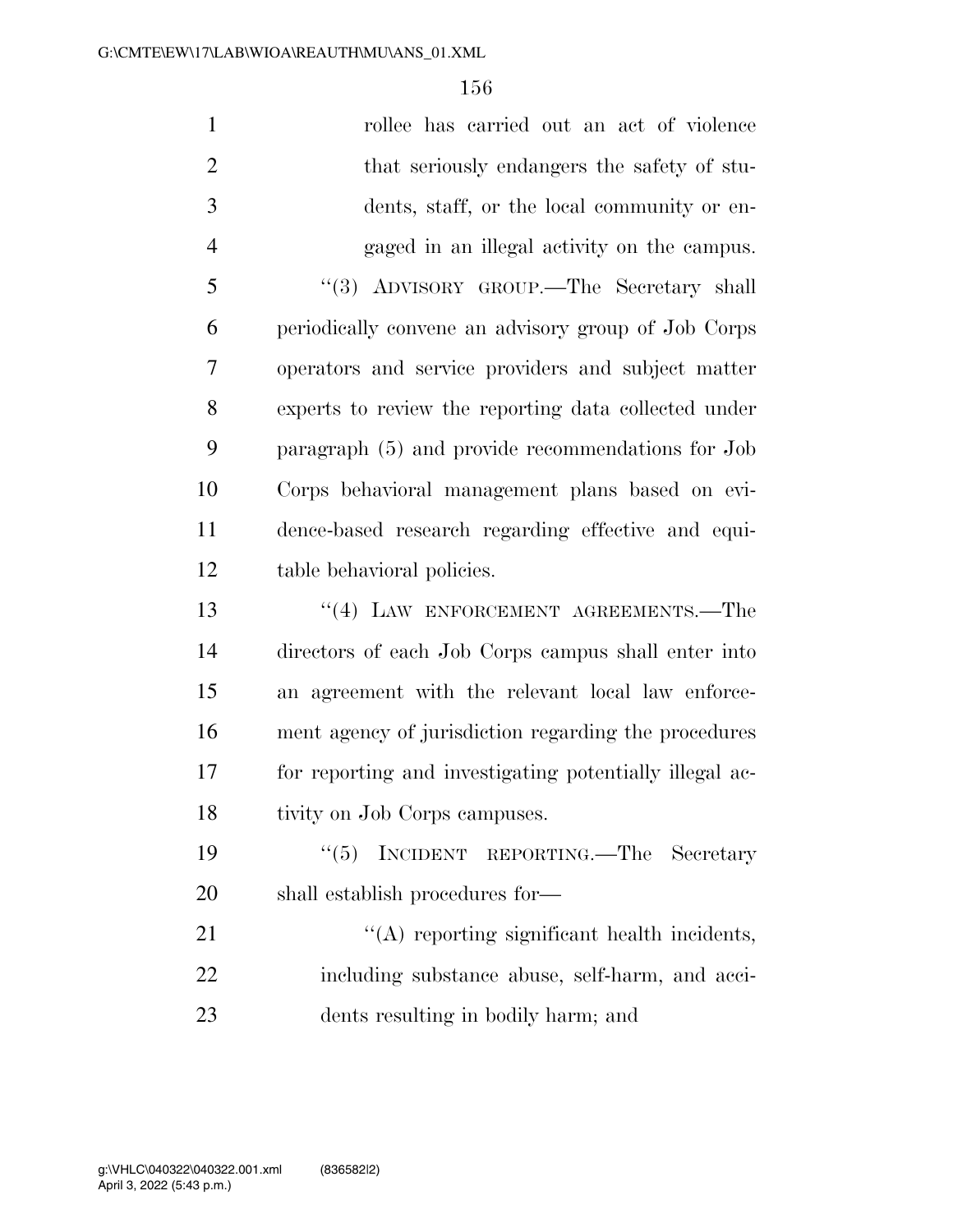''(B) reporting significant behavioral inci- dents, defined as acts of violence or illegal ac-tivity.

 ''(6) ACCOUNTABILITY.—The Secretary shall establish standards under which a Job Corps cam- pus shall be required to take performance improve- ment actions described in section 159(f), based on an evaluation of such Job Corps campus, which shall take into account reporting data collected under paragraph (5) and recommendations of the advisory group pursuant to paragraph (3).''.

 (i) EXPERIMENTAL PROJECTS AND TECHNICAL AS- SISTANCE.—Section 156(a) (29 U.S.C. 3206(a)) is amended to read as follows:

 ''(a) PROJECTS.—The Secretary may carry out ex- perimental, research, or demonstration projects relating to evidence-based strategies for improving the operations of a Job Corps campus that was ranked among the bottom 10 percent of Job Corps campuses. The Secretary may waive any provisions of this subtitle that the Secretary finds would prevent the Secretary from carrying out the 22 projects (other than sections 145, 147, and  $159(e)$ ) pro-vided that—

24  $\frac{1}{2}$  (1) the project will not result in a reduction in the number of students served; and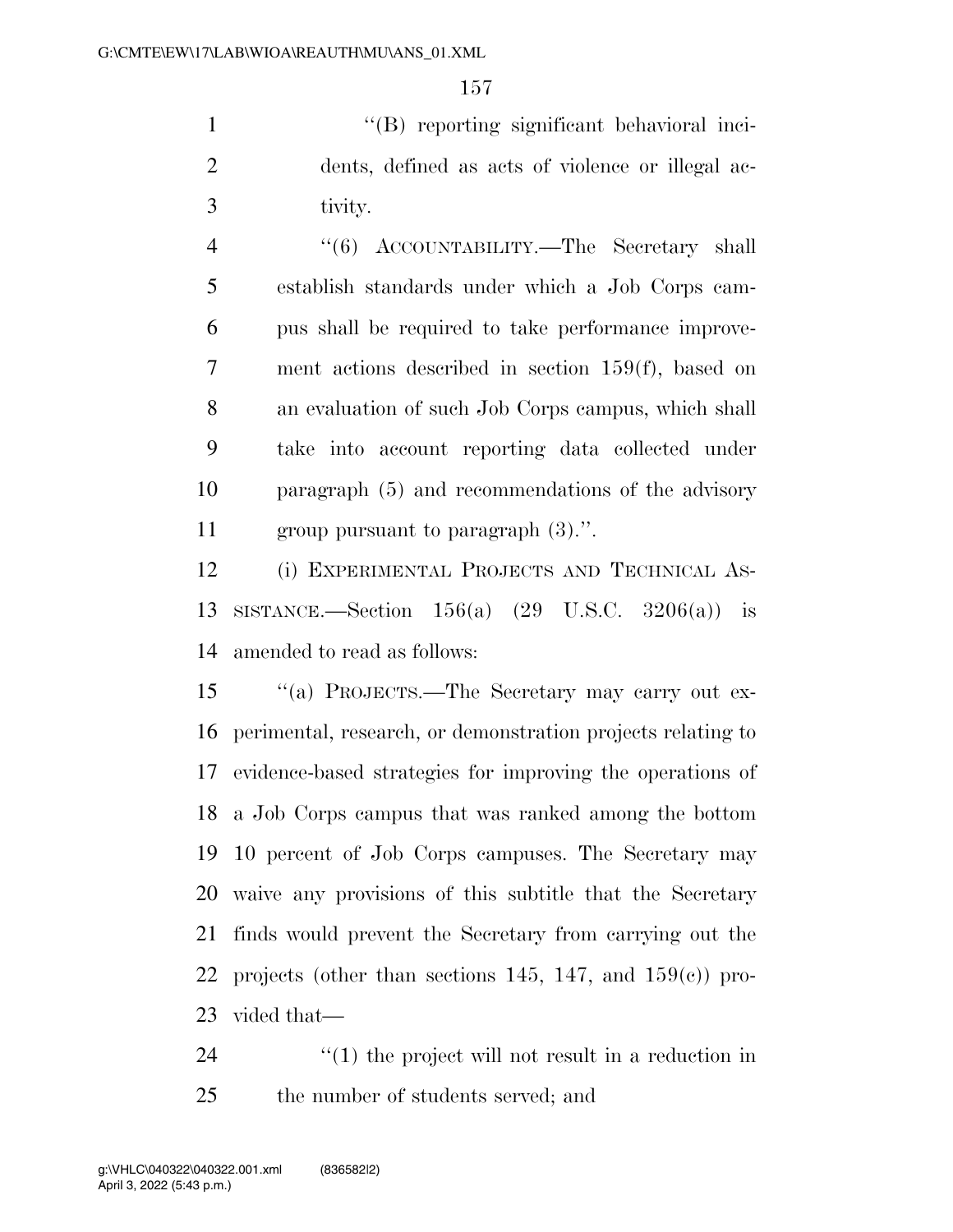1 ''(2) if the Secretary informs the Committee on Education and Labor of the House of Representa- tives and the Committee on Health, Education, Labor, and Pensions of the Senate, in writing, not less than 90 days in advance of issuing such waiv-er.''.

 (j) APPLICATION OF PROVISIONS OF FEDERAL LAW.—

 (1) IN GENERAL.—Section 157 (29 U.S.C. 3207) is amended by adding at the end the fol-lowing:

12 "(d) SERVICE CONTRACT ACT.—

13 "(1) IN GENERAL.—Operators and service pro- viders, including subcontractors thereto, are subject to and shall be required to abide by chapter 67 of title 41, United States Code (commonly known as the 'McNamara-O'Hara Service Contract Act of 1965').

19 "(2) ACADEMIC AND CAREER TECHNICAL IN- STRUCTIONAL EMPLOYEES.—Notwithstanding sec-21 tion  $6701(3)(C)$  of such chapter, an academic or ca- reer technical instructional employee at a Job Corps campus shall be considered a 'service employee' for purposes of applying such chapter under paragraph (1).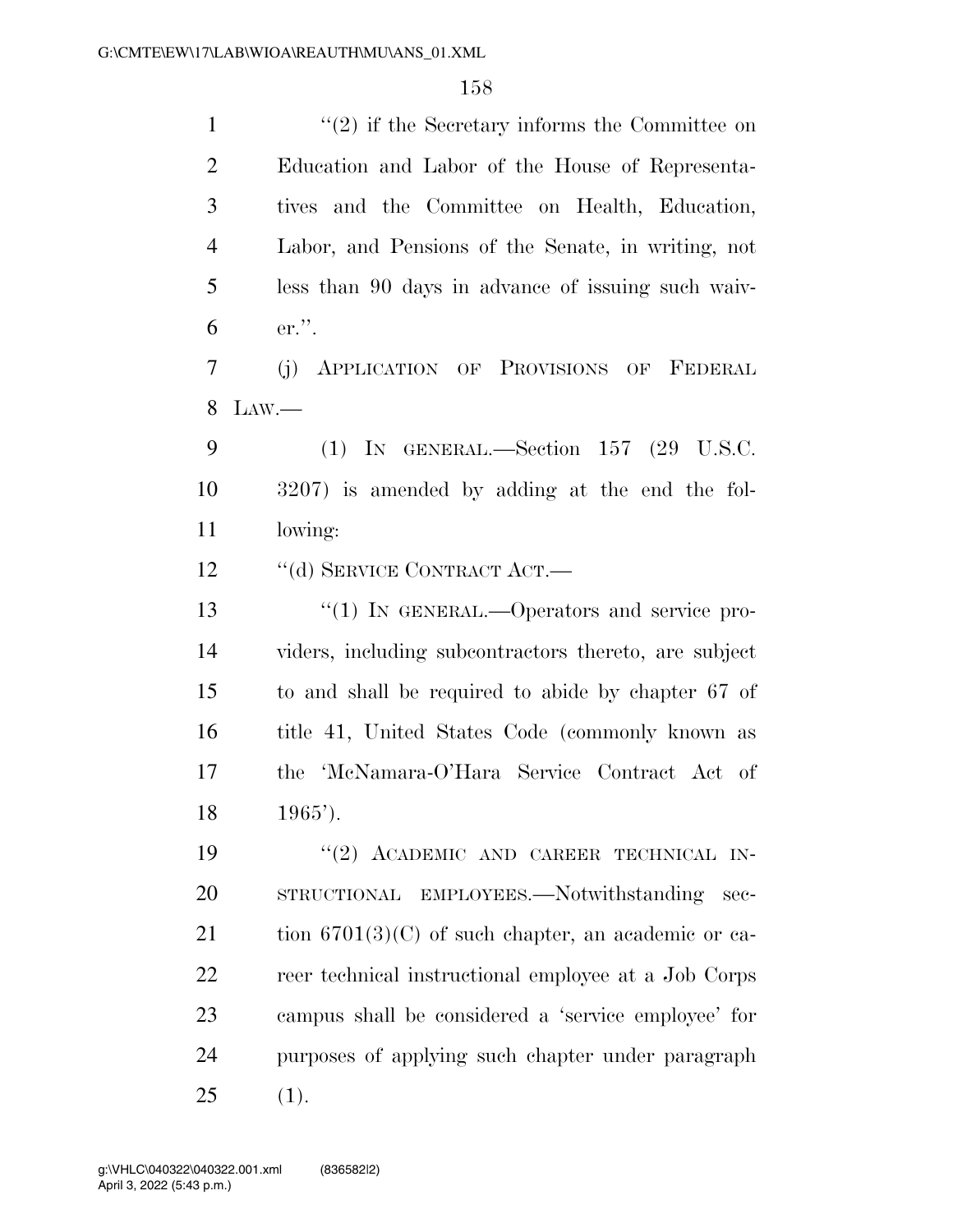| $\mathbf{1}$   | "(3) RULE OF CONSTRUCTION.—To the extent              |
|----------------|-------------------------------------------------------|
| $\overline{2}$ | compensation levels being paid or scheduled to be     |
| 3              | paid by an employer are, in the aggregate, greater    |
| $\overline{4}$ | than those determined by the Secretary of Labor to    |
| 5              | be required under this subsection, or as set forth in |
| 6              | a collective bargaining agreement, nothing herein     |
| 7              | shall be construed to require a reduction of such     |
| 8              | compensation.".                                       |
| 9              | $(2)$ EFFECTIVE DATE.—                                |
| 10             | (A) AGREEMENTS IN EFFECT ON DATE OF                   |
| 11             | ENACTMENT.—Not later than 60 days after the           |
| 12             | date of enactment of this Act, the Secretary          |
| 13             | shall, subject to appropriations, modify all          |
| 14             | agreements with operators and service providers       |
| 15             | in effect as of such date of enactment to include     |
| 16             | the requirements imposed by the amendment             |
| 17             | made by paragraph $(1)$ .                             |
| 18             | (B) PENDING SOLICITATIONS.—Upon the                   |
| 19             | date of enactment of this Act, the Secretary          |
| 20             | shall include the requirements imposed by the         |
| 21             | amendment made by paragraph (1) in any                |
| 22             | pending solicitation for an operator or service       |
| 23             | provider.                                             |
| 24             | $(k)$ STAFFING.—                                      |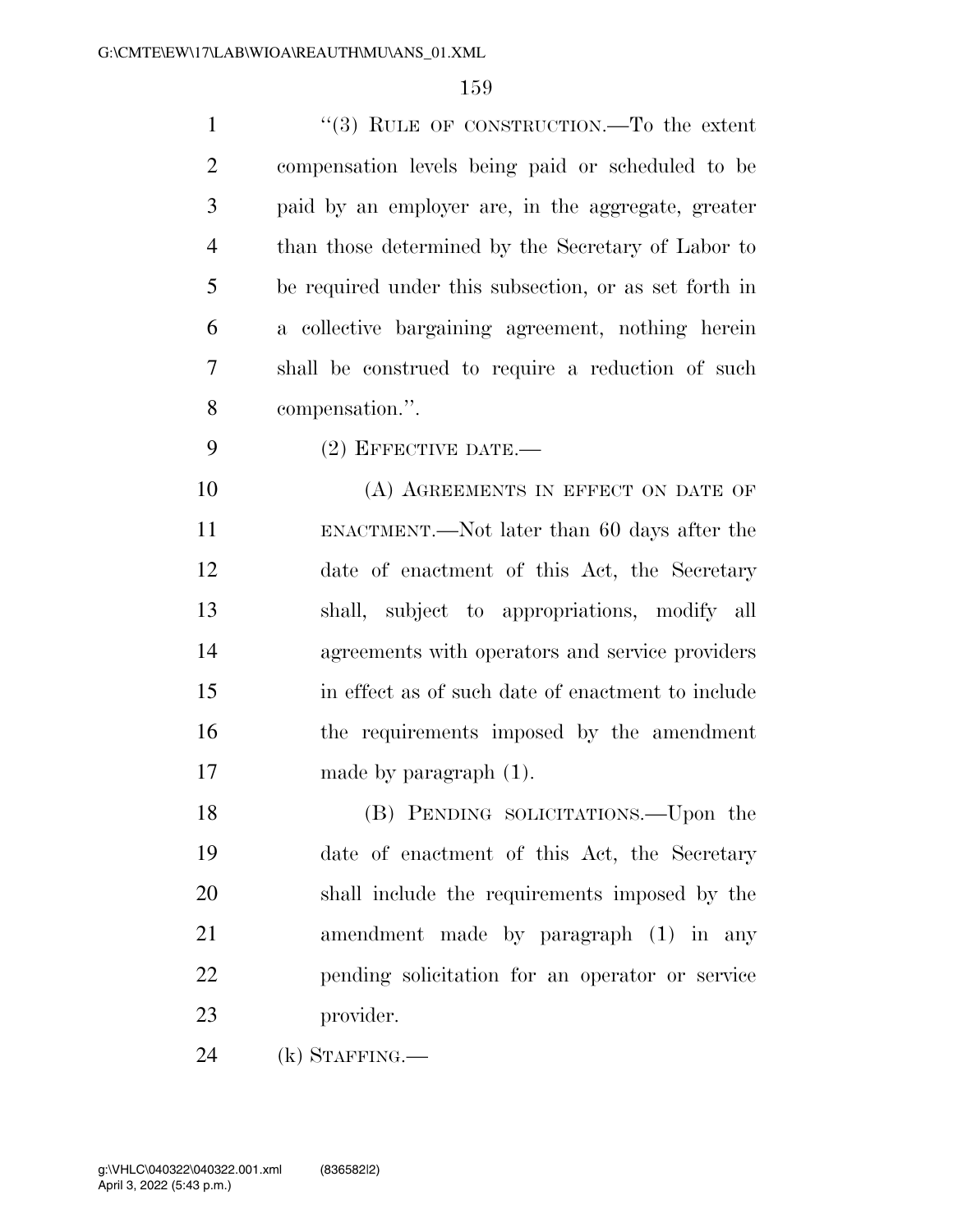(1) IN GENERAL.—To ensure compliance with chapter 67 of title 41, United States Code (com- monly known as the 'McNamara-O'Hara Service Contract Act of 1965'), as such chapter is applied by section 157(d) of the Workforce Innovation and Opportunity Act, the staffing plan and the associ- ated budget of an entity proposing to be an operator or service provider for a Job Corps campus shall in- corporate hourly wages (or salaries as appropriate) and fringe benefit costs for occupational classifica- tions at least equal to the wage determination deter- mined by the Secretary of Labor for the locality of the Job Corps campus. In preparing such wage de- termination, the Secretary shall compare the specific job classifications at the Job Corps campus with 16 those occupations most closely correlated with those employed by public education providers in the local- ity with the goal of ensuring equivalency to the max-imum extent feasible.

 (2) ADJUSTMENTS PERMITTED.—The Secretary may further adjust compensation levels in a contract with an operator or service provider to ensure suffi- cient availability and retention of qualified personnel in the locality.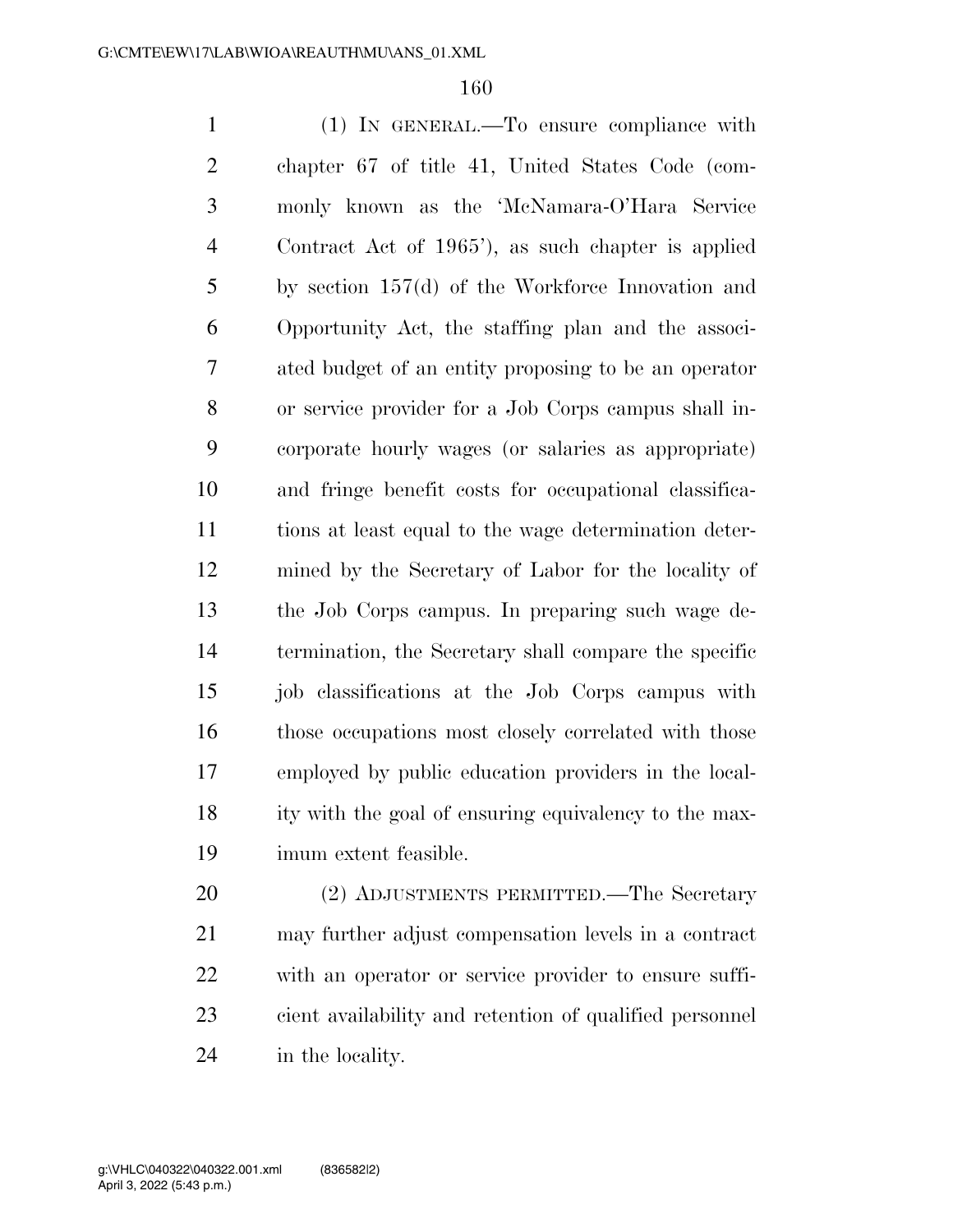| $\mathbf{1}$   | (3) ANNUAL UPDATES.—The Secretary shall                |
|----------------|--------------------------------------------------------|
| $\overline{2}$ | update hourly wages (or salaries as appropriate) and   |
| 3              | fringe benefit levels for such occupations covered in  |
| $\overline{4}$ | this paragraph on an annual basis.                     |
| 5              | (l) SPECIAL PROVISIONS.—Section $158(f)$ (29 U.S.C.    |
| 6              | $3208(f)$ is amended—                                  |
| 7              | (1) by striking "Secretary" and inserting "di-         |
| 8              | rectors of Job Corps campuses";                        |
| 9              | (2) by striking "the Job Corps or individual"          |
| 10             | and inserting "such"; and                              |
| 11             | $(3)$ by adding at the end the following: "Any         |
| 12             | real property acquired shall be directly transferred   |
| 13             | to the Secretary in accordance with chapter 5 of title |
| 14             | 40 and on a nonreimbursable basis."                    |
| 15             | (m) MANAGEMENT INFORMATION.—Section 159 (29            |
| 16             | U.S.C. $3209$ is amended—                              |
| 17             | $(1)$ in subsection $(a)$ , by adding at the end the   |
| 18             | following:                                             |
| 19             | "(4) ANNUAL RECONCILIATION.—Prior to the               |
| 20             | expiration of any appropriated Job Corps operations    |
| 21             | funds for any fiscal year, any anticipated unobli-     |
| 22             | gated funds may, subject to appropriations, be obli-   |
| 23             | gated to projects identified under subsection          |
| 24             | $(h)(1)$ .";                                           |
| 25             | $(2)$ in subsection $(e)$ —                            |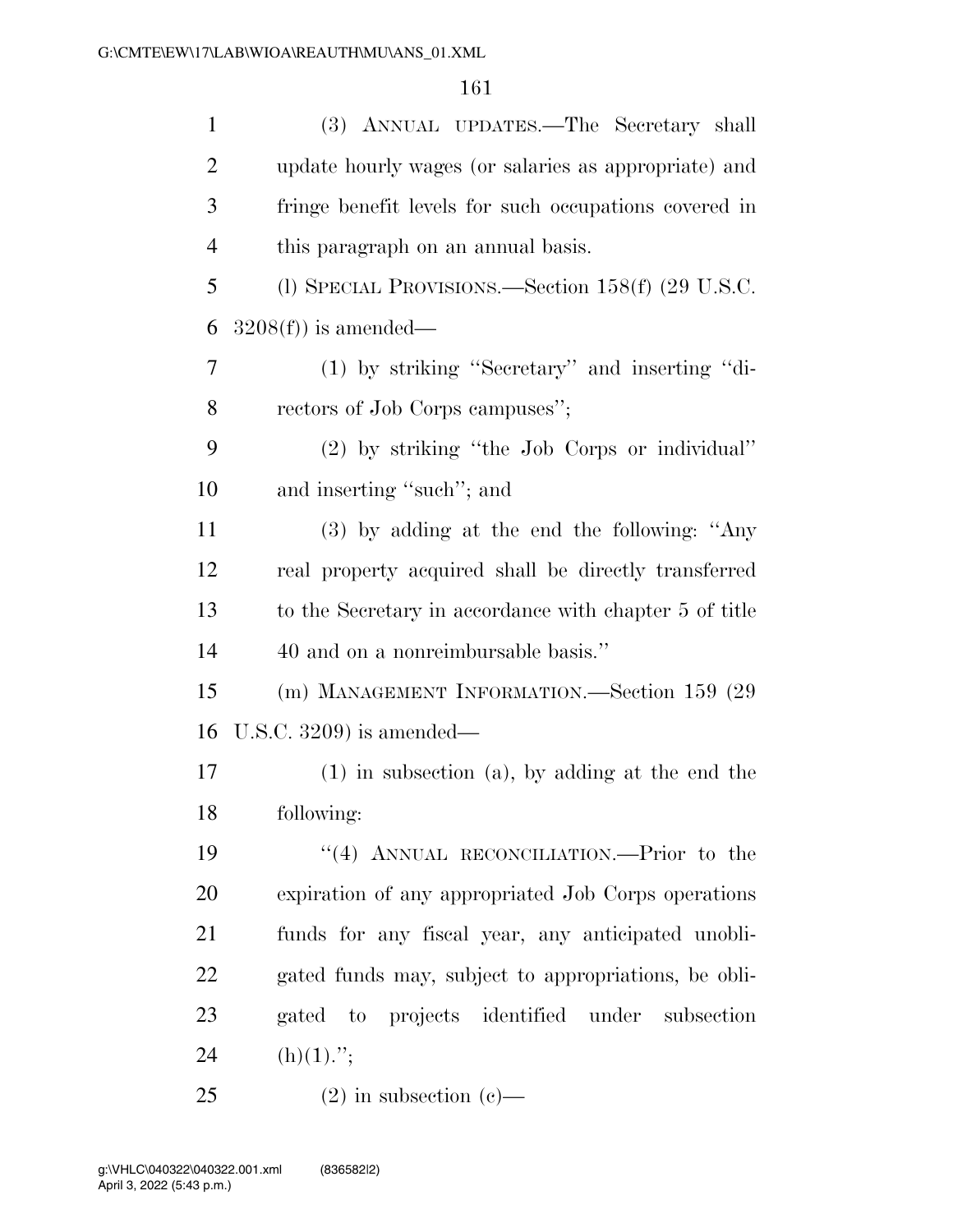| $\mathbf{1}$   | $(A)$ by amending paragraph $(1)$ to read as      |
|----------------|---------------------------------------------------|
| $\overline{2}$ | follows:                                          |
| 3              | "(1) LEVELS OF PERFORMANCE AND INDICA-            |
| $\overline{4}$ | TORS.-                                            |
| 5              | "(A) IN GENERAL.—At the start of each             |
| 6              | contract period, and at least every two program   |
| 7              | years in the case of Civilian Conservation Cen-   |
| 8              | ters, the Secretary shall establish expected lev- |
| 9              | els of performance for each Job Corps campus      |
| 10             | relating to each of the primary indicators of     |
| 11             | performance for eligible youth described in sec-  |
| 12             | tion $116(b)(2)(A)(ii)$ using the model described |
| 13             | in subparagraph (B).                              |
| 14             | "(B) PERFORMANCE MODEL.—At least                  |
| 15             | every four years and no more than every two       |
| 16             | years, the Secretary shall develop a model for    |
| 17             | establishing the expected levels of performance   |
| 18             | for each Job Corps campus, in accordance with     |
| 19             | the following:                                    |
| 20             | "(i) EQUITY.—The model shall ac-                  |
| 21             | count for significant correlations between        |
| 22             | various factors and student outcomes, in-         |
| 23             | cluding:                                          |
| 24             | "(I) Student demographics, in-                    |
| 25             | cluding age, gender, race, ethnicity,             |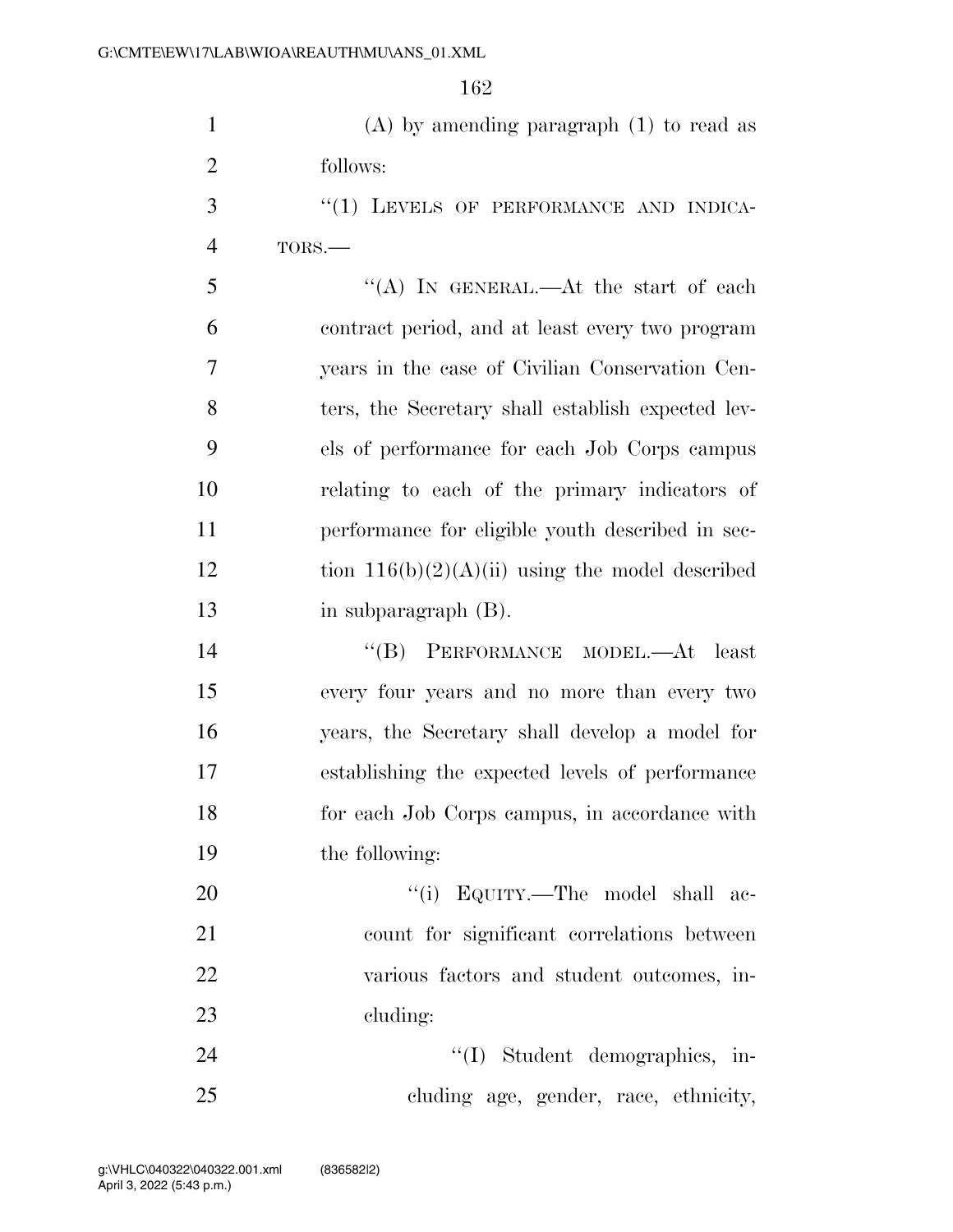documented disabilities, and education level on entry.

- 3  $\frac{1}{2}$  Employment conditions in students' home communities.
- ''(ii) DEVELOPMENT.—The model shall be developed by subject matter ex- perts in the fields of Job Corps operations, program evaluation, statistical analysis, and related fields using available Job Corps data as well as regional economic data.

| 12 | "(iii) TRANSPARENCY.-The perform-                   |
|----|-----------------------------------------------------|
| 13 | ance model and the past effectiveness met-          |
| 14 | ric identified in section $147(a)(2)(B)(i)$ , in-   |
| 15 | cluding the procedures outlined in section          |
| 16 | $147(a)(2)(B)(iv)$ , shall be published for         |
| 17 | comment in the Federal Register.";                  |
| 18 | $(B)$ in paragraph $(2)$ —                          |
| 19 | (i) in subparagraph $(A)$ , by striking             |
| 20 | "and" at the end; and                               |
| 21 | (ii) by striking subparagraph (B) and               |
| 22 | inserting the following:                            |
| 23 | $\lq\lq (B)$ the number of enrollees recruited that |
| 24 | meet the requirements of section $144(a)$ ; and     |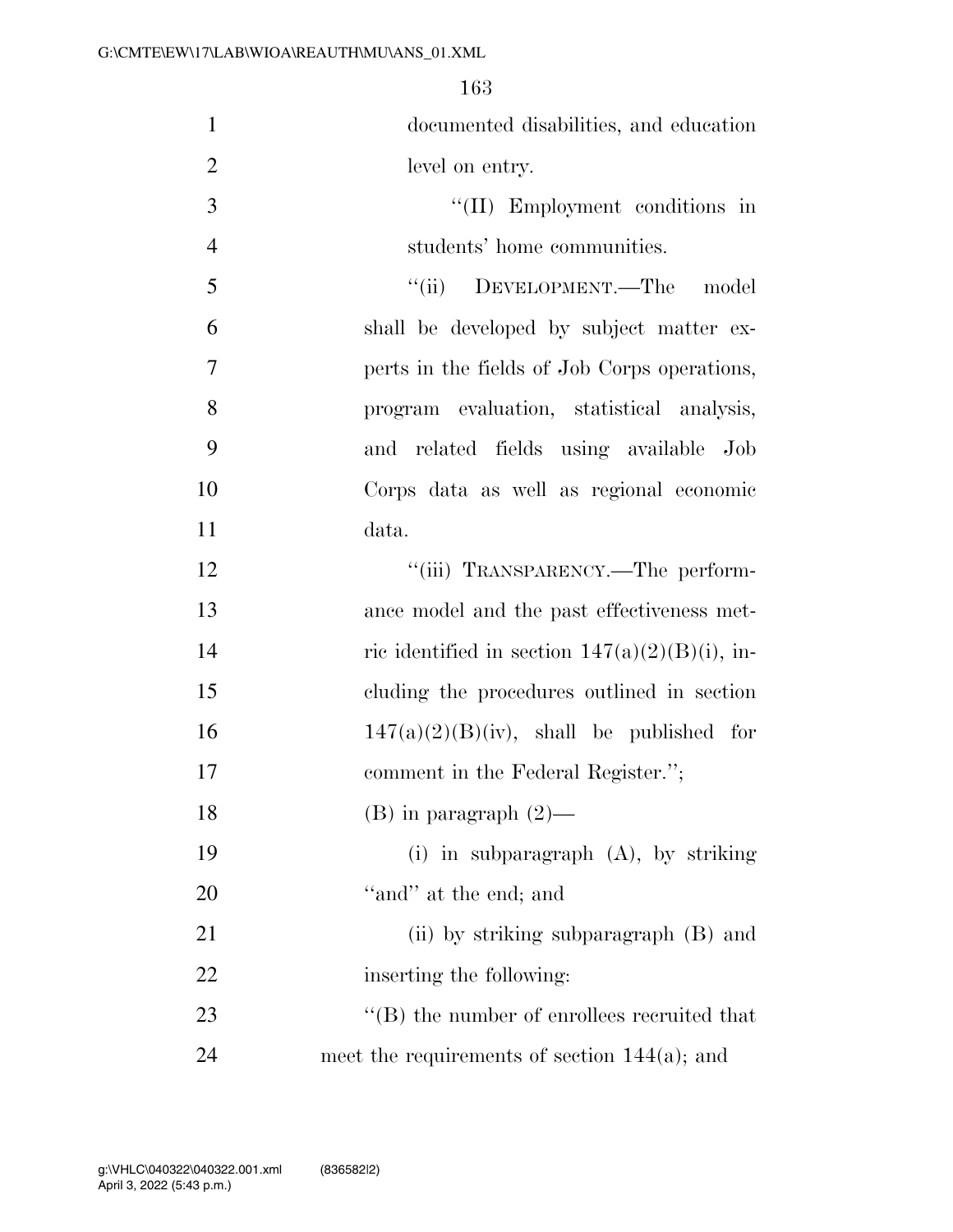| $\mathbf{1}$   | "(C) the measurement described in sub-               |
|----------------|------------------------------------------------------|
| $\overline{2}$ | paragraph $(K)$ of subsection $(d)(1)$ ."; and       |
| 3              | $(C)$ in paragraph $(4)$ —                           |
| $\overline{4}$ | (i) in subparagraph $(A)$ , by striking              |
| 5              | "and" at the end;                                    |
| 6              | $(ii)$ in subparagraph $(B)$ , by striking           |
| $\tau$         | the period at the end and inserting ";               |
| 8              | and"; and                                            |
| 9              | (iii) by adding at the end the fol-                  |
| 10             | lowing:                                              |
| 11             | $``(C)$ information on the performance of            |
| 12             | the Job Corps selection process in section           |
| 13             | $147(a)(2)$ with respect to increasing perform-      |
| 14             | ance as measured pursuant to subparagraph            |
| 15             | (A), specifically including information on the       |
| 16             | performance of each Job Corps campus as com-         |
| 17             | pared to its annual performance immediately          |
| 18             | prior to its current operating agreement.'"          |
| 19             | $(3)$ in subsection $(d)(1)$ —                       |
| 20             | $(A)$ by striking subparagraph $(I)$ ; and           |
| 21             | $(B)$ by redesignating subparagraphs $(J)$           |
| 22             | through $(O)$ as subparagraphs $(I)$ through $(N)$ , |
| 23             | respectively;                                        |
| 24             | $(4)$ in subsection $(f)$ —                          |
| 25             | (A) in paragraph $(2)$ —                             |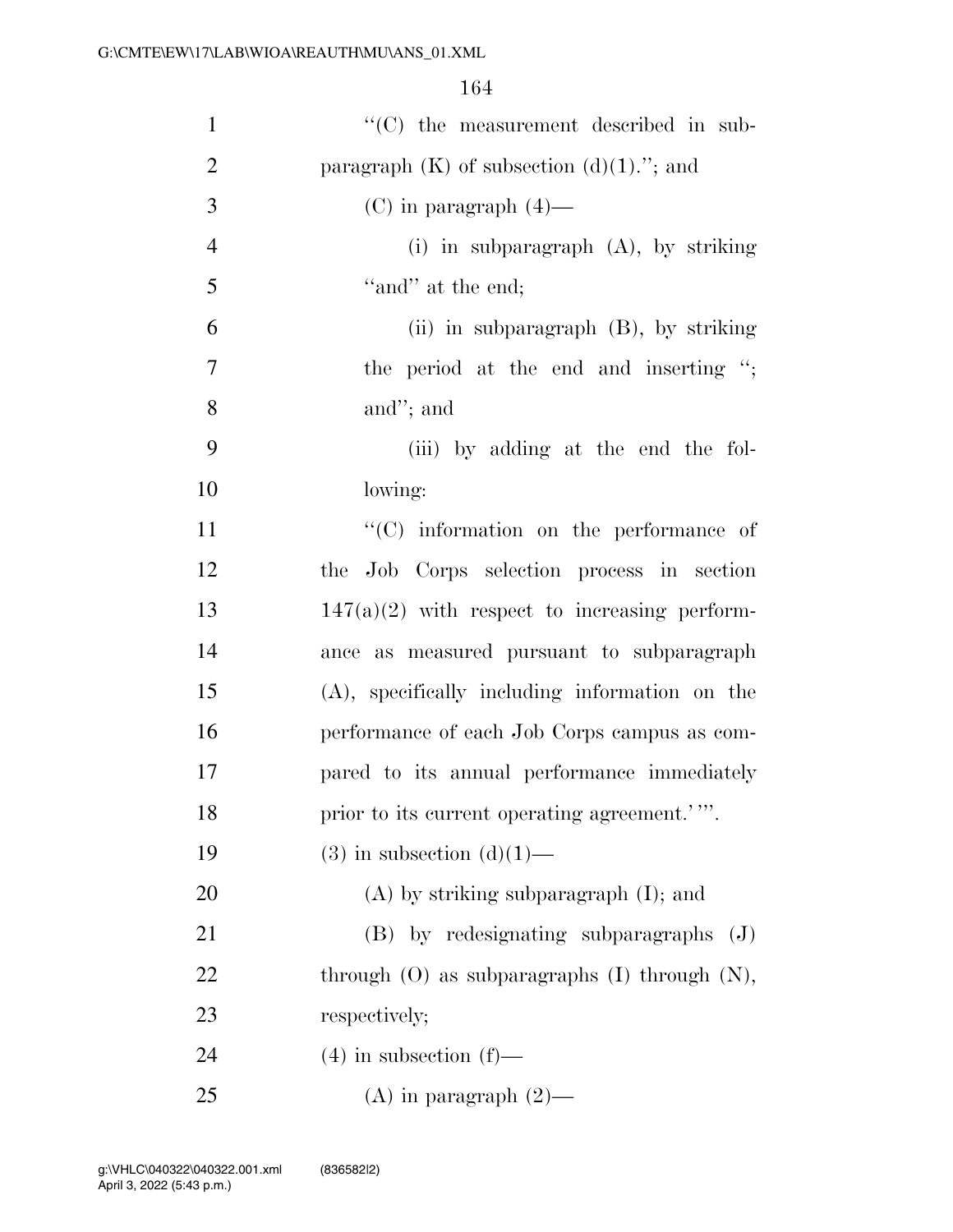(i) in subparagraph (E), by adding  $\qquad \qquad \text{``or'' at the end:}$  (ii) in subparagraph (F), by striking 4 ''; or'' and inserting a period; and (iii) by striking subparagraph (G); and (B) by amending paragraph (4) to read as follows: 9 "(4) CIVILIAN CONSERVATION CENTERS.—In addition to the primary indicators of performance specified in subsection (c)(1), Civilian Conservation Centers shall be evaluated on their contribution to the nation's conservation goals by the Secretaries of Agriculture and Labor. If the Secretaries jointly conclude that a Civilian Conservation Center is not meeting these dual performance goals, they may take performance improvement actions described in 18 subparagraph  $(A)$ ,  $(B)$ , or  $(C)$  of paragraph  $(2)$  of this subsection.''; and 20 (5) in subsection  $(g)(2)$ — (A) by striking ''has entered'' and insert-22 ing "enters"; and

 (B) by striking ''comply'' and inserting 24  $'$  attest to compliance".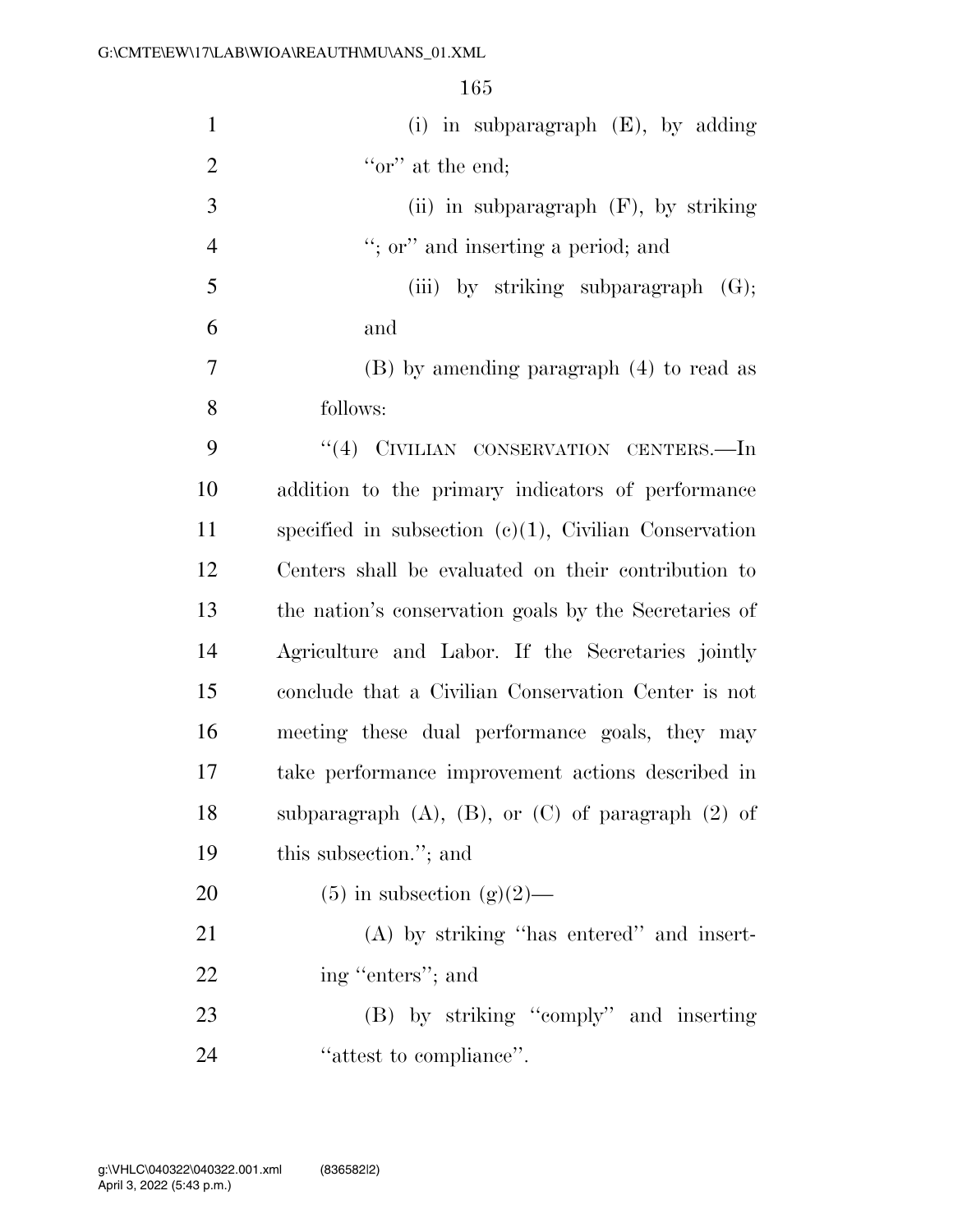(n) TECHNICAL AMENDMENT.—Subtitle C of title I (29 U.S.C. 3191 et seq.) is amended by striking ''Com- mittee on Education and the Workforce'' each place it ap- pears and inserting ''Committee on Education and Labor''.

 (o) AUTHORIZATION OF APPROPRIATIONS.—Section 162 (29 U.S.C. 3212) is amended to read as follows:

### **''SEC. 162. AUTHORIZATION OF APPROPRIATIONS.**

9 "(a) In GENERAL.—There are authorized to be ap-propriated to carry out this subtitle—

11 ''(1) \$1,809,857,925 for fiscal year 2023;

12 ''(2) \$1,873,202,952 for fiscal year 2024;

''(3) \$1,938,765,056 for fiscal year 2025;

14 ''(4) \$2,006,621,833 for fiscal year 2026;

- ''(5) \$2,076,853,597 for fiscal year 2027; and
- ''(6) \$2,149,543,473 for fiscal year 2028.

17 "(b) CONSTRUCTION COSTS.—Of the amount author- ized in subsection (a) for each of fiscal years 2023 through 2028, \$107,800,000 shall be for construction, rehabilita-tion, and acquisition of Job Corps Campuses.''.

# **Subtitle D—National Programs**

## **SEC. 271. NATIVE AMERICAN PROGRAMS.**

Section 166 (29 U.S.C. 3221) is amended—

 (1) in subsection (c), by striking '', on a com-petitive basis,'';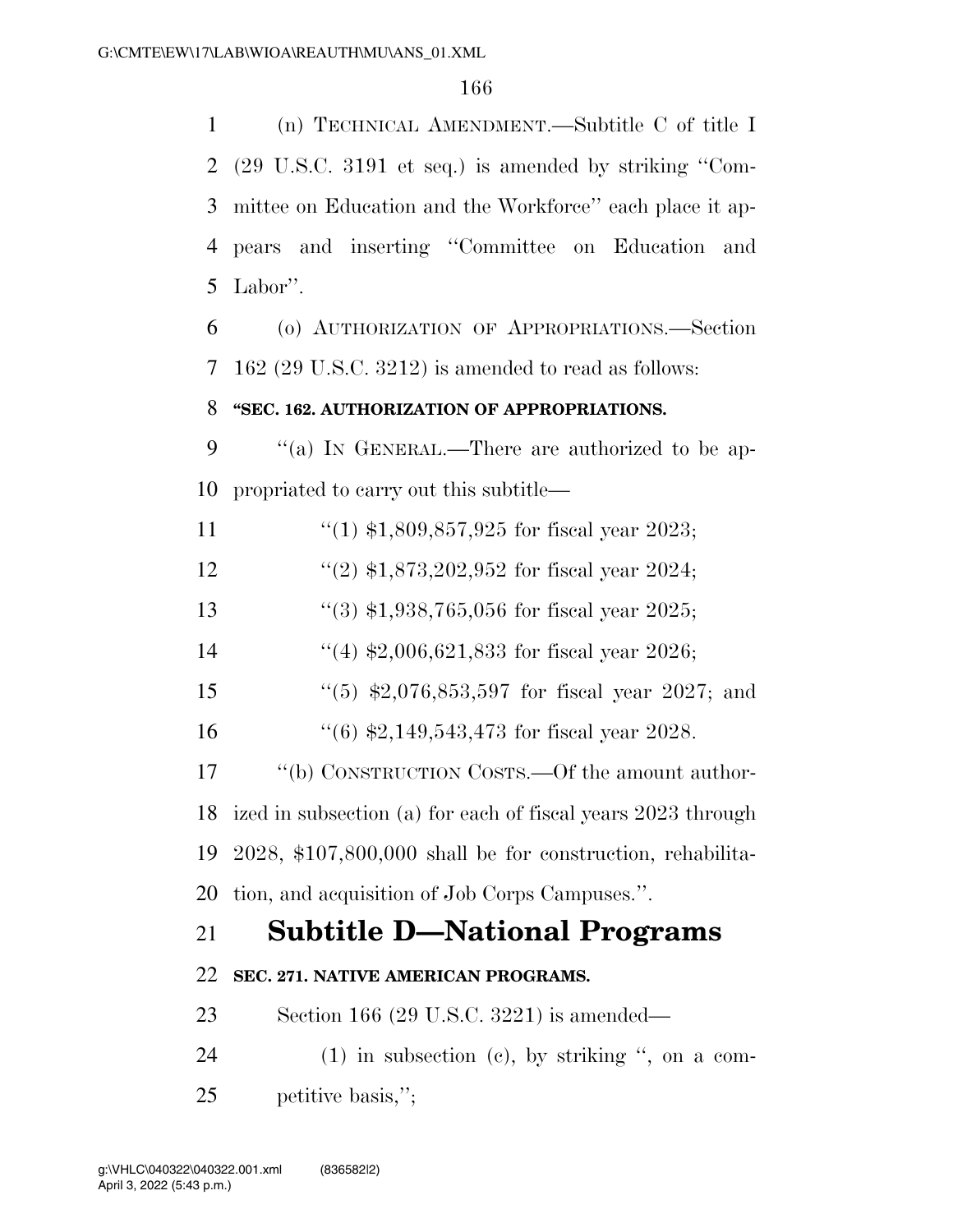| 1              | $(2)$ in subsection $(d)$ —                       |
|----------------|---------------------------------------------------|
| $\overline{2}$ | $(A)$ in paragraph $(1)$ —                        |
| 3              | (i) in subparagraph $(A)$ , by striking           |
| $\overline{4}$ | "and" at the end;                                 |
| 5              | (ii) in subparagraph $(B)$ , by striking          |
| 6              | the period at the end and inserting ";            |
| $\overline{7}$ | and"; and                                         |
| 8              | (iii) by adding at the end the fol-               |
| 9              | lowing:                                           |
| 10             | $\lq\lq$ are evidence-based, to the extent        |
| 11             | practicable."; and                                |
| 12             | $(B)$ by amending paragraph $(2)$ to read as      |
| 13             | follows:                                          |
| 14             | "(2) WORKFORCE DEVELOPMENT ACTIVITIES             |
| 15             | AND SUPPLEMENTAL SERVICES.-Funds made avail-      |
| 16             | able under subsection $(c)$ shall be used for-    |
| 17             | "(A) comprehensive workforce development          |
| 18             | activities for Indians, Alaska Natives, or Native |
| 19             | Hawaiians, including training on entrepre-        |
| 20             | neurial skills; or                                |
| 21             | "(B) supplemental services for Indian,            |
| 22             | Alaska Native, or Native Hawaiian youth on or     |
| 23             | reservations and in Oklahoma,<br>Indian<br>near   |
| 24             | Alaska, or Hawaii."; and                          |
| 25             | $(3)$ in subsection $(i)$ —                       |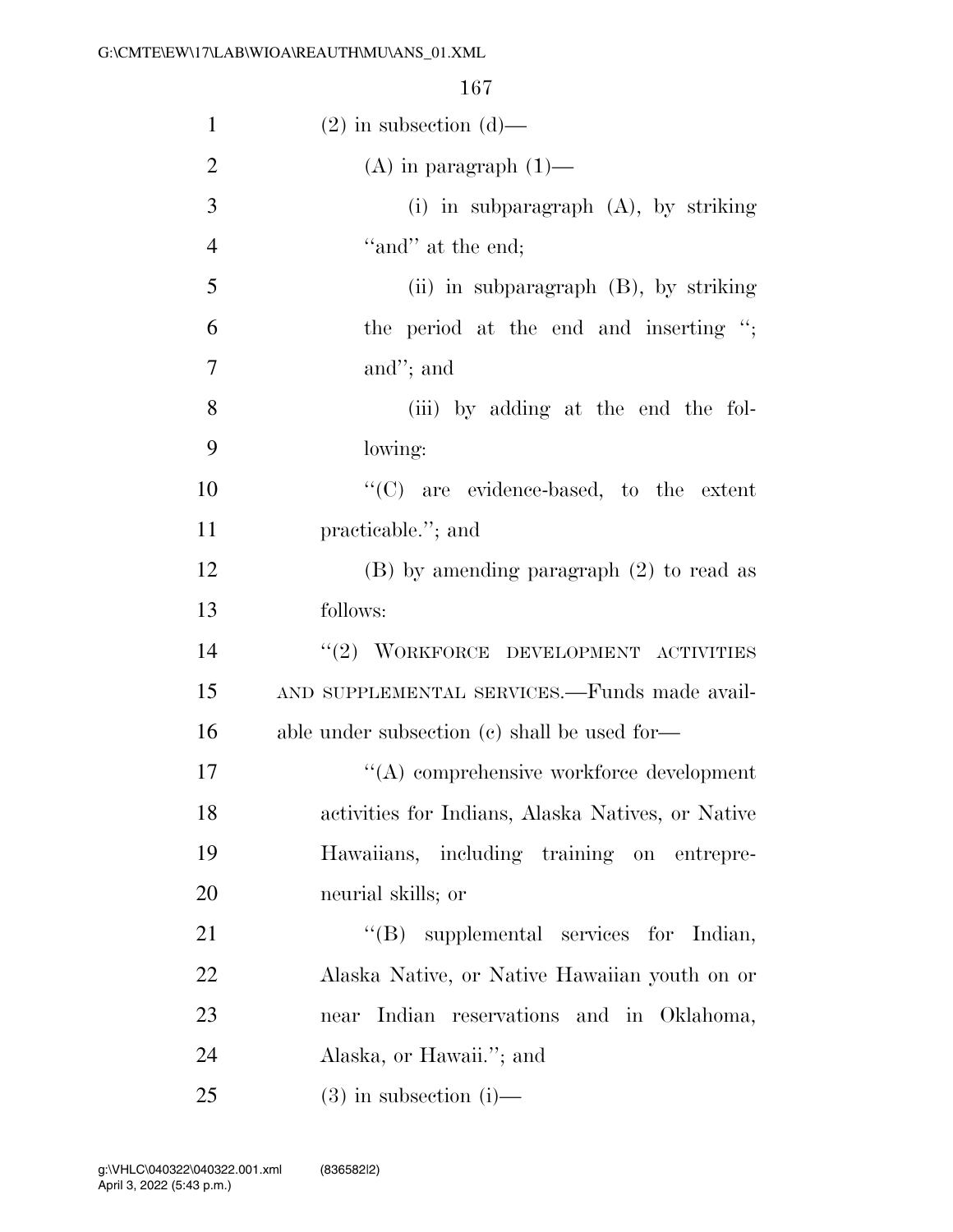| $\mathbf{1}$   | $(A)$ in paragraph $(1)$ —                    |
|----------------|-----------------------------------------------|
| $\overline{2}$ | (i) in the heading, by striking "UNIT"        |
| 3              | and inserting "DIVISION"; and                 |
| $\overline{4}$ | (ii) by striking "unit" and inserting         |
| 5              | "division";                                   |
| 6              | $(B)$ in paragraph $(4)$ —                    |
| 7              | (i) by amending subparagraph $(B)$ to         |
| 8              | read as follows:                              |
| 9              | $\lq\lq$ (B) COMPOSITION.—                    |
| 10             | "(i) IN GENERAL.—The Council shall            |
| 11             | be composed of individuals, appointed by      |
| 12             | the Secretary, who are representatives of     |
| 13             | the entities described in subsection (c).     |
| 14             | "(ii) VACANCIES.—Any member ap-               |
| 15             | pointed to fill a vacancy occurring before    |
| 16             | the expiration of the term for which the      |
| 17             | member's predecessor was appointed shall      |
| 18             | be appointed only for the remainder of that   |
| 19             | term. A member may serve after the expi-      |
| 20             | ration of that member's term until a suc-     |
| 21             | cessor has taken office."; and                |
| 22             | (ii) in subparagraph $(C)$ , by striking      |
| 23             | "unit" and inserting "division"; and          |
| 24             | $(C)$ in paragraph $(5)$ , by striking "unit" |
| 25             | and inserting "division".                     |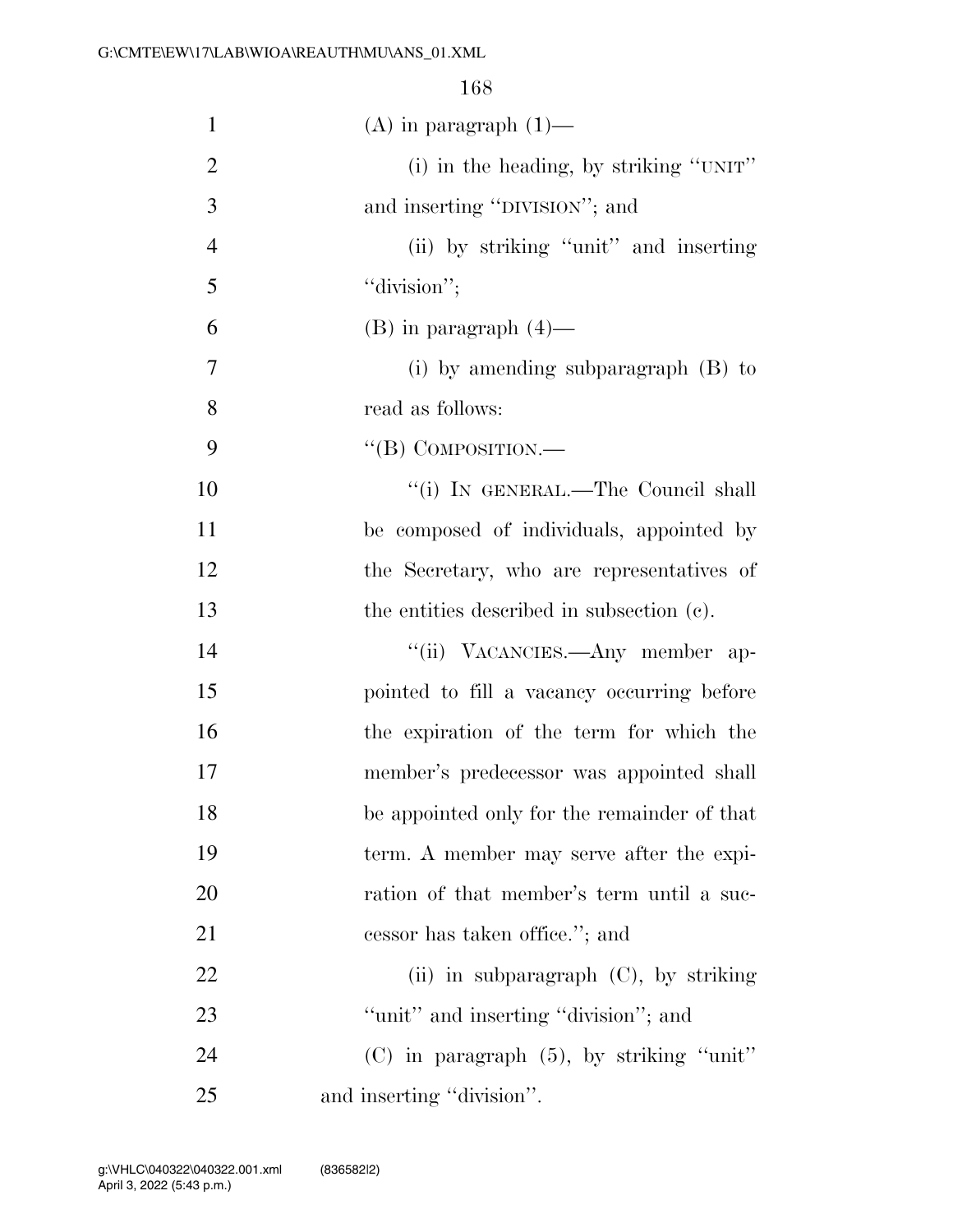|                | 169                                                   |
|----------------|-------------------------------------------------------|
| $\mathbf{1}$   | SEC. 272. MIGRANT AND SEASONAL FARMWORKER PRO-        |
| $\overline{2}$ | <b>GRAMS.</b>                                         |
| 3              | Section 167 (29 U.S.C. 3222) is amended—              |
| $\overline{4}$ | $(1)$ in subsection $(d)$ , by inserting "be used for |
| 5              | the 4-year period for which funds are provided under  |
| 6              | this section, and which may" after "which may;";      |
| 7              | $(2)$ in subsection $(h)$ —                           |
| 8              | $(A)$ in the heading, by inserting "; FUND-           |
| 9              | ING OBLIGATION" after "FUNDING ALLOCA-                |
| 10             | TION";                                                |
| 11             | (B) by striking "From the" and inserting              |
| 12             | the following:                                        |
| 13             | "(1) FUNDING ALLOCATION.—From the"; and               |
| 14             | (C) by adding at the end the following:               |
| 15             | "(2) FUNDING OBLIGATION.—                             |
| 16             | "(A) IN GENERAL.—Funds appropriated                   |
| 17             | and made available to carry out this section for      |
| 18             | any fiscal year may be obligated to any entity        |
| 19             | described in subsection (b) during the period         |
| 20             | beginning on April 1 of the calendar year that        |
| 21             | begins during such fiscal year, and ending on         |
| 22             | June 30 of the following calendar year.               |
| 23             | "(B) OBLIGATED AMOUNT.—Funds made                     |
| 24             | available under this section for a fiscal year to     |
| 25             | any entity described in subsection (b) shall be       |
| 26             | obligated and available for expenditure by such       |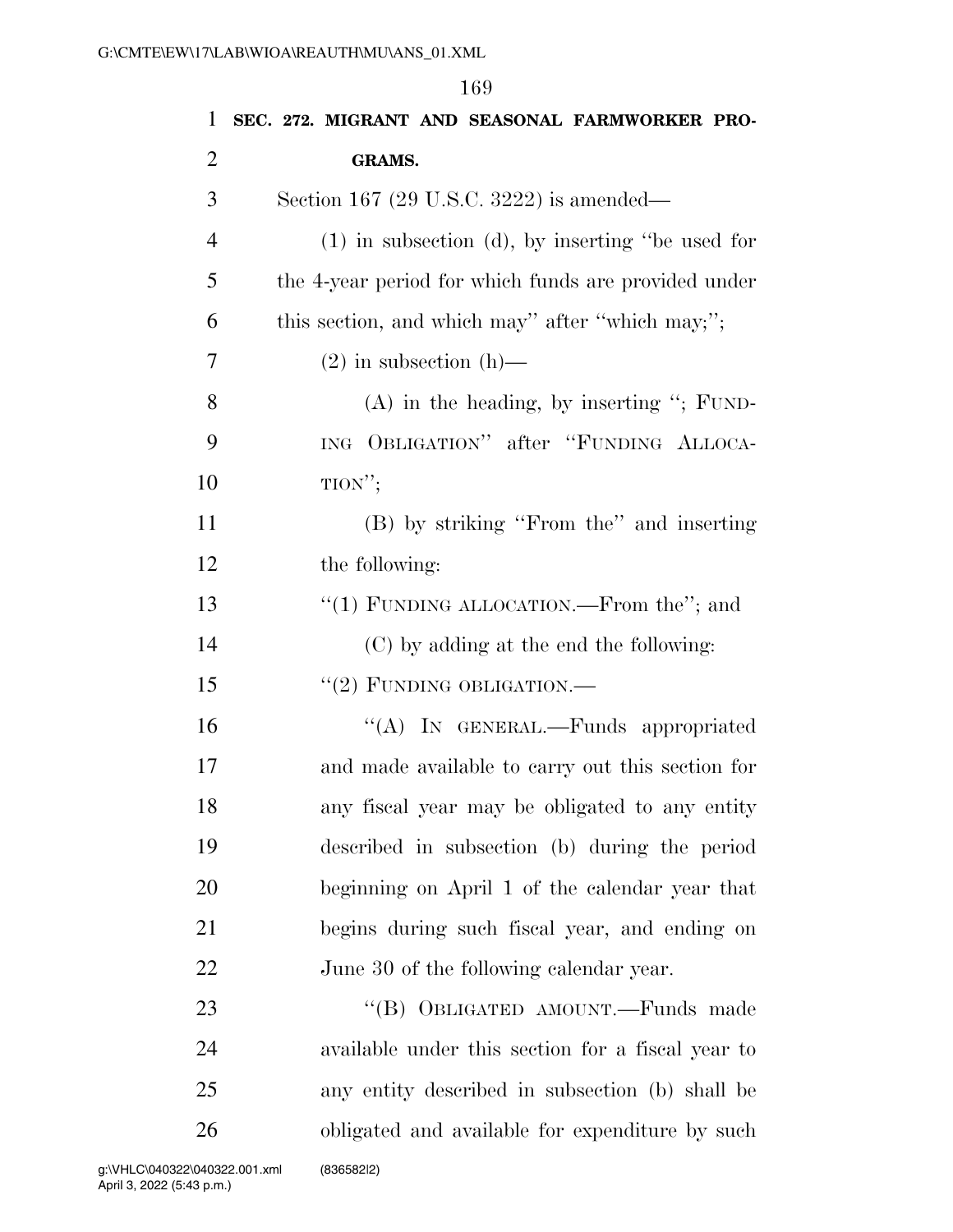| $\mathbf{1}$   | entity for the period beginning on July 1 of the     |
|----------------|------------------------------------------------------|
| $\overline{2}$ | calendar year that begins during such fiscal         |
| 3              | year, and ending on June 30 of the following         |
| $\overline{4}$ | calendar year, except that the Secretary may         |
| 5              | extend such period if the Secretary determines       |
| 6              | that such extension is necessary to ensure the       |
| 7              | effective use of such funds by such entity."; and    |
| 8              | (3) in subsection (i)(3)(A)(i), by striking " $12$ " |
| 9              | and inserting "8".                                   |
| 10             | SEC. 273. TECHNICAL ASSISTANCE.                      |
| 11             | Section 168(a)(1) (29 U.S.C. 3223(a)(1)) is amend-   |
| 12             | $ed$ —                                               |
| 13             | $(1)$ in the matter preceding subparagraph $(A)$ ,   |
| 14             | by striking "staff development" and inserting "pro-  |
| 15             | fessional development for staff";                    |
| 16             | $(2)$ in subparagraph $(C)$ , by inserting "profes-  |
| 17             | sional development and" after "the";                 |
| 18             | $(3)$ in subparagraph $(D)$ , by inserting "profes-  |
|                |                                                      |
| 19             | sional development and" after "the";                 |
| 20             | $(4)$ in subparagraph $(G)$ , by striking "and" at   |
| 21             | the end;                                             |
| 22             | $(5)$ in subparagraph $(H)$ , by striking the period |
| 23             | at the end and inserting "; and"; and                |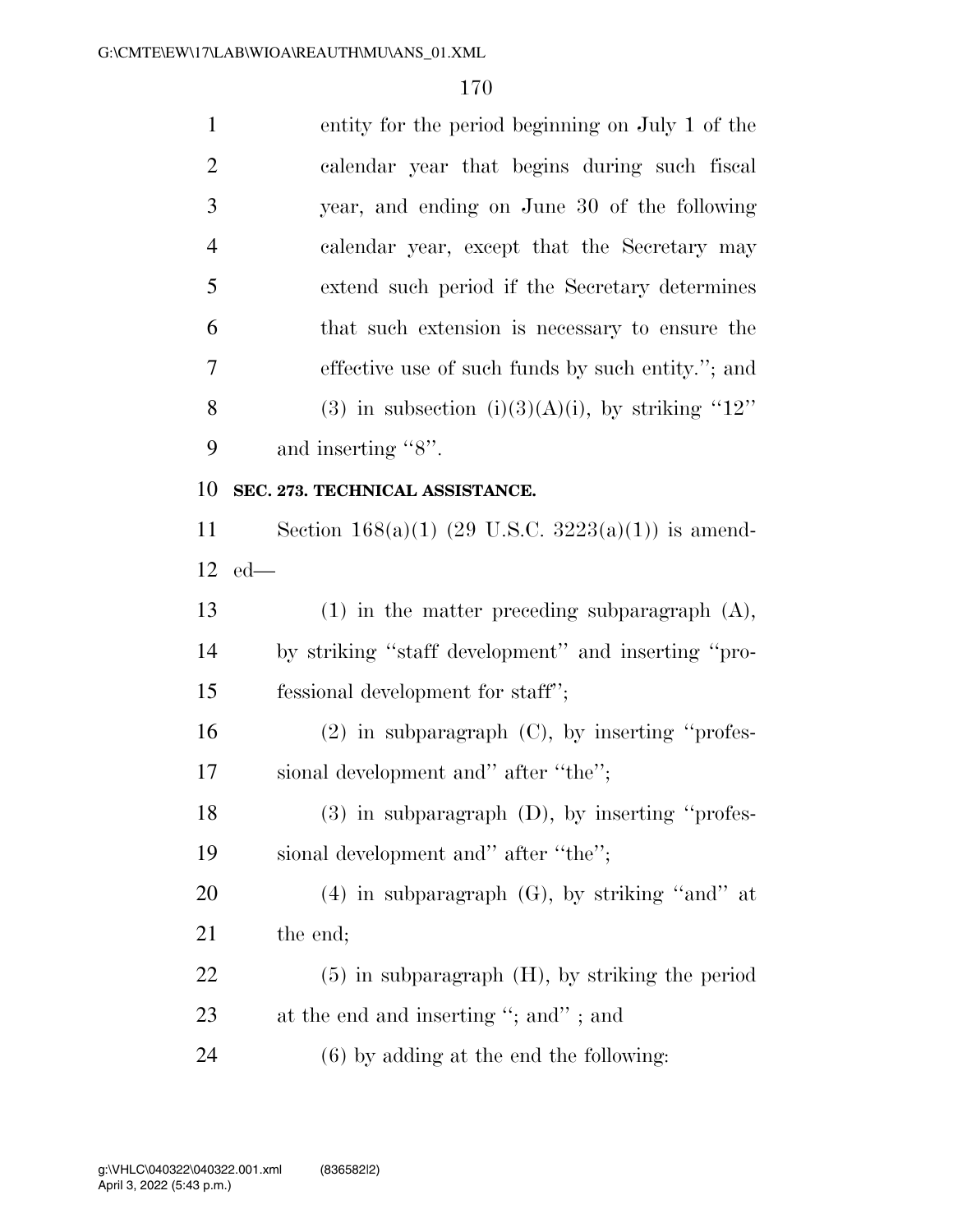| $\mathbf{1}$   | $\lq\lq$ the training of staff at one-stop cen- |
|----------------|-------------------------------------------------|
| $\overline{2}$ | ters on trauma-informed approaches, gender      |
| 3              | and racial biases, and the unique safety chal-  |
| $\overline{4}$ | lenges faced by survivors of gender-based vio-  |
| 5              | lence.".                                        |
| 6              | SEC. 274. EVALUATIONS AND RESEARCH.             |
| 7              | Section 169 (29 U.S.C. 3224) is amended—        |
| 8              | $(1)$ in subsection $(a)$ —                     |
| 9              | (A) in paragraph $(4)$ , by striking "2019"     |
| 10             | and inserting "2027"; and                       |
| 11             | $(B)$ in paragraph $(6)$ , by striking "the     |
| 12             | Workforce" and inserting "Labor";               |
| 13             | $(2)$ in subsection $(b)$ —                     |
| 14             | $(A)$ in paragraph $(1)$ , by striking "the     |
| 15             | Workforce" and inserting "Labor"; and           |
| 16             | $(B)$ in paragraph $(4)$ —                      |
| 17             | (i) by striking subparagraphs<br>(B)            |
| 18             | through $(J)$ ;                                 |
| 19             | by redesignating subparagraph<br>(ii)           |
| 20             | $(K)$ as subparagraph $(C)$ ;                   |
| 21             | (iii) by inserting after subparagraph,          |
| 22             | the following:                                  |
| 23             | $\lq\lq (B)$<br>STUDY ON CORRECTIONAL<br>EDU-   |
| 24             | TRAINING.—The Secretary of<br>CATION AND        |
| 25             | Labor, in coordination with the Secretary of    |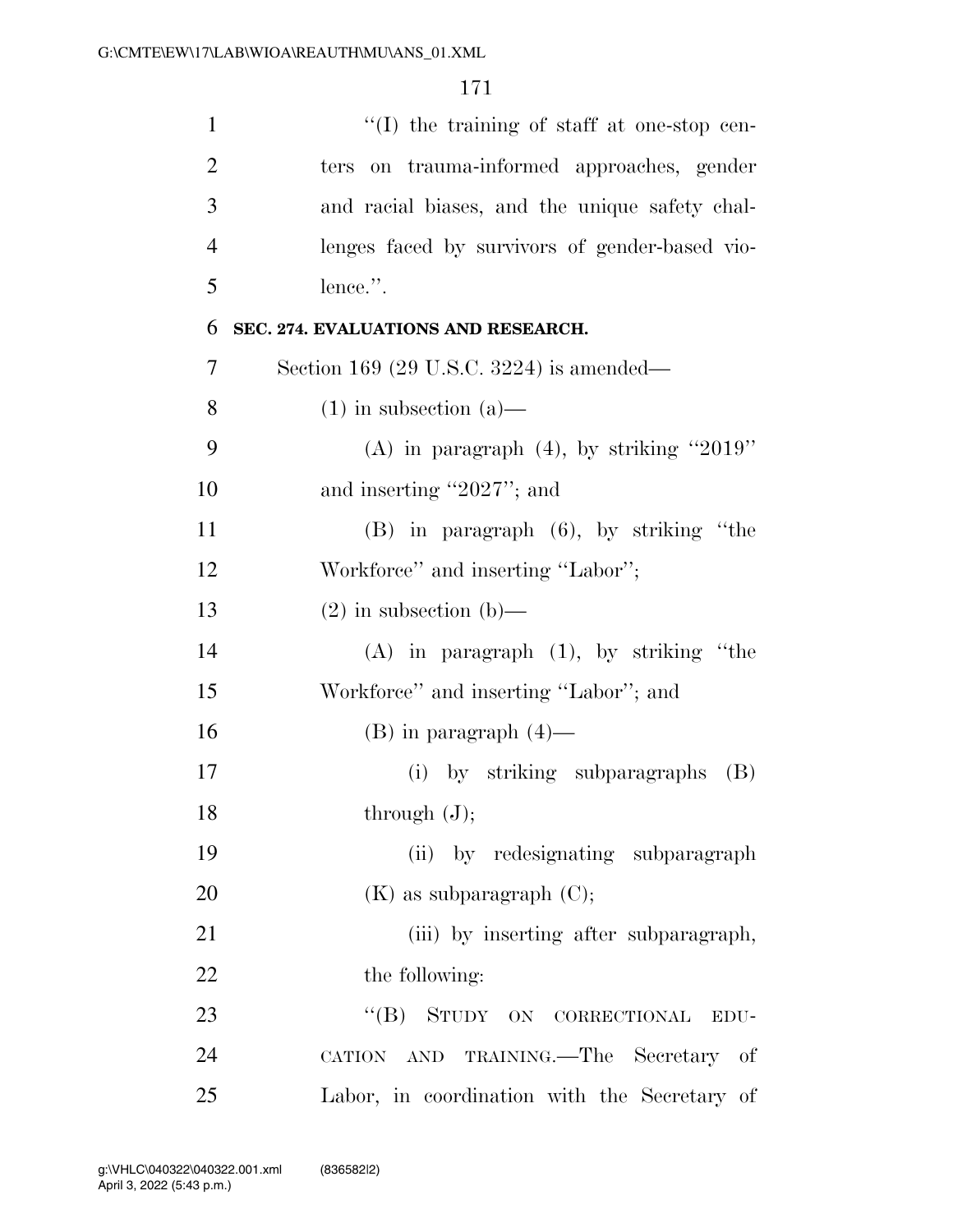| $\mathbf{1}$   | Education, may conduct a study to determine       |
|----------------|---------------------------------------------------|
| $\overline{2}$ | the feasibility of, and potential means to rep-   |
| 3              | licate the measurement of recidivism for former   |
| $\overline{4}$ | criminal offenders who participated in adult      |
| 5              | employment and training activities under this     |
| 6              | title or correctional institution education pro-  |
| 7              | grams under title II to improve the quality and   |
| 8              | performance of such services or activities."; and |
| 9              | $(iv)$ in subparagraph $(C)$ , as so redes-       |
| 10             | ignated, by striking "the Workforce" and          |
| 11             | inserting "Labor";                                |
| 12             | $(3)$ by redesignating subsection $(e)$ as sub-   |
| 13             | section (d); and                                  |
| 14             | $(4)$ by inserting after subsection (b) the fol-  |
| 15             | lowing:                                           |
| 16             | "(c) WORKFORCE DEVELOPMENT INNOVATION             |
| 17             | FUND.                                             |
| 18             | $``(1)$ PROGRAM AUTHORIZED.—                      |
| 19             | "(A) IN GENERAL.—The Secretary may                |
| 20             | workforce development innovation<br>award         |
| 21             | grants, on a competitive basis, to eligible enti- |
| 22             | ties to enable such entities to—                  |
| 23             | "(i) create, implement, replicate, or             |
| 24             | take to scale entrepreneurial, evidence-          |
| 25             | based, field-initiated innovation programs        |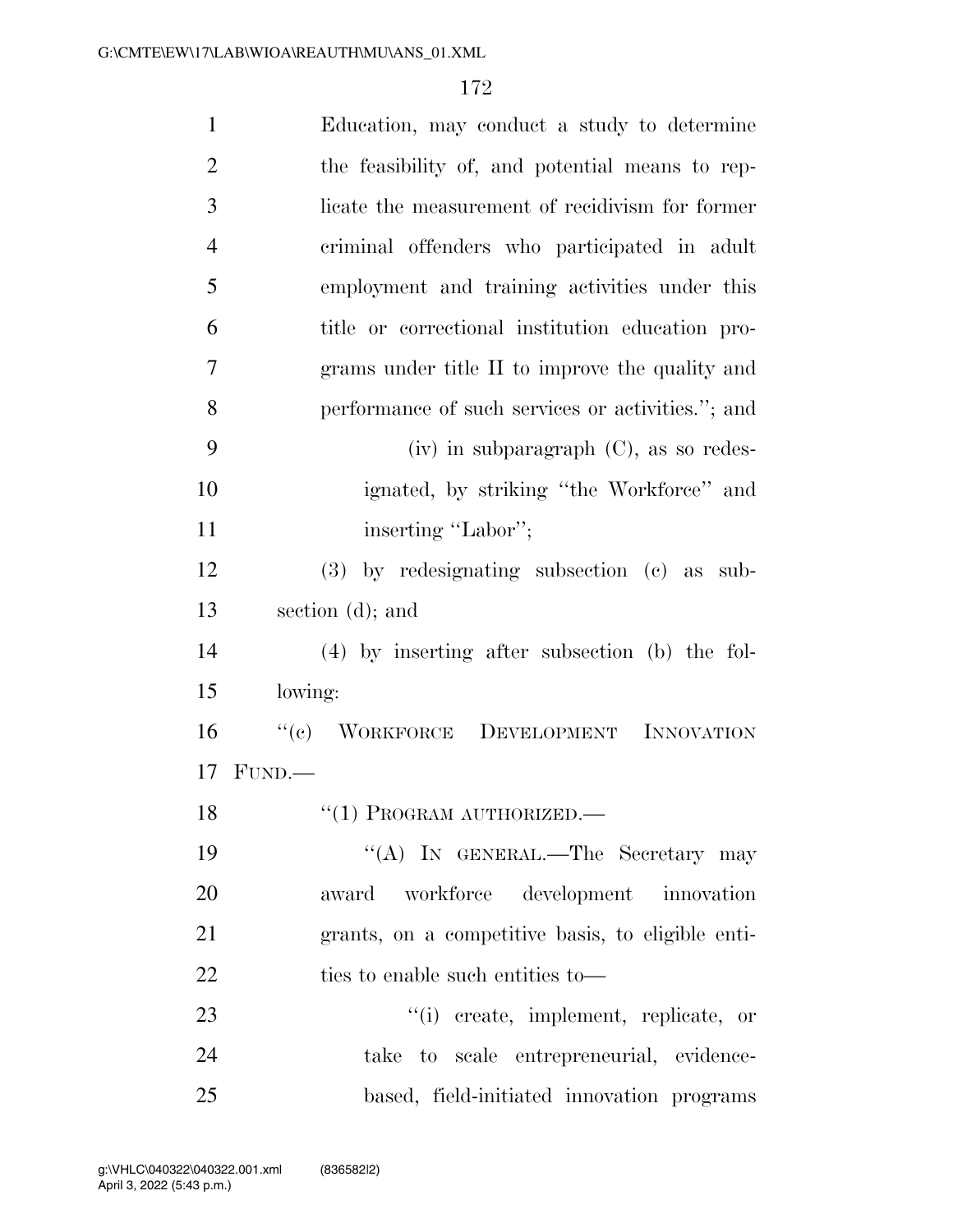| $\mathbf{1}$   | and services for improving the design and      |
|----------------|------------------------------------------------|
| $\overline{2}$ | delivery of employment and training serv-      |
| 3              | ices that generate long-term improvements      |
| $\overline{4}$ | in the performance of the workforce devel-     |
| 5              | opment system, in outcomes for job-seekers     |
| 6              | (including individuals with barriers to em-    |
| $\overline{7}$ | ployment), and in the cost-effectiveness of    |
| 8              | programs and services; and                     |
| 9              | "(ii) rigorously evaluate such pro-            |
| 10             | grams and services in accordance with this     |
| 11             | subsection.                                    |
| 12             | "(B) DESCRIPTION OF GRANTS.—The                |
| 13             | grants described in subparagraph (A) shall in- |
| 14             | clude—                                         |
| 15             | "(i) early-phase grants to fund the de-        |
| 16             | velopment, implementation, and feasibility     |
| 17             | testing of an innovation program or serv-      |
| 18             | ice, which prior research suggests has         |
| 19             | promise, for the purpose of determining        |
| 20             | whether such program or service can suc-       |
| 21             | cessfully improve the design and delivery of   |
| 22             | employment and training services that gen-     |
| 23             | erate long-term improvements in the per-       |
| 24             | formance of the workforce development          |
| 25             | system, in outcomes for job-seekers (in-       |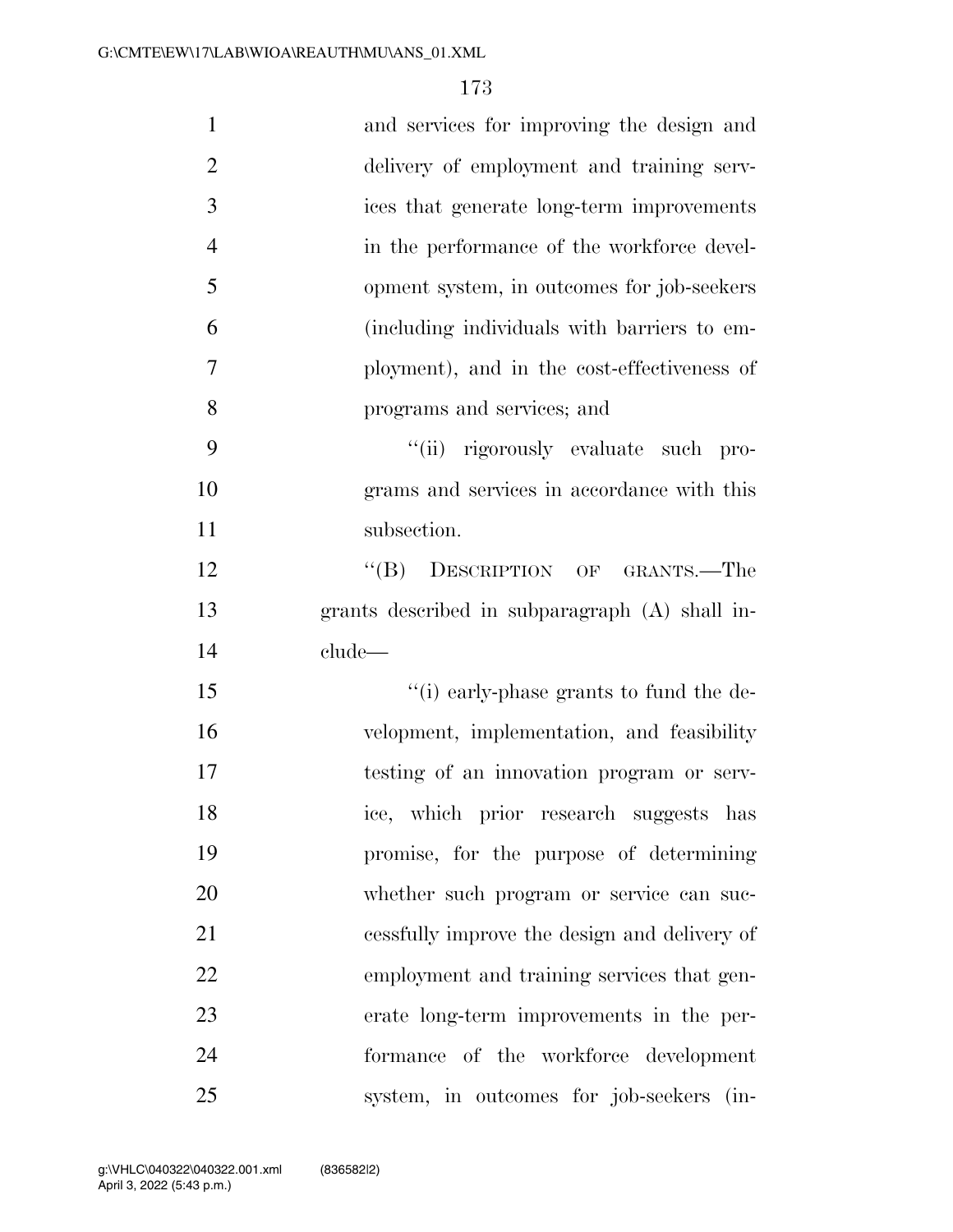cluding individuals with barriers to employ- ment), and in the cost-effectiveness of such programs and services;

4 ''(ii) mid-phase grants to fund imple- mentation and a well-designed and well-im- plemented evaluation of such a program or service that has been successfully imple- mented under an early-phase grant de- scribed in clause (i) or other effort meeting similar criteria, for the purpose of meas- uring the impact and cost effectiveness of such programs or services, using data col- lected pursuant to the implementation of such program or service, if possible; and

 $\frac{1}{\text{(iii)}}$  expansion grants to fund imple- mentation and a well-designed and well-im- plemented replication evaluation of such a program or service that has been found to produce sizable, important impacts under a mid-phase grant described in clause (ii) or other effort meeting similar criteria, for 22 the purposes of —

23 ''(I) determining whether such impacts may be successfully repro-duced and sustained over time; and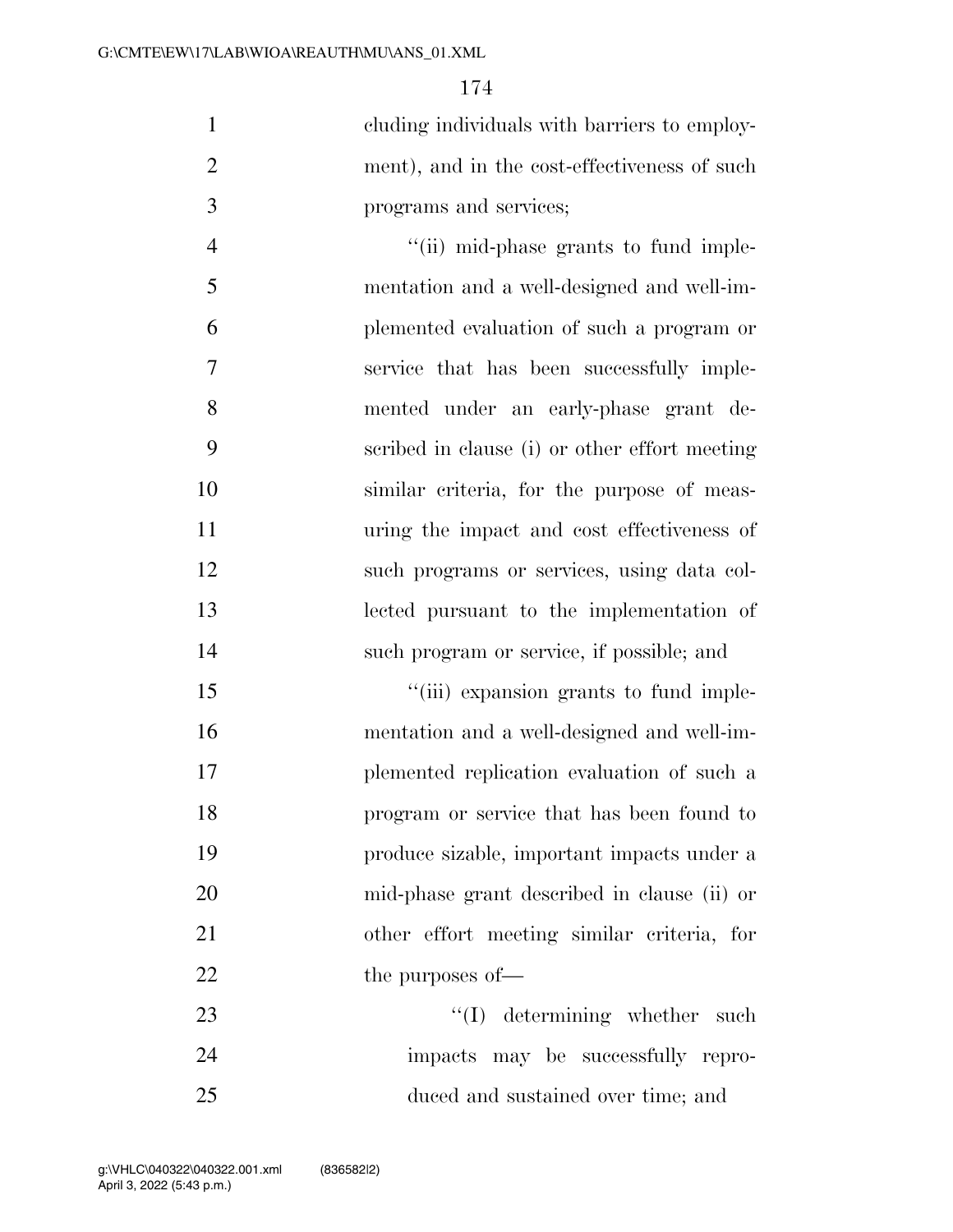| $\mathbf{1}$   | $\lq\lq$ (II) identifying the conditions in            |
|----------------|--------------------------------------------------------|
| $\overline{2}$ | which such a program or service is                     |
| 3              | most effective.                                        |
| 4              | "(2) TECHNICAL ASSISTANCE.—Of the funds                |
| 5              | made available to carry out this subsection for a fis- |
| 6              | cal year, the Secretary shall reserve not more than    |
| 7              | 5 percent of the funds to—                             |
| 8              | "(A) provide technical assistance to eligible          |
| 9              | entities, which may include preapplication work-       |
| 10             | shops, web-based seminars, and evaluation sup-         |
| 11             | port; and                                              |
| 12             | "(B) disseminate evidence-based best prac-             |
| 13             | tices.                                                 |
| 14             | "(3) DEFINITIONS.—In this subsection:                  |
| 15             | "(A) ELIGIBLE ENTITY.—The term 'eligi-                 |
| 16             | ble entity' means any of the following:                |
| 17             | $\lq\lq$ (i) A State board.                            |
| 18             | $``(ii)$ A local board.                                |
| 19             | "(iii) An Indian tribe, tribal organiza-               |
| 20             | tion, Alaska Native entity, Indian-con-                |
| 21             | trolled organization serving Indians, or Na-           |
| 22             | tive Hawaiian organization that is eligible            |
| 23             | to receive an award under section 166.                 |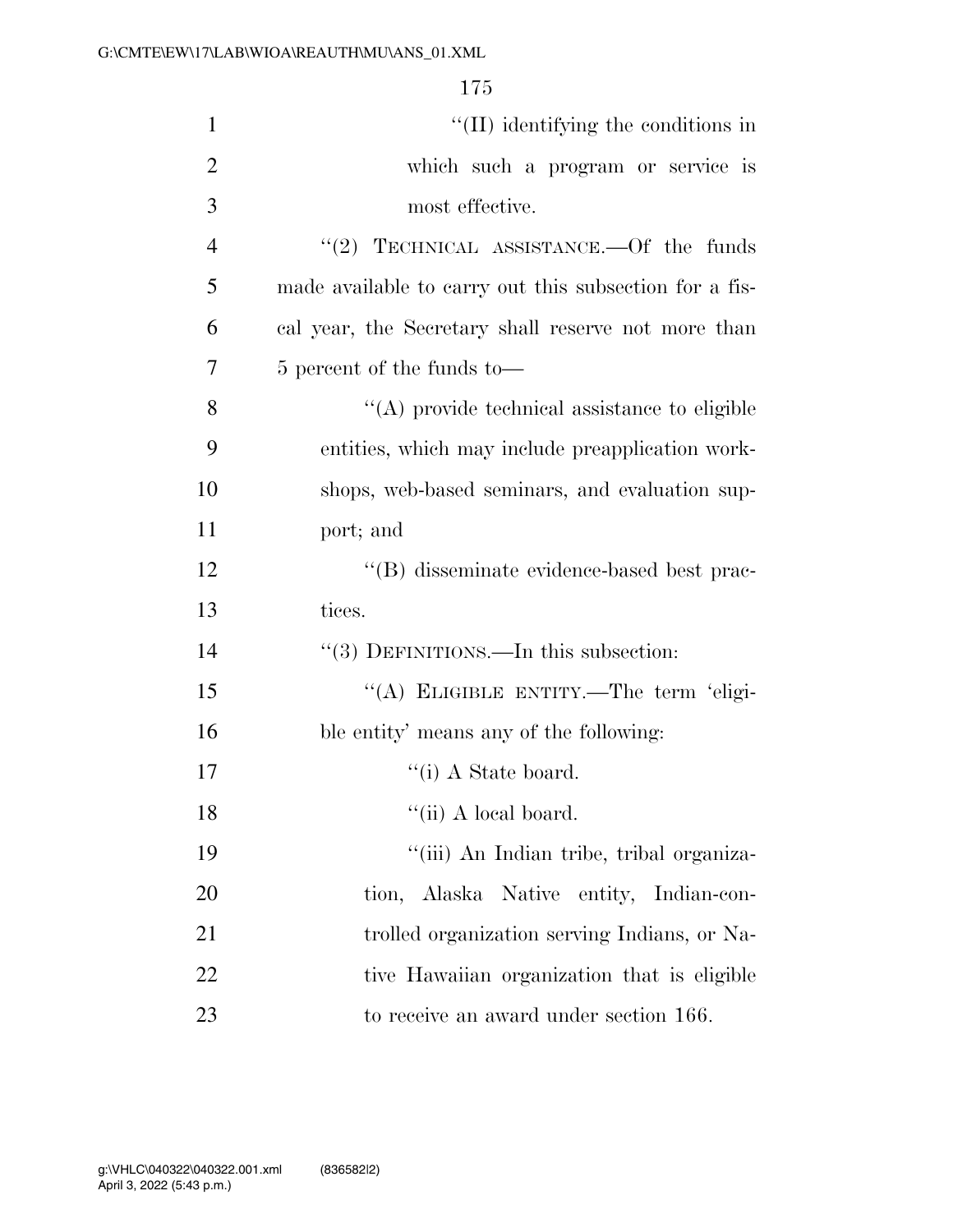| $\mathbf{1}$   | "(iv) A community-based, nonprofit,                  |
|----------------|------------------------------------------------------|
| $\overline{2}$ | or nongovernmental organization serving              |
| 3              | an underserved population.                           |
| $\overline{4}$ | "(v) An institution of higher edu-                   |
| 5              | cation (as defined in section 101 of the             |
| 6              | Higher Education Act of 1965 (20 U.S.C.              |
| $\tau$         | $1001$ ).                                            |
| 8              | $\lq\lq$ (vi) A consortium of such entities de-      |
| 9              | scribed under clause (i) through clause (v).         |
| 10             | "(B) WELL-DESIGNED AND WELL-IMPLE-                   |
| 11             | MENTED.—The term 'well-designed and well-            |
| 12             | implemented', as applied to an evaluation study,     |
| 13             | means a study that is replicable, uses pro-          |
| 14             | grammatic and control groups that are rep-           |
| 15             | resentative of the type of population served by      |
| 16             | the program, uses controls for aggregate shifts      |
| 17             | that might affect baseline numbers, does not         |
| 18             | have problems with attrition from the program,       |
| 19             | and takes measures to avoid creaming.                |
| 20             | "(4) AUTHORIZATION OF APPROPRIATIONS.                |
| 21             | There are authorized to be appropriated to carry out |
| 22             | this subsection, such sums as may be necessary for   |
| 23             | each of the fiscal years 2023 through 2028.".        |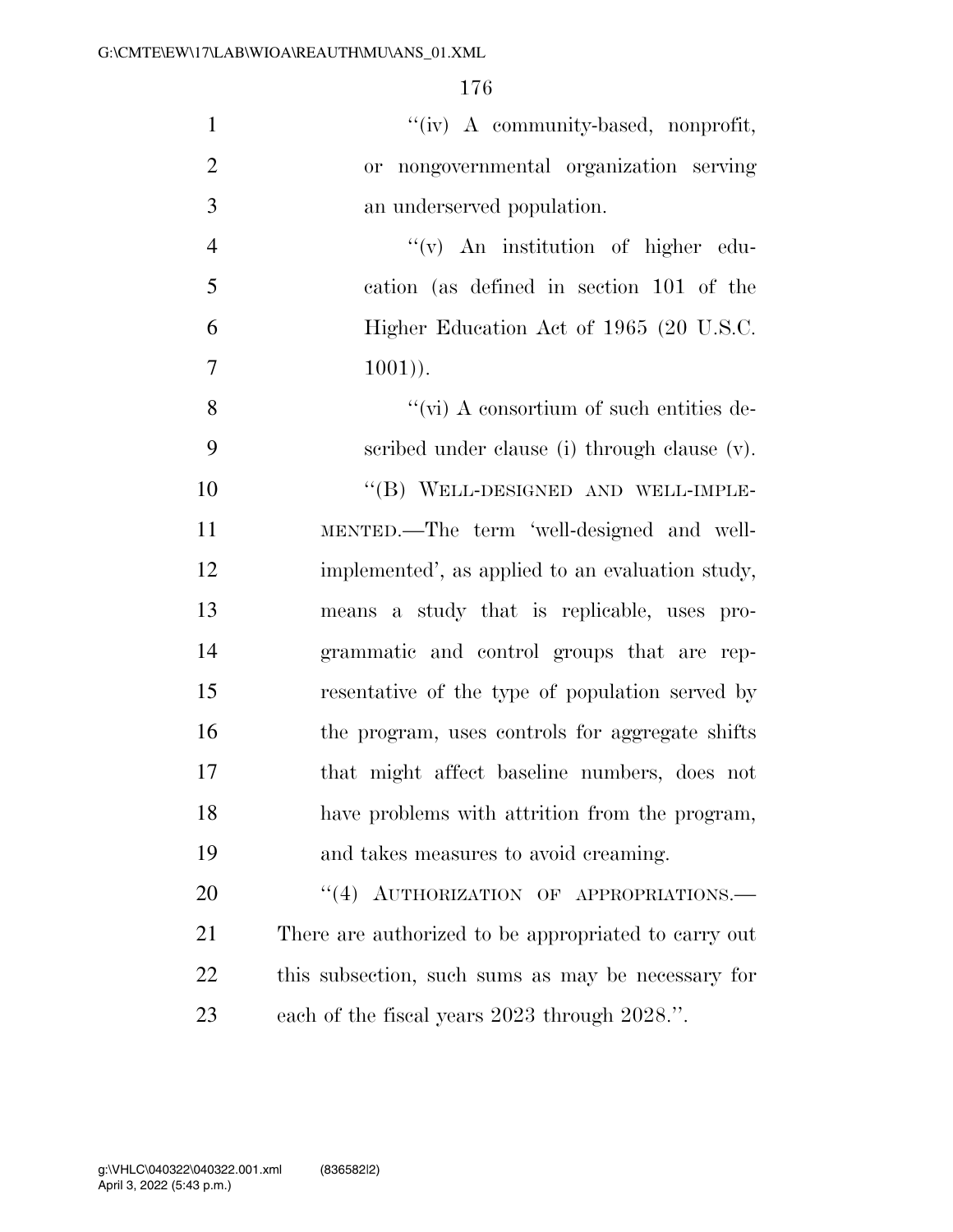### **SEC. 275. NATIONAL DISLOCATED WORKER GRANTS.**

2 Section  $170(e)(1)(B)$  (29 U.S.C.  $3225(e)(1)(B)$ ) is amended by striking ''and any other'' and all that follows through ''dislocations.'' and inserting ''which may include a national or regional intermediary that provides employ-ment and training activities to dislocated workers.''.

### **SEC. 276. YOUTHBUILD PROGRAM.**

Section 171 (29 U.S.C. 3226) is amended—

- 9  $(1)$  in subsection  $(e)$ —
- (A) by amending paragraph (1) to read as follows:

12 <sup>"</sup>(1) RESERVATION, AMOUNT OF GRANTS.

 ''(A) RESERVATION.—In any fiscal year in which the amount appropriated to carry out this section is greater than \$125,000,000, the Secretary shall reserve 20 percent of such amount that is greater than \$125,000,000 for—

19  $\frac{1}{2}$  (i) grants to applicants that are lo- cated in rural areas (as defined by the Sec-21 retary); and

 $\frac{1}{1}$   $\frac{1}{1}$  programs operated by an Indian 23 tribe or for the benefit of the members of an Indian Tribe for the purpose of car- rying out YouthBuild programs approved under this section.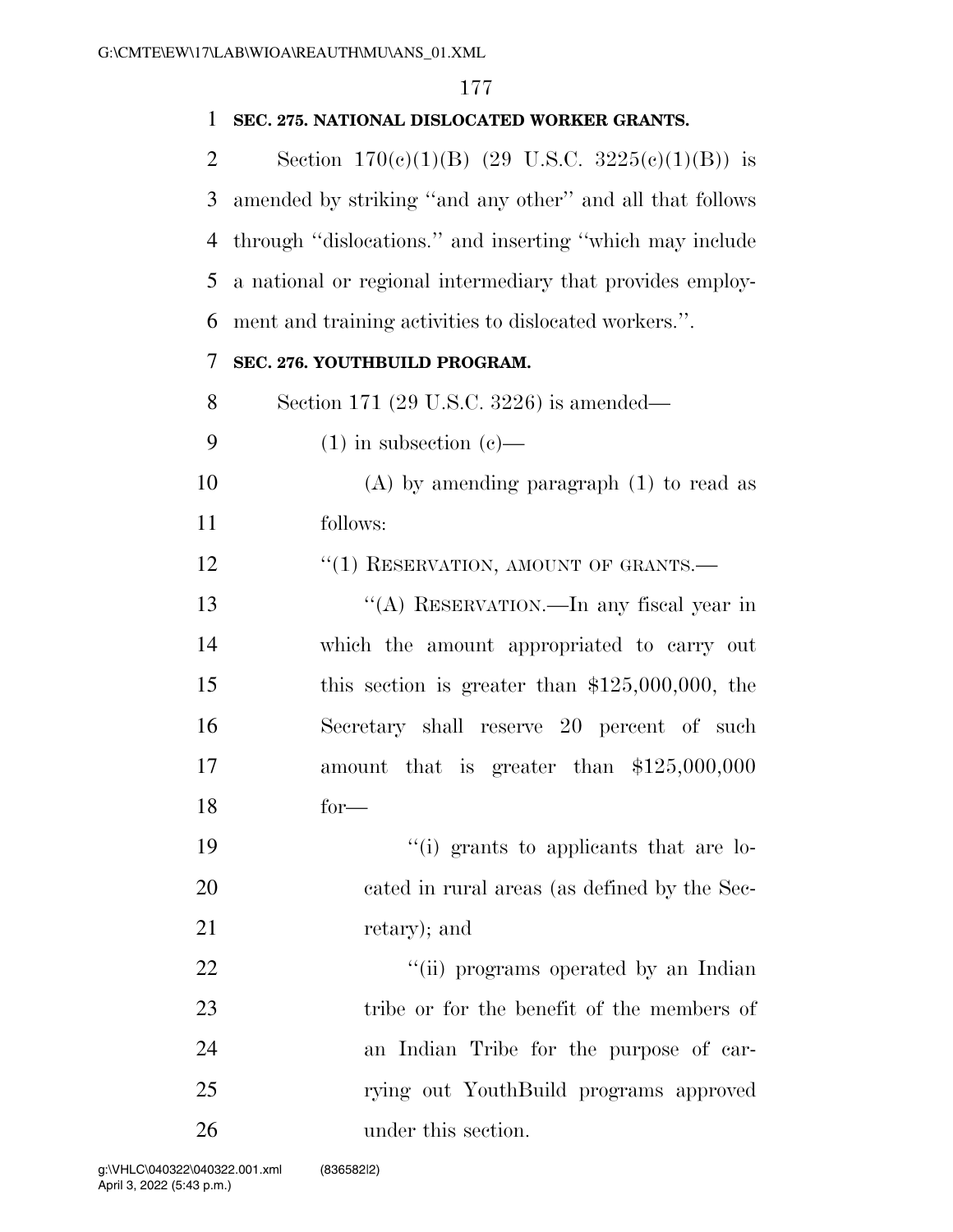| $\mathbf{1}$   | "(B) AMOUNT OF GRANTS.—After making                 |
|----------------|-----------------------------------------------------|
| $\overline{2}$ | the reservation described under subparagraph        |
| 3              | $(A)$ , the Secretary may use the remaining         |
| $\overline{4}$ | amount appropriated to carry out this section       |
| 5              | to make grants to applicants for the purpose of     |
| 6              | carrying out YouthBuild programs approved           |
| $\overline{7}$ | under this section.";                               |
| 8              | $(B)$ in paragraph $(2)$ —                          |
| 9              | (i) in subparagraph $(A)$ —                         |
| 10             | (I) in clause (iv)(I), by striking                  |
| 11             | "language";                                         |
| 12             | (II) in clause (vii), by striking                   |
| 13             | " $12"$ and inserting " $24"$ ; and                 |
| 14             | (ii) by adding at the end the fol-                  |
| 15             | lowing:                                             |
| 16             | "(I) Provision of meals and other food as-          |
| 17             | sistance that is offered to participants in con-    |
| 18             | junction with another activity described in this    |
| 19             | paragraph.                                          |
| 20             | "(J) Informing participants of their eligi-         |
| 21             | bility, and assisting participants in applying, for |
| 22             | Federal and State means tested benefit pro-         |
| 23             | grams, such as the supplemental nutrition as-       |
| 24             | sistance program, and assistance provided by        |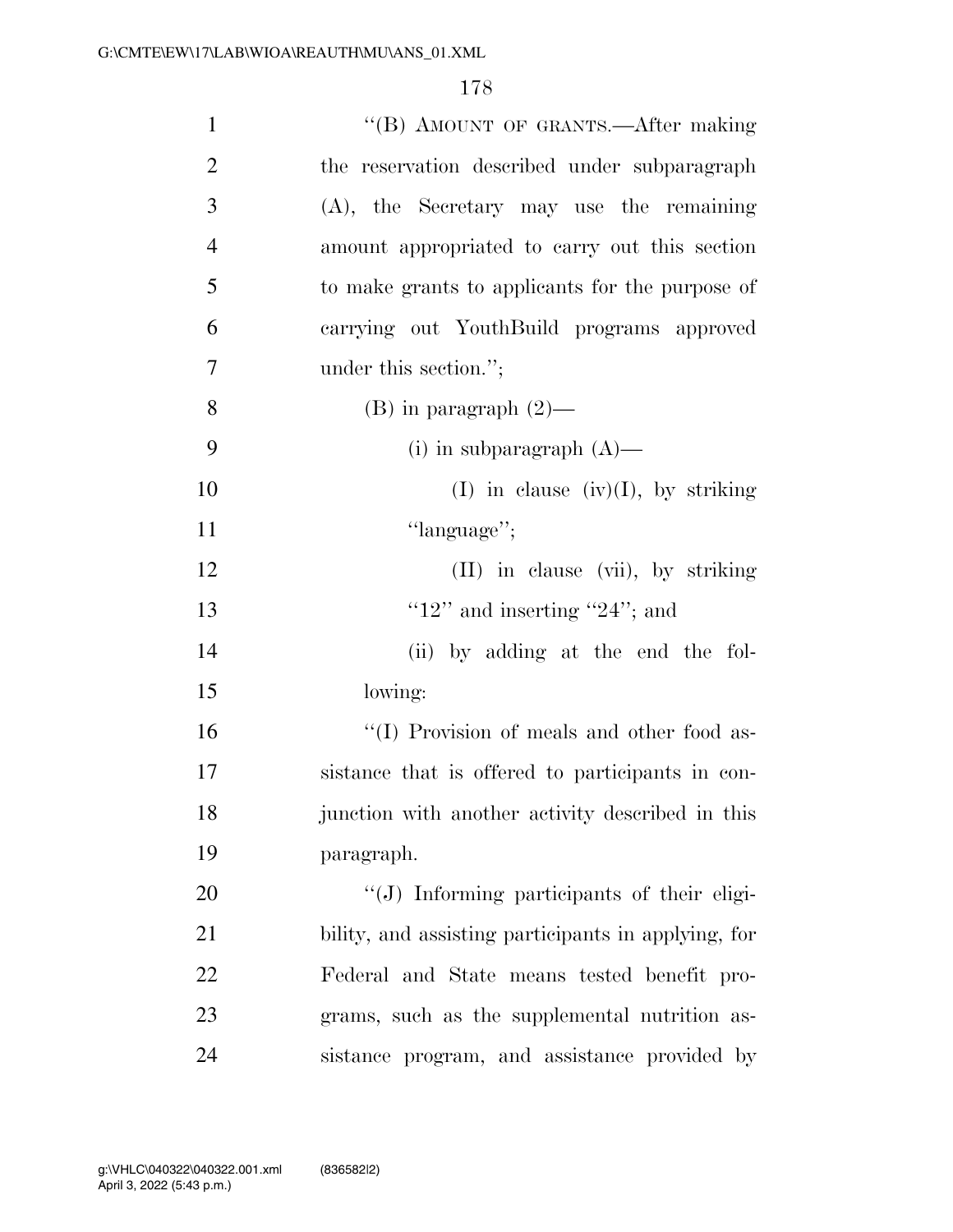| $\mathbf{1}$   | the State through the Child Care Development           |
|----------------|--------------------------------------------------------|
| $\overline{2}$ | Block Grant Act.                                       |
| 3              | "(K) Supportive services for individuals               |
| $\overline{4}$ | with disabilities to ensure such individuals may       |
| 5              | fully participate in a YouthBuild program.";           |
| 6              | and                                                    |
| 7              | (C) by adding at the end the following:                |
| 8              | $(6)$ USE OF FUNDS FOR MATCH.—Consistent               |
| 9              | with the requirements described under subsection       |
| 10             | $(e)(3)$ , an entity which receives a grant under this |
| 11             | section may use a portion of such grant to meet all    |
| 12             | or a portion of the requirement to provide matching    |
| 13             | funds under section 121(e) of the National and         |
| 14             | Community Service Act of 1990 (42 U.S.C.               |
| 15             | $12571(e)$ or any other such requirements under        |
| 16             | such Act.";                                            |
| 17             | $(2)$ in subsection $(e)(1)$ —                         |
| 18             | $(A)$ in subparagraph $(A)(ii)$ , by striking          |
| 19             | "youth offender" and inserting "youth justice-         |
| 20             | involved individual"; and                              |
| 21             | $(B)$ in subparagraph $(B)(i)$ , by striking           |
| 22             | "basic<br>skills<br>deficient" and inserting           |
| 23             | "foundational skill needs";                            |
| 24             | $(3)$ in subsection $(f)$ , by adding at the end the   |
| 25             | following:                                             |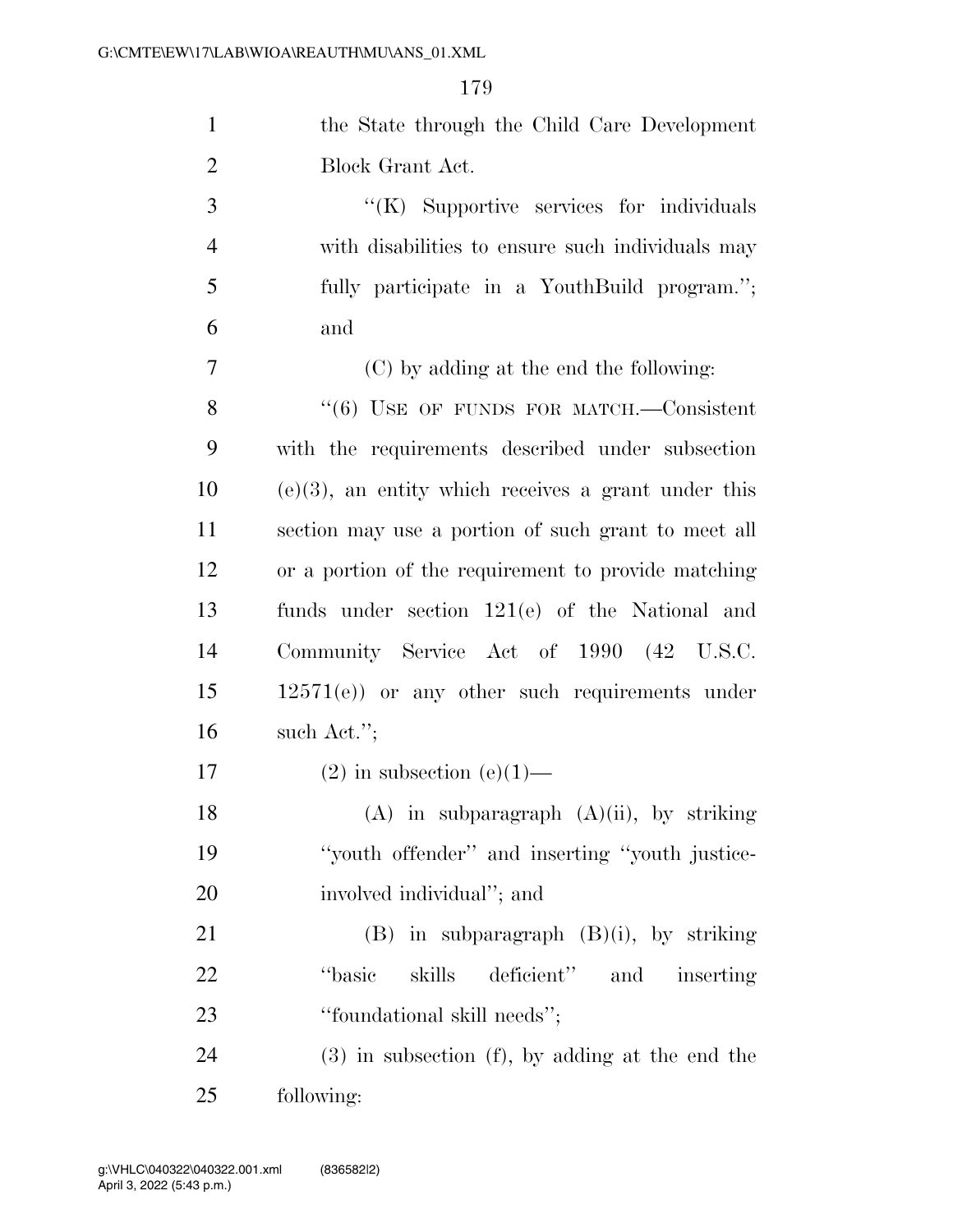''(3) CONSULTATION.—In establishing expected levels of performance under paragraph (1), the Sec- retary shall consult, on not less than an annual basis, with YouthBuild programs to ensure such lev- els of performance account for the workforce and postsecondary experiences of youth served by such programs.'';

8 (4) in subsection  $(g)$ , by adding at the end the following:

 $(4)$  ANNUAL RELEASE OF FUNDING OPPOR- TUNITY ANNOUNCEMENT.—The Secretary shall, to the greatest extent practicable, announce new fund- ing opportunities for grants under this section dur- ing the same time period each year that such grants are announced.

 ''(5) STATE WAGE DATA.—States receiving grants under this Act shall facilitate access to wage data of participants in YouthBuild programs for the purpose of meeting the requirements of this section. Such facilitation shall not reduce any protections af- forded by the State that protect the privacy of par-ticipant information.''; and

 (5) by amending subsection (i) to read as fol-lows: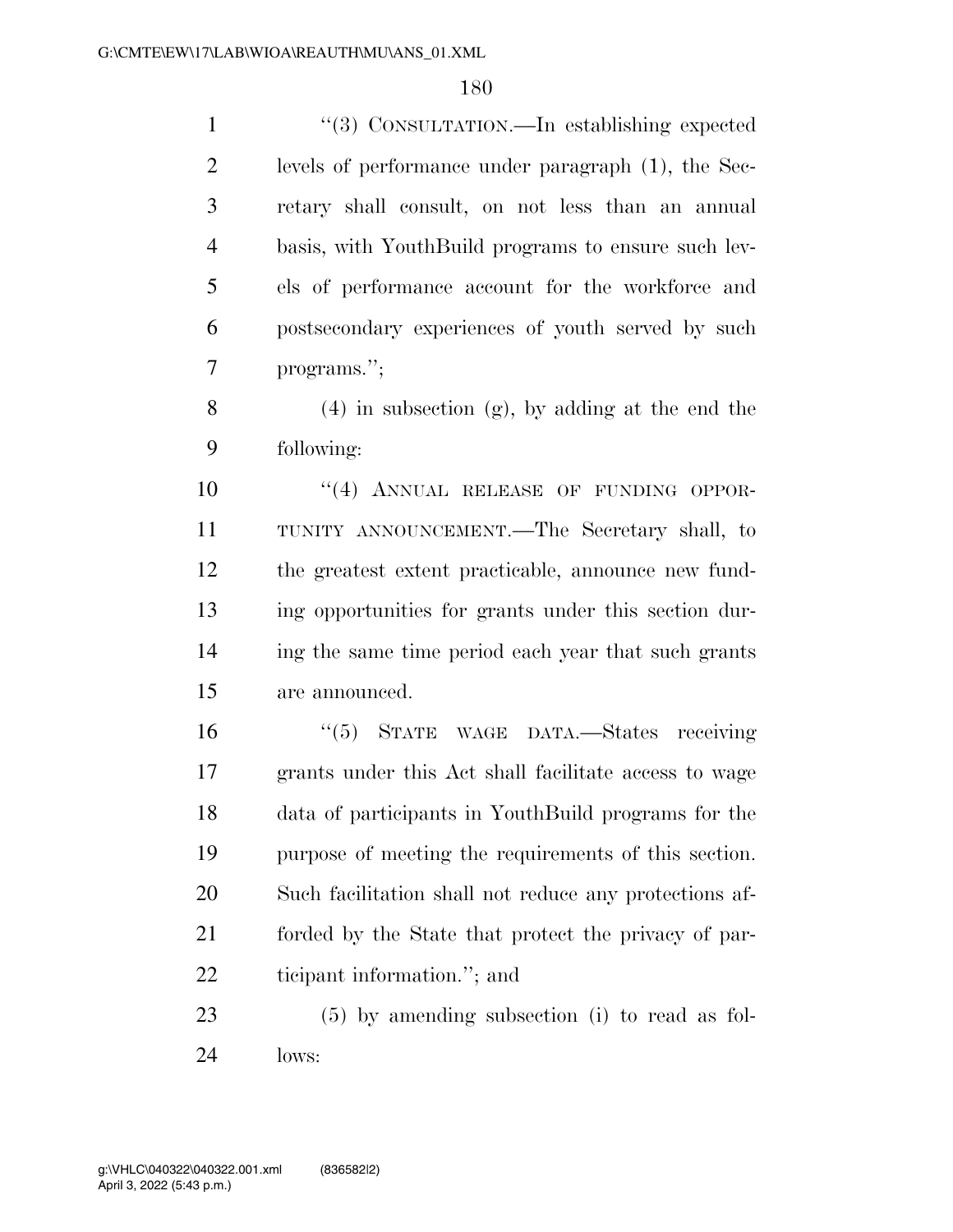| 1              | "(i) AUTHORIZATION OF APPROPRIATIONS.—There                                  |
|----------------|------------------------------------------------------------------------------|
| 2              | are authorized to be appropriated to carry out this section-                 |
| 3              |                                                                              |
| $\overline{4}$ | "(1) $$159,500,000$ for fiscal year 2023;                                    |
| 5              | "(2) $$167,500,000$ for fiscal year 2024;                                    |
| 6              | "(3) $$175,900,000$ for fiscal year 2025;                                    |
| 7              | "(4) $$184,700,000$ for fiscal year 2026;                                    |
| 8              | $(5)$ \$193,000,000 for fiscal year 2027; and                                |
| 9              | $(6)$ \$203,600,000 for fiscal year 2028.".                                  |
| 10             | SEC. 277. STRENGTHENING COMMUNITY COLLEGES TRAIN-                            |
| 11             | ING GRANTS PROGRAM.                                                          |
| 12             | Subtitle D of title I $(29 \text{ U.S.C. } 3221 \text{ et seq.}),$ as        |
| 13             | amended by this Act is further amended—                                      |
| 14             | $(1)$ by redesignating section 172 as section 176;                           |
| 15             | and                                                                          |
| 16             | $(2)$ by inserting after section 171 the following:                          |
| 17             | "SEC.<br><b>STRENGTHENING</b><br><b>COMMUNITY</b><br><b>COLLEGES</b><br>172. |
| 18             | TRAINING GRANTS PROGRAM.                                                     |
| 19             | "(a) PURPOSES.—The purposes of this section are—                             |
| 20             | $\lq(1)$ to establish, improve, or expand high-qual-                         |
| 21             | ity educational or career training programs at com-                          |
| 22             | munity colleges; and                                                         |
| 23             | $\lq(2)$ to expand opportunities for individuals to                          |
| 24             | obtain recognized postsecondary credentials that are                         |
| 25             | nationally or regionally portable and stackable for                          |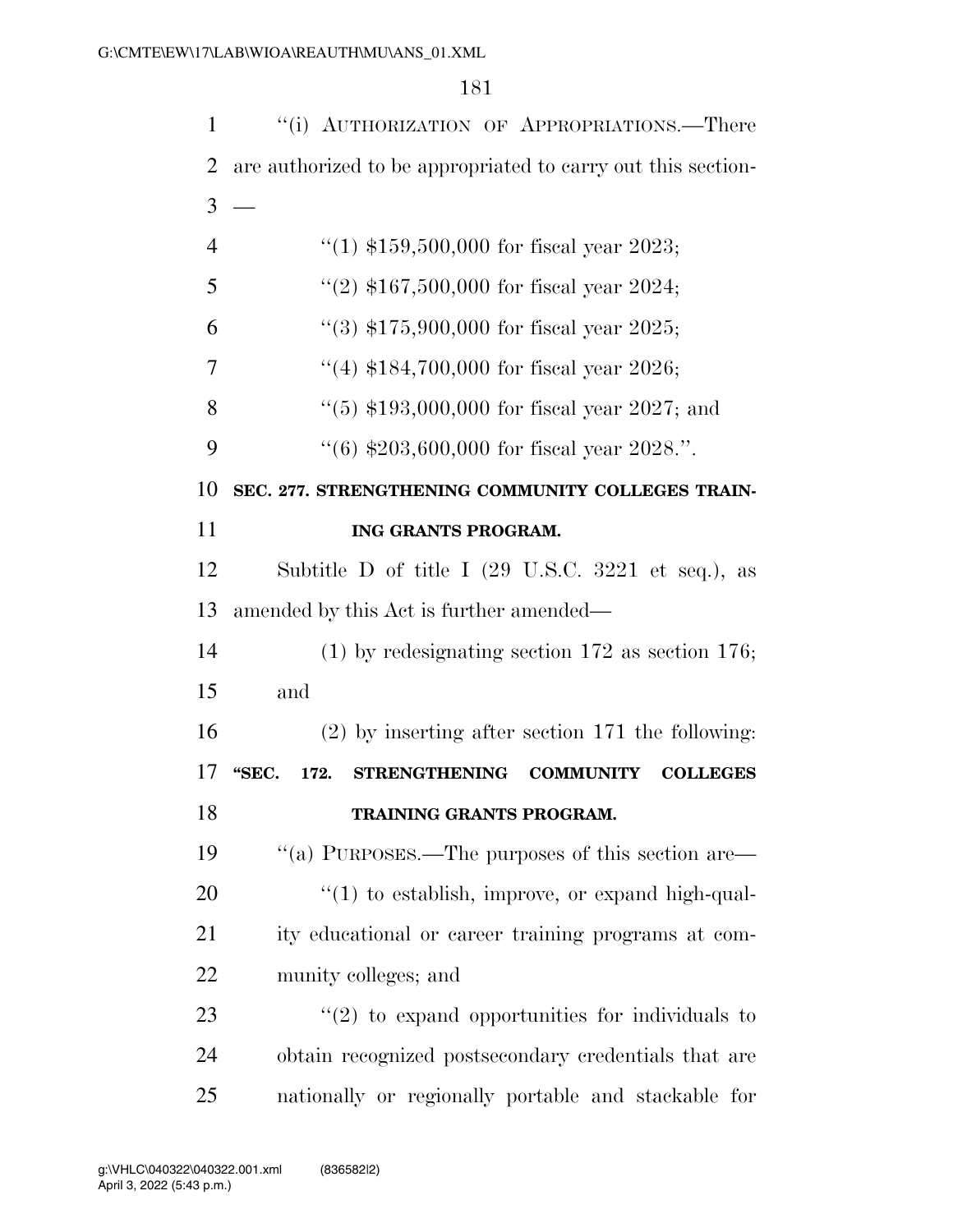high-skill, high-wage, or in-demand industry sectors or occupations.

 ''(b) STRENGTHENING COMMUNITY COLLEGES TRAINING GRANTS PROGRAM.—

5 "(1) In GENERAL.—From the amounts appro- priated to carry out this section under subsection (k) and not reserved under paragraph (2), the Secretary shall, on a competitive basis, make grants to eligible institutions to carry out the activities described in subsection (e).

11 ''(2) RESERVATION.—Of the amounts appro- priated to carry out this section under subsection (k), the Secretary may reserve not more than two percent for the administration of grants awarded under this section, including—

 ''(A) providing technical assistance and targeted outreach to support eligible institu- tions serving a high number or high percentage of low-income individuals or individuals with barriers to employment, and rural-serving eligi- ble institutions, to provide guidance and assist- ance in the process of applying for grants under this section; and

24  $\langle$  (B) evaluating and reporting on the per-formance and impact of programs funded under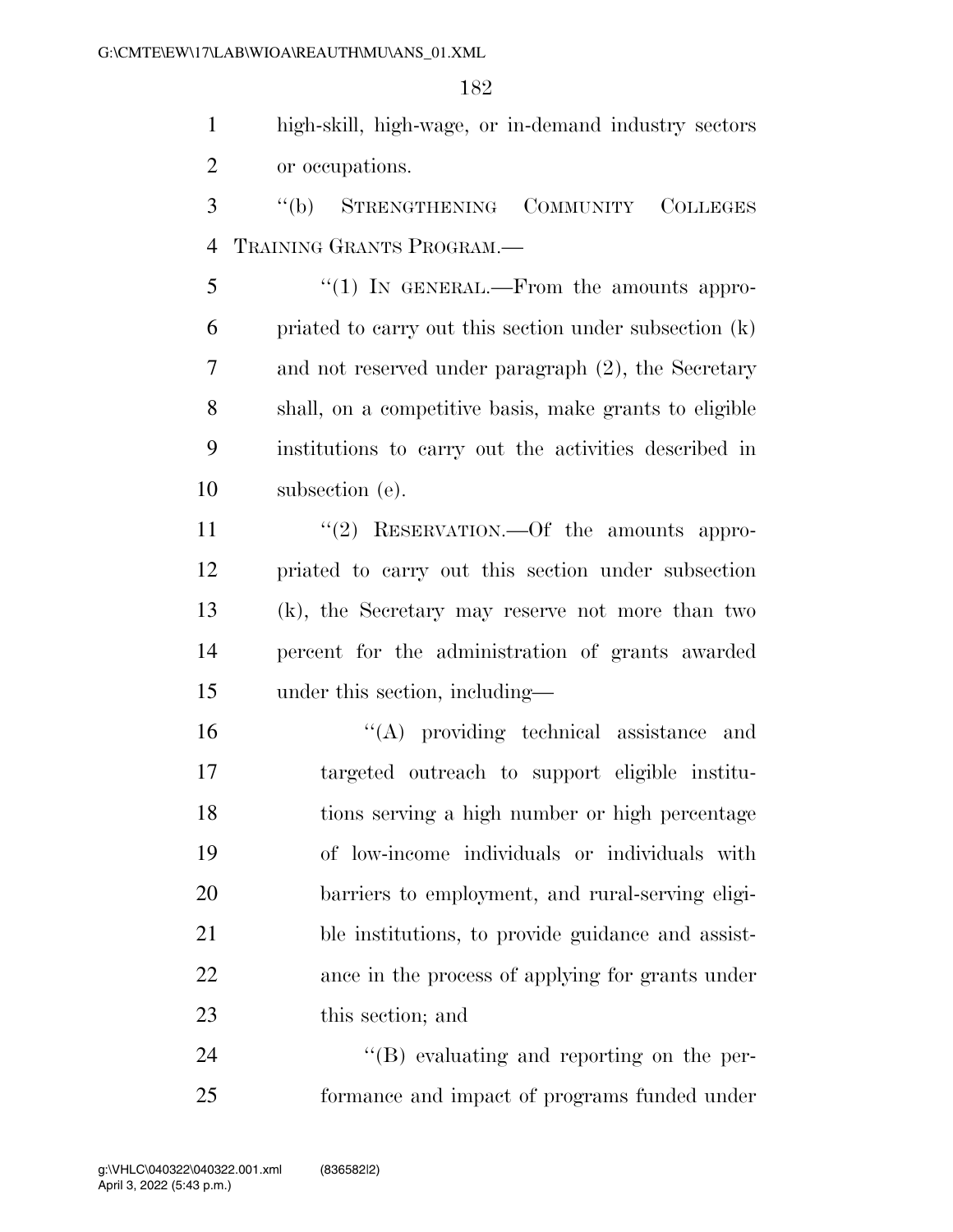| this section in accordance with subsections (f) |
|-------------------------------------------------|
| through (h).                                    |

"(c) AWARD PERIOD.—

 ''(1) INITIAL GRANT PERIOD.—Each grant under this section shall be awarded for an initial pe-riod of not more than 4 years.

 ''(2) SUBSEQUENT GRANTS.—An eligible insti- tution that receives an initial grant under this sec- tion may receive one or more additional grants under this section for additional periods of not more than 4 years each if the eligible institution dem- onstrates that the community college and industry partnership supported with the initial grant was suc- cessful (as determined by the Secretary on the basis of the levels of performance achieved with respect to the performance indicators specified in subsection (f)).

18 "(d) APPLICATION.

 $\frac{1}{2}$  (1) In GENERAL.—To be eligible to receive a grant under this section, an eligible institution shall submit an application to the Secretary at such time, in such manner, and containing such information as the Secretary may require.

24 "(2) CONTENTS.—At a minimum, an applica-tion submitted by an eligible institution under para-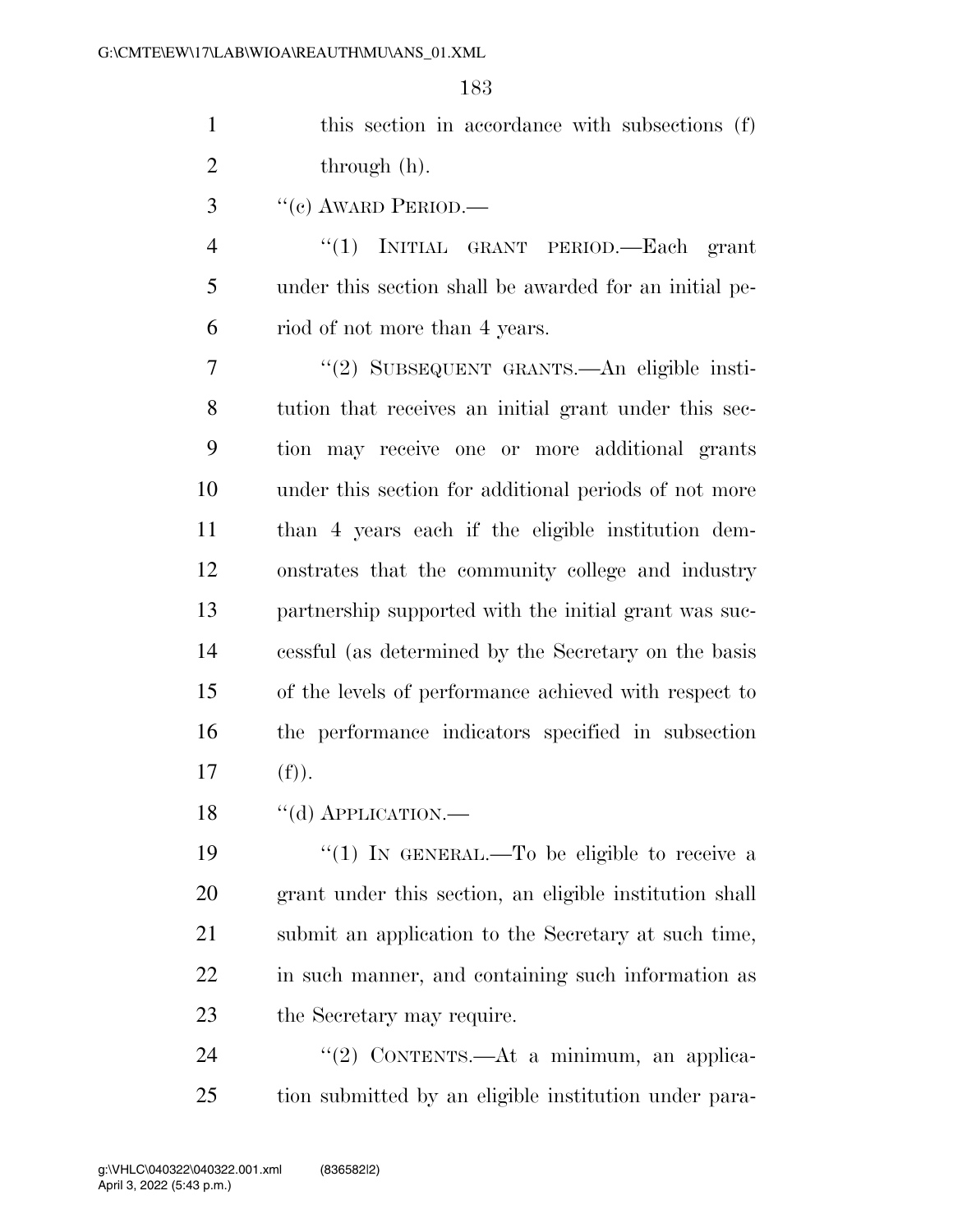| $\mathbf{1}$   | graph (1) shall include a description of each the fol- |
|----------------|--------------------------------------------------------|
| $\overline{2}$ | lowing:                                                |
| 3              | "(A) The extent to which the eligible insti-           |
| $\overline{4}$ | tution included in the partnership has prior ex-       |
| 5              | perience in leading similar capacity building          |
| 6              | projects that demonstrates the institution's abil-     |
| $\tau$         | ity to accomplish multi-pronged, complex               |
| 8              | projects and an explanation of the results of          |
| 9              | any such projects.                                     |
| 10             | $\lq\lq$ (B) The extent to which the eligible insti-   |
| 11             | tution can—                                            |
| 12             | "(i) leverage additional resources to                  |
| 13             | support the programs funded with the                   |
| 14             | grant; and                                             |
| 15             | "(ii) demonstrate the future sustain-                  |
| 16             | ability of each such program.                          |
| 17             | $\lq\lq (C)$ The steps the institution will take to    |
| 18             | ensure the quality of each program supported           |
| 19             | by the grant, including the career pathways            |
| 20             | within such programs.                                  |
| 21             | "(D) The needs that will be addressed by               |
| 22             | the community college and industry partnership         |
| 23             | supported by the grant.                                |

24 ''(E) The population and geographic area 25 to be served by the partnership.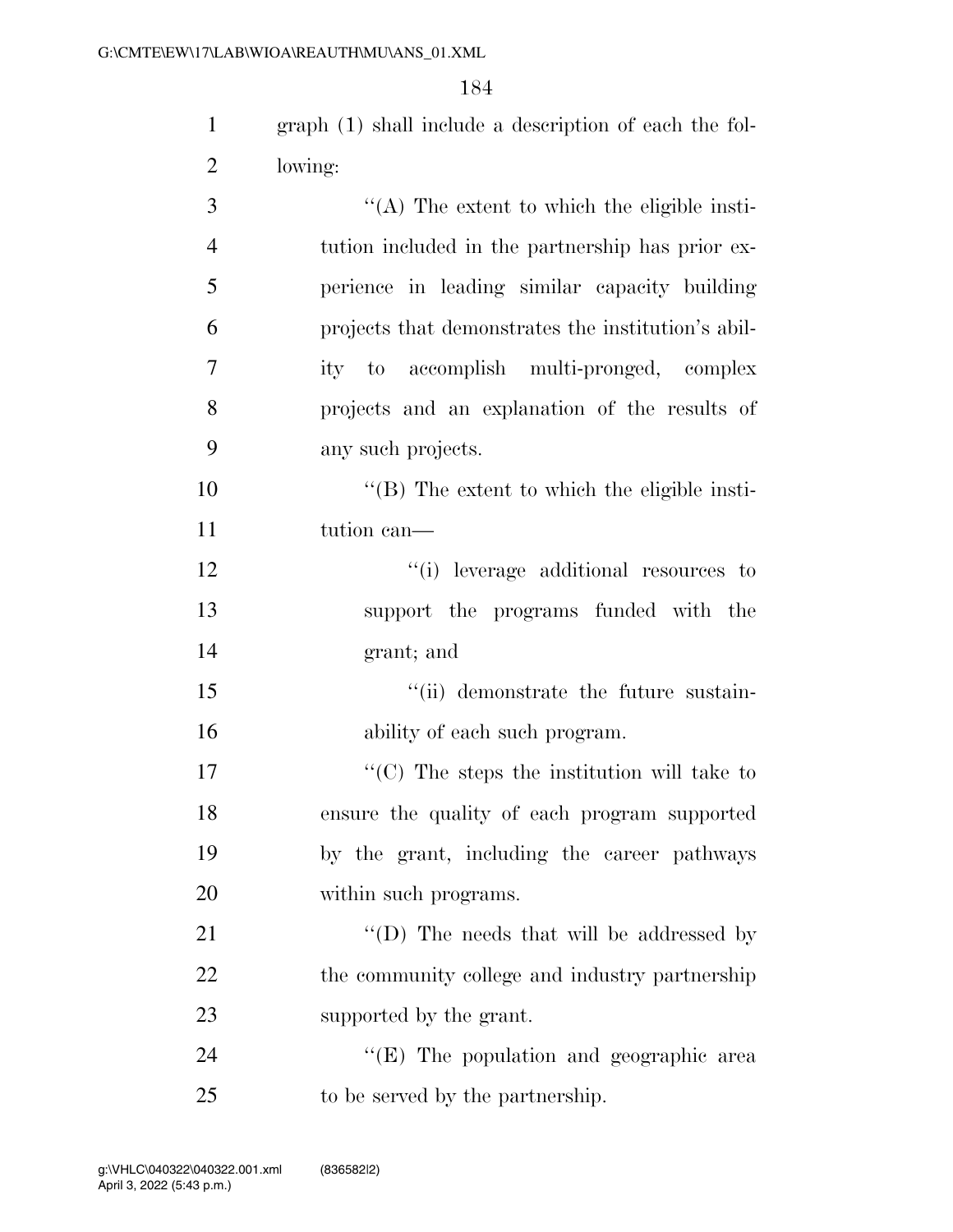| $\mathbf{1}$   | "(F) One or more industries that the part-          |
|----------------|-----------------------------------------------------|
| $\overline{2}$ | nership will target and data demonstrating that     |
| 3              | those industries are aligned with employer de-      |
| $\overline{4}$ | mand in the geographic area to be served by         |
| 5              | the partnership.                                    |
| 6              | $\lq\lq(G)$ The educational or career training      |
| 7              | programs to be supported by the grant.              |
| 8              | "(H) The recognized postsecondary creden-           |
| 9              | tials that are expected to be earned by partici-    |
| 10             | pants in such programs and the related in-de-       |
| 11             | mand industry sectors or occupations for which      |
| 12             | such programs will prepare participants.            |
| 13             | "(I) The evidence upon which the edu-               |
| 14             | cation and training strategies to be used in the    |
| 15             | programs are based and an explanation of how        |
| 16             | such evidence influenced the design of the pro-     |
| 17             | grams to improve education and employment           |
| 18             | outcomes.                                           |
| 19             | $\lq\lq$ . The methods and strategies the part-     |
| 20             | nership will use to engage with employers in in-    |
| 21             | demand industry sectors or occupations.             |
| 22             | $\lq\lq$ (K) The roles and responsibilities of each |
| 23             | employer, organization, agency, or institution of   |
| 24             | higher education with which the eligible institu-   |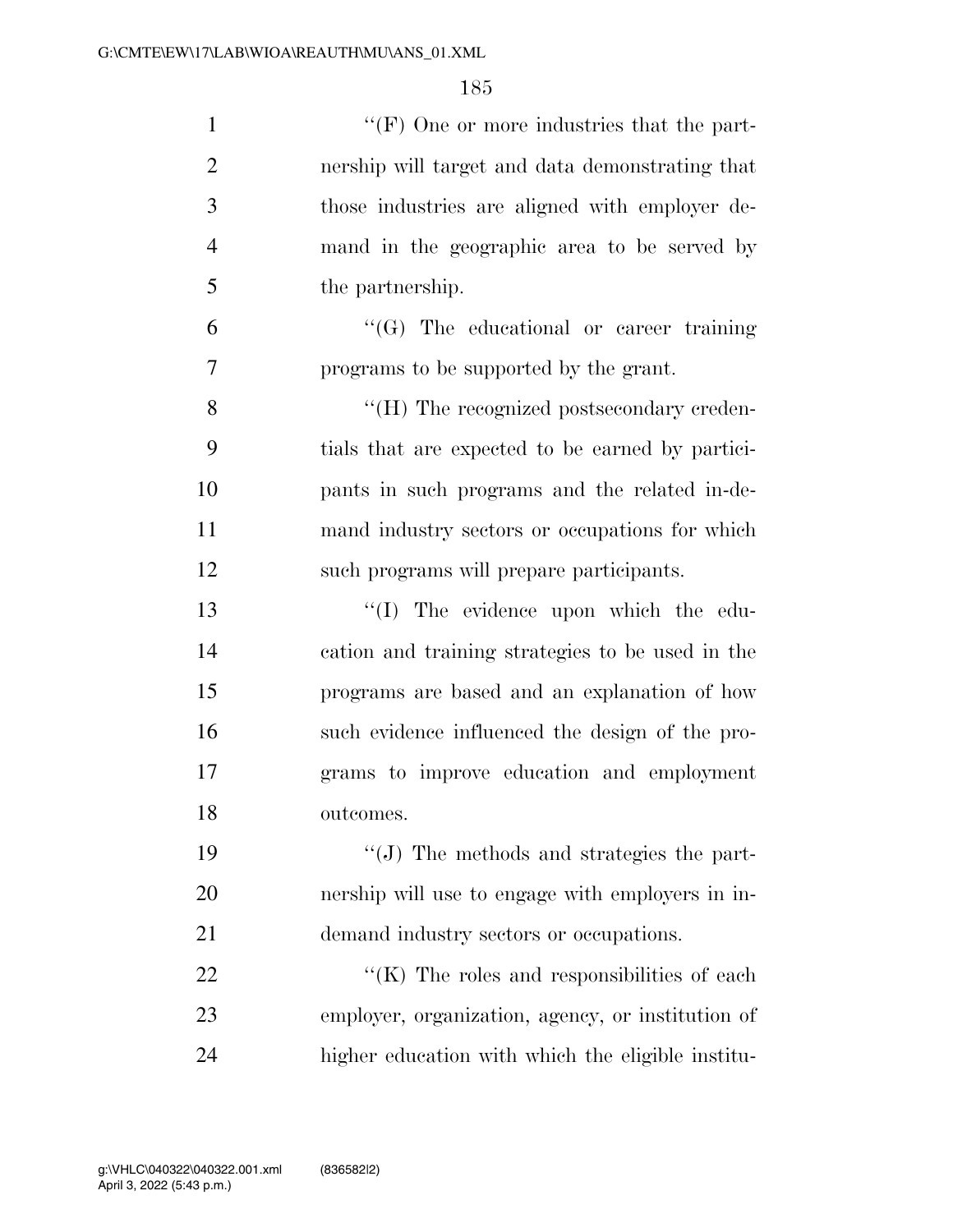| $\mathbf{1}$   | tion will partner to carry out activities under   |
|----------------|---------------------------------------------------|
| $\overline{2}$ | this section.                                     |
| 3              | "(L) Whether, and to what extent, the ac-         |
| $\overline{4}$ | tivities of the partnership are expected to align |
| 5              | with the workforce strategies identified in—      |
| 6              | "(i) any State plan or local plan sub-            |
| $\overline{7}$ | mitted under this Act by the State, out-          |
| 8              | lying area, or locality in which the partner-     |
| 9              | ship is expected to operate;                      |
| 10             | "(ii) any State plan submitted under              |
| 11             | section 122 of the Carl D. Perkins Career         |
| 12             | and Technical Education Act of 2006 (20           |
| 13             | U.S.C. 2342) by such State or outlying            |
| 14             | area; and                                         |
| 15             | "(iii) any economic development plan              |
| 16             | of the chief executive of such State or out-      |
| 17             | lying area.                                       |
| 18             | "(M) The goals of the partnership with re-        |
| 19             | spect to-                                         |
| 20             | "(i) capacity building (as described in           |
| 21             | subsection $(f)(1)(B)$ ; and                      |
| 22             | "(ii) the expected performance of indi-           |
| 23             | viduals participating in the programs to be       |
| 24             | offered by the partnership, including with        |
| 25             | respect to any performance indicators ap-         |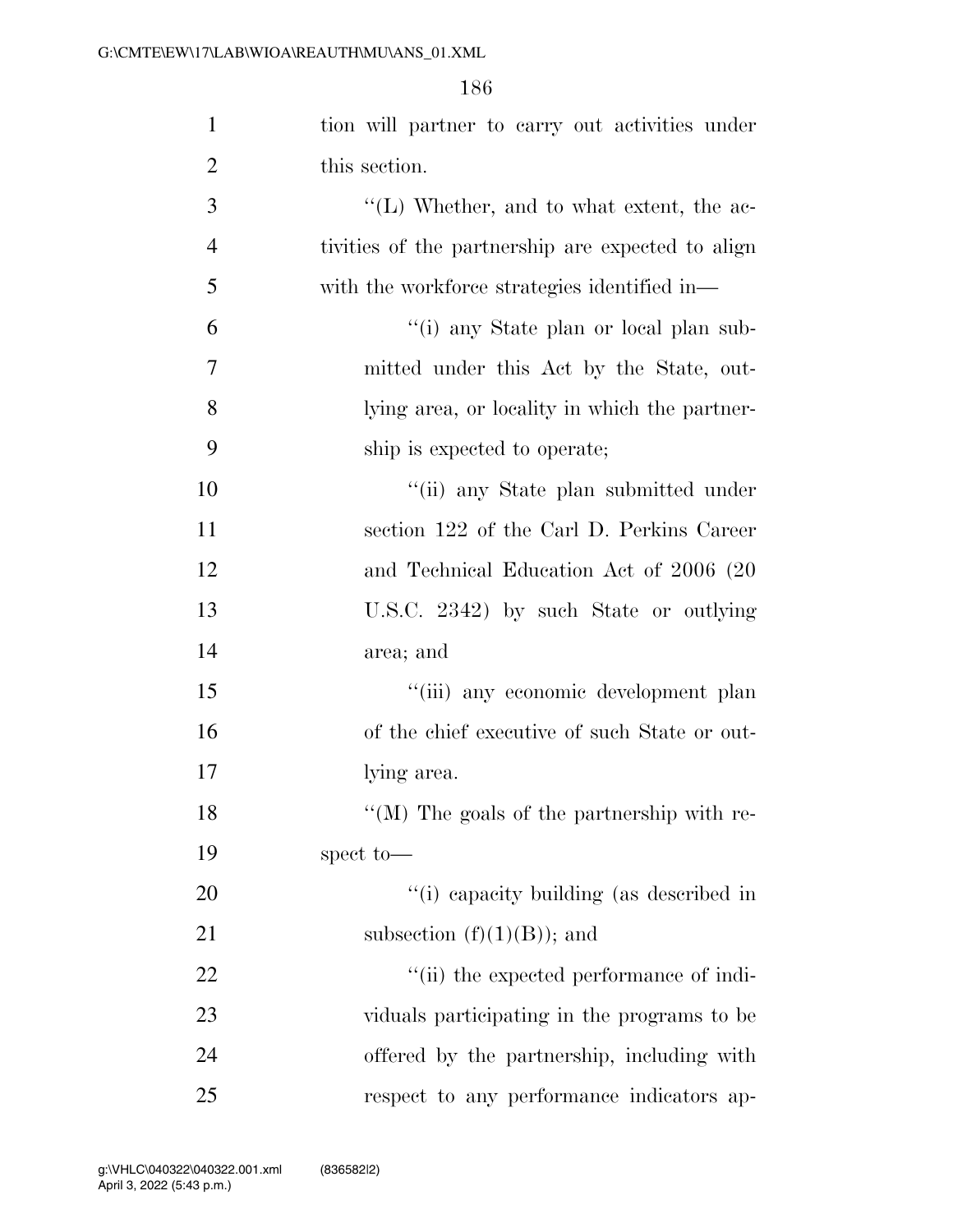1 plicable under section 116 or subsection (f) of this section. 3 "(3) CONSIDERATION OF PREVIOUS EXPERI- ENCE.—The Secretary may not disqualify an other- wise eligible institution from receiving a grant under this section solely because such institution lacks pre- vious experience in capacity building projects, as de-8 scribed in subparagraph  $(2)(A)$ . 9 "(4) PRIORITY.—In awarding grants under this section, the Secretary shall give priority to eligible entities that will use the grant to serve—  $\mathcal{L}^{\prime\prime}(A)$  individuals with barriers to employ- ment; or 14 ''(B) incumbent workers who need to gain or improve foundational skills to enhance their employability. 17 "(e) USES OF FUNDS.— 18 "(1) COMMUNITY COLLEGE AND INDUSTRY PARTNERSHIP.—For the purpose of carrying out the activities specified in paragraphs (2) and (3), an eli- gible institution that receives a grant under this sec- tion shall establish a partnership or continue an ex- isting partnership with one or more employers in an in-demand industry sector or occupation and shall

maintain such partnership for the duration of the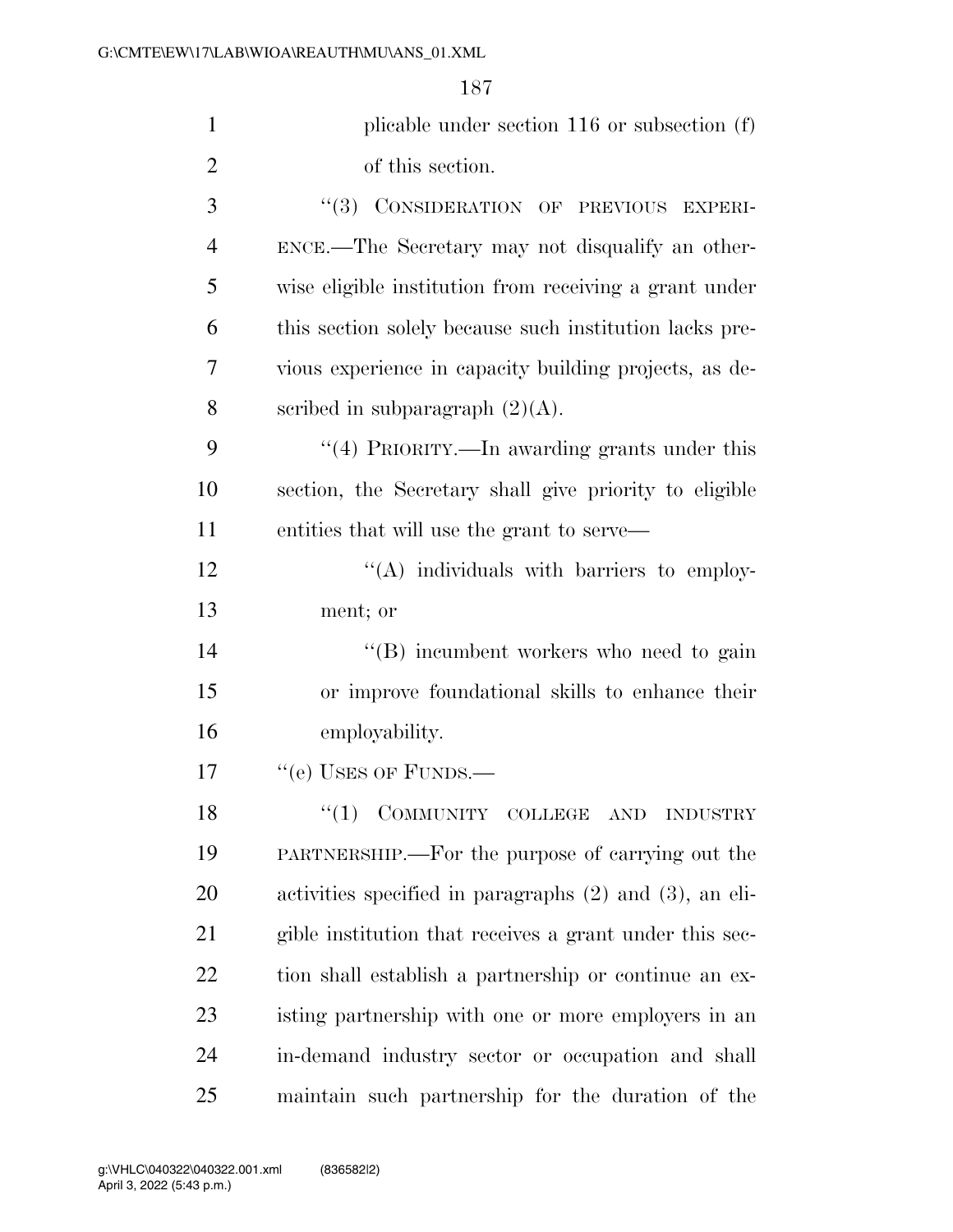| $\mathbf{1}$   | grant period. The eligible institution shall ensure  |
|----------------|------------------------------------------------------|
| $\overline{2}$ | that the partnership—                                |
| 3              | "(A) targets one or more specific high-              |
| $\overline{4}$ | skill, high-wage, or in-demand industries;           |
| 5              | $\lq\lq$ (B) includes collaboration with the work-   |
| 6              | force development system;                            |
| $\overline{7}$ | "(C) serves adult and dislocated workers,            |
| 8              | incumbent workers, and new entrants to the           |
| 9              | workforce;                                           |
| 10             | "(D) uses an evidence-based program de-              |
| 11             | sign that is appropriate for the activities carried  |
| 12             | out by the partnership; and                          |
| 13             | $\lq\lq(E)$ incorporates, to the extent appro-       |
| 14             | priate, virtual service delivery to facilitate tech- |
| 15             | nology-enabled learning.                             |
| 16             | "(2) REQUIRED ACTIVITIES.—An eligible insti-         |
| 17             | tution that receives a grant under this section, in  |
| 18             | consultation with the partnership established under  |
| 19             | paragraph $(1)$ , shall—                             |
| 20             | "(A) establish, improve, or expand high              |
| 21             | quality, evidence-based education or career          |
| 22             | training programs, career pathway programs, or       |
| 23             | work-based learning programs (including ap-          |
| 24             | prenticeship programs or pre-apprenticeships         |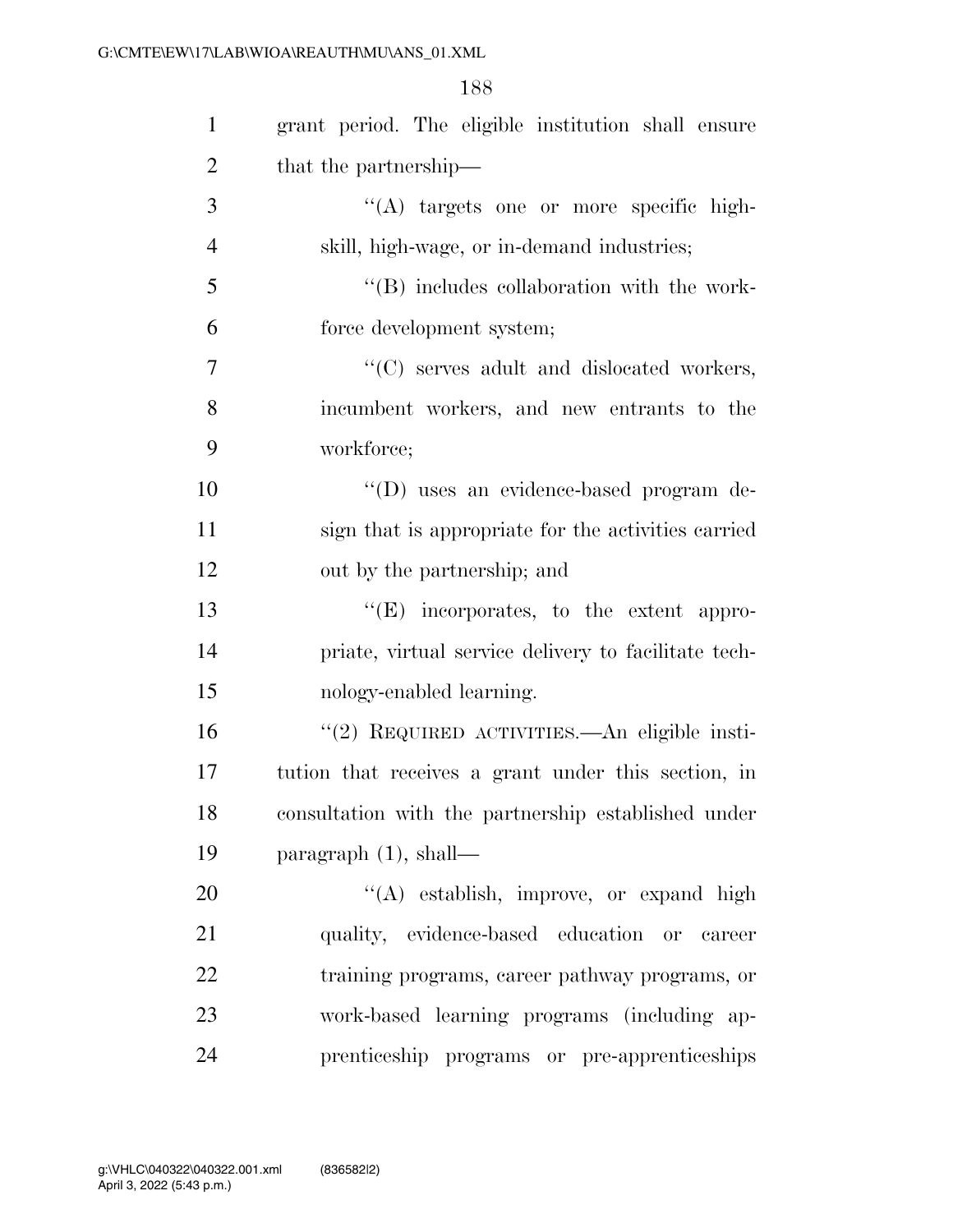| $\mathbf{1}$   | that qualify an individual for participation in an |
|----------------|----------------------------------------------------|
| $\overline{2}$ | apprenticeship program); and                       |
| 3              | "(B) use not less than $15$ percent of the         |
| $\overline{4}$ | grant to provide supportive services to individ-   |
| 5              | uals participating in the programs funded with     |
| 6              | the grant to facilitate retention and program      |
| $\tau$         | completion, which may include—                     |
| 8              | "(i) childcare, transportation, mental             |
| 9              | health services, and assistance in obtaining       |
| 10             | health insurance coverage and housing;             |
| 11             | "(ii) assistance in accessing State and            |
| 12             | Federal means-tested benefits programs;            |
| 13             | "(iii) career navigation, coaching,                |
| 14             | mentorship, and case management serv-              |
| 15             | ices, including providing information and          |
| 16             | outreach to individuals with barriers to           |
| 17             | employment to encourage such individuals           |
| 18             | to participate in programs funded with the         |
| 19             | grant; and                                         |
| 20             | "(iv) providing access to course mate-             |
| 21             | rials, technological devices, required equip-      |
| 22             | ment, and other supports necessary for             |
| 23             | participation in and successful completion         |
| 24             | of such programs.                                  |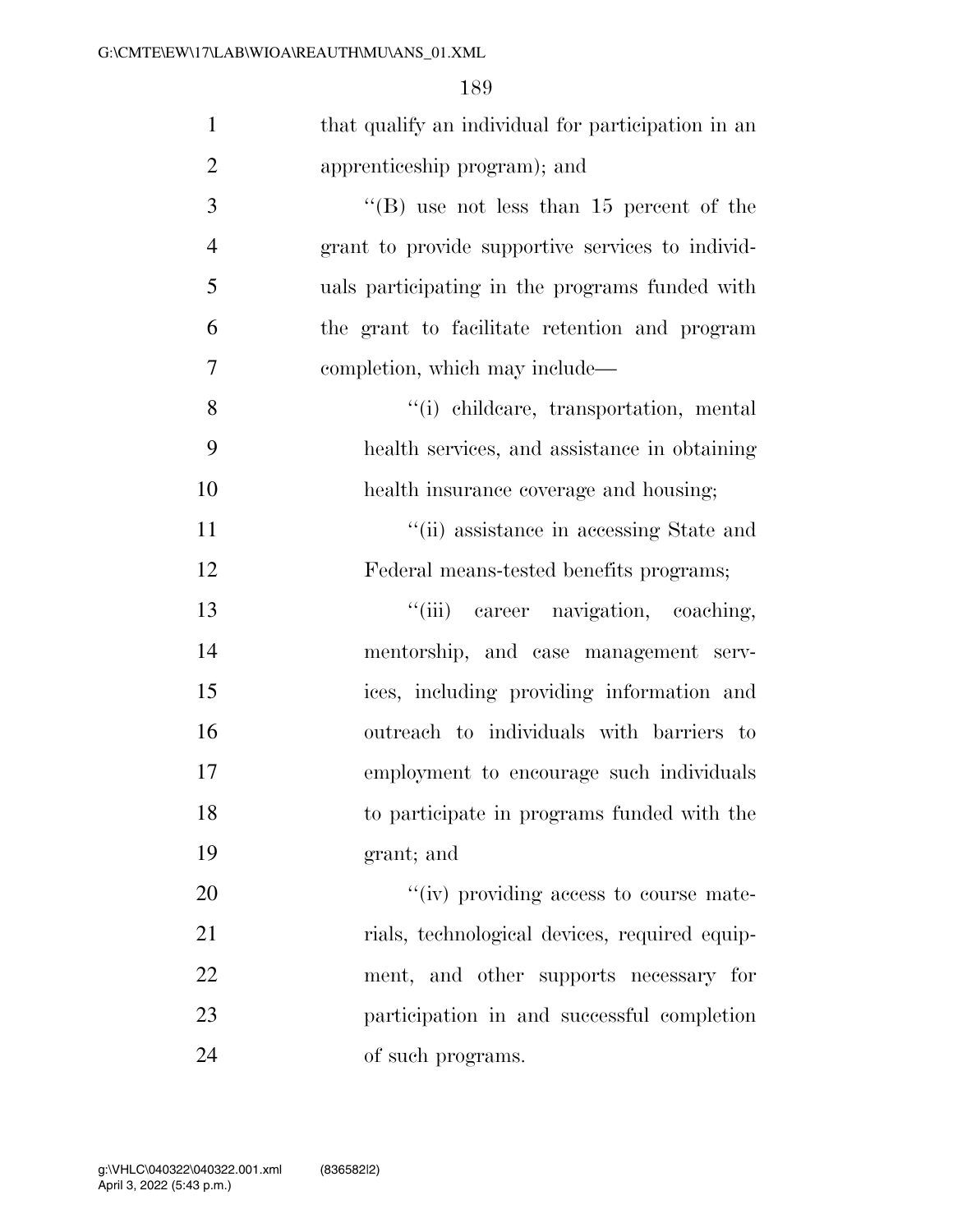| $\mathbf{1}$   | "(3) ADDITIONAL ACTIVITIES.—In addition to                |
|----------------|-----------------------------------------------------------|
| $\overline{2}$ | the activities required under paragraph $(2)$ , an eligi- |
| 3              | ble institution that receives a grant under this sec-     |
| $\overline{4}$ | tion, in consultation with the partnership established    |
| 5              | under paragraph $(1)$ , shall carry out one or more of    |
| 6              | the following activities:                                 |
| 7              | "(A) Establish, improve, or expand—                       |
| 8              | "(i) articulation agreements (as de-                      |
| 9              | fined in section $486A(a)$ of the Higher                  |
| 10             | Education Act of 1965 (20 U.S.C.                          |
| 11             | $1093a(a))$ ;                                             |
| 12             | "(ii) credit transfer agreements;                         |
| 13             | "(iii) corequisite remediation<br>pro-                    |
| 14             | grams that enable a student to receive re-                |
| 15             | medial education services while enrolled in               |
| 16             | a postsecondary course rather than requir-                |
| 17             | ing the student to receive remedial edu-                  |
| 18             | cation before enrolling in a such a course;               |
| 19             | $``(iv)$ dual or concurrent enrollment                    |
| 20             | programs;                                                 |
| 21             | "(v) competency-based education and                       |
| 22             | assessment; or                                            |
| 23             | "(vi) policies and processes to award                     |
| 24             | academic credit for prior learning or for                 |
| 25             | the programs described in paragraph $(2)$ .               |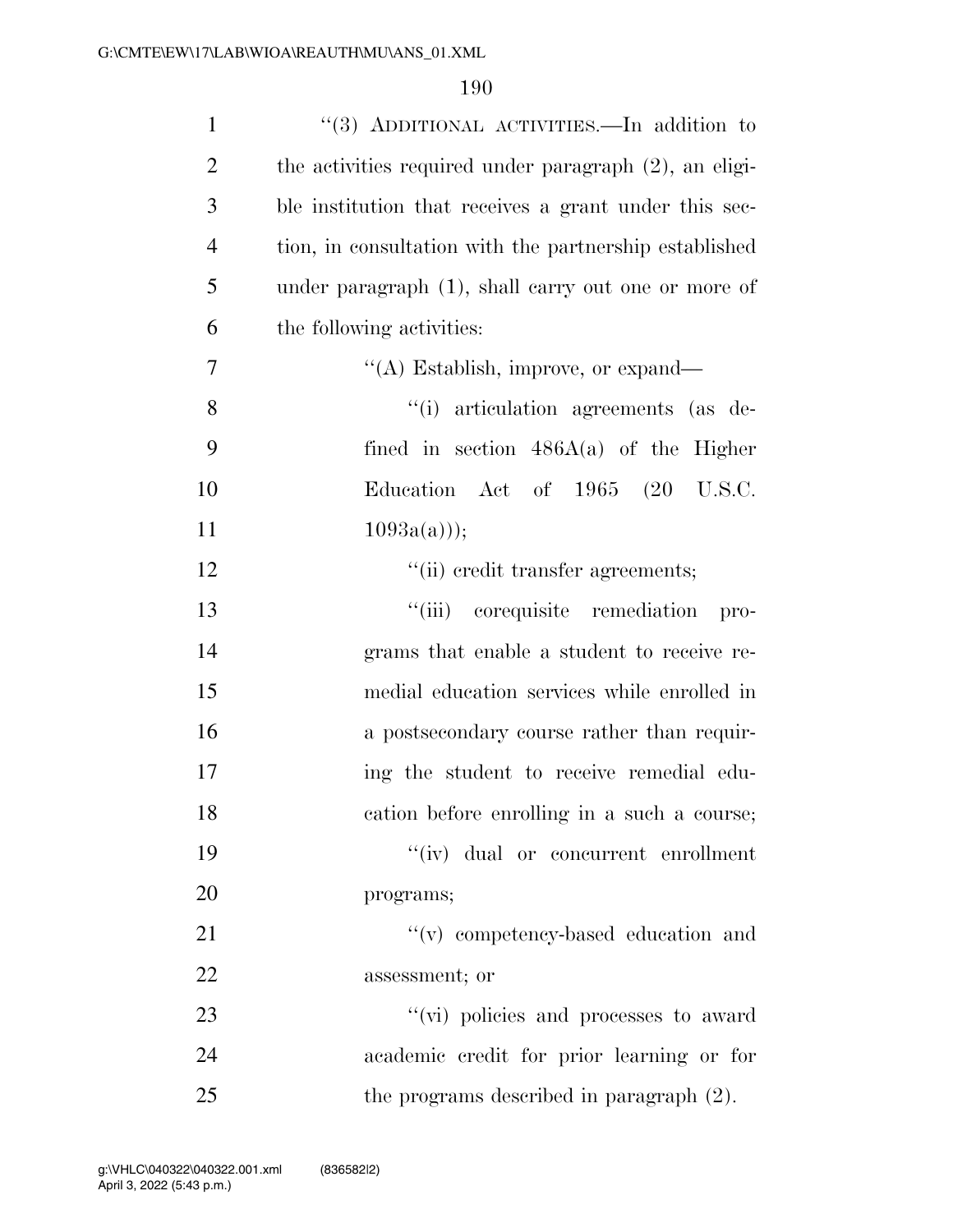| $\mathbf{1}$   | "(B) Make available, in a format that is            |
|----------------|-----------------------------------------------------|
| $\overline{2}$ | open, searchable, and easily comparable, infor-     |
| 3              | mation on-                                          |
| $\overline{4}$ | "(i) curricula and recognized postsec-              |
| 5              | ondary credentials offered through pro-             |
| 6              | grams funded with the grant, including              |
| $\overline{7}$ | any curricula or credentials created or fur-        |
| 8              | ther developed using such grant;                    |
| 9              | "(ii) the skills or competencies devel-             |
| 10             | oped by individuals who participate in such         |
| 11             | programs; and                                       |
| 12             | "(iii) related employment and earn-                 |
| 13             | ings outcomes.                                      |
| 14             | "(C) Establish or implement plans for pro-          |
| 15             | viders of the programs described in paragraph       |
| 16             | $(2)$ to meet the criteria and carry out the proce- |
| 17             | dures necessary to be included on the eligible      |
| 18             | training services provider list described in sec-   |
| 19             | tion $122(d)$ .                                     |
| 20             | "(D) Purchase, lease, or refurbish special-         |
| 21             | ized equipment as necessary to carry out such       |
| 22             | programs.                                           |
| 23             | "(E) Reduce or eliminate unmet financial            |
| 24             | need relating to participants' cost of attendance   |
| 25             | (as defined under section 472 of the Higher         |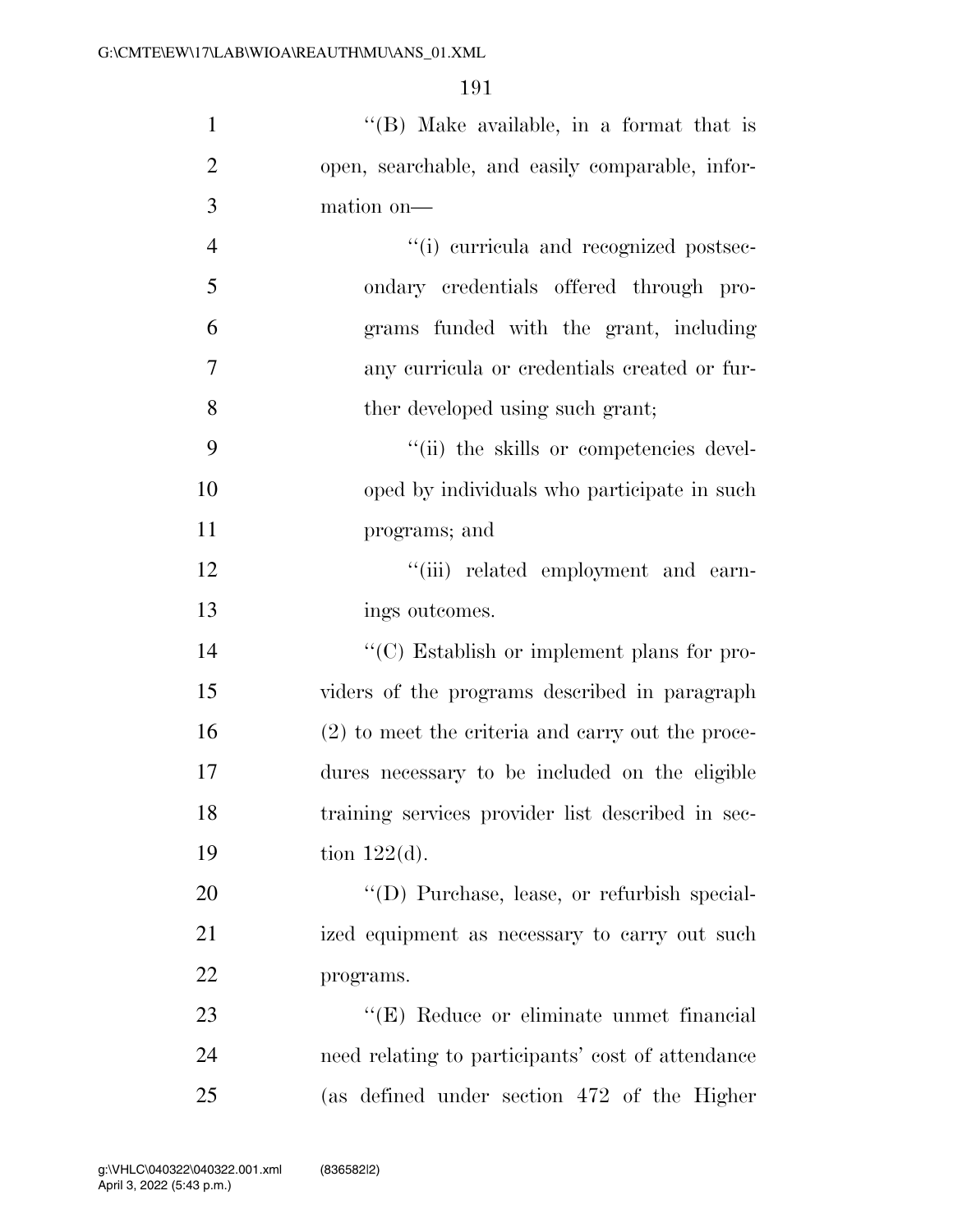Education Act of 1965 (20 U.S.C. 1087ll)) in 2 such programs.

 ''(4) ADMINISTRATIVE COST LIMIT.—An eligible institution may use not more than 10 percent of the funds received under this section for administrative costs, including costs related to collecting informa- tion, analysis, and coordination for purposes of sub-section (f).

9 "(f) PERFORMANCE LEVELS AND PERFORMANCE REVIEWS.—

11 ''(1) IN GENERAL.—The Secretary shall develop and implement guidance that establishes the levels of performance that are expected to be achieved by each community college and industry partnership funded with a grant under this section. Such per- formance levels shall be based on the following indi-cators:

18 ''(A) Each of the primary indicators of performance for adults described in section 20 116(b).

21 ''(B) The extent to which the partnership built capacity by—

23 ''(i) increasing the breadth and depth of employer engagement and investment in educational and training programs in the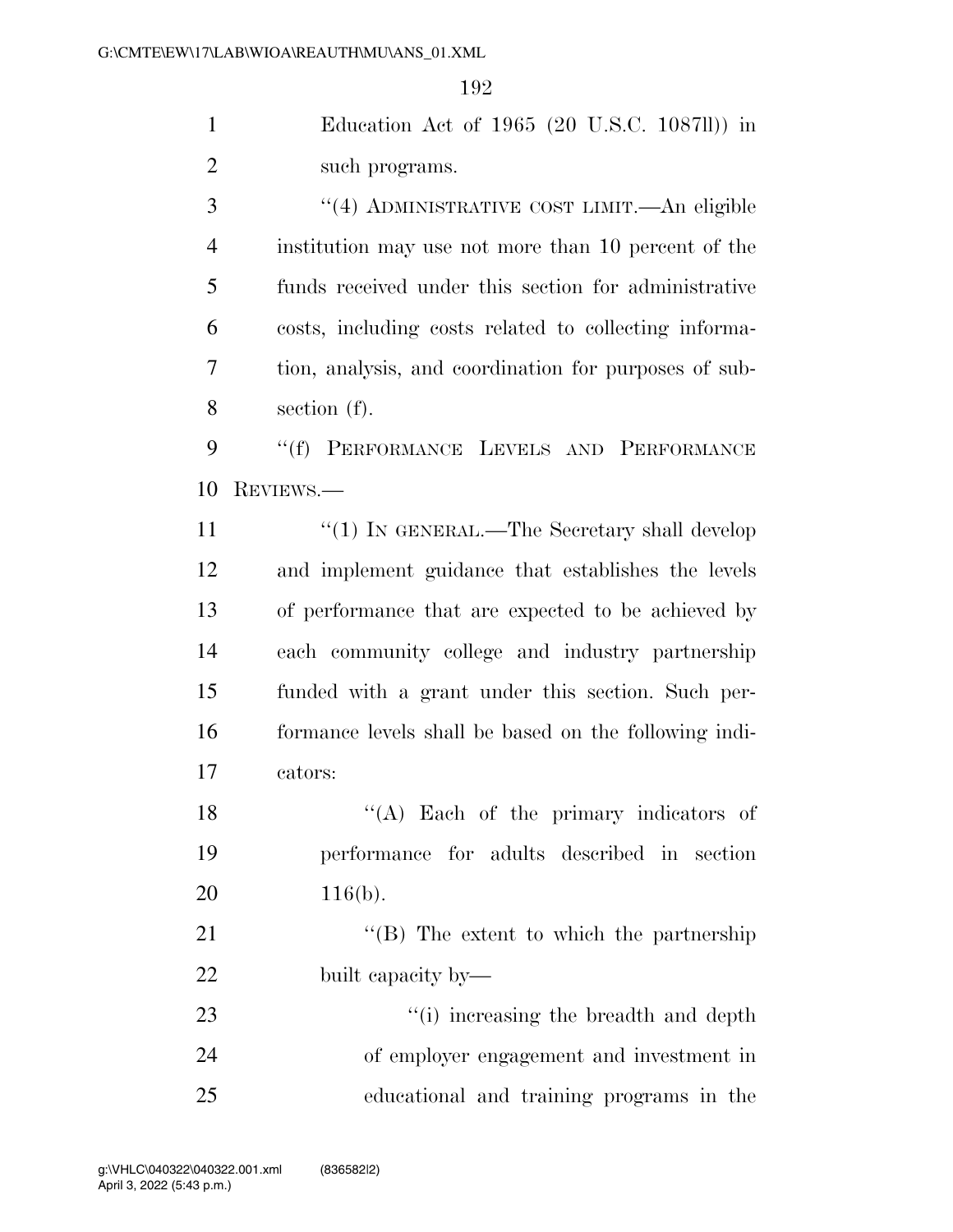| $\mathbf{1}$   | in-demand industry sectors and occupa-        |
|----------------|-----------------------------------------------|
| $\overline{2}$ | tions targeted by the partnership;            |
| 3              | "(ii) designing or implementing new           |
| $\overline{4}$ | and accelerated instructional techniques or   |
| 5              | technologies, including the use of advanced   |
| 6              | online and technology-enabled learning;       |
| $\overline{7}$ | and                                           |
| 8              | "(iii) increasing program and policy          |
| 9              | alignment across systems and decreasing       |
| 10             | duplicative services or service gaps.         |
| 11             | "(C) With respect to individuals who par-     |
| 12             | ticipated in an education or training program |
| 13             | funded with the grant—                        |
| 14             | "(i) the percentage of participants           |
| 15             | who successfully completed a program;         |
| 16             | "(ii) of the participants who were in-        |
| 17             | cumbent workers at the time of enrollment     |
| 18             | in the program, the percentage who ad-        |
| 19             | vanced into higher-level positions during or  |
| 20             | after completing the program.                 |
| 21             | "(D) Such other indicators of performance     |
| 22             | as the Secretary determines appropriate.      |
| 23             | "(2) CONSULTATION AND DETERMINATION OF        |
| 24             | PERFORMANCE LEVELS.-                          |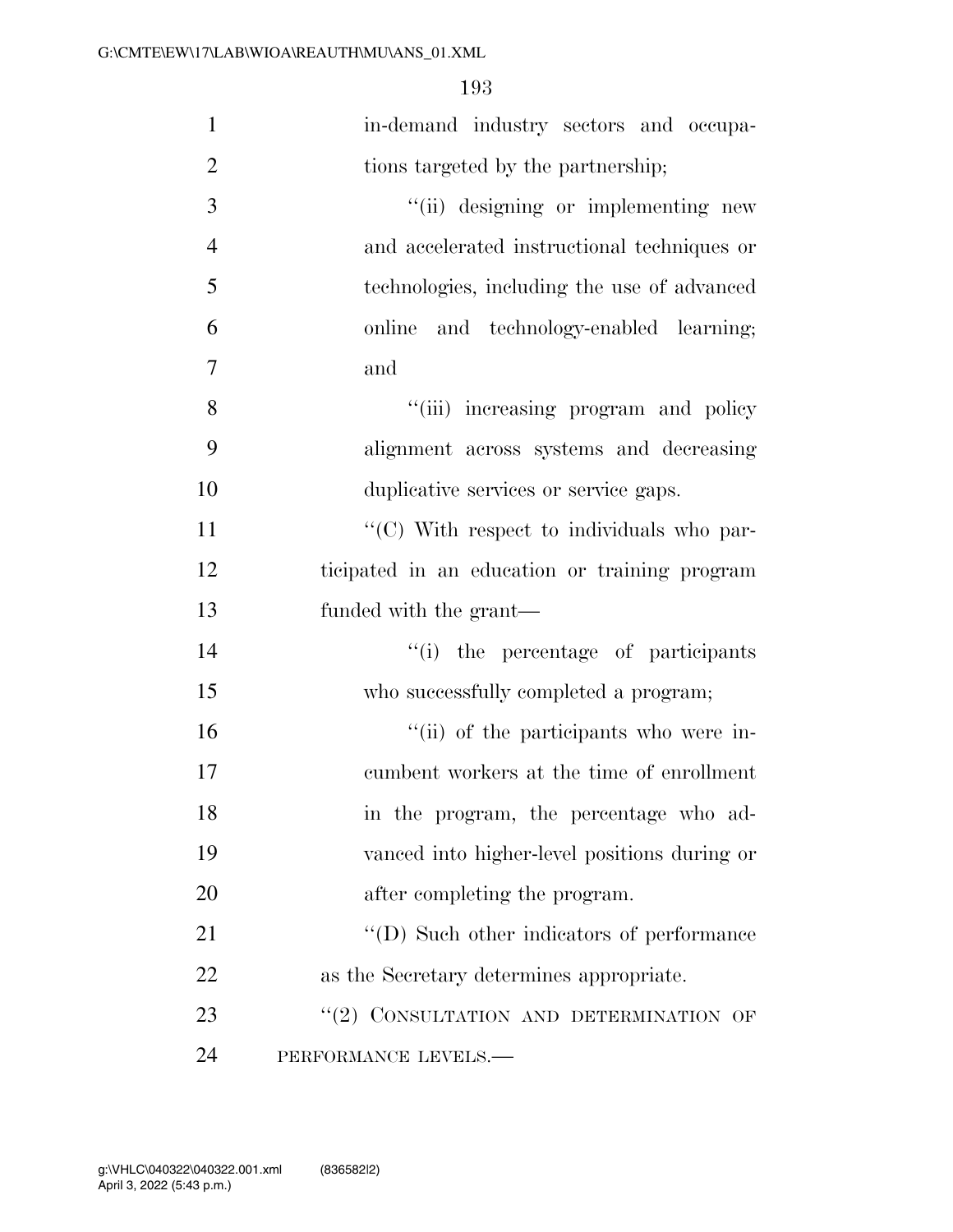| $\mathbf{1}$   | "(A) CONSULTATION.—In developing the           |
|----------------|------------------------------------------------|
| $\overline{2}$ | performance levels under paragraph (1), the    |
| 3              | Secretary shall consult with each partnership  |
| $\overline{4}$ | funded with a grant under this section.        |
| 5              | "(B) DETERMINATION.—After completing           |
| 6              | the consultation required under subparagraph   |
| $\overline{7}$ | (A), the Secretary shall separately determine  |
| 8              | the performance levels that will apply to each |
| 9              | partnership taking into account—               |
| 10             | "(i) the expected performance levels of        |
| 11             | each eligible entity with respect to the       |
| 12             | goals described in subsection $(d)(2)(M);$     |
| 13             | and                                            |
| 14             | "(ii) local economic conditions in the         |
| 15             | geographic area to be served by the part-      |
| 16             | nership, including differences in unemploy-    |
| 17             | ment rates and job losses or gains in par-     |
| 18             | ticular industries.                            |
| 19             | $\lq\lq (C)$ NOTICE AND ACKNOWLEDGMENT.        |
| 20             | NOTICE.—The Secretary shall<br>``(i)           |
| 21             | provide each partnership with a written no-    |
| 22             | tification that sets forth the performance     |
| 23             | levels that will apply to the partnership, as  |
| 24             | determined under subparagraph (B).             |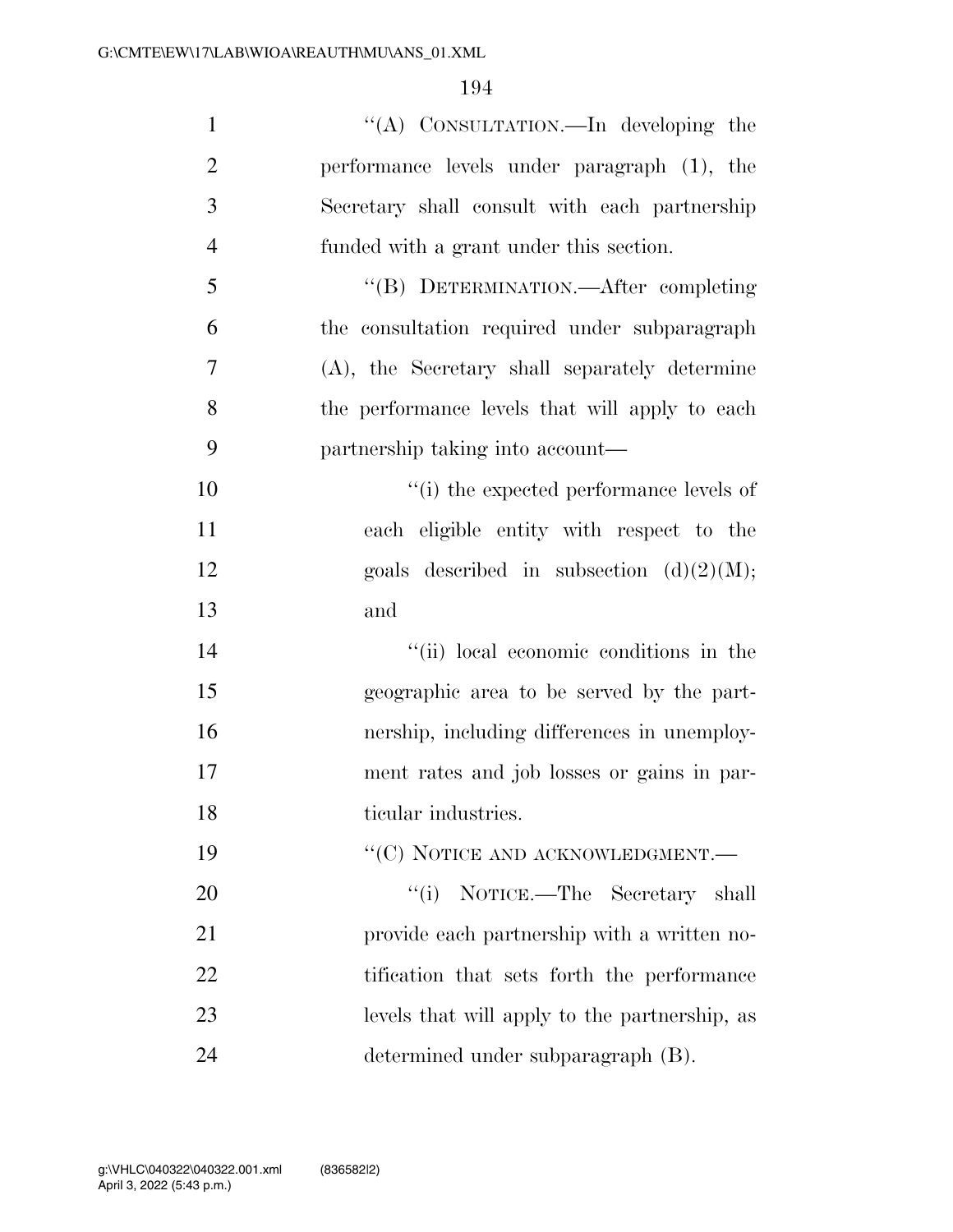| $\mathbf{1}$   | "(ii) ACKNOWLEDGMENT.—After re-                        |
|----------------|--------------------------------------------------------|
| $\overline{2}$ | ceiving the notification described in clause           |
| 3              | (i), each partnership shall submit to the              |
| $\overline{4}$ | Secretary written confirmation that the                |
| 5              | partnership—                                           |
| 6              | $\lq (I)$ received the notification; and               |
| 7              | $\lq\lq$ (II) agrees to be evaluated in                |
| 8              | accordance with the performance lev-                   |
| 9              | els set by the Secretary.                              |
| 10             | "(3) PERFORMANCE REVIEWS. - On an annual               |
| 11             | basis during each year of the grant period, the Sec-   |
| 12             | retary shall evaluate the performance of each part-    |
| 13             | nership funded with a grant under this section in a    |
| 14             | manner consistent with paragraph (2).                  |
| 15             | "(4) FAILURE TO MEET PERFORMANCE LEV-                  |
| 16             | ELS.—After conducting an evaluation under para-        |
| 17             | graph $(3)$ , if the Secretary determines that a part- |
| 18             | nership did not achieve the performance levels appli-  |
| 19             | cable to the partnership under paragraph (2) the       |
| 20             | Secretary shall-                                       |
| 21             | $\lq\lq$ provide technical assistance to the           |
| 22             | partnership and                                        |
| 23             | "(B) develop a performance improvement                 |
| 24             | plan for the partnership.                              |
| 25             | "(g) EVALUATIONS AND REPORTS.—                         |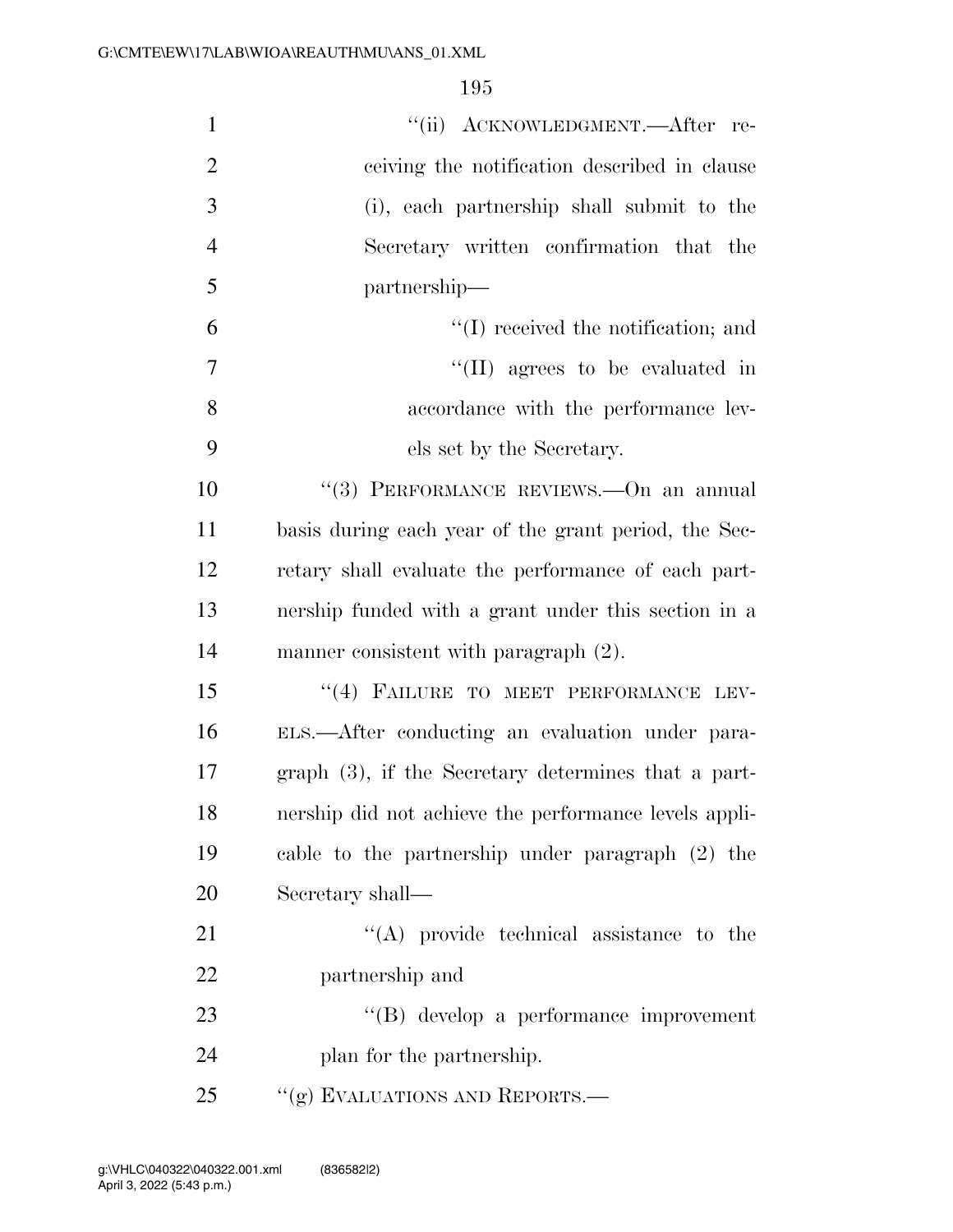| $\mathbf{1}$   | "(1) IN GENERAL.—Not later than 5 years               |
|----------------|-------------------------------------------------------|
| $\overline{2}$ | after the date on which the first grant is made       |
| 3              | under this section, the Secretary shall design and    |
| $\overline{4}$ | conduct an evaluation to determine the overall effec- |
| 5              | tiveness of the community college and industry part-  |
| 6              | nerships funded under this section.                   |
| 7              | "(2) ELEMENTS.—The evaluation conducted               |
| 8              | under paragraph (1) shall include an assessment of    |
| 9              | the general effectiveness of programs and activities  |
| 10             | supported by grants awarded under this section, in-   |
| 11             | cluding the extent to which the programs and activi-  |
| 12             | ties-                                                 |
| 13             | "(A) developed new or expanded existing               |
| 14             | successful industry sector strategies, including      |
| 15             | the extent to which such partnerships deepened        |
| 16             | employer engagement and developed education           |
| 17             | and training programs that met industry skill         |
| 18             | needs;                                                |
| 19             | "(B) created, expanded, or enhanced ca-               |
| 20             | reer pathways, including the extent to which the      |
| 21             | developed<br>partnerships<br>or improved<br>com-      |
| 22             | petency-based education and assessment, credit        |

for prior learning, modularized and self-paced

curricula, integrated education and career

training, dual enrollment in secondary and post-

April 3, 2022 (5:43 p.m.) g:\VHLC\040322\040322.001.xml (836582|2)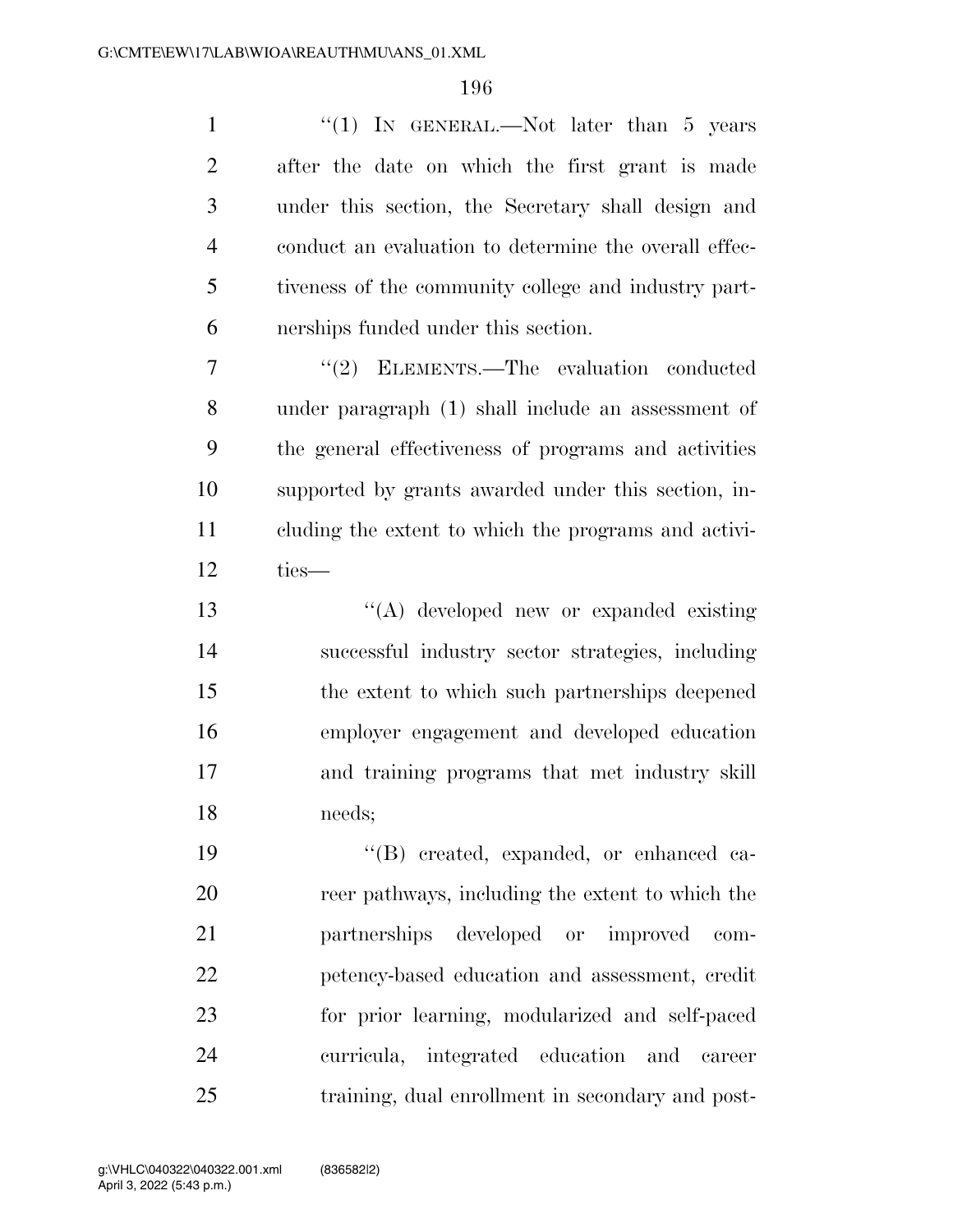| $\mathbf{1}$   | secondary career pathways, stacked and latticed       |
|----------------|-------------------------------------------------------|
| $\mathbf{2}$   | credentials, and online and distance learning;        |
| 3              | "(C) created alignment between commu-                 |
| $\overline{4}$ | nity colleges and the workforce development           |
| 5              | system;                                               |
| 6              | "(D) assisted individuals with finding, re-           |
| $\overline{7}$ | taining, or advancing in employment;                  |
| 8              | $\lq\lq$ (E) assisted individuals with earning rec-   |
| 9              | ognized postsecondary credentials; and                |
| 10             | "(F) served various demographic groups,               |
| 11             | including people of different geographic loca-        |
| 12             | tions, ages, races, national origins, and sex.        |
| 13             | "(3) DESIGN REQUIREMENTS.—The evaluation              |
| 14             | under this subsection shall—                          |
| 15             | "(A) be designed by the Secretary (acting             |
| 16             | through the Chief Evaluation Officer) in con-         |
| 17             | junction with the partnerships being evaluated;       |
| 18             | "(B) include analysis of participant feed-            |
| 19             | back and outcome and process measures; and            |
| 20             | "(C) use designs that employ the most rig-            |
| 21             | orous analytical and statistical methods that         |
| 22             | are reasonably feasible, such as the use of con-      |
| 23             | trol groups.                                          |
| 24             | (4)<br>DATA ACCESSIBILITY.—The Secretary              |
| 25             | shall make available on a publicly accessible website |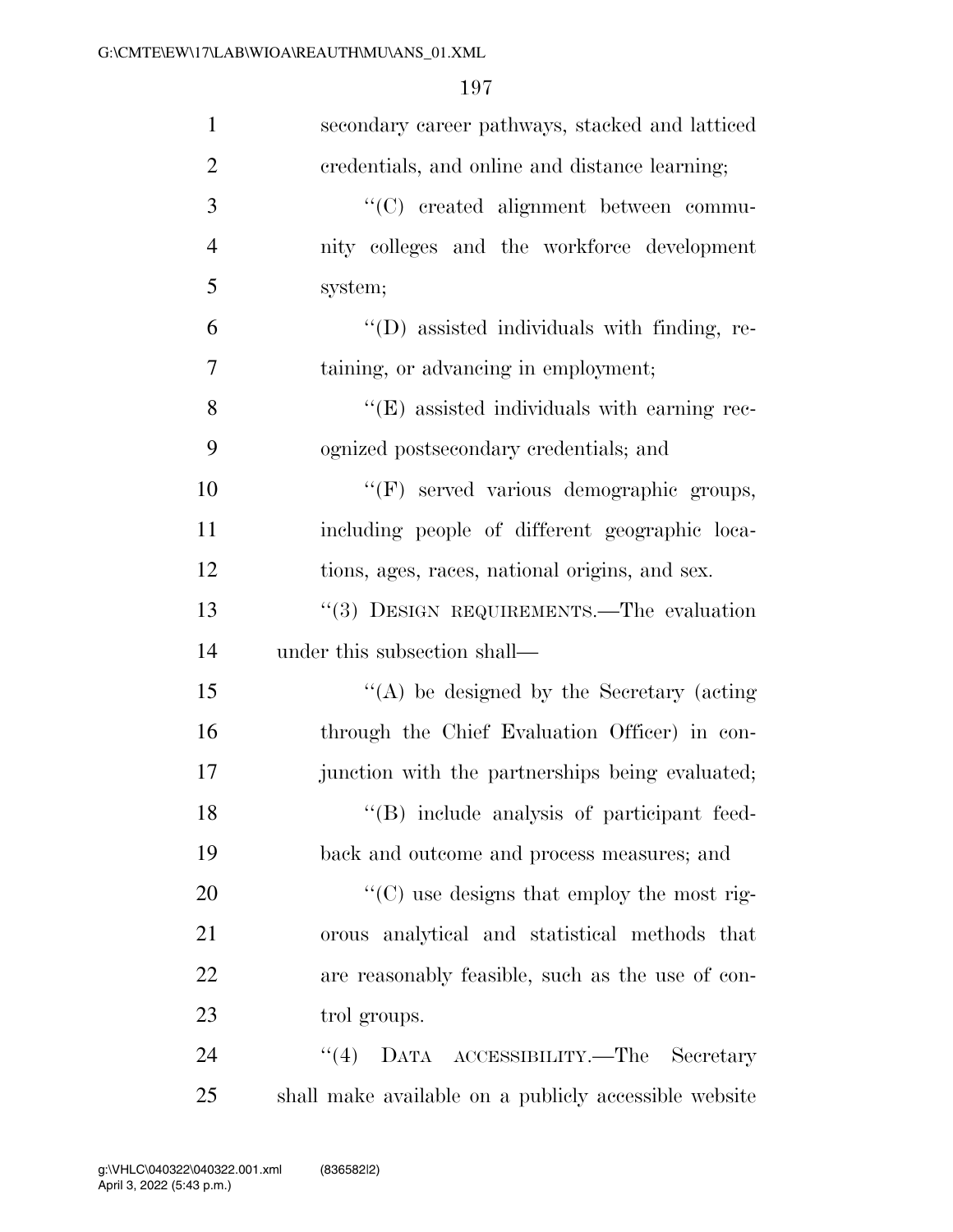| $\mathbf{1}$   | of the Department of Labor any data collected as     |
|----------------|------------------------------------------------------|
| $\overline{2}$ | part of the evaluation under this subsection. Such   |
| 3              | data shall be made available in an aggregated for-   |
| $\overline{4}$ | mat that does not reveal personally identifiable in- |
| 5              | formation.                                           |
| 6              | "(5) PUBLICATION AND REPORTING OF EVAL-              |
| 7              | UATION FINDINGS.—The Secretary (acting through       |
| 8              | the Chief Evaluation Officer) shall—                 |
| 9              | $\lq\lq$ in accordance with the timeline deter-      |
| 10             | mined to be appropriate by the Chief Evalua-         |
| 11             | tion Officer, publish an interim report on the       |
| 12             | preliminary results of the evaluation conducted      |
| 13             | under this subsection;                               |
| 14             | "(B) not later than 60 days after the date           |
| 15             | on which the evaluation is completed under this      |
| 16             | subsection, submit to the Committee on Edu-          |
| 17             | cation and Labor of the House of Representa-         |
| 18             | tives and the Committee on Health, Education,        |
| 19             | Labor, and Pensions of the Senate a report on        |
| 20             | such evaluation; and                                 |
| 21             | "(C) not later than 90 days after such               |
| 22             | completion date, publish and make the results        |
| 23             | of the evaluation available on a publicly acces-     |
| 24             | sible website of the Department of Labor.            |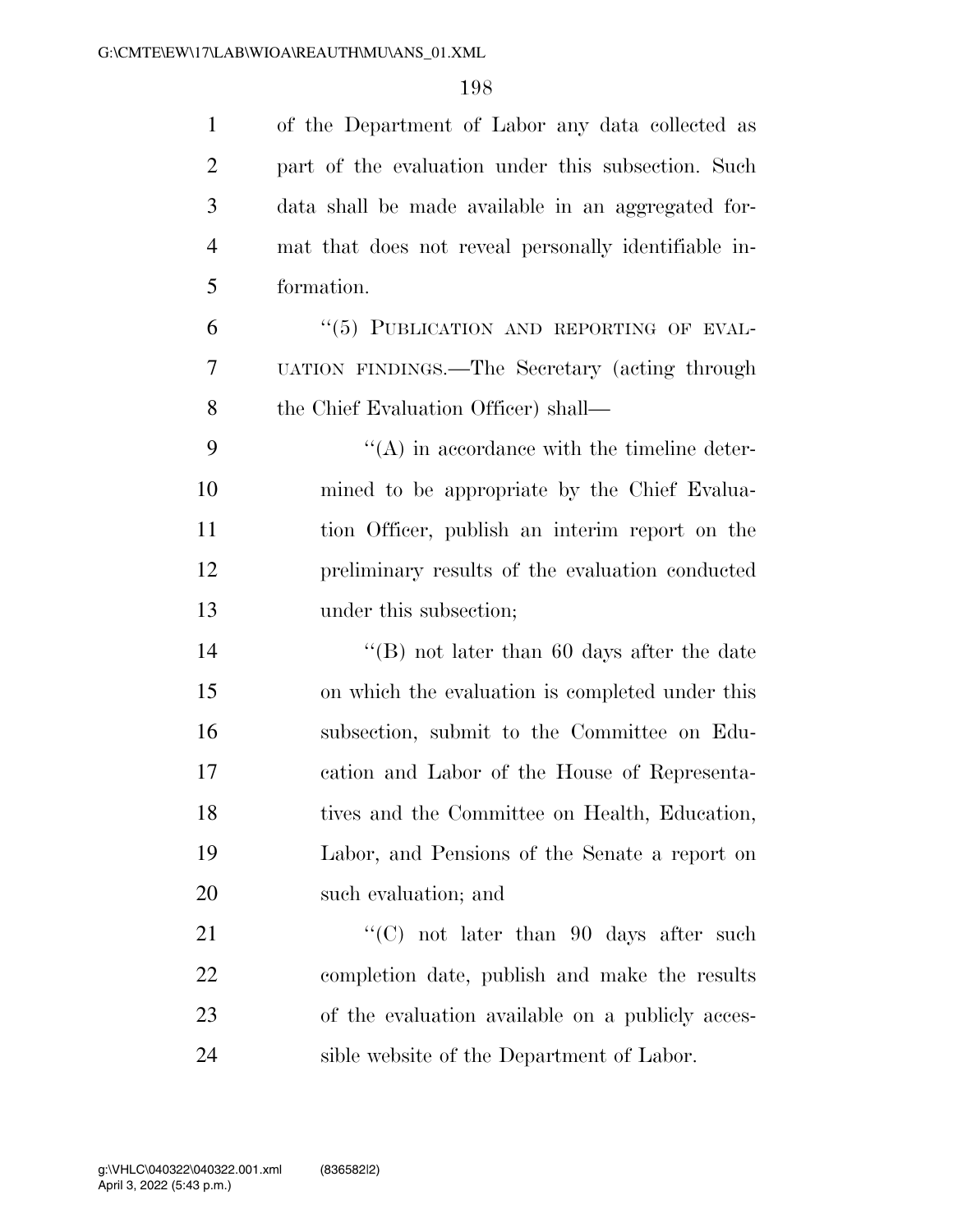| $\mathbf{1}$ | "(h) ANNUAL REPORTS.—The Secretary shall make             |
|--------------|-----------------------------------------------------------|
| 2            | available on a publicly accessible website of the Depart- |
| 3            | ment of Labor, in transparent, linked, open, and inter-   |
| 4            | operable data formats, the following information:         |
| 5            | $\lq(1)$ The performance of partnerships on the           |
| 6            | capacity-building performance indicator set forth         |
| 7            | under subsection $(f)(1)(B)$ .                            |
| 8            | $\lq(2)$ The performance of partnerships on the           |
| 9            | participant outcome performance indicators set forth      |
| 10           | under subsection $(f)(1)(C)$ .                            |
| 11           | $\lq(3)$ The number of individuals enrolled in em-        |
| 12           | ployment and training activities funded with a grant      |
| 13           | under this section.                                       |
| 14           | "(i) DEFINITIONS.—In this section:                        |
| 15           | "(1) COMMUNITY COLLEGE.—The term 'com-                    |
| 16           | munity college' means—                                    |
| 17           |                                                           |
|              | $\lq\lq$ a public institution of higher edu-              |
| 18           | (as defined in section $101(a)$ of the<br>cation          |
| 19           | Higher Education Act $(20 \text{ U.S.C. } 1001(a))$ , at  |
| 20           | which-                                                    |
| 21           | "(i) the highest degree awarded is an                     |
| 22           | associate degree; or                                      |
| 23           | "(ii) an associate degree is the most                     |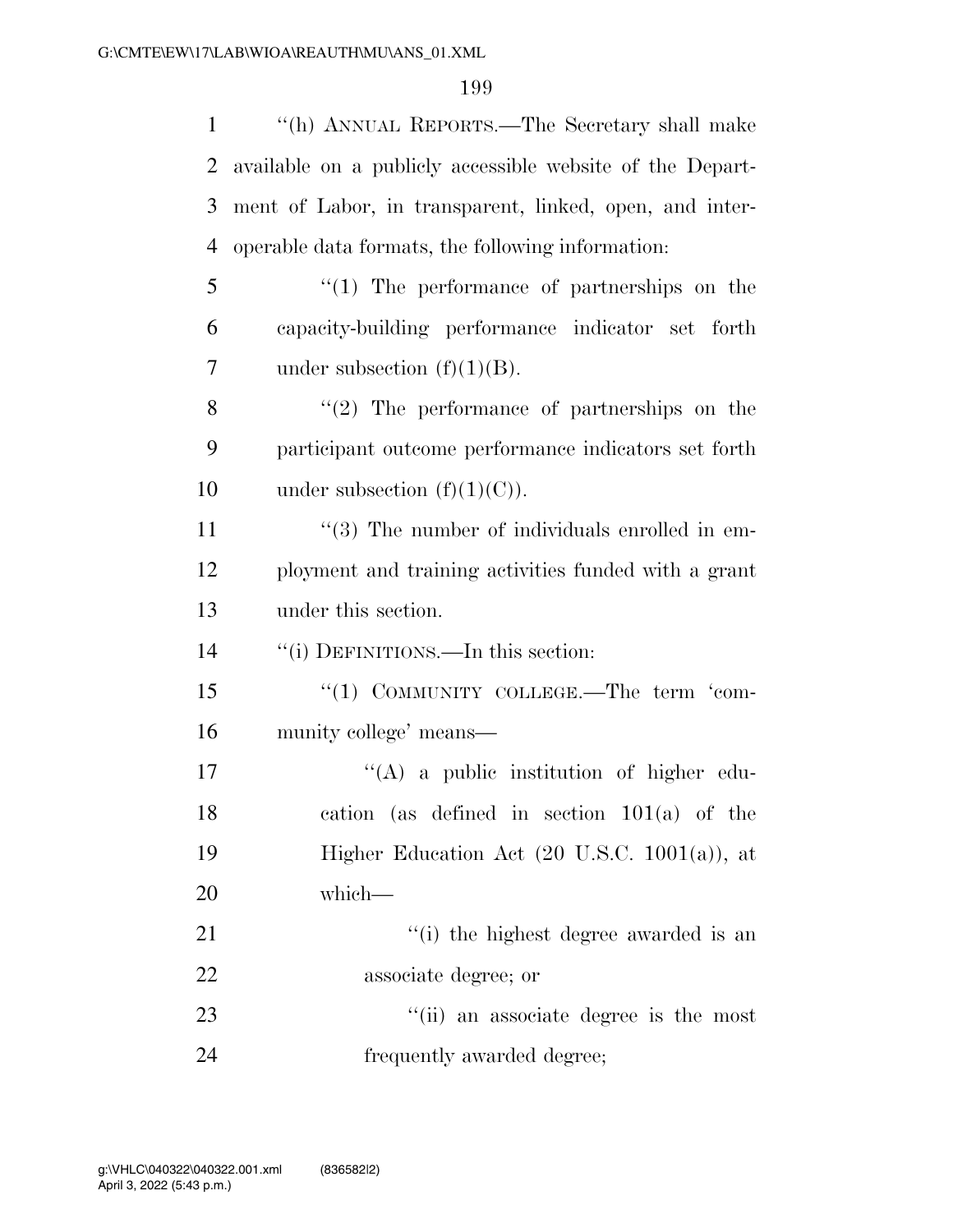| $\mathbf{1}$   | $\lq\lq (B)$ a branch campus of a 4-year public  |
|----------------|--------------------------------------------------|
| $\overline{2}$ | institution of higher education (as defined in   |
| 3              | section 101 of the Higher Education Act of       |
| $\overline{4}$ | 1965 (20 U.S.C. 1001)), if, at such branch       |
| 5              | campus-                                          |
| 6              | "(i) the highest degree awarded is an            |
| $\overline{7}$ | associate degree; or                             |
| 8              | "(ii) an associate degree is the most            |
| 9              | frequently awarded degree;                       |
| 10             | "(C) a 2-year Tribal College or University       |
| 11             | (as defined in section $316(b)(3)$ of the Higher |
| 12             | Education Act of $1965$ $(20$ U.S.C.             |
| 13             | $1059e(b)(3))$ ; or                              |
| 14             | "(D) a degree-granting Tribal College or         |
| 15             | University (as defined in section $316(b)(3)$ of |
| 16             | the Higher Education Act of 1965 (20 U.S.C.      |
| 17             | $1059e(b)(3))$ at which—                         |
| 18             | "(i) the highest degree awarded is an            |
| 19             | associate degree; or                             |
| 20             | "(ii) an associate degree is the most            |
| 21             | frequently awarded degree.                       |
| 22             | "(2) ELIGIBLE INSTITUTION.—The term 'eligi-      |
| 23             | ble institution' means—                          |
| 24             | $\lq\lq$ (A) a community college;                |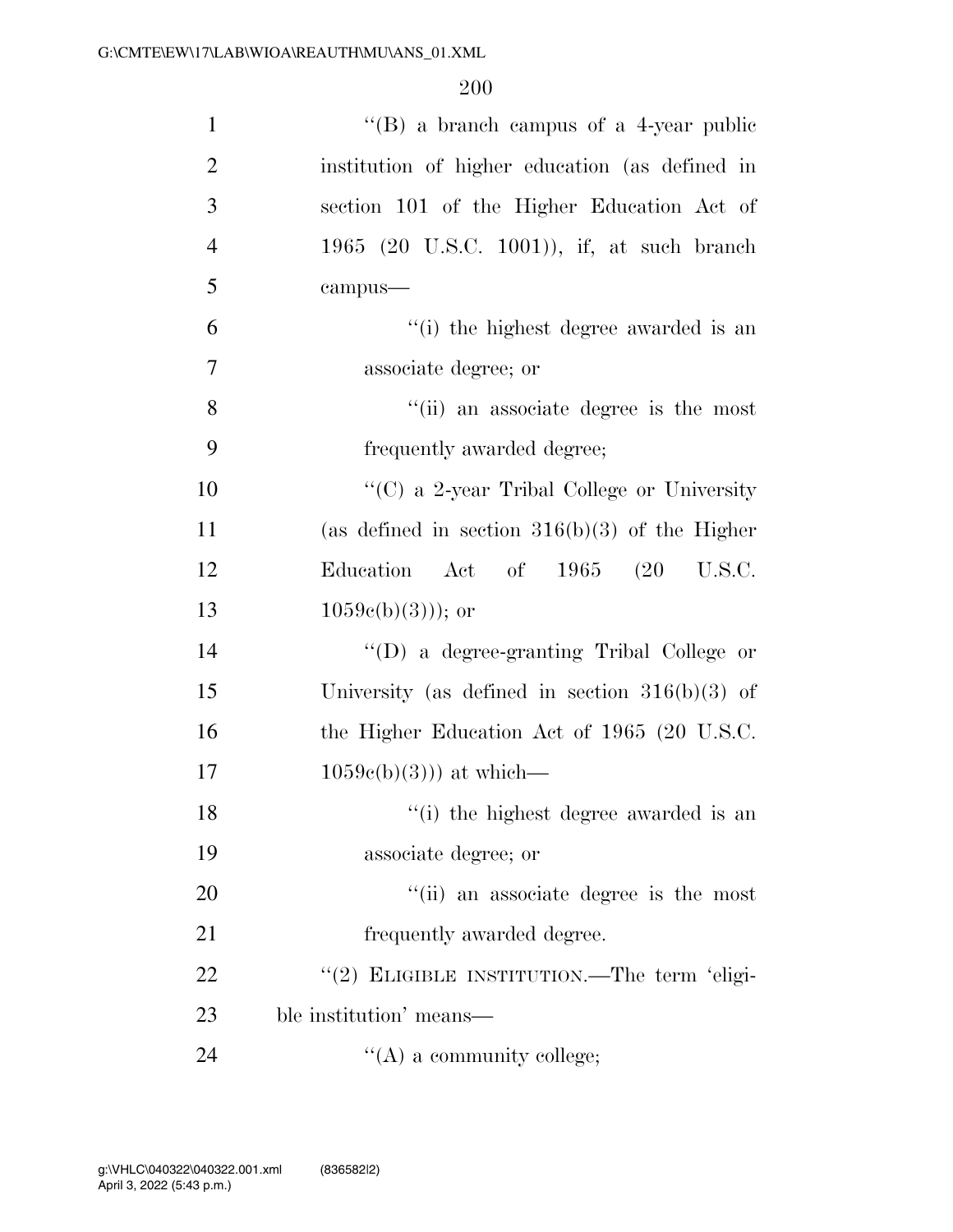| $\mathbf{1}$   | $\lq\lq (B)$ a postsecondary vocational institution                   |
|----------------|-----------------------------------------------------------------------|
| $\overline{2}$ | (as defined in section $102(c)$ of the Higher                         |
| 3              | Education Act of 1965 (20 U.S.C. $1002(e)$ ); or                      |
| $\overline{4}$ | $\lq\lq$ (C) a consortium of such colleges or insti-                  |
| 5              | tutions.                                                              |
| 6              | "(j) SUPPLEMENT NOT SUPPLANT.—Funds made                              |
| 7              | available under this section shall be used to supplement,             |
| 8              | and not supplant other Federal, State, and local public               |
| 9              | funds made available for carrying out the activities de-              |
| 10             | scribed in this section.                                              |
| 11             | "(k) AUTHORIZATION OF APPROPRIATIONS.—There                           |
| 12             | are authorized to be appropriated to carry out this sec-              |
| 13             | $tion$ —                                                              |
| 14             | "(1) $$100,000,000$ for fiscal year 2023;                             |
| 15             | "(2) $$110,000,000$ for fiscal year 2024;                             |
| 16             | "(3) $$121,000,000$ for fiscal year 2025;                             |
| 17             | "(4) $$133,000,000$ for fiscal year 2026;                             |
| 18             | $(5)$ \$146,000,000 for fiscal year 2027; and                         |
| 19             | $(16)$ \$161,000,000 for fiscal year 2028.".                          |
| 20             | SEC. 278. REENTRY EMPLOYMENT OPPORTUNITIES.                           |
| 21             | Subtitle D of title I $(29 \text{ U.S.C. } 3221 \text{ et seq.}),$ as |
| 22             | amended by this Act, is further amended by inserting after            |
| 23             | section 172, as added by the preceding section, the fol-              |
| 24             | lowing:                                                               |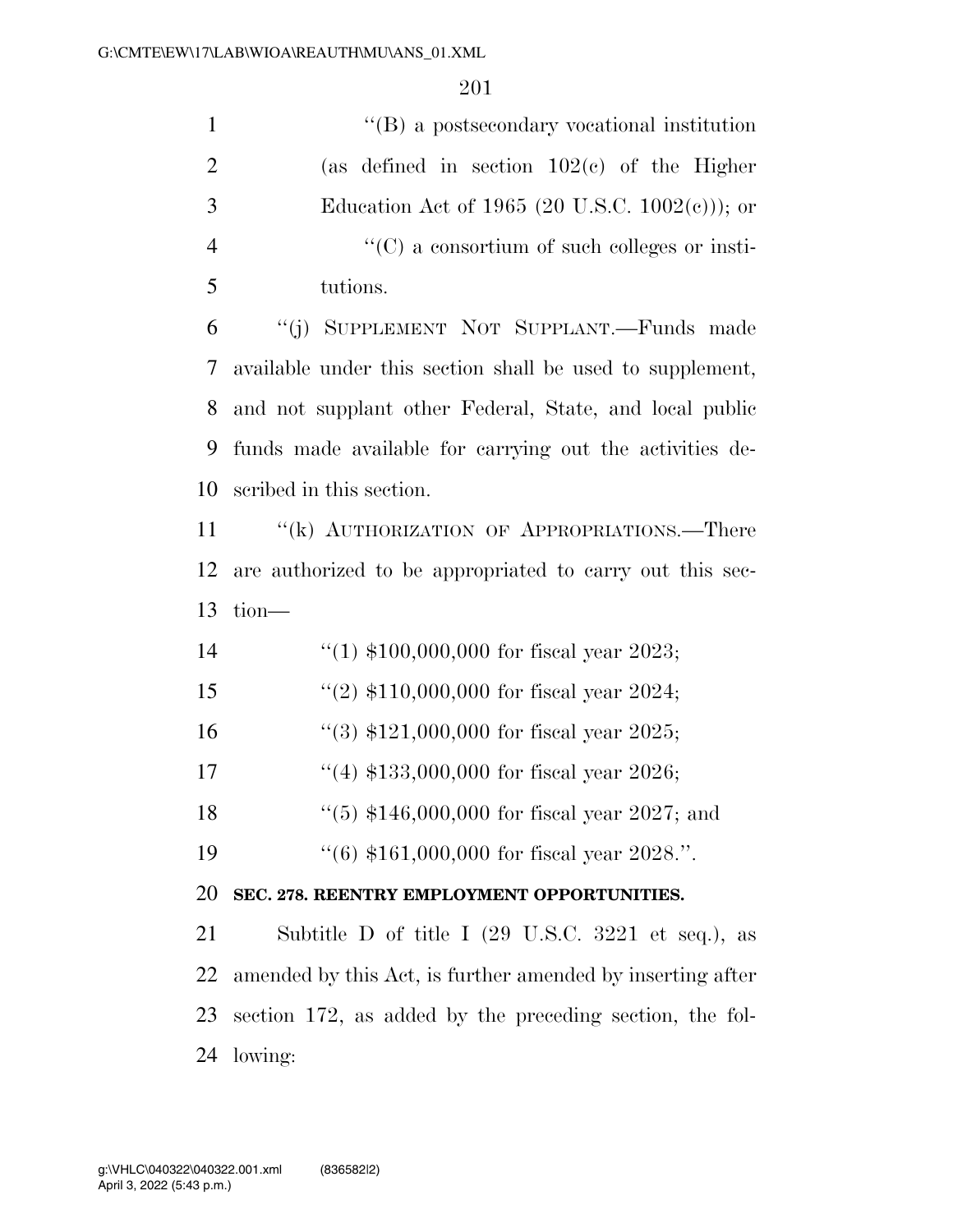## **''SEC. 173. REENTRY EMPLOYMENT OPPORTUNITIES.**

 $\cdot$  "(a) PURPOSES.—The purposes of this section are— ''(1) to improve the employment, earnings, and skill attainment, and reduce recidivism, of adults and youth who have been involved with the justice system;

 $7 \t$  ''(2) to prompt innovation and improvement in the reentry of justice-involved individuals into the workforce so that successful initiatives can be estab-lished or continued and replicated; and

 $\frac{1}{3}$  to further develop the evidence on how to improve employment, earnings, and skill attainment, and reduce recidivism of justice-involved individuals, through rigorous evaluations of specific services pro- vided, including how they affect different popu- lations and how they are best combined and sequenced.

18 "(b) REENTRY EMPLOYMENT COMPETITIVE GRANTS, CONTRACTS, AND COOPERATIVE AGREEMENTS AUTHOR-IZED.—

21 "(1) IN GENERAL.—From the amounts appro- priated under subsection (h)(1) and not reserved under subsection (h)(2), the Secretary—

24  $\langle (A) \rangle$  shall, on a competitive basis, make grants to, or enter into contracts or cooperative agreements with, eligible entities to implement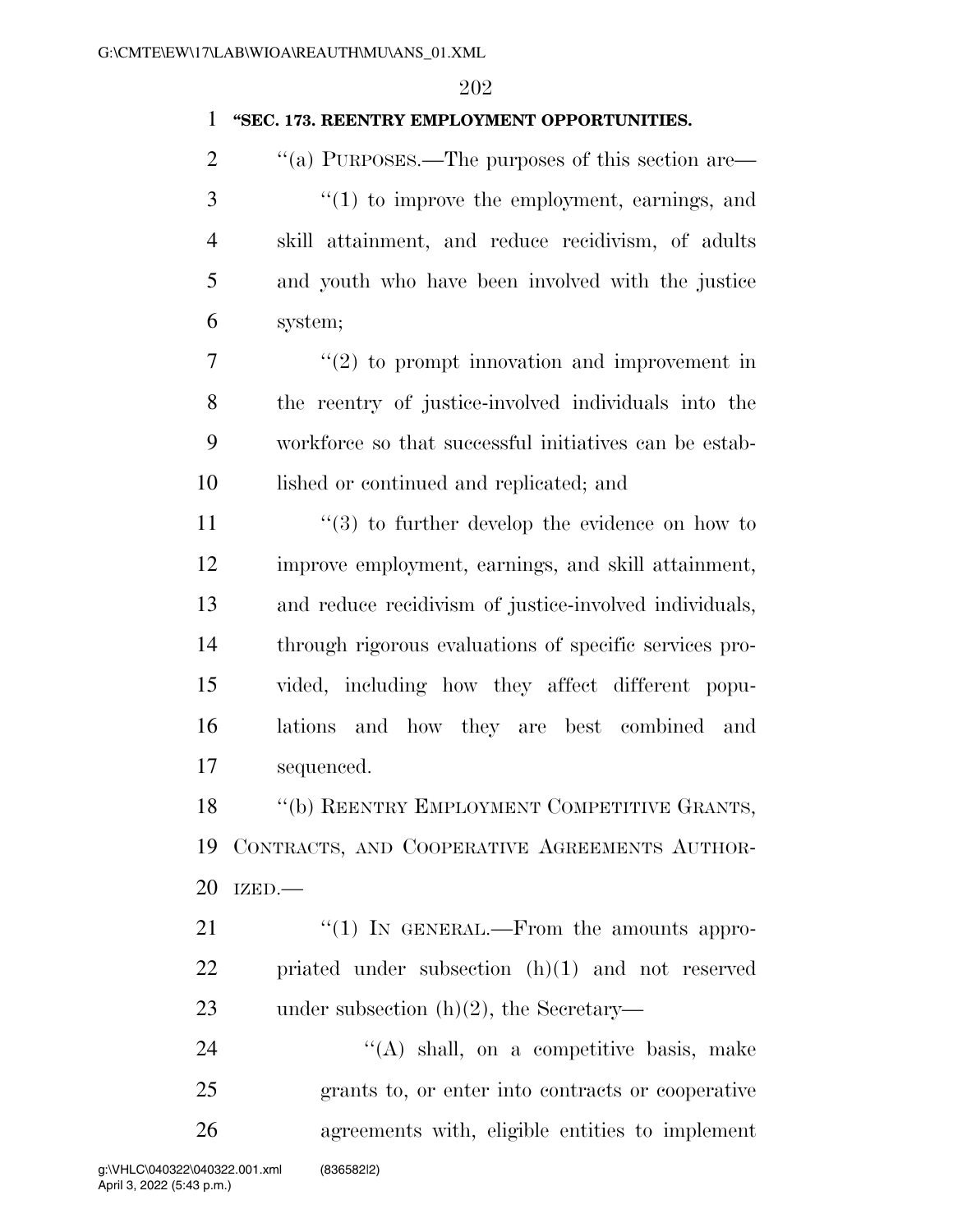| $\mathbf{1}$   | reentry projects that serve eligible adults or eli-    |
|----------------|--------------------------------------------------------|
| $\overline{2}$ | gible youth; and                                       |
| 3              | "(B) may use not more than 30 percent of               |
| $\overline{4}$ | such amounts to award funds under subpara-             |
| 5              | graph (A) to eligible entities that are national       |
| 6              | or regional intermediaries to—                         |
| 7              | "(i) implement the reentry projects                    |
| 8              | described in subparagraph $(A)$ ; or                   |
| 9              | "(ii) provide such funds to other eligi-               |
| 10             | ble entities—                                          |
| 11             | $\lq\lq$ to implement such reentry                     |
| 12             | projects; and                                          |
| 13             | $\lq\lq$ (II) to monitor and support                   |
| 14             | such entities.                                         |
| 15             | "(2) AWARD PERIODS.—The Secretary shall                |
| 16             | award funds under this section for an initial period   |
| 17             | of not more than 4 years, and may renew such           |
| 18             | awards for additional 4-year periods.                  |
| 19             | "(3) PRIORITY.—In awarding funds under this            |
| 20             | section, the Secretary shall give priority to eligible |
| 21             | entities whose applications submitted under sub-       |
| 22             | section (c) demonstrate a commitment to use such       |
| 23             | funds to implement reentry projects—                   |
| 24             | "(A) that will serve high-crime or high-               |
| 25             | poverty areas;                                         |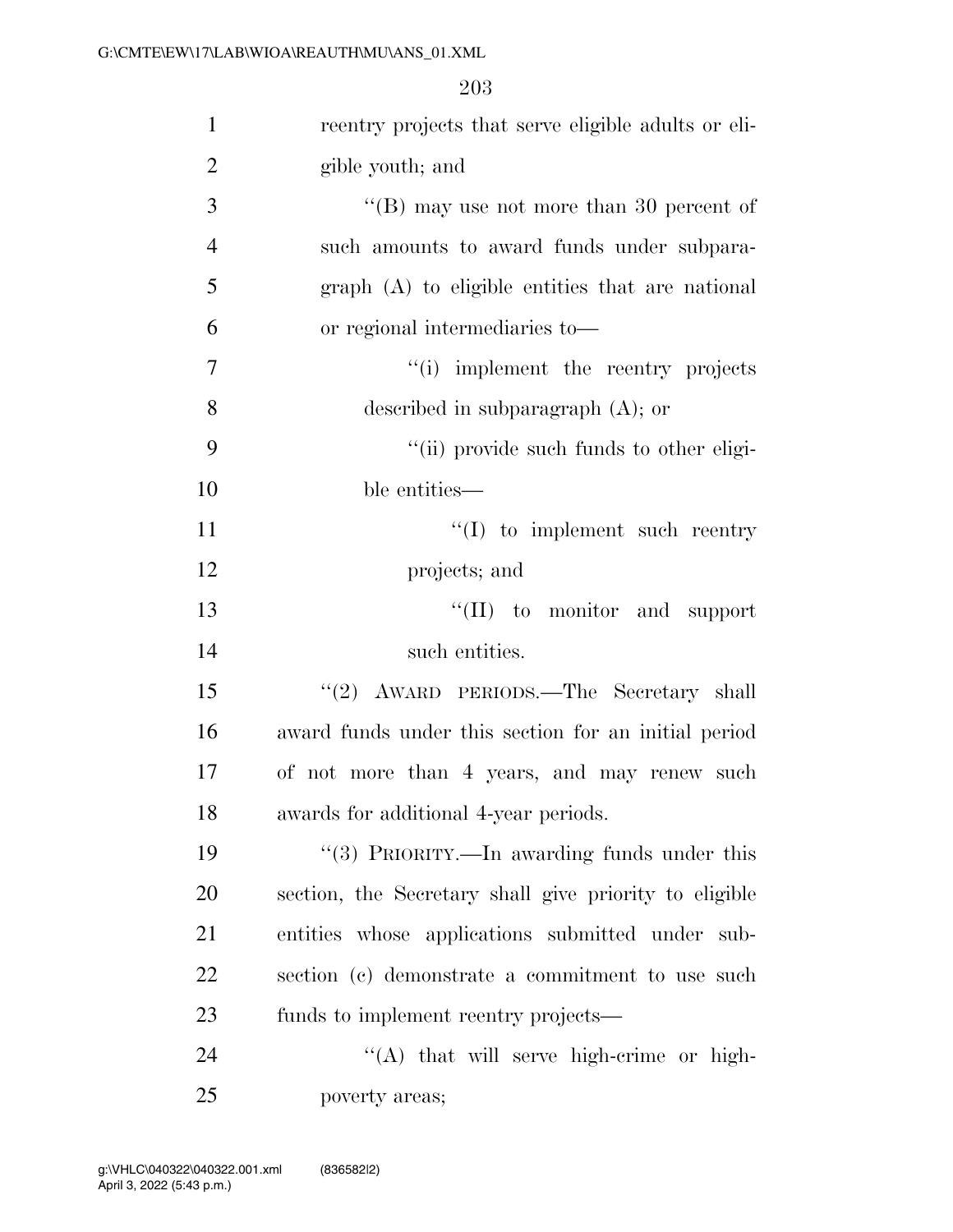| $\mathbf{1}$   | "(B) that will enroll in such reentry                |
|----------------|------------------------------------------------------|
| $\overline{2}$ | projects eligible youth or eligible adults—          |
| 3              | "(i) prior to the release of such indi-              |
| $\overline{4}$ | viduals from incarceration in a correctional         |
| 5              | institution; or                                      |
| 6              | "(ii) not later than 90 days after such              |
| 7              | release;                                             |
| 8              | "(C) whose strategy and design are evi-              |
| 9              | dence-based;                                         |
| 10             | $\lq\lq$ that establish partnerships with —          |
| 11             | $``(i)$ businesses; or                               |
| 12             | "(ii) institutions of higher education               |
| 13             | to provide project participants with pro-            |
| 14             | grams of study leading to recognized post-           |
| 15             | secondary credentials in in-demand occupa-           |
| 16             | tions;                                               |
| 17             | $\lq\lq$ (E) that provide training services that are |
| 18             | designed to meet the basic requirements of an        |
| 19             | employer (including a group of employers) and        |
| 20             | are conducted with a commitment by the em-           |
| 21             | ployer to employ individuals upon successful         |
| 22             | completion of the training; or                       |
| 23             | $\lq\lq(F)$ that demonstrate a track record and      |
| 24             | ongoing commitment of developing, imple-             |
| 25             | menting, and refining reentry programs that in-      |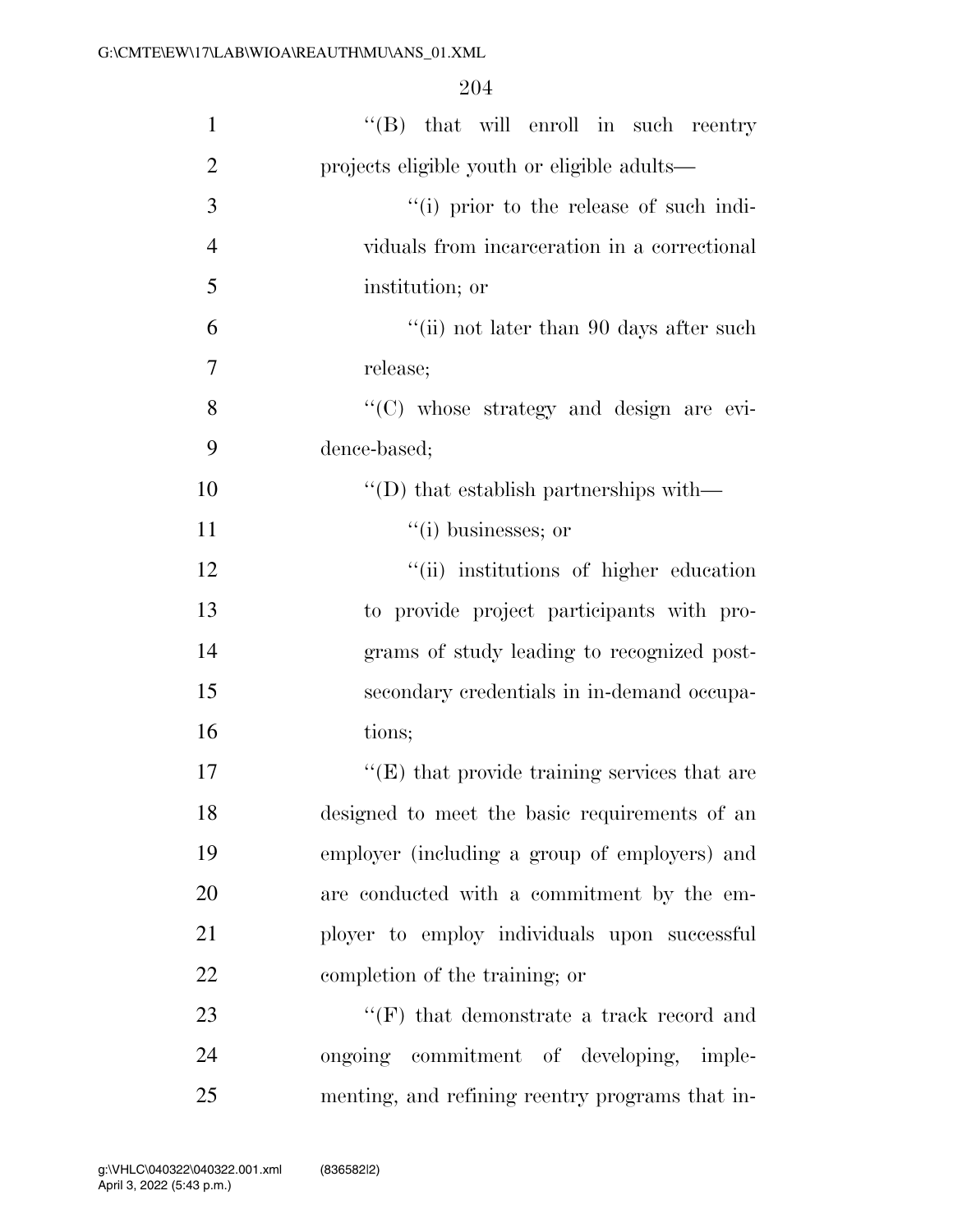| $\mathbf{1}$   | clude employment, education, training, and sup-         |
|----------------|---------------------------------------------------------|
| $\overline{2}$ | port services for adults and youth with current         |
| 3              | or prior justice system involvement.                    |
| $\overline{4}$ | $``(e)$ APPLICATION.—                                   |
| 5              | "(1) FORM AND PROCEDURE.—To be qualified                |
| 6              | to receive funds under this section, an eligible entity |
| 7              | shall submit an application at such time, and in        |
| 8              | such manner, as determined by the Secretary, and        |
| 9              | containing the information described in paragraph       |
| 10             | (2).                                                    |
| 11             | "(2) CONTENTS.—An application submitted by              |
| 12             | an eligible entity under paragraph (1) shall contain    |
| 13             | the following:                                          |
| 14             | "(A) A description of the eligible entity, in-          |
| 15             | cluding the experience of the eligible entity in        |
| 16             | providing employment and training services for          |
| 17             | justice-involved individuals.                           |
| 18             | "(B) A description of the needs that will               |
| 19             | be addressed by the reentry project supported           |
| 20             | by the funds received under this section, and           |
| 21             | the target participant population and the geo-          |
| 22             | graphic area to be served.                              |
| 23             | $\lq\lq$ (C) A description of the proposed employ-      |
| 24             | ment and training activities and supportive             |
| 25             | services, if applicable, to be provided under           |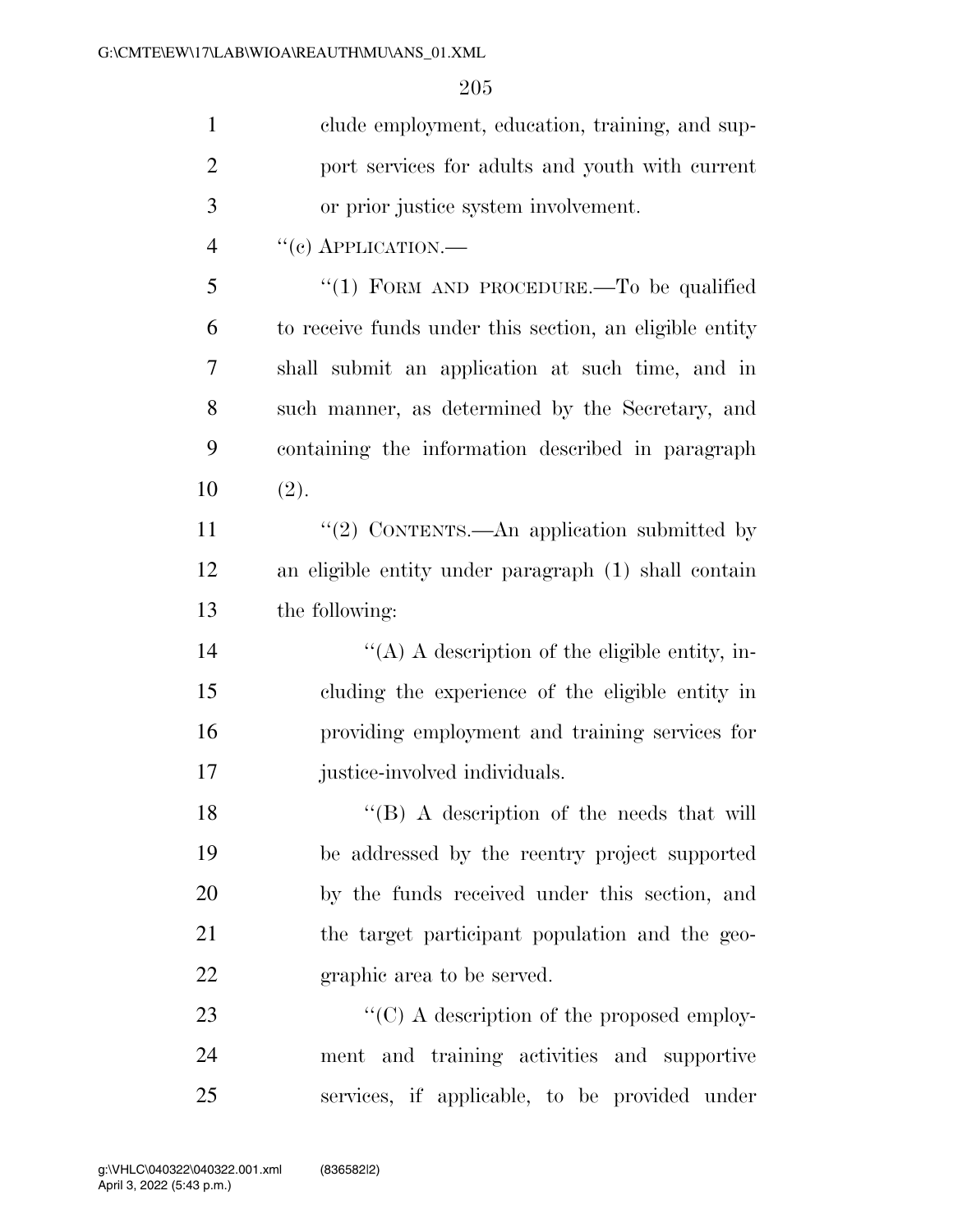| $\mathbf{1}$   | such reentry project, and how such activities  |
|----------------|------------------------------------------------|
| $\overline{2}$ | and services will prepare participants for em- |
| $\mathfrak{Z}$ | ployment in in-demand industry sectors and oc- |
| $\overline{4}$ | cupations within the geographic area to be     |
| 5              | served by such reentry project.                |
| 6              | "(D) The anticipated schedule for carrying     |
| $\overline{7}$ | out the activities proposed under the reentry  |
| 8              | project.                                       |
| 9              | $\lq\lq (E)$ A description of —                |
| 10             | "(i) the partnerships the eligible enti-       |
| 11             | ty will establish with agencies and entities   |
| 12             | within the criminal justice system, local      |
| 13             | boards and one-stops, community-based or-      |
| 14             | ganizations, and employers (including local    |
| 15             | businesses) to provide participants of the     |
| 16             | reentry project with work-based learning,      |
| 17             | job placement, and recruitment (if applica-    |
| 18             | ble); and                                      |
| 19             | "(ii) how the eligible entity will co-         |
| 20             | ordinate its activities with other services    |
| 21             | and benefits available to justice-involved     |
| 22             | individuals in the geographic area to be       |
| 23             | served by the reentry project.                 |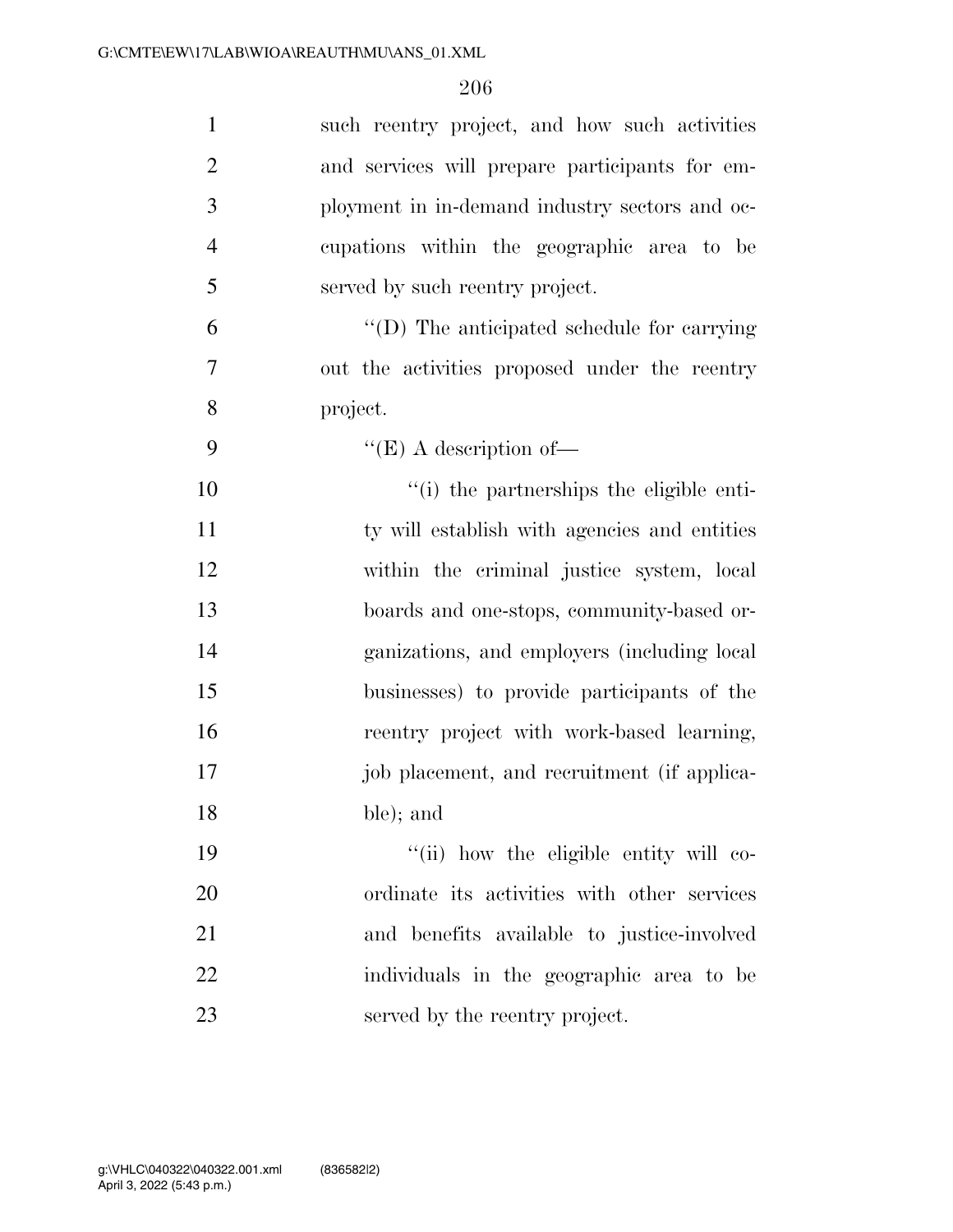| $\mathbf{1}$   | "(F) A description of the manner in which           |
|----------------|-----------------------------------------------------|
| $\mathbf{2}$   | individuals will be recruited and selected for      |
| 3              | participation for the reentry project.              |
| $\overline{4}$ | $\lq\lq(G)$ A detailed budget and a description     |
| 5              | of the system of fiscal controls, and auditing      |
| 6              | and accountability procedures, that will be used    |
| 7              | to ensure fiscal soundness for the reentry          |
| 8              | project.                                            |
| 9              | "(H) A description of the expected levels of        |
| 10             | performance to be achieved with respect to the      |
| 11             | performance measures described in subsection        |
| 12             | (e).                                                |
| 13             | "(I) A description of the evidence-based            |
| 14             | practices the eligible entity will use in adminis-  |
| 15             | tration of the reentry project.                     |
| 16             | $\lq\lq(J)$ An assurance that the eligible entity   |
| 17             | will collect, disaggregate by race, ethnicity, gen- |
| 18             | der, and other participant characteristics, and     |
| 19             | report to the Secretary the data required with      |
| 20             | respect to the reentry project carried out by the   |
| 21             | eligible entity for purposes of the evaluation      |
| 22             | under this section.                                 |
| 23             | " $(K)$ Any other information required by           |
| 24             | the Secretary.                                      |
| 25             | "(d) USES OF FUNDS.—                                |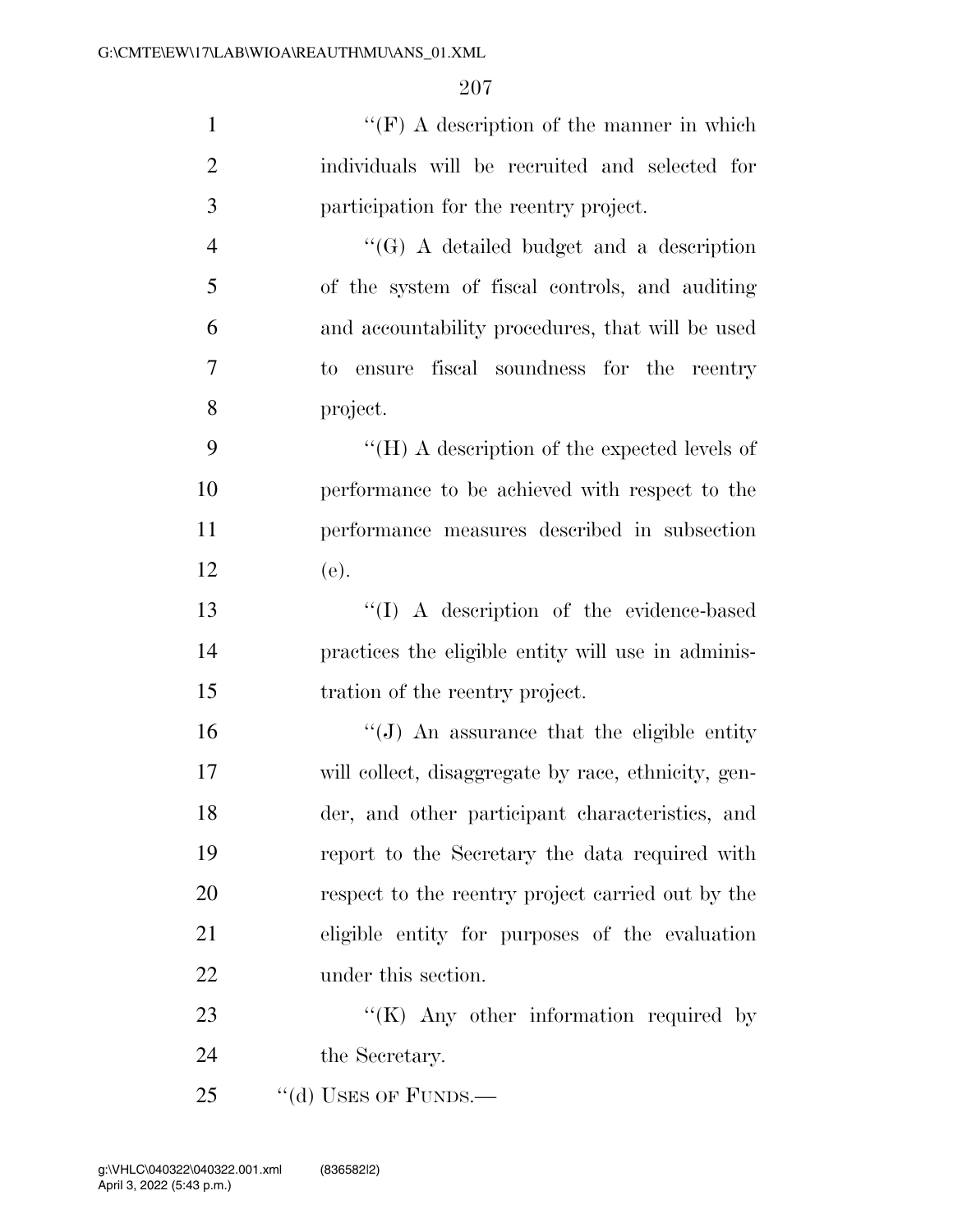| $\mathbf{1}$   | "(1) IN GENERAL.—An eligible entity that re-             |
|----------------|----------------------------------------------------------|
| $\overline{2}$ | ceives funds under this section shall use such funds     |
| 3              | to implement a reentry project for eligible adults, eli- |
| $\overline{4}$ | gible youth, or both that provides one or more of the    |
| 5              | following services:                                      |
| 6              | $\lq\lq$ Supportive services.                            |
| 7              | "(B) For participants who are eligible                   |
| 8              | youth, one or more of the program elements               |
| 9              | listed in subparagraphs $(A)$ through $(N)$ of sec-      |
| 10             | tion $129(c)(2)$ .                                       |
| 11             | "(C) One or more of the individualized ca-               |
| 12             | reer services listed in subclause (I) through            |
| 13             | $(IX)$ of section $134(c)(2)(A)(xii)$ .                  |
| 14             | "(D) Follow-up services after placement in               |
| 15             | unsubsidized employment as described in sec-             |
| 16             | tion $134(c)(2)(A)(xiii)$ .                              |
| 17             | "(E) One or more of the training services                |
| 18             | listed in clauses (i) through $(x)(i)$ in section        |
| 19             | $134(c)(3)(D)$ , including subsidized employment         |
| 20             | opportunities through transitional jobs.                 |
| 21             | $\lq\lq(F)$ Apprenticeship programs.                     |
| 22             | "(G) Education in digital literacy skills.               |
| 23             | $\lq\lq(H)$ Mentoring.                                   |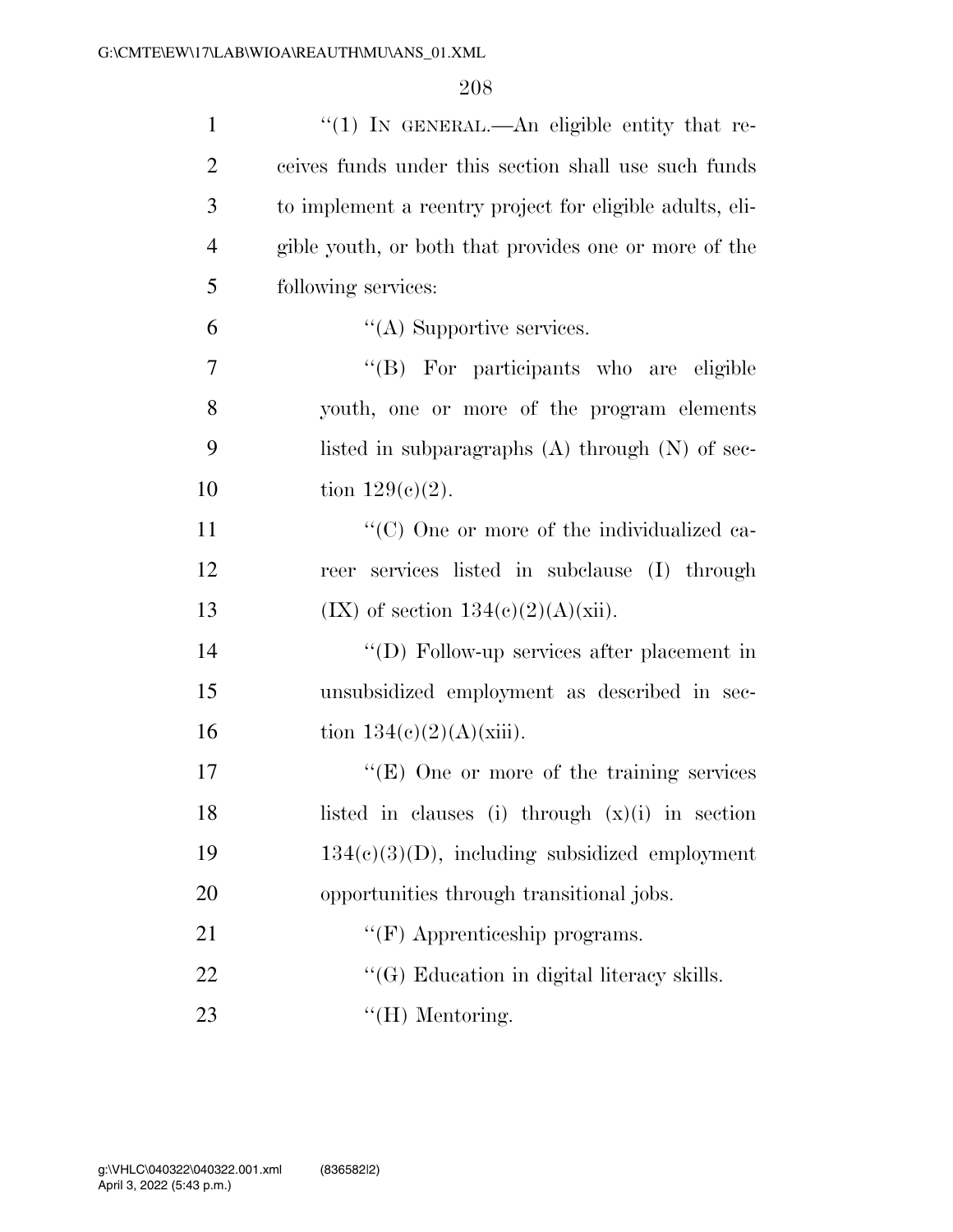1  $\langle (I) \rangle$  Provision of or referral to evidence- based mental health treatment by licensed prac-titioners.

 ''(J) Assistance in obtaining employment as a result of the establishment and develop- ment by the eligible entity of relationships and networks with large and small employers.

8 ''(K) Assistance with driver's license rein- statement and fees for driver's licenses and other necessary documents for employment.

 $\langle (L)$  Provision of or referral to substance abuse treatment services, provided that funds awarded under this section are only used to provide such services to participants who are unable to obtain such services through other programs providing such services.

 ''(M) Assistance in obtaining employment as a result of the coordination by the eligible entity with employers to develop customized training programs and on-the-job training.

21 ''(2) ADMINISTRATIVE COST LIMIT.—An eligible entity may not use more than 10 percent of the funds received under this section for administrative costs, including for costs related to collecting infor-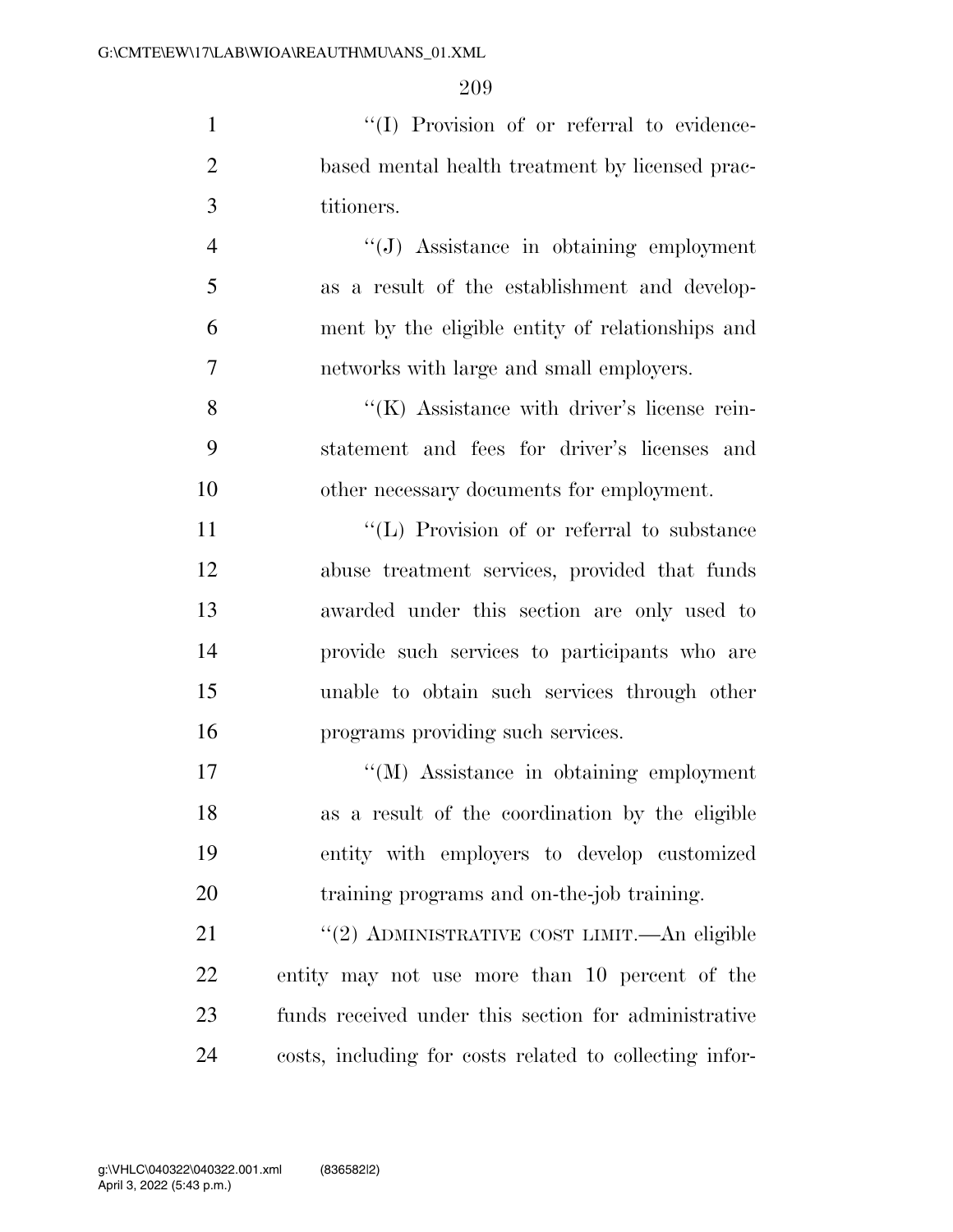| $\mathbf{1}$   | mation, analysis, and coordination for purposes of |
|----------------|----------------------------------------------------|
| $\overline{2}$ | subsection (e) or $(f)$ .                          |
| 3              | "(e) LEVELS OF PERFORMANCE.-                       |
| $\overline{4}$ | $``(1)$ ESTABLISHMENT OF LEVELS.—                  |
| 5              | "(A) IN GENERAL.—The Secretary shall               |
| 6              | establish expected levels of performance for re-   |
| 7              | entry projects funded this section for—            |
| 8              | "(i) each of the primary indicators of             |
| 9              | performance for adults and youth de-               |
| 10             | scribed in section $116(b)$ ; and                  |
| 11             | "(ii) the additional performance indi-             |
| 12             | cators described in paragraph (2).                 |
| 13             | "(B) UPDATES.—The levels established               |
| 14             | under subparagraph (A) shall be updated for        |
| 15             | each 4-year award period.                          |
| 16             | "(2) ADDITIONAL INDICATORS OF PERFORM-             |
| 17             | ANCE.—In addition to the indicators described in   |
| 18             | paragraph $(1)(A)(i)$ , the Secretary—             |
| 19             | $\lq\lq$ shall establish an indicator of per-      |
| 20             | formance for projects funded under this section    |
| 21             | with respect participant recidivism; and           |
| 22             | "(B) may establish other performance indi-         |
| 23             | cators for such projects as the Secretary deter-   |
| 24             | mines appropriate.                                 |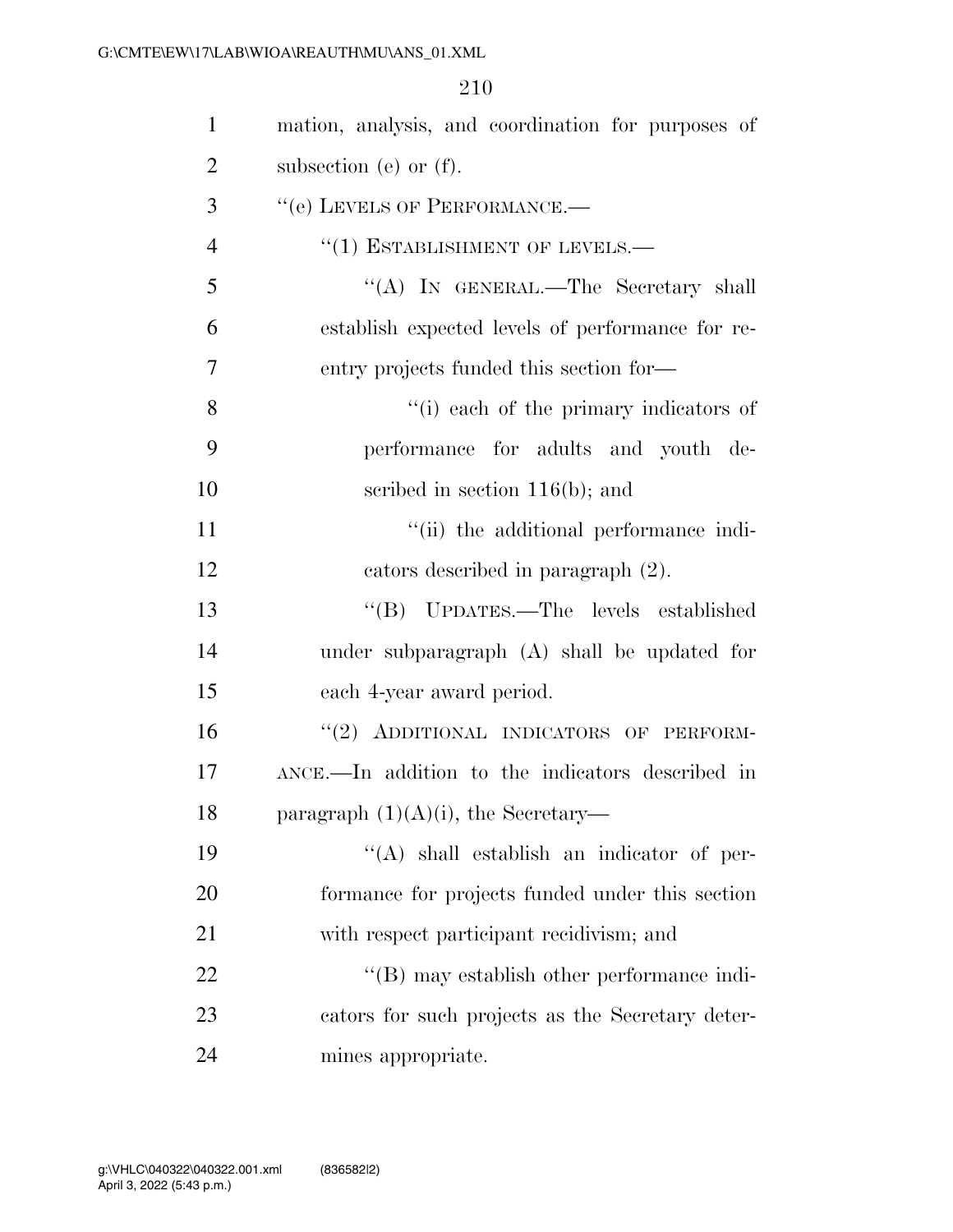| $\mathbf{1}$   | "(3) AGREEMENT ON PERFORMANCE LEVELS.—                  |
|----------------|---------------------------------------------------------|
| $\overline{2}$ | In establishing and updating performance levels         |
| 3              | under paragraph (1), the Secretary shall reach          |
| $\overline{4}$ | agreement on such levels with the eligible entities re- |
| 5              | ceiving awards under this section that will be subject  |
| 6              | to such levels, based on factors including—             |
| 7              | $\lq\lq$ the expected performance levels of             |
| 8              | each such eligible entity described in the appli-       |
| 9              | cation submitted under subsection $(c)(2)(H);$          |
| 10             | "(B) local economic conditions of the geo-              |
| 11             | graphic area to be served by each such eligible         |
| 12             | entity, including differences in unemployment           |
| 13             | rates and job losses or gains in particular in-         |
| 14             | dustries; and                                           |
| 15             | $\cdot$ (C) the characteristics of the participants     |
| 16             | of the projects when the participants enter the         |
| 17             | project involved, including—                            |
| 18             | "(i) criminal records and indicators of                 |
| 19             | poor work history;                                      |
| 20             | "(ii) lack of work experience;                          |
| 21             | "(iii) lack of educational or occupa-                   |
| 22             | tional skills attainment;                               |
| 23             | "(iv) low levels of literacy or English                 |
| 24             | proficiency;                                            |
| 25             | $f'(v)$ disability status;                              |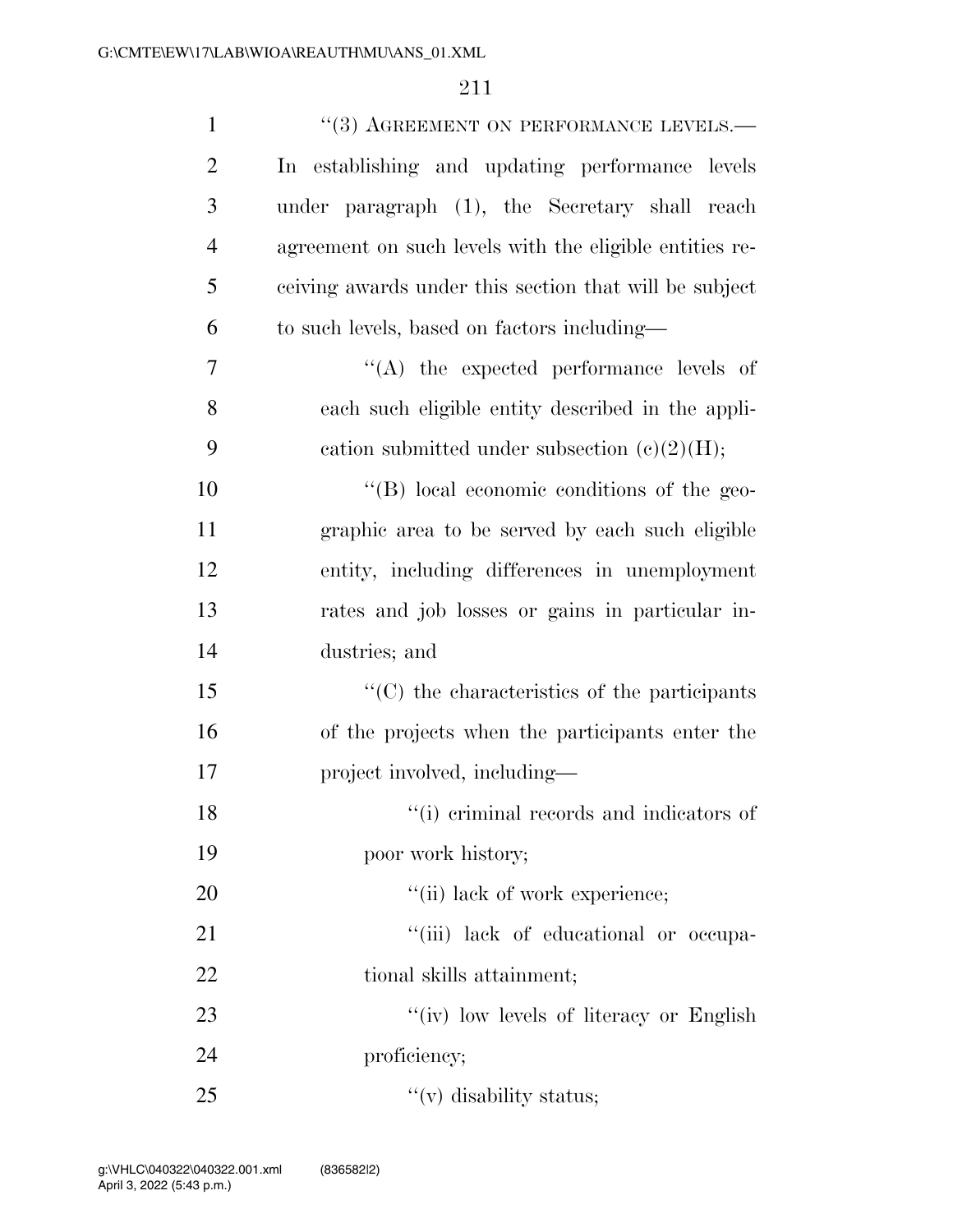| $\mathbf{1}$   | $``$ (vi) homelessness; and                             |
|----------------|---------------------------------------------------------|
| $\overline{2}$ | "(vii) receipt of public assistance.                    |
| 3              | "(4) FAILURE TO MEET PERFORMANCE LEV-                   |
| $\overline{4}$ | ELS.—In the case of an eligible entity that fails to    |
| 5              | meet the performance levels established under para-     |
| 6              | graph (1) for the reentry project involved for any      |
| 7              | award year, the Secretary shall provide technical as-   |
| 8              | sistance to the eligible entity, including the develop- |
| 9              | ment of a performance improvement plan.                 |
| 10             | "(f) EVALUATION OF REENTRY PROJECTS.—                   |
| 11             | "(1) IN GENERAL.—Not later than $5$ years               |
| 12             | after the first award of funds under this section is    |
| 13             | made, the Secretary (acting through the Chief Eval-     |
| 14             | uation Officer) shall meet the following require-       |
| 15             | ments:                                                  |
| 16             | "(A) DESIGN AND CONDUCT OF EVALUA-                      |
| 17             | TION.—Design and conduct an evaluation to               |
| 18             | evaluate the effectiveness of the reentry projects      |
| 19             | funded under this section, which meets the re-          |
| 20             | quirements of paragraph (2), and includes an            |
| 21             | evaluation of each of the following:                    |
| 22             | "(i) The effectiveness of such projects                 |
| 23             | in assisting individuals with finding em-               |
| 24             | ployment and maintaining employment at                  |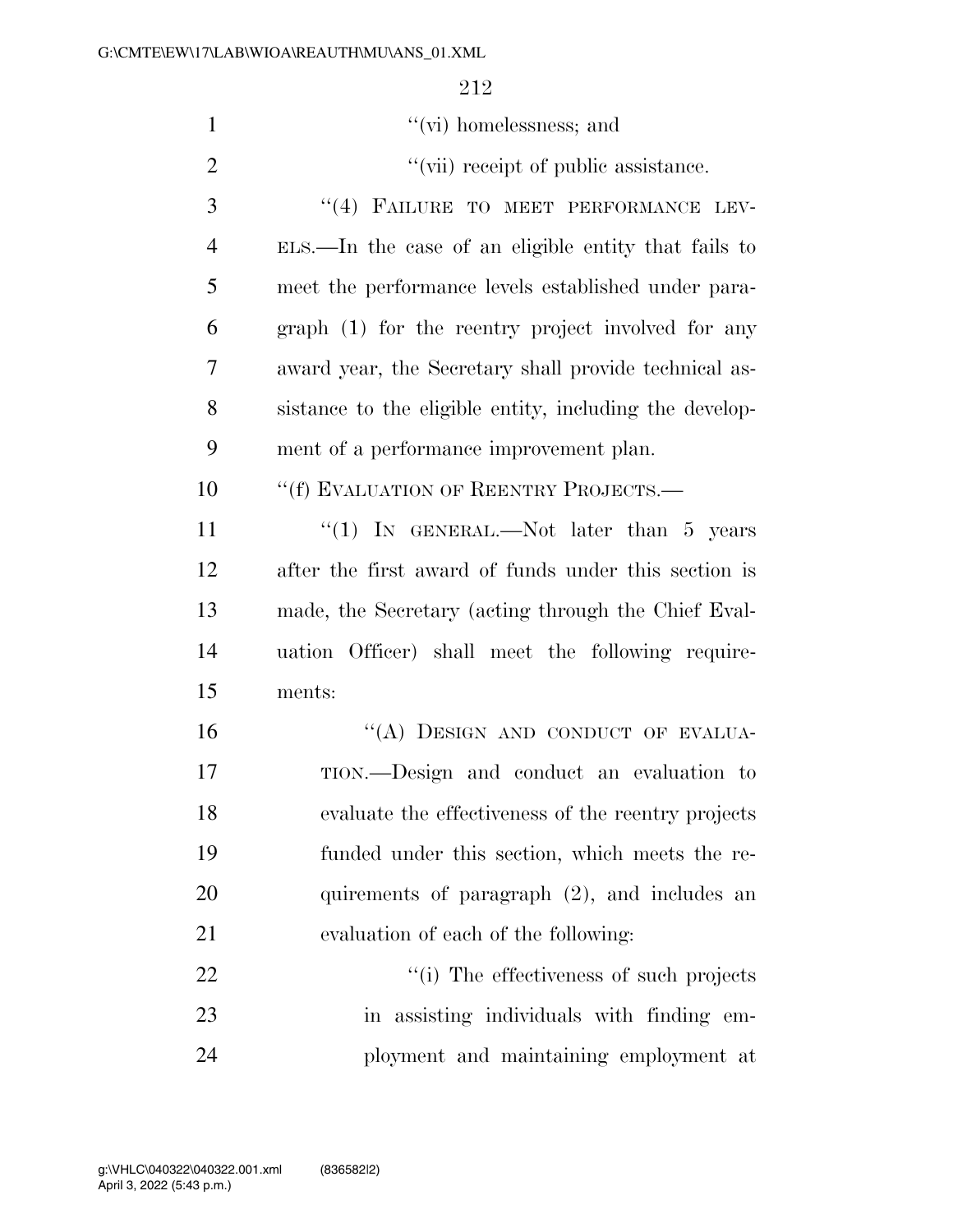| $\mathbf{1}$   | the second quarter and fourth quarter         |
|----------------|-----------------------------------------------|
| $\overline{2}$ | after unsubsidized employment is obtained.    |
| 3              | "(ii) The effectiveness of such projects      |
| $\overline{4}$ | in assisting individuals with earning recog-  |
| 5              | nized postsecondary credentials.              |
| 6              | ``(iii)<br>The effectiveness of<br>such       |
| 7              | projects in relation to their cost, including |
| 8              | the extent to which the projects improve      |
| 9              | reentry outcomes, including in wages          |
| 10             | earned, benefits provided by employers, ca-   |
| 11             | reer advancement, measurable skills gains,    |
| 12             | credentials earned, housing, health, and re-  |
| 13             | cidivism of participants in comparison to     |
| 14             | comparably situated individuals who did       |
| 15             | not participate in such projects.             |
| 16             | $``(iv)$ The effectiveness of specific        |
| 17             | services and interventions provided and of    |
| 18             | the overall project design.                   |
| 19             | $``(v)$ If applicable, the extent to which    |
| 20             | such projects meet the needs of various de-   |
| 21             | mographic groups, including people of dif-    |
| 22             | ferent geographic locations, ages, races,     |
| 23             | national origins, sex, and criminal records,  |
| 24             | and individuals with disabilities.            |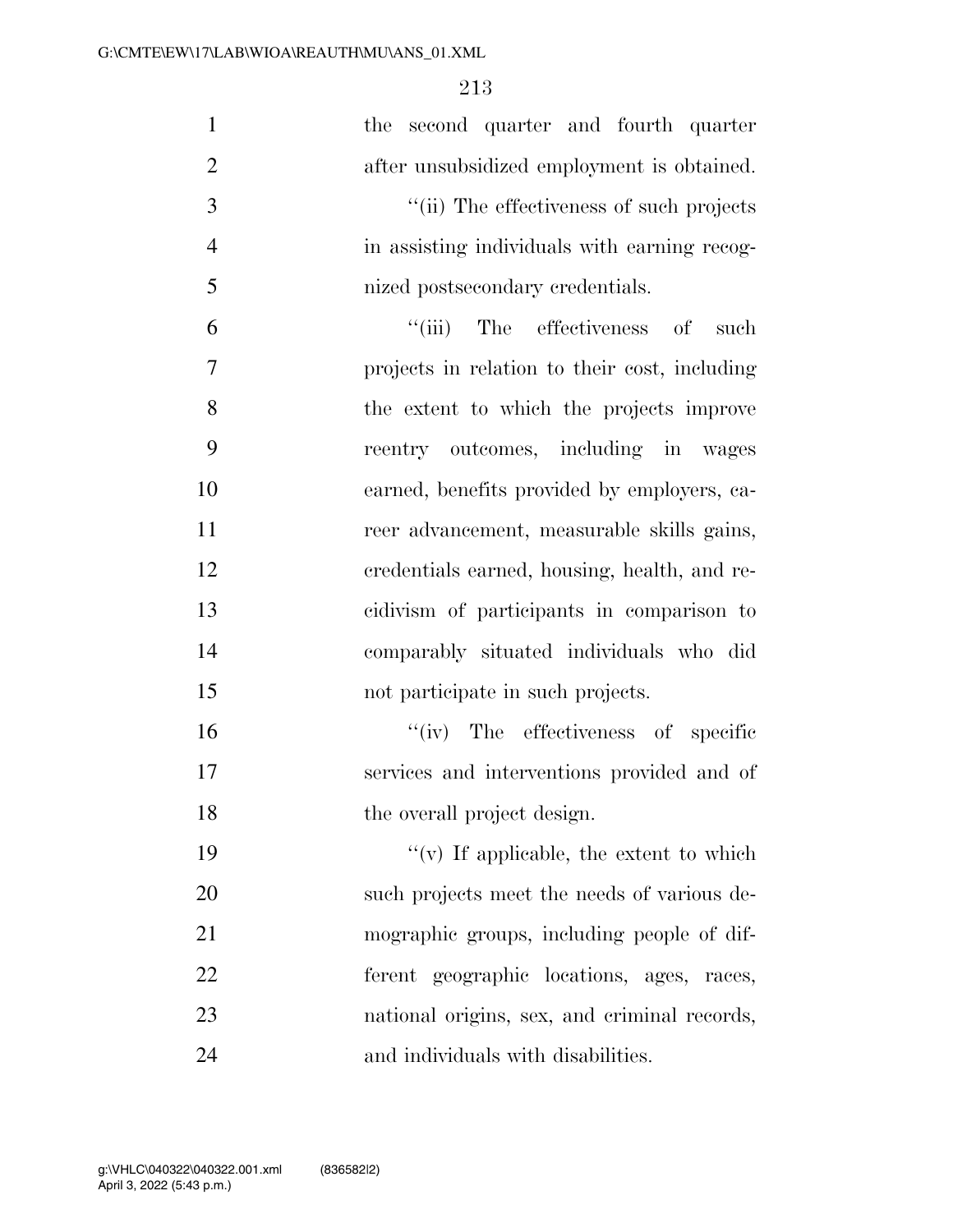| $\mathbf{1}$   | $\lq\lq$ (vi) If applicable, the appropriate se- |
|----------------|--------------------------------------------------|
| $\overline{2}$ | quencing, combination, or concurrent             |
| 3              | structure, of services for each subpopula-       |
| $\overline{4}$ | tion of individuals who are participants of      |
| 5              | such projects, such as the order, combina-       |
| 6              | tion, or concurrent structure and services       |
| 7              | in which transitional jobs and occupational      |
| 8              | skills training are provided, to ensure that     |
| 9              | such participants are prepared to fully          |
| 10             | benefit from employment and training             |
| 11             | services provided under the project.             |
| 12             | "(vii) Limitations or barriers to edu-           |
| 13             | cation and employment as a result of occu-       |
| 14             | pational or educational licensing restric-       |
| 15             | tions, access to financial aid, and access to    |
| 16             | housing.                                         |
| 17             | "(viii) The quality and effectiveness of         |
| 18             | technical assistance provided by the Sec-        |
| 19             | retary for implementing such projects.           |
| 20             | "(ix) Other elements that the Chief              |
| 21             | Evaluation Officer may determine to be           |
| 22             | appropriate.                                     |
| 23             | "(B) DATA ACCESSIBILITY.-Make avail-             |
| 24             | able, on the publicly accessible website of the  |
| $25\,$         | Department of Labor, data collected during the   |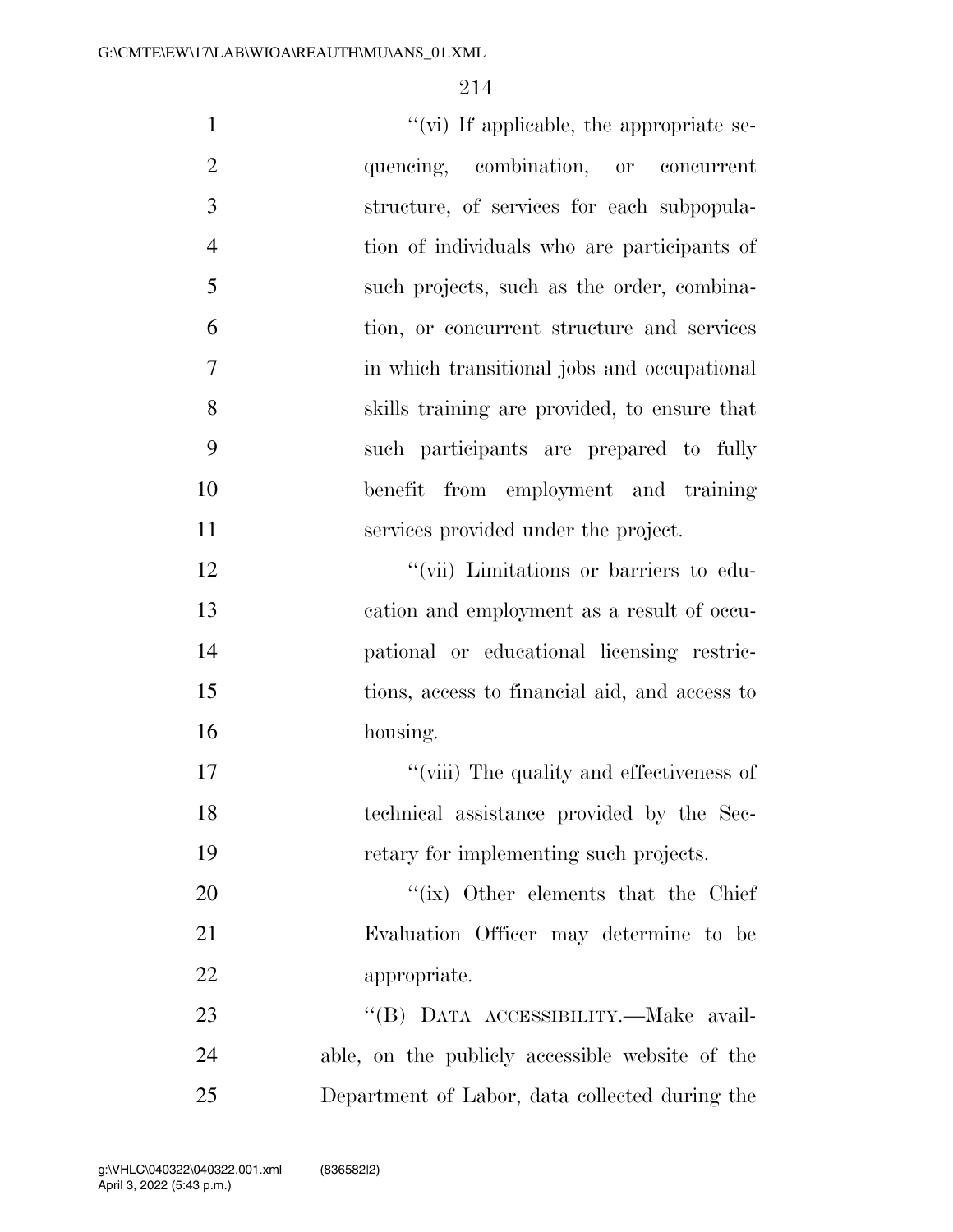| $\mathbf{1}$   | course of evaluation under this subsection, in  |
|----------------|-------------------------------------------------|
| $\overline{2}$ | an aggregated format that does not provide per- |
| 3              | sonally identifiable information.               |
| $\overline{4}$ | "(2) DESIGN REQUIREMENTS.—An evaluation         |
| 5              | under this subsection—                          |
| 6              | $\lq\lq$ (A) shall—                             |
| 7              | "(i) be designed by the Secretary (act-         |
| 8              | ing through the Chief Evaluation Officer)       |
| 9              | in conjunction with the eligible entities car-  |
| 10             | rying out the reentry projects being evalu-     |
| 11             | ated;                                           |
| 12             | "(ii) include analysis of participant           |
| 13             | feedback and outcome and process meas-          |
| 14             | ures;                                           |
| 15             | "(iii) use designs that employ the              |
| 16             | most rigorous analytical and statistical        |
| 17             | methods that are reasonably feasible, such      |
| 18             | as the use of control groups; and               |
| 19             | "(B) may not—                                   |
| 20             | "(i) collect personally identifiable in-        |
| 21             | formation, except to the extent such infor-     |
| 22             | mation is necessary to conduct the evalua-      |
| 23             | tion; or                                        |
| 24             | "(ii) reveal or share personally identi-        |
| 25             | fiable information.                             |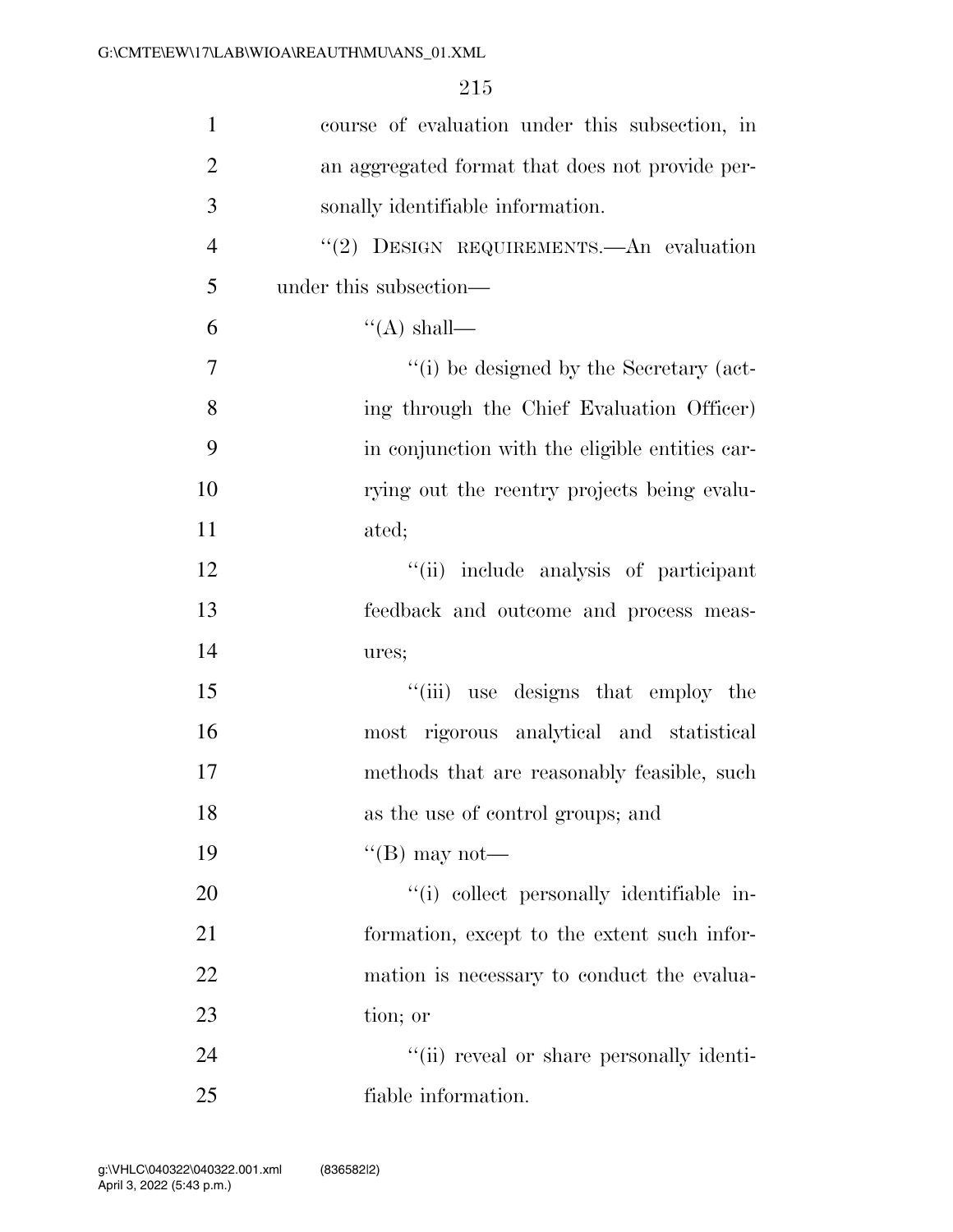| $\mathbf{1}$   | "(3) PUBLICATION AND REPORTING OF EVAL-               |
|----------------|-------------------------------------------------------|
| $\overline{2}$ | UATION FINDINGS.—The Secretary (acting through        |
| 3              | the Chief Evaluation Officer) shall—                  |
| $\overline{4}$ | $\lq\lq$ in accordance with the timeline deter-       |
| 5              | mined to be appropriate by the Chief Evalua-          |
| 6              | tion Officer, publish an interim report on such       |
| 7              | evaluation;                                           |
| 8              | "(B) not later than 90 days after the date            |
| 9              | on which any evaluation is completed under this       |
| 10             | subsection, publish and make publicly available       |
| 11             | such evaluation; and                                  |
| 12             | "(C) not later than 60 days after the com-            |
| 13             | pletion date described in subparagraph (B),           |
| 14             | submit to the Committee on Education and              |
| 15             | Labor of the House of Representatives and the         |
| 16             | Committee on Health, Education, Labor, and            |
| 17             | Pensions of the Senate a report on such evalua-       |
| 18             | tion.                                                 |
| 19             | " $(g)$ ANNUAL REPORT.—                               |
| 20             | "(1) CONTENTS.—Subject to paragraph $(2)$ ,           |
| 21             | the Secretary shall post, using transparent, linked,  |
| 22             | open, and interoperable data formats, on its publicly |
| 23             | accessible website an annual report on—               |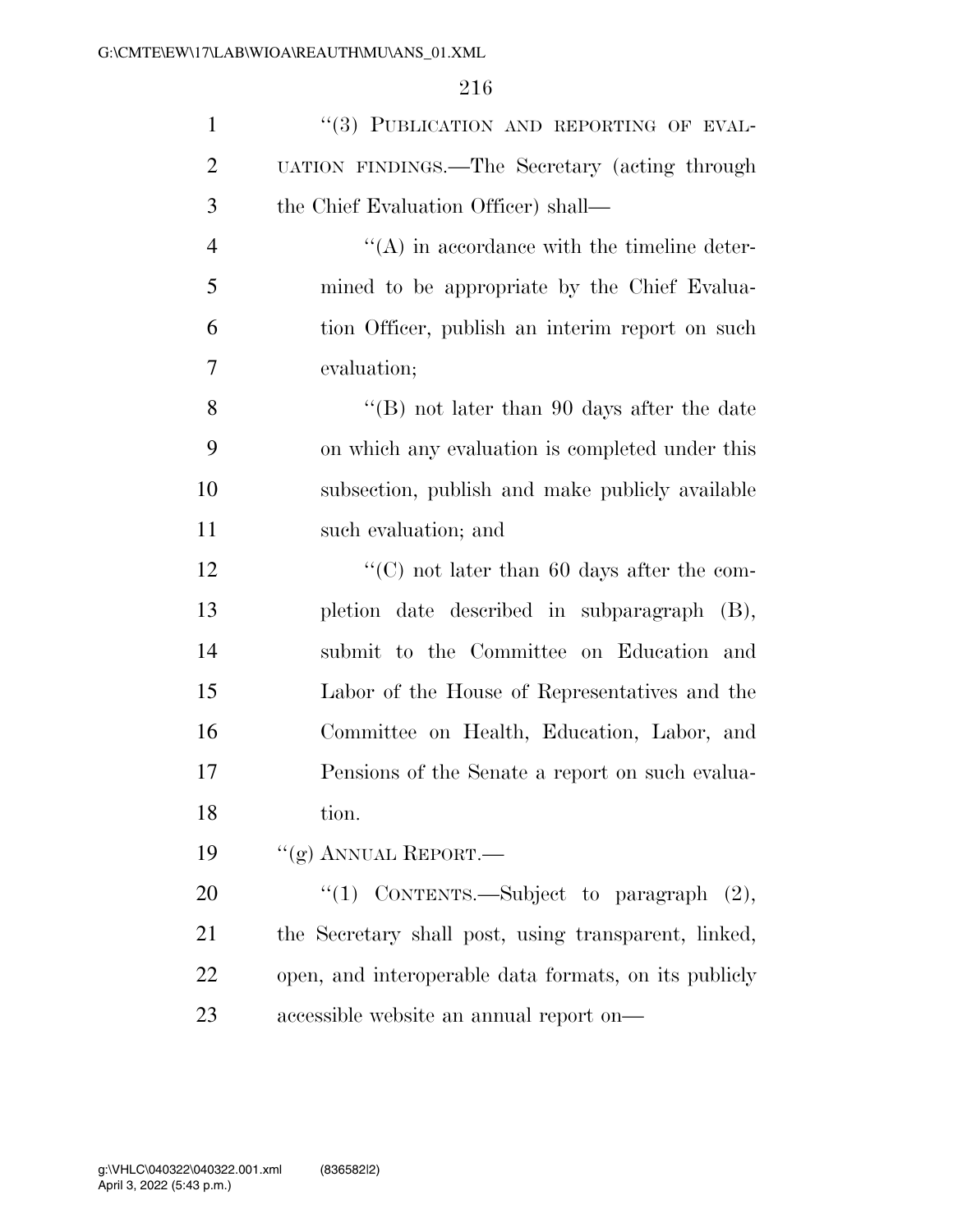| $\mathbf{1}$   | $\lq\lq$ the number of individuals who par-            |
|----------------|--------------------------------------------------------|
| $\overline{2}$ | ticipated in projects assisted under this section      |
| 3              | for the preceding year;                                |
| $\overline{4}$ | "(B) the percentage of such individuals                |
| 5              | who successfully completed the requirements of         |
| 6              | such projects; and                                     |
| $\overline{7}$ | $\cdot$ (C) the performance of eligible entities on    |
| 8              | such projects as measured by the performance           |
| 9              | indicators set forth in subsection (e).                |
| 10             | "(2) DISAGGREGATION.—The information pro-              |
| 11             | vided under subparagraphs $(A)$ through $(C)$ of para- |
| 12             | graph (1) with respect to a year shall be              |
| 13             | disaggregated by each project assisted under this      |
| 14             | section for such year.                                 |
| 15             | "(h) AUTHORIZATION OF APPROPRIATIONS; RES-             |
| 16             | ERVATIONS.                                             |
| 17             | "(1) AUTHORIZATION OF APPROPRIATIONS.-                 |
| 18             | There are authorized to be appropriated to carry out   |
| 19             | this section—                                          |
| 20             | "(A) $$250,000,000$ for fiscal year 2023;              |
| 21             | "(B) $$300,000,000$ for fiscal year 2024;              |
| 22             | "(C) $$350,000,000$ for fiscal year 2025;              |
| 23             | "(D) $$400,000,000$ for fiscal year 2026;              |
| 24             | "(E) \$450,000,000 for fiscal year 2027;               |
| 25             | and                                                    |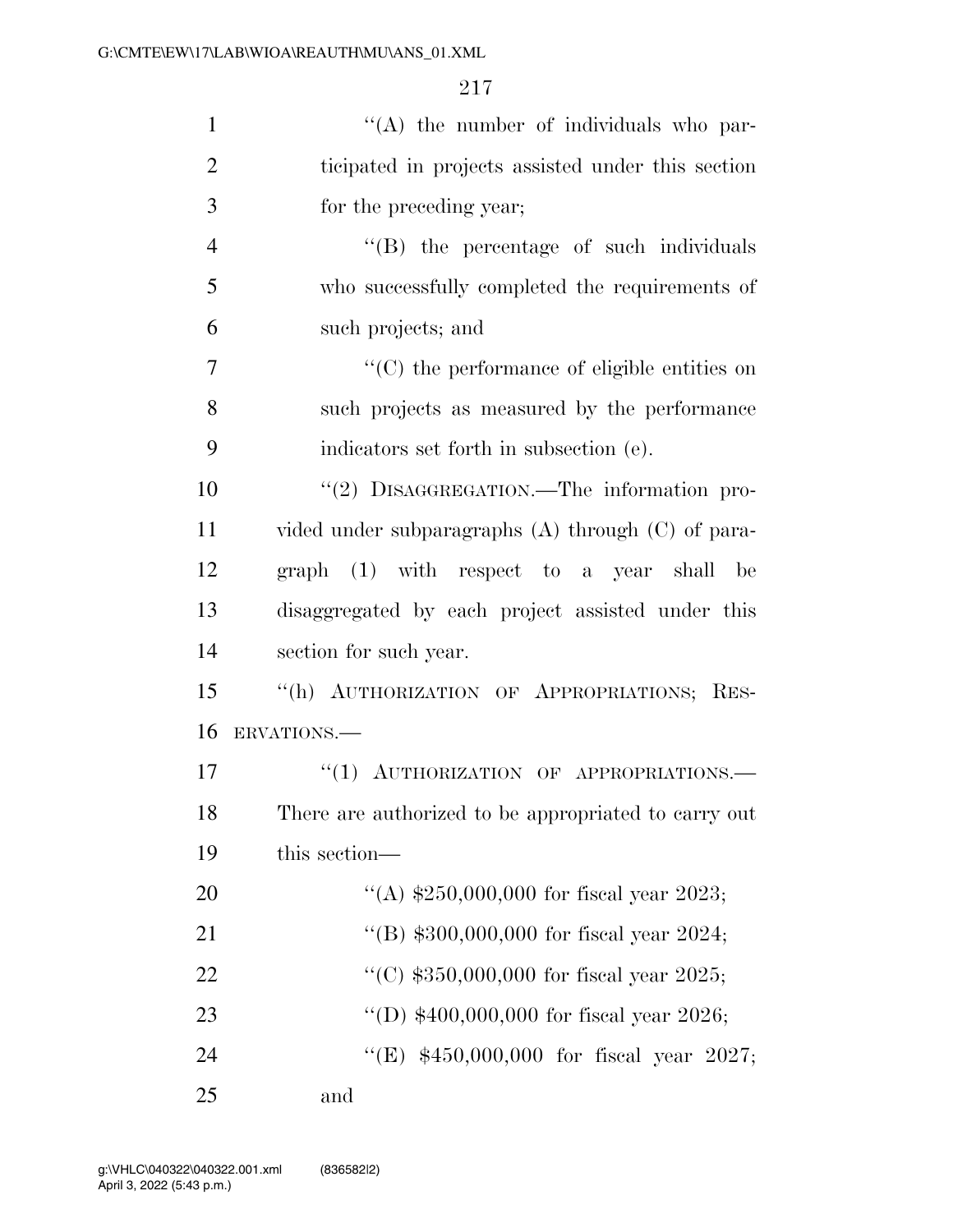| $\mathbf{1}$   | "(F) $$500,000,000$ for fiscal year 2028.           |
|----------------|-----------------------------------------------------|
| $\overline{2}$ | "(2) RESERVATION OF FUNDS. - Of the funds           |
| 3              | appropriated under paragraph (1) for a fiscal year, |
| $\overline{4}$ | the Secretary—                                      |
| 5              | "(A) may reserve not more than 5 percent            |
| 6              | for the administration of grants, contracts, and    |
| 7              | cooperative agreements awarded under this sec-      |
| 8              | tion, of which not more than 2 percent may be       |
| 9              | reserved for the provision of—                      |
| 10             | "(i) technical assistance to eligible en-           |
| 11             | tities that receive funds under this section;       |
| 12             | and                                                 |
| 13             | "(ii) outreach and technical assistance             |
| 14             | to eligible entities desiring to receive such       |
| 15             | funds, including assistance with application        |
| 16             | development and submission; and                     |
| 17             | "(B) shall reserve not less than 1 percent          |
| 18             | and not more than 2.5 percent for the evalua-       |
| 19             | tion activities under subsection (f) or to support  |
| 20             | eligible entities with any required data collec-    |
| 21             | tion, analysis, and coordination related to such    |
| 22             | evaluation activities.                              |
| 23             | "(i) DEFINITIONS.—In this section:                  |
| 24             | "(1) CHIEF EVALUATION OFFICER.—The term             |
| 25             | Chief Evaluation Officer' means the head of the     |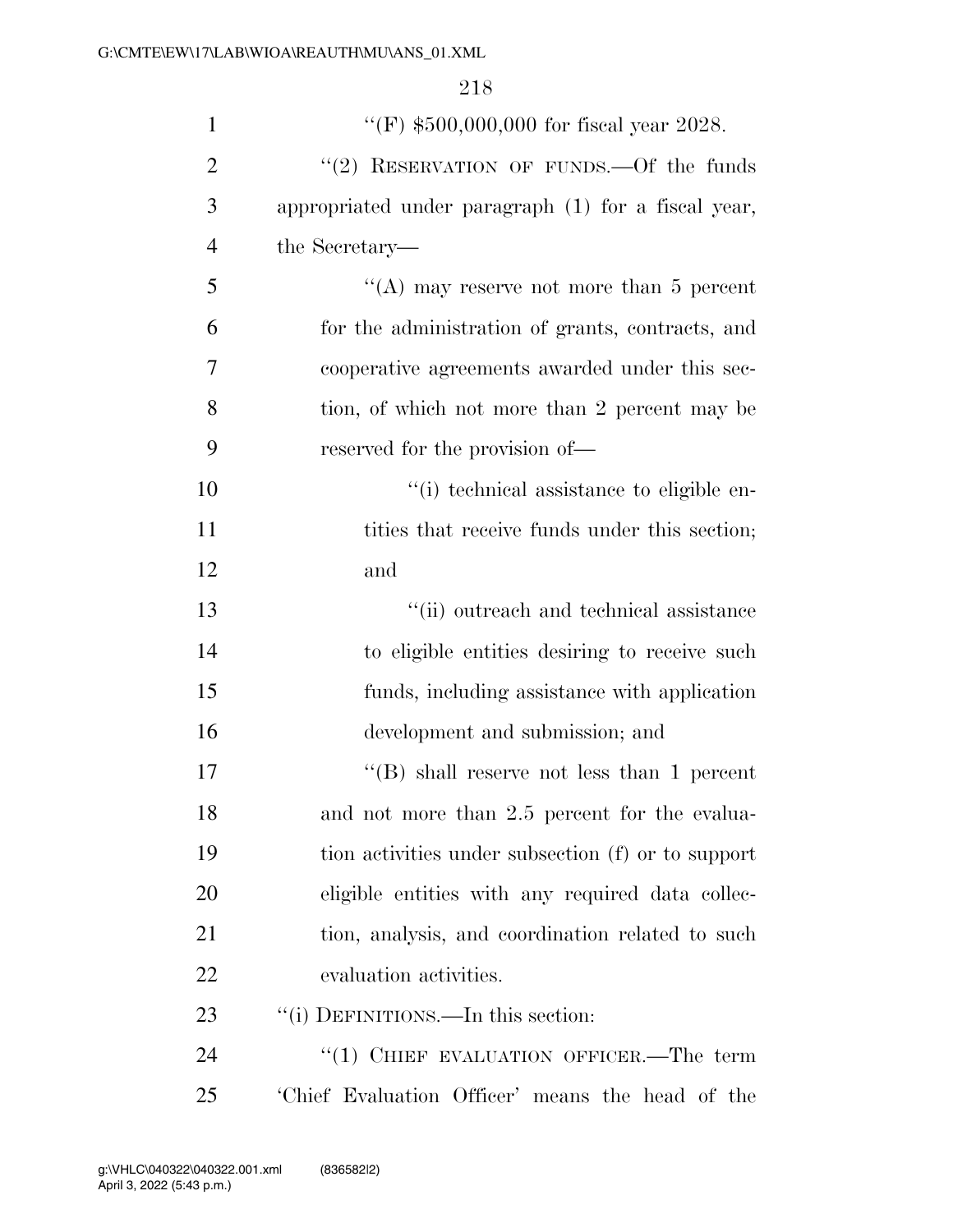| $\mathbf{1}$   | independent evaluation office located organization-    |
|----------------|--------------------------------------------------------|
| $\overline{2}$ | ally in the Office of the Assistant Secretary for Pol- |
| 3              | icy of the Department of Labor.                        |
| $\overline{4}$ | $"(2)$ COMMUNITY SUPERVISION.—The<br>term              |
| 5              | 'community supervision' means mandatory oversight      |
| 6              | (including probation and parole) of a formerly incar-  |
| 7              | cerated person—                                        |
| 8              | "(A) who was convicted of a crime by a                 |
| 9              | judge or parole board; and                             |
| 10             | "(B) who is living outside a secure facility.          |
| 11             | "(3) CORRECTIONAL INSTITUTION.—The term                |
| 12             | 'correctional institution' has the meaning given the   |
| 13             | term in section $225(e)$ .                             |
| 14             | "(4) ELIGIBLE ENTITY.—The term 'eligible en-           |
| 15             | tity' means—                                           |
| 16             | $\lq\lq$ a private nonprofit organization              |
| 17             | under section $501(c)(3)$ of the Internal Revenue      |
| 18             | Code of 1986, including a community-based or           |
| 19             | faith-based organization;                              |
| 20             | $\lq\lq$ (B) a local board;                            |
| 21             | $\lq\lq$ (C) a State or local government;              |
| 22             | "(D) an Indian or Native American entity               |
| 23             | eligible for grants under section 166;                 |
| 24             | "(E) a labor organization or joint labor-              |
| 25             | management organization; or                            |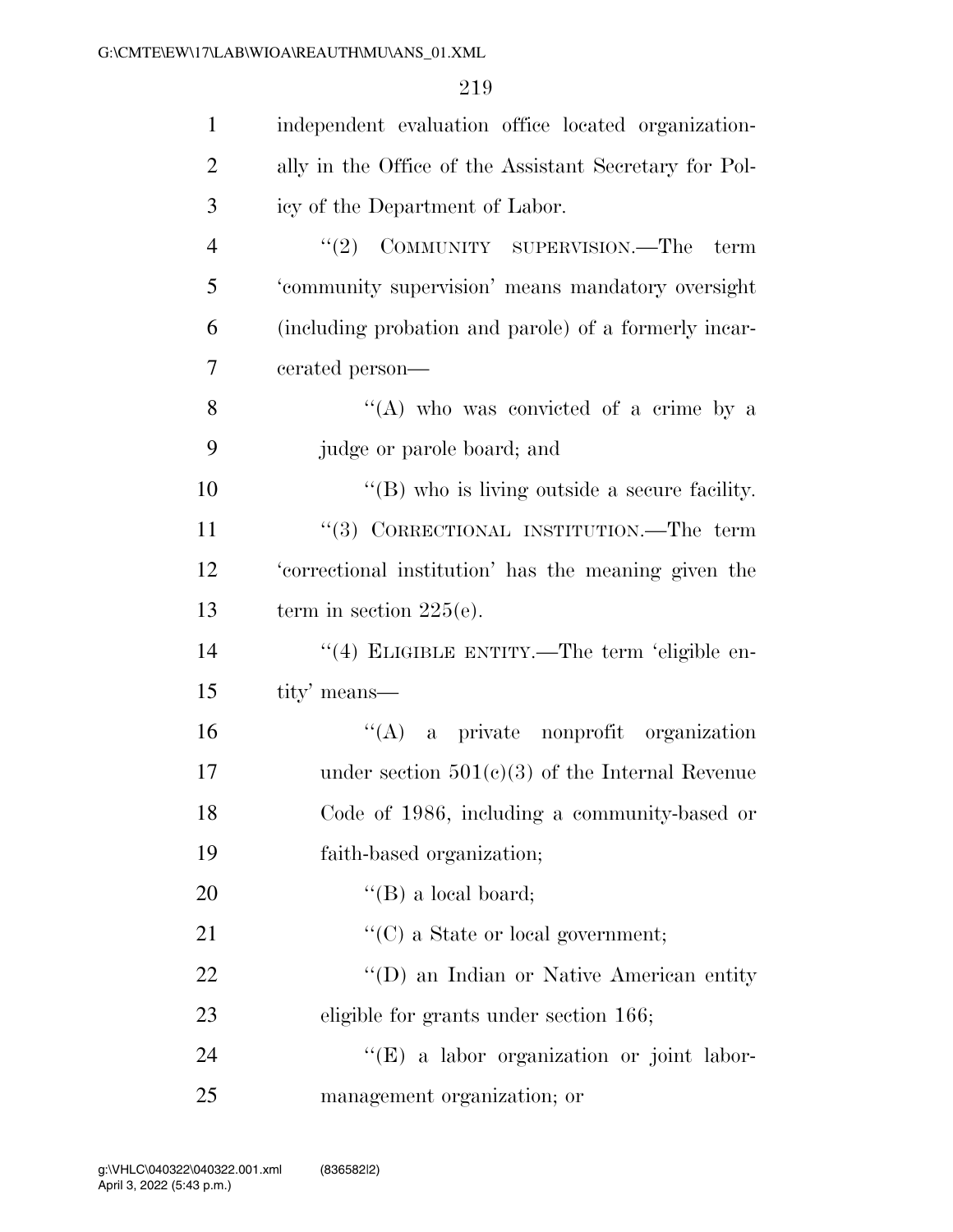| $\mathbf{1}$   | $\lq\lq(F)$ a consortium of the entities described     |
|----------------|--------------------------------------------------------|
| $\overline{2}$ | in subparagraphs $(A)$ through $(E)$ .                 |
| 3              | "(5) ELIGIBLE ADULT.—The term 'eligible                |
| $\overline{4}$ | adult' means a justice-involved individual who—        |
| 5              | "(A) is age 25 or older; and                           |
| 6              | $\lq$ (B) in the case of an individual that was        |
| 7              | previously incarcerated, was released from in-         |
| 8              | carceration not more than 3 years prior to en-         |
| 9              | rollment in a project funded under this section.       |
| 10             | "(6) ELIGIBLE YOUTH.—The term 'eligible                |
| 11             | youth' means a justice-involved individual who is not  |
| 12             | younger than age 14 or older than age 24.              |
| 13             | HIGH-CRIME.—The term 'high-crime',<br>$(3^{12})^2$     |
| 14             | when used with respect to a geographic area, means     |
| 15             | an area with crime rates that are higher than the      |
| 16             | rate for the overall city (for urban areas) or of non- |
| 17             | metropolitan area in the State (for rural areas), as   |
| 18             | such terms are used by the Bureau of Labor Statis-     |
| 19             | tics.                                                  |
| 20             | "(8) HIGH-POVERTY.—The term 'high-poverty',            |
| 21             | when used with respect to a geographic area, means     |
| 22             | an area with a poverty rate of at least 25 percent     |
| 23             | as determined based on the most recently available     |
| 24             | data from the American Community Survey con-           |
| 25             | ducted by the Bureau of the Census.".                  |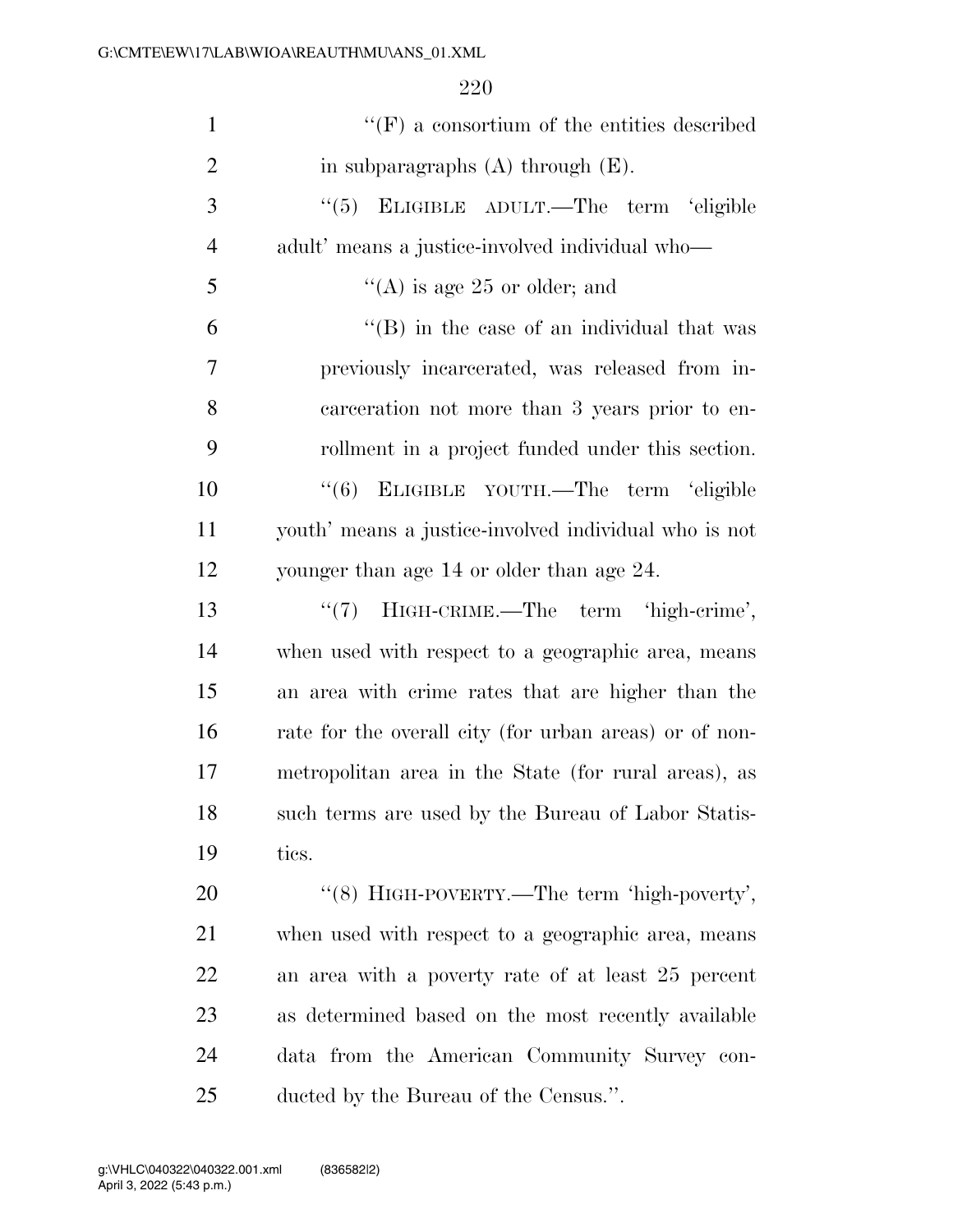# **SEC. 279. SECTORAL EMPLOYMENT THROUGH CAREER TRAINING FOR OCCUPATIONAL READINESS (SECTOR) PROGRAM.**

 Subtitle D of title I (29 U.S.C. 3221 et seq.), as amended by this Act, is further amended by inserting after section 173, as added by the preceding section, the fol-lowing:

# **''SEC. 174. SECTORAL EMPLOYMENT THROUGH CAREER TRAINING FOR OCCUPATIONAL READINESS (SECTOR) PROGRAM.**

11 "(a) IN GENERAL.—From amounts appropriated under subsection (e)(1), and not reserved under subsection (e)(2), the Secretary shall—

14 ''(1) use not less than 80 percent of such amounts to award grants under subsection (b) to each State to develop, convene, or expand industry or sector partnerships; and

 $(2)$  use not less than 20 percent of such amounts to award grants under subsection (c), on a competitive basis, to eligible industry or sector part- nerships for the purposes of expanding workforce de- velopment and employment opportunities for high- skill, high-wage, or in-demand industry sectors or occupations, as determined by the Secretary.

''(b) FORMULA GRANTS.—

26 "(1) DISTRIBUTION OF FUNDS.—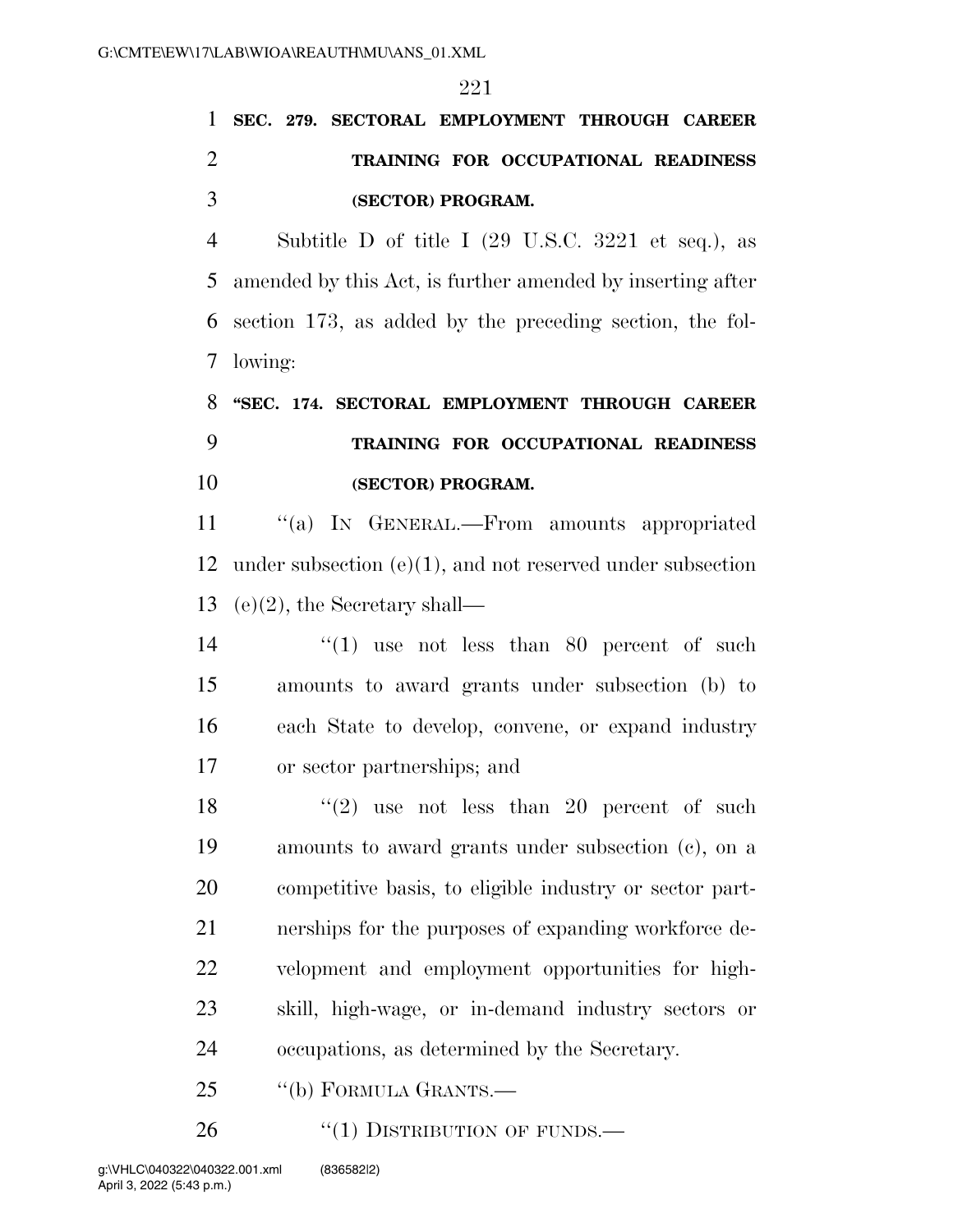| $\mathbf{1}$   | STATE ALLOTMENT.—From<br>``(A)<br>the                 |
|----------------|-------------------------------------------------------|
| $\overline{2}$ | amount determined by the Secretary under sub-         |
| 3              | section $(a)(1)$ , the Secretary shall allot funds to |
| $\overline{4}$ | each State on the basis of the relative allotment     |
| 5              | the State received under section $132(b)$ for such    |
| 6              | fiscal year, compared to the total amount allot-      |
| 7              | ted to all States under section $132(b)$ for such     |
| 8              | fiscal year.                                          |
| 9              | $\mathrm{``(B)}$<br>LOCAL AREA ALLOCATIONS.-The       |
| 10             | Secretary shall use the amounts allotted under        |
| 11             | subparagraph (A) to distribute funds in the           |
| 12             | State to carry out the activities described in        |
| 13             | paragraph $(2)$ by-                                   |
| 14             | "(i) allocating funds to each local area              |
| 15             | of the State on the basis of the relative al-         |
| 16             | location the local area received under sec-           |
| 17             | tion 133(b) for such fiscal year, compared            |
| 18             | to the total amount allocated to all local            |
| 19             | areas in the State under section 133(b) for           |
| 20             | such fiscal year; or                                  |
| 21             | "(ii) allocating funds to local areas of              |
| 22             | the State that have the highest rates of              |
| 23             | unemployment or poverty, or the highest               |
| 24             | numbers of individuals with barriers to em-           |
| 25             | ployment in the State.                                |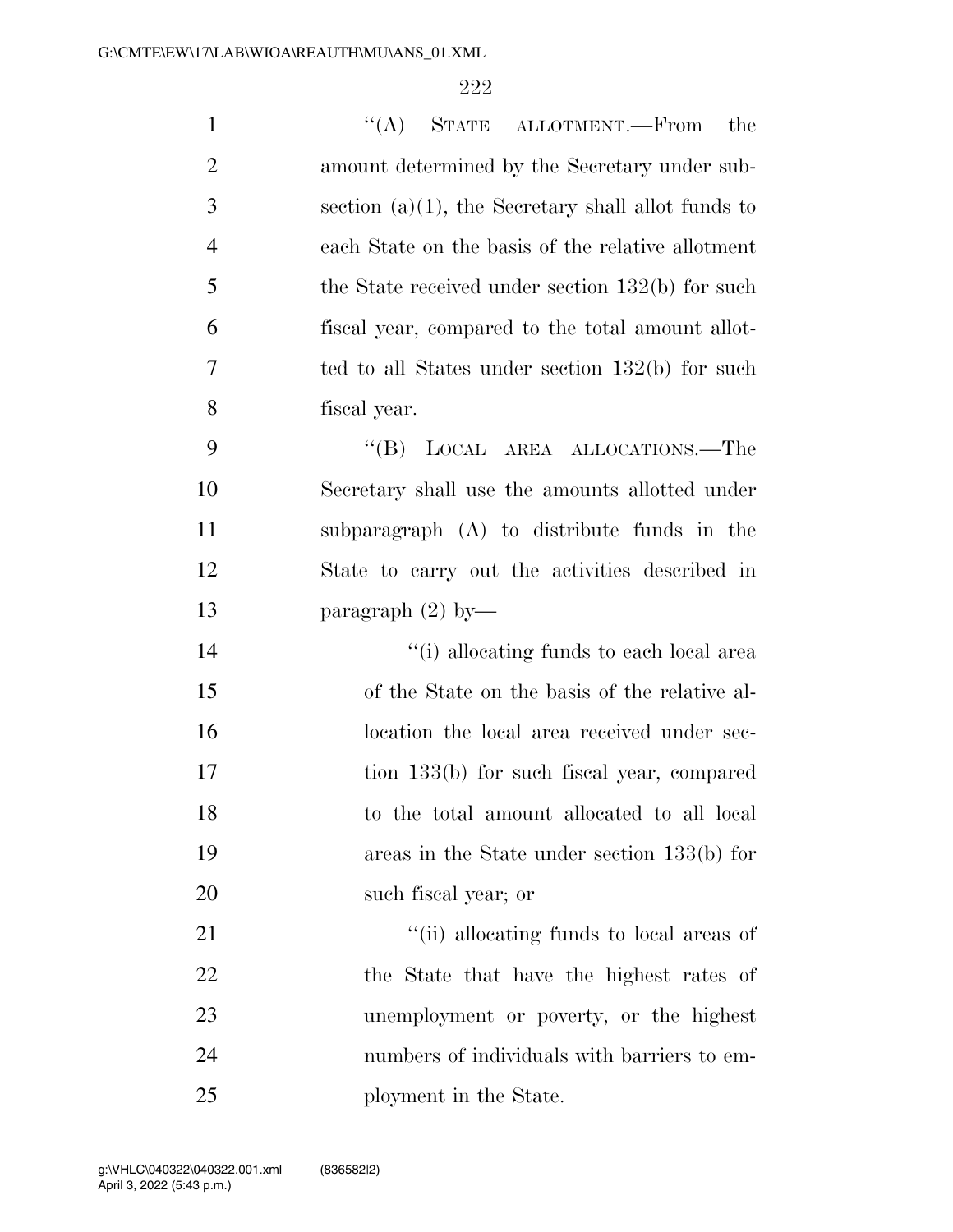| $\mathbf{1}$   | "(C) TRANSFER AUTHORITY.— $A$ local                |
|----------------|----------------------------------------------------|
| $\overline{2}$ | board may transfer, if such a transfer is ap-      |
| 3              | proved by the Governor, up to and including        |
| $\overline{4}$ | 100 percent of the funds allocated to the local    |
| 5              | area under section $133(b)$ , and up to and in-    |
| 6              | cluding 100 percent of the funds allocated to      |
| $\overline{7}$ | the local area under this subsection for a fiscal  |
| 8              | year between—                                      |
| 9              | "(i) adult employment and training                 |
| 10             | activities; and                                    |
| 11             | "(ii) activities under this section.               |
| 12             | $"(2)$ USE OF FUNDS.—The funds awarded             |
| 13             | under paragraph $(1)$ may be used to-              |
| 14             | "(A) regularly convene stakeholders in a           |
| 15             | collaborative structure to identify, develop, im-  |
| 16             | prove, or expand training, employment, and         |
| 17             | growth opportunities for high-skill, high-wage,    |
| 18             | or in-demand industry sectors or occupations;      |
| 19             | "(B) form, expand, and improve training            |
| 20             | programs, to be managed by eligible industry       |
| 21             | and sector partnerships that include attainment    |
| 22             | of industry-recognized credentials, the integra-   |
| 23             | tion of work-based learning activities with train- |
| 24             | ing curricula and occupational certification pro-  |
| 25             | and that address specific workforce<br>grams,      |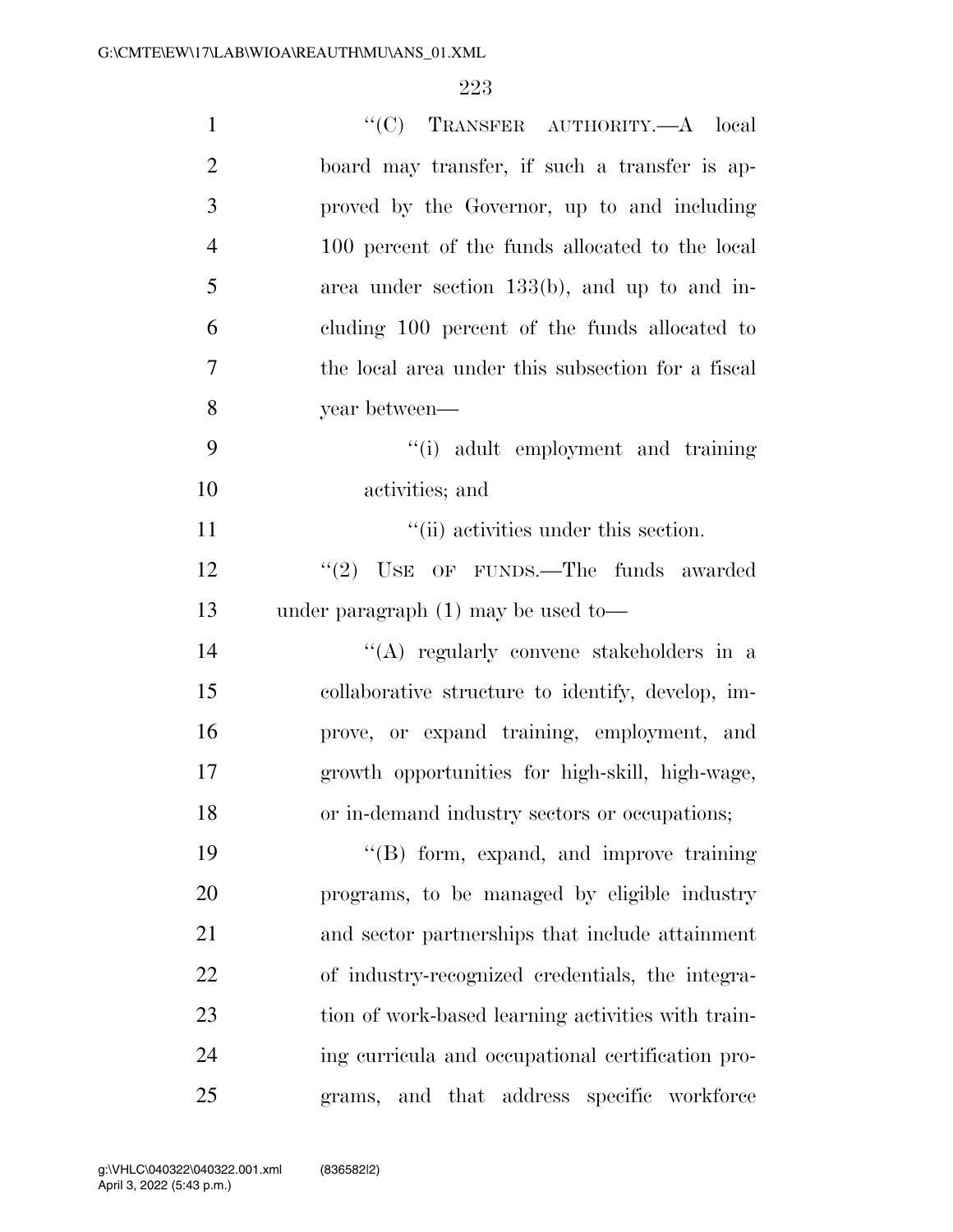issues and needs of groups of workers, with a priority on individuals with a barrier to employ- ment, within regional labor markets in the State;

 ''(C) strengthen the coordination of eligible industry and sector partnerships and programs with the programs administered under subtitle B of this title and with the one-stop partners described in section 121; and

 $\langle \text{`}(D) \rangle$  to directly provide, or arrange for the provision of, services to help individuals with barriers to employment and other participants complete and successfully transition out of training described in subparagraph (B), which services shall include career services, supportive services, or the provision of needs-related pay-ments.

18 "(c) COMPETITIVE GRANTS.—

 ''(1) GRANTS AUTHORIZED.—From the amount 20 determined by the Secretary under subsection  $(a)(2)$ , the Secretary shall award grants, on a competitive basis, to eligible industry or sector partnerships for 23 the purposes described in subsection  $(a)(2)$ .

24  $((2)$  APPLICATION.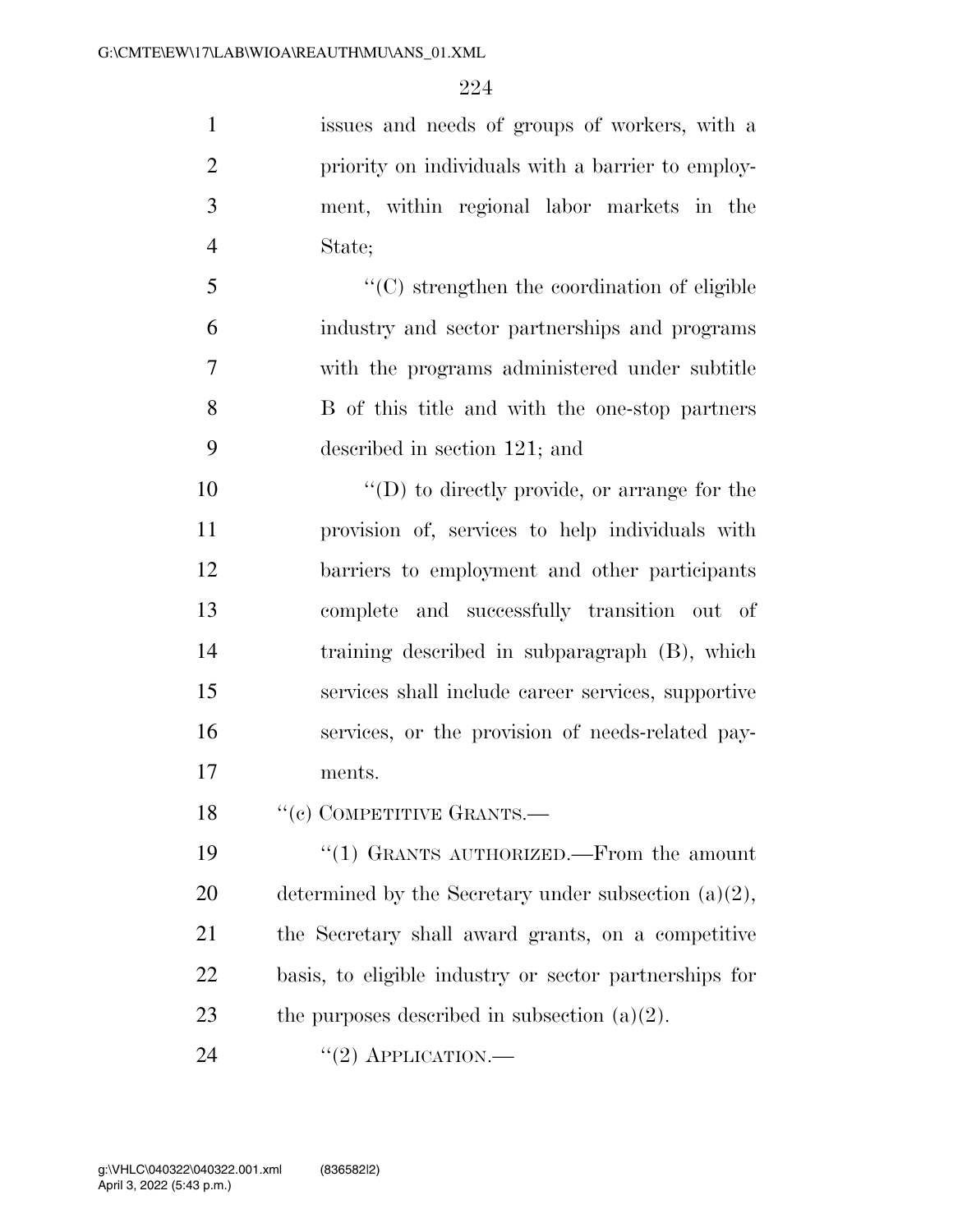| $\mathbf{1}$   | "(A) FORM AND PROCEDURE.—To receive              |
|----------------|--------------------------------------------------|
| $\overline{2}$ | a grant under this subsection, the lead appli-   |
| 3              | cant on behalf of an eligible industry or sector |
| $\overline{4}$ | partnership shall submit to the Secretary an     |
| 5              | application at such time, in such manner, and    |
| 6              | containing such information as specified by the  |
| 7              | Secretary.                                       |
| 8              | "(B) CONTENTS.—An application<br>sub-            |
| 9              | mitted under paragraph (1) shall contain at a    |
| 10             | minimum the following:                           |
| 11             | "(i) Identification of the high-skill,           |
| 12             | high-wage, or in-demand industry sector or       |
| 13             | occupation on which such partnership is          |
| 14             | focused.                                         |
| 15             | "(ii) A description of the activities to         |
| 16             | be carried out under the grant.                  |
| 17             | "(iii) A description of the workers              |
| 18             | that will be targeted for recruitment as         |
| 19             | program participants, how a priority of          |
| 20             | service under the grant will be provided to      |
| 21             | individuals with barriers to employment,         |
| 22             | and how the activities will be designed to       |
| 23             | maximize access and eliminate barriers to        |
| 24             | entry to training and other activities for       |
| 25             | such individuals.                                |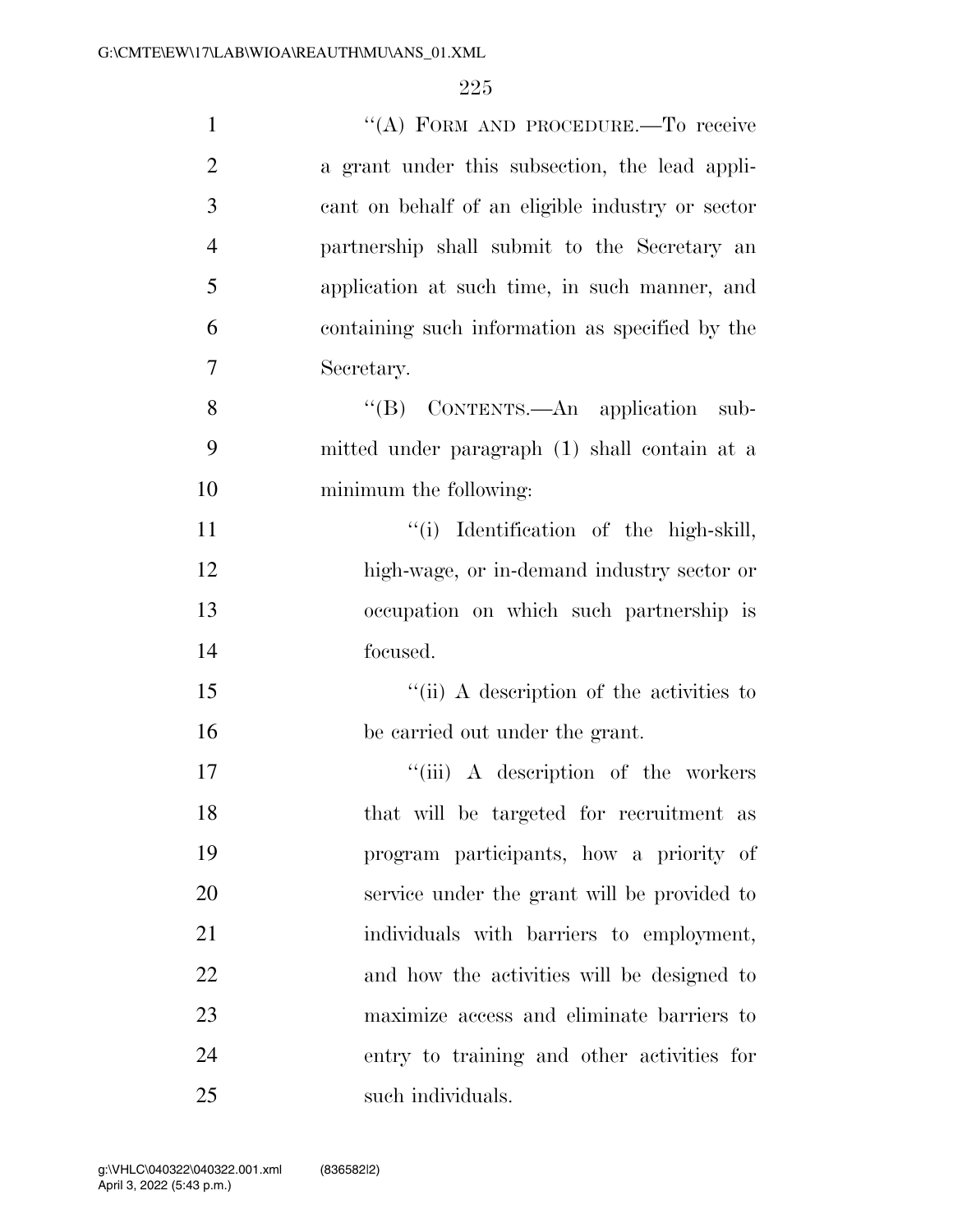| $\mathbf{1}$   | "(iv) A description of other Federal or              |
|----------------|------------------------------------------------------|
| $\overline{2}$ | non-Federal resources that will be lever-            |
| 3              | aged in support of the eligible industry or          |
| $\overline{4}$ | sector partnership (including cash or in-            |
| 5              | contributions from private-sector<br>kind            |
| 6              | partners).                                           |
| 7              | "(3) USES OF FUNDS.—An eligible industry or          |
| 8              | sector partnership awarded a grant under this sub-   |
| 9              | section shall use such grant funds—                  |
| 10             | "(A) to engage and regularly convene                 |
| 11             | stakeholders in a collaborative structure to         |
| 12             | identify, develop, improve, or expand training,      |
| 13             | employment, and growth opportunities for the         |
| 14             | high-skill, high-wage, or in-demand industry         |
| 15             | sector or occupation on which such partnership       |
| 16             | is focused;                                          |
| 17             | $\lq\lq (B)$ to directly provide, or arrange for the |
| 18             | provision of, high-quality, evidence-based train-    |
| 19             | ing for high-skill, high-wage, or in-demand in-      |
| 20             | dustry sectors or occupations on which such          |
| 21             | partnership is focused, which shall include          |
| 22             | training that leads to the attainment of nation-     |
| 23             | ally or regionally portable and stackable recog-     |
| 24             | nized postsecondary credentials for the industry     |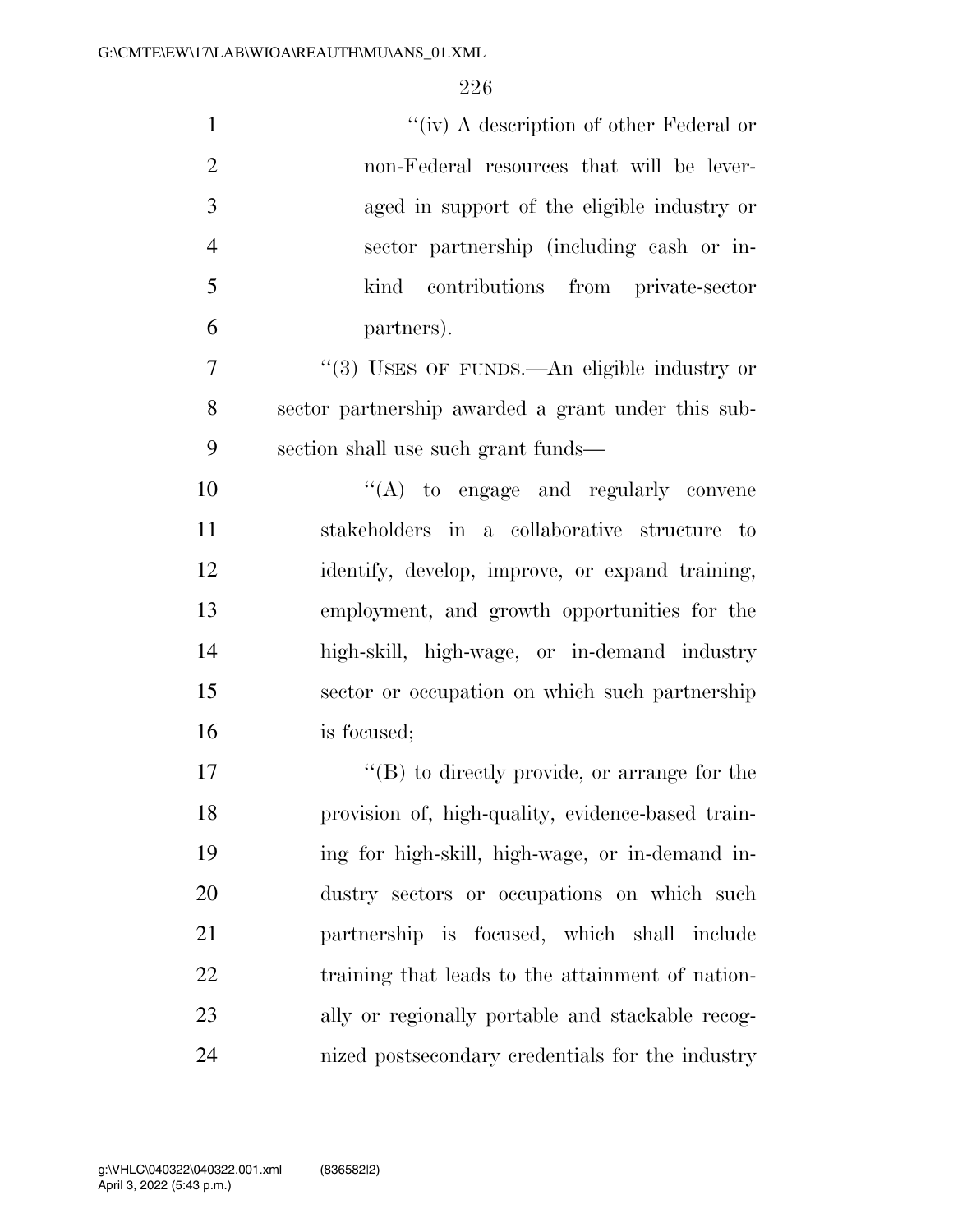| $\mathbf{1}$   | sector or occupations described in paragraph         |
|----------------|------------------------------------------------------|
| $\overline{2}$ | $(A)$ , including—                                   |
| 3              | "(i) training provided through appren-               |
| $\overline{4}$ | ticeship programs, or pre-apprenticeship             |
| 5              | programs that articulate to apprenticeship           |
| 6              | programs, labor organizations, or joint              |
| $\overline{7}$ | labor-management partnerships;                       |
| 8              | "(ii) on-the job training, customized                |
| 9              | training, and paid internships and work              |
| 10             | experience;                                          |
| 11             | "(iii) incumbent worker training to                  |
| 12             | support lower wage workers in upgrading              |
| 13             | skills and advancing along a career path-            |
| 14             | way; and                                             |
| 15             | "(iv) training services, in addition to              |
| 16             | those described in clauses (i) through (iii),        |
| 17             | authorized under<br>section<br>that<br>are           |
| 18             | $134(c)(3)(D)$ , including occupational skills       |
| 19             | training; and                                        |
| 20             | $\lq\lq$ (C) to directly provide, or arrange for the |
| 21             | provision of, services to help individuals with      |
| 22             | barriers to employment and other participants        |
| 23             | complete and successfully transition out of          |
| 24             | training described in subparagraph (B), which        |
| 25             | services shall include career services, supportive   |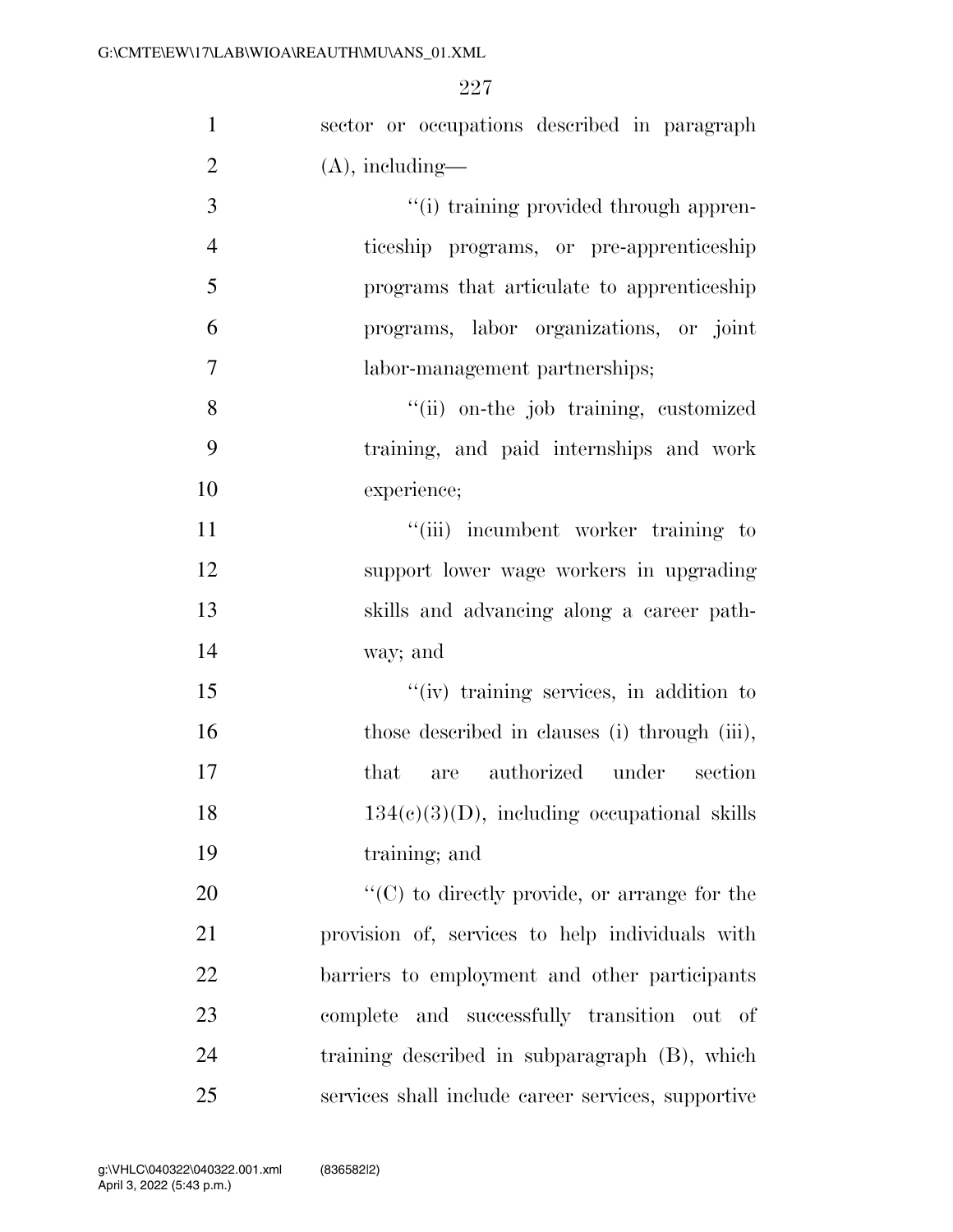|   | services, or the provision of needs-related pay-        |
|---|---------------------------------------------------------|
| 2 | ments authorized under subsections $(c)(2)$ ,           |
| 3 | $(c)(4)$ , and $(d)(3)$ of section 134.                 |
| 4 | "(4) PRIORITY IN SELECTION OF GRANTS.—                  |
| 5 | The Secretary shall give priority consideration in ap-  |
| 6 | plications that demonstrate the ability to serve eligi- |
| 7 | ble individuals in targeted economic regions that are   |
| 8 | experiencing high-poverty, have traditionally been      |

 underserved by regional economic development and sector partnership activities (including rural areas), or is facing or at risk of facing significant worker dislocation due to a disruption or change in the re-gional or State economy or labor market.

 ''(d) PROGRAM ACCOUNTABILITY AND EVALUA-TION.—

 ''(1) IN GENERAL.—The grants awarded under this section are subject to—

18 ''(A) the primary indicators of performance 19 under section  $116(b)(2)(A)$  and expected levels of performance relating to such indicators; and

21 ''(B) such additional measures as the Sec- retary deems appropriate, which may include skills attainment, wage or career progression, training-related employment, and additional job 25 quality measures.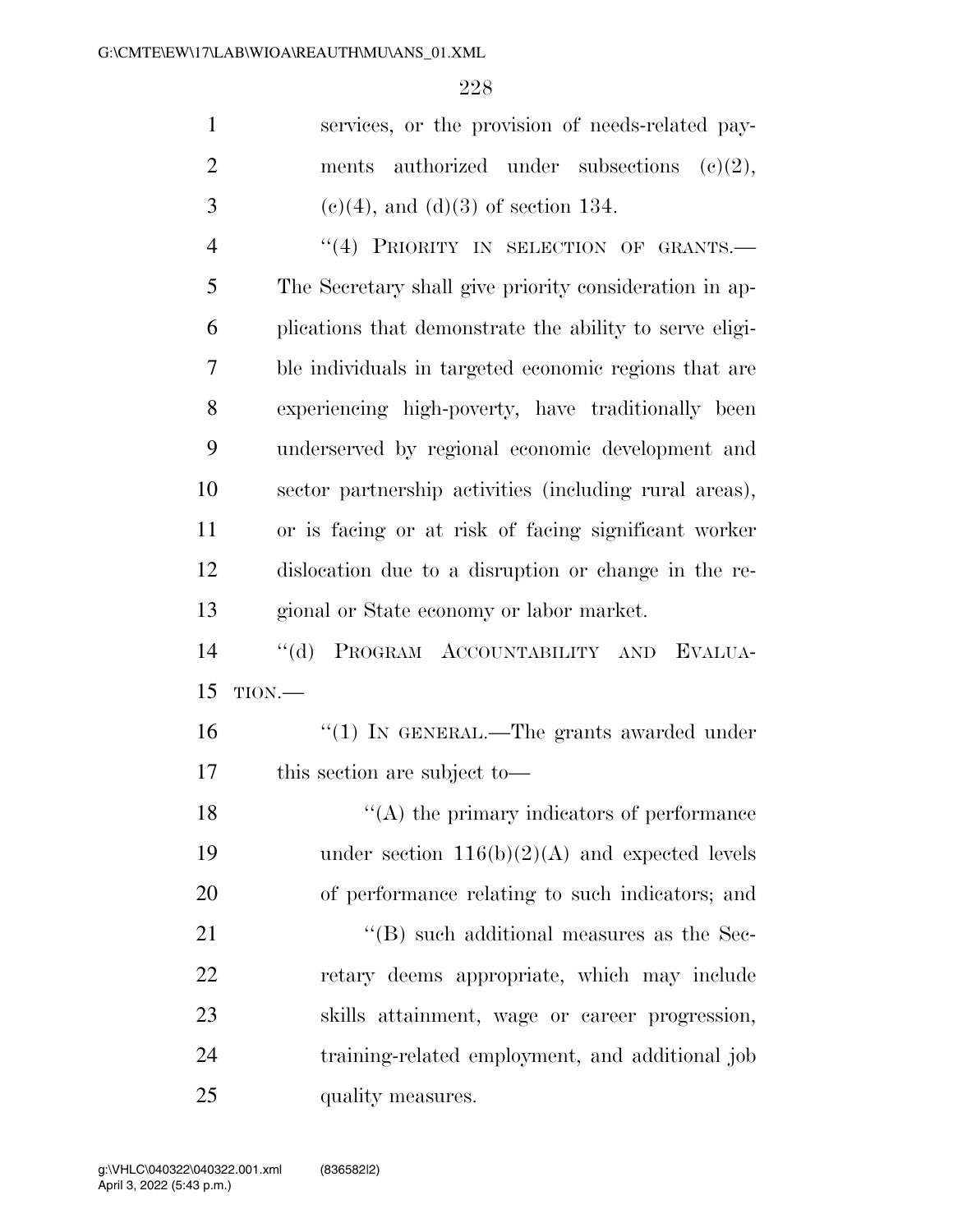1 ''(2) EVALUATION.—Not later than 5 years after the first award of funds under this section is made the Secretary (acting through the chief evalua- tion officer) shall design and conduct an evaluation to evaluate the effectiveness of the program carried out this section.

 ''(3) PUBLICATION.—The Secretary shall pub- lish the outcomes of grantees under the indicators and measures described in paragraph (1) and the evaluation described in paragraph (2) on a publicly accessible website, and submit the evaluation find- ings to the Committee on Education and Labor of the House of Representatives and the Committee on Health, Education, Labor and Pensions of the Sen-ate.

 ''(e) AUTHORIZATION OF APPROPRIATIONS; RES-ERVATIONS.—

18 "(1) AUTHORIZATION OF APPROPRIATIONS. There are authorized to be appropriated to carry out this section—

| 21 | "(A) $$1,000,000,000$ for fiscal year 2023; |  |  |
|----|---------------------------------------------|--|--|
| 22 | "(B) $$1,100,000,000$ for fiscal year 2024; |  |  |
| 23 | "(C) $$1,210,000,000$ for fiscal year 2025; |  |  |
| 24 | "(D) $$1,331,000,000$ for fiscal year 2026; |  |  |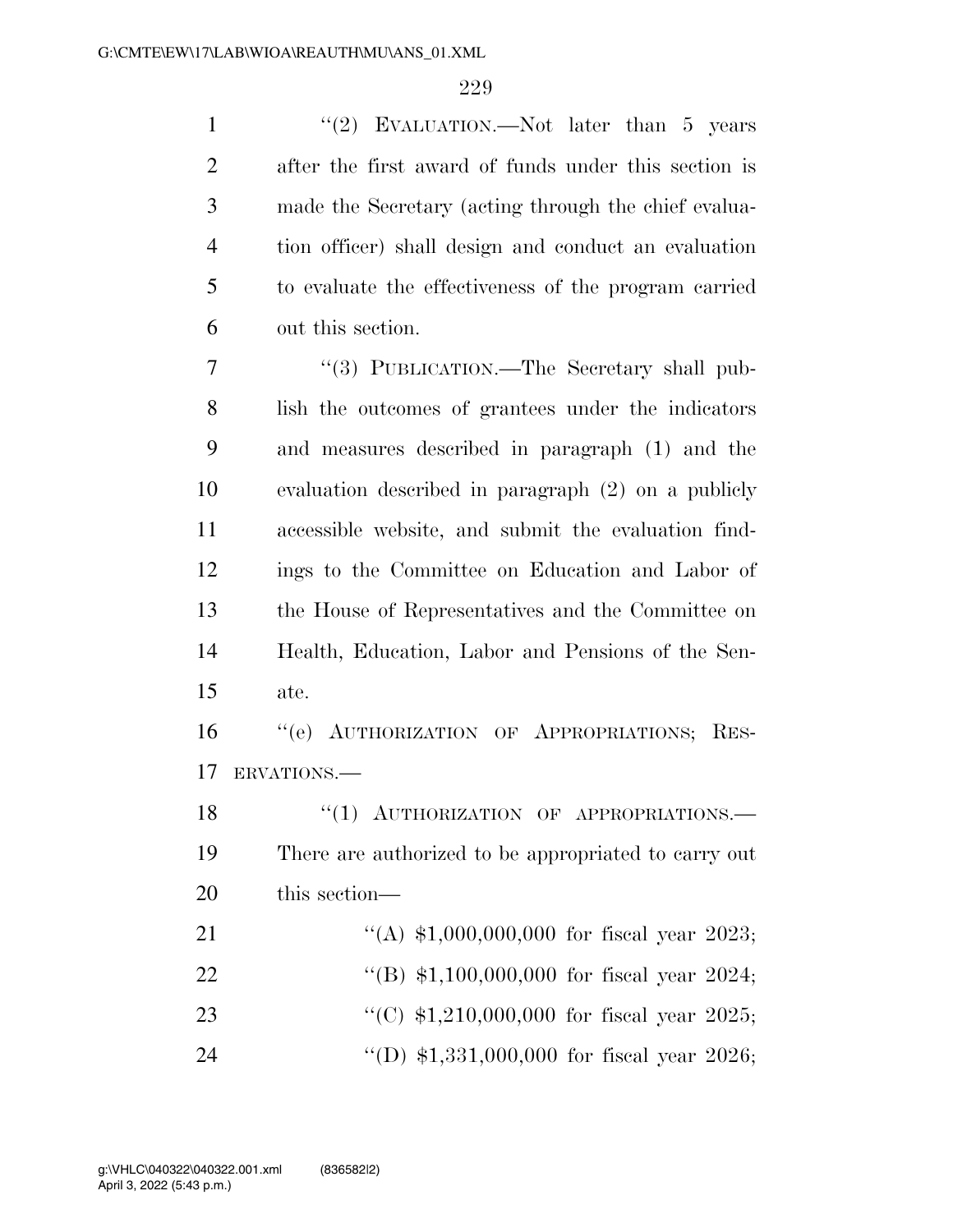| $\mathbf{1}$   | "(E) $$1,464,100,000$ for fiscal year 2027;         |
|----------------|-----------------------------------------------------|
| $\overline{2}$ | and                                                 |
| 3              | "(F) $$1,610,510,000$ for fiscal year 2028.         |
| $\overline{4}$ | "(2) RESERVATION OF FUNDS. - Of the funds           |
| 5              | appropriated under paragraph (1) for a fiscal year, |
| 6              | the Secretary may reserve not more than 5 percent   |
| 7              | which-                                              |
| 8              | $\lq\lq$ (A) may be used for administration of the  |
| 9              | program described in this section, in addition to   |
| 10             | any other funds available for these activities, in- |
| 11             | cluding providing comprehensive technical as-       |
| 12             | sistance, targeted outreach to eligible partner-    |
| 13             | ships serving local areas with high unemploy-       |
| 14             | ment rates or high percentages of low-income        |
| 15             | individuals or individuals with barriers to em-     |
| 16             | ployment; and oversight to support eligible part-   |
| 17             | nerships; and                                       |
| 18             | "(B) shall be used to conduct an evalua-            |
| 19             | tion of the activities carried out under this sec-  |
| 20             | tion and for reporting on the performance and       |
| 21             | impact of programs funded under this section.       |
| 22             | "(f) DEFINITIONS.—In this section:                  |
| 23             | "(1) ELIGIBLE INDUSTRY OR SECTOR PART-              |
| 24             | NERSHIP.—The term 'eligible industry or sector      |
| 25             | partnership' means—                                 |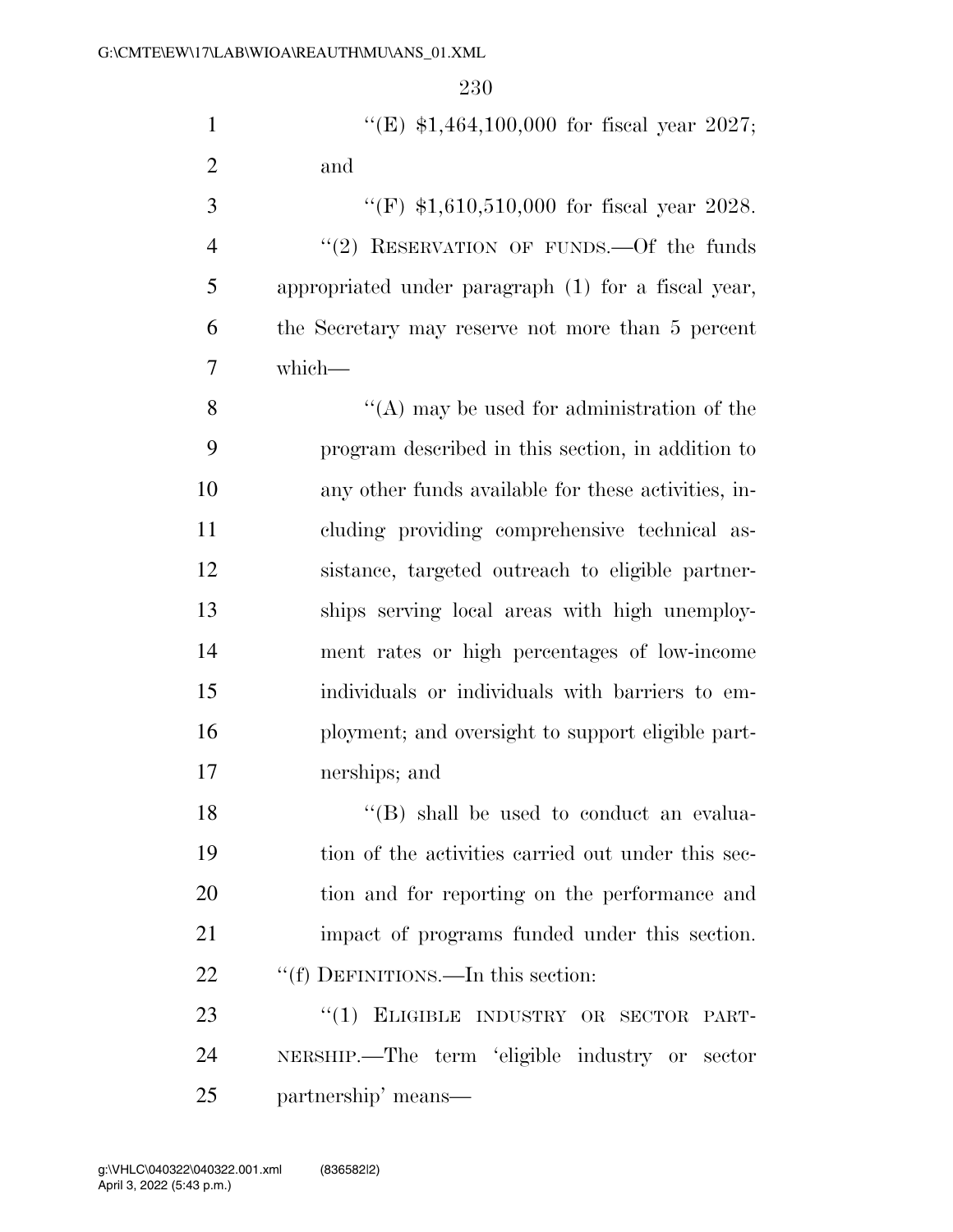1 ''(A) an industry or sector partnership, which shall include multiple representatives de- scribed in each of clauses (i) through (iii) of 4 paragraph  $(26)(A)$  of section 3; or

 ''(B) a partnership of multiple entities de- scribed in section 3(26) and a State board or local board, that is in the process of estab-lishing an industry or sector partnership.

9 "(2) LEAD APPLICANT.—The term 'lead appli- cant' means an applicant for a grant under this sec- tion that is a State board, local board, institution of higher education, labor-management partnership, labor organization, industry association, or other State and regional nonprofit organizations with ex- perience in designing, convening, and expanding in-dustry or sector partnerships.''.

#### **SEC. 280. WORKFORCE DATA QUALITY INITIATIVE GRANTS.**

 Subtitle D of title I (29 U.S.C. 3221 et seq.), as amended by this Act, is further amended by inserting after section 174, as added by the preceding section, the fol-lowing:

## **''SEC. 175. WORKFORCE DATA QUALITY INITIATIVE GRANTS.**

 ''(a) AUTHORITY.—The Secretary is authorized to award grants, on a competitive basis, to States to create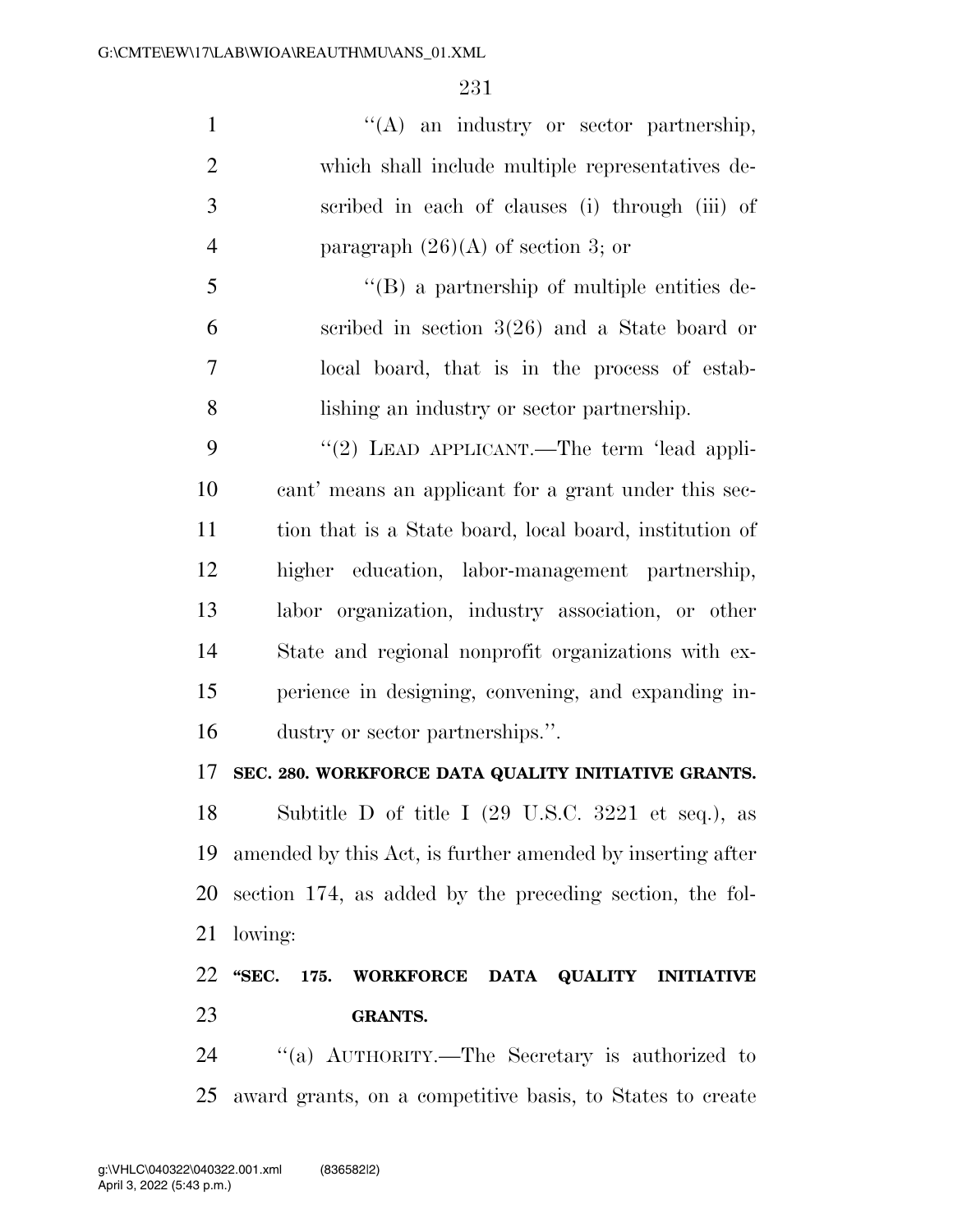| $\mathbf{1}$   | workforce longitudinal administrative databases and asso-      |
|----------------|----------------------------------------------------------------|
|                | 2 ciated resources for the purpose of strengthening work-      |
| 3              | force development program quality, protecting privacy,         |
| $\overline{4}$ | and improving transparency.                                    |
| 5              | "(b) PRIORITY.—In awarding grants under this sec-              |
| 6              | tion, the Secretary shall give priority to States that—        |
| $\overline{7}$ | $\lq(1)$ have not previously received such a grant;            |
| 8              | $\lq(2)$ have the greatest need to improve their               |
| 9              | data infrastructure;                                           |
| 10             | $\cdot\cdot\cdot(3)$ will use non-Federal contributions to im- |
| 11             | prove State data infrastructure and related re-                |
| 12             | sources;                                                       |
| 13             | "(4) support co-enrollment in workforce related                |
| 14             | programs;                                                      |
| 15             | $\cdot$ (5) participate and contribute data to the             |
| 16             | State's linked longitudinal data system, including             |
| 17             | submitting data that when linked with elementary               |
| 18             | and secondary school and postsecondary data, pro-              |
| 19             | vides the State the ability to create more data tools          |
| 20             | and analytics; and                                             |
| 21             | $\cdot\cdot\cdot(6)$ enable research and program improvement   |
| 22             | activities.                                                    |
| 23             | "(c) SUPPLEMENT, NOT SUPPLANT.—Funds made                      |
| 24             | available under this section shall be used to supplement,      |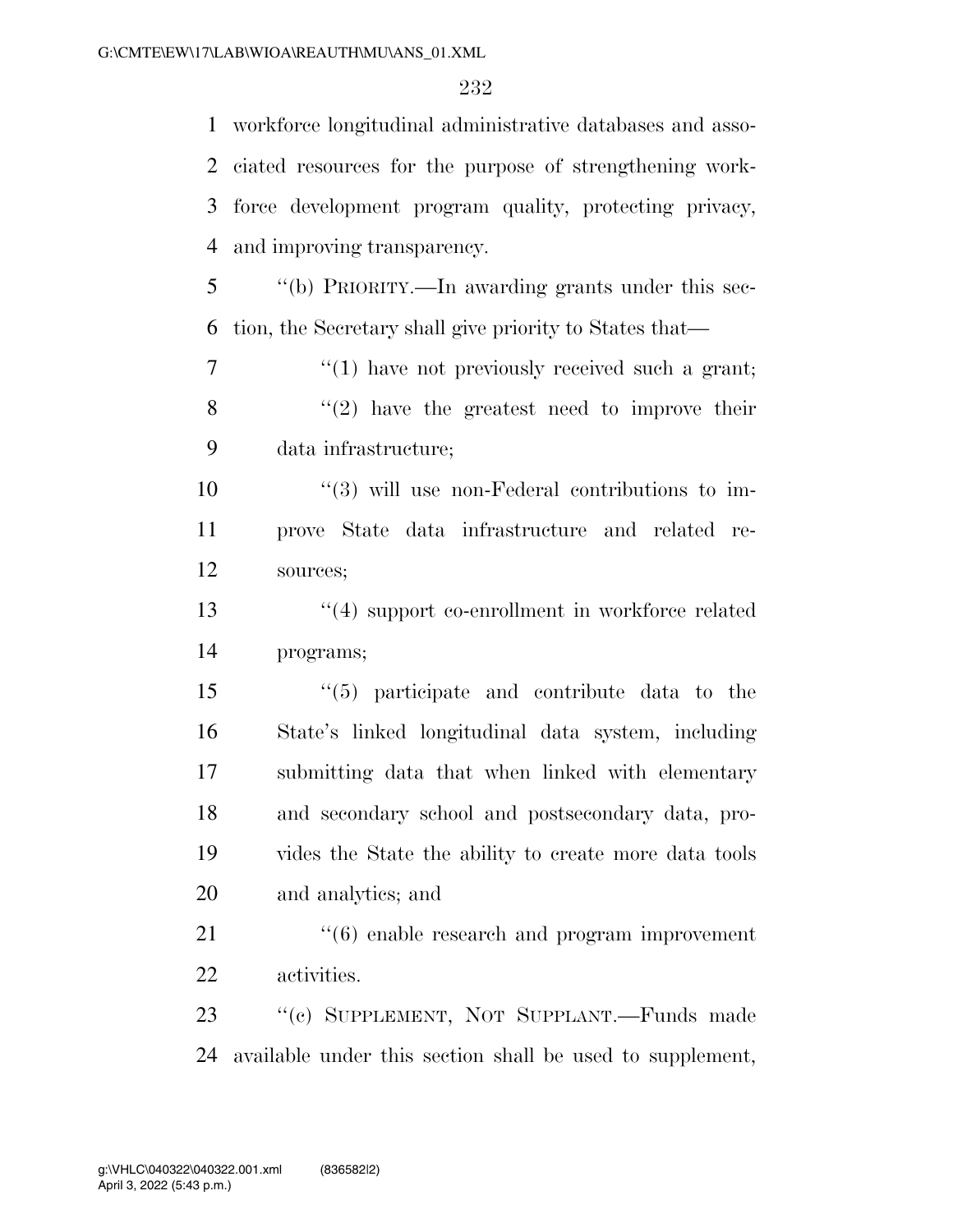and not supplant, other Federal, State, or local funds used for developing State data systems.

 ''(d) ADMINISTRATIVE COSTS.—The Secretary shall reserve not more than 10 percent of funds made available to carry out this section for each fiscal year for the provi- sion of technical assistance to support the implementation of grants awarded under this section.

 ''(e) PRIVACY.—Nothing in this section shall require the disaggregation of data when the number of individuals in a category is insufficient to yield statistically reliable information or when the results would reveal personally identifiable information about an individual, or would re- veal such information when combined with other released information.

 ''(f) AUTHORIZATION OF APPROPRIATIONS.—There are authorized to be appropriated to carry out this sec-tion—

- ''(1) \$40,000,000 for fiscal year 2023;
- ''(2) \$35,000,000 for fiscal year 2024;
- ''(3) \$30,000,000 for fiscal year 2025;
- 21 ''(4) \$25,000,000 for fiscal year 2026;
- 22 ''(5) \$20,000,000 for fiscal year 2027; and
- ''(6) \$15,000,000 for fiscal year 2028.

 ''(g) DEFINITION.—In this section, the term 'State' has the meaning given the term in section 3, except such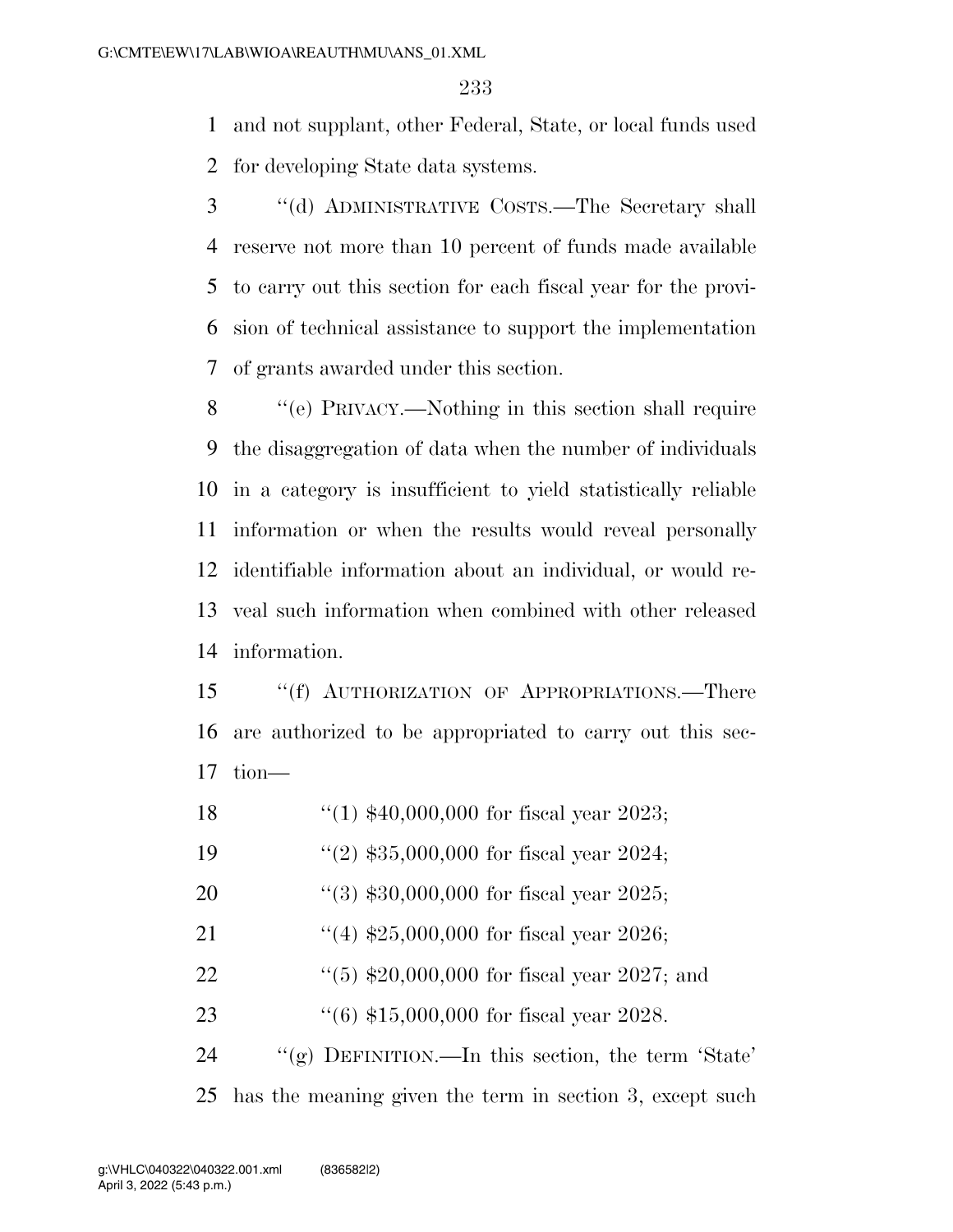term also includes each of the outlying areas (as defined in section 3).''.

#### **SEC. 281. AUTHORIZATION OF APPROPRIATIONS.**

 Section 176 (as redesignated by section 277), is amended to read as follows:

#### **''SEC. 176. AUTHORIZATION OF APPROPRIATIONS.**

 ''(a) NATIVE AMERICAN PROGRAMS.—There are au- thorized to be appropriated to carry out section 166 (not including subsection (k) of such section)—

''(1) \$66,400,000 for fiscal year 2023;

11  $\frac{1}{2}$  \$73,000,000 for fiscal year 2024;

''(3) \$80,300,000 for fiscal year 2025;

- ''(4) \$88,300,000 for fiscal year 2026;
- ''(5) \$97,100,000 for fiscal year 2027; and
- ''(6) \$106,800,000 for fiscal year 2028.

''(b) MIGRANT AND SEASONAL FARMWORKER PRO-

 GRAMS.—There are authorized to be appropriated to carry out section 167—

- ''(1) \$109,100,000 for fiscal year 2023;
- ''(2) \$114,600,000 for fiscal year 2024;
- 21 ''(3) \$120,300,000 for fiscal year 2025;
- ''(4) \$126,300,000 for fiscal year 2026;
- 23 ''(5) \$132,600,000 for fiscal year 2027; and

''(6) \$139,200,000 for fiscal year 2028.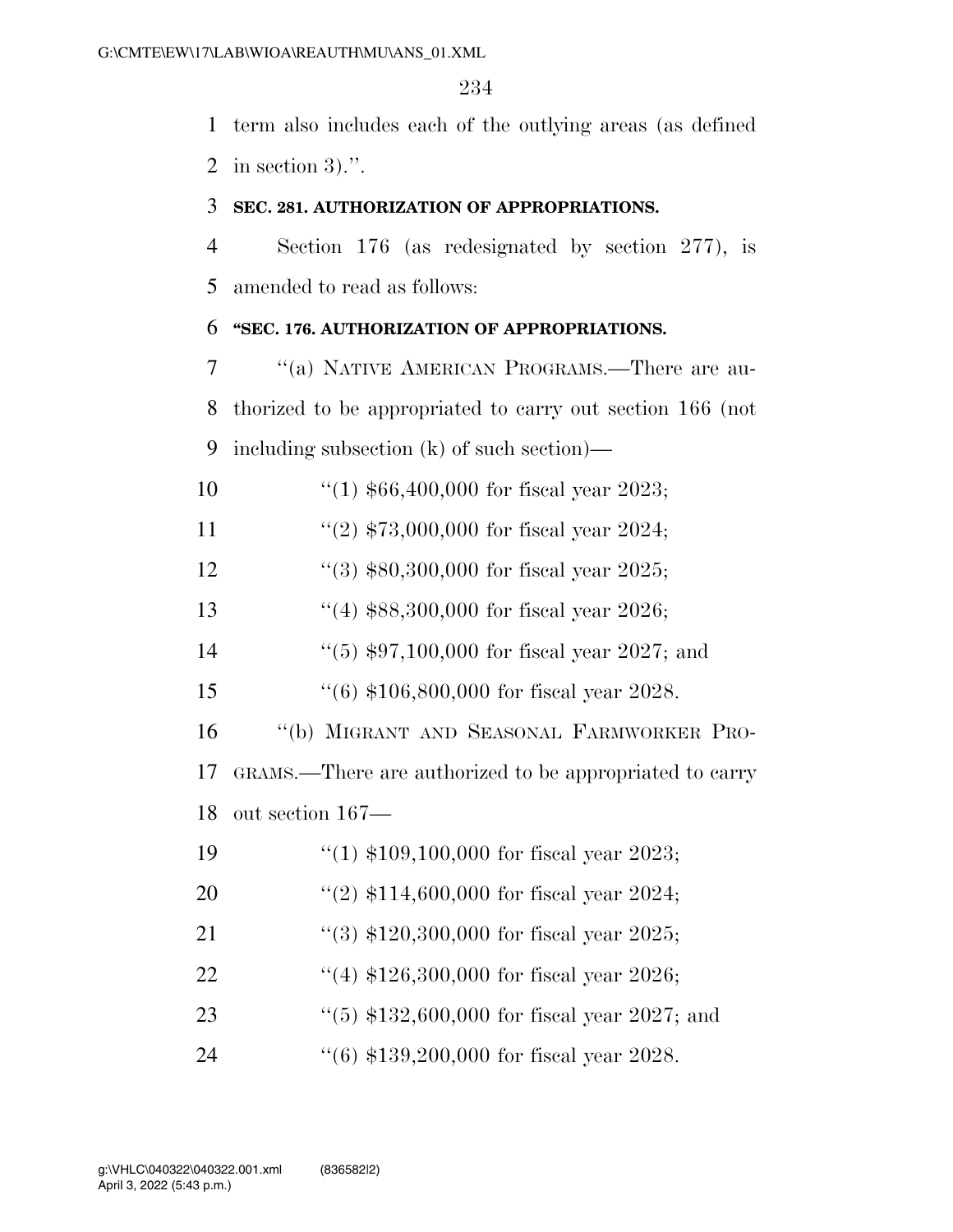| $\mathbf{1}$   | "(c) TECHNICAL ASSISTANCE.—There are authorized        |
|----------------|--------------------------------------------------------|
| $\overline{2}$ | to be appropriated to carry out section 168—           |
| 3              | "(1) $$3,600,000$ for fiscal year 2023;                |
| $\overline{4}$ | "(2) $$3,800,000$ for fiscal year 2024;                |
| 5              | "(3) $$4,000,000$ for fiscal year 2025;                |
| 6              | "(4) $$4,200,000$ for fiscal year 2026;                |
| 7              | "(5) $*4,400,000$ for fiscal year 2027; and            |
| 8              | $(6)$ \$4,600,000 for fiscal year 2028.                |
| 9              | "(d) EVALUATIONS AND RESEARCH.—There are au-           |
| 10             | thorized to be appropriated to carry out section 169—  |
| 11             | "(1) $$116,700,000$ for fiscal year 2023;              |
| 12             | "(2) $$122,500,000$ for fiscal year 2024;              |
| 13             | "(3) $$128,600,000$ for fiscal year 2025;              |
| 14             | "(4) $$135,000,000$ for fiscal year 2026;              |
| 15             | "(5) $$141,800,000$ for fiscal year 2027; and          |
| 16             | "(6) $$148,900,000$ for fiscal year 2028.".            |
| 17             | <b>Subtitle E-Administration</b>                       |
| 18             | SEC. 291. NONDISCRIMINATION.                           |
| 19             | Section 188 (29 U.S.C. 3248) is amended—               |
| 20             | $(1)$ in subsection $(a)(5)$ , by adding at the end    |
| 21             | the following: "Provided that it shall not be a viola- |
| 22             | tion of this paragraph to exclude any individual from  |
| 23             | participation or employment in programs or activi-     |
| 24             | ties receiving Federal financial assistance where      |
| 25             | such participation or employment, or access to the     |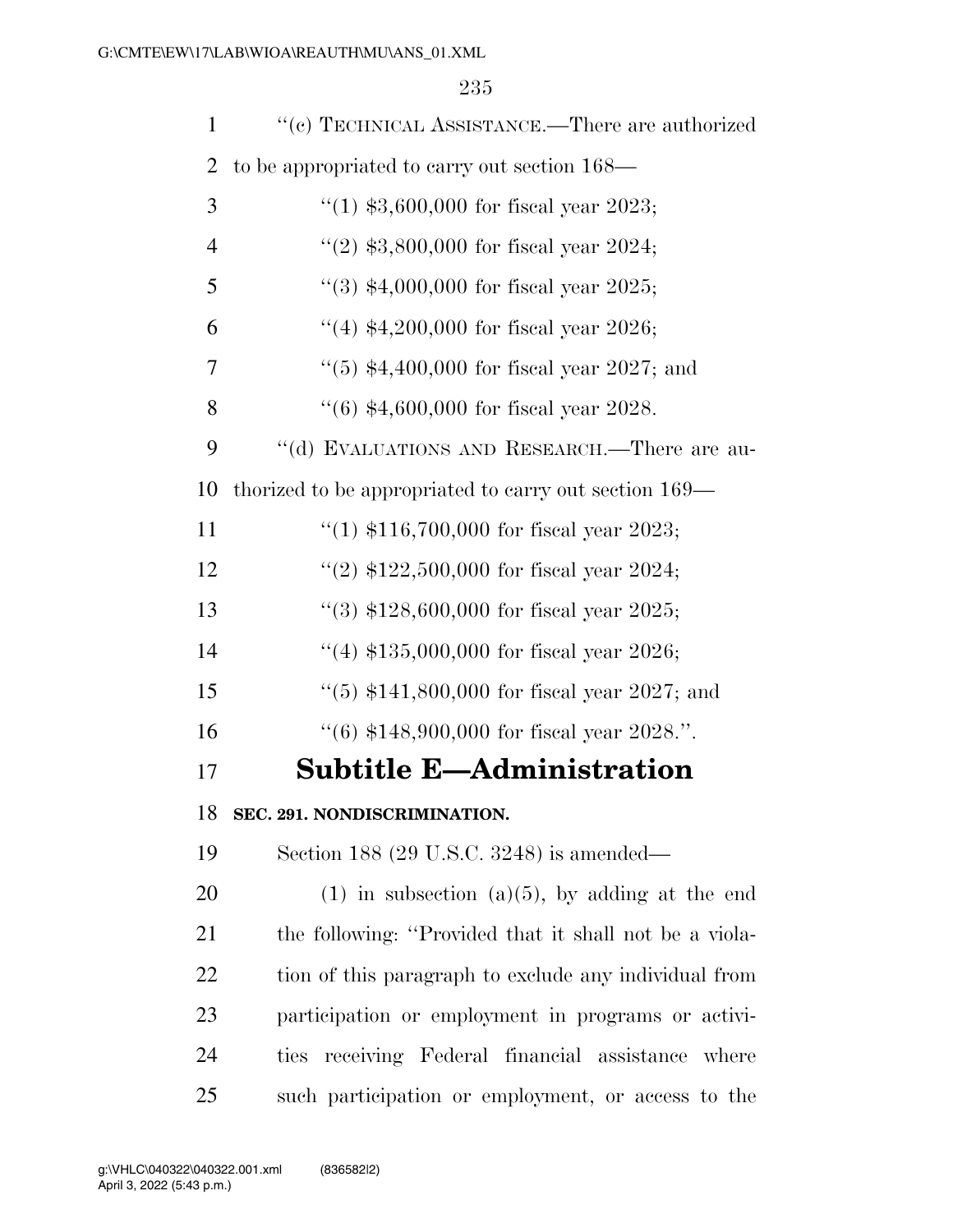| $\mathbf{1}$   | premises upon which any part of such program, ac-            |
|----------------|--------------------------------------------------------------|
| $\overline{2}$ | tivity, or employment is performed, is subject to any        |
| 3              | requirements imposed in the interest of the national         |
| $\overline{4}$ | security of the United States under any security pro-        |
| 5              | gram in effect pursuant to or administered under             |
| 6              | any statute or regulation of the United States, Exec-        |
| 7              | utive Order of the President, or other Federal con-          |
| 8              | tractual requirement, and such individual does not           |
| 9              | meet such requirements."; and                                |
| 10             | $(4)$ in subsection (e) is amended by striking               |
| 11             | "Workforce Innovation and Opportunity Act" and               |
| 12             | inserting "Workforce Innovation and Opportunity              |
|                |                                                              |
| 13             | Act of $2022"$ .                                             |
|                | SEC. 292. SECRETARIAL ADMINISTRATIVE AUTHORITIES             |
| 14<br>15       | AND RESPONSIBILITIES.                                        |
| 16             | Section 189 (29 U.S.C. 3249) is amended—                     |
| 17             | $(1)$ in subsection $(d)$ , by striking "the Work-           |
| 18             | force" and inserting "Labor";                                |
| 19             | (2) in subsection $(g)(2)(B)(ii)$ , by striking "sub-        |
| 20             | section (a) or (b) of section $169$ (relating to evalua-     |
| 21             | tions, research projects, studies and reports, and           |
| 22             | multistate projects)" and inserting "subsection (a),         |
| 23             | $(b)$ , or $(c)$ of section 169 relating to evaluations, re- |
| 24             | search projects, studies and reports, multistate             |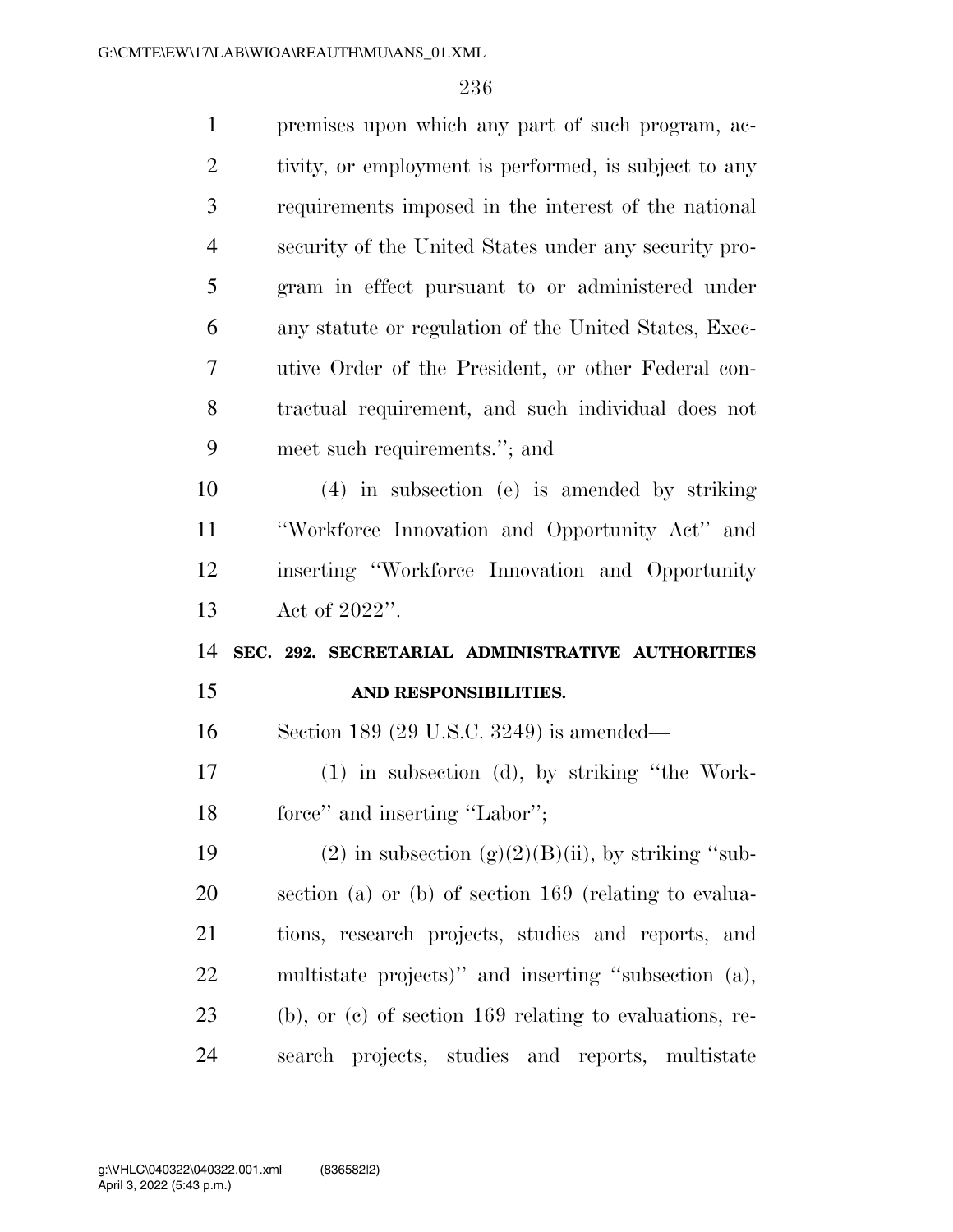| $\mathbf{1}$   | projects, and the workforce development innovation      |
|----------------|---------------------------------------------------------|
| $\overline{2}$ | fund)";                                                 |
| 3              | $(3)$ by striking subsection $(h)$ ;                    |
| $\overline{4}$ | (4) by redesignating subsection (i) as subsection       |
| 5              | $(h)$ ; and                                             |
| 6              | $(5)$ by amending paragraph $(3)(A)(ii)$ of sub-        |
| 7              | section (h) (as so redesignated) to read as follows:    |
| 8              | "(ii) any of the statutory or regulatory require-       |
| 9              | ments of the Wagner-Peyser Act (29 U.S.C. 49 et         |
| 10             | seq.) (excluding requirements relating to the provi-    |
| 11             | sion of services to unemployment insurance claim-       |
| 12             | ants and veterans, the colocation of employment         |
| 13             | service offices with one-stop centers, the designation  |
| 14             | of a cooperating State agency, and requirements re-     |
| 15             | lating to universal access to basic labor exchange      |
| 16             | services without cost to jobseekers).".                 |
| 17             | SEC. 293. GUARD RAILS FOR PROGRAM INTEGRITY.            |
| 18             | Section 194 (29 U.S.C. 3254) is amended by adding       |
| 19             | at the end the following:                               |
| 20             | $\cdot$ (16) An institution of higher education that is |
| 21             | a proprietary institution of higher education (as de-   |
| 22             | fined in section $102(a)(1)(A)$ of the Higher Edu-      |
| 23             | cation Act of 1965 (20 U.S.C. 1002(a)(1)(A)) may        |
| 24             | not be—                                                 |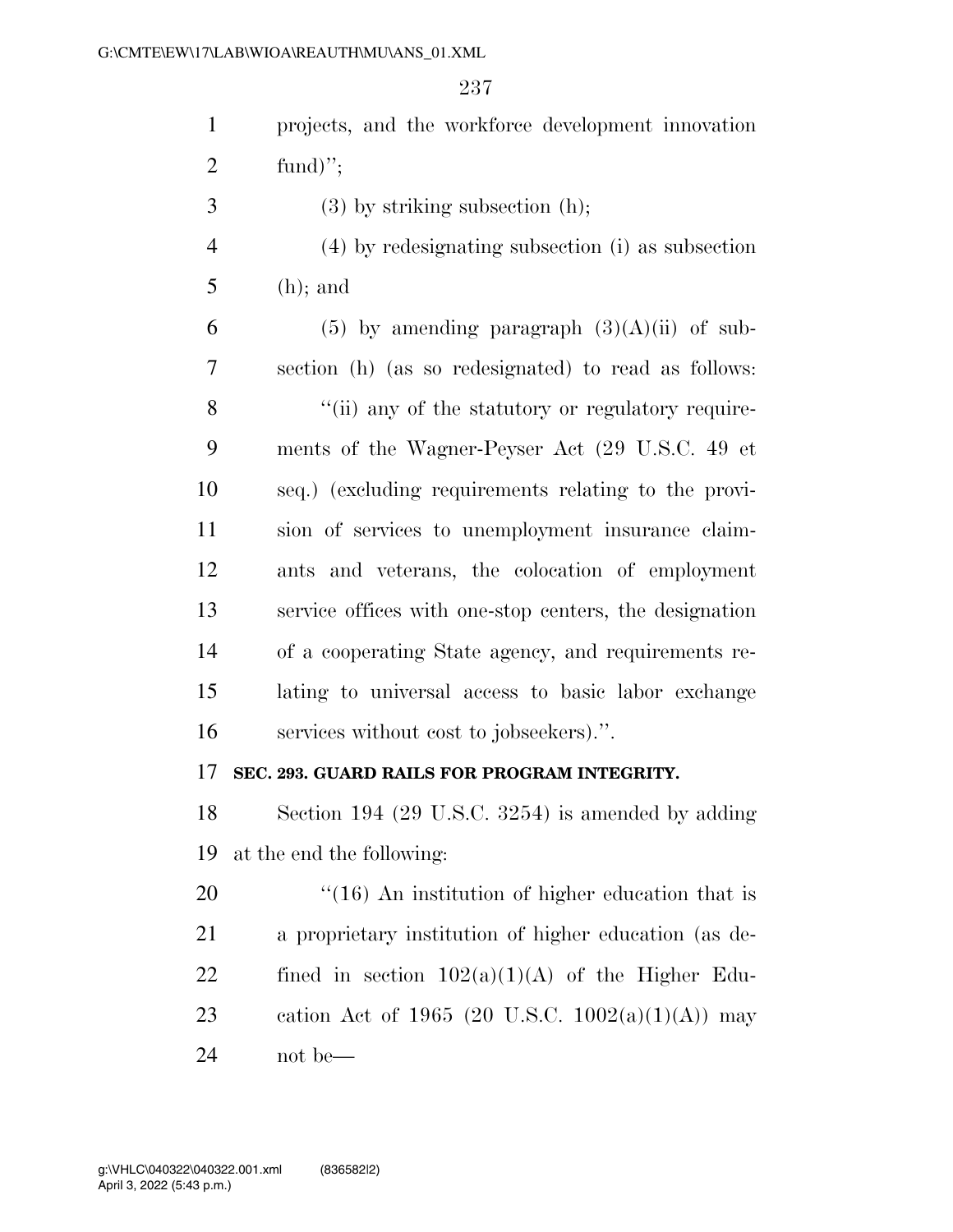''(A) designated or certified as a one-stop operator under section 121(d), or awarded funds under this title to operate a one-stop cen- ter; or ''(B) appointed to a State board or local board under section 101 or 107, respectively.''. **TITLE III—ADULT EDUCATION AND FAMILY LITERACY SEC. 301. FAMILY LITERACY.**  The heading of title II of the Workforce Innovation and Opportunity Act (29 U.S.C. 3271 et seq.) is amended by inserting ''**FAMILY**'' before ''**LITERACY**''. **SEC. 302. PURPOSE.**  Section 202 (29 U.S.C. 3271) is amended— (1) in the matter preceding paragraph (1), by 16 inserting "family" before "literacy activities";

 (2) by amending paragraph (1) to read as fol-lows:

19 ''(1) assist adults to become literate and obtain the knowledge and skills (including digital skills) necessary for employment, economic self-sufficiency, and full participation in all aspects of adult life;'';

23 (3) in paragraph  $(4)(A)$ —

 (A) in clause (i), by striking ''and'' at the end; and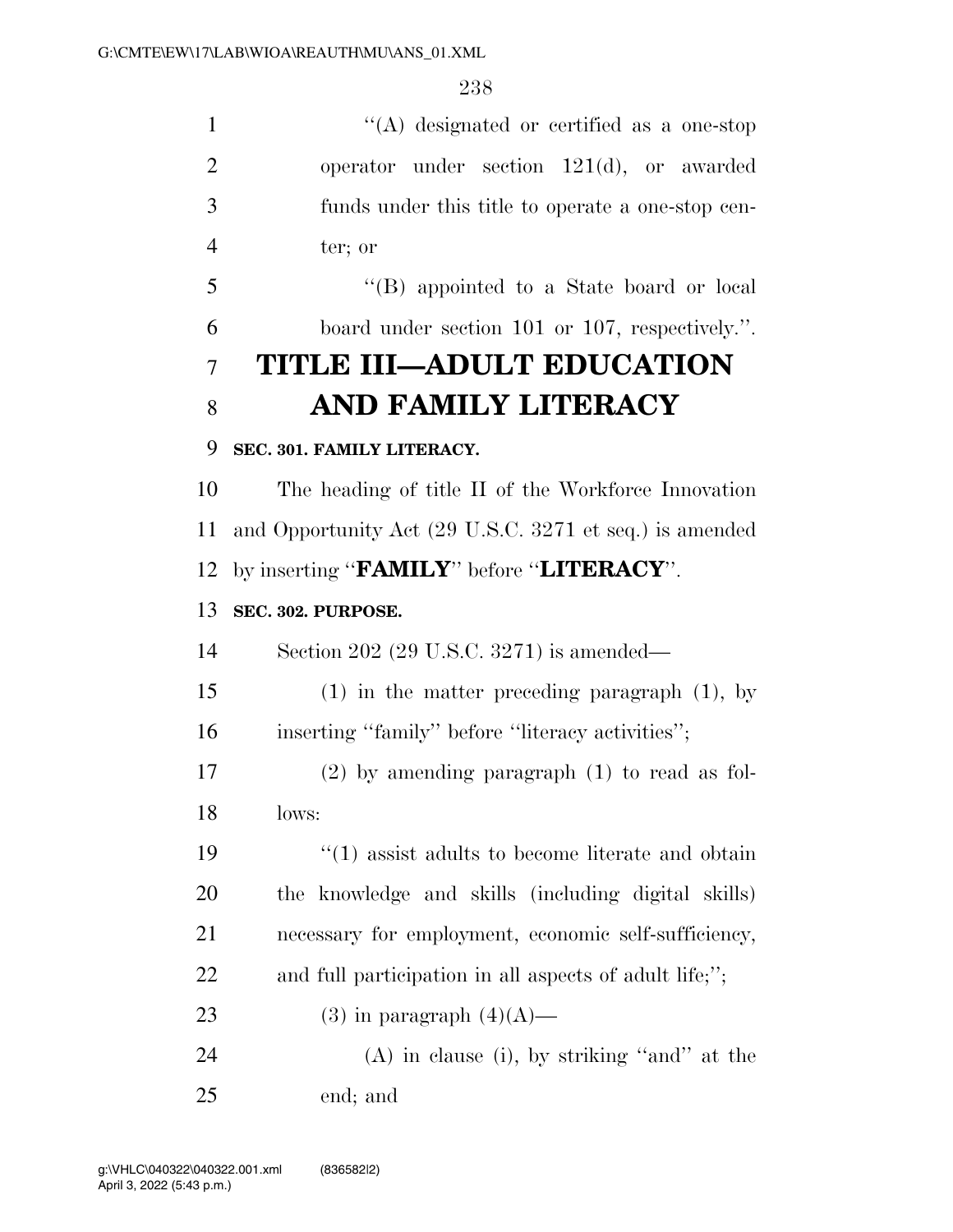(B) by inserting after clause (ii) the fol- lowing: ''(iii) digital skills; and''; **SEC. 303. DEFINITIONS.**  Section 203 (29 U.S.C. 3272) is amended— 6 (1) in paragraph  $(1)$ — (A) in subparagraph (B), by striking 8 "and" at the end; (B) by redesignating subparagraph (C) as subparagraph (D); and (C) by inserting after subparagraph (B) the following: ''(C) develop and use digitial technology skills; and''; (2) in paragraph (2), by inserting '', digital skills activities offered in conjunction with other adult education and literacy activities'' after ''family 18 literacy activities"; (3) in paragraph (3), by inserting ''family'' be-20 fore "literacy activities"; 21 (4) in paragraph  $(4)(C)(i)$ , by striking "is basic skills deficient'' and inserting ''has foundational skills needs''; 24 (5) in paragraph  $(9)$ —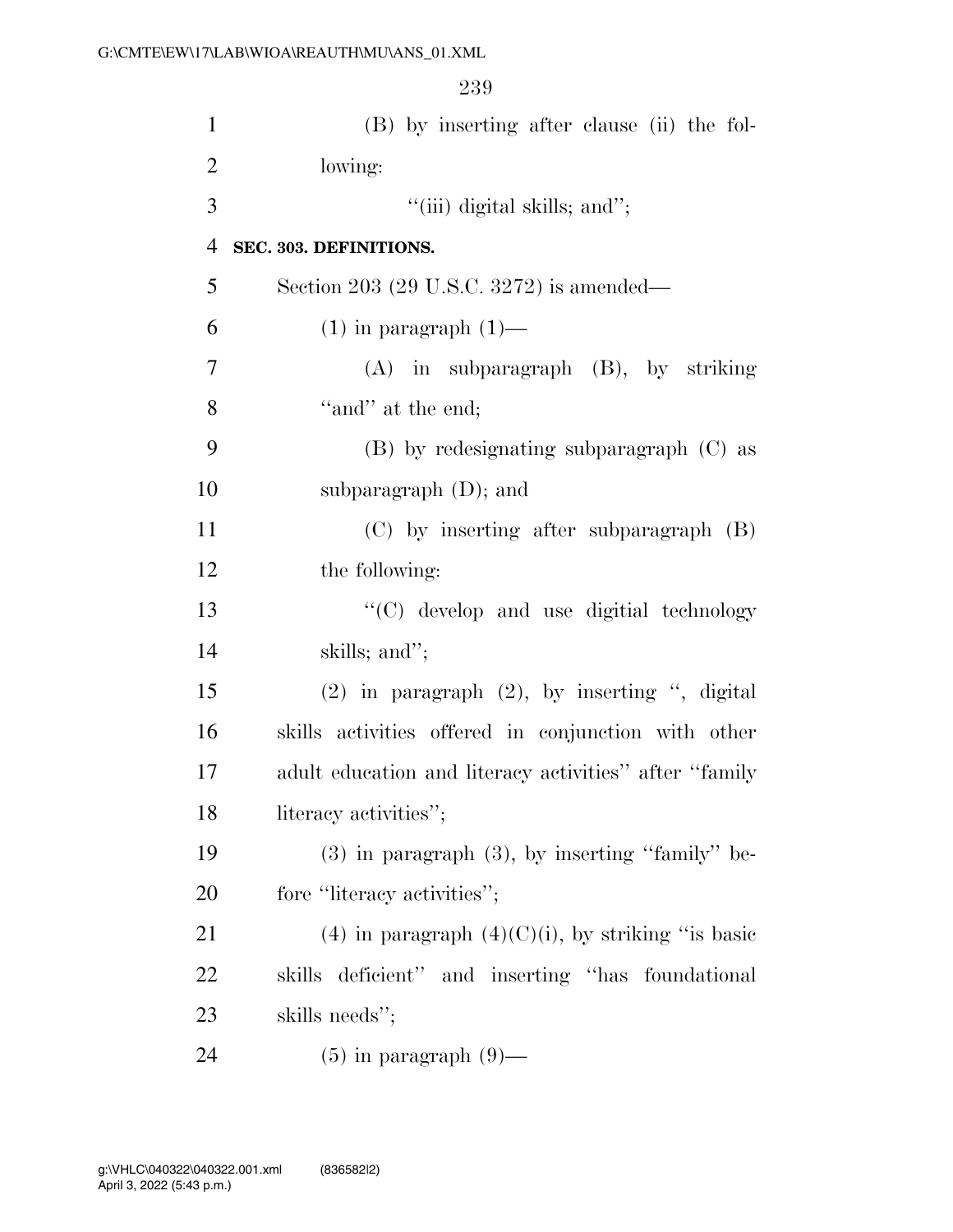| $\mathbf{1}$   | $(A)$ in the matter preceding subparagraph             |
|----------------|--------------------------------------------------------|
| $\overline{2}$ | $(A)$ , by striking "economic prospects" and in-       |
| 3              | serting "economic and educational prospects";          |
| $\overline{4}$ | and                                                    |
| 5              | (B) by adding at the end the following:                |
| 6              | "(E) Digital literacy activities to enable             |
| $\overline{7}$ | parents or family members to develop and use           |
| 8              | digital literacy skills to support their children's    |
| 9              | $learning."$ ;                                         |
| 10             | $(6)$ by amending paragraph $(11)$ to read as fol-     |
| 11             | lows:                                                  |
| 12             | "(11) INTEGRATED EDUCATION AND<br>TRAIN-               |
| 13             | ING.—The term 'integrated education and training'      |
| 14             | means a service approach that provides adult edu-      |
| 15             | cation and family literacy activities concurrently and |
| 16             | contextually with workforce preparation activities     |
| 17             | and workforce training (and which may be provided      |
| 18             | concurrently with other adult education activities     |
| 19             | and services, such as adult basic education) for a     |
| 20             | specific high-wage, high demand occupation or occu-    |
| 21             | pational cluster (including, as appropriate, for ap-   |
| 22             | prenticeship and pre-apprenticeship programs) for      |
| 23             | the purpose of educational and career advance-         |
| 24             | $ment.$ ";                                             |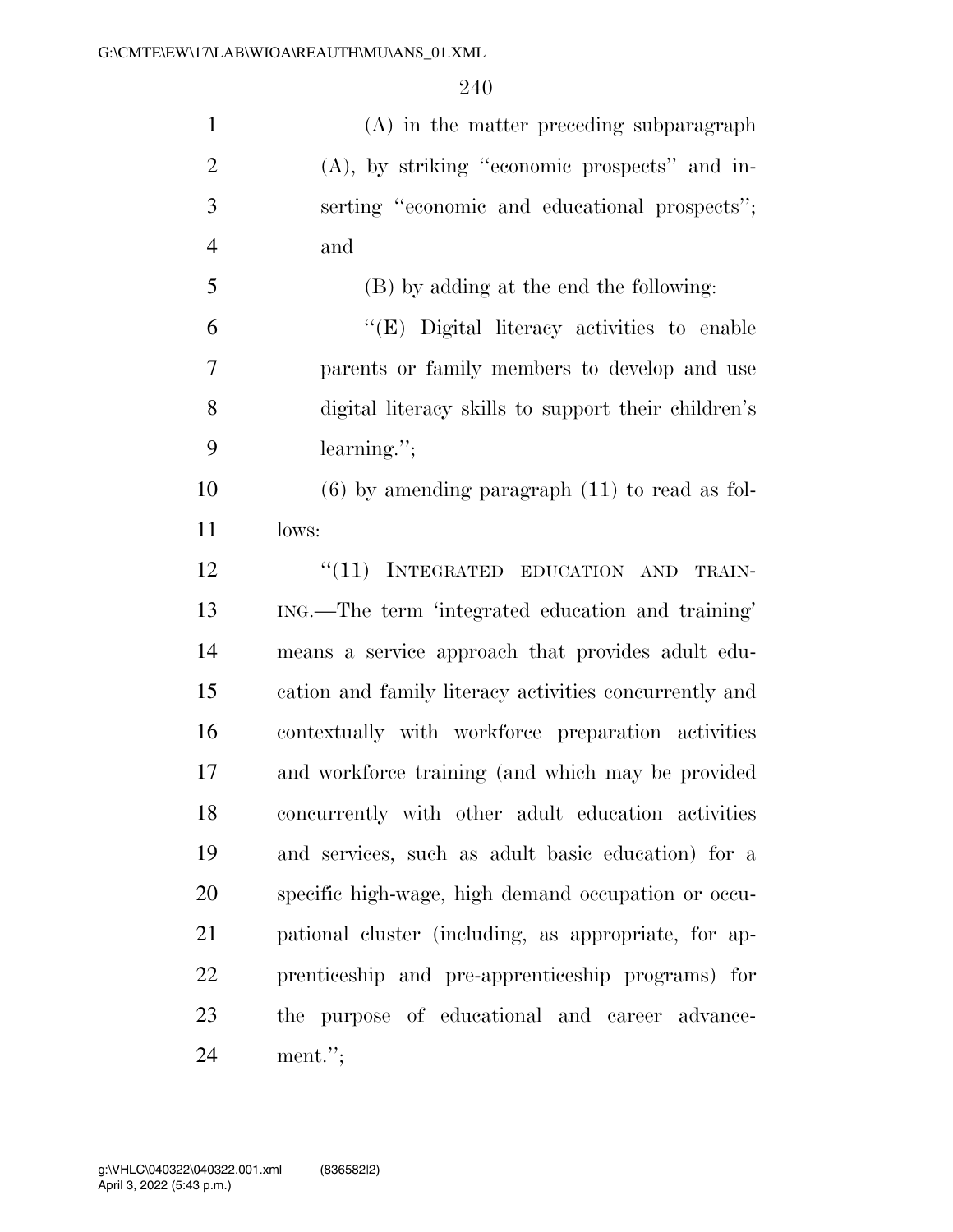| $\mathbf{1}$   | $(7)$ by amending paragraph $(12)$ to read as fol-    |
|----------------|-------------------------------------------------------|
| $\overline{2}$ | lows:                                                 |
| 3              | "(12) INTEGRATED ENGLISH LITERACY AND                 |
| $\overline{4}$ | CIVICS EDUCATION.—The term 'integrated English        |
| 5              | literacy and civics education' means instruction in   |
| 6              | literacy and English and other education services     |
| 7              | provided to English language learners who<br>are      |
| 8              | adults, including professionals with degrees and cre- |
| 9              | dentials in their native countries—                   |
| 10             | $\lq\lq$ that enables such adults—                    |
| 11             | "(i) to achieve competency in the                     |
| 12             | English language;                                     |
| 13             | "(iii) to build knowledge of United                   |
| 14             | States history and civics;                            |
| 15             | "(iv) to prepare for United States citi-              |
| 16             | zenship and the naturalization process;               |
| 17             | $f'(v)$ to use digital technology at levels           |
| 18             | of proficiency necessary to function effec-           |
| 19             | tively as a worker, a parent or a family              |
| 20             | member, and a member of society;                      |
| 21             | "(vi) to apply for Federal and other                  |
| 22             | student financial aid and enroll in postsec-          |
| 23             | ondary education or other further learning;           |
| 24             | and                                                   |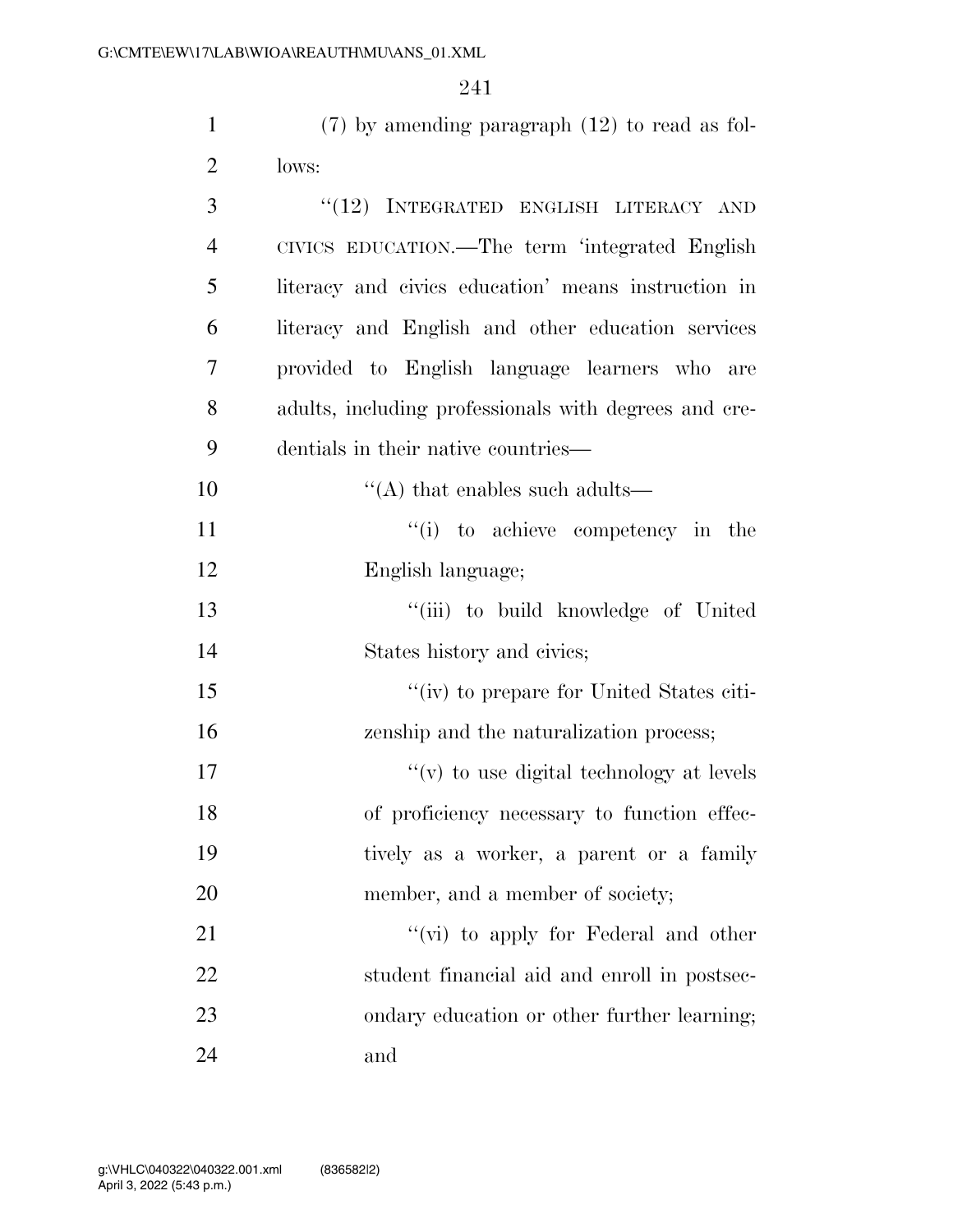| $\mathbf{1}$   | "(vii) to locate and apply for reg-                   |
|----------------|-------------------------------------------------------|
| $\overline{2}$ | istered apprenticeship or pre-apprentice-             |
| 3              | ship programs;                                        |
| $\overline{4}$ | $\lq\lq$ (B) which may include—                       |
| 5              | "(i) preparation for a high school                    |
| 6              | equivalency diploma or postsecondary                  |
| 7              | training or education;                                |
| 8              | "(ii) preparation for employment;                     |
| 9              | "(iii) preparation for apprenticeship                 |
| 10             | or pre-apprenticeship programs, or the                |
| 11             | provision of information regarding where              |
| 12             | to acquire that preparation; or                       |
| 13             | $``(iv)$ instruction in—                              |
| 14             | "(I) navigating the early child-                      |
| 15             | hood, elementary and secondary, and                   |
| 16             | postsecondary education systems;                      |
| 17             | "(II) financial literacy;                             |
| 18             | "(III) the housing market in the                      |
| 19             | United States; or                                     |
| 20             | "(IV) accessing Federal, State,                       |
| 21             | and local health care systems.";                      |
| 22             | $(8)$ in paragraph $(13)$ by striking "and solve      |
| 23             | problems," and all that follows through the period at |
| 24             | the end and inserting "solve problems, and use dig-   |
| 25             | ital technology at levels of proficiency necessary to |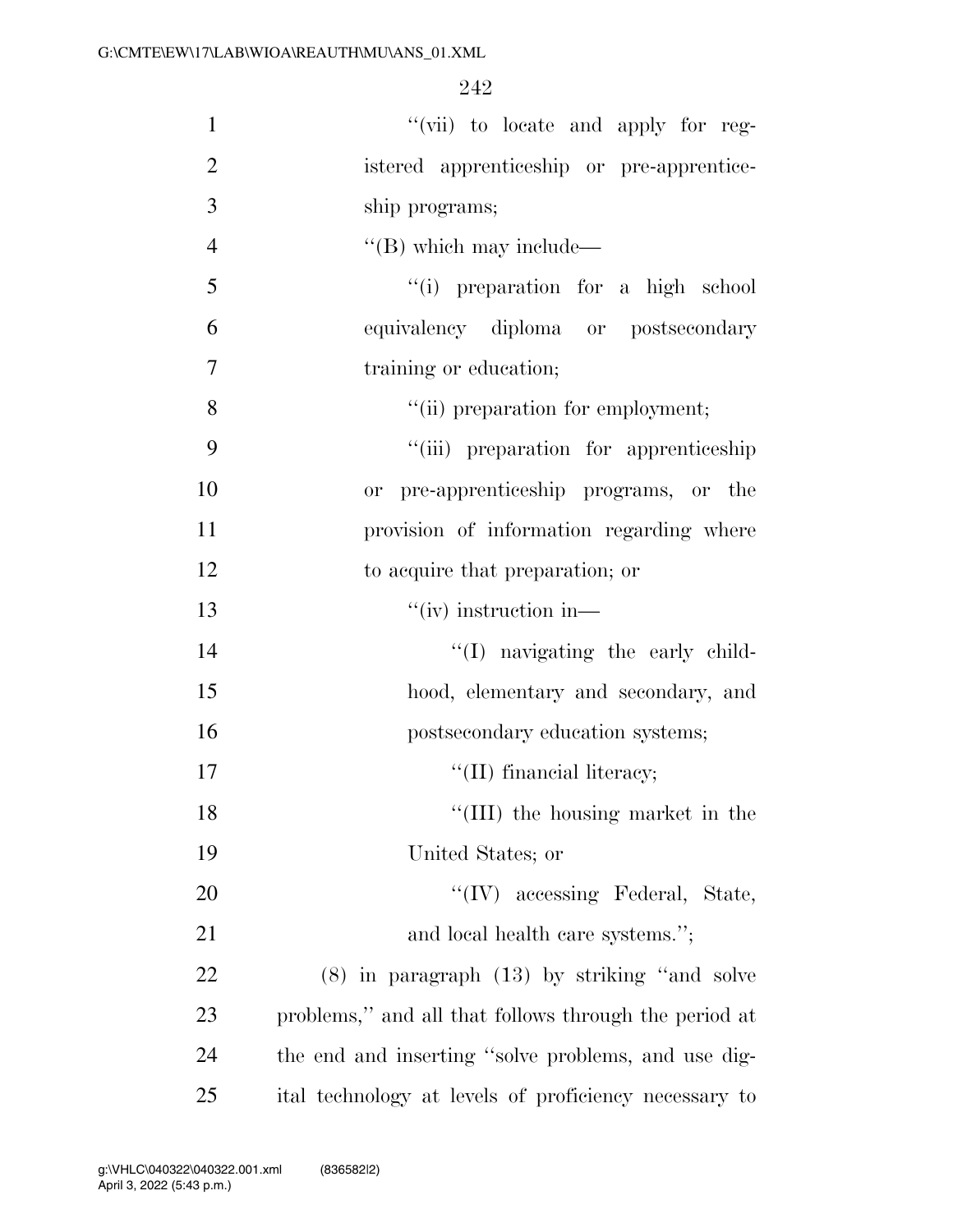| $\mathbf{1}$   | function effectively as an employee, a parent or a             |
|----------------|----------------------------------------------------------------|
| $\overline{2}$ | family member, and a member of society.";                      |
| 3              | $(9)$ by redesignating paragraphs $(16)$ and $(17)$            |
| $\overline{4}$ | as paragraphs $(17)$ and $(18)$ , respectively;                |
| 5              | $(10)$ by inserting after paragraph $(15)$ , the fol-          |
| 6              | lowing:                                                        |
| 7              | "(16) UNIVERSAL DESIGN FOR LEARNING.                           |
| 8              | The term 'universal design for learning' has the               |
| 9              | meaning given the term in section 103 of the Higher            |
| 10             | Education Act of 1965 (20 U.S.C. 1003)."; and                  |
| 11             | $(11)$ in paragraph $(18)$ , as redesignated by                |
| 12             | $\text{paramph}(9)$ —                                          |
| 13             | (A) by striking "using information" and                        |
| 14             | inserting "using and acquiring information";                   |
| 15             | and                                                            |
| 16             | (B) by striking "education or training"                        |
| 17             | and inserting "education or training (including                |
| 18             | registered apprenticeship and pre-apprentice-                  |
| 19             | ship programs)".                                               |
| 20             | SEC. 304. AUTHORIZATION OF APPROPRIATIONS.                     |
| 21             | Section 206 (29 U.S.C. 3275) is amended by striking            |
| 22             | " $$577,667,000$ for fiscal year $2015$ " and all that follows |
| 23             | through the period at the end and inserting                    |
|                | 24 "\$785,100,000 for fiscal year 2023, \$824,400,000 for fis- |
|                | 25 cal year 2024, \$865,600,000 for fiscal year 2025,          |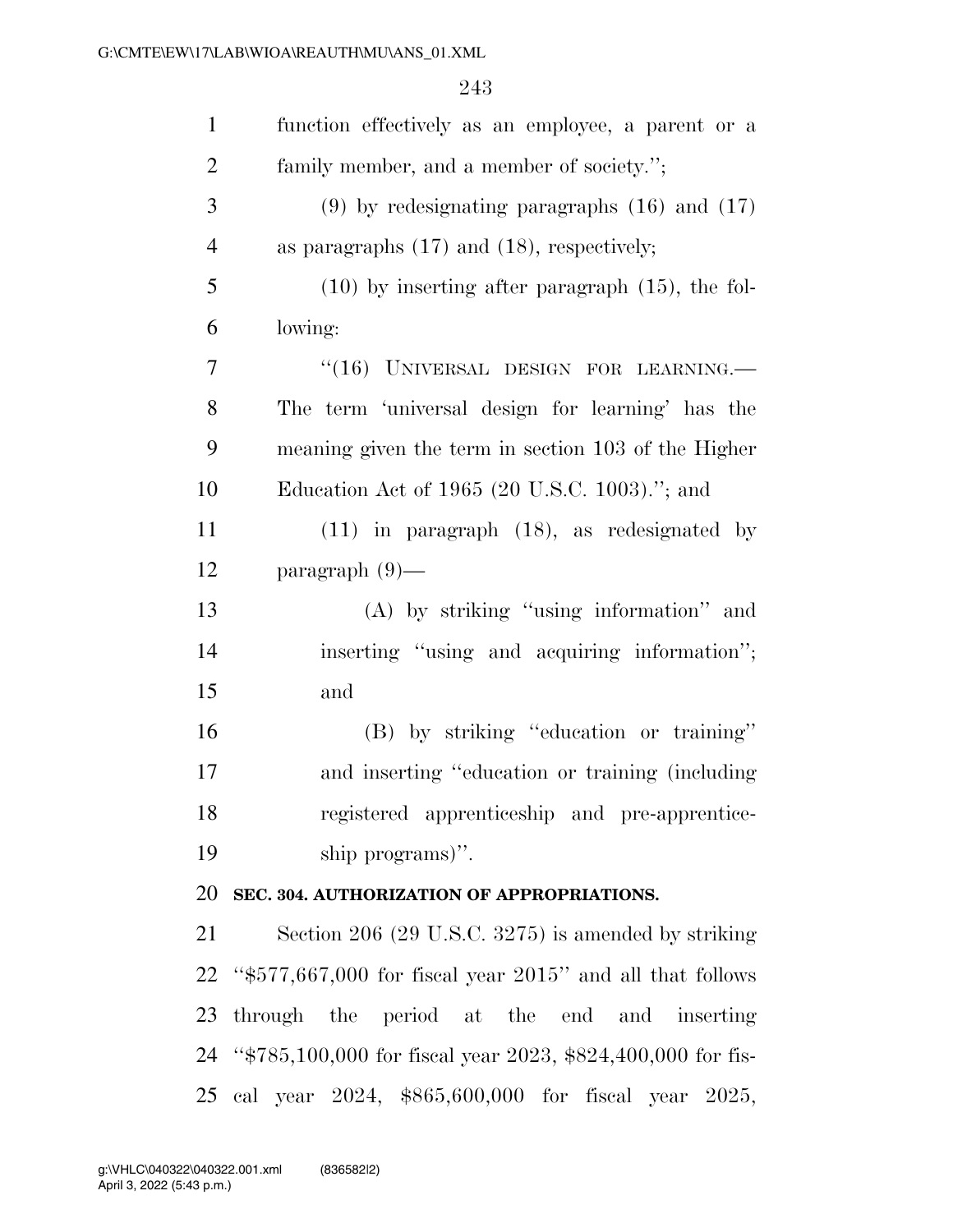\$908,900,000 for fiscal year 2026, \$954,300,000 for fis-

cal year 2027, and \$1,002,000,000 for fiscal year 2028.''.

### **SEC. 305. PERFORMANCE ACCOUNTABILITY SYSTEM.**

 Section 212 (29 U.S.C. 3292) is amended to read as follows:

### **''SEC. 212. PERFORMANCE ACCOUNTABILITY SYSTEM.**

 ''(a) IN GENERAL.—Programs and activities author- ized in this title are subject to the performance account-ability provisions described in section 116.

 ''(b) INNOVATIVE PERFORMANCE ACCOUNTABILITY SYSTEM DEMONSTRATION PROGRAM.—

12 "(1) IN GENERAL.—The Secretary may author- ize one or more eligible entities to implement an in- novative performance accountability system that uses alternative primary indicators of performance that reflect the objectives and activities of the enti- ty's adult education and family literacy programs and measure the attainment of the education and employment goals of the participants in such pro- grams. The innovative performance accountability system may include—

22  $\langle (A)$  performance indicators attained while an individual is enrolled in an adult education and family literacy program; and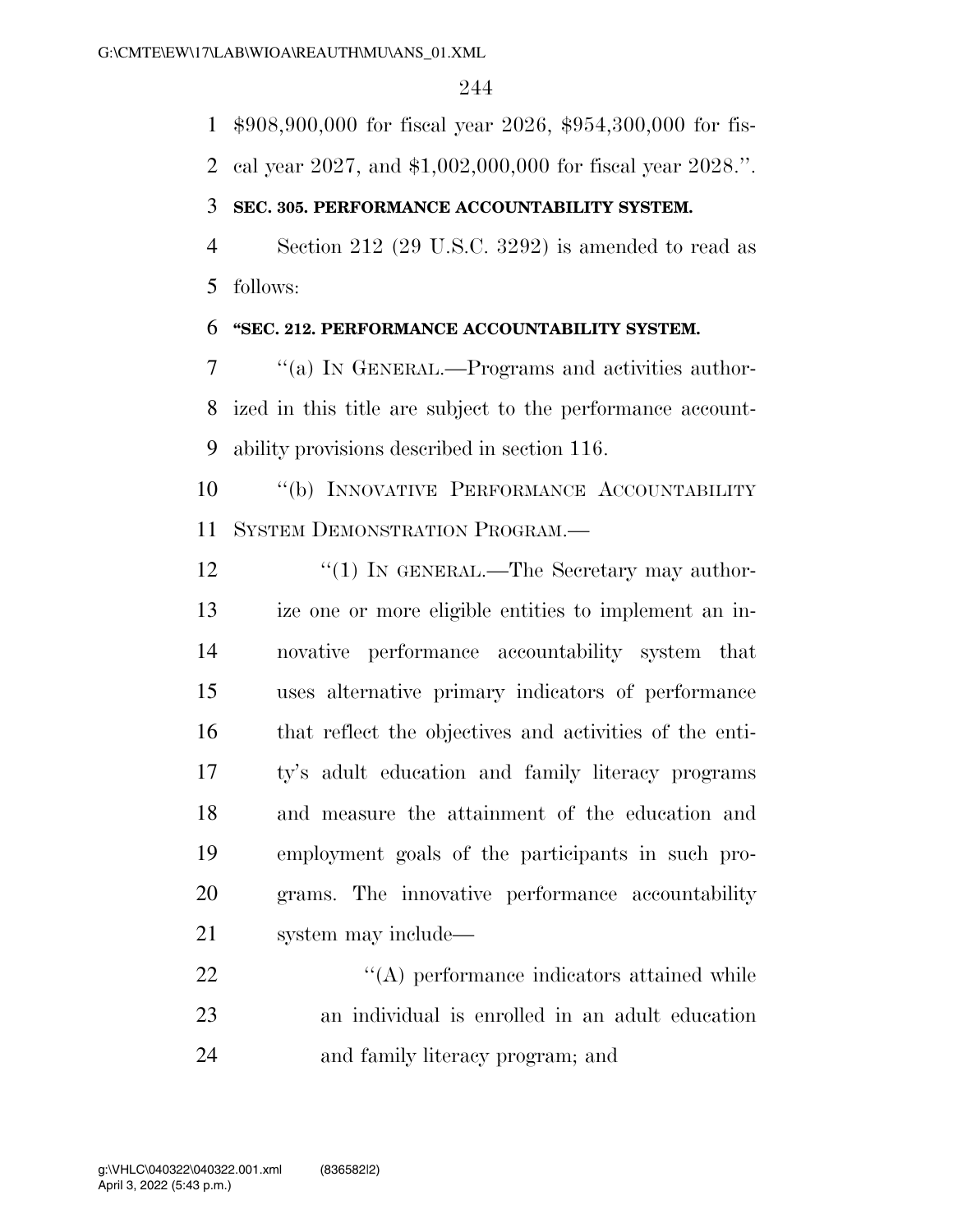| $\mathbf{1}$   | "(B) performance indicators attained after          |
|----------------|-----------------------------------------------------|
| $\overline{2}$ | an individual exits such a program.                 |
| 3              | $``(2)$ DEMONSTRATION PERIOD.—                      |
| $\overline{4}$ | "(A) IN GENERAL.—Except as provided in              |
| 5              | subparagraph (B), the period during which an        |
| 6              | eligible entity may carry out an innovative ac-     |
| 7              | countability system authorized under this sub-      |
| 8              | section shall be a period determined by the Sec-    |
| 9              | retary that does not exceed five years.             |
| 10             | "(B) EXTENSION.—The Secretary may ex-               |
| 11             | tend, by up to one year, the demonstration pe-      |
| 12             | riod determined under subparagraph (A) for an       |
| 13             | eligible entity if—                                 |
| 14             | "(i) the Secretary determines that the              |
| 15             | innovative accountability system imple-             |
| 16             | mented by the entity is successfully meet-          |
| 17             | ing the objectives of this subsection; and          |
| 18             | "(ii) the total period during which the             |
| 19             | entity implements such system under the             |
| 20             | demonstration program, inclusive of such            |
| 21             | extension, does not exceed six years.               |
| 22             | $``(3)$ APPLICATION.—                               |
| 23             | "(A) IN GENERAL.—Subject to subpara-                |
| 24             | $graph (C)$ , an eligible entity that seeks author- |
| 25             | ization to implement an innovative performance      |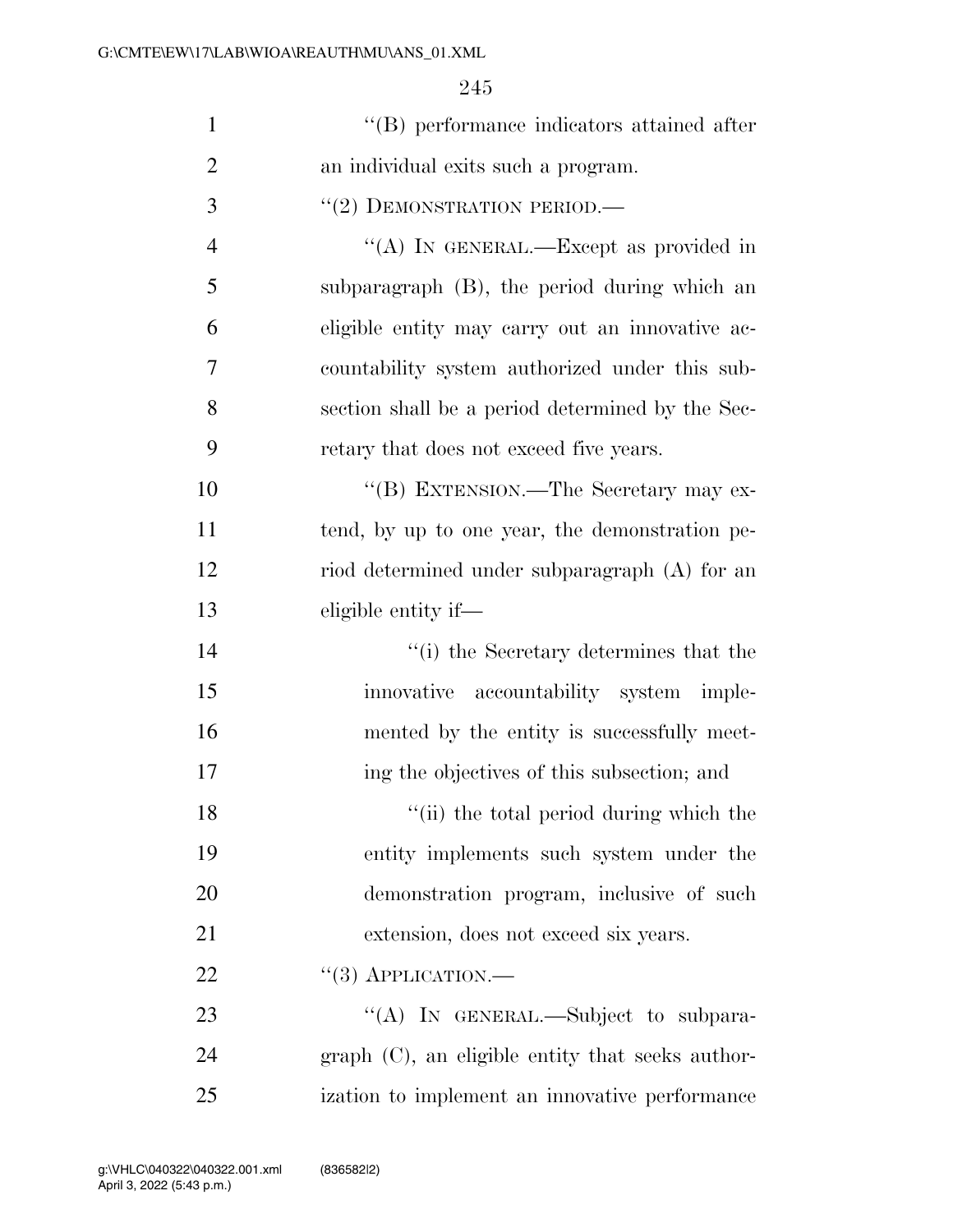| $\mathbf{1}$   | accountability system under this subsection     |
|----------------|-------------------------------------------------|
| $\overline{2}$ | shall submit to the Secretary an application at |
| 3              | such time, in such manner, and containing such  |
| $\overline{4}$ | information as the Secretary may require.       |
| 5              | "(B) CONTENTS.—At a minimum, each               |
| 6              | application under this paragraph shall in-      |
| $\overline{7}$ | clude—                                          |
| 8              | "(i) a description of the objectives of         |
| 9              | the innovative performance accountability       |
| 10             | system proposed by the eligible entity;         |
| 11             | "(ii) a description of such account-            |
| 12             | ability system, including a description of      |
| 13             | the performance indicators to be used;          |
| 14             | "(iii) the duration of the period over          |
| 15             | which the entity intends to carry out the       |
| 16             | proposed accountability system;                 |
| 17             | $f'(iv)$ an explanation of why the entity       |
| 18             | believes the alternative indicators of per-     |
| 19             | formance proposed by the entity would           |
| 20             | more accurately measure the attainment of       |
| 21             | the objectives of the entity's adult edu-       |
| 22             | cation and family literacy programs com-        |
| 23             | pared to the indicators of performance de-      |
| 24             | scribed in section $116(b)(2)(A)(i);$           |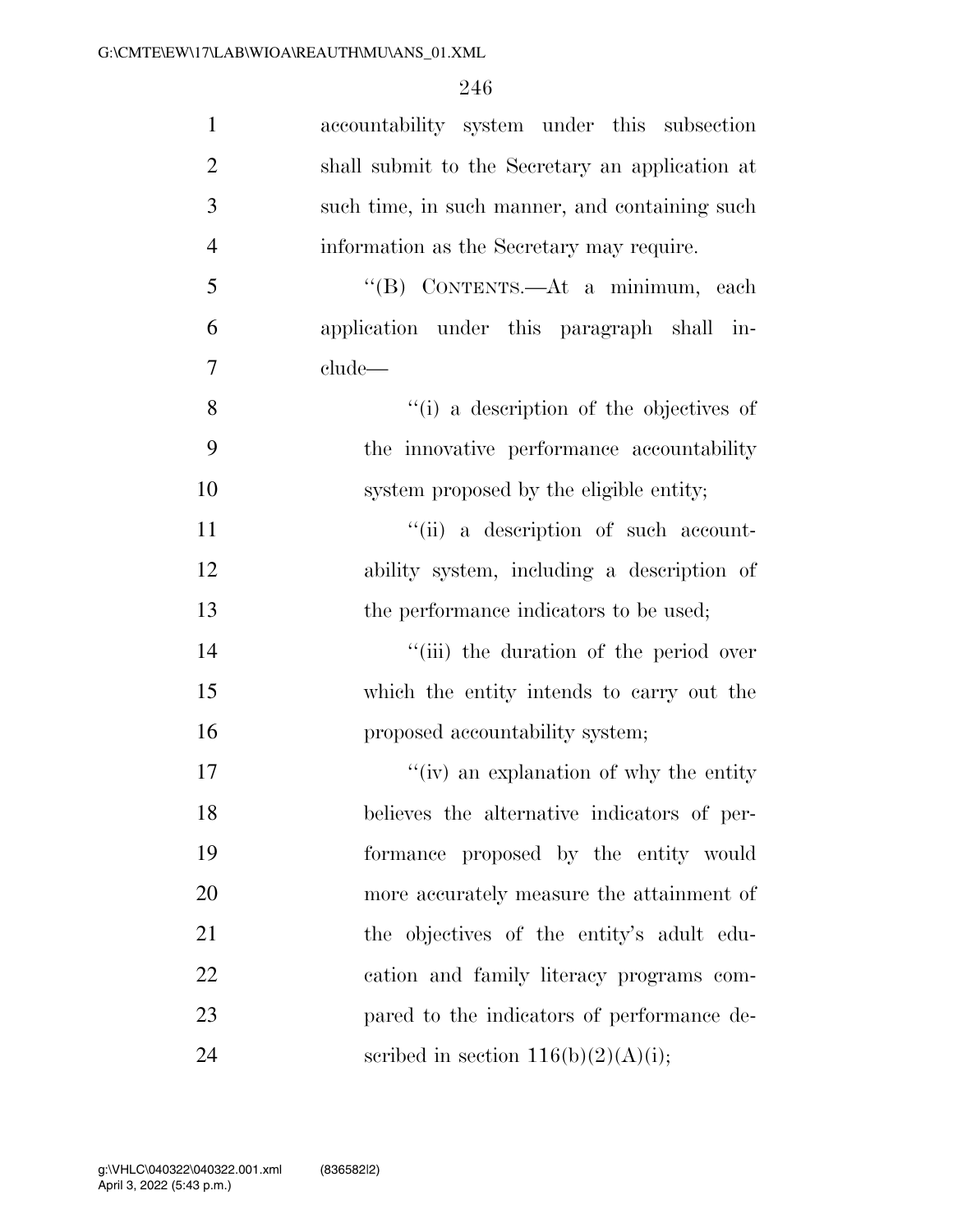| $\mathbf{1}$   | $f'(v)$ an explanation of how the pro-           |
|----------------|--------------------------------------------------|
| $\mathfrak{2}$ | posed performance indicators are expected        |
| 3              | to provide a valid and reliable measure-         |
| $\overline{4}$ | ment of the effectiveness of the entity's        |
| 5              | adult education and family literacy pro-         |
| 6              | grams with respect to the individuals            |
| $\overline{7}$ | served by such programs;                         |
| 8              | $\lq\lq$ (vi) a description of how the entity    |
| 9              | will report to the Secretary and make pub-       |
| 10             | licly available the proposed indicators of       |
| 11             | performance on a timely basis;                   |
| 12             | "(vii) an assurance that the entity will         |
| 13             | prepare and submit the final report re-          |
| 14             | quired under paragraph (4); and                  |
| 15             | "(viii) a description of how the inno-           |
| 16             | vative accountability system may be rel-         |
| 17             | evant to and replicated by States and out-       |
| 18             | lying areas.                                     |
| 19             | $``(C)$ REVIEW OF CERTAIN APPLICA-               |
| 20             | TIONS.—In a case in which an eligible entity     |
| 21             | that is a consortium of eligible providers seeks |
| 22             | authorization to implement an innovative per-    |
| 23             | formance accountability system under this sub-   |
| 24             | section-                                         |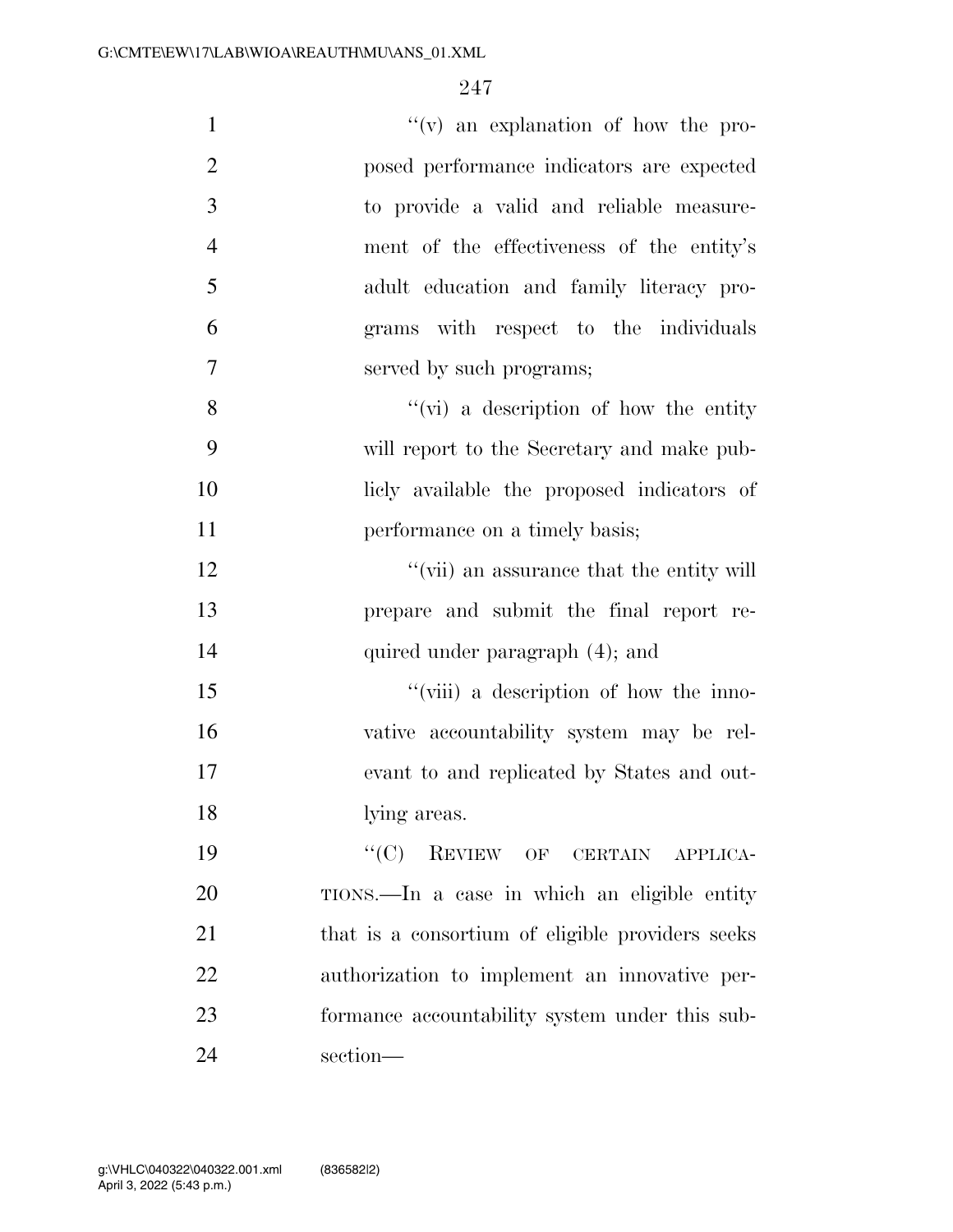| $\mathbf{1}$   | "(i) the consortium shall submit the              |
|----------------|---------------------------------------------------|
| $\overline{2}$ | application described in subparagraph (A)         |
| 3              | to the eligible agency of the State or out-       |
| $\overline{4}$ | lying area in which the consortium intends        |
| 5              | to implement the system;                          |
| 6              | "(ii) the eligible agency shall review            |
| 7              | the application; and                              |
| 8              | "(iii) if the eligible agency approves            |
| 9              | the application, the agency shall forward         |
| 10             | the application to the Secretary together         |
| 11             | with any comments of the agency regard-           |
| 12             | ing the content of the application.               |
| 13             | $``(4)$ PROGRESS REPORT.—                         |
|                |                                                   |
| 14             | "(A) IN GENERAL.—Not later than $180$             |
| 15             | days before the end of the initial demonstration  |
| 16             | period applicable to an eligible entity under     |
| 17             | paragraph $(2)(A)$ , and before the Secretary au- |
| 18             | thorizes any extension of the demonstration pe-   |
| 19             | riod under paragraph $(2)(B)$ for such entity,    |
| 20             | the eligible entity shall submit to the Secretary |
| 21             | a report on the initial progress (in this para-   |
| 22             | graph referred to as the 'progress report') of    |
| 23             | innovative accountability system imple-<br>the    |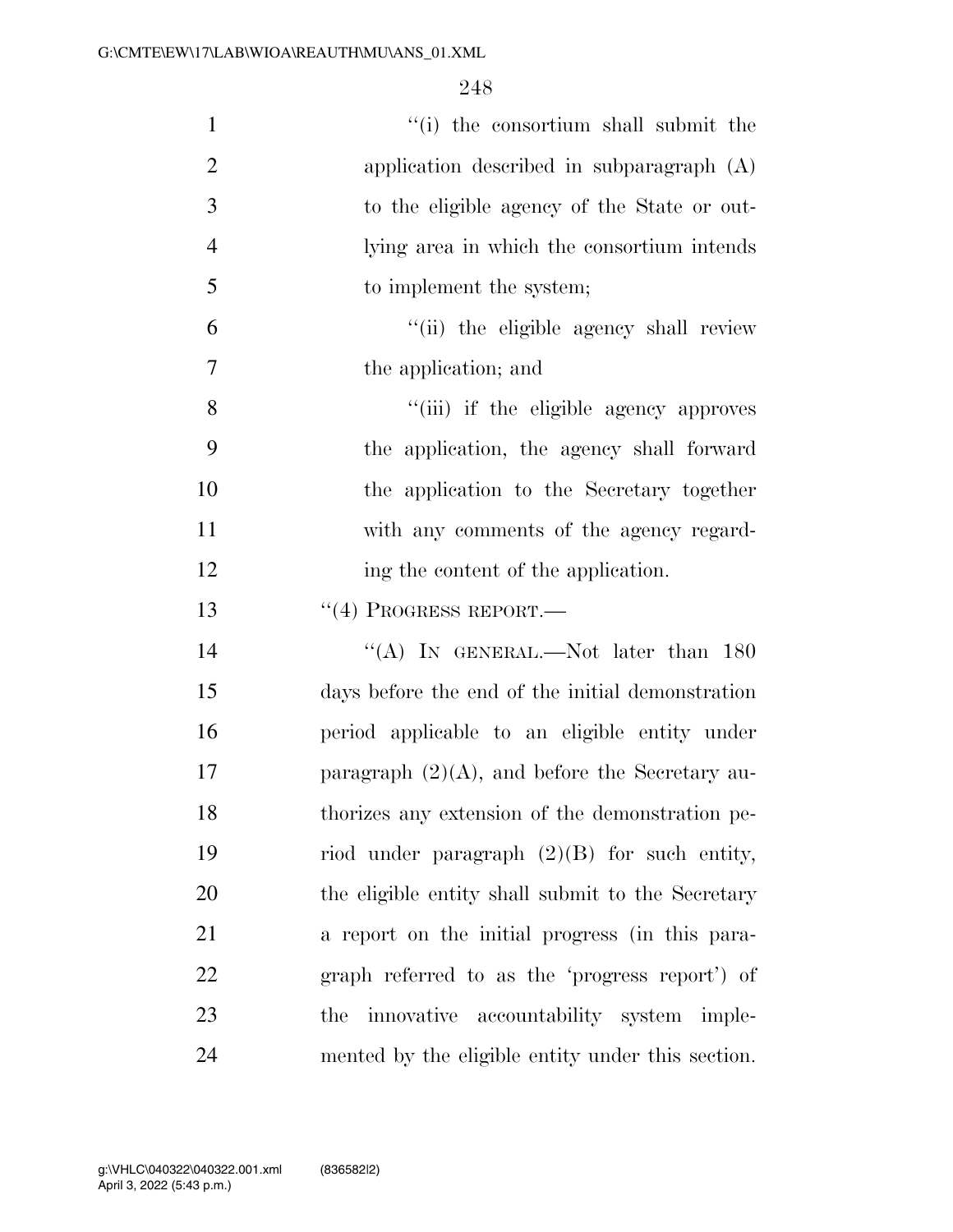| $\mathbf{1}$   | "(B) ELEMENTS.—The progress report              |
|----------------|-------------------------------------------------|
| $\overline{2}$ | under subparagraph (A) shall be based on the    |
| 3              | annual information submitted by participating   |
| $\overline{4}$ | local providers and shall include an assessment |
| 5              | of the following:                               |
| 6              | "(i) The burden placed on the local             |
| $\overline{7}$ | programs to implement and carry out the         |
| 8              | innovative accountability system.               |
| 9              | "(ii) Whether and to what extent—               |
| 10             | "(I) the eligible entity has solic-             |
| 11             | ited feedback from local program di-            |
| 12             | rectors and instructors about their             |
| 13             | satisfaction with the innovative ac-            |
| 14             | countability system;                            |
| 15             | "(II) local program instructors                 |
| 16             | and directors have demonstrated a               |
| 17             | commitment and capacity to imple-               |
| 18             | ment or continue to implement the               |
| 19             | system;                                         |
| 20             | "(III) the system was used to                   |
| 21             | measure the performance indicators              |
| 22             | for all students participating in the           |
| 23             | system; and                                     |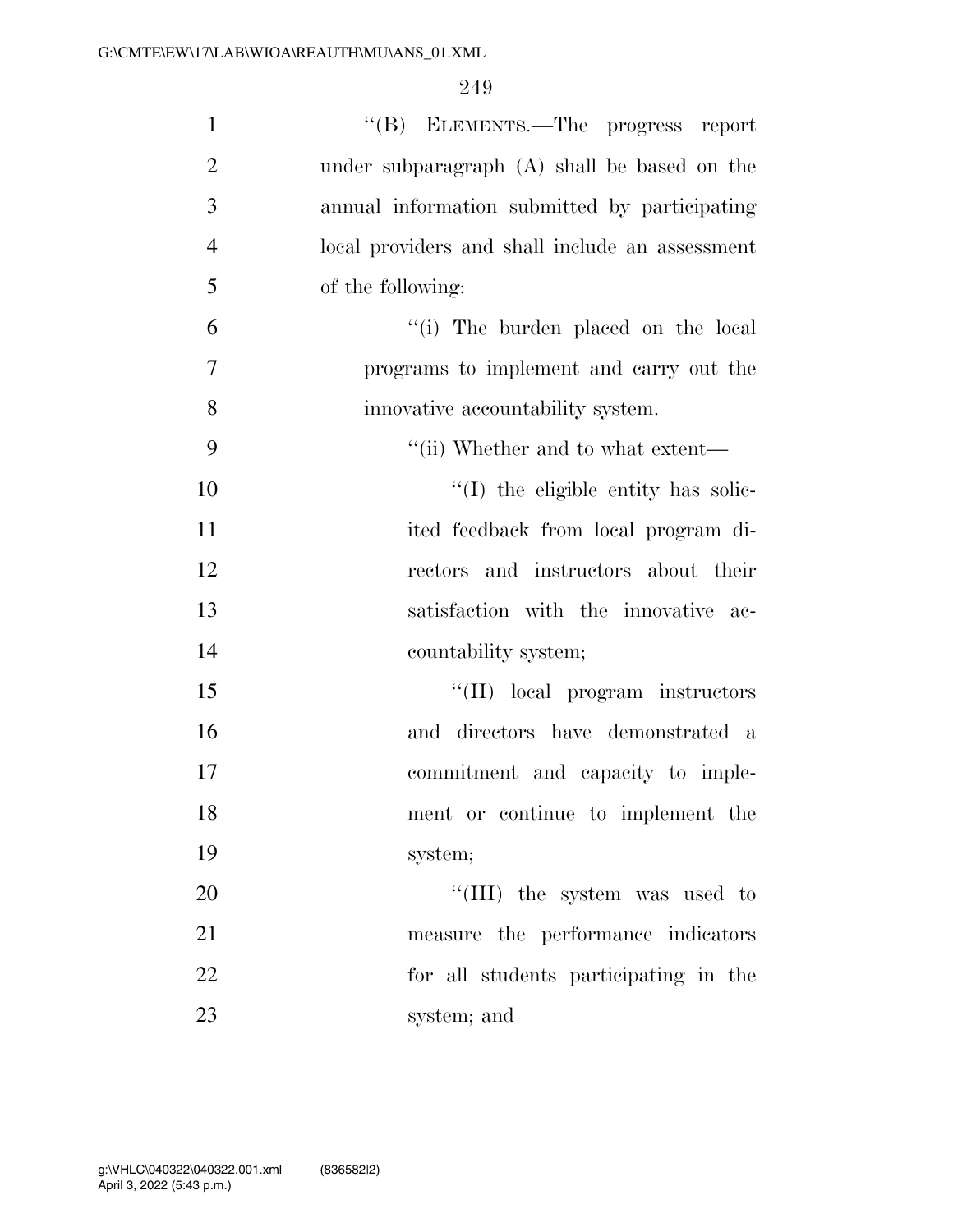| $\mathbf{1}$   | $\lq\lq (IV)$ the innovative account-          |
|----------------|------------------------------------------------|
| $\overline{2}$ | ability system can be used across              |
| 3              | States.                                        |
| $\overline{4}$ | $\lq\lq(C)$ PEER REVIEW.—                      |
| 5              | "(i) IN GENERAL.—The eligible entity           |
| 6              | shall conduct a peer review of the innova-     |
| $\overline{7}$ | tive performance accountability system im-     |
| 8              | plemented by the eligible entity under this    |
| 9              | section.                                       |
| 10             | "(ii) PEER REVIEW TEAM.—For pur-               |
| 11             | poses of conducting the peer review under      |
| 12             | clause (i), the eligible entity shall assemble |
| 13             | a team of subject matter experts who—          |
| 14             | "(I) are knowledgeable about in-               |
| 15             | novative accountability systems; and           |
| 16             | "(II) have demonstrated experi-                |
| 17             | developing and implementing<br>ence            |
| 18             | such systems.                                  |
| 19             | "(iii) METHODOLOGY.—The method-                |
| 20             | ology of the peer review shall meet require-   |
| 21             | ments to be jointly established by the Sec-    |
| 22             | retary of Labor and Secretary of Edu-          |
| 23             | cation.                                        |
| 24             | "(iv) ELEMENTS.—The peer review                |
| 25             | shall determine the extent to which the in-    |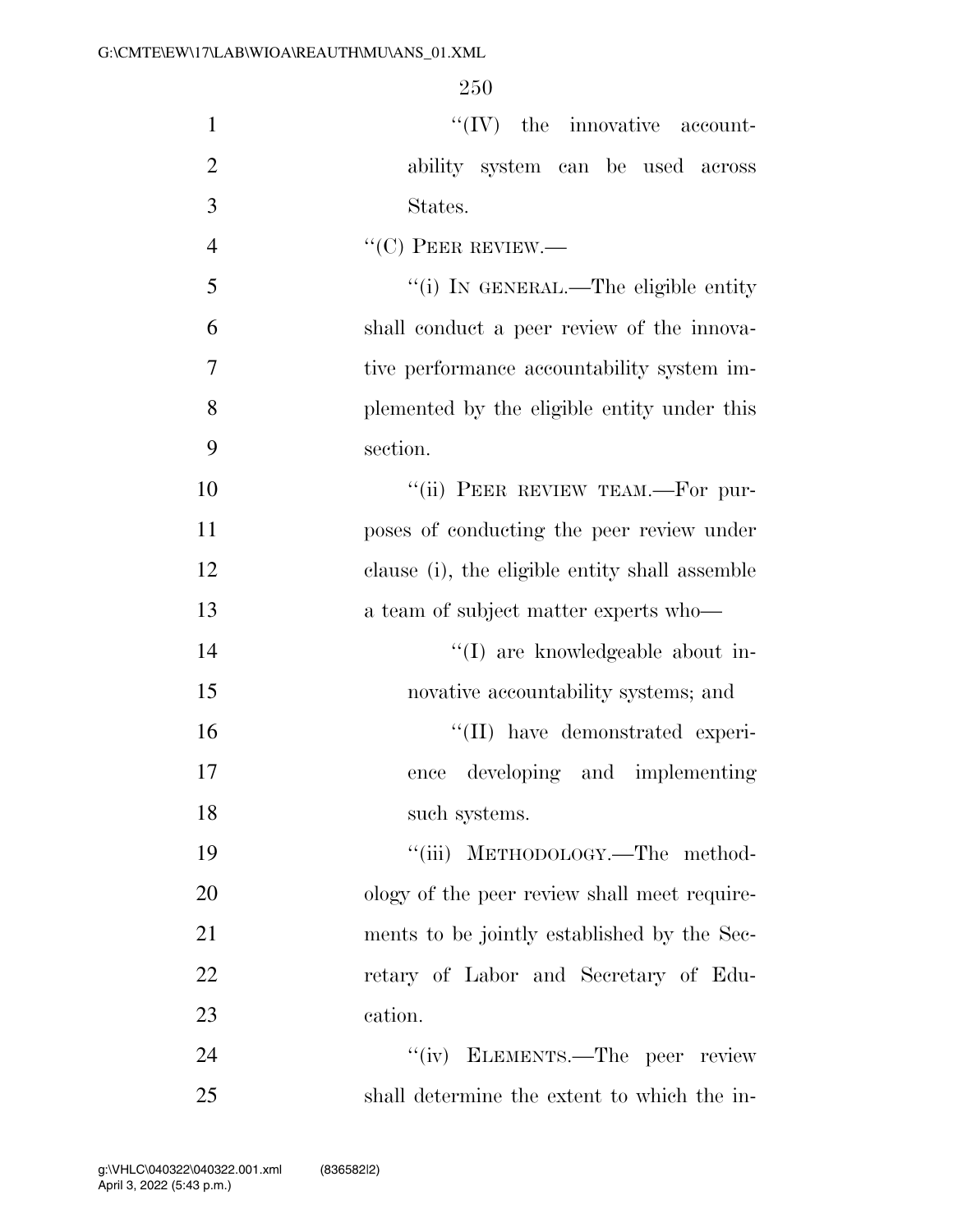novative accountability system includes pri- mary indicators that reflect the objectives and activities of the State's adult edu-cation and family literacy programs.

 ''(D) COMMENTS.—The eligible entity shall provide a response to the findings of the progress report.

8 "(E) PUBLIC AVAILABILITY.—The progress report under this paragraph, including any comments provided under subparagraph (D), shall be made available on a publicly acces-sible website of the eligible entity.

 ''(5) FINAL REPORT.—Not later than one year after the conclusion of the demonstration period ap- plicable to an eligible entity under paragraph (2), the entity shall submit to the Secretary a report on the results of the innovative performance account- ability system implemented by the entity under this subsection. Each such report shall include the enti- ty's assessment of whether, and to what extent, the innovative performance accountability system achieved its objectives.

23 "(6) CONTINUED REPORTING.—An eligible enti- ty shall continue to report to the State, or the Sec-retary, as applicable, on the indicators of perform-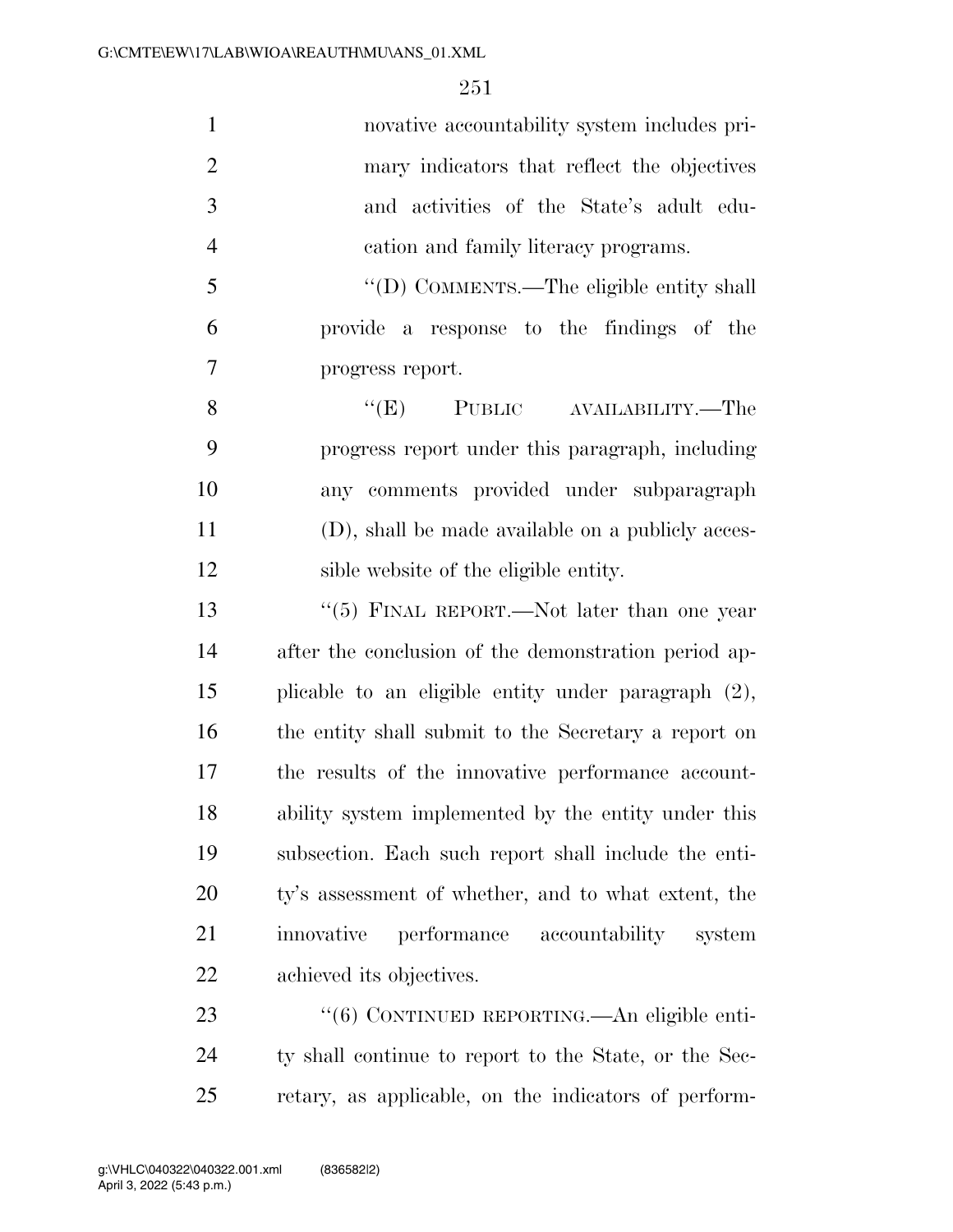| $\mathbf{1}$   | ance described in section $116(b)(2)(A)(i)$ during the |
|----------------|--------------------------------------------------------|
| $\overline{2}$ | demonstration period.                                  |
| 3              | "(7) DEVELOPMENT AND DISSEMINATION OF                  |
| $\overline{4}$ | BEST PRACTICES.—The Secretary shall—                   |
| 5              | "(A) based on the results of the dem-                  |
| 6              | onstration programs authorized under this sub-         |
| 7              | section and in consultation with the Director of       |
| 8              | the Institute of Education Sciences and the            |
| 9              | Secretary of Labor, identify best practices for        |
| 10             | the development and implementation of innova-          |
| 11             | tive performance accountability systems; and           |
| 12             | "(B) disseminate information on those                  |
| 13             | practices, including by making such information        |
| 14             | available on a publicly accessible website of the      |
| 15             | Department of Education.                               |
| 16             | RELATIONSHIP TO<br>(8)<br>OTHER<br>REQUIRE-            |
| 17             | MENTS.—Nothing in this subsection shall be con-        |
| 18             | strued to supersede the requirements of section 116    |
| 19             | or to authorize the Secretary to modify or replace     |
| 20             | the performance accountability measures required       |
| 21             | under section 116. An eligible entity participating in |
| 22             | a demonstration program under this subsection shall    |
| 23             | be subject to the applicable requirements of section   |
| 24             | 116 while participating in such program.               |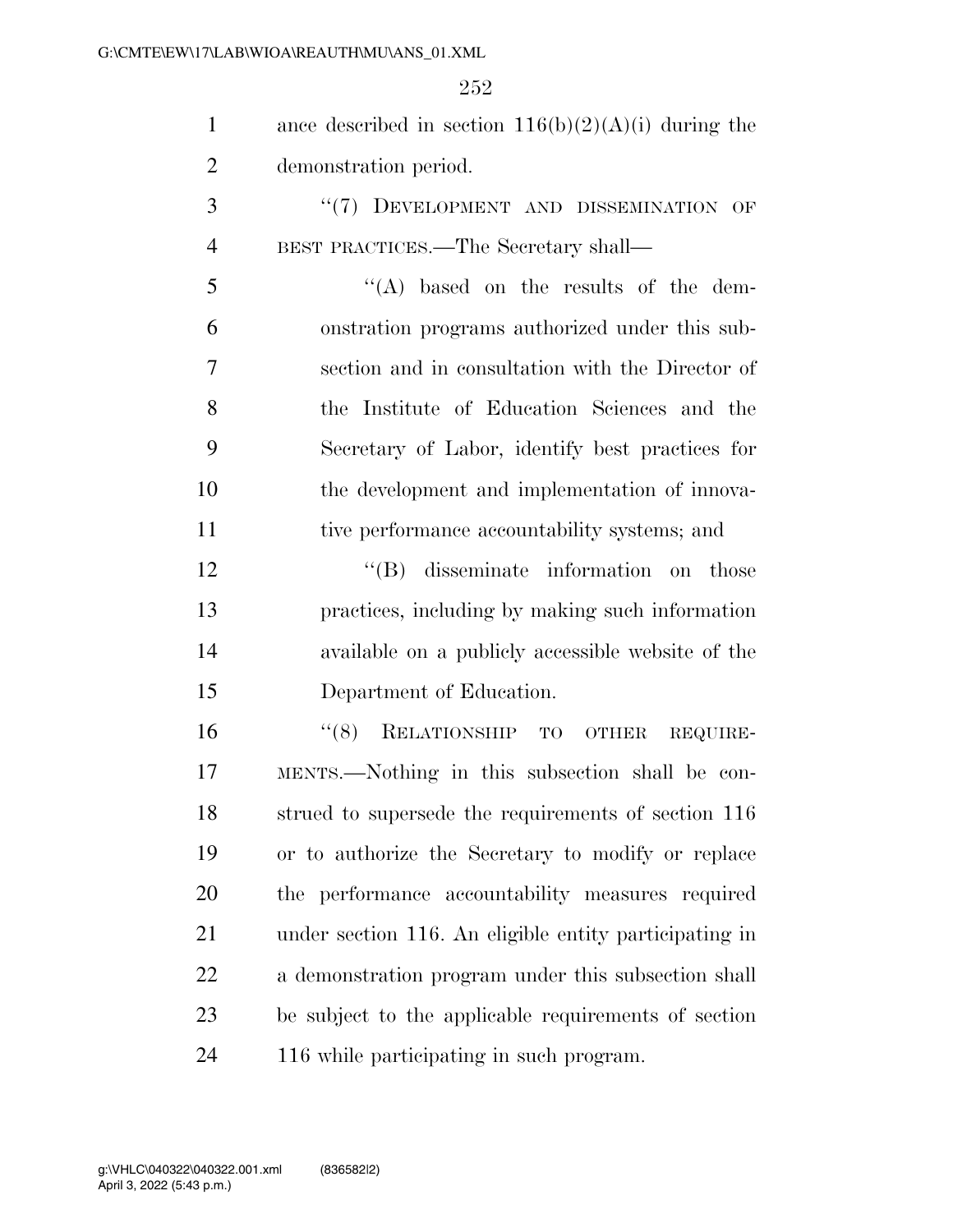| $\mathbf{1}$   | "(9) ELIGIBLE ENTITY DEFINED.—In this sub-                    |
|----------------|---------------------------------------------------------------|
| $\overline{2}$ | section, the term 'eligible entity' means—                    |
| 3              | $\lq\lq$ (A) an eligible agency;                              |
| $\overline{4}$ | "(B) a consortium of eligible agencies; or                    |
| 5              | "(C) a consortium of eligible providers                       |
| 6              | within a State or outlying area.".                            |
| 7              | SEC. 306. STATE DISTRIBUTION OF FUNDS; MATCHING RE-           |
| 8              | <b>QUIREMENT.</b>                                             |
| 9              | Section $222(b)$ (29 U.S.C. 3302(b)) is amended by            |
| 10             | adding at the end the following:                              |
| 11             | "(3) PUBLIC AVAILABILITY OF INFORMATION                       |
| 12             | ON MATCHING FUNDS.—Each eligible agency shall                 |
| 13             | maintain, on a publicly accessible website of such            |
| 14             | agency and in an easily accessible format, informa-           |
| 15             | tion documenting the non-Federal contributions                |
| 16             | made available to adult education and family literacy         |
| 17             | programs pursuant to this subsection, including—              |
| 18             | $\lq$ <sup>"</sup> (A) the sources of such contributions; and |
| 19             | $\lq\lq$ (B) in the case of funds made available              |
| 20             | by a State or outlying area, an explanation of                |
| 21             | how such funds are distributed to eligible pro-               |
| 22             | viders."                                                      |
| 23             | SEC. 307. STATE LEADERSHIP ACTIVITIES.                        |
| 24             | Section 223(a) $(29 \text{ U.S.C. } 3303(a))$ is amended—     |
| 25             | (1) by amending paragraph $(1)(C)$ —                          |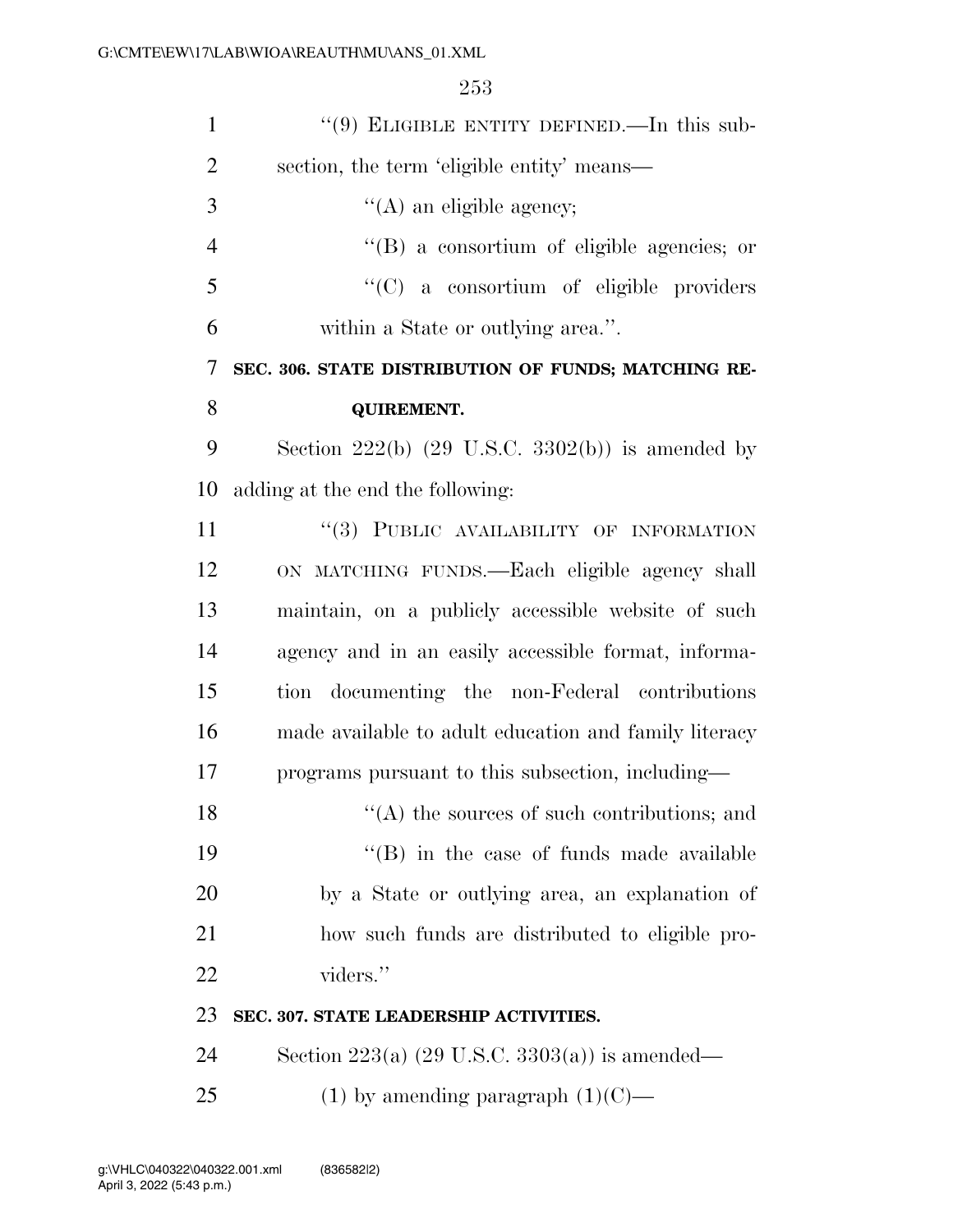| $\mathbf{1}$   | $(A)$ by amending clause (ii) to read as fol-   |
|----------------|-------------------------------------------------|
| $\overline{2}$ | lows:                                           |
| 3              | "(ii) the role of eligible providers as a       |
| $\overline{4}$ | one-stop partner to provide access to em-       |
| 5              | ployment, education (including apprentice-      |
| 6              | ship and pre-apprenticeship programs),          |
| 7              | and training services;";                        |
| 8              | (B) in clause (ii), by striking "and" at the    |
| 9              | end;                                            |
| 10             | (C) in clause (iii), by striking the period at  |
| 11             | the end and inserting "; and"; and              |
| 12             | (D) by adding at the end the following:         |
| 13             | $``(iv)$ assistance for students to be          |
| 14             | able to locate and apply for apprenticeship     |
| 15             | and pre-apprenticeship programs."; and          |
| 16             | $(2)$ in paragraph $(2)$ —                      |
| 17             | $(A)$ in subparagraph $(J)$ , by striking the   |
| 18             | period at the end and inserting ", such as the  |
| 19             | development and maintenance of policies for the |
| <b>20</b>      | credentialing of adult educators who dem-       |
| 21             | onstrate effectiveness.";                       |
| 22             | (B) by redesignating subparagraph (M) as        |
| 23             | subparagraph $(N)$ ; and                        |
| 24             | $(C)$ by inserting after subparagraph $(L)$     |
| 25             | the following:                                  |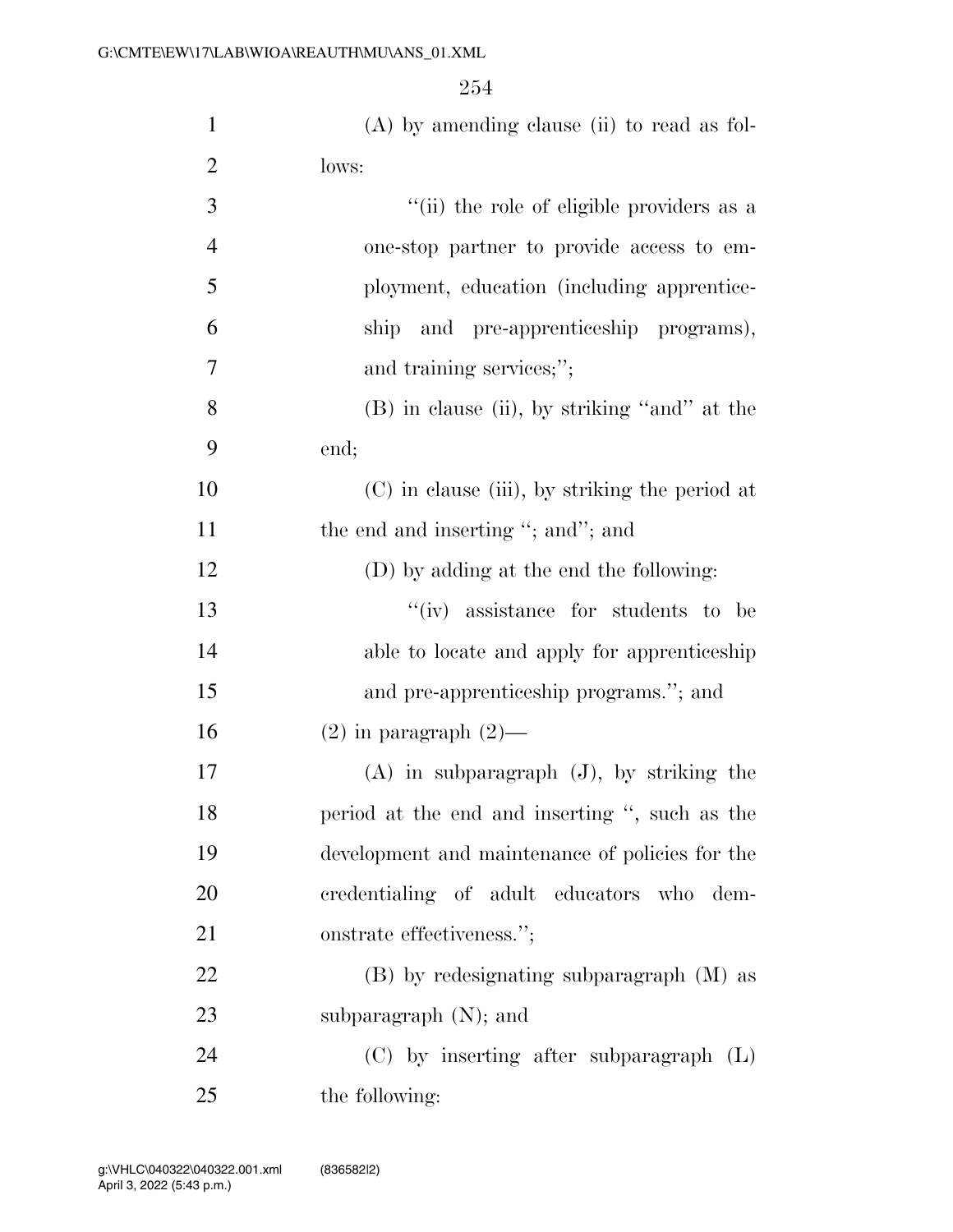''(M) Strengthening the quality of adult education and family literacy programs in the State through support for improved credentials, program quality standards, and certification and accreditation requirements.''.

## **SEC. 308. GRANTS AND CONTRACTS FOR ELIGIBLE PRO-VIDERS.**

8 Section  $231(e)(1)(6)$  (29 U.S.C.  $3321(e)(1)(6)$  is amended by striking ''including scientifically valid re- search and effective educational practice'' and inserting ''including the application of the principles of universal de- sign for learning, scientifically valid research, and effective educational practice''.

### **SEC. 309. LOCAL ADMINISTRATIVE COST LIMITS.**

 Section 233(a) (29 U.S.C. 3323(a)) is amended— (1) in paragraph (1), by striking ''95 percent'' and inserting ''85 percent''; and

 (2) by amending paragraph (2) to read as fol-lows:

20  $\frac{1}{2}$  (2) of the remaining amount—

21  $\langle (A) \rangle$  not more than 10 percent may be used for professional development for adult edu-cators; and

24 ''(B) not more than 5 percent may be used for planning, administration (including carrying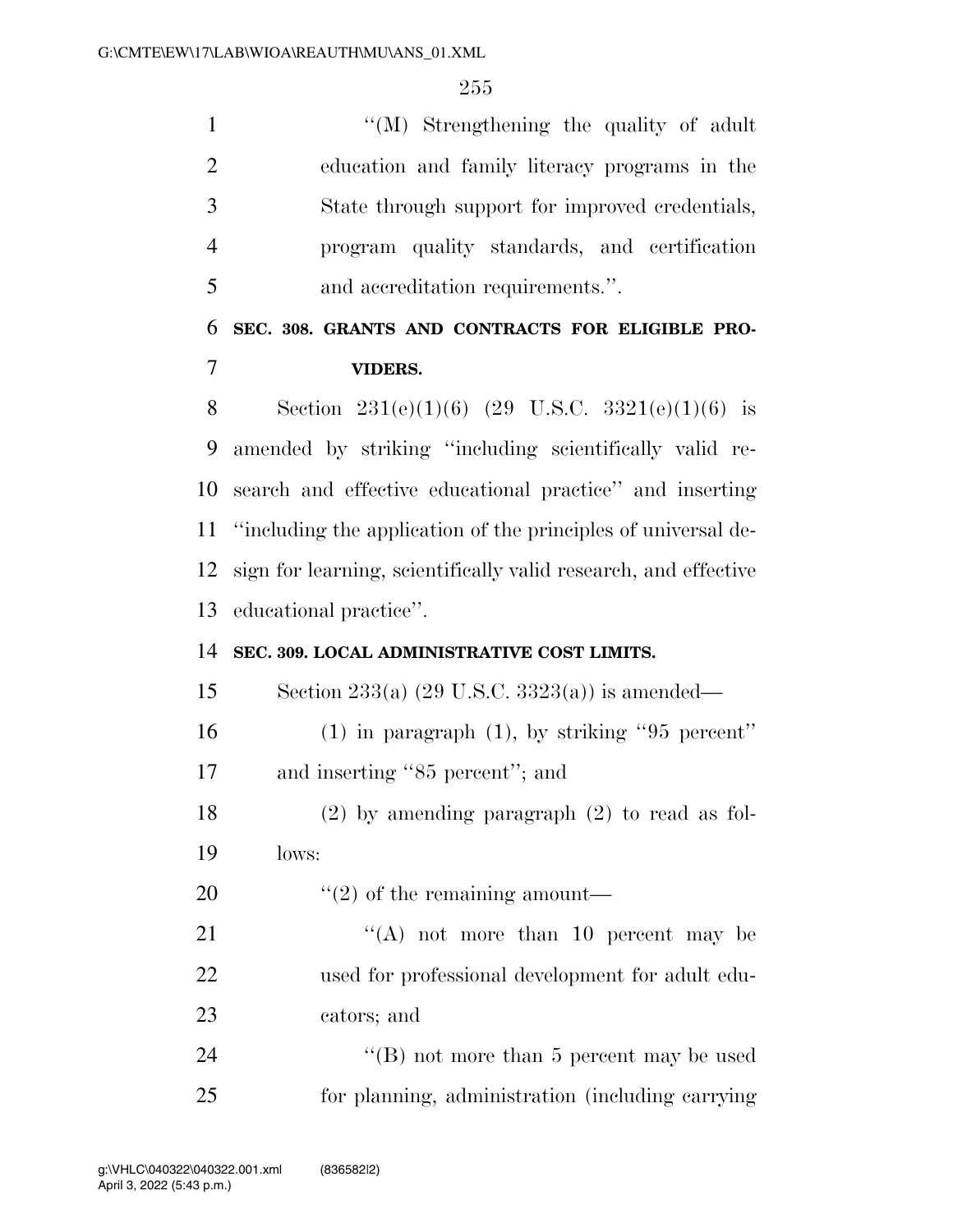| $\mathbf{1}$   | out the requirements of section 116), and the                    |
|----------------|------------------------------------------------------------------|
| $\overline{2}$ | activities described in paragraphs $(3)$ and $(5)$ of            |
| 3              | section $232$ .".                                                |
| $\overline{4}$ | SEC. 310. NATIONAL LEADERSHIP ACTIVITIES.                        |
| 5              | Section 242 (29 U.S.C. 3332) is amended—                         |
| 6              | $(1)$ by amending paragraph $(1)$ of subsection                  |
| 7              | (b) to read as follows:                                          |
| 8              | $\cdot\cdot\cdot(1)$ assistance to help States meet the require- |
| 9              | ments of section 116, including assistance to ensure             |
| 10             | $that-$                                                          |
| 11             | $\cdot$ (A) the outcomes and other data required                 |
| 12             | pursuant to that section are collected and re-                   |
| 13             | ported in a timely and accessible manner; and                    |
| 14             | $\lq\lq$ such data are reported consistently                     |
| 15             | across States and eligible providers and are re-                 |
| 16             | viewed for quality and consistency by the De-                    |
| 17             | partment of Education;";                                         |
| 18             | $(2)$ in subsection $(e)$ —                                      |
| 19             | $(A)$ in paragraph $(1)$ —                                       |
| 20             | (i) by striking "and" at the end of                              |
| 21             | subparagraph $(C)$ ;                                             |
| 22             | (ii) in subparagraph (D), by striking                            |
| 23             | the period at the end and inserting ";                           |
| 24             | and"; and                                                        |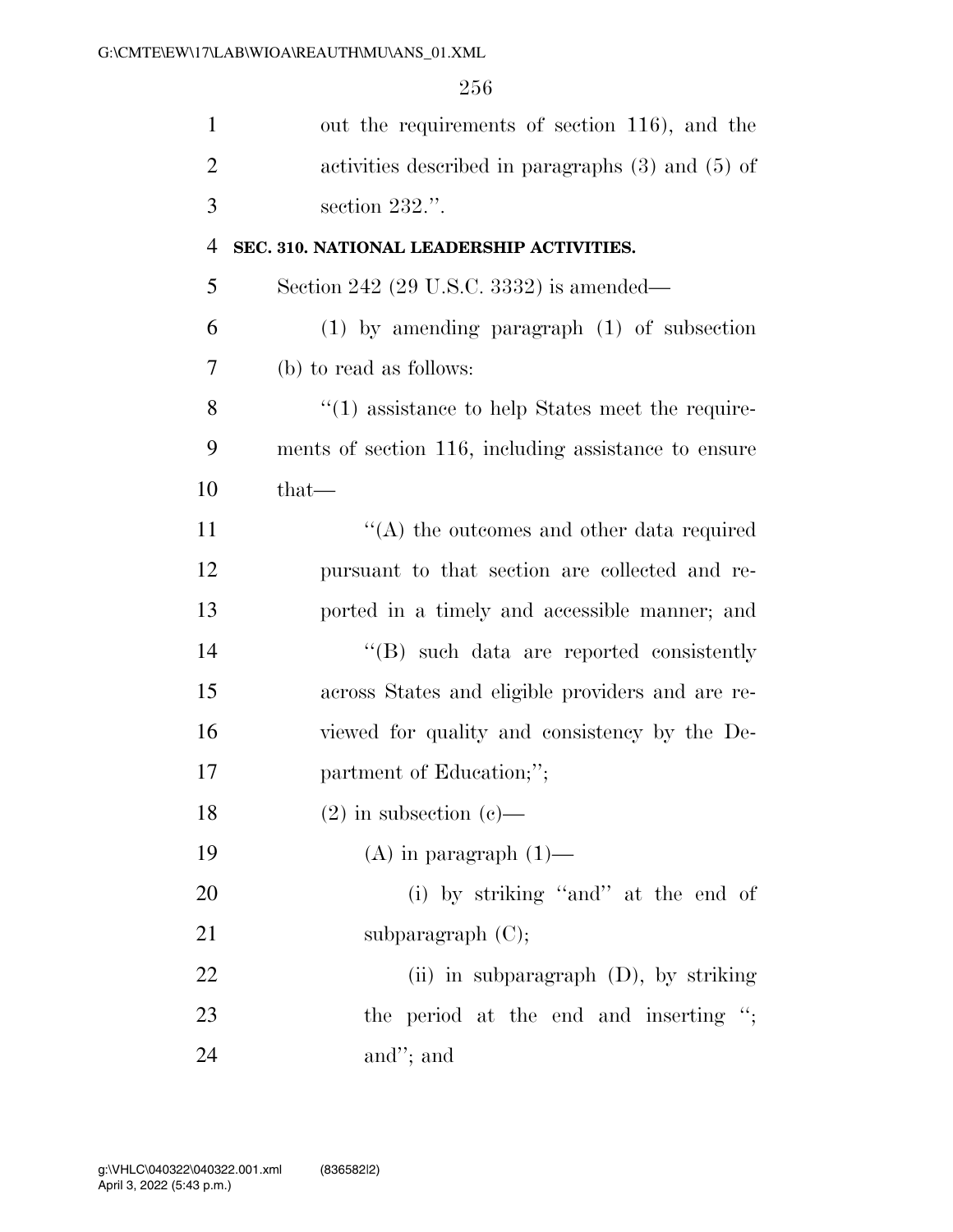| $\mathbf{1}$   | (iii) by adding at the end the fol-              |
|----------------|--------------------------------------------------|
| $\overline{2}$ | lowing:                                          |
| 3              | $\lq\lq$ (E) assistance in the dissemination or  |
| $\overline{4}$ | provision of information for apprenticeship and  |
| 5              | pre-apprenticeship programs."; and               |
| 6              | $(B)$ in paragraph $(2)$ —                       |
| 7              | (i) in subparagraph $(F)$ , by striking          |
| 8              | "and" at the end;                                |
| 9              | (ii) by redesignating subparagraph               |
| 10             | $(G)$ as paragraph $(L)$ ; and                   |
| 11             | (iii) by inserting after subparagraph            |
| 12             | $(F)$ the following:                             |
| 13             | $\lq\lq(G)$ developing and rigorously evaluating |
| 14             | model programs for the preparation of effective  |
| 15             | adult educators;                                 |
| 16             | "(H) carrying out initiatives to support the     |
| 17             | professionalization of adult education through—  |
| 18             | "(i) the creation and implementation             |
| 19             | of full-time staffing models; and                |
| 20             | "(ii) improved credentials, program              |
| 21             | quality standards, and certification and ac-     |
| 22             | creditation requirements that States may         |
| 23             | adopt on a voluntary basis;                      |
| 24             | "(I) carrying out initiatives to support the     |
| 25             | professionalization of adult education through   |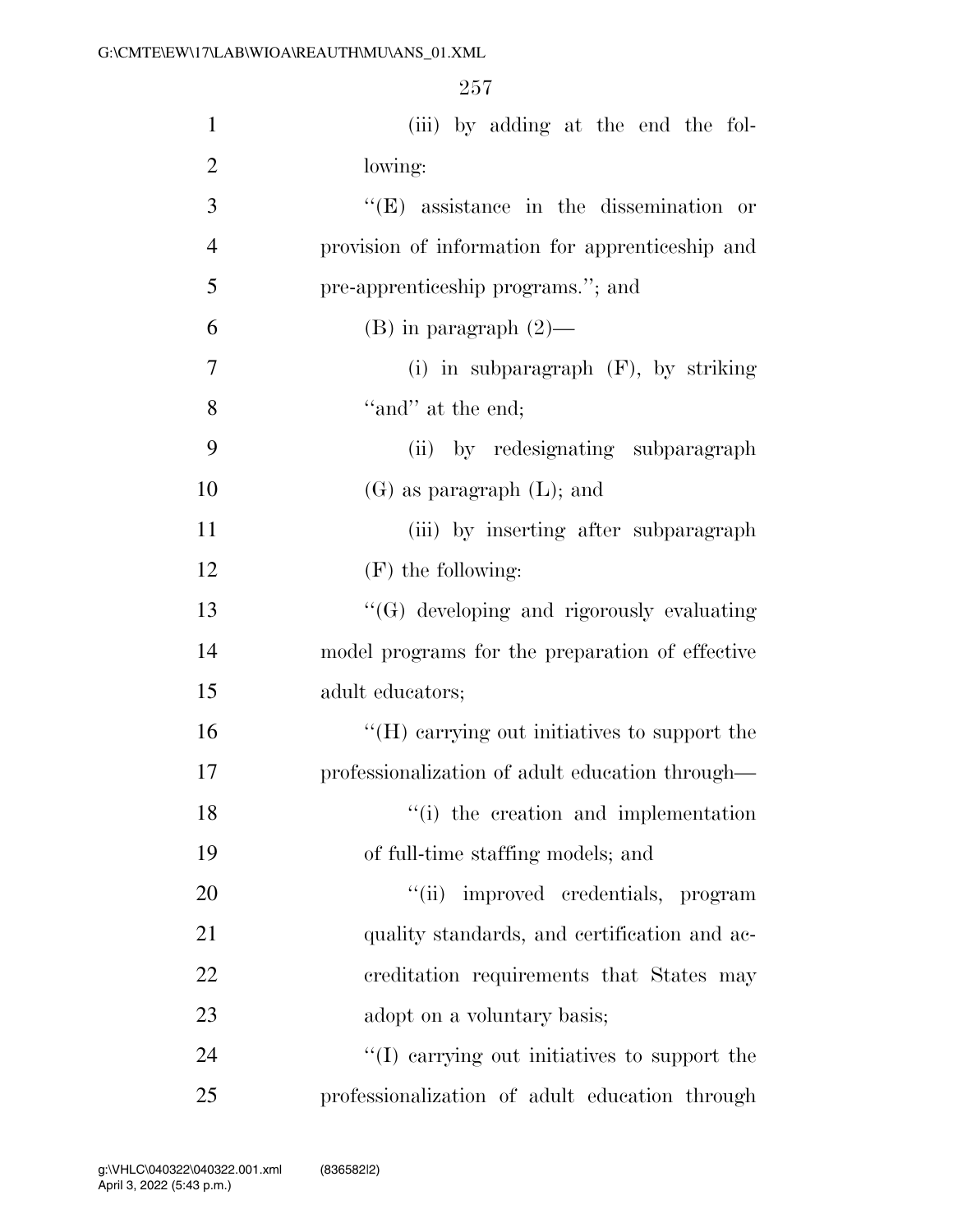| $\mathbf{1}$   | the creation and implementation of full-time                  |
|----------------|---------------------------------------------------------------|
| $\overline{2}$ | staffing models;                                              |
| 3              | "(J) providing professional development                       |
| $\overline{4}$ | and technical assistance to adult educators;                  |
| 5              | $\lq\lq(K)$ incorporating the principles of uni-              |
| 6              | versal design for learning for any activity car-              |
| 7              | ried out under subsection (b); and".                          |
| 8              | SEC. 311. INTEGRATED ENGLISH LITERACY AND CIVICS              |
| 9              | <b>EDUCATION.</b>                                             |
| 10             | Section 243 (29 U.S.C. 3333) is amended—                      |
| 11             | $(1)$ by amending subsection $(a)$ to read as fol-            |
| 12             | lows:                                                         |
| 13             | "(a) IN GENERAL.—From funds made available                    |
| 14             | under section $211(a)(2)$ for each fiscal year, the Secretary |
| 15             | shall award grants to States, from allotments under sub-      |
| 16             | section (b), for English literacy and civics education, in    |
| 17             | combination with workforce preparation activities, work-      |
|                | 18 place adult education and family literacy activities, ap-  |
| 19             | prenticeship and pre-apprenticeship programs, integrated      |
| 20             | education and training activities, or work-based learn-       |
| 21             | ing.";                                                        |
| 22             | $(2)$ in subsection $(e)$ —                                   |
| 23             | $(A)$ in paragraph $(1)$ , by striking ", and                 |
| 24             | place such adults in,"; and                                   |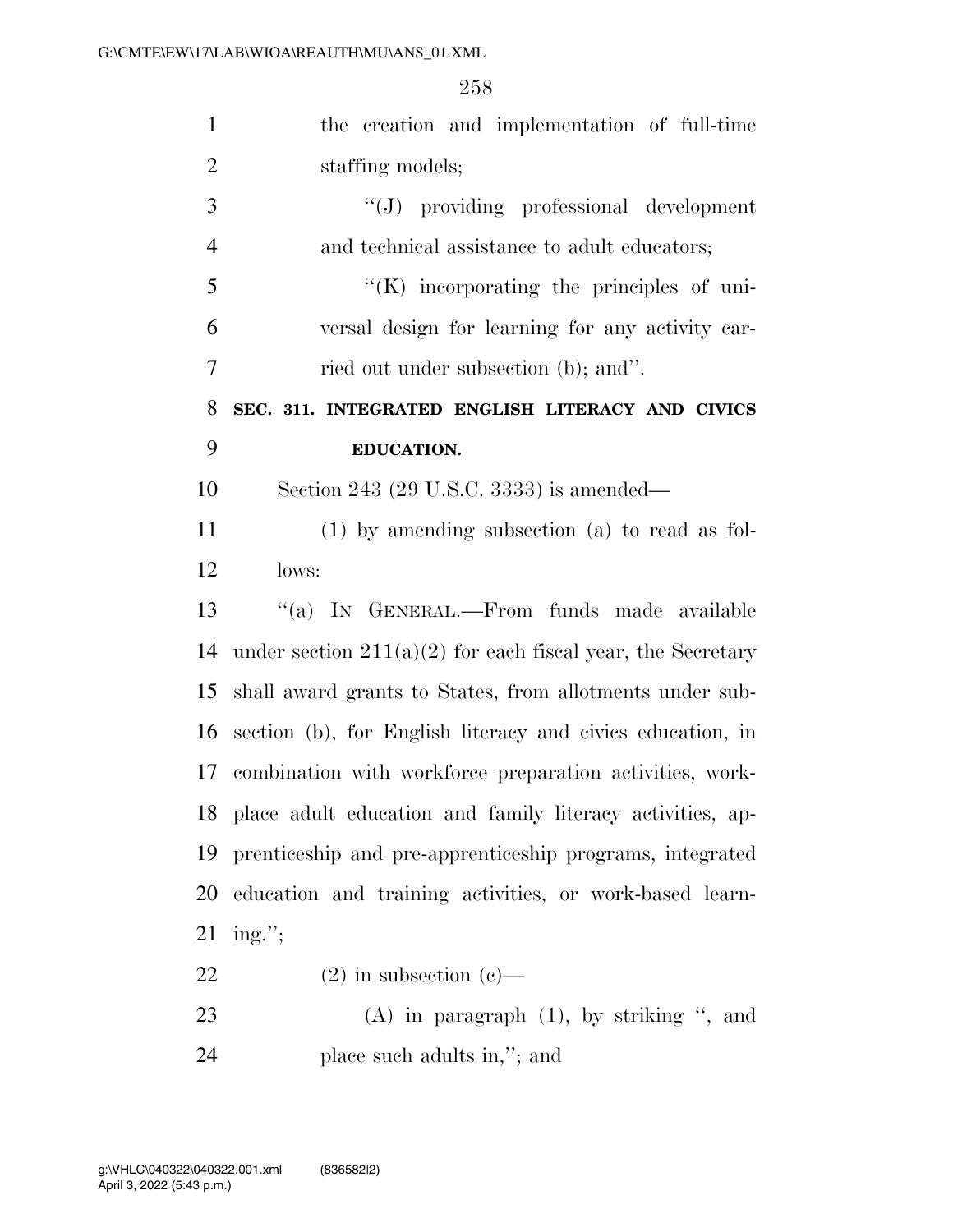| $\mathbf{1}$   | $(B)$ in paragraph $(2)$ , by inserting before              |
|----------------|-------------------------------------------------------------|
| $\overline{2}$ | the period the following: ", including the identi-          |
| 3              | fication of in-demand industries and the place-             |
| $\overline{4}$ | ment of adult English language learners in un-              |
| 5              | subsidized employment within these industries";             |
| 6              | and                                                         |
| 7              | $(3)$ by adding at the end the following:                   |
| 8              | "(e) STATE DEFINED.—In this section, the term               |
| 9              | 'State' has the meaning given the term in section 3, except |
| 10             | that such term also includes each of the outlying areas     |
| 11             | (as defined in section 3).".                                |
| 12             | SEC. 312. TECHNICAL CORRECTIONS TO OTHER LAWS.              |
| 13             | Section $9215(c)$ of the Every Student Succeeds Act         |
| 14             | (Public Law 114–95) is amended by striking "the Adult"      |
| 15             | Education and Literacy Act" and inserting "the Adult        |
| 16             | Education and Family Literacy Act".                         |
| 17             | <b>TITLE IV—GENERAL</b>                                     |
| 18             | <b>PROVISIONS</b>                                           |
| 19             | SEC. 401. PROHIBITION OF NATIONAL DATABASE MANAGE-          |
| 20             | MENT.                                                       |
| 21             | Section $501(b)$ (29 U.S.C. 3341) is amended to read        |
| 22             | as follows:                                                 |
| 23             | "(b) PROHIBITION OF NATIONAL DATABASE MAN-                  |
| 24             | AGEMENT.—Nothing in this Act (or the amendments to          |
| 25             | other laws made by the Workforce Innovation and Oppor-      |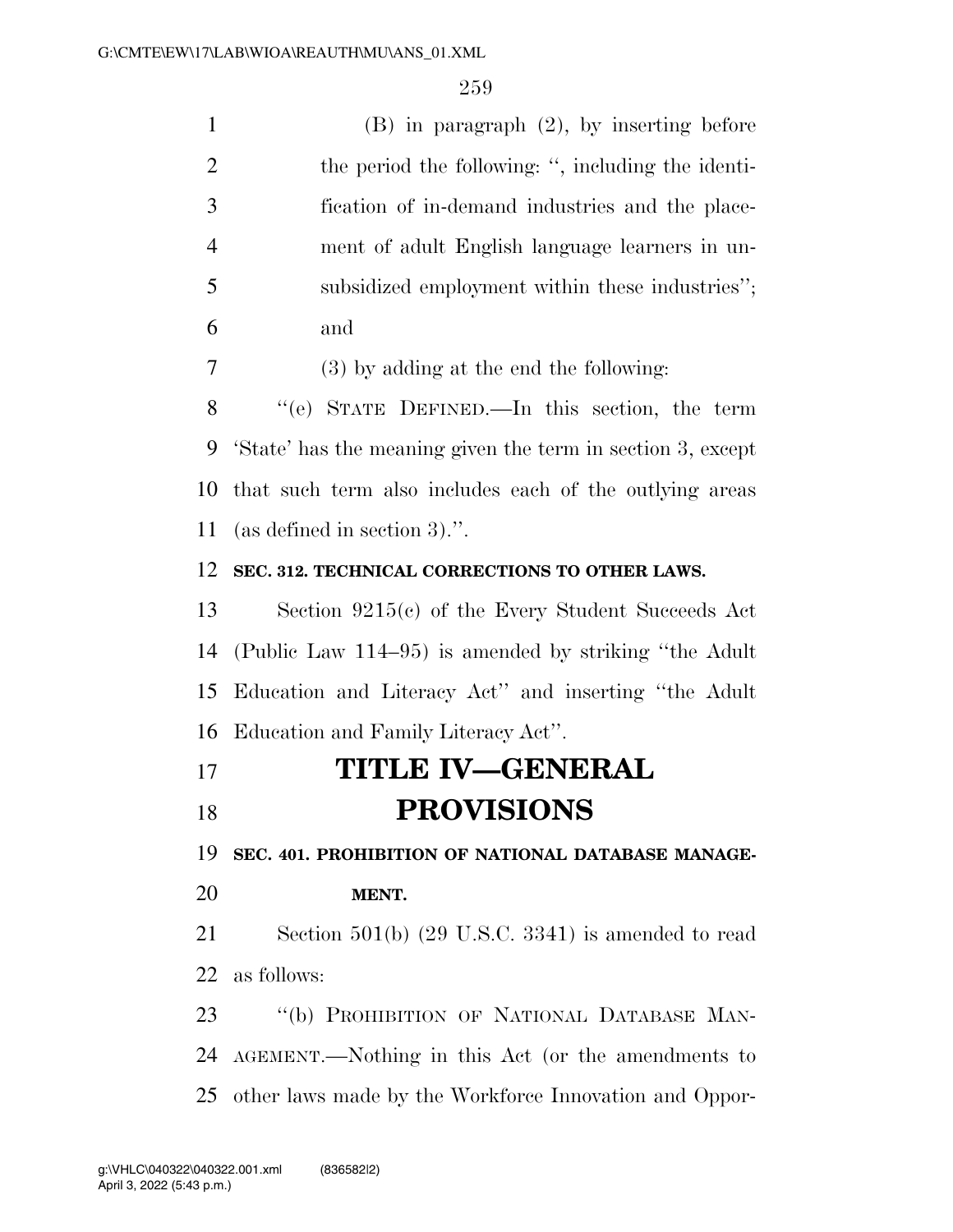tunity Act of 2022) shall be construed to permit the devel- opment, management, analysis, or maintenance by a pri- vate entity (whether for-profit or non-profit) of a national database of personally identifiable information of individ- uals receiving services under title I, or the amendments to other laws made by the Workforce Innovation and Op-portunity Act of 2022.''.

### **SEC. 402. ACCESSIBILITY.**

 Title V (29 U.S.C. 3341 et seq.) is further amended by adding at the end the following:

### **''SEC. 507. ACCESSIBILITY.**

 ''Any uses of digital technology for the purpose of de- livery of service under this Act shall ensure that the website or electronic communication conform to Level AA of the Web Content Accessibility Guidelines 2.0 of the Web Accessibility Initiative (or any successor guide-lines).''.

### **TITLE V—AMENDMENTS TO THE**

### **WAGNER-PEYSER ACT**

**SEC. 501. INCLUSION OF COMMONWEALTH OF THE NORTH-**

 **ERN MARIANA ISLANDS AND AMERICAN SAMOA.** 

 The Wagner-Peyser Act (29 U.S.C. 49 et seq.) is amended—

25 (1) in section 2(5) (29 U.S.C.  $49a(5)$ )—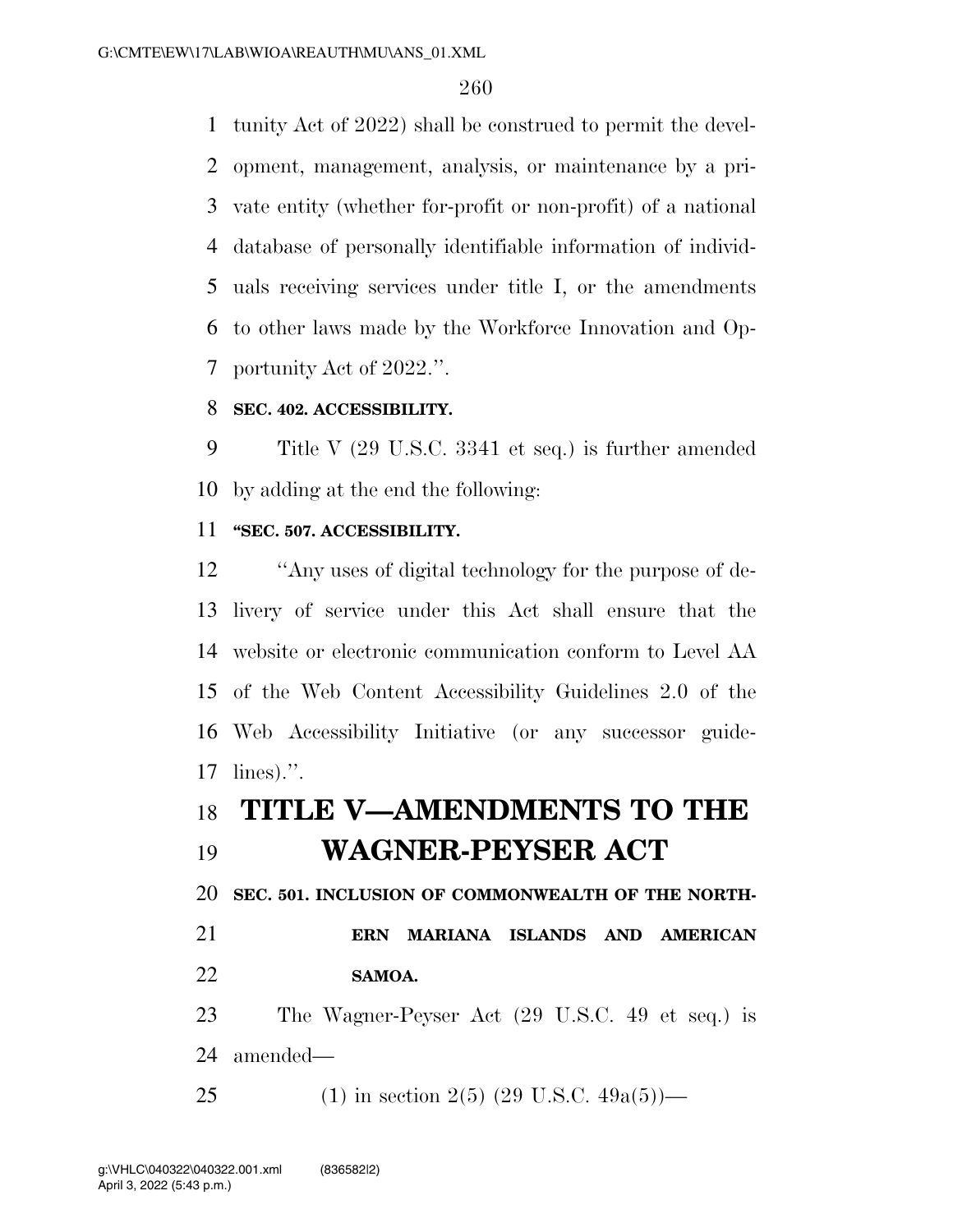| $\mathbf{1}$   | (A) by striking "the Commonwealth of                   |
|----------------|--------------------------------------------------------|
| $\overline{2}$ | Puerto Rico" and inserting "Puerto Rico"; and          |
| 3              | (B) by inserting "the Commonwealth of                  |
| $\overline{4}$ | Northern Mariana Islands, American<br>the              |
| 5              | Samoa," after "Guam,";                                 |
| 6              | $(2)$ in section 5(b)(1) (29 U.S.C. 49d(b)(1)), by     |
| 7              | inserting "the Commonwealth of the Northern Mar-       |
| 8              | iana Islands, and American Samoa," after "Guam,";      |
| 9              | (3) in section 6(a) (29 U.S.C. 49e(a))—                |
| 10             | $(A)$ by inserting ", the Commonwealth of              |
| 11             | the Northern Mariana Islands, and American             |
| 12             | Samoa" after "except for Guam";                        |
| 13             | (B) by striking "allot to Guam" and in-                |
| 14             | serting the following: "allot to-                      |
| 15             | $\lq(1)$ Guam'';                                       |
| 16             | (C) by striking the period at the end and              |
| 17             | inserting "; and"; and                                 |
| 18             | (D) by adding at the end the following:                |
| 19             | $\lq(2)$ the Commonwealth of the Northern Mar-         |
| 20             | iana Islands and American Samoa an amount which,       |
| 21             | in relation to the total amount available for the fis- |
| 22             | cal year, is equal to the allotment percentage that    |
| 23             | Guam received of amounts available under this Act      |
| 24             | in fiscal year 1983."; and                             |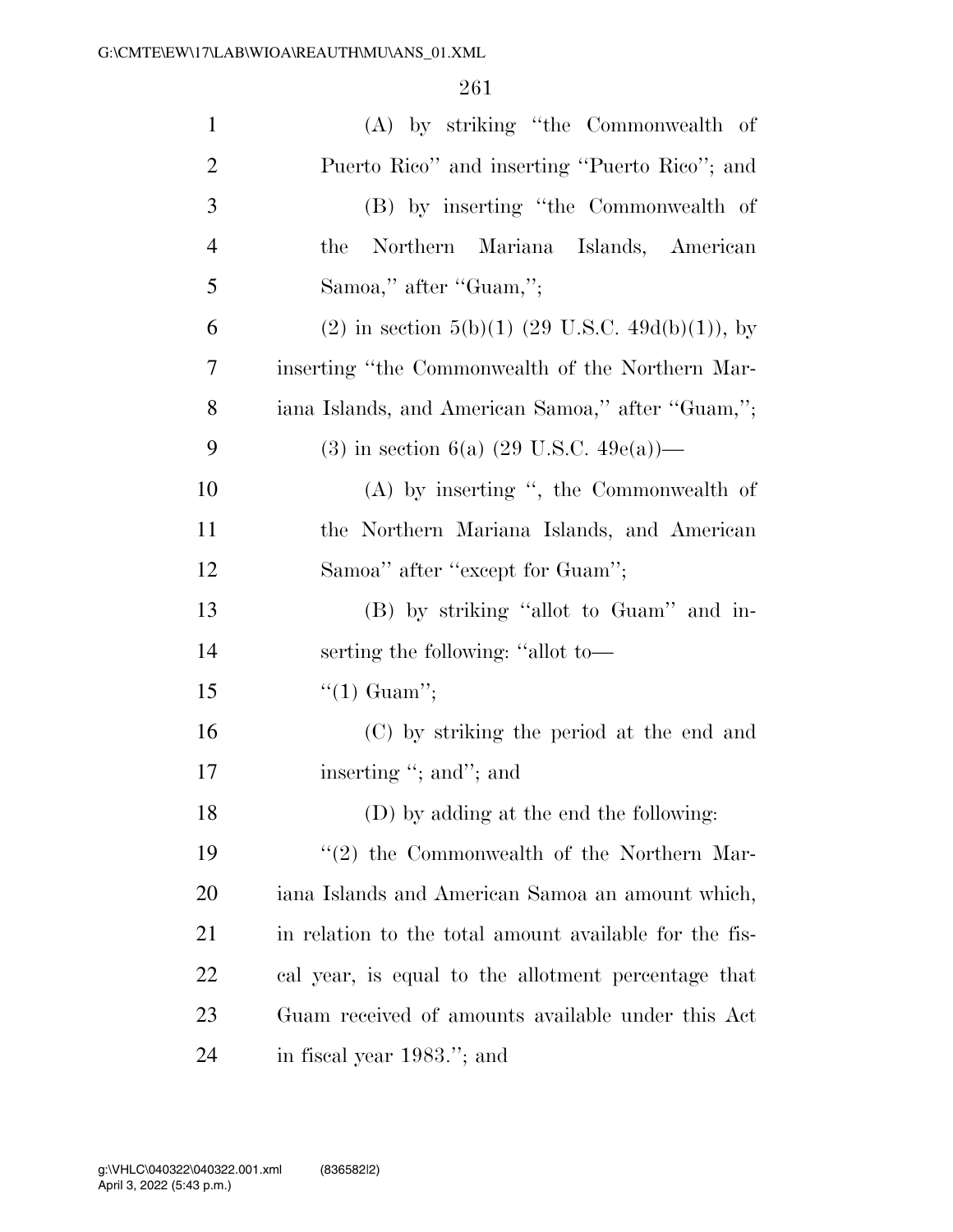1 (4) in section 6(b)(1) (29 U.S.C. 49 $e(b)(1)$ , in the matter following subparagraph (B), by inserting '', the Commonwealth of the Northern Mariana Is- lands, American Samoa,'' after ''does not include Guam''.

## **SEC. 502. WORKFORCE AND LABOR MARKET INFORMATION SYSTEM.**

 Section 15(g) of the Wagner-Peyser Act (29 U.S.C. 9 49l–2(g)) is amended to read as follows:

10 "(g) AUTHORIZATION OF APPROPRIATIONS.—There are authorized to be appropriated to carry out this section \$74,400,000 for fiscal year 2023, \$78,100,000 for fiscal year 2024, \$82,000,000 for fiscal year 2025, \$86,100,000 for fiscal year 2026, \$90,400,000 for fiscal year 2027, and \$94,900,000 for fiscal year 2028.''.

# **TITLE VI—AMENDMENTS TO THE**

# **REHABILITATION ACT OF 1973**

### **SEC. 601. AUTHORIZATION OF APPROPRIATIONS.**

 (a) STATE PLANS.—Paragraph (1) of section 100(b) of the Rehabilitation Act of 1973 (29 U.S.C. 720(b)) is amended to read as follows:

 $\frac{1}{2}$  (1) In GENERAL.—For the purpose of making grants to States under part B to assist States in meeting the costs of vocational rehabilitation services provided in accordance with State plans under sec-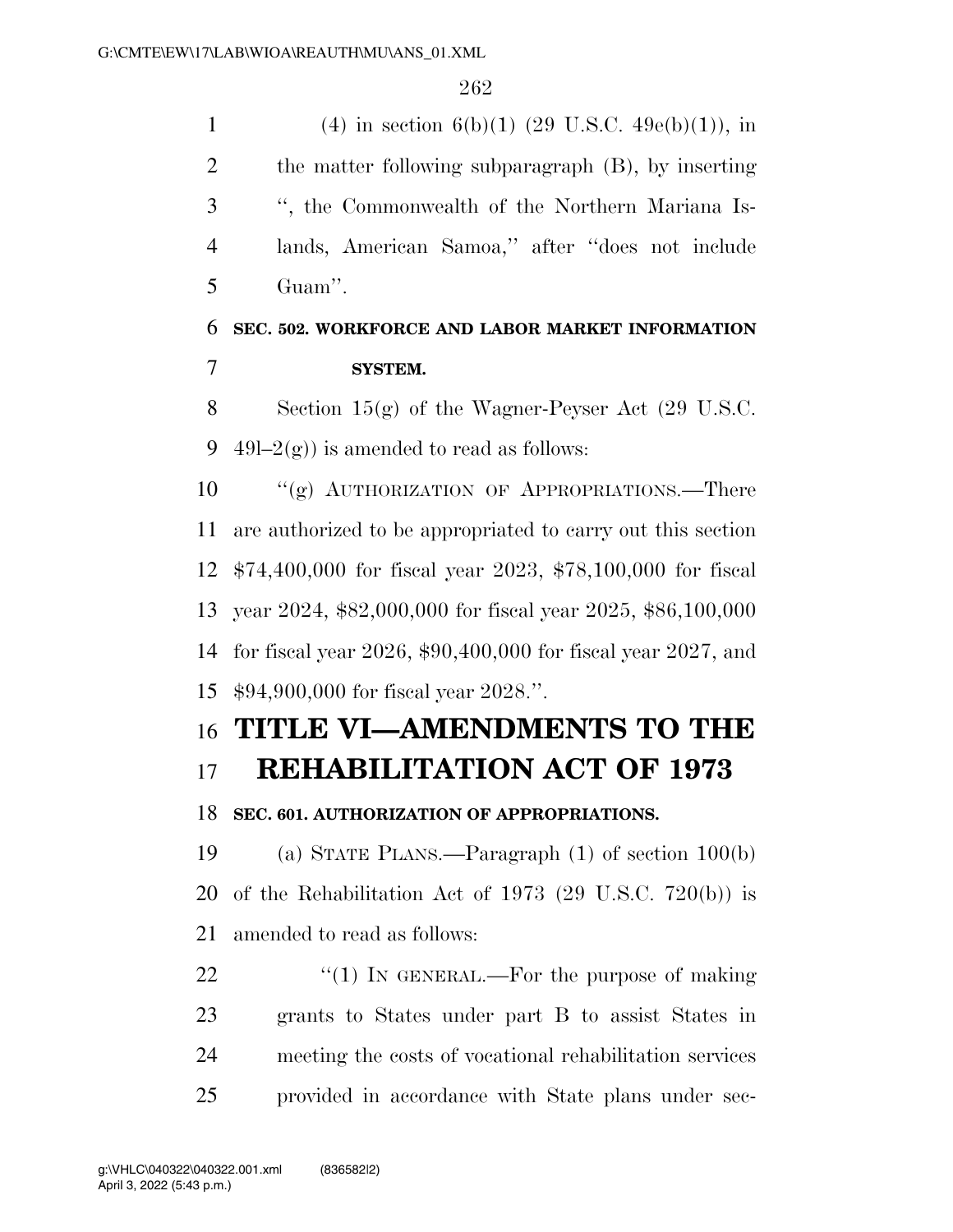| $\mathbf{1}$   | tion 101, there are authorized to be appropriated       |
|----------------|---------------------------------------------------------|
| $\overline{2}$ | such sums as may be necessary for each of the fiscal    |
| 3              | years 2023 through 2028, except that—                   |
| $\overline{4}$ | "(A) for fiscal year $2023$ the amount to be            |
| 5              | appropriated shall be<br>less<br>than<br>not            |
| 6              | $$4,052,400,000;$ and                                   |
| $\overline{7}$ | "(B) for fiscal year $2024$ and each of the             |
| 8              | succeeding fiscal years, the amount to be appro-        |
| 9              | priated for such a fiscal year shall not be less        |
| 10             | than the amount of the appropriation under              |
| 11             | this paragraph for the immediately preceding            |
| 12             | fiscal year, increased by the percentage change         |
| 13             | in the Consumer Price Index determined under            |
| 14             | subsection (c) for the immediately preceding fis-       |
| 15             | cal year.".                                             |
| 16             | (b) CLIENT ASSISTANCE PROGRAM.—Section 112(h)           |
| 17             | of the Rehabilitation Act of 1973 (29 U.S.C. 732(h)) is |
|                | 18 amended to read as follows:                          |
| 19             | "(h) There are authorized to be appropriated to carry   |
| 20             | out the provisions of this section—                     |
| 21             | "(1) $$15,507,800$ for fiscal year 2023;                |
| 22             | "(2) $$16,283,190$ for fiscal year 2024;                |
| 23             | $(3)$ \$17,097,350 for fiscal year 2025;                |
| 24             | "(4) $$17,952,217$ for fiscal year 2026;                |
| 25             | "(5) $$18,849,828$ for fiscal year 2027; and            |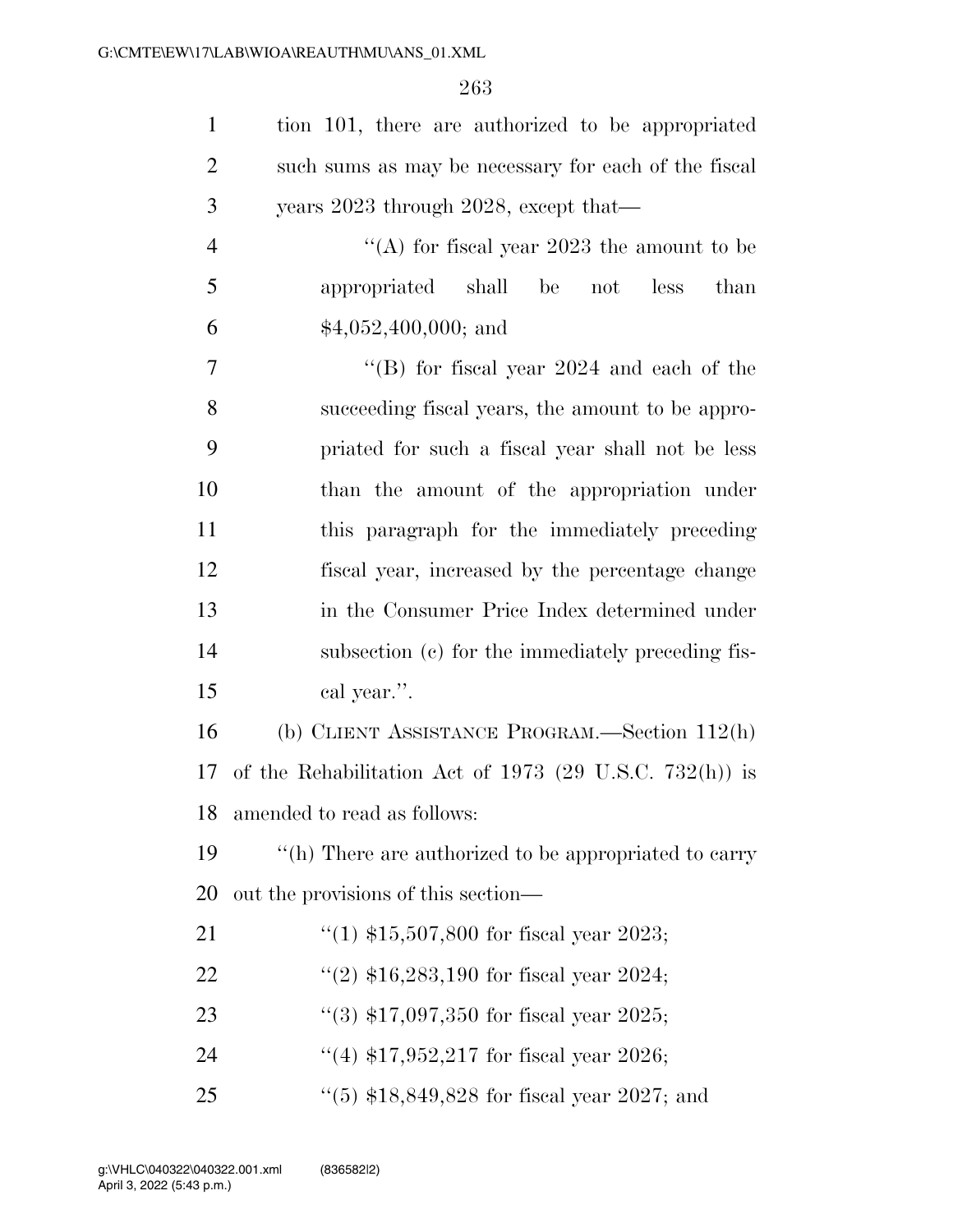''(6) \$19,792,319 for fiscal year 2028.''.

 (c) RESEARCH AND TRAINING.—Section 201 of the Rehabilitation Act of 1973 (29 U.S.C. 761) is amended to read as follows:

### **''SEC. 201. AUTHORIZATION OF APPROPRIATIONS.**

 ''There are authorized to be appropriated to carry out this title \$134,357,300 for fiscal year 2023, \$141,075,165 for fiscal year 2024, \$148,128,923 for fiscal year 2025, \$155,535,369 for fiscal year 2026, \$163,312,138 for fis- cal year 2027, and \$171,477,745 for fiscal year 2028.''. (d) TRAINING.—Section 302(i) of the Rehabilitation

 Act of 1973 (29 U.S.C. 772(i)) is amended to read as follows:

 ''(i) AUTHORIZATION OF APPROPRIATIONS.—There are authorized to be appropriated to carry out this section \$43,494,001 for fiscal year 2023, \$45,668,701 for fiscal year 2024, \$47,952,136 for fiscal year 2025, \$50,349,743 for fiscal year 2026, \$52,867,230 for fiscal year 2027, and \$55,510,592 for fiscal year 2028.''.

 (e) DEMONSTRATION AND TRAINING PROGRAMS.— Section 303(e) of the Rehabilitation Act of 1973 (29 U.S.C. 773(e)) is amended to read as follows:

23 " (e) AUTHORIZATION OF APPROPRIATIONS.—For the purpose of carrying out this section there are authorized to be appropriated \$7,489,900 for fiscal year 2023,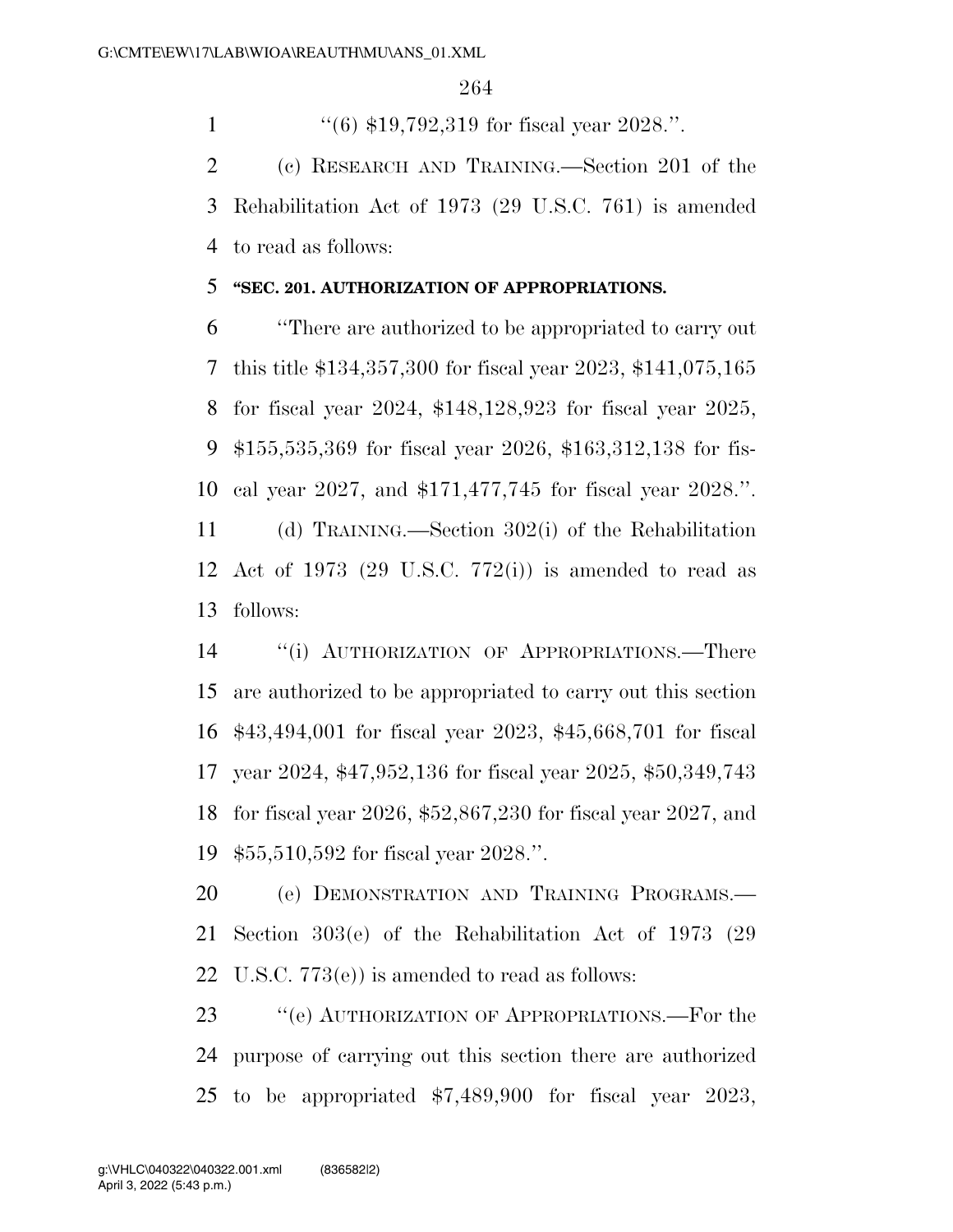\$7,864,395 for fiscal year 2024, \$8,257,615 for fiscal year

2025, \$8,670,495 for fiscal year 2026, \$9,104,020 for fis-

cal year 2027, and \$9,559,221 for fiscal year 2028.''.

 (f) NATIONAL COUNCIL ON DISABILITY .—Section 405 of the Rehabilitation Act of 1973 (29 U.S.C. 785) is amended to read as follows:

### **''SEC. 405. AUTHORIZATION OF APPROPRIATIONS.**

 ''There are authorized to be appropriated to carry out this title \$4,117,300 for fiscal year 2023, \$4,323,165 for fiscal year 2024, \$4,539,323 for fiscal year 2025, \$4,766,289 for fiscal year 2026, \$5,004,604 for fiscal year 2027, and \$5,254,834 for fiscal year 2028.''.

 (g) ARCHITECTURAL AND TRANSPORTATION BAR- RIERS COMPLIANCE BOARD.—Section 502(j) of the Reha- bilitation Act of 1973 (29 U.S.C. 792(j)) is amended to read as follows:

 ''(j) There are authorized to be appropriated for the purpose of carrying out the duties and functions of the Access Board under this section \$10,835,000 for fiscal year 2023, \$11,376,750 for fiscal year 2024, \$11,945,588 for fiscal year 2025, \$12,542,867 for fiscal year 2026, \$13,170,010 for fiscal year 2027, and \$13,828,511 for fis-cal year 2028.''.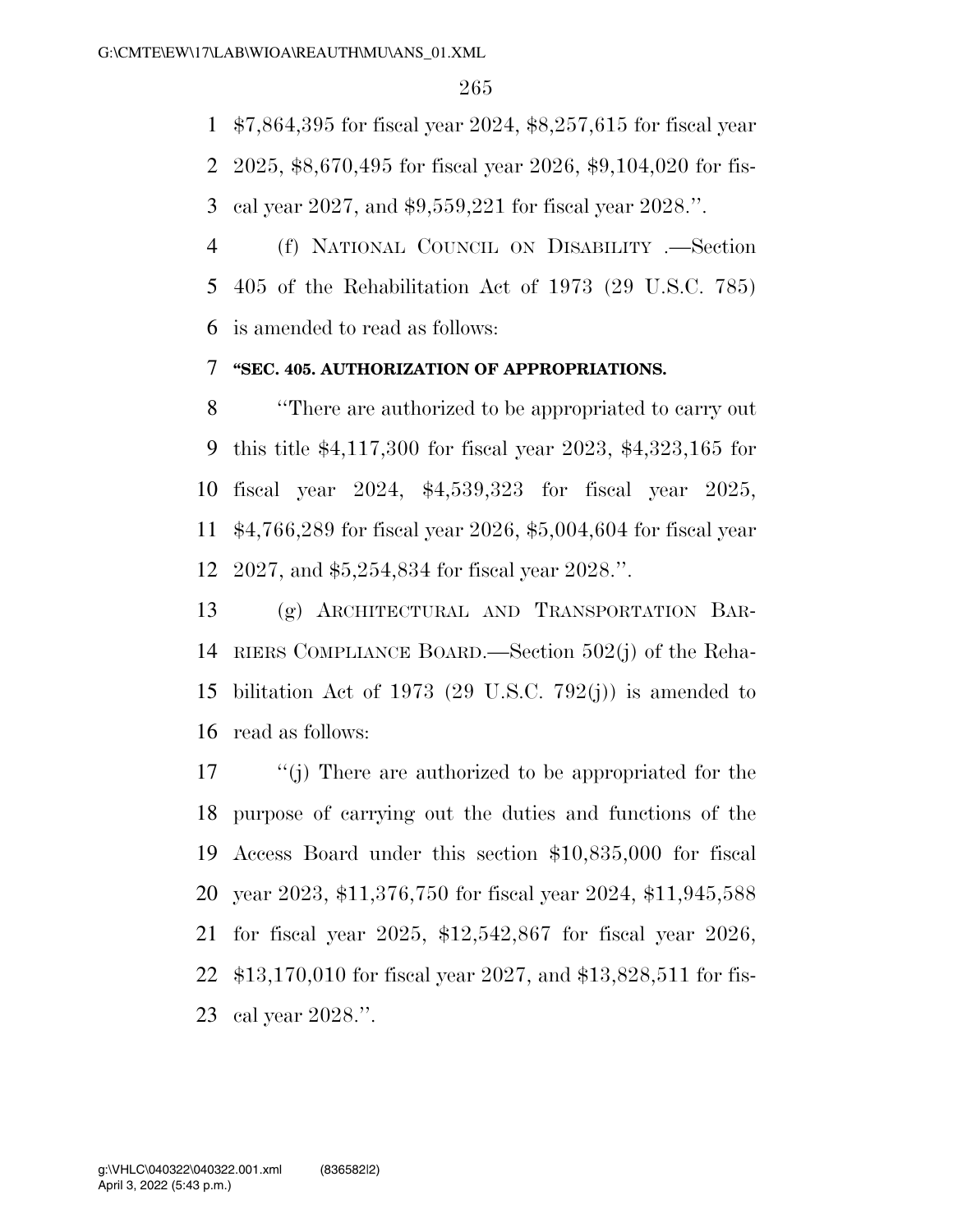(h) PROTECTION AND ADVOCACY OF INDIVIDUAL RIGHTS.—Section 509(l) of the Rehabilitation Act of 1973 (29 U.S.C. 794e(l)) is amended to read as follows:

 ''(l) AUTHORIZATION OF APPROPRIATIONS.—There are authorized to be appropriated to carry out this section \$22,808,500 for fiscal year 2023, \$23,948,925 for fiscal year 2024, \$25,146,371 for fiscal year 2025, \$26,403,690 for fiscal year 2026, \$27,723,874 for fiscal year 2027, and \$29,110,068 for fiscal year 2028.''.

 (i) EMPLOYMENT OPPORTUNITIES FOR INDIVIDUALS WITH DISABILITIES.—Section 610 of the Rehabilitation Act of 1973 (29 U.S.C. 29 U.S.C. 795o) is amended to read as follows:

### **''SEC. 610. AUTHORIZATION OF APPROPRIATIONS.**

 ''There is authorized to be appropriated to carry out this title \$35,599,300 for fiscal year 2023, \$37,379,265 for fiscal year 2024, \$39,248,228 for fiscal year 2025, \$41,210,640 for fiscal year 2026, \$43,271,172 for fiscal year 2027, and \$45,434,730 for fiscal year 2028.''.

 (j) INDEPENDENT LIVING SERVICES .—Section 714 of the Rehabilitation Act of 1973 (29 U.S.C. 796e–3) is amended to read as follows:

#### **''SEC. 714. AUTHORIZATION OF APPROPRIATIONS.**

 ''There are authorized to be appropriated to carry out this part \$29,564,700 for fiscal year 2023, \$31,042,935